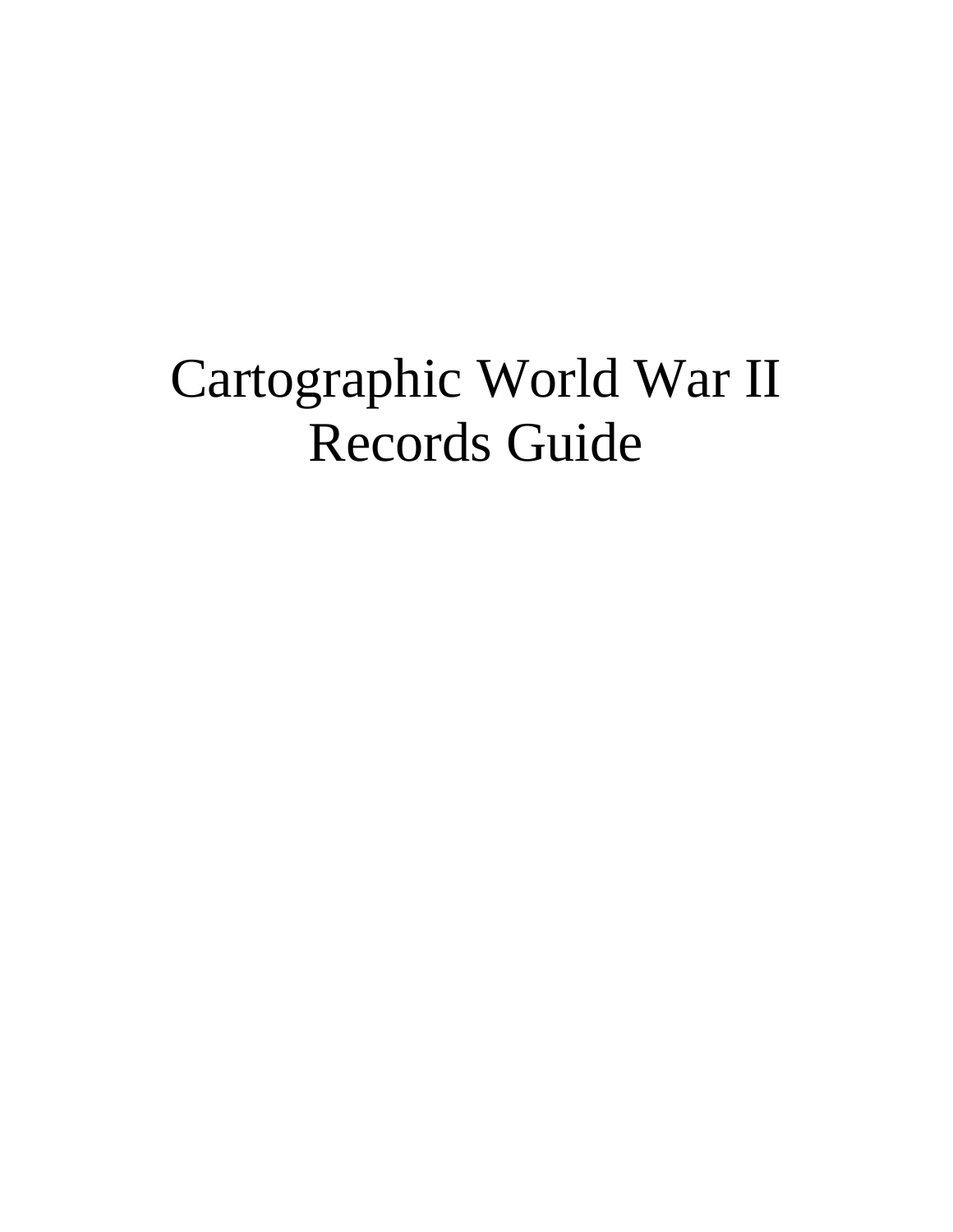This guide was compiled from various descriptions from our online catalog at catalog.archives.gov. The following description fields are included:

Series Title

Dates - Some dates include both when the series was compiled or maintained as well as the time period that the records cover.

NAID (National Archives Identifier) - This is a unique identifier that allows us locate materials in our holdings.

A series description (scope and content) is included for each series entry.

Type of archival materials - This field describes what type of records the series includes.

Arrangement - This field provides you with information on how the records have been arranged and organized. This may help you understand what kind of information is needed to pull the records.

Finding aid - If there is another finding that we can provide you to help locate specific folders, boxes or individual records, it will be listed here. All of these finding aids will be available as a paper copy and/or as a digital file in our research room.

Access and use restrictions - If there are any access or use restrictions on the records, they will be listed and explained here.

Extent - This notes how many items or folders are included in the series.

Digitized - This field will tell you if any of the records in the series are digitized and available in our catalog. Any digitized records are available at catalog.arhcives.gov by entering the provided NAID in the search bar.

Selection note: The selected series were chosen to be included based on their research value pertaining to World War II and the particular time period of 1939 - 1945. While some of the series have a larger coverage range, each series will have relevant records during this specific time period.

How to request records: If you are interested in viewing any of the records listed, please provide the Series Title, NAID and any specific records of interest on a pull slip. If there is a finding listed as available, please consult it to identify specific records of interest or discuss with the consultant on duty before submitting a pull slip.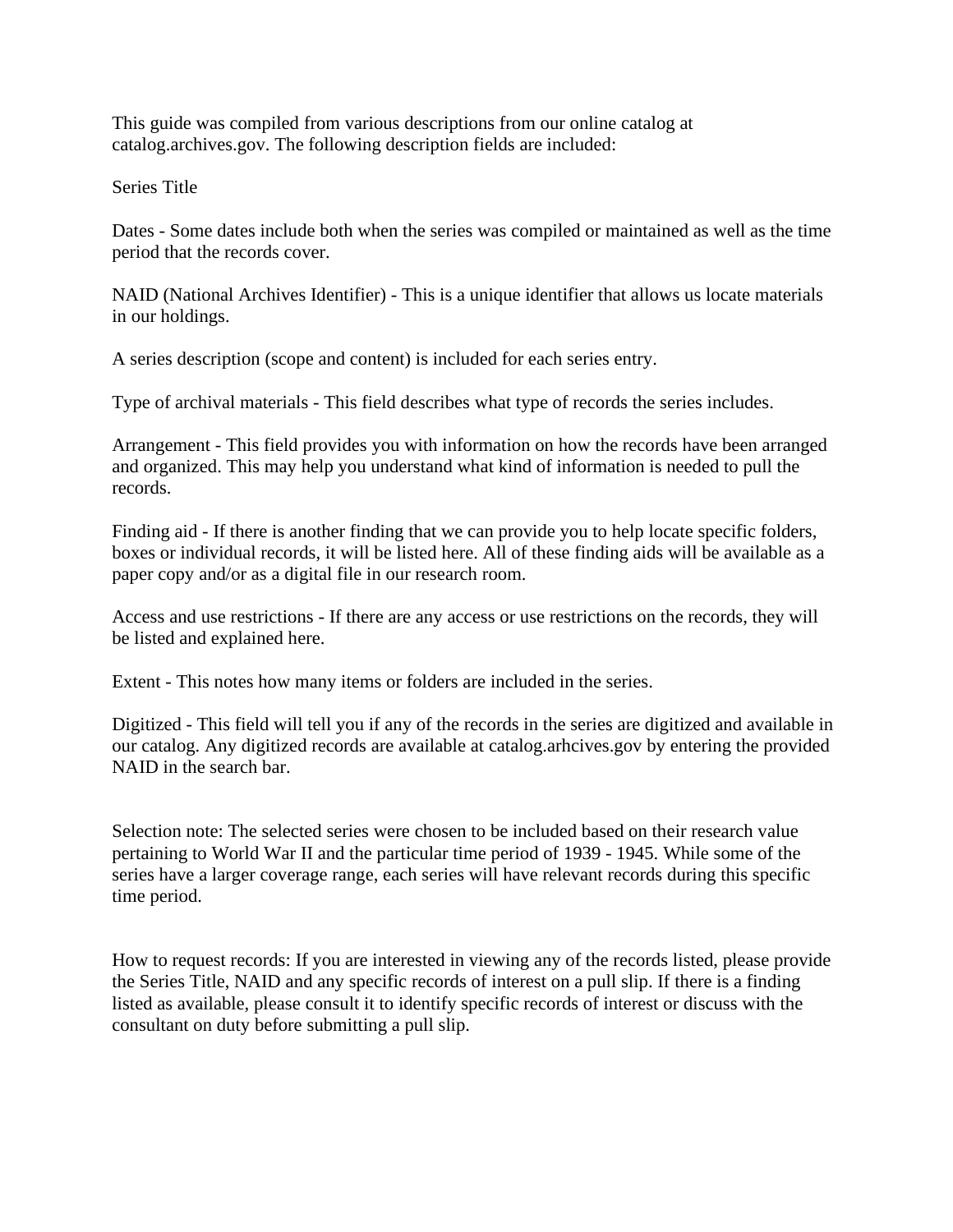#### Table of Contents

- RG 16: Records of the Office of the Secretary of Agriculture, 1794 ca. 2003 Page 1
- RG 18: Records of the Army Air Forces, ca. 1902 1964 Page 1
- RG 19: Records of the Bureau of Ships, 1940 1966 Page 14
- RG 23: Records of the Coast and Geodetic Survey, 1806 1981 Page 22
- RG 24: Records of the Bureau of Naval Personnel, 1798 2007 Page 24
- RG 26: Records of the Bureau of Naval Personnel, 1798 2007 Page 25
- RG 37: Records of the Hydrographic Office, 1754 1973 Page 27
- RG 38: Records of the Office of the Chief of Naval Operations, 1875 2006 Page 40
- RG 40: General Records of the Department of Commerce, 1898 2000 Page 43
- RG 43: Records of International Conferences, Commissions, and Expositions, 1825 1979 Page 44
- RG 54: Records of the Bureau of Plant Industry, Soils, and Agricultural Engineering, 1853 1977 - Page 44
- RG 57: Records of the U.S. Geological Survey, 1839 2008 Page 45
- RG 59: General Records of the Department of State, 1763 2002 Page 45
- RG 71: Records of the Bureau of Yards and Docks, 1784 1963 Page 48
- RG 72: Records of the Bureau of Aeronautics, 1911 1965 Page 49
- RG 74: Records of the Bureau of Ordnance, 1818 1967 Page 54
- RG 77: Records of the Office of the Chief of Engineers, 1789 1999 Page 57
- RG 80: General Records of the Department of the Navy, 1804 1983 Page 67
- RG 83: Records of the Bureau of Agricultural Economics, 1876 1959 Page 69
- RG 90: Records of the Public Health Service, 1794 1990 Page 69
- RG 92: Records of the Office of the Quartermaster General, 1774 1985 Page 70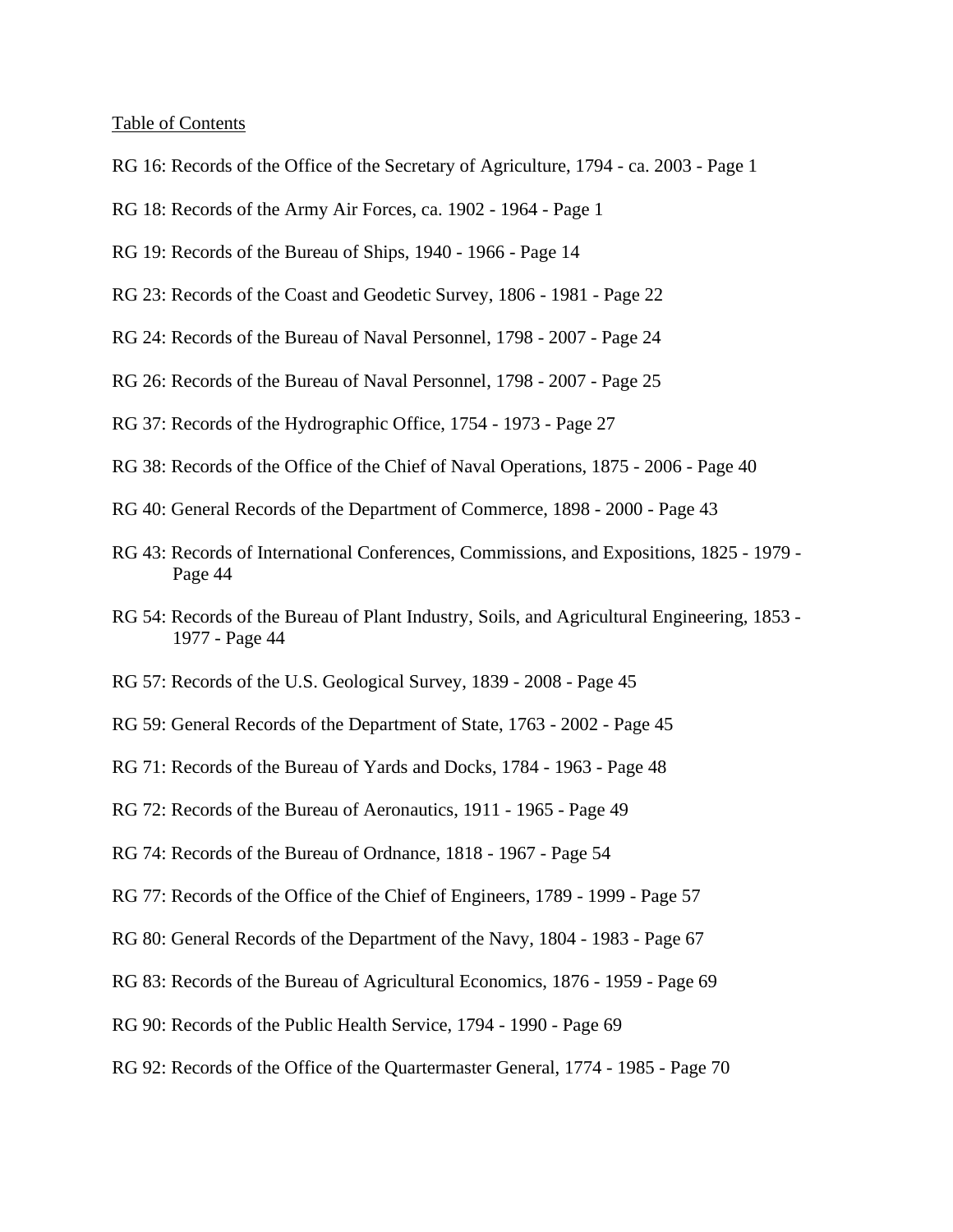RG 106: Records of the Smithsonian Institution, 1871 - 1952 - Page 71

RG 111: Records of the Office of the Chief Signal Officer, 1860 - 1985 - Page 72

RG 112: Records of the Office of the Surgeon General (Army), 1775 - 1994 - Page 73

RG 117: Records of the American Battle Monuments Commission, 1918 - ca. 1995 - Page 74

RG 121: Records of the Public Buildings Service, 1801 - 2000 - Page 75

RG 127: Records of the U.S. Marine Corps, 1775 - - Page 76

RG 138: Records of the Federal Energy Regulatory Commission, 1917 - 2002 - Page 76

RG 151: Records of the Bureau of Foreign and Domestic Commerce, 1904 - ca. 1980 - Page 77

RG 156: Records of the Office of the Chief of Ordnance, 1797 - 1988 - Page 77

RG 160: Records of Headquarters Army Service Forces, 1939 - 1946 - Page 79

RG 162: General Records of the Federal Works Agency, 1930 - 1950 - Page 81

RG 165: Records of the War Department General and Special Staffs, 1860 - 1952 - Page 81

RG 169: Records of the Foreign Economic Administration, 1939 - 1947 - Page 88

RG 171: Records of the Office of Civilian Defense, 1939 - 1945 - Page 90

RG 173: Records of the Federal Communications Commission, 1875 - 2003 - Page 92

RG 175: Records of the Chemical Warfare Service, 1917 - 1994 - Page 93

RG 179: Records of the War Production Board, 1918 - 1947 - Page 93

RG 181: Records of Naval Districts and Shore Establishments, 1784 - 2000 - Page 94

RG 187: Records of the National Resources Planning Board, 1931 - 1943 - Page 95

RG 196: Records of the Public Housing Administration, 1895 - 1967 - Page 101

RG 210: Records of the War Relocation Authority, 1941 - 1989 - Page 103

RG 215: Records of the Office of Community War Services, 1940 - 1946 - Page 104

RG 224: Records of the Office of Labor (War Food Administration), 1941 - 1947 - Page 104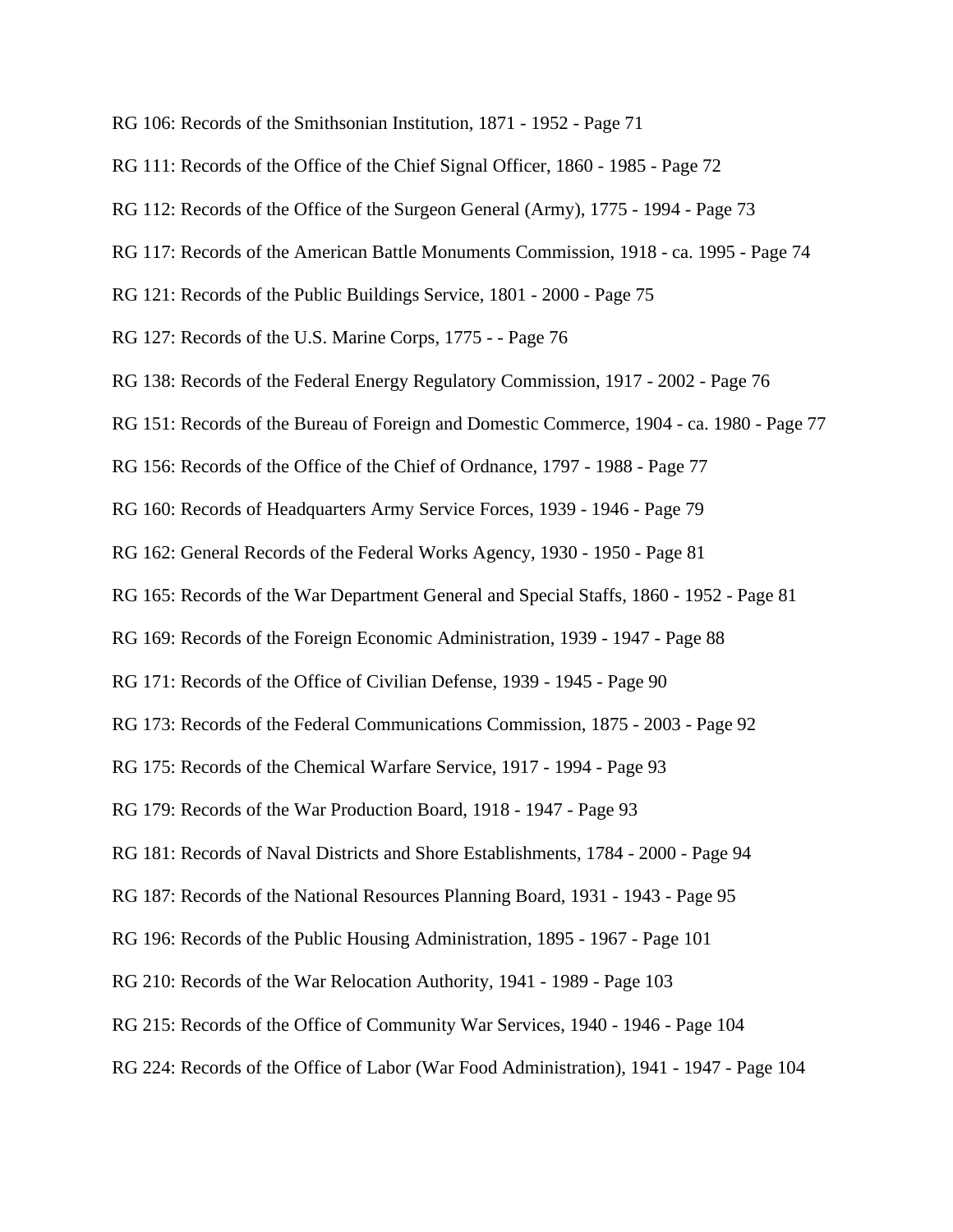- RG 226: Records of the Office of Strategic Services, 1919 2002 Page 105
- RG 227: Records of the Office of Scientific Research and Development, 1939 1947 Page 110
- RG 234: Records of the Reconstruction Finance Corporation, 1928 1964 Page 111
- RG 237: Records of the Federal Aviation Administration, 1922 2008 Page 113
- RG 239: Records of the American Commission for the Protection and Salvage of Artistic and Historic Monuments in War Areas, 1942 - 1946 - Page 115
- RG 242: National Archives Collection of Foreign Records Seized, 1675 1958 Page 116
- RG 243: Records of the U.S. Strategic Bombing Survey, 1928 1947 Page 140
- RG 260: Records of U.S. Occupation Headquarters, World War II, 1923 1972 Page 141
- RG 263: Records of the Central Intelligence Agency, 1894 2002 Page 142
- RG 287: Publications of the U.S. Government, 1790 2006 Page 143
- RG 289: Records of the Naval Intelligence Command, 1989 2012 Page 143
- RG 313: Records of Naval Operating Forces, 1849 1997 Page 146
- RG 319: Records of the Army Staff, 1903 2009 Page 152
- RG 324: Records of the Board on Geographic Names, 1890 1986 Page 154
- RG 331: Records of Allied Operational and Occupation Headquarters, World War II, 1907 1966 - Page 154
- RG 336: Records of the Office of the Chief of Transportation, 1917 1966 Page 181
- RG 337: Records of Headquarters Army Ground Forces, 1916 1956 Page 182
- RG 338: Records of U.S. Army Operational, Tactical, and Support Organizations (World War II and Thereafter), 1917 - 1999 - Page 182
- RG 342: Records of U.S. Air Force Commands, Activities, and Organizations, 1900 2003 Page 183
- RG 343: Records of the Naval Air Systems Command, 1932 1980 Page 192
- RG 357: Records of the Maritime Administration, 1939 1990 Page 192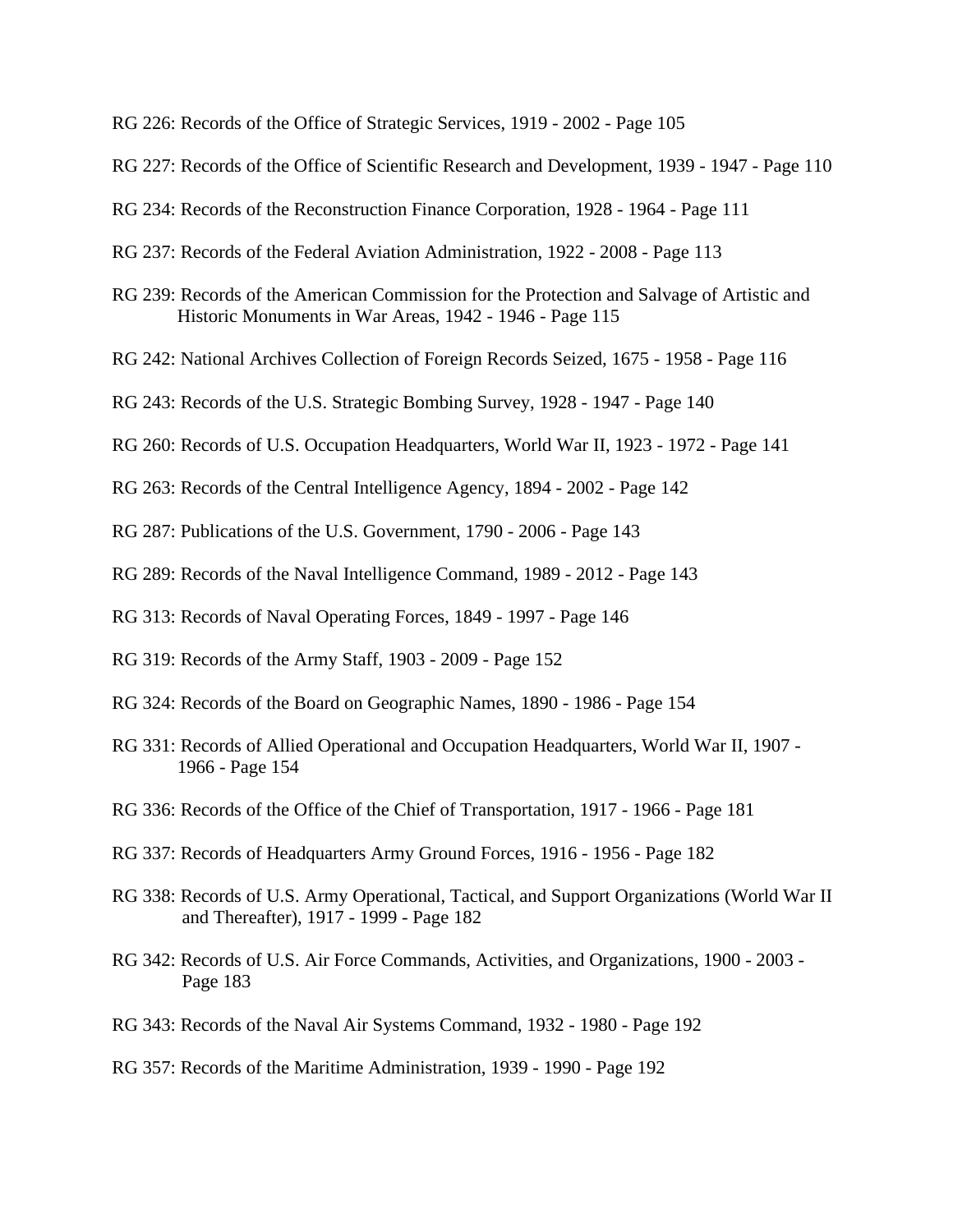- RG 370: Records of the National Oceanic and Atmospheric Administration, 1928 2008 Page 193
- RG 373: Records of the Defense Intelligence Agency, 1920 2006 Page 193
- RG 385: Records of the Naval Facilities Engineering Command, 1948 1999 Page 197
- RG 407: Records of the Adjutant General's Office, 1905 1981 Page 199
- RG 456: Records of the Defense Mapping Agency, 1972 2002 Page 203
- RG 457: Records of the National Security Agency/Central Security Service, 1917 1998 Page 208
- RG 492: Records of Mediterranean Theater of Operations, United States Army, 1942 1947 Page 214
- RG 493: Records of U.S. Army Forces in the China-Burma-India Theaters of Operations, 1942 1947 - Page 215
- RG 496: Records of General Headquarters, Southwest Pacific Area and United States Army Forces, Pacific (World War II), 1941 - 1947 - Page 216
- RG 497: Records of the Africa-Middle East Theater of Operations (World War II Army), 1942 1947 - Page 218
- RG 498: Records of Headquarters, European Theater of Operations, United States Army (World War II), 1942 - 1947 - Page 219
- RG 537: Records of the National Geospatial-Intelligence Agency, 1996 2009 Page 220
- RG 549: Records of United States Army, Europe, 1942 1991 Page 221

Donated Materials (Formerly RG 200) - Page 223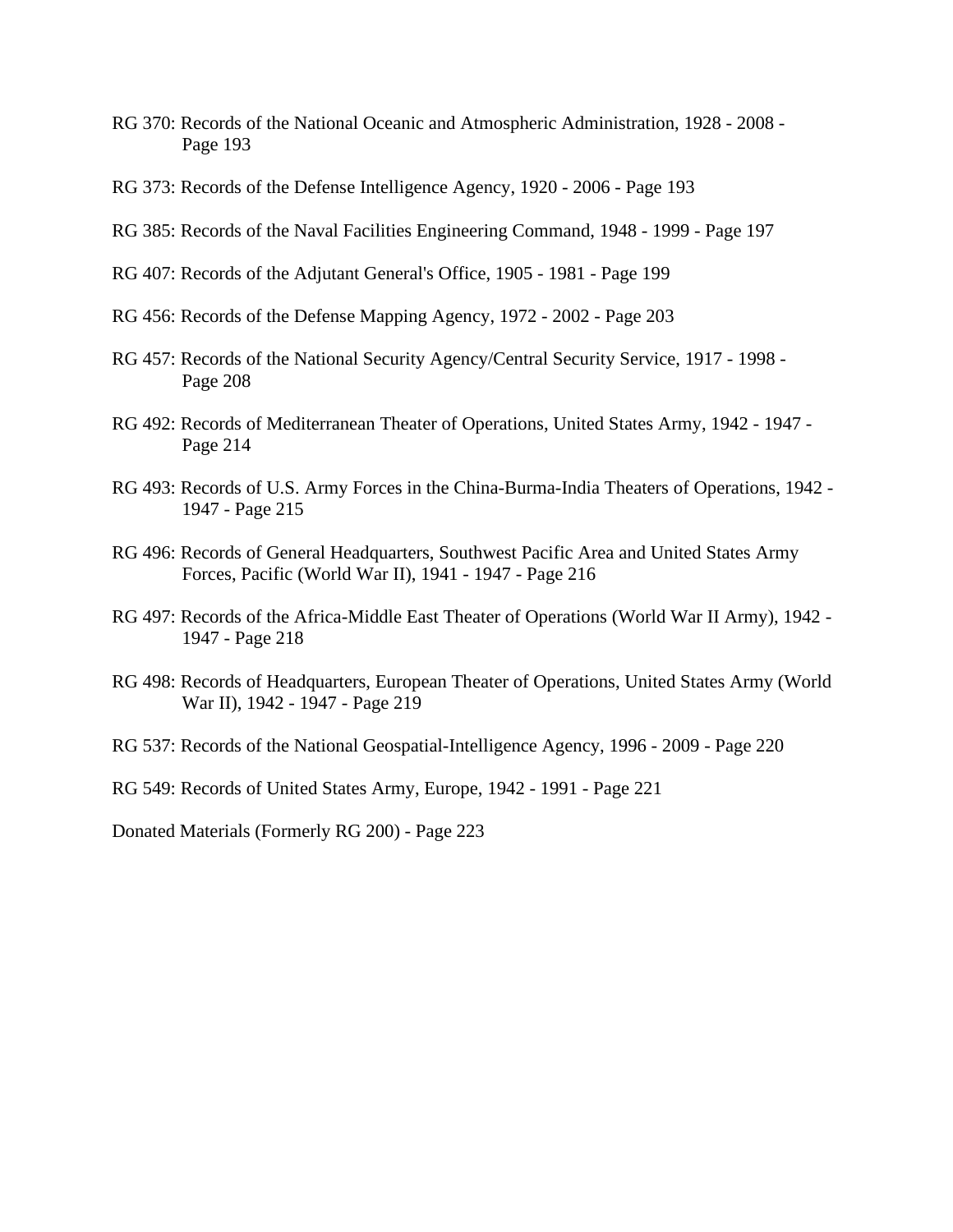## RG 16: Records of the Office of the Secretary of Agriculture, 1794 - ca. 2003

## **16.1: [Maps of Post-World War II Regional Planning](https://catalog.archives.gov/id/1635413)**

Dates: 1941 - 1945

NAID: 1635413

This series consists of published maps, with related graphs and tables, for the Northeast, Southeast, Appalachian, Northern Great Plains, Southwest, Inter-Mountain, Pacific Northwest, and California-Nevada regions, showing soils, climate, crops, population, transportation, and market areas.

Type of archival materials: Maps and Charts

Arrangement: Arranged geographically by region.

Finding aid: None

Extent: 359 maps

Digitized: No

## RG 18: Records of the Army Air Forces, ca. 1902 - 1964

#### **18.1: [Aerial Photography of the Normandy Invasion](https://catalog.archives.gov/id/305400)**

Dates: 6/6/1944

NAID: 305400

This series consists of 17 large scale aerial photographs showing 8th Air Force operations, relating to the Normandy Invasion, on June 6, 8, and 10, 1944.

Type of archival materials: Photographs and other Graphic Materials

Arrangement: Arranged alphabetically from "A" to "Q".

Finding aid: None

Extent: 17 aerial photographs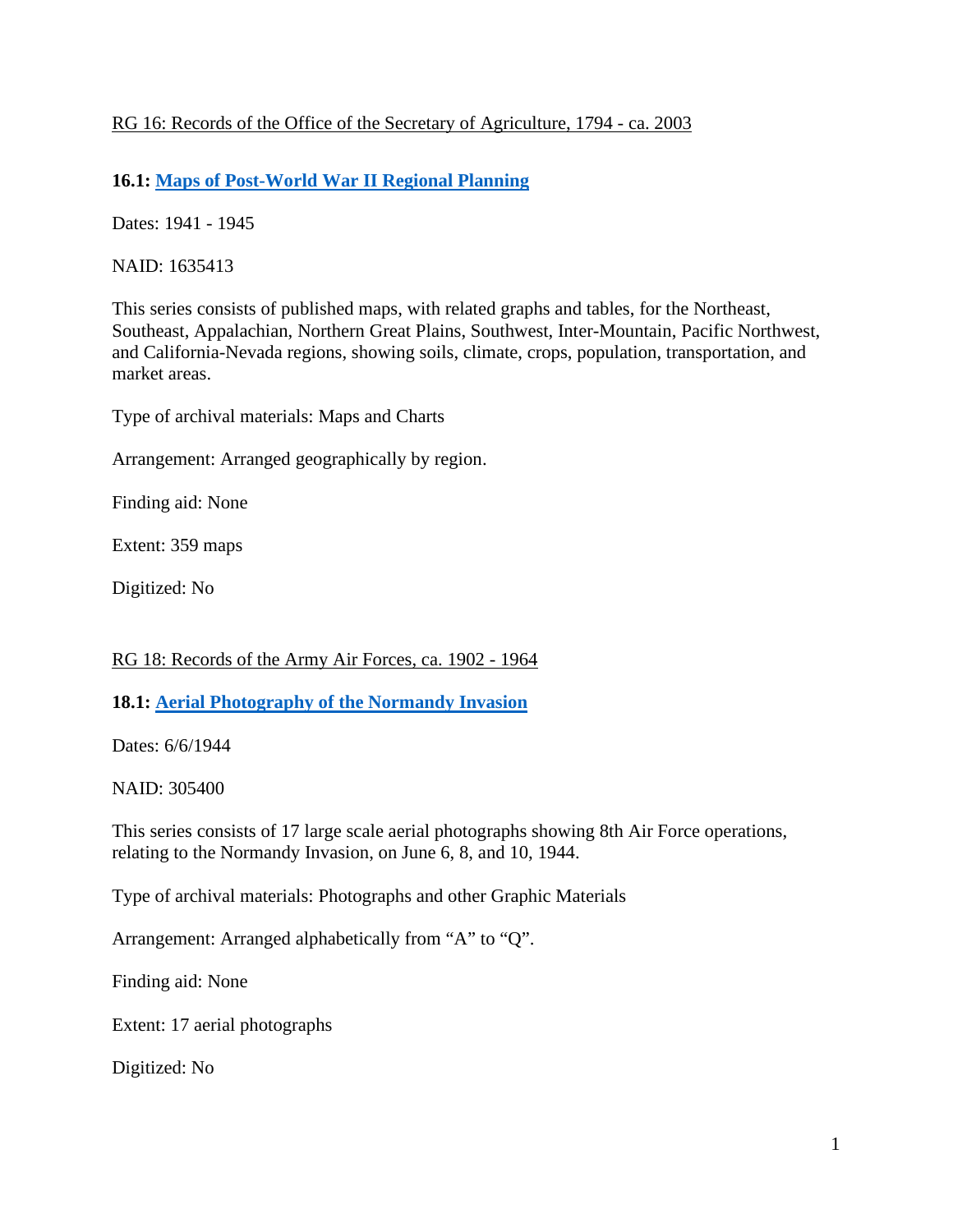## **18.2: [Aeronautic Chart Specifications](https://catalog.archives.gov/id/27023461)**

Dates: 1942 - 1945

NAID: 27023461

This series consists of product specifications for aeronautical charts and related products produced by the Army Air Forces.

Type of archival materials: Textual Records

Arrangement: Arranged alphabetically by name of chart.

Finding aid: None

Extent: 1 box

Digitized: No

#### **18.3: [Air Atlas of North Africa](https://catalog.archives.gov/id/18519379)**

Dates: 1945

NAID: 18519379

This series consists of an unpublished draft volume describing aeronautical information and conditions in North Africa during World War II. Containing mostly written information with some maps and charts, the volume includes route descriptions, aerial photographs showing examples of different terrain features, a summary of radio navigation aids, weather information, and airport facility diagrams for certain significant airfield facilities. Location information, accompanied by runway and facility descriptions are included for supplemental airfields and major seaplane anchorages. Also included is a section on survival, including emergency landing procedures, emergency air rescue services, and survival summaries.

Type of archival materials: Maps and Charts; Photographs and other Graphic Materials; Textual Records

Arrangement: Arranged by subject.

Finding aid: None

Extent: 1 volume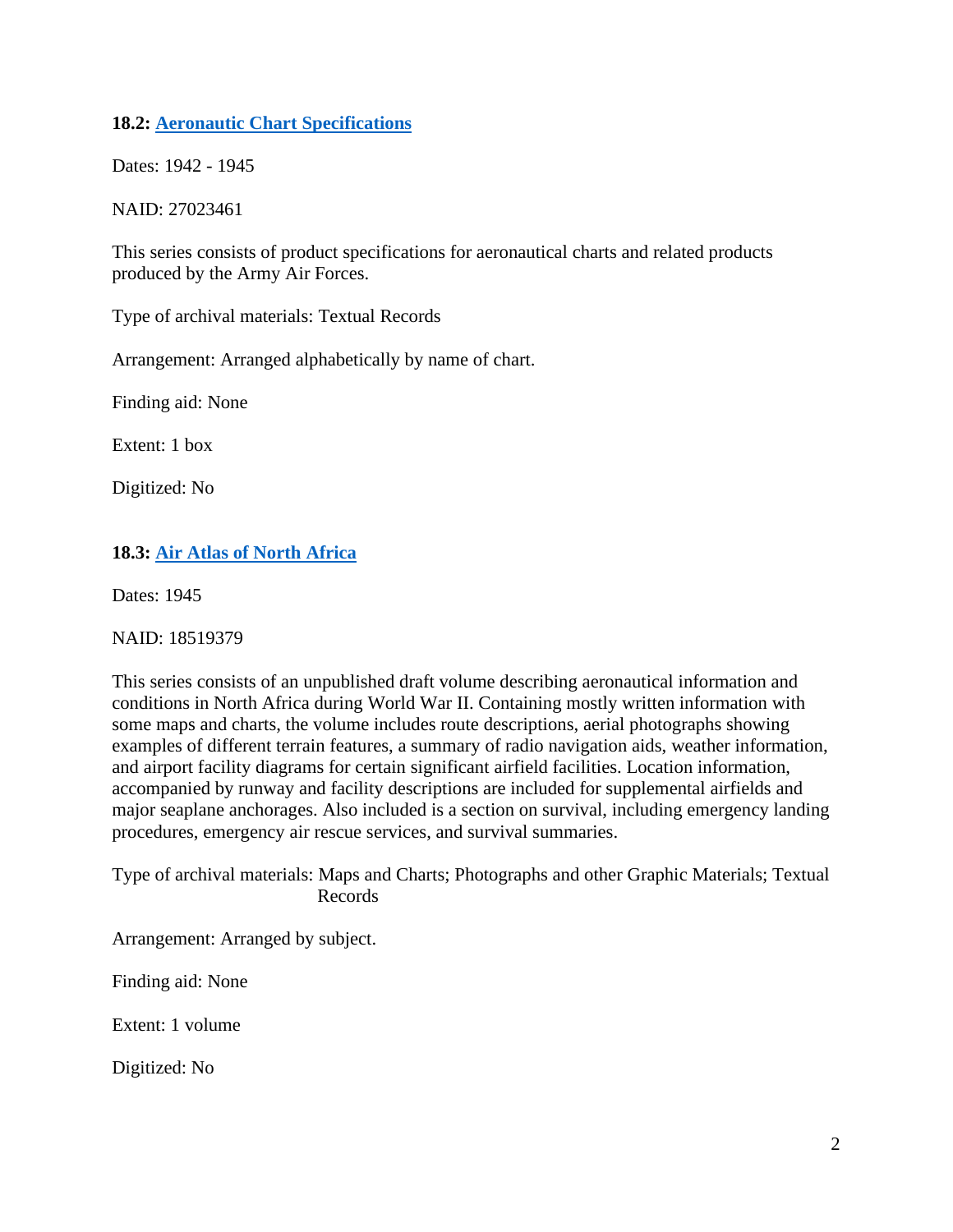## **18.4: [Air Intelligence Service Maps](https://catalog.archives.gov/id/3386213)**

Dates: 1941 - 1947

NAID: 3386213

This series consists of maps collected and created by the Assistant Chief of the Air Staff, A-2 (Intelligence). These include maps of the Mediterranean, North Africa, Japan, Manchuria, Taiwan, and Southwest Pacific Islands.

Type of archival materials: Maps and Charts

Arrangement: Unarranged.

Finding aid: None

Extent: 117 maps

Digitized: No

## **18.5: [Air Navigation Charts Covering Japan](https://catalog.archives.gov/id/12276381)**

Dates: 7/1942

NAID: 12276381

This series consists of published aeronautical charts covering areas of Japan during World War II. Also included are transparency overlays.

Type of archival materials: Maps and Charts

Arrangement: Arranged numerically by agency assigned chart number.

Finding aid: Index

Extent: 70 charts and 280 overlays

Digitized: No

## **18.6: [Air Objective Folders](https://catalog.archives.gov/id/6050528)**

Dates: 1942 - 1945

NAID: 6050528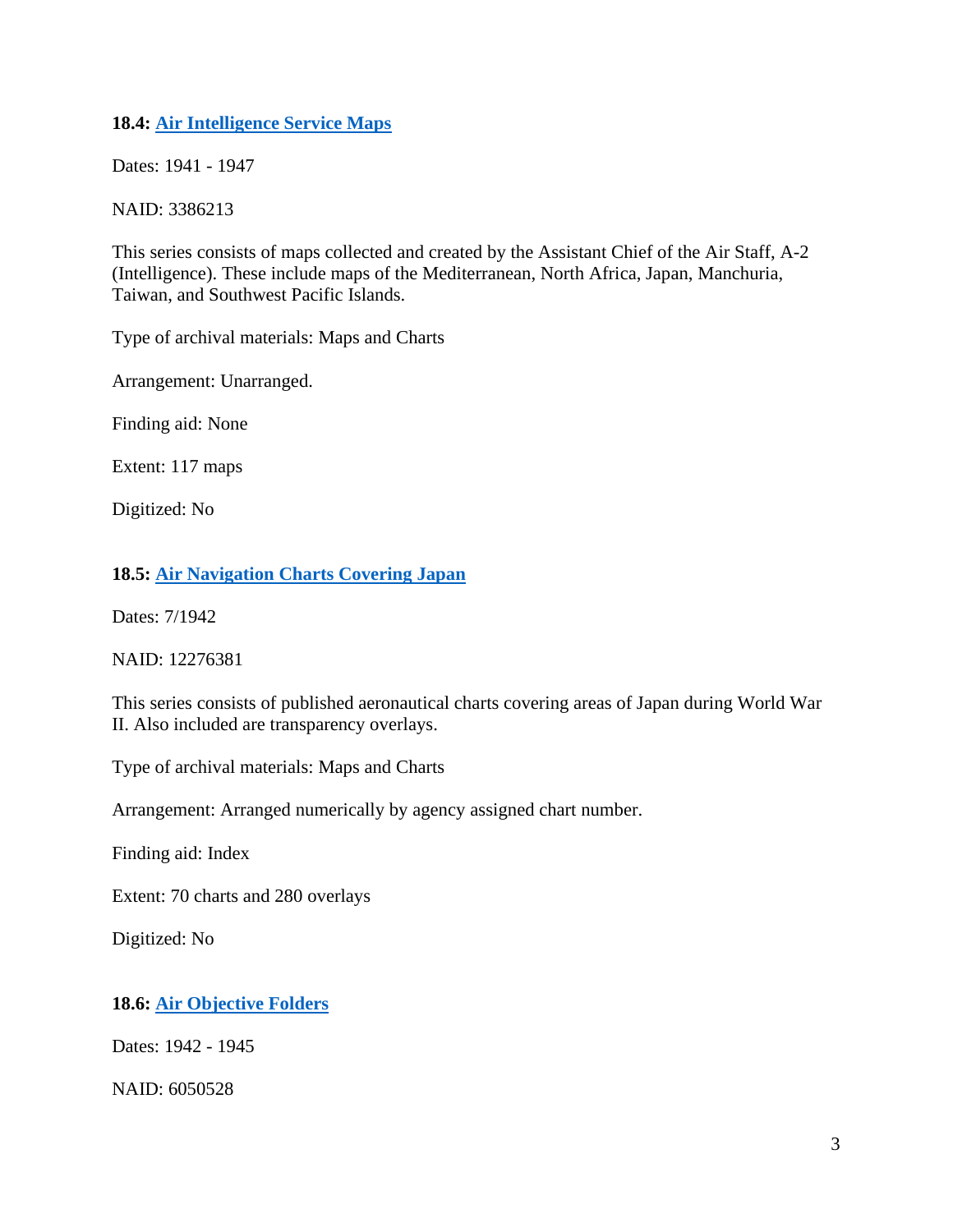This series consists of air objective dossiers containing information on U.S. Army Air Force bombing targets in parts of Asia during World War II. Each dossier contains text, photo and map sections. The text section includes a summary and evaluation of the target area, including terrain and weather analysis; target tabulations and descriptions; and information on target charts. The photo section contains photographs of intended targets, such as harbors, railroad marshalling yards, fuel storage facilities, and industrial areas. Some of the photographs have been annotated. The map section contains maps at various scales to aid in target identification. Geographic coverage in this series focuses primarily on areas of Japan, but also includes coverage for the Hainan area of China, Borneo, Burma, Taiwan, Indonesia, The Philippines, and Thailand.

Type of archival materials: Maps and Charts; Photographs and other Graphic Materials; Textual Records

Arrangement: Arranged numerically by agency assigned number.

Finding aid: Folder List

Extent: 92 objective folders

Digitized: No

#### **18.7: [Airport Directories](https://catalog.archives.gov/id/18396927)**

Dates: 1943 - 1951

NAID: 18396927

This series consists of publications listing airport facilities in the United States. Information for each facility includes name of the facility; geographic location, including latitude and longitude coordinates; type and extent of facilities; available radio facilities; and a description of typical weather conditions and terrain. The 1945 volumes include an oblique aerial photograph or site plan for most of the facilities showing the layout of runways and buildings.

Type of archival materials: Maps and Charts; Photographs and other Graphic Materials; Textual Records

Arrangement: Arranged chronologically, thereunder alphabetically by state, and thereunder alphabetically by name of facility.

Finding aid: Container List

Extent: 23 volumes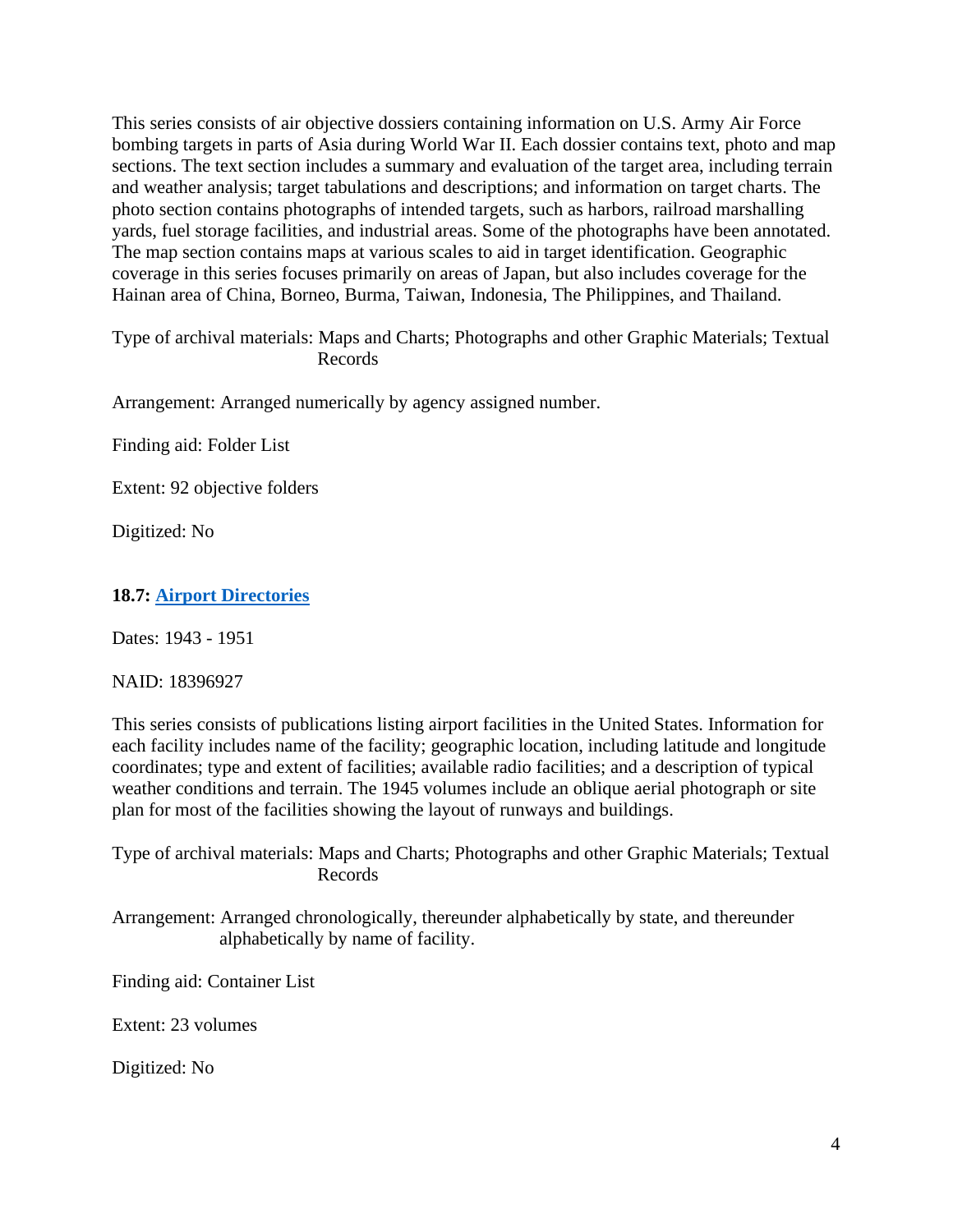#### **18.8: [Airways Guides](https://catalog.archives.gov/id/1871470)**

Dates: 1945 - 1948

NAID: 1871470

This series consists of publications listing aeronautical information for radio and radar navigational facilities and airfields in the Western Pacific and China. Included are runway diagrams showing the layout for each facility.

Type of archival materials: Maps and Charts; Textual Records

Arrangement: Arranged geographically (Western Pacific and China), thereunder chronologically and thereunder by air facility.

Finding aid: None

Extent: 13 volumes

Digitized: No

#### **18.9: [Atlases of Climatic Conditions](https://catalog.archives.gov/id/642970)**

Dates: 1943 - 1945

NAID: 642970

This series consists of information about the strategic aspects of climates in parts of the world. The atlases contain reports on weather conditions in different parts of the world. Conditions such as wind patterns, precipitation, and topography are noted.

Type of archival materials: Maps and Charts

Arrangement: Arranged chronologically by month.

Finding aid: None

Extent: 7 atlases

Digitized: No

#### **18.10: [Celestial Navigation Recording Charts](https://catalog.archives.gov/id/6277284)**

Dates: 1943 -1944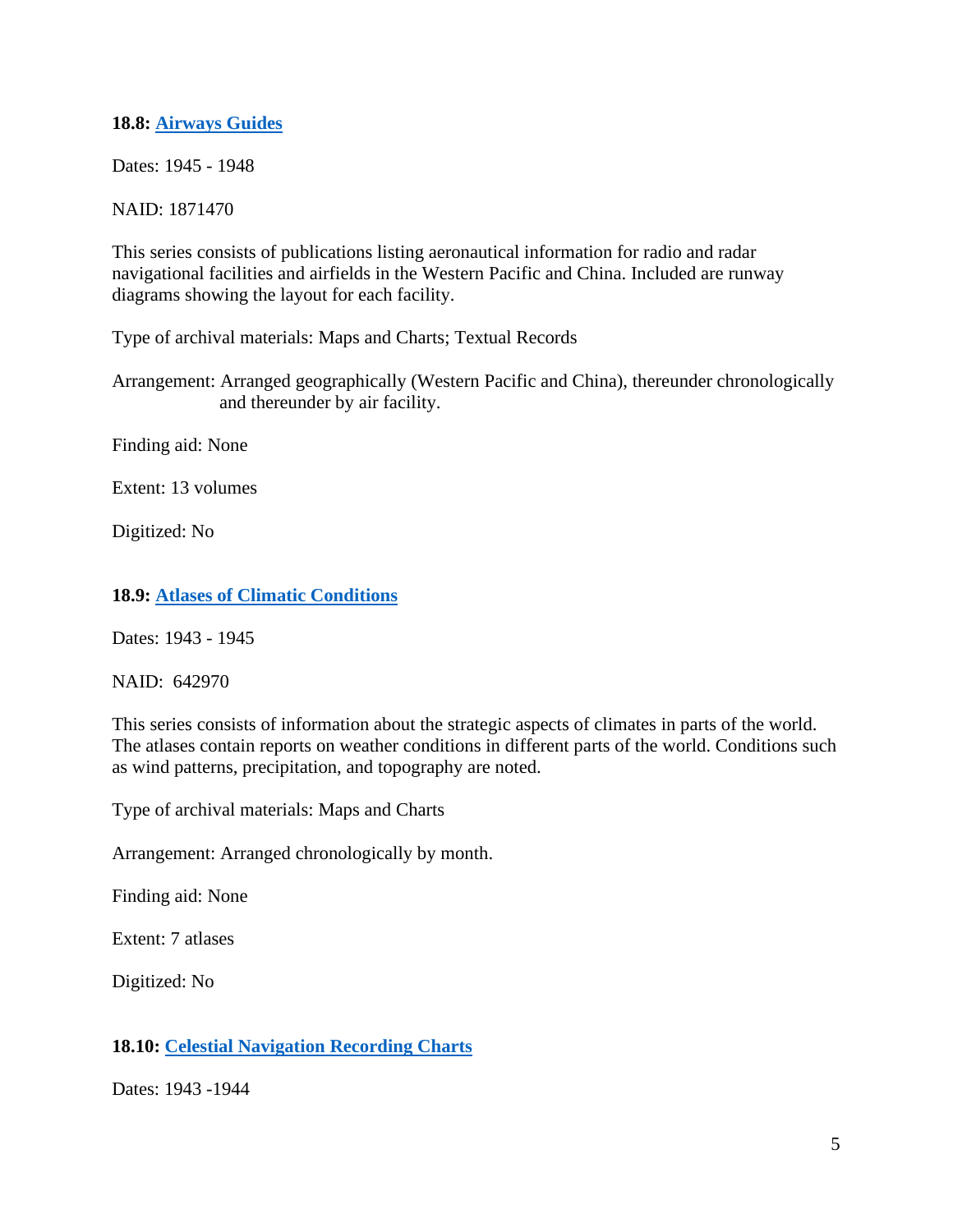#### NAID: 6277284

This series consists of published aeronautical charts showing degrees and minutes of latitude and longitude. No additional aeronautical, topographic, or cultural information is printed on the charts.

Type of archival materials: Maps and Charts

Arrangement: Arranged numerically by agency assigned chart number.

Finding aid: None

Extent: 18 charts

Digitized: No

#### **18.11: [Cloth Aeronautical Charts](https://catalog.archives.gov/id/12273730)**

NAID: 12273730

Dates: 1942 - 1959

This series consists of printed aeronautical charts. The charts are cloth and cover such areas as the southwest and west Pacific, Asia, Africa, the Middle East, and Eastern Europe at a variety of scales.

Type of archival materials: Maps and Charts

Arrangement: Arranged by geographic region and thereunder by agency assigned chart number.

Finding aid: Item List

Extent: 91 Charts

Digitized: No

#### **18.12: [Enroute Charts Pertaining to Australia, New Zealand and Antarctica](https://catalog.archives.gov/id/3393122)**

Dates: 1941 - 1947

NAID: 3393122

This series consists of enroute charts of Australia, New Zealand and Antarctica, created by the Army Air Forces and the Navy.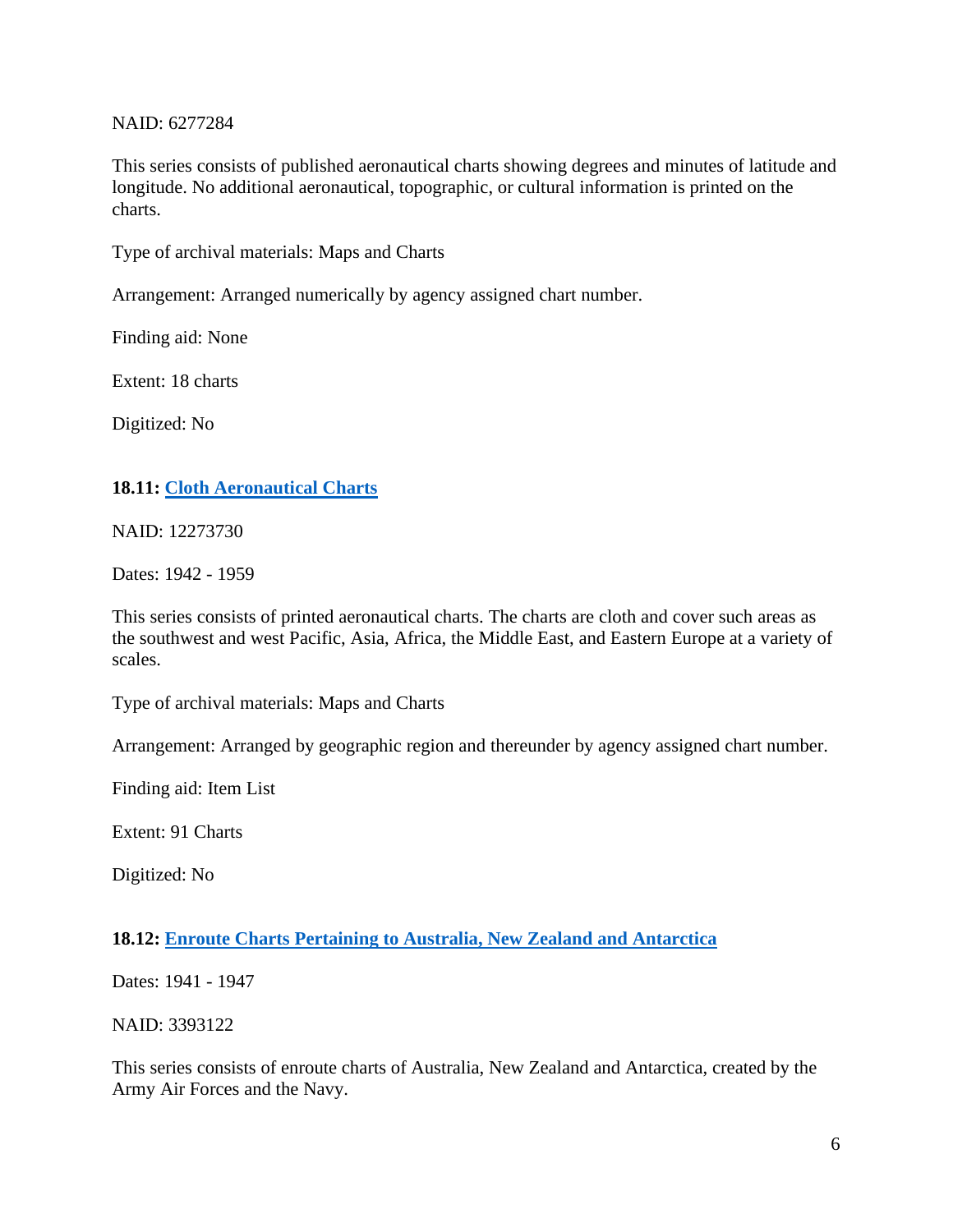Type of archival materials: Maps and Charts

Arrangement: Unarranged.

Finding aid: None

Extent: 5 charts

Digitized: No

## **18.13: [Flight Charts](https://catalog.archives.gov/id/643988)**

Dates: 1941 - 1947

NAID: 643988

This series consists of maps and charts of the globe. Each map shows major cities and highways as well as secondary roads. They also display wind and ocean currents.

Type of archival materials: Maps and Charts

Arrangement: Unarranged.

Finding aid: None

Extent: 39 maps

Digitized: No

## **18.14: [General Maps](https://catalog.archives.gov/id/649837)**

Date: 1943 - 1955

NAID: 649837

This series consists of maps and charts of general subject matter during the World War II era.

Type of archival materials: Maps and Charts

Arrangement: Unarranged.

Finding aid: None

Extent: 9 maps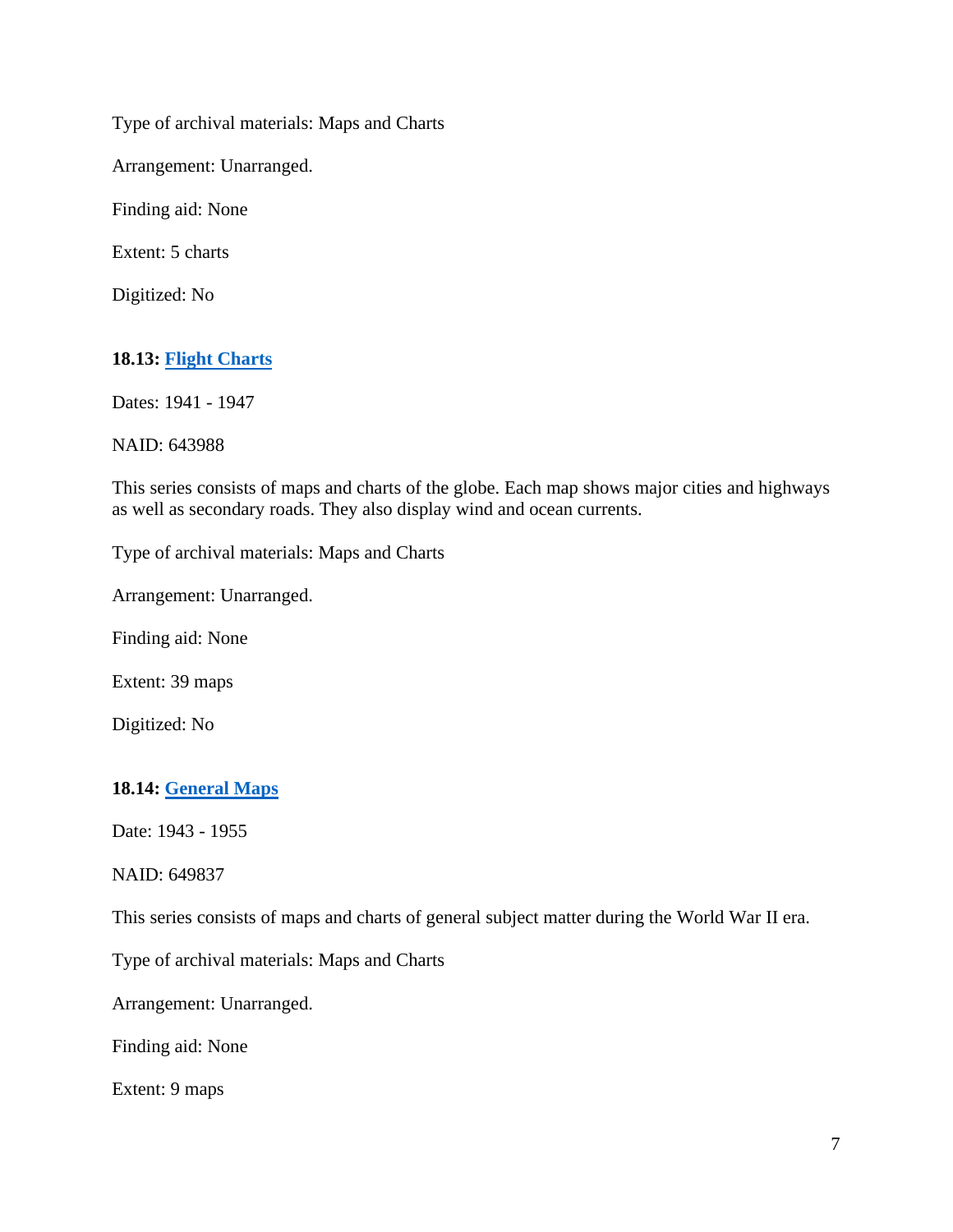Digitized: No

#### **18.15: [Instrument Flying Trainer Charts](https://catalog.archives.gov/id/47889772)**

Dates: This series was compiled or maintained 1945 - 1946. It documents the time period 1944 - 1946.

NAID: 47889772

This series consists of aeronautical charts showing runway approach and takeoff information for selected airports throughout the world.

Arrangement: Unarranged.

Finding aid: None

Extent: 60 charts

Digitized: No

#### **18.16: [Maps of Cities in Japan, Manchuria and China](https://catalog.archives.gov/id/4662630)**

Dates: 1944 - 1945

NAID: 4662630

This series consists of maps of selected cities for the Air Objective File.

Type of archival materials: Maps and Charts

Arrangement: Unarranged.

Finding aid: None

Extent: 30 maps

Digitized: No

#### **18.17: [Maps of Military Bases](https://catalog.archives.gov/id/642936)**

Dates: 1942 - 1945

NAID: 642936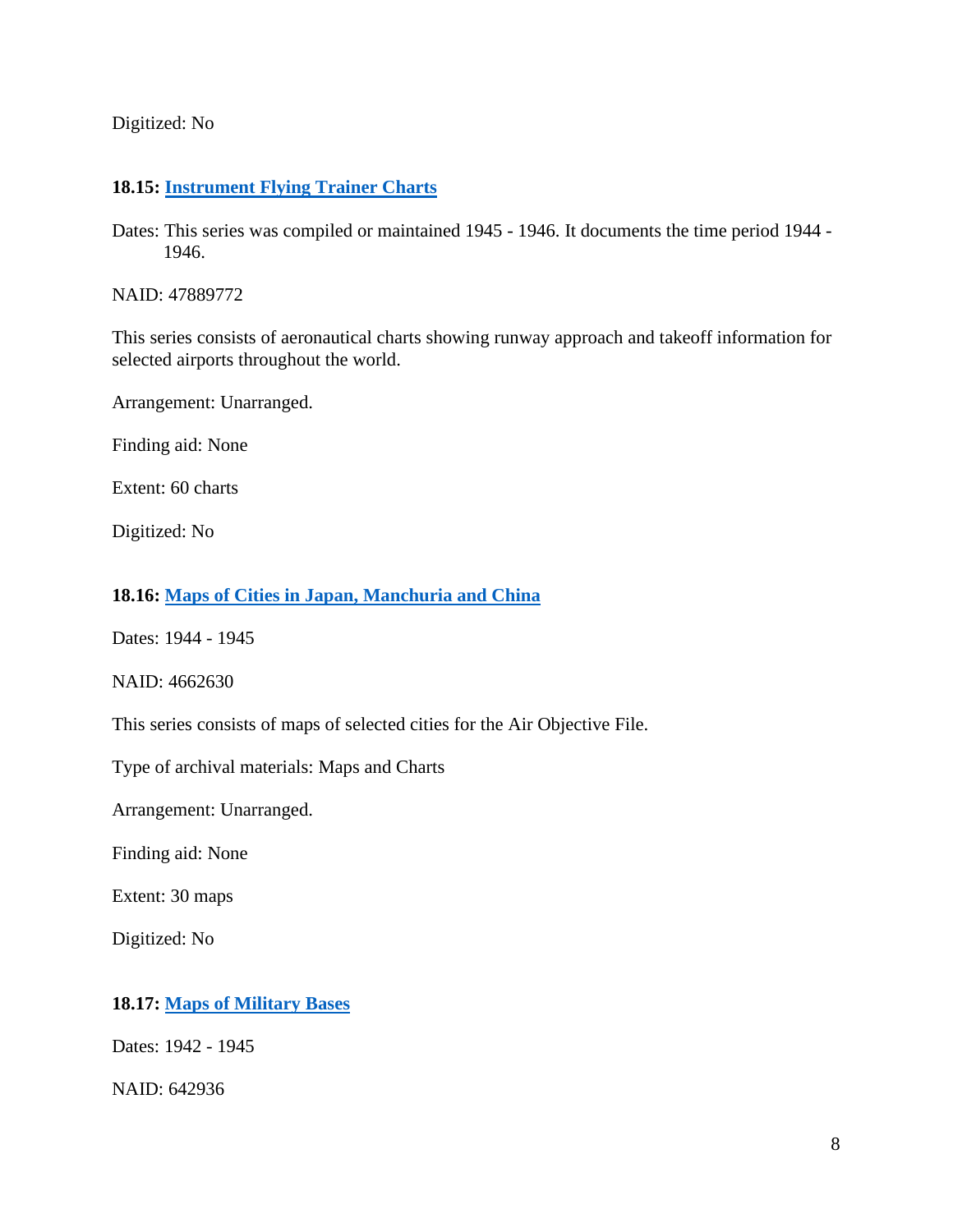This series consists of manuscripts and annotated maps of the world that depict strategic places for the Army Air Forces. The legends on the maps contain icons that represent military bases, barracks, encampments, airdromes, squadrons, and forts.

Type of archival materials: Maps and Charts

Arrangement: Unarranged.

Finding aid: None

Extent: 6 maps

Digitized: No

## **18.18: [Objective Files](https://catalog.archives.gov/id/112751001)**

Dates: 1943 - 1944

NAID: 112751001

This series consists of United States Air Force objective files which include maps and coastline photographs of New Britain and the Admiralty Islands in Papua New Guinea. Each file includes a key map. The coastal photographs include notes on reefs, vegetation and landing beaches.

Type of archival materials: Maps and Charts; Photographs and other Graphic Materials

Arrangement: Arranged numerically by agency assigned objective folder number.

Finding aid: Folder List

Extent: 2 folders

Digitized: No

## **18.19: [Outline Maps of World Regions](https://catalog.archives.gov/id/644090)**

Dates: 1941 - 1947

NAID: 644090

This series consists of grid maps that outline which territory belongs to a certain nation. The maps define boundaries, claims, and sectors.

Type of archival materials: Maps and Charts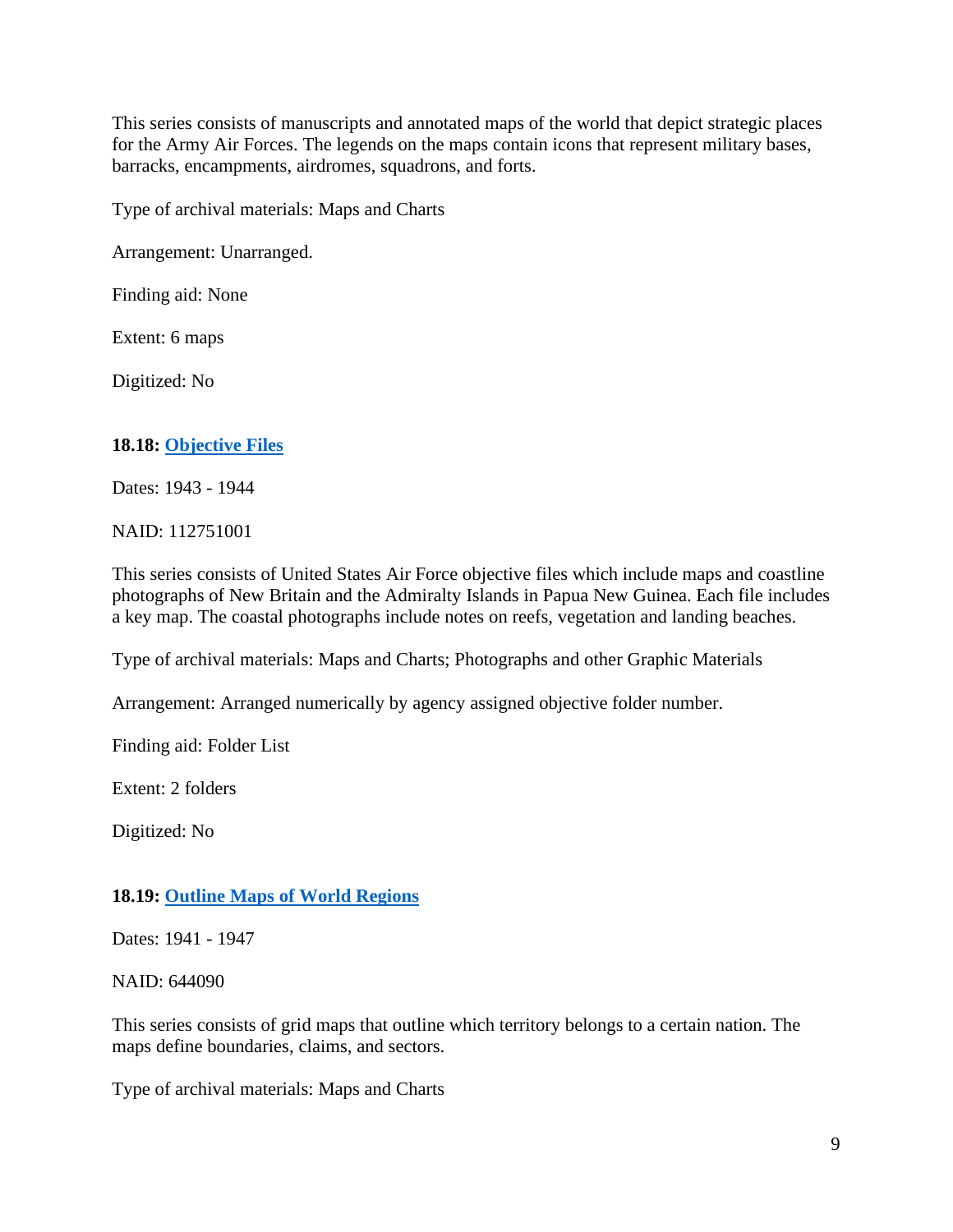Arrangement: Arranged alphabetically by region.

Finding aid: None

Extent: 43 maps

Digitized: No

## **18.20: [Photo Interpretation Maps Pertaining to Taiwan](https://catalog.archives.gov/id/3401307)**

Dates: 1941 - 1947

NAID: 3401307

This series consists of three thematic maps of Taiwan (Formosa) produced by the 18th Photo Intelligence Detachment, Headquarters 14th Air Force, using aerial photographs. These maps pertain to ports, industrial sites and air facilities, respectively.

Type of archival materials: Maps and Charts

Arrangement: Unarranged.

Finding aid: None

Extent: 3 maps

Digitized: No

## **18.21: [Regional Aeronautical Charts](https://catalog.archives.gov/id/649170)**

Dates: 1941 - 1947

NAID: 649170

This series consists of aeronautical charts that display wind and ocean currents as well as radio beacons and reception.

Type of archival materials: Maps and Charts

Arrangement: Unarranged.

Finding aid: None

Extent: 353 maps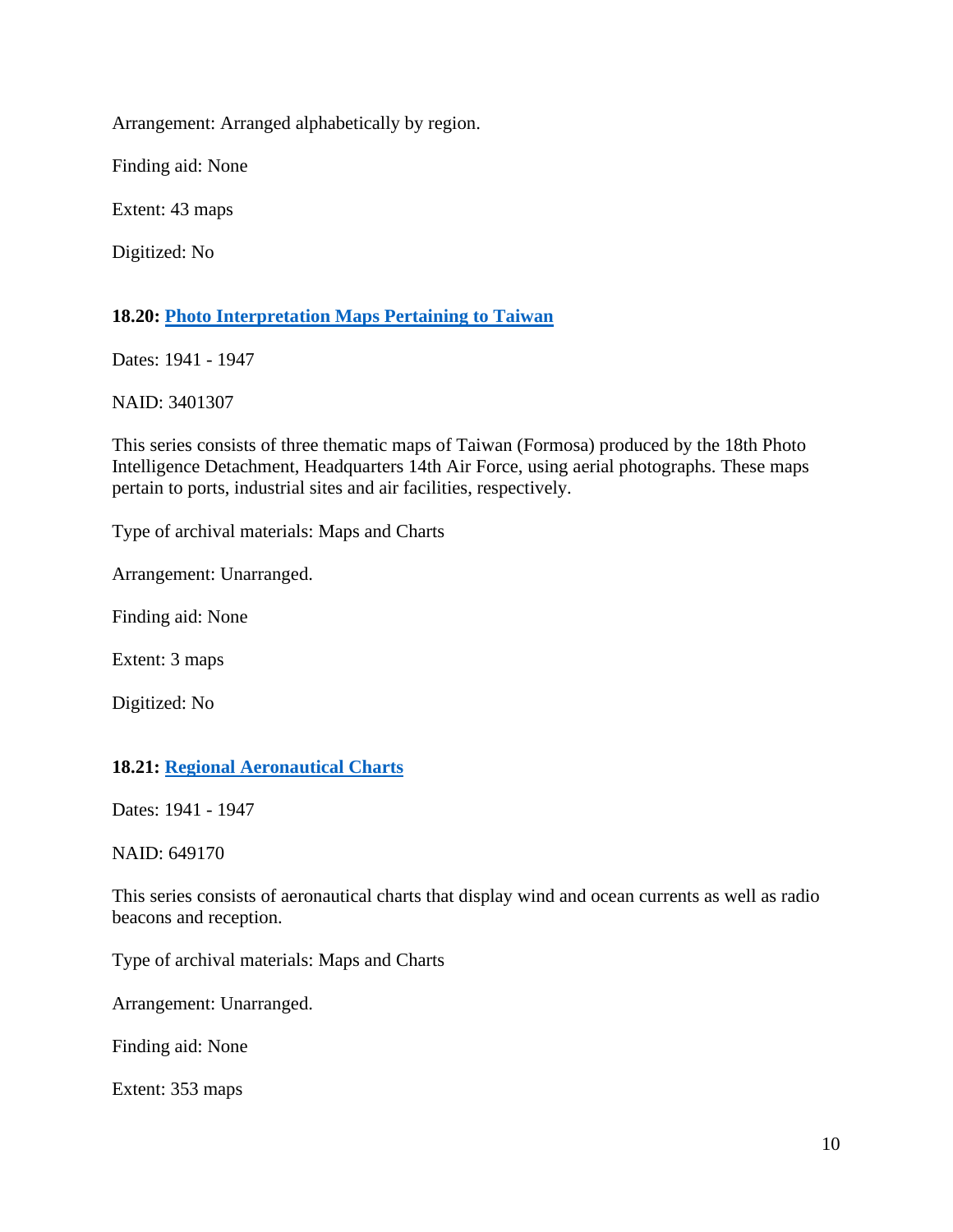Digitized: No

## **18.22: [Special Air Navigation Maps](https://catalog.archives.gov/id/644049)**

Dates: 1943 - 1946

NAID: 644049

This series consists of published aeronautical charts. The charts include topographic and cultural information, such as principal cities, towns, railroads, and international boundaries. Aeronautical information is overprinted on the charts.

Type of archival materials: Maps and Charts

Arrangement: Arranged numerically by agency assigned chart number and thereunder chronologically.

Finding aid: Item List

Extent: 125 charts

Digitized: No

## **18.23: [Strategic Aerial Photographs and Charts](https://catalog.archives.gov/id/783951)**

Dates: 1941 - 1947

NAID: 783951

This series consists of charts and aerial photographs from different Air Service Commands. The Far East Air Force Command records contains maps that defines key points in Asian countries. Some include an air target map of the Philippines that include railroads, factories, Japanese air facilities in Korea, and a map of the Japanese Islands with a glossary of common Japanese terms. Records from the North West African Air Service command contain two maps that display an airdrome recognition map of the Telergma area and a location map of the Selif-Bougie-Djidjelli area. The 21st Bomber command records contain approach and target charts of Japan. One such chart is of Nagasaki, Japan made in March 1945. The aeronautical charts from the 14th Air Force command indicate points of interest in China, Formosa, and Korea. The 7th Bomber Command charts detail military encampments on the Gilbert Islands. Aeronautical charts of the 13th Air Force Southern Pacific Command show areas in the Southern Pacific that are covered by a mapping project.

Type of archival materials: Maps and Charts; Photographs and other Graphic Materials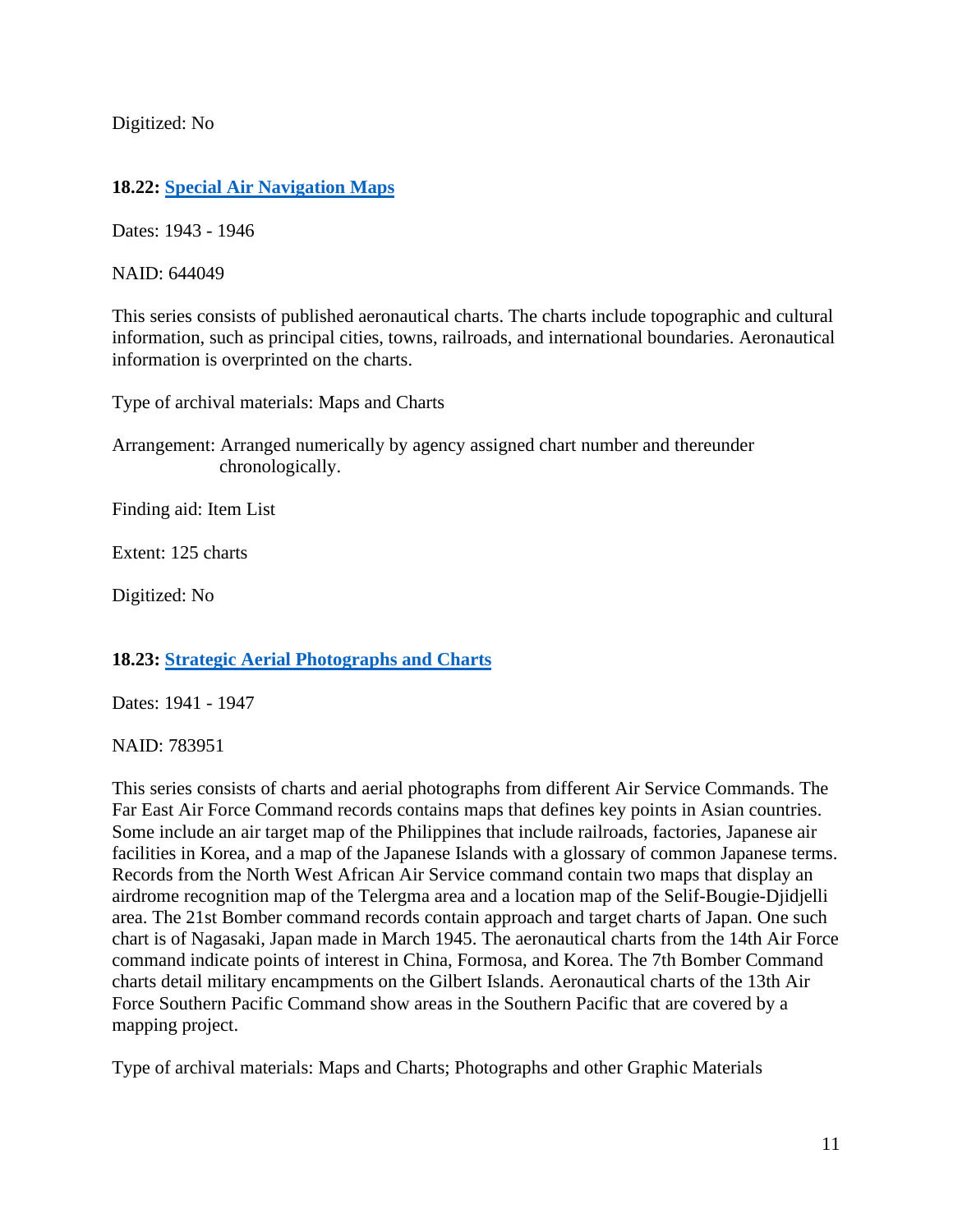Arrangement: Arranged numerically by Air Command number. Finding aid: None Extent: 1,000 charts and 391 prints

Digitized: No

## **18.24: [Strategic Planning Charts](https://catalog.archives.gov/id/644025)**

Dates: 1941 - 1947

NAID: 644025

This series consists of planning charts.

Type of archival materials: Maps and Charts

Arrangement: Arranged numerically by agency assigned identifier.

Finding aid: None

Extent: 19 maps

Digitized: No

#### **18.25: [Target Area Base Charts](https://catalog.archives.gov/id/6094676)**

Dates: 1944 - 1945

NAID: 6094676

This series consists of base charts of areas in Japan, Korea, and Manchuria. The charts show the locations of rivers and waterways, urban areas, highways, railroads, power lines, radio and other prominent towers, and spot elevations. Target information consists of references to corresponding Air Objective files and some charts show the location of U.S. Army Air Force bombing targets.

Type of archival materials: Maps and Charts

Arrangement: Arranged numerically by agency assigned number. Indexes are filed at the beginning of the series.

Finding aid: Folder List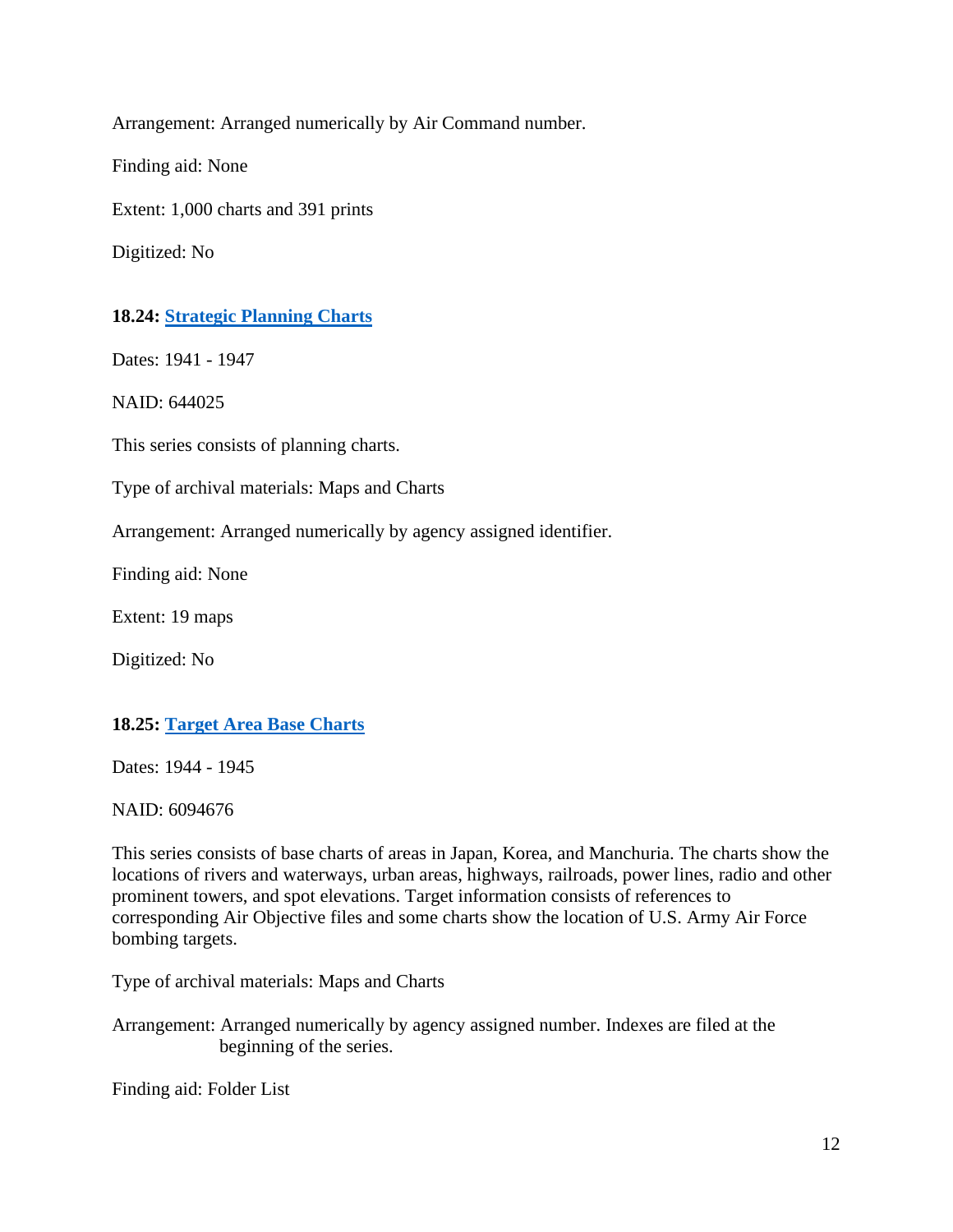Extent: 330 charts and 8 indexes

Digitized: No

## **18.26: [Target Charts](https://catalog.archives.gov/id/783948)**

Dates: 1942 - 1944

NAID: 783948

This series consists of charts of areas in Albania, Atlantic Islands, British Pacific Islands, Bulgaria, Burma, China, Chosen, Finland, France, Indo-China, Italy, Japan, Japanese Pacific Islands, Jugoslavia (Yugoslavia), Korea, Malay States, Manckukuo, Netherlands, Philippine Islands, Portugal, Rumania, Spain, Sweden, Thailand, and Turkey. The charts show the locations of rivers and waterways, urban areas, highways, railroads, power lines, radio and other prominent towers, and spot elevations. Target information consists of references to corresponding Air Objective files and the location of U.S. Army Air Force bombing targets.

Type of archival materials: Maps and Charts

Arrangement: Arranged alphabetically by country name and thereunder numerically by agency assigned chart number.

Finding aid: Folder List; Indexes (filed with the records)

Extent: 1,500 charts

Digitized: No

## **18.27: [World Aeronautical Charts](https://catalog.archives.gov/id/649649)**

Dates: 1943 - 1947

NAID: 649649

This series consists of published aeronautical charts covering most land masses in the world. Topographical information includes cities, principal roads, railroads, distinctive landmarks, drainage patterns and relief. Aeronautical information includes visual and radio aids to navigation, airports, airways, restricted areas, obstructions and other pertinent data.

Type of archival materials: Maps and Charts

Arrangement: Arranged numerically by agency assigned identifier and thereunder numerically by edition number.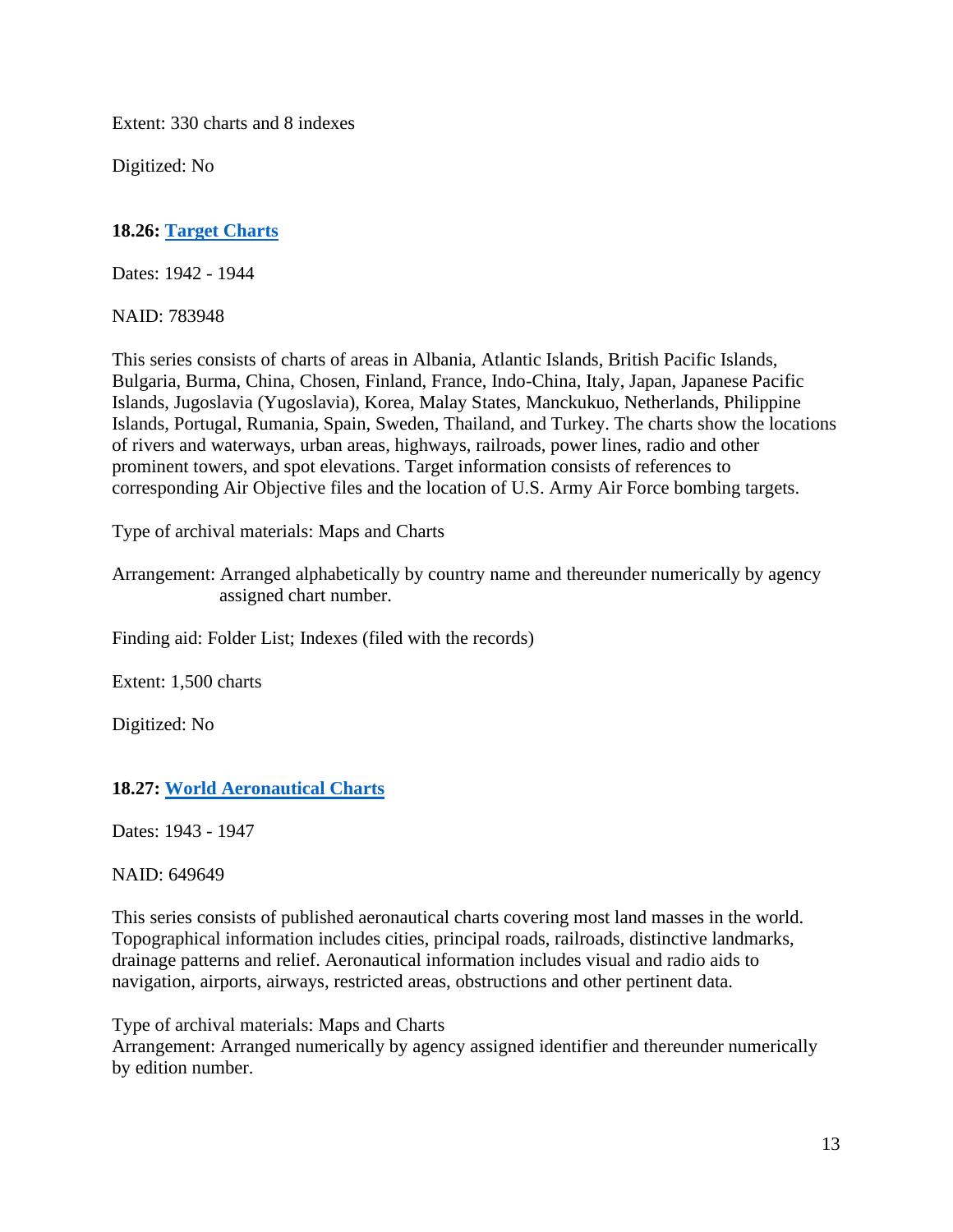Finding aid: None

Extent: 5,000 charts

Digitized: No

## **18.28: [World War II](https://catalog.archives.gov/id/12620244) Target Charts**

Dates: 1942 - 1945

NAID: 12620244

This series consists of charts showing military targets such as military defenses, barracks, and airfields as well as factories, railroads, sea ports, power plants, and other infrastructure. Each chart typically covers a city or town and includes waterways and cultural information, but not topography. A list of potential targets is sometimes printed on the charts as well. Coverage includes China, Formosa, French Indo China, Hainan Island, Japan, Korea, Manchuria, Pescadores Island, and Thailand (Siam).

Type of archival materials: Maps and Charts

Arrangement: Arranged alphabetically by country or region of geographic coverage and thereunder numerically by agency assigned chart number.

Finding aid: None

Extent: Approximately 500 charts

Digitized: None

RG 19: Records of the Bureau of Ships, 1940 - 1966

**19.1: [Alphabetical Series of Ship Engineering Drawings](https://catalog.archives.gov/id/559623) (Alpha)**

Dates: 1919 - 1940 (includes later drawings)

NAID: 559623

This series consists of measured engineering drawings. They are almost always a part of or make up the entire "Booklet of General Plans". The booklet includes inboard and outboard profiles sections and deck plans. The ships included are a wide variety of vessels constructed after the range of the "dash file" (post 1909) and before the universal use of the engineering drawing categories. Hull construction, mechanical and electrical drawings are rarely included.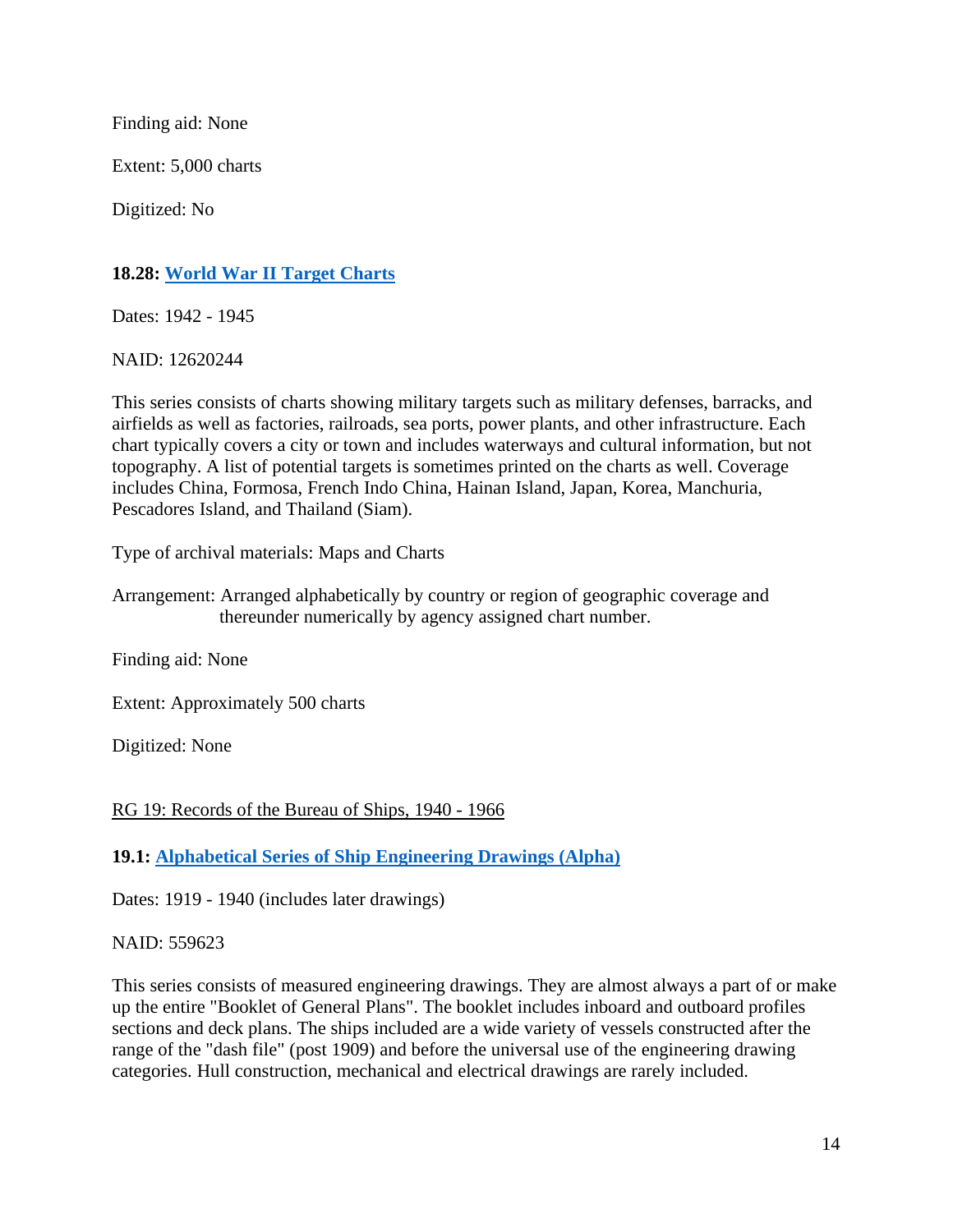Type of archival materials: Architectural and Engineering Drawings

Arrangement: Arranged alphabetically by ship name.

Extent: Approximately 12,405 drawings

Finding aid: Master Ship List; Database

Digitized: Partially

## **19.2: [Captured Japanese Ship Plans and Design Data](https://catalog.archives.gov/id/584288)**

Dates: This series was compiled or maintained 1946 - 1947. It documents the time period 1932 - 1945.

NAID: 584288

This series consists of captured drawings and technical manuals for Japanese World War II battleships, cruisers, destroyers and aircraft carriers. The plans are in Japanese with some English translation annotations.

Type of archival materials: Architectural and Engineering Drawings

Arrangement: Arranged numerically by agency assigned folder numbers (enclosure numbers).

Finding aid: Folder List

Extent: 465 drawings

Digitized: Partially

## **19.3: [General Records of Non-Vessels](https://catalog.archives.gov/id/55159878)**

Dates: This series was compiled or maintained 1940 - 1947. It documents the time period 1916 - 1945.

NAID: 55159878

This series consists of safety and maritime articles, surveys, bound volumes, charts, and general records (non-vessel).

Type of archival materials: Maps and Charts; Textual Records

Arrangement: Unarranged.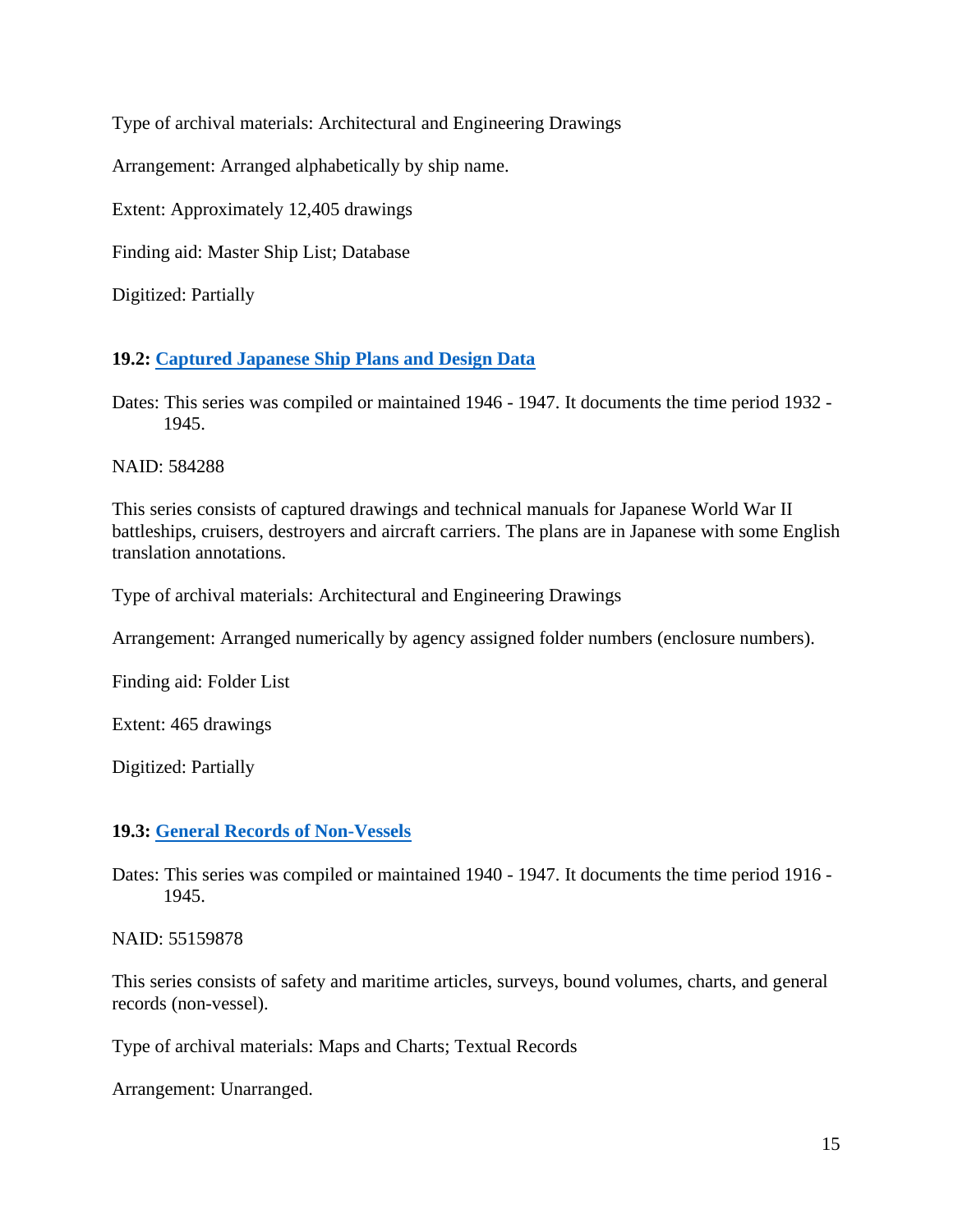Finding aid: None

Extent: 50 drawings, 3 bound volumes

Digitized: No

#### **19.4: [German Battleship Plans](https://catalog.archives.gov/id/561140)**

Dates: This series was compiled or maintained ca. 1945 - ca. 1947. It documents the time period ca. 1937 - ca. 1942.

NAID: 561140

This series consists of ship engineering drawings of German Navy battleships built or under contract during the World War II period. Many of these drawings illustrate the locations and operations of the ships' onboard ventilation and water systems.

The series includes plans for the German battleship Bismarck, the battleship Tirpitz, the "H" class battleship (construction not completed), the planned "O" class battleship and one plan of the heavy cruiser Admiral Hipper.

Type of archival materials: Architectural and Engineering Drawings

Finding aid: Item List

Extent: 67 items

Digitized: No

#### **19.5: [German Naval Drawings](https://catalog.archives.gov/id/7433173)**

Dates: 1944

NAID: 7433173

This series consists of German Navy engineering drawings relating to unidentified mechanical and electrical systems.

Type of archival materials: Architectural and Engineering Drawings

Arrangement: Unarranged.

Finding aid: None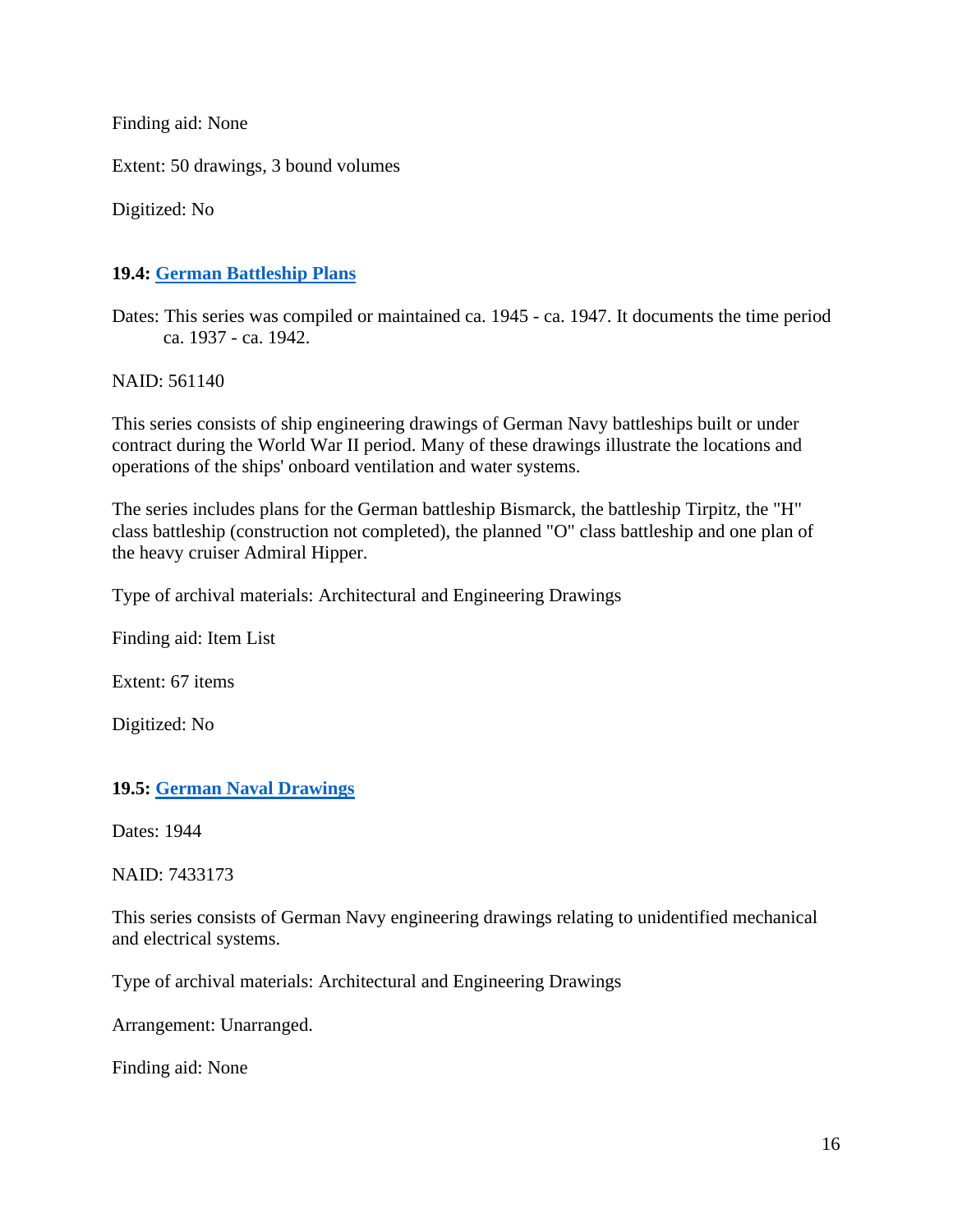Extent: 500 drawings

Digitized: No

## **19.6: [Microfilm of Ship Engineering Drawings](https://catalog.archives.gov/id/559593)**

Dates: This series was compiled or maintained 1945 - 1955. It documents the time period 1895 - 1955.

NAID: 559593

These 35mm Microfilms are copies of measured engineering drawings showing the basic hull and deck construction as well as mechanical and electrical systems of commissioned U.S. Navy ships. The ships documented range from battleships to auxiliary craft. Ships built after 1925 are often filmed in U.S. Navy Ships Material Group number order.

Type of archival materials: Architectural and Engineering Drawings

Arrangement: Arranged numerically by Bureau of Ships microfilm box number.

Finding aid: Master Ship List; Item List

Extent: 1555 microfilm rolls

Digitized: Partially

## **19.7: [Plans for Aircraft Rescue Boats](https://catalog.archives.gov/id/3033354)**

Dates: 1942 - 1945

NAID: 3033354

This series consists of engineering drawings for 63 foot, 100 foot, and 104 foot aircraft rescue boats.

Type of archival materials: Architectural and Engineering Drawings

Arrangement: Arranged numerically by vessel length.

Finding aid: None

Extent: 13 drawings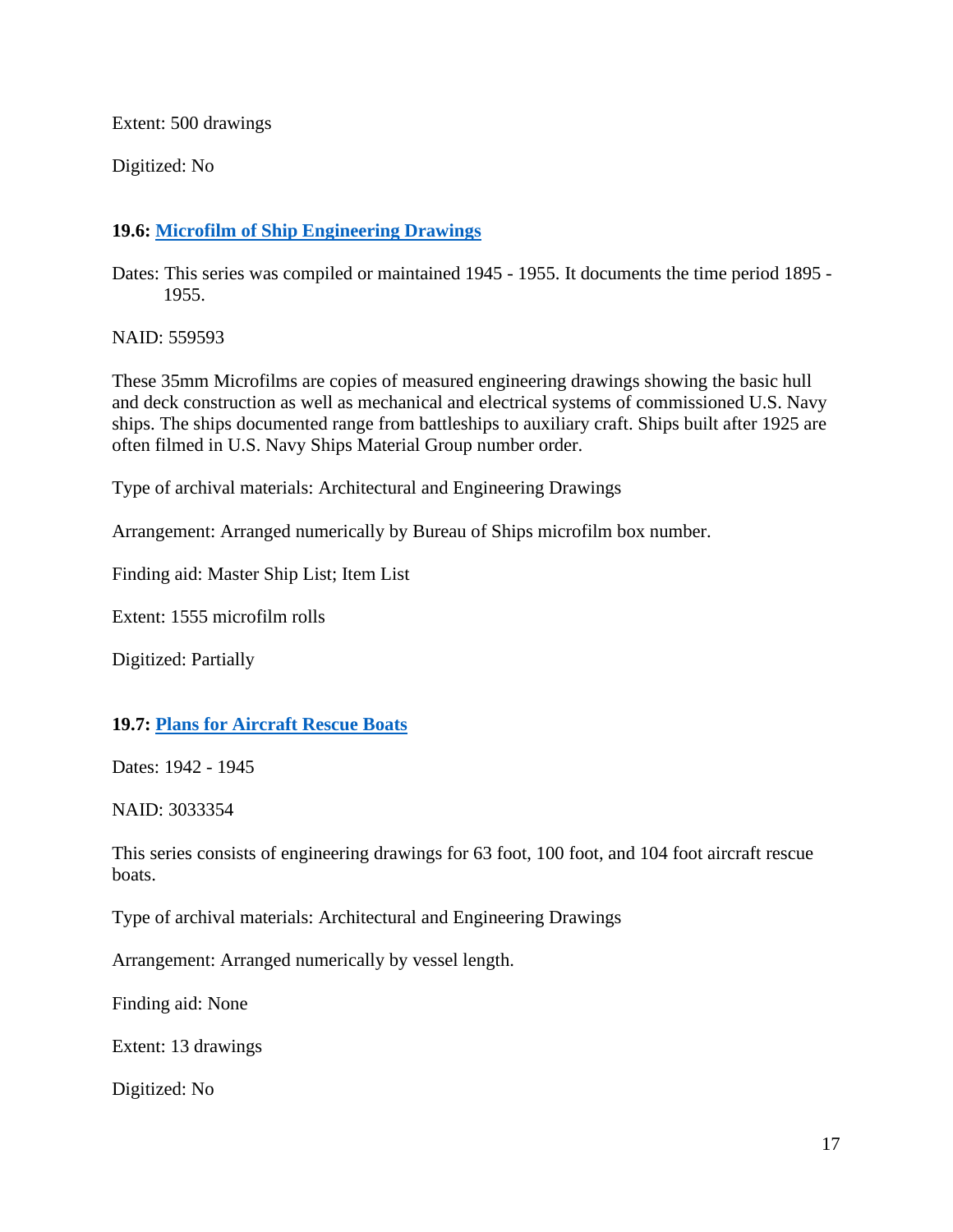#### **19.8: [Preliminary Design Drawings](https://catalog.archives.gov/id/7348513)**

Dates: This series was compiled or maintained 1929 - 1964. It documents the time period 1924 - 1964.

#### NAID: 7348513

This series consists of manuscript and annotated copies of design sketches and drawing studies for a wide range of U.S. Navy ships. Many of the drawings are original pencil on paper or ink on linen concept sketches of proposed ships or alterations to designs. Types of ships include battleships, aircraft carriers, destroyers and frigates, cruisers, submarines, minelayers, amphibious, and auxiliary ships. Significant ships include, but are not limited to, the Montana Class (BB-67) battleships, a 1935 battleship, a 45,000 ton aircraft carrier, ocean escort destroyers, various length attack submarines, the proposed troop transport LAFAYETTE (AP-53), and the USS UNITED STATES (CVA-58). A small amount of drawings relating to assumed or actual battle damage during WWII are also included.

Type of archival materials: Architectural and Engineering Drawings

Arrangement: Arranged numerically by preliminary design (PD) number.

Finding aid: Master Ship List; Database

Extent: 450 drawings

Digitized: No

#### **19.9: [Radio, Radar and Sonar Electronic Drawings](https://catalog.archives.gov/id/566080)**

Dates: 1916 - 1961

NAID: 566080

This series consists of electrical engineering drawings of radio, radar, and sonar systems. These drawings include "Radio Telegraph Interfleet Auxiliary Station, 1918"; "Radio Communication Channels in Aircraft Carrier Combat Information Center", 1944; "Countermeasure Receiving Set, 1953" and "185 inch Steel Sonar Dome, 1961".

Type of archival materials: Architectural and Engineering Drawings

Arrangement: Arranged alphabetically by letter designation, thereunder numerically by drawing number.

Finding aid: Item List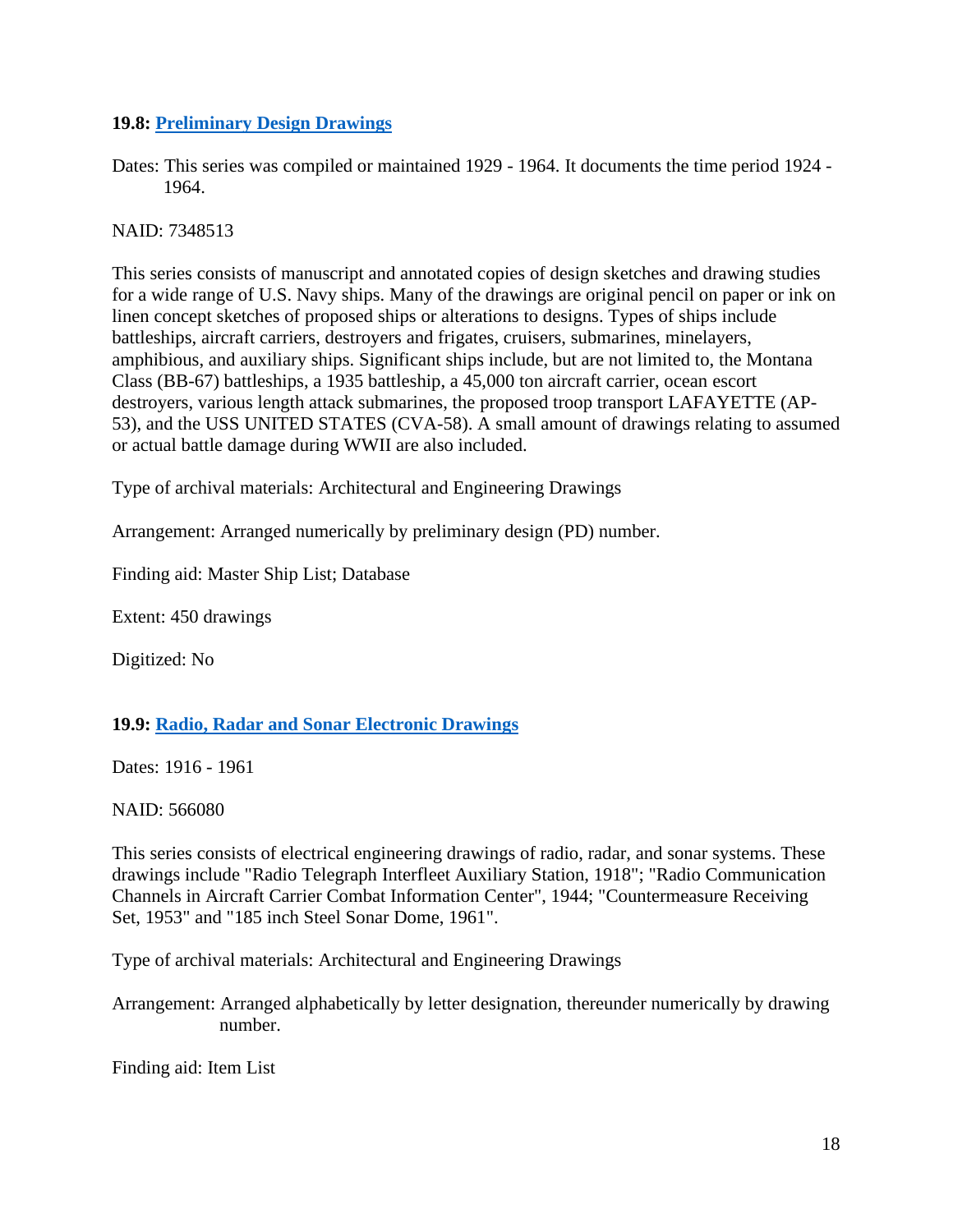Extent: 1,900 items

Digitized: No

## **19.10: [Ship Damage Control Diagrams](https://catalog.archives.gov/id/636007)**

Dates: 1944 - 1961

NAID: 636007

This series consists of deck and compartment diagram drawings for surface ships. These ships include battleships, cruisers and destroyers.

Type of archival materials: Architectural and Engineering Drawings

Arrangement: Arranged alphabetically by ship designation and thereunder numerically by hull number.

Finding aid: Database

Digitized: No

## **19.11: [Ship Engineering Drawings](https://catalog.archives.gov/id/559597) (Hull)**

Dates: ca. 1940 - ca. 1966

NAID: 559597

This series consists of ship construction and modification engineering drawings. These drawings often include booklets of general plans, ship profiles, basic hull and deck construction, mechanical and electrical systems of commissioned U.S. Navy ships. These records include plans for aircraft carriers, auxiliary ships, battleships, cruisers, destroyers, frigates, landing craft, patrol craft, submarines, and transports.

Type of archival materials: Architectural and Engineering Drawings

Arrangement: Arranged alphabetically by ship designation, thereunder numerically by hull number, thereunder numerically by ship engineering group number.

Finding aid: Master Ship List; Database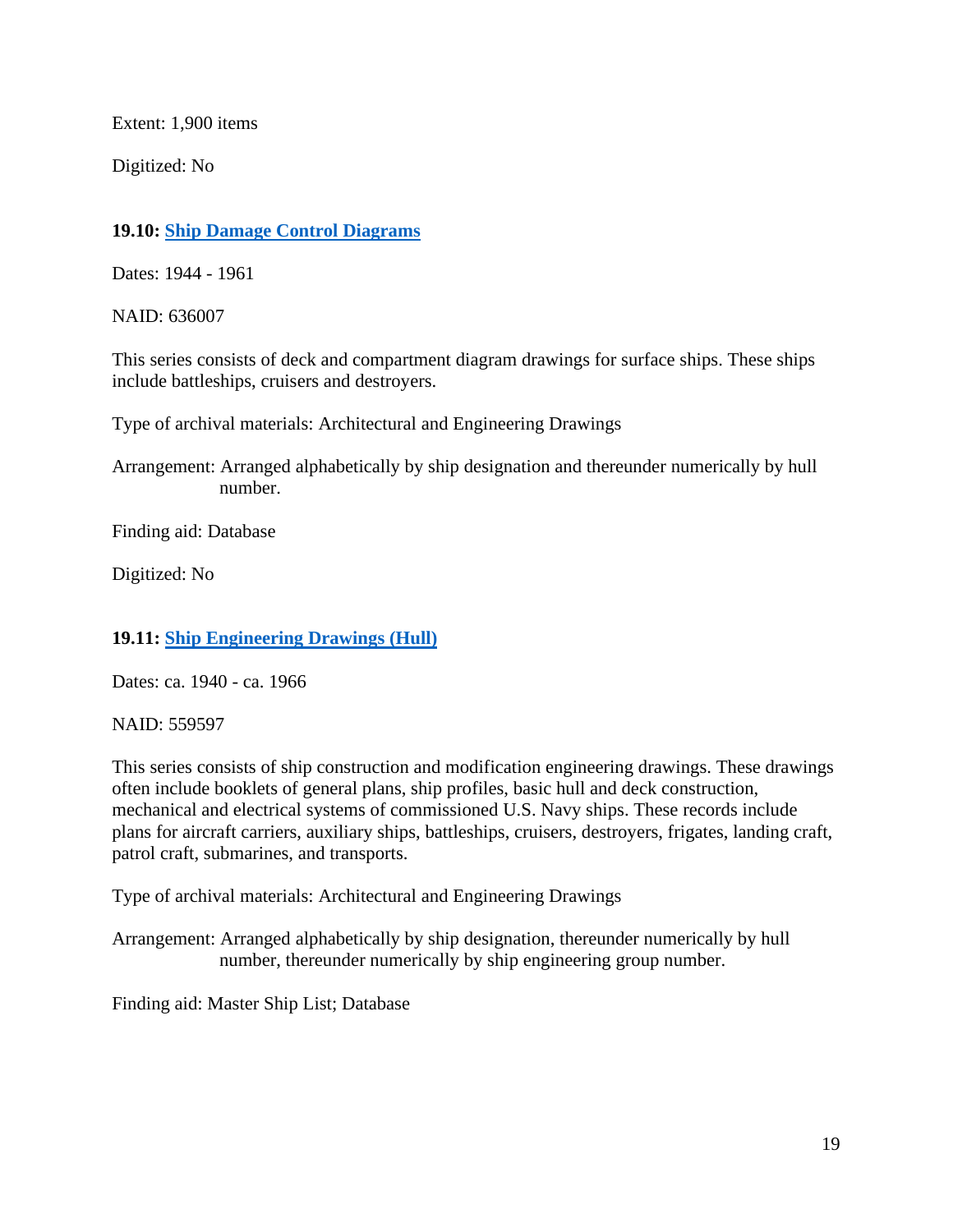Access Restrictions: Restricted - Partly Specific Access Restriction: FOIA (b)(1) National Security, Confidential Note: A small number of drawings in this series, mostly relating to post World War II submarines, remain classified.

Extent: 48,874 plans

Digitized: Partially

#### **19.12: [Ships Curves Drawings](https://catalog.archives.gov/id/3033314)**

Dates: 1929 - 1946

NAID: 3033314

This series consists of drawings of cross curves of stability, floodable lengths, ballistic connections, and propeller clearances for various ships.

Type of archival materials: Architectural and Engineering Drawings

Arrangement: Arranged by subject.

Finding aid: None

Extent: 230 drawings

Digitized: No

#### **19.13: [Spring Style Preliminary Design Drawings, 1939 -](https://catalog.archives.gov/id/1696046) 1945**

NAID: 1696046

Dates: This series was compiled or maintained 1929 - 1955. It documents the time period 1911 - 1955.

This series consists of manuscript engineering concept ship design drawings. The ships include cruisers, aircraft carriers, destroyers, battleships, mine sweepers and transports.

Type of archival materials: Architectural and Engineering Drawings

Arrangement: Arranged chronologically.

Extent: 310 drawings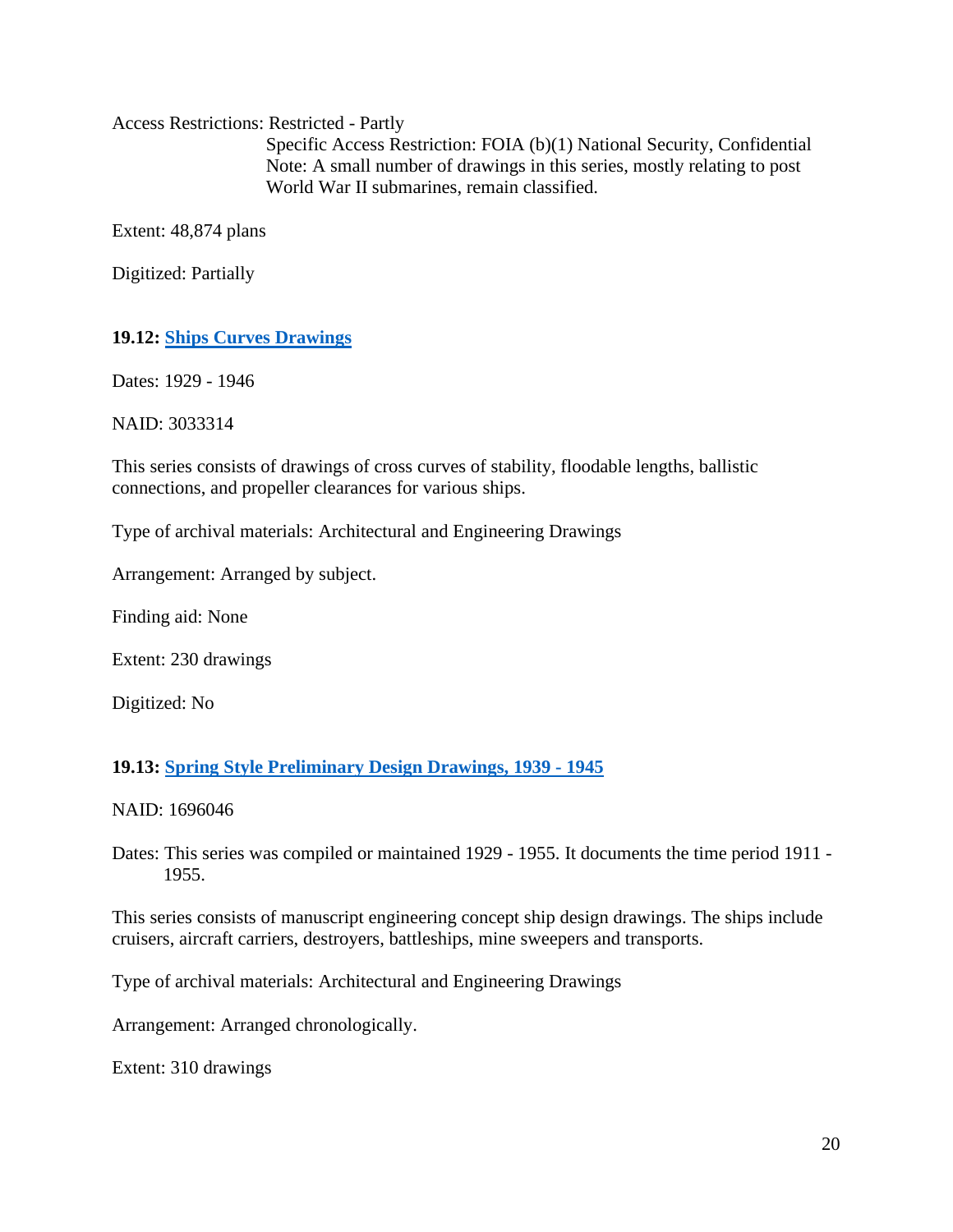Digitized: Partially

#### **19.14: [Turbine Design Drawings](https://catalog.archives.gov/id/2125513)**

Dates: 1943 - 1946

NAID: 2125513

This series consists of technical drawings of turbine systems for use in German U-Boats type 17 and 26. These Hellmuth Walter designs include sections, shafting, water, fuel, and oil systems. The drawings are the product of the Blohm and Voss works in German with English annotated translations.

Type of archival materials: Architectural and Engineering Drawings

Arrangement: Arranged by drawing subject.

Finding aid: None

Extent: 108 drawings

Digitized: No

#### **19.15: [Twin Screw Vessel Specifications and Reports](https://catalog.archives.gov/id/55159870)**

Dates: 1942 - 1961

NAID: 55159870

This series consists of vessel specifications and reports for twin screw Special Hydrographic Survey Ships, escort Vessels and the U.S.S. Knox.

Type of archival materials: Textual Records

Arrangement: Arranged chronologically by date.

Finding aid: Folder List

Extent: 3 bound volumes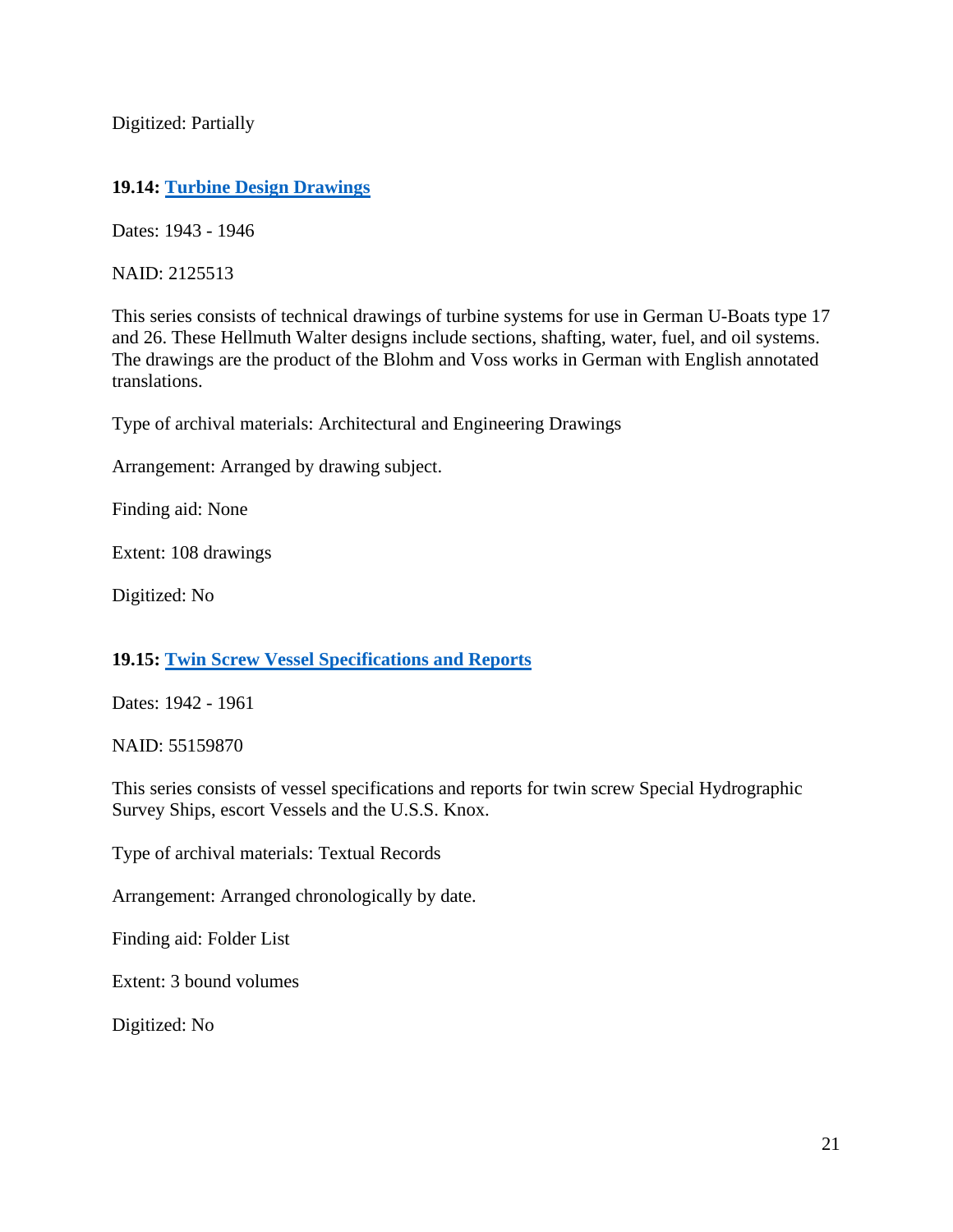#### RG 23: Records of the Coast and Geodetic Survey, 1806 - 1981

**23.1: [Aeronautical Charts Covering Alaska and the Philippines](https://catalog.archives.gov/id/2637953)**

Dates: 1938 - ca. 1944

NAID: 2637953

This series consists of aeronautical charts covering areas in Alaska and the Philippines. The charts include topographic features and the location of towns and villages, roads, and railroads. Aeronautical information includes the location of navigation lights and beacons, radio stations, airports, and seaplane bases and anchorages.

Type of archival materials: Maps and Charts

Arrangement: Arranged geographically and thereunder chronologically.

Finding aid: None

Extent: 65 charts

Digitized: No

## **23.2: [Flight Charts](https://catalog.archives.gov/id/2635466)**

Dates: 1943 - 1953

NAID: 2635466

This series consists of aeronautical strip charts showing the principal air routes within the United States and the connecting routes to Alaska. Some international coverage is also included. The charts consist of topographic and cultural base maps overprinted to show the location of aeronautical data such as airports, beacon lights, and radio navigation facilities. Each chart covers an area approximately 100 miles on either side of the airway and 50 miles beyond terminal points.

Type of archival materials: Maps and Charts

Arrangement: Arranged numerically by chart number and thereunder chronologically.

Finding aid: Folder List

Extent: 500 charts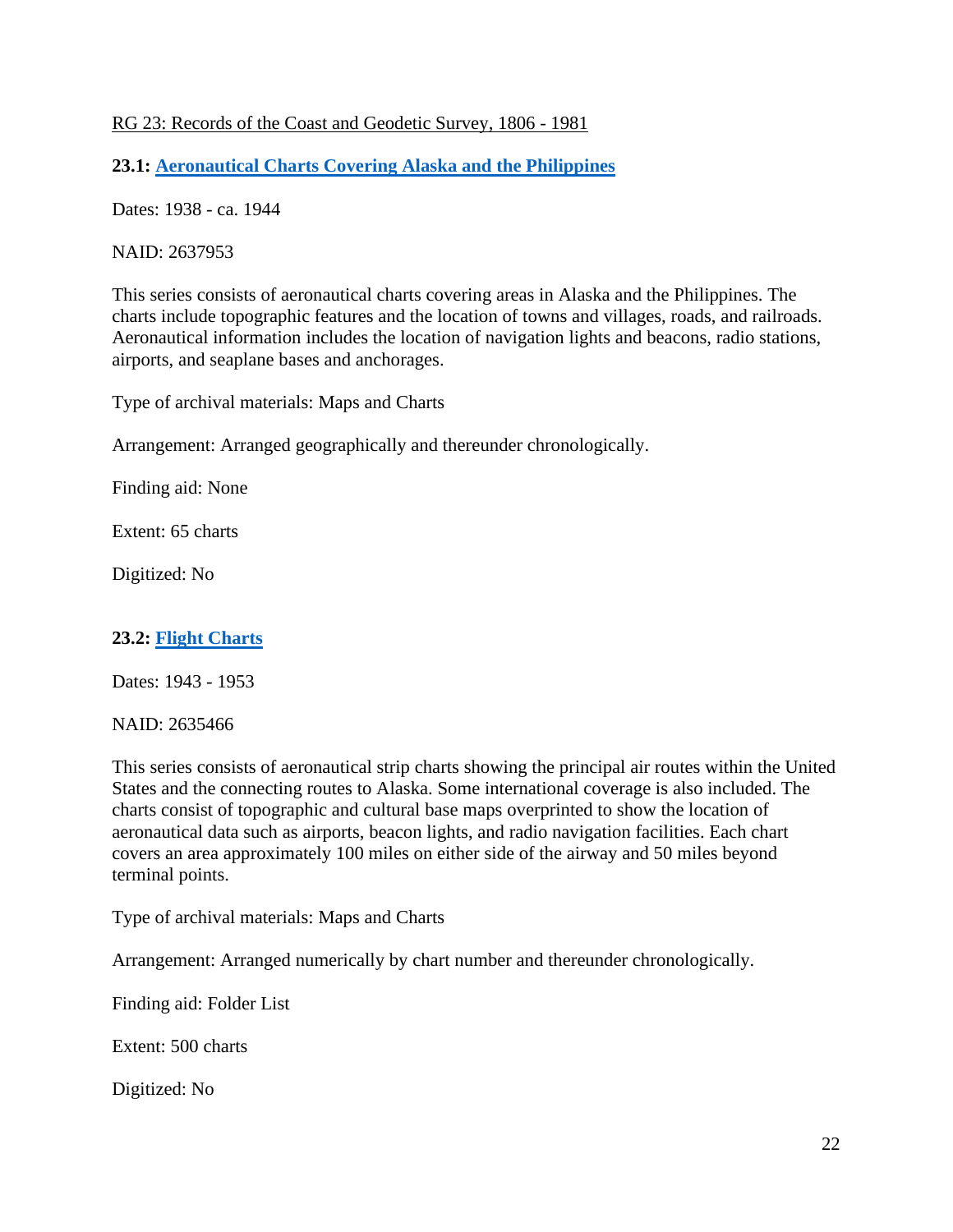## **23.3: [General Maps and Charts](https://catalog.archives.gov/id/2555876)**

Dates: This series was compiled or maintained 1946 - ca. 1948. It documents the time period ca. 1943 - ca. 1948.

NAID: 2555876

This series consists of various aeronautical maps and charts. Included is a map of the United States showing the location of airports as classified by the Civil Aeronautics Administration, experimental very high frequency (VHF) omnidirectional range navigation system (VOR) charts covering the area from New York to Chicago, aeronautical charts of the world showing primary air routes and distances, and flight route charts covering the route from San Diego to New York.

Type of archival materials: Maps and Charts

Arrangement: Unarranged.

Finding aid: None

Extent: 46 maps and charts

Digitized: No

## **23.4: [Magnetic Maps](https://catalog.archives.gov/id/2544572)**

Dates: 1941 - 1950

NAID: 2544572

This series consists of base maps showing cities, waterways, and political boundaries overprinted to show lines of equal magnetic declination and equal annual change. Geographic coverage exists at a regional level throughout the world.

Type of archival materials: Maps and Charts

Arrangement: Arranged numerically by sheet number and thereunder chronologically.

Finding aid: None

Extent: 56 maps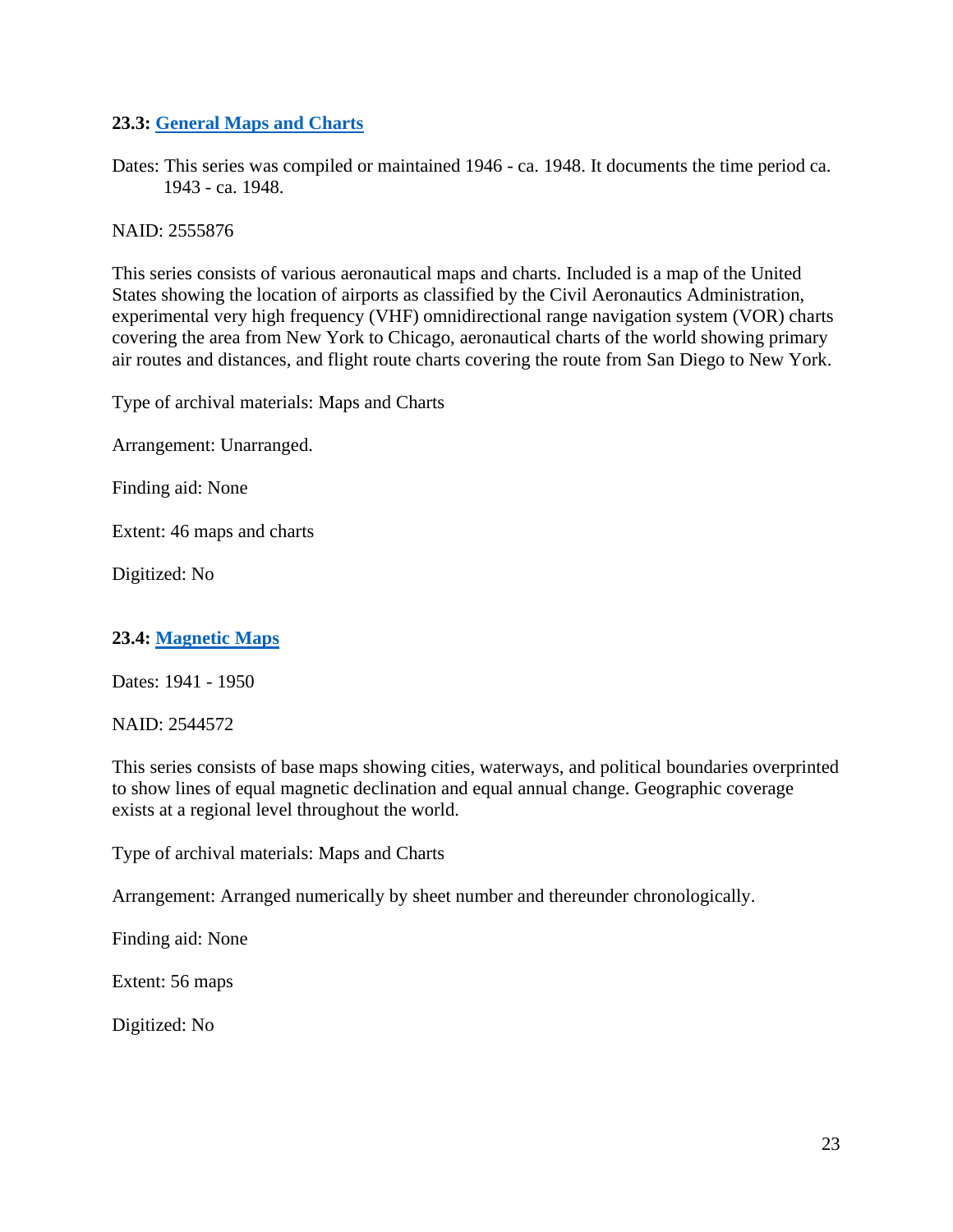## **23.5: [Ship Engineering Drawing](https://catalog.archives.gov/id/65817131)**

Dates: 1941 - 1942

NAID: 65817131

This series consists of outboard profile and deck plan for the 66' Wire Drag Boat Hilgard.

Type of archival materials: Architectural and Engineering Drawings

Arrangement: Unarranged.

Extent: 1 drawing

## **23.6: World War II [History Publication](https://catalog.archives.gov/id/2535196)**

Dates: This series was compiled or maintained in 1951. It documents the time period 1940 - 1945.

NAID: 2535196

This series consists of a publication detailing the work of the Coast and Geodetic Survey during World War II. Major sections consist of legislation and regulations governing war duties; transfers, recruiting and training of personnel; transfer of ships to Navy; field and office operations; and chart and map production.

Type of archival materials: Textual Records

Arrangement: Unarranged.

Finding aid: None

Extent: 1 publication

Digitized: No

RG 24: Records of the Bureau of Naval Personnel, 1798 - 2007

**24.1: [Naval Action Chart of the South China Sea](https://catalog.archives.gov/id/628630)**

Dates: 1942

NAID: 628630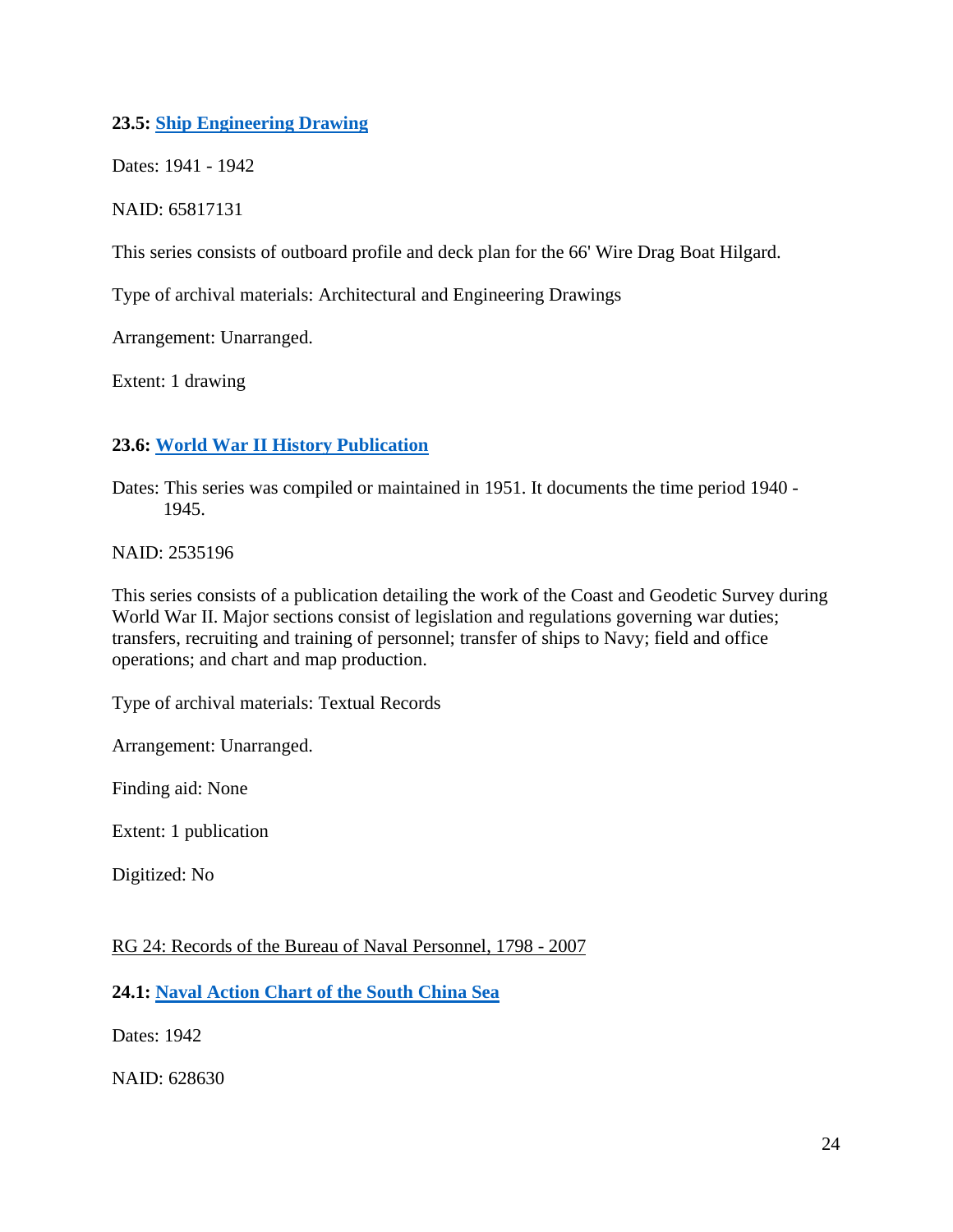This series consists of a published pictorial wall chart of the South China Sea, showing naval battles between the Japanese and American forces at the beginning of World War II.

Type of archival materials: Maps and Charts

Arrangement: Unarranged.

Finding aid: None

Extent: 1 chart

Digitized: No

RG 26: Records of the U.S. Coast Guard, 1785 - 2005

**26.1: [Coast Guard Vessel and Craft Engineering Plans](https://catalog.archives.gov/id/305418)**

Dates: 1885 - 1994

NAID: 305418

This series consists of engineering plans for U.S. Coast Guard and predecessor agency vessels, including cutters, dories, dinghies, utility boats, and barges. The number and type of plans for each vessel varies. Plans may include inboard profiles, outboard profiles, deck plans, and engineering details.

Type of archival materials: Architectural and Engineering Drawings

Arrangement: Arranged numerically by hull length in feet.

Finding aid: Master Ship List; Database

Extent: Approximately 10,165 drawings

Digitized: No

26.2: **[Cutter Ship Plans](https://catalog.archives.gov/id/598805)**

Dates: 1915 - 1987

NAID: 598805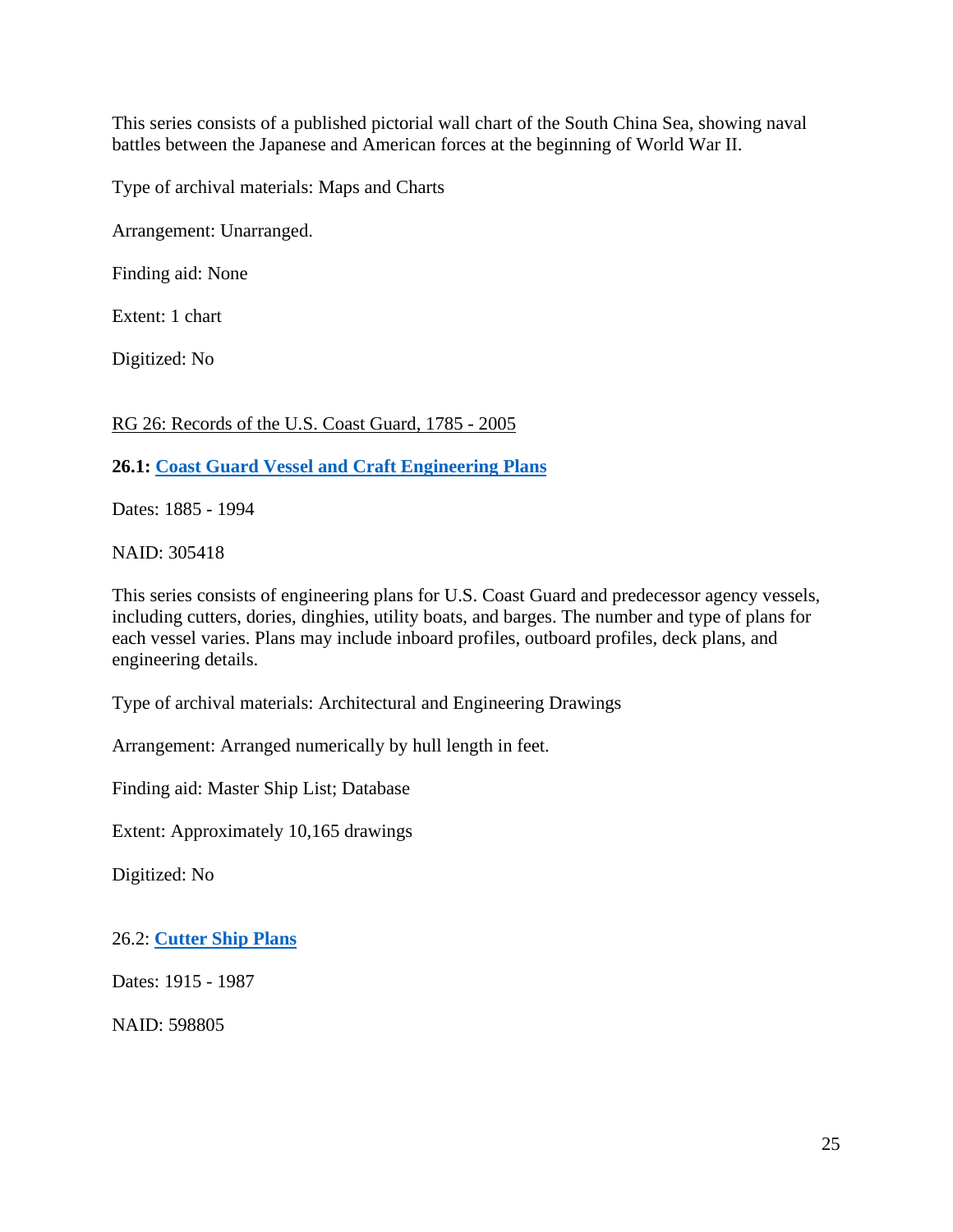This series consists of plans for U.S. Coast Guard cutters built after 1915. The number and type of plans for each vessel varies. Plans may include inboard profiles, outboard profiles, deck plans, and engineering details.

Type of archival materials: Architectural and Engineering Drawings

Arrangement: Arranged alphanumerically by hull designation and length of vessel and thereunder numerically by ship engineering subject category number.

Extent: 26,850 plans

Digitized: No

## **26.3: [Drawings, Maps and Charts](https://catalog.archives.gov/id/1068236)**

Dates: This series was compiled or maintained 1972 - 1990. It documents the time period ca. 1790 - 1944.

NAID: 1068236

This series consists of maps and charts of Coast Guard installations, coastal areas, ports, and sea routes collected by the US Coast Guard Historian's Office. Also included are drawings of installations and plans of small boats.

Type of archival materials: Maps and Charts; Architectural and Engineering Drawings

Arrangement: Arranged geographically by general area and thereunder chronologically by date.

Finding aid: Folder List

Extent: 60 maps and plans

Digitized: No

#### **26.4: [Specifications for Vessels](https://catalog.archives.gov/id/627836)**

Dates: 1939 - 1950

NAID: 627836

This series consists of written engineering specifications for vessel construction. These booklets include specifications for light vessels, side-wheel steamers and screw steamers.

Type of archival materials: Textual Records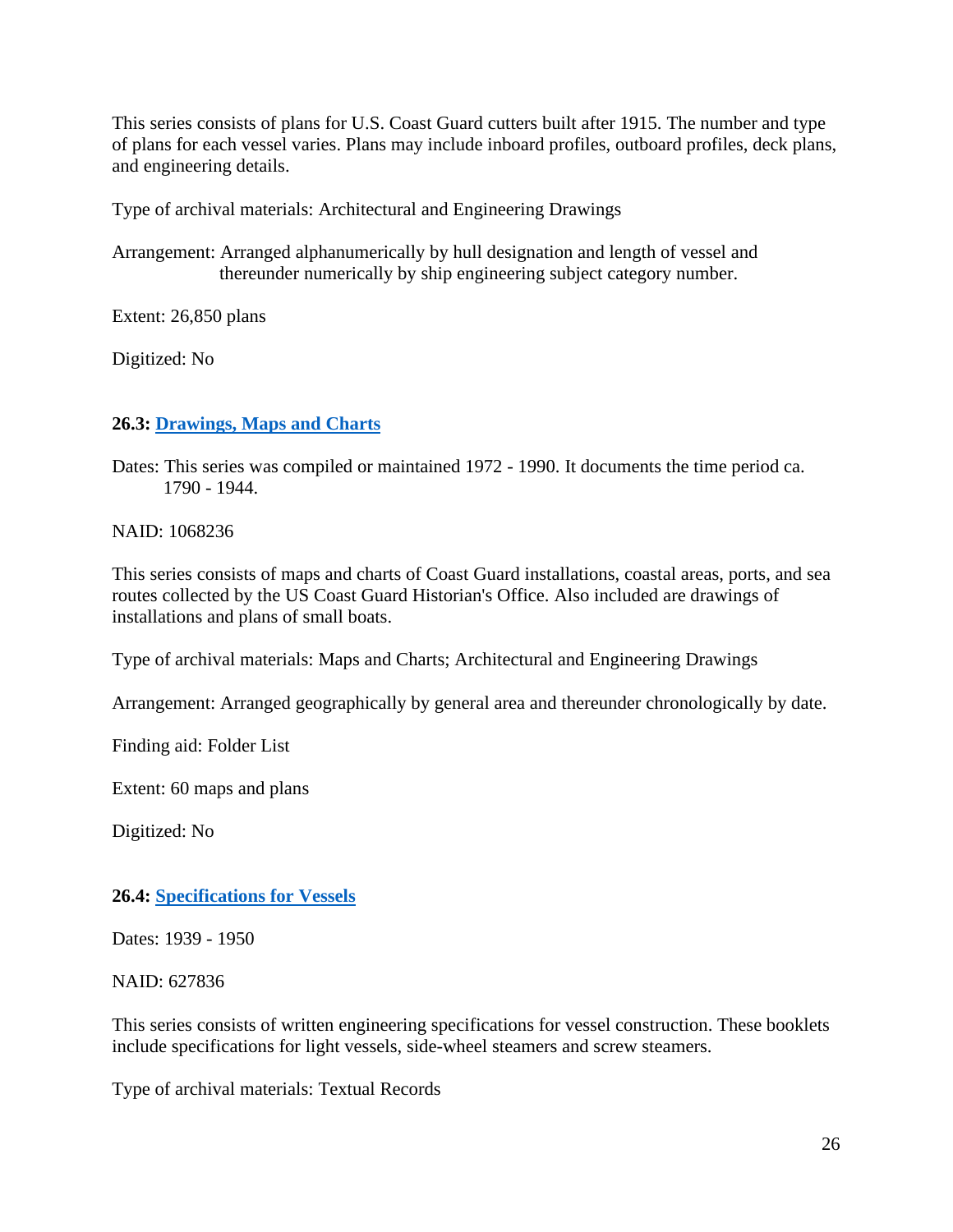Arrangement: Arranged by vessel type (light vessel, steamers).

Finding aid: Folder List

Extent: 1 box

Digitized: No

## RG 37: Records of the Hydrographic Office, 1754 - 1973

**37.1: [Air Navigation Charts](https://catalog.archives.gov/id/1518659)**

Dates: 1926 - 1969

NAID: 1518659

This series consists of published aeronautical charts which include topographic features, visual and radio navigational aids, locations of airfields and aviation related facilities. Early charts of the series, commonly known as strip charts, only covered the specific flight paths between departure and arrival airfields.

Type of archival materials: Maps and Charts

Arrangement: Arranged numerically by a letter prefix and numerically by chart number.

Finding aid: Index

Extent: 2,050 charts

Digitized: No

**37.2: [Aircraft Plotting Sheets](https://catalog.archives.gov/id/1518695)**

Dates: 1928 - 1959

NAID: 1518695

This series consists of aeronautical position plotting sheets which span different 11 degree latitude bands at any selected longitude. Also included are aviation plotting charts which show coastlines for specific geographic areas.

Type of archival materials: Maps and Charts

Arrangement: Arranged alphanumerically by the prefix VP, thereunder by chart number.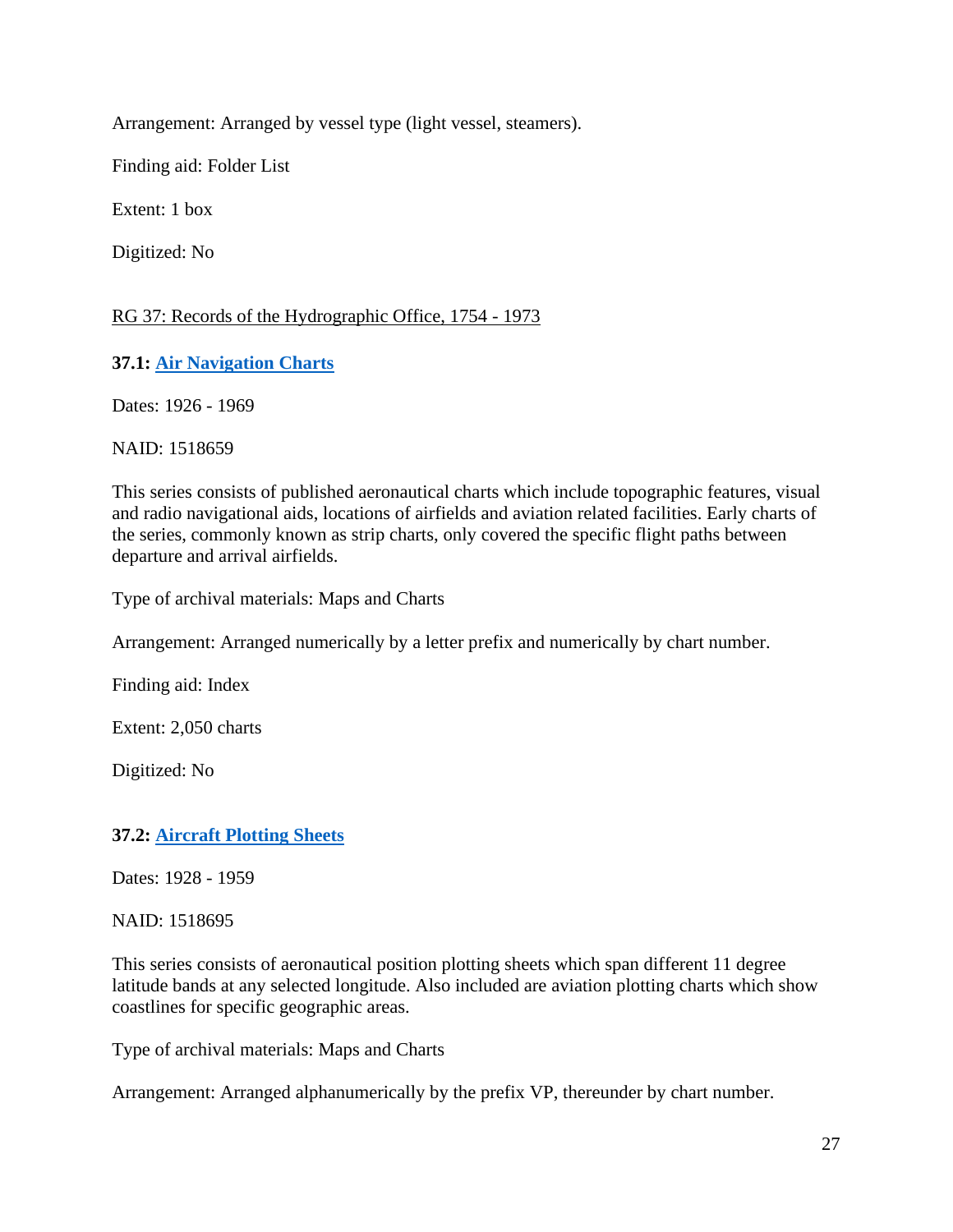Finding aid: Index

Extent: 450 charts

Digitized: No

#### **37.3: [Airways Plotting Charts](https://catalog.archives.gov/id/1518697)**

Dates: 1944 - 1970

NAID: 1518697

This series consists of aeronautical charts of areas in the Atlantic and Pacific Oceans that include principal air routes. Later editions of the charts incorporated overprinted lines of position relating to the Long Range Aid to Navigation (LORAN) radio navigation system.

Type of archival materials: Maps and charts

Arrangement: Arranged alphanumerically by prefix VR, thereunder by chart number.

Finding aid: Index

Extent: 450 charts

Digitized: No

## **37.4: [Asian Wreck Charts](https://catalog.archives.gov/id/639453)**

Dates: This series was compiled or maintained 1953 - 1954. It covers the time period 1901 - 1954.

NAID: 639453

This series consists of nautical charts of coastal areas in western Asia that have been overprinted to show known or suspected locations of numbered shipwrecks. Many of the wrecks shown on the charts are from the period of World War II, 1941 to 1945, and some date from as early as 1901. Included is known information on each wreck, including ship name, coordinates, flag of registry, type of vessel, tonnage, and date sunk. The base charts used for these overprints are from the Hydrographic Office (H.O.) Published, Miscellaneous, and British Admiralty (B.A.) series of charts printed by the Hydrographic Office.

Type of archival materials: Maps and Charts

Arrangement: Arranged numerically by chart number, followed by the suffix W.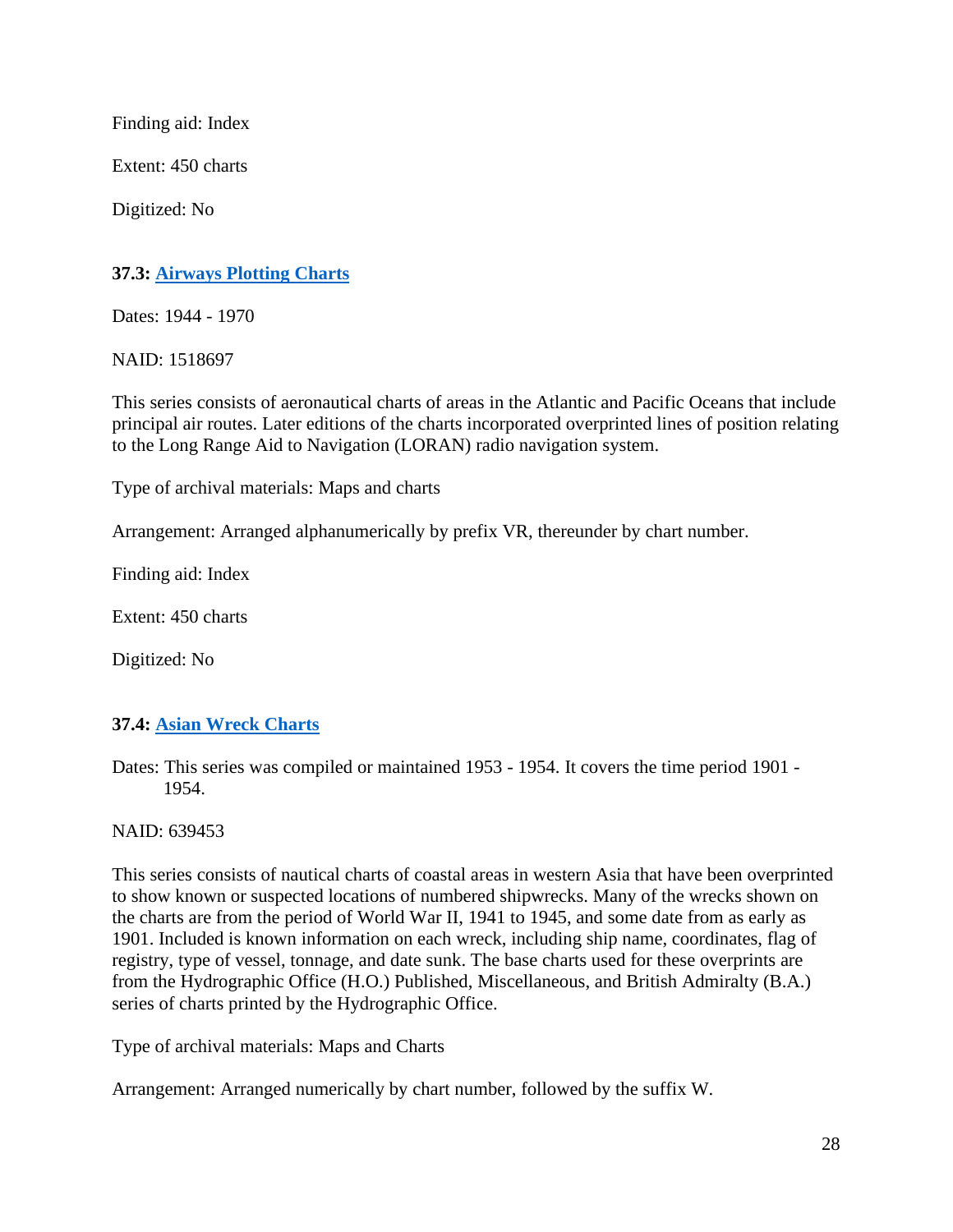Finding aid: Item List

Extent: 33 charts

Digitized: No

## **37.5: [Bottom Sediment \(BS\) Charts](https://catalog.archives.gov/id/639735)**

Dates: 1943 - 1952

NAID: 639735

This series consists of nautical charts of various coastal areas around the world including China, France, Gambia, India, Japan, Korea, Morocco, Panama, Portugal, Senegal, Spain, and the United States. The charts are overprinted to show the predominant ocean bottom sediment in a given such as sand, mud, or rock.

Type of archival materials: Maps and Charts

Arrangement: Arranged numerically by chart number followed by the suffix BS.

Finding aid: Item List

Extent: 64 charts

Digitized: No

#### **37.6: Enclosures to General Correspondence**

Dates: 1918 - 1945

NAID: 640186

This series consists of oversize enclosures to the series "General Correspondence, 1907-1924" (ARC Identifier 2125111) and "General Correspondence, 1924-1945" (ARC Identifier 2125133). The enclosures include published, annotated, and manuscript nautical charts of various coastal areas around the world, many identified with the specific ships engaged in the related survey and data collecting activity. Also included are anchorage charts, weather charts, pilot charts, sketch maps and coastal views of land areas, graphs and textual charts, as well as a few architectural and engineering plans and photographs. Many of the records relate to World War II and include beach studies of Kiska Island and Guam, and target maps of the Solomon Islands. Some records relate to World War I including a chart of the activities of U-151 in 1918, and charts of the German naval blockades of 1917 in the North Atlantic and the Mediterranean.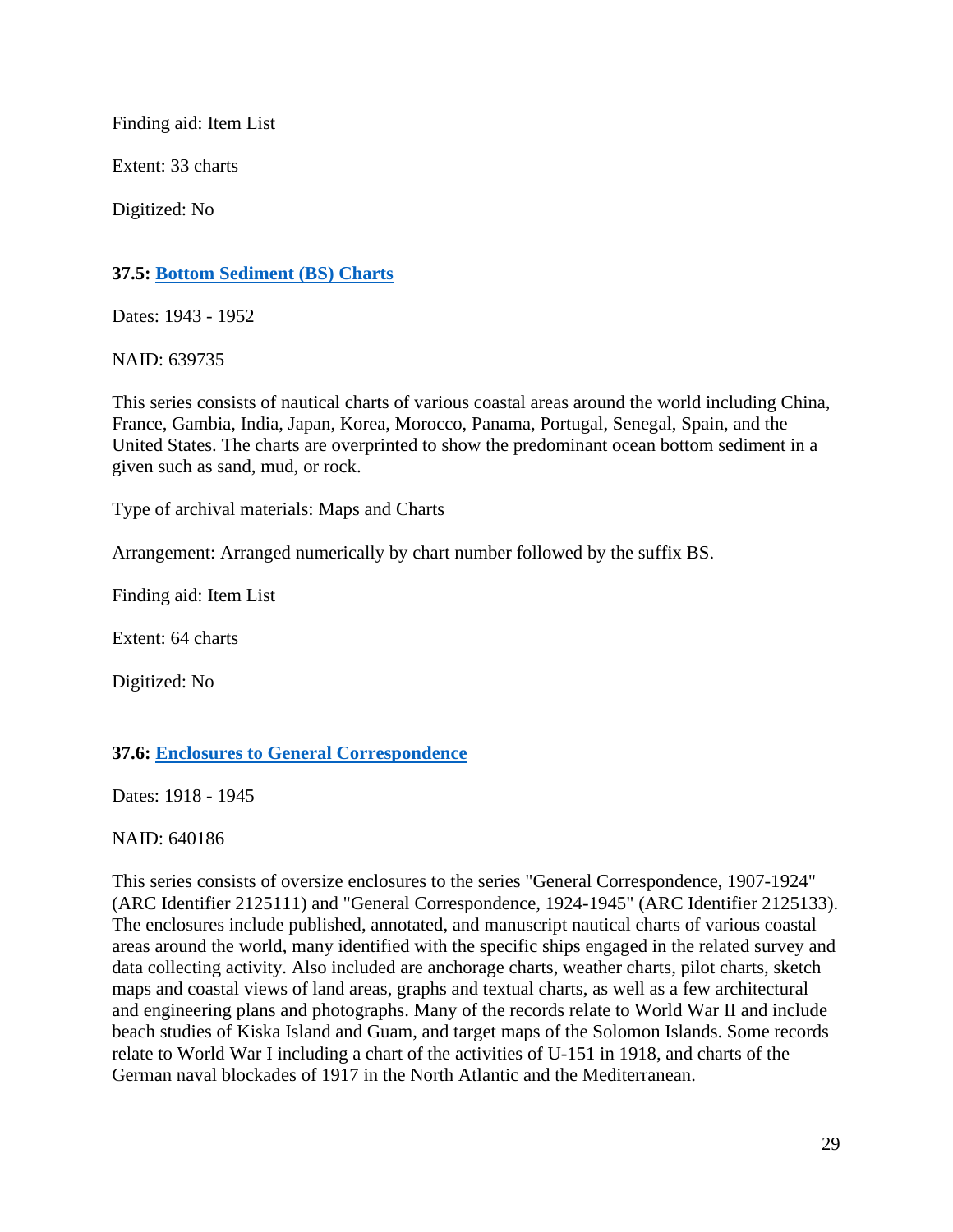Type of archival materials: Architectural and Engineering Drawings; Maps and Charts; Photographs and other Graphic Materials

Arrangement: Arranged numerically, according to the classification scheme of the Navy Filing Manual.

Finding aid: Index

Extent: 2,600 maps and charts

Digitized: Partially

## **37.7: [Field Charts](https://catalog.archives.gov/id/1519633)**

Dates: 1943 - 1969

NAID: 1519633

This series consists of provisional coastal nautical charts primarily covering Pacific Island areas and Southeast Asia. Many of these charts were issued from survey ships in war zones to support invasion plans in the southwest Pacific in World War II.

Type of archival materials: Maps and Charts

Arrangement: Arranged numerically by chart number.

Finding aid: Index

Extent: 300 charts

Digitized: No

#### **37.8: [Foreign Nautical Charts and Surveys](https://catalog.archives.gov/id/1518929)**

Dates: 1883 - 1953

NAID: 1518929

This series consists of images of survey charts and nautical charts prepared by the governments of France and Japan providing coverage of the coasts of France, French North Africa, including Algeria, Tunisia, and Morocco, and Japan and Japanese-controlled islands in the Pacific Ocean. The majority of the charts are in the French language. Some in the charts in the Japanese language include English translations.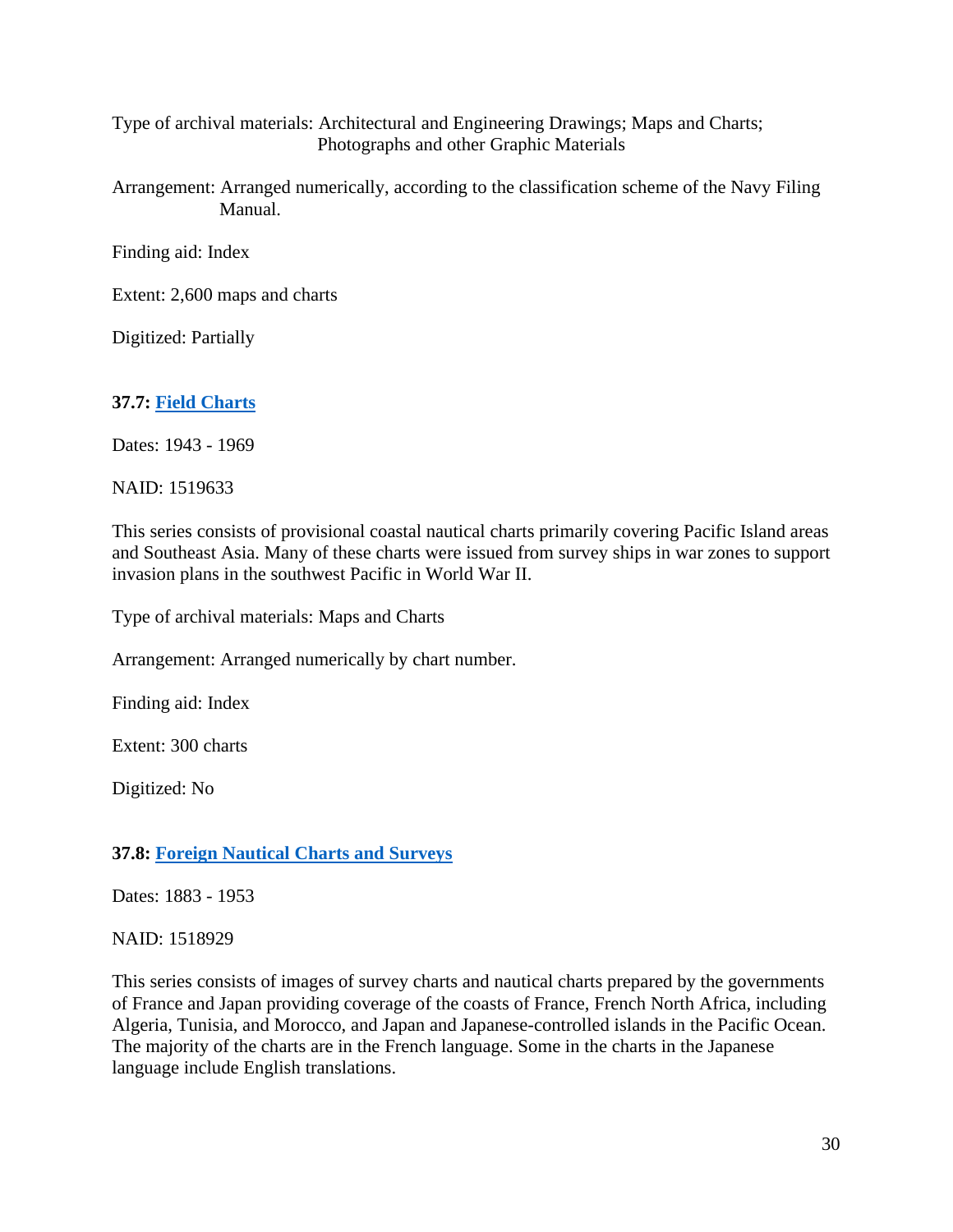Type of archival materials: Maps and Charts; Photographs and other Graphic Materials

Arrangement: Arranged by the country of origin, thereunder numerically by assigned number.

Finding aid: Partial List

Extent: 900 negatives

Digitized: No

**37.9: [Japanese Printed Charts](https://catalog.archives.gov/id/640296)**

Dates: ca. 1900 - 1945

NAID: 640296

The series consists of blue-line prints of Japanese nautical charts and topographic maps of coastal areas of Japan, Korea, and China. Most are printed in Japanese only, although a few have English title blocks as well.

Type of archival materials: Maps and Charts

Arrangement: Arranged numerically by area numbers, thereunder numerically by agency assigned sheet numbers.

Finding aid: Index

Extent: 271 charts

Digitized: No

**37.10: [Long Range Aid to Navigation \(LORAN\) Charts](https://catalog.archives.gov/id/1518676)**

Dates: 1943 - 1973

NAID: 1518676

This series consists of published aeronautical navigation charts overprinted with lines of position related to the LORAN electronic navigation system. The charts include topographic and aeronautical information. The series includes charts for both the LORAN-A and LORAN-C navigation systems.

Type of archival materials: Maps and Charts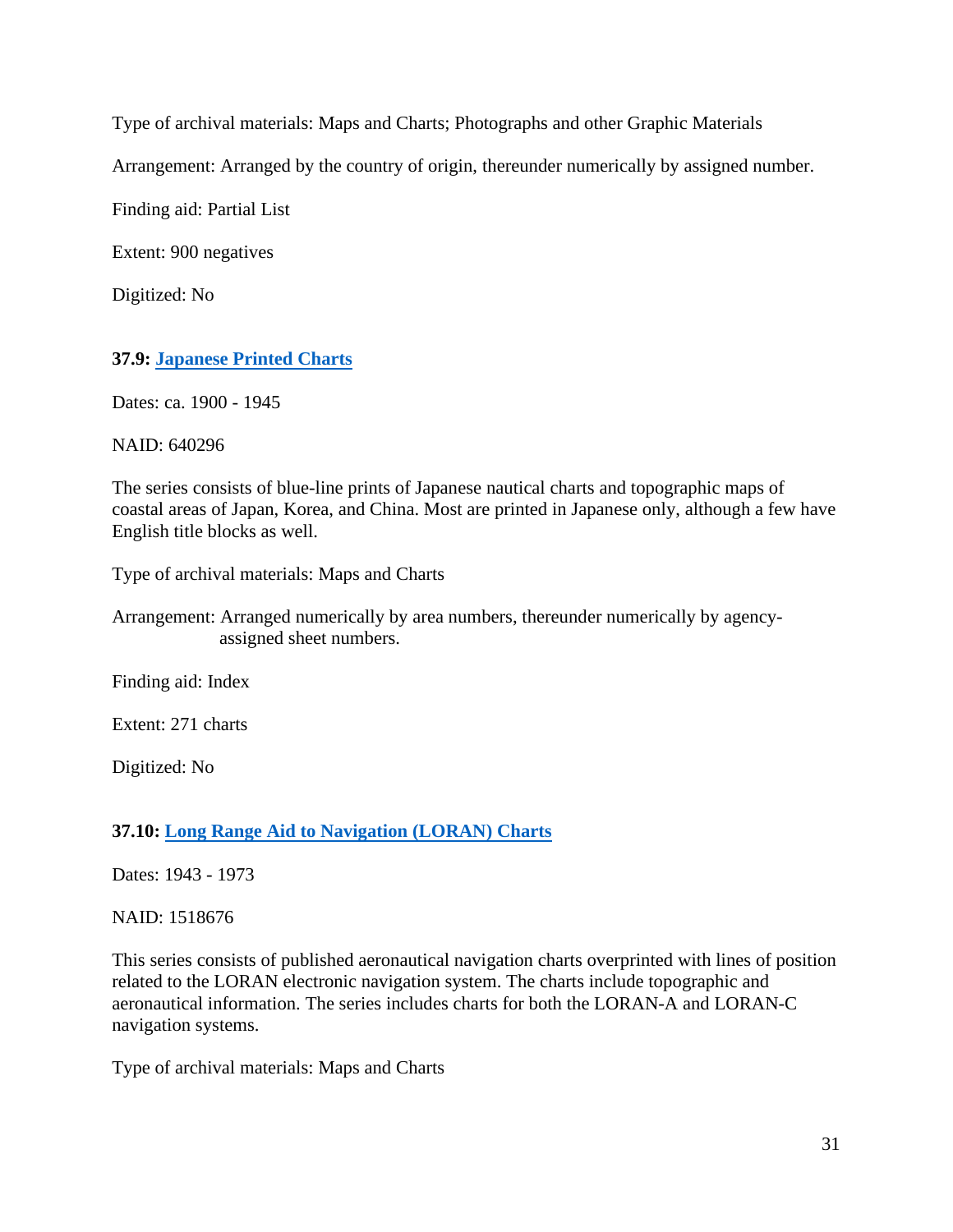Arrangement: Arranged alphanumerically by chart number prefixed by the letters VL. Finding aid: Index Extent: 540 charts

Digitized: No

## **37.11: [Long Range Aid to Navigation \(LORAN\) Charts](https://catalog.archives.gov/id/1518734)**

Dates: 1943 - 1953

NAID: 1518734

This series consists of LORAN charts of the North Pacific Ocean.

Type of archival materials: Maps and Charts

Arrangement: Arranged alphanumerically by chart number, followed by the suffix N.

Finding aid: Index

Extent: 58 charts

Digitized: No

# **37.12: [Long Range Aid to Navigation \(LORAN\) Charts](https://catalog.archives.gov/id/1518736)**

Dates: 1943 - 1952

NAID: 1518736

This series consists of LORAN charts of the North Atlantic Ocean.

Type of archival materials: Maps and Charts

Arrangement: Arranged numerically by chart number, followed by the suffix NW.

Finding aid: Index

Extent: 125 charts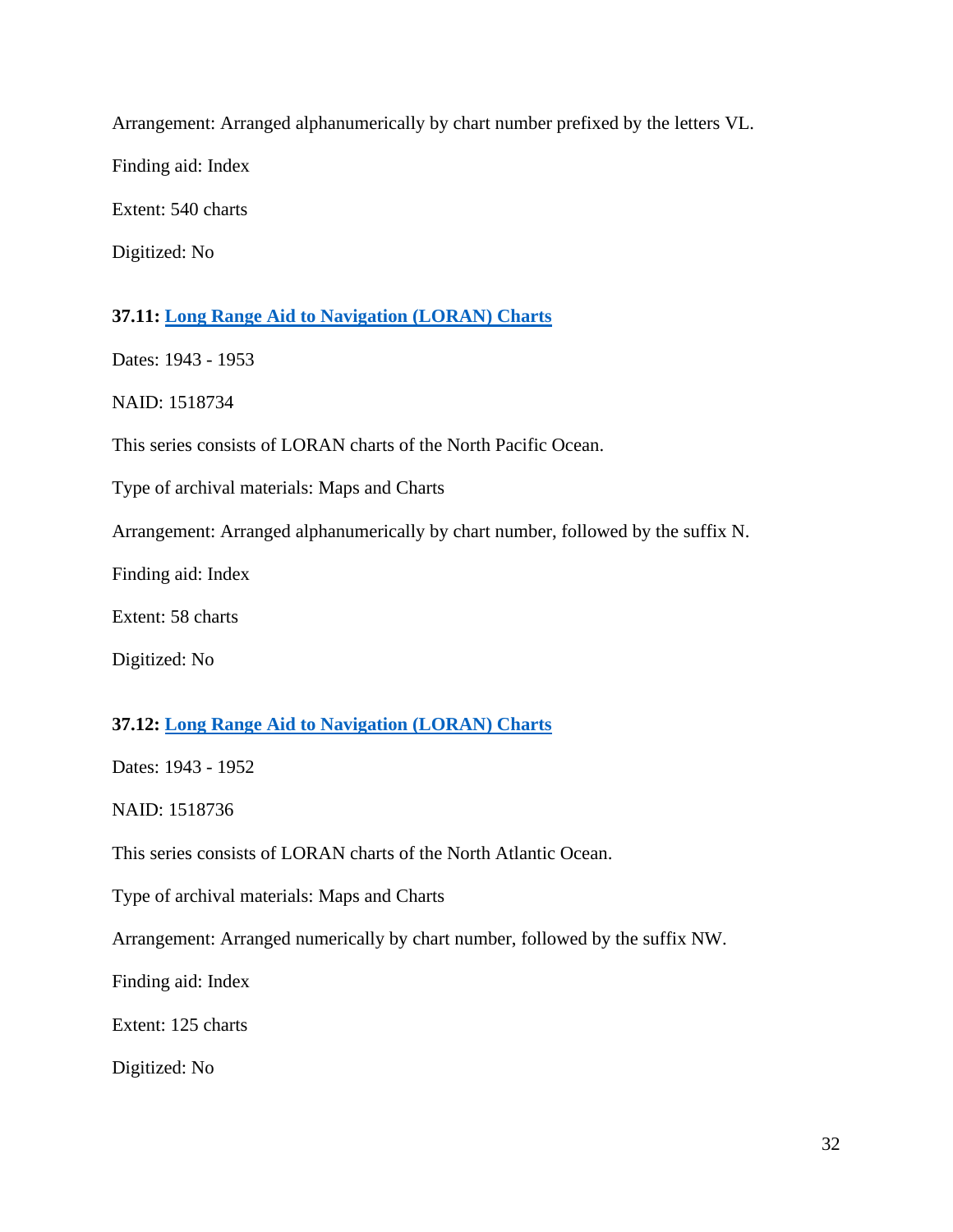# **37.13: [Nautical and Aeronautical Publications](https://catalog.archives.gov/id/640297)**

Dates: 1938 - 1966

### NAID: 640297

This series consists of nautical, aeronautical, and administrative published works of the agency other than individual charts and periodical publications. Included are "Sailing Directions" which supplement nautical charts, gazetteers, manuals, oceanographic publications, and atlases. The manuals provided training on such subjects as hydrographic and geodetic surveying, aircraft navigation, ice seamanship, and aerial photogrammetry. Oceanographic publications cover such subjects as ocean currents and the forecasting of breakers and surf. The atlases relate to sea and swell charts, ocean surface currents, and sea surface temperatures around the world, and to ice conditions in the northern hemisphere. Included among the publications is a navigation dictionary and a glossary of cartographic terms.

Type of archival materials: Textual Records

Arrangement: Arranged numerically, prefixed by Hydrographic Office Publication (H.O. Pub.) or Hydrographic Office Number (H.O. No.). Unnumbered publications are filed at the beginning of the series.

Finding aid: Index; Item List

Extent: 16 boxes

Digitized: No

# **37.14: Operating [Area \(OA\) and Area \(A\) Charts](https://catalog.archives.gov/id/640007)**

Dates: 1933 - 1970

NAID: 640007

This series consists of published nautical charts of coastal areas adjacent to the United States and its overseas naval stations, including Hawaii, the Philippine Islands, the Mariana Islands, Cuba, Bermuda, and Puerto Rico, that are overprinted to show areas designated for naval exercises and operations, restricted areas, submarine transit lanes and areas, weapons ranges, explosives dumping areas, controlled airspaces, airspace warning areas, air defense identification zones (ADIZ), and other information of importance to naval vessels.

Type of archival materials: Maps and Charts

Arrangement: Arranged numerically by chart number, with the suffix A or OA.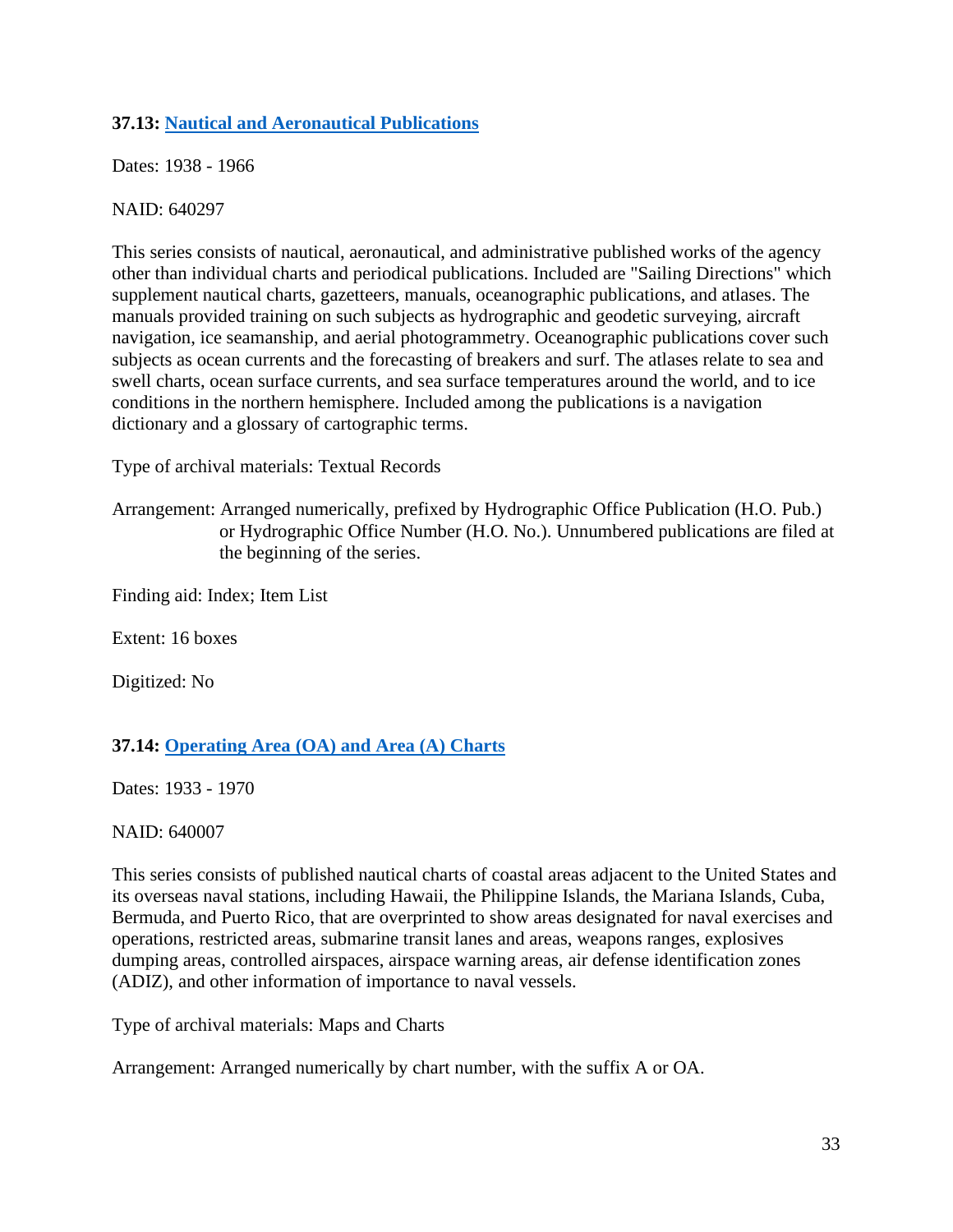Finding aid: Index; Item List

Extent: 225 charts

Digitized: No

# **37.15: [Pilot Charts of the World's Oceans](https://catalog.archives.gov/id/577327)**

Dates: ca. 1883 - ca. 1967

NAID: 577327

This series consists of published volumes containing monthly charts for the world's oceans. Each monthly ocean chart shows the probability of wind direction and strength in a grid pattern comprised of five degrees of latitude by five degrees of longitude. The charts also show sea temperature, air temperature, and probability of gales, ice limits, calms, and wave heights. Contents vary by ocean and time. Also included are cloud diagrams and flag charts as well as articles and tabular information relating to meteorology and navigation.

Type of archival materials: Maps and Charts

Arrangement: Arranged alphabetically by ocean name and thereunder chronologically.

Finding aid: Index

Extent: 333 volumes

Digitized: No

## **37.16: [Printed Anchorage Charts](https://catalog.archives.gov/id/1518920)**

Date: 1907 - 1965

NAID: 1518920

This series consists of Hydrographic Office and Coast and Geodetic Survey nautical charts that have been overprinted to show designated anchorage areas for ships in the harbors of the United States and its possessions and in some foreign areas, primarily in the Pacific Ocean, eastern Asia, and the West Indies.

Type of archival materials: Maps and Charts

Arrangement: Arranged alphabetically by letter designating the geographic area, thereunder chronologically by year of printing.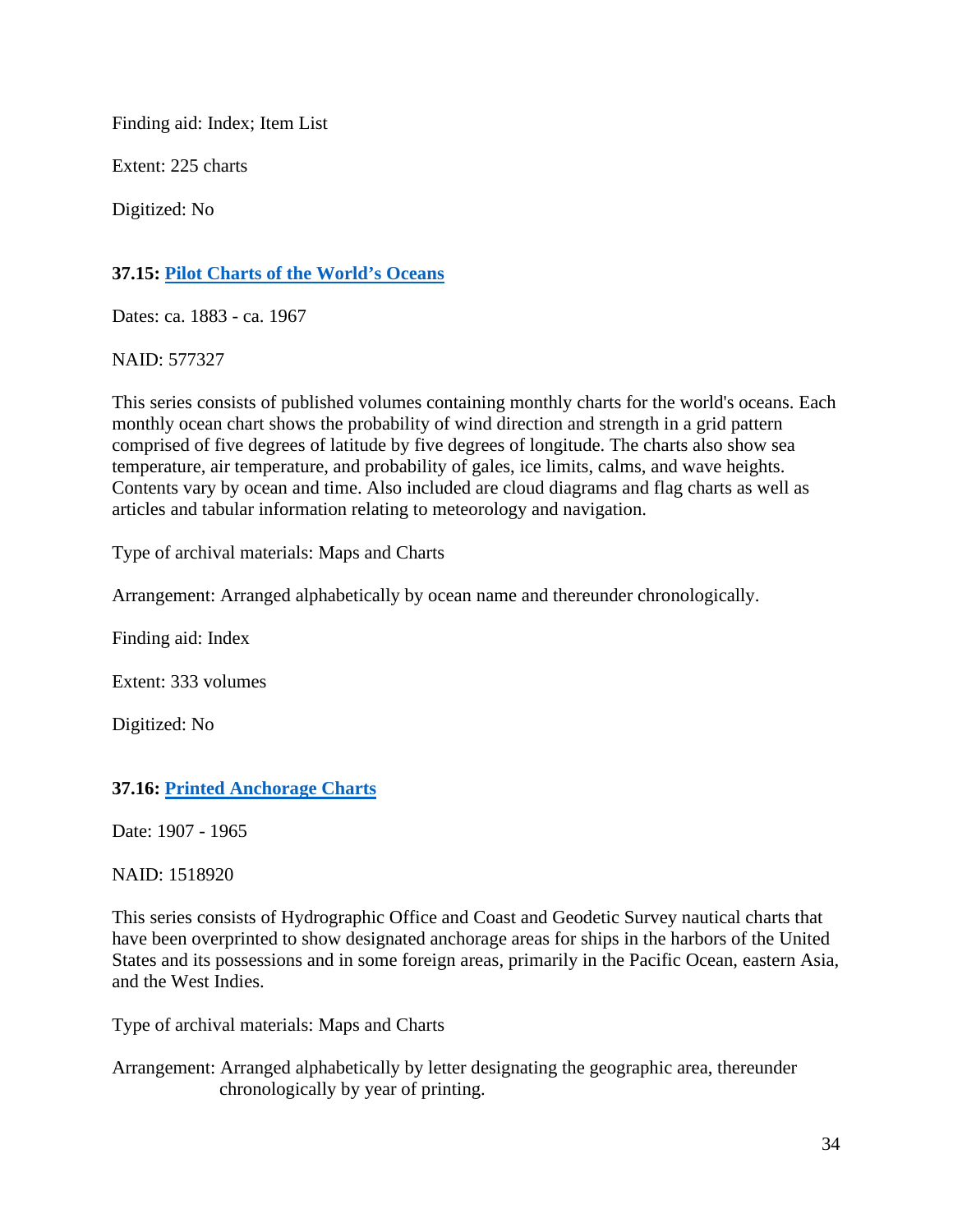Finding aid: Index

Extent: 1,325 charts

Digitized: No

# **37.17: [Published Nautical Charts](https://catalog.archives.gov/id/589120)**

Dates: 1867 - 1962

NAID: 589120

This series consists of published nautical charts of foreign waters showing navigational data, sailing directions and coastal topography. In addition to the standard nautical charts, this series includes special purpose charts, such as pilot charts, plotting charts, bathymetric charts, great circle distance charts, magnetic field charts and world star charts. Numerous additions exist for many of these charts.

Type of archival materials: Maps and Charts

Arrangement: Arranged numerically by Hydrographic Office (HO) number; thereunder chronologically by printing date.

Finding aid: Index

Extent: 90,000 maps and charts

Digitized: Partially

## **37.18: [Reproductions of British Admiralty and Other Foreign Charts](https://catalog.archives.gov/id/1518927)**

Dates: 1939 - 1971

NAID: 1518927

This series consists of nautical charts originally produced by foreign government agencies that cover areas of the world not well surveyed and charted by the United States at the time they were acquired. Nearly 85 percent of these charts were produced from charts provided by the British Admiralty to the United States during World War II. The British charts cover the waters of Australia, China, Denmark, France, Greece, Iceland, India, Indonesia, Ireland, Italy, Norway, Spain, Sweden, Turkey, the United Kingdom, the USSR, and Yugoslavia. Some charts relate to surveys in Antarctica. Also included are charts published by Argentina, Canada, Denmark, France, the Netherlands, Spain, and the USSR.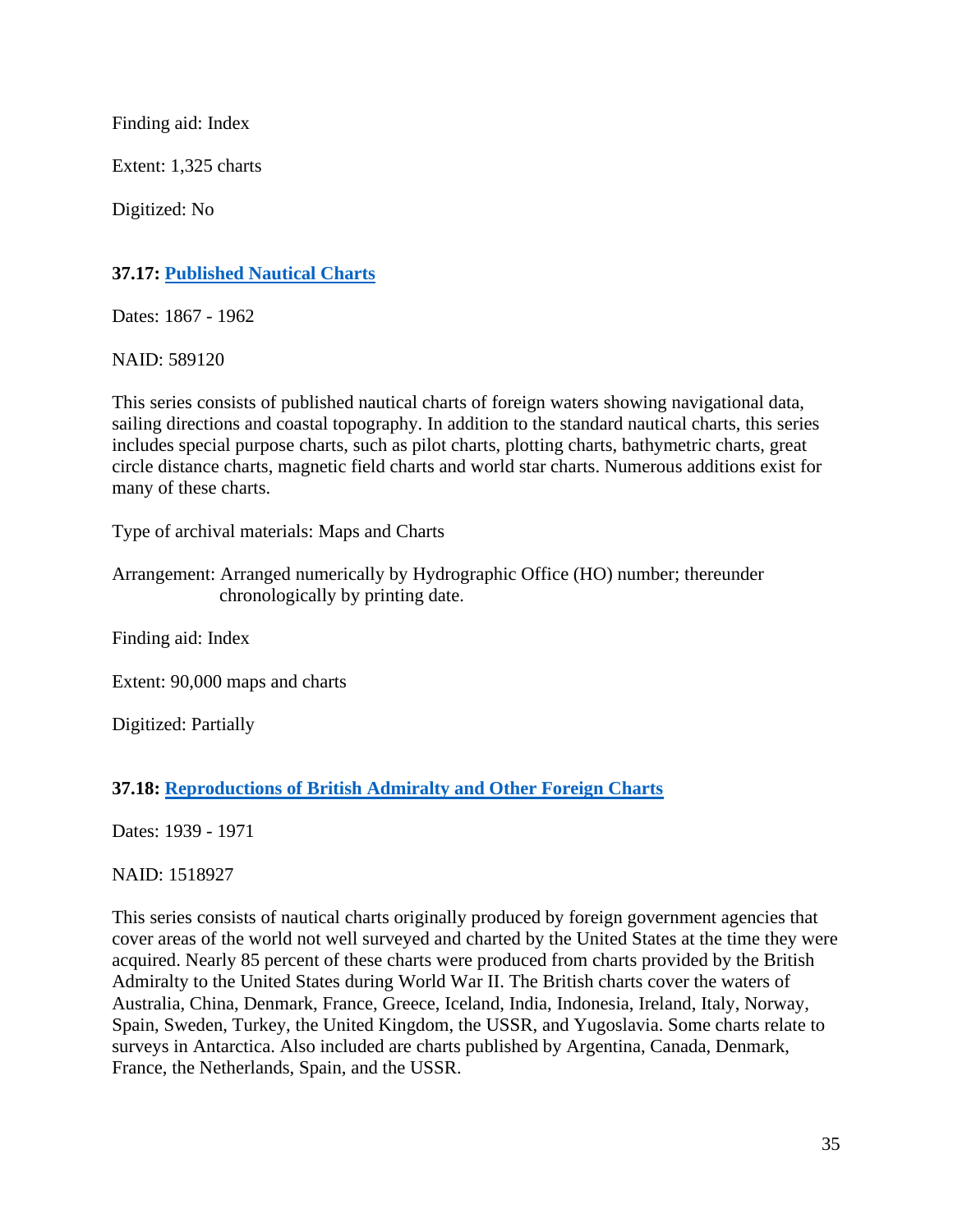Type of archival materials: Maps and Charts

Arrangement: Arranged alphabetically by country of origin, thereunder numerically by chart number.

Finding aid: Database

Extent: 3,400 charts

Digitized: No

### **37.19: [Smooth Sheets](https://catalog.archives.gov/id/1519119)**

Dates: ca. 1910 - 1945

#### NAID: 1519119

This series consists of manuscript smooth sheets and boat sheets compiled by the Imperial Japanese Navy that show nautical data collected in the waters near Japan, Siberia, China, Taiwan, the Malay Peninsula, the Netherlands East Indies (Indonesia), the Philippine Islands, the Aleutian Islands, and various island groups in the Pacific Ocean. Although most are nautical charts, some are identified as aeronautical sheets and charts for determination of radio bearings. The information is in Japanese, although a few charts include partial English translations.

Type of archival materials: Maps and Charts

Arrangement: Arranged numerically by chart number.

Finding aid: Item List

Extent: 720 charts

Digitized: No

#### **37.20: Sound - [Ranging Charts](https://catalog.archives.gov/id/640059)**

Dates: 5/1942 - 9/1943

NAID: 640059

The series consists of printed charts of ocean areas that show average sound-ranging conditions in the Atlantic, Pacific, and Indian Oceans during different seasons. The charts are in an atlas entitled, "Sound Ranging Charts of the World, Vol. 1, 1942-1943".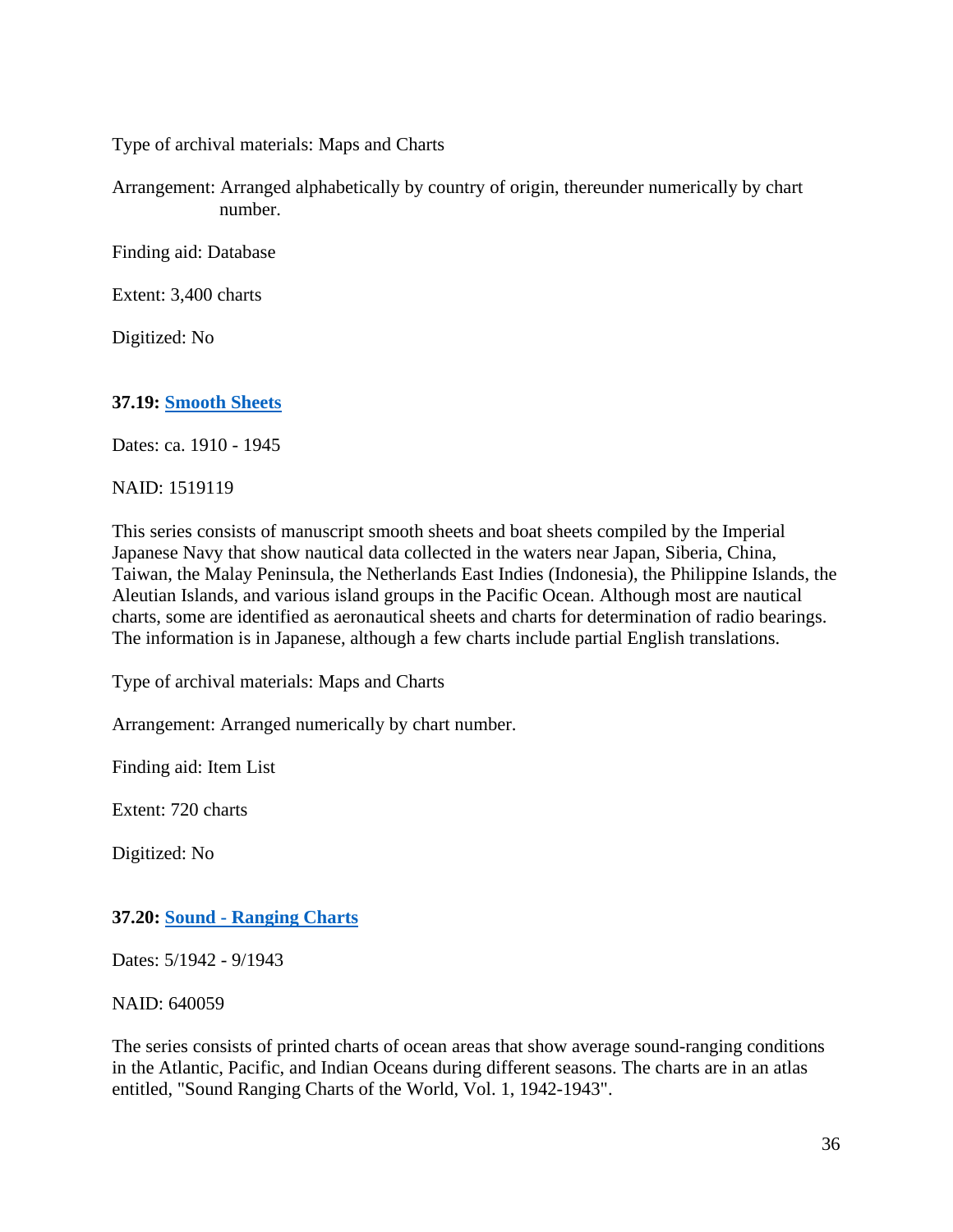Type of archival materials: Maps and Charts

Arrangement: Arranged geographically by ocean area (North Atlantic, South Atlantic, North Pacific, South Pacific, and Indian Ocean), thereunder chronologically by date printed.

Finding aid: None

Extent: 20 charts

Digitized: No

## **37.21: [Special Aeronautical Charts](https://catalog.archives.gov/id/1518704)**

Dates: 1943 - 1973

NAID: 1518704

This series consists of published aeronautical charts showing air facilities, distances, and Air Traffic Control Areas in the Atlantic and Pacific Ocean areas. Some include Long Range Aid to Navigation (LORAN) information in the Pacific.

Type of archival materials: Maps and Charts

Arrangement: Arranged numerically by chart number prefixed by the letters VS.

Finding aid: Index

Extent: 65 charts

Digitized: No

## **37.22: [Special Purpose Printed Maps and Charts](https://catalog.archives.gov/id/639906)**

Dates: This series was compiled or maintained 1930 - 1968. It documents the time period 1851 - 1968.

NAID: 639906

This series consists of charts and other publications that were printed for timely internal Government use and for special purposes, before being made available for general dissemination to the public. Included are preliminary charts, nautical charts, current charts, sea and swell charts, plotting charts, and pictorial diagrams and other illustrations used for training, as well as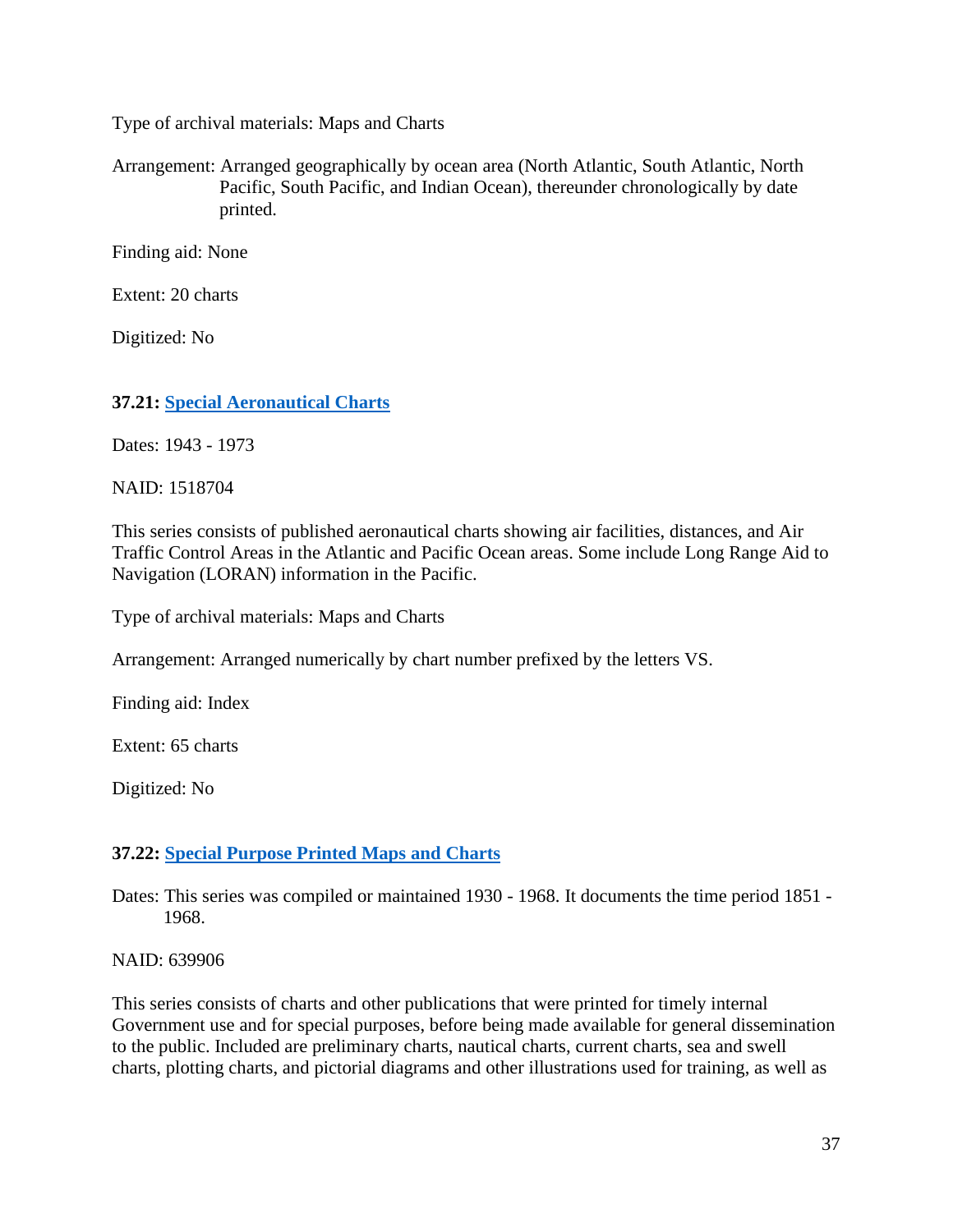some aeronautical charts and sketch maps of land areas throughout the world, but primarily for areas of interest to the United States Navy. Charts in this series frequently appear later as editions of published charts. Conversely, already published charts appear as base charts in this series with additional information overprinted on them. Included are reproductions of Matthew Fontaine Maury's 1851 whale chart, charts of lobster grounds off the northeastern United States, maps of U.S. Naval facilities in Guam (1931-1934), charts showing air facilities in the western Pacific and in Iceland (1941-1943), charts showing locations of shipwrecks along the Atlantic and Gulf coasts of North and South America (1942-1944), and reprints of Coast Guard and foreign nautical charts.

Type of archival materials: Maps and Charts

Arrangement: Arranged numerically by chart number, prefixed by the letters H.O.

Finding aid: Index

Extent: 2,500 maps and charts

Digitized: No

### **37.23: [Survey Charts](https://catalog.archives.gov/id/2842738)**

Dates: 1932 - 1945

NAID: 2842738

This series consists of hydrographic survey material gathered during the course of producing published nautical charts. Included are manuscript plotting sheets, annotated charts, boat sheets, depth sounding information and worksheets, and smooth sheets. Data includes legends identifying the survey and the personnel involved, locations of aids and hazards to navigation, bottom characteristics, triangulation tables, and coastal topography.

Type of archival materials: Maps and Charts

Arrangement: Arranged numerically by survey number.

Finding aid: Indexes

Extent: 2,300 charts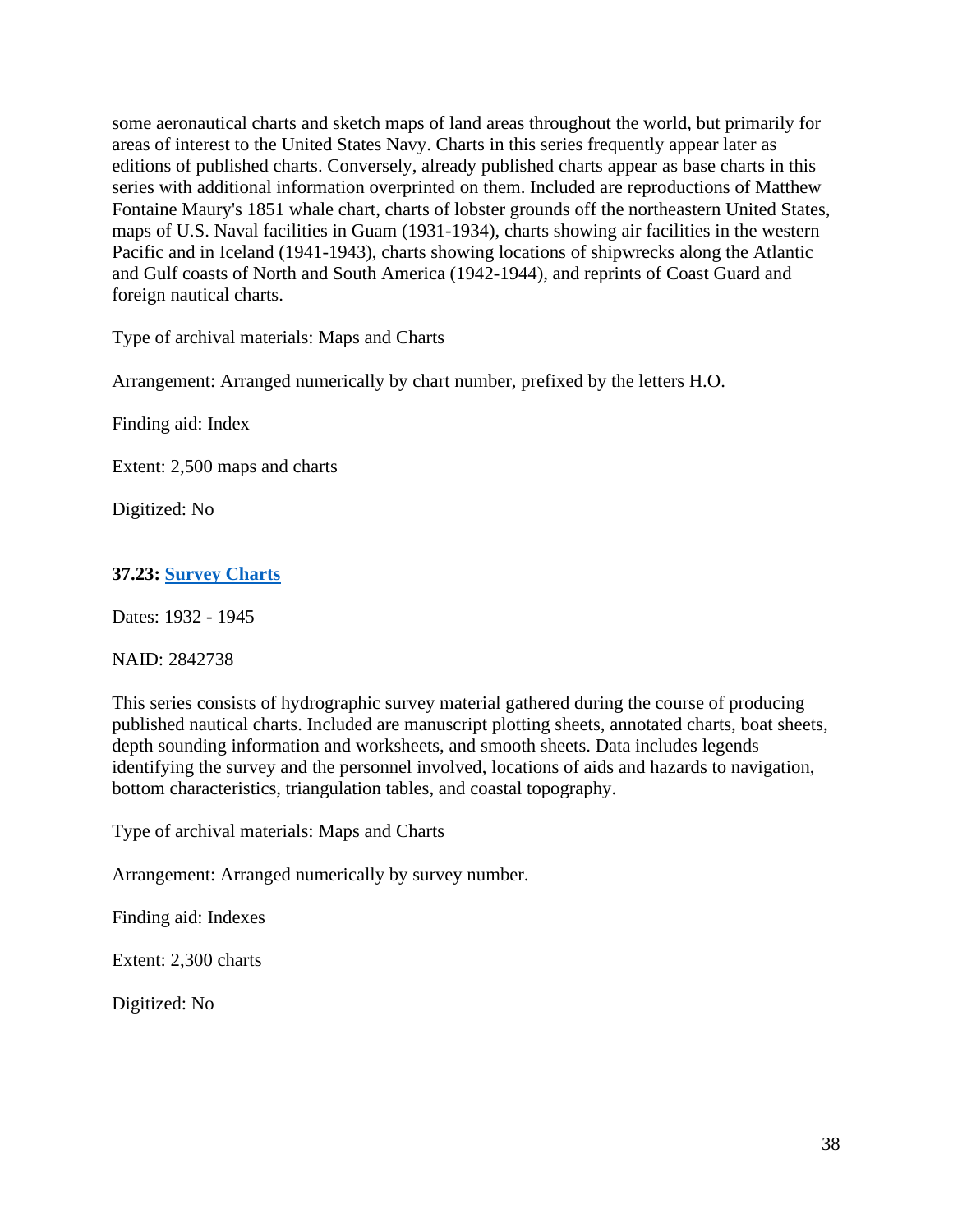## **37.24: [Survival Charts](https://catalog.archives.gov/id/640323)**

Dates: ca. 1942 - 1945

### NAID: 640323

This series consists of charts of portions of the Pacific Ocean printed on durable cloth such as silk or rayon. The charts aided downed aviators and show the direction and force of prevailing winds and the direction and velocity of the ocean current from May to September, as well as visual information and a grid of coordinates.

Type of archival materials: Maps and Charts

Arrangement: Unarranged.

Finding aid: Index; Item List

Extent: 18 charts

Digitized: No

## **37.25: Target [Charts and Aerial Photographs](https://catalog.archives.gov/id/640325)**

Dates: 1942 - 1945

NAID: 640325

This series consists of small aeronautical charts and overprinted aerial photographic prints of islands and coastal areas, showing locations of airfields, seaplane landing areas, targets, antiaircraft defenses, and other useful visual information for Navy aviators during World War II, particularly in the Pacific Ocean area, but also in western Asia, North and South America, and the Caribbean Sea. Coverage includes the Bismarck Archipelago, Caroline Islands, Hawaiian Islands, Mariana Islands, Marshall Islands, Solomon Islands, Philippine Islands, Japan, China, West Indies, Alaska, United States, and Panama Canal Zone.

Type of archival materials: Maps and Charts; Photographs and other Graphic Materials

Arrangement: Arranged numerically.

Finding aid: Folder List

Extent: 900 charts and aerial prints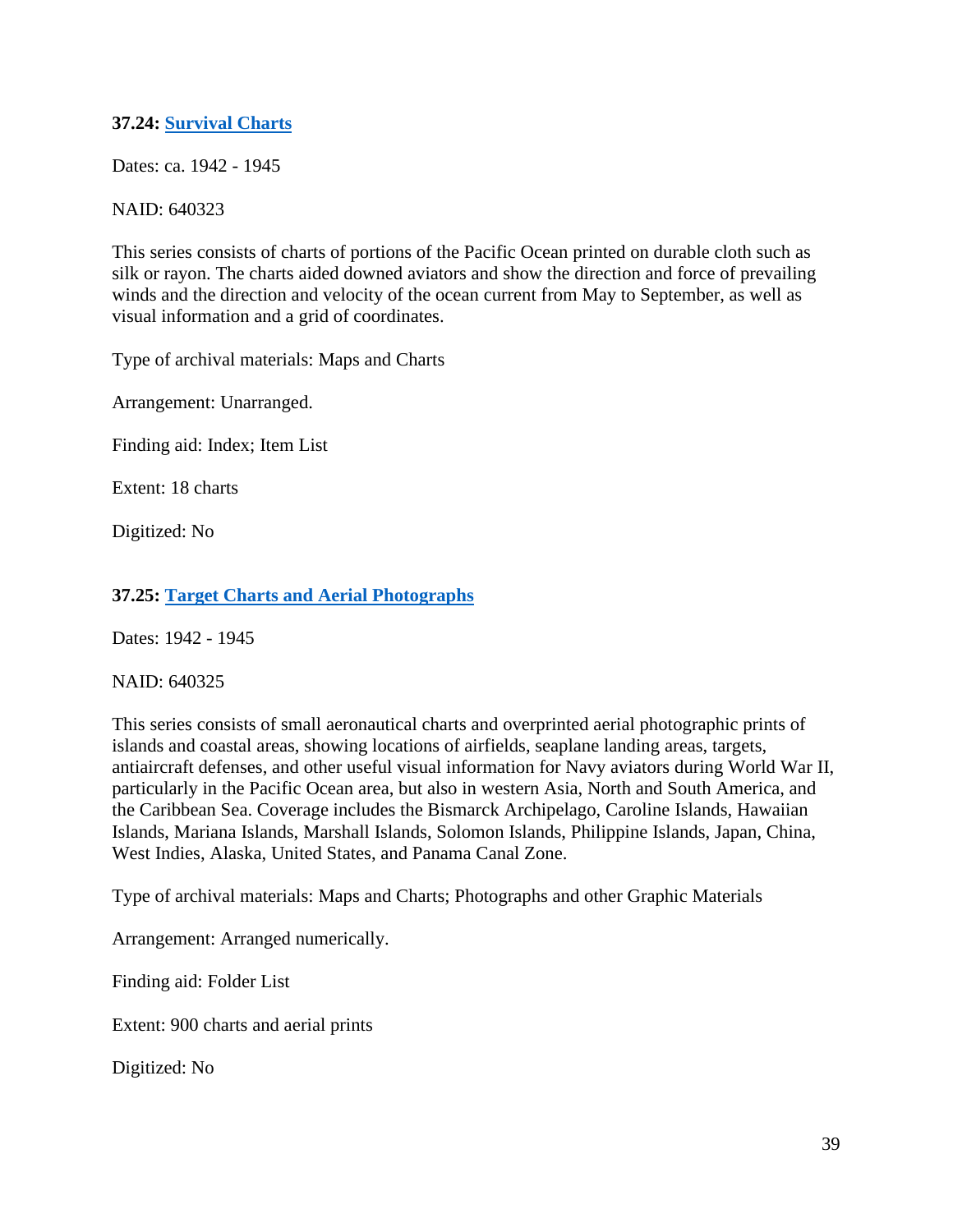## RG 38: Records of the Office of the Chief of Naval Operations, 1875 - 2006

# **38.1: [Daily Convoy Plotting Charts](https://catalog.archives.gov/id/17364125)**

Dates: 10/15/1941 - ca. 11/28/1945

NAID: 17364125

This series consists of reduced photographs of the Navy's Chart Room daily convoy plotting charts. The charts show the daily position of Allied merchant convoys in the Atlantic, Pacific, and Indian Oceans during the majority of World War II.

Type of archival materials: Photographs and other Graphic Materials

Arrangement: Arranged by media type and thereunder chronologically

Finding aid: Container List

Extent: Approx. 11,000 photographs

Digitized: No

## **38.2: [Maps Relating to Naval Attache Reports](https://catalog.archives.gov/id/921245)**

Dates: 1885 - 1945

NAID: 921245

This series consists of manuscript, published, and annotated maps relating to foreign trade between the United States and foreign countries, naval facilities throughout the world, and maps depicting naval engagements in which the United States participated and wars between foreign powers. Also included are maps of individual countries throughout Europe, Asia, and North, Central and South America showing cities, transportation and communication facilities, and political boundaries. Additional maps show information on trade routes, population, wealth, and investments of foreign countries.

Type of archival materials: Maps and Charts

Arrangement: Arranged numerically by NARA assigned number.

Finding aid: Item List

Extent: 500 maps

Digitized: Partially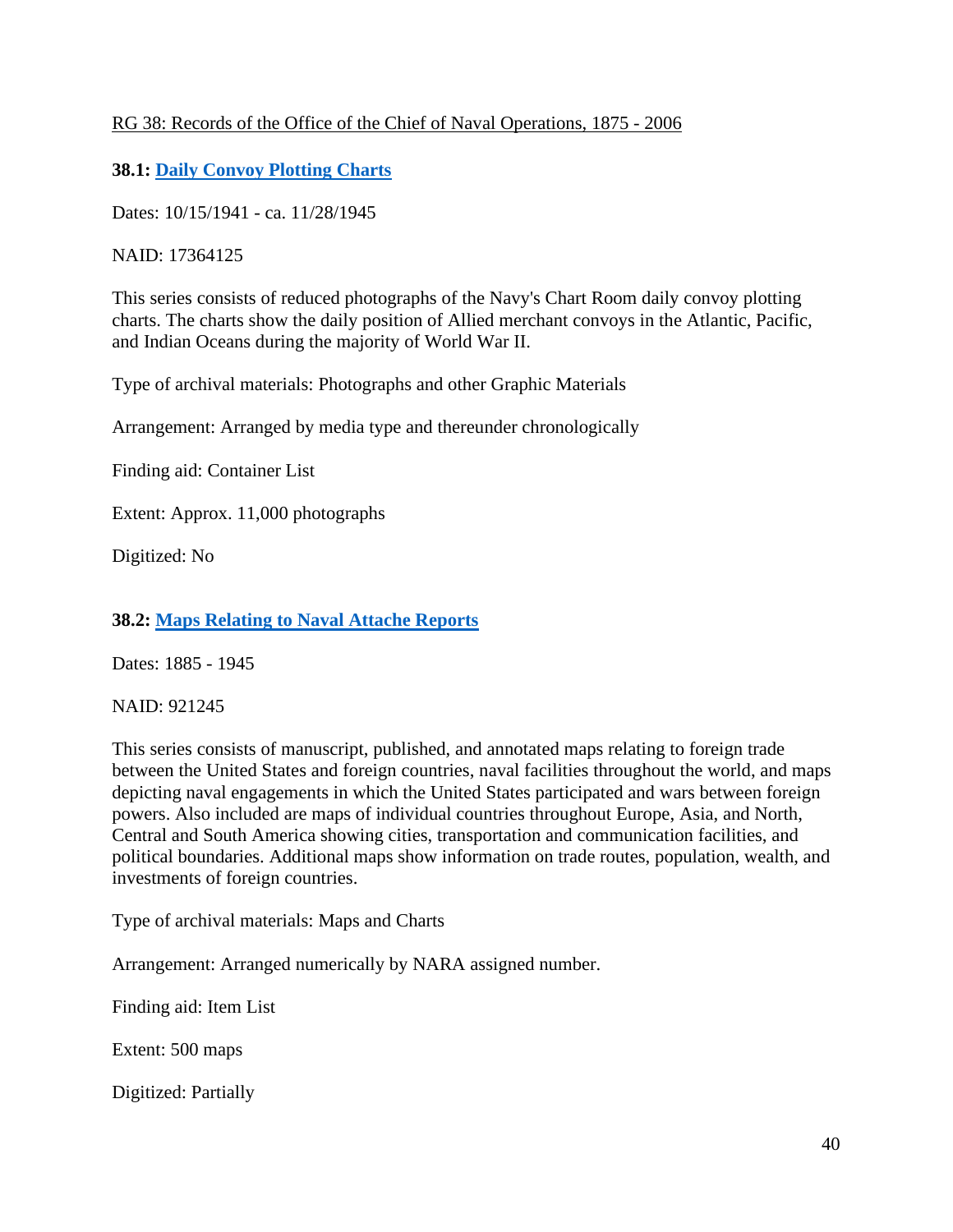## **38.3: [Photographs of the Navy's Chart Room Main Board, War Maps and Accompanying](https://catalog.archives.gov/id/916431)  [Report](https://catalog.archives.gov/id/916431)**

Dates: This series was compiled or maintained 1941 - ca. 1947. It documents the time period 1934 - 1942.

NAID: 916431

This series consists of reduced photographs of the Navy's Chart Room War Maps relating to World War II. The maps show the daily position of Navy ships and submarines throughout the world during 1941 and 1942. Included on the maps are types of Navy vessels and aircraft; the number of ships at port, at sea and under construction or repair; the location of naval hot spots; naval and submarine bases; and the locations of convoys, commercial ships and Army ships. Included is a key to the map symbols. Also included is an accompanying report listing ships laid down between 1934 and 1942. Information includes yearly ship production and ship construction location and dates.

Type of archival materials: Maps and Charts; Photographs and other Graphic Materials; Textual Records

Arrangement: Arranged by media type and thereunder chronologically.

Finding aid: None

Extent: 1,200 photographs and 5 pages

Digitized: No

## **38.4: [Records Relating to Naval Strategy](https://catalog.archives.gov/id/1488132)**

Dates: 1915 - 1985

NAID: 1488132

The series consists of charts and maps as well as some aerial photographs and textual records pertaining to the Navy's role in World War II and the post-war period. Nearly half of the records are published nautical charts and almost two-thirds relate to the Pacific Ocean area. Virtually three-fourths of them are from the World War II period. Included are maps, charts, and aerial mosaics relating to the Battle of Okinawa, charts and maps relating to the Aleutian campaign and to the Battle of Iwo Jima, maps and photomosaics relating to the Normandy landings, and track charts of the Battle of Midway and of the Battle of Leyte Gulf. Strategic History Plot charts document the military events in the Pacific from December 1941 to February 1946. Among the records are World War II situation maps of North Africa and of the air operations in the European and Mediterranean military theaters; Air and Gunnery Target Maps of various Pacific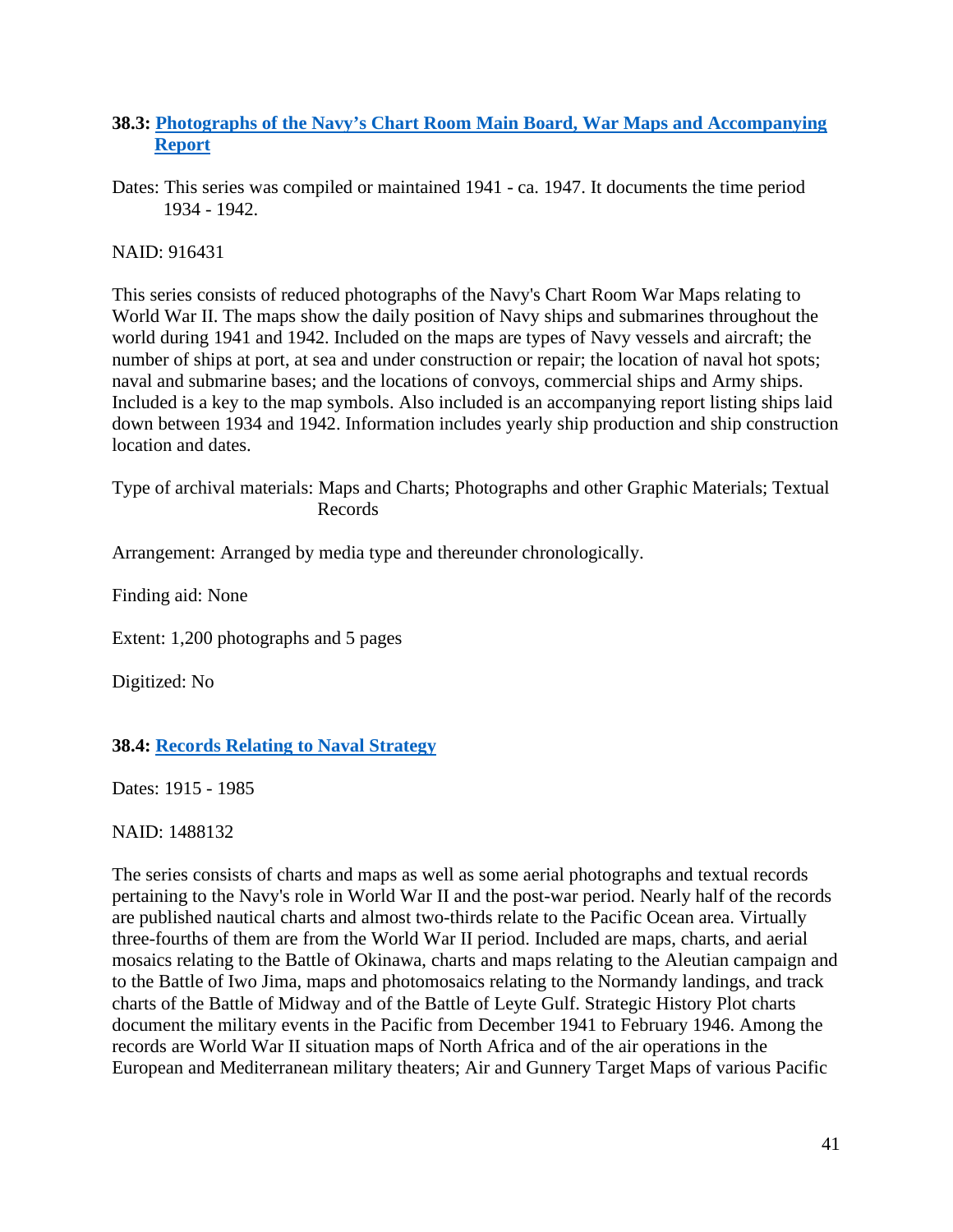islands; military intelligence reports, logs, and charts relating to the Pacific during the War; Strategic Engineering Studies of Italy; charts relating to minefields and mine laying and sweeping operations in the Pacific; and anchorage charts, field charts, World Aeronautical Charts, Loran charts, Bottom Contour charts, beach studies, and maps showing defenses. Maps of United States military bases exist for Tutuila, Samoa and New Caledonia during the War, and for Guam and Subic Bay in the Philippine Islands after the War. A few early textual documents and maps relate to the establishment of Navy Yards in the eastern United States, including those at Portsmouth, New Hampshire, Brooklyn, New York, and Philadelphia, Pennsylvania.

Type of archival materials: Maps and Charts; Photographs and other Graphic Materials; Textual Records

Arrangement: Arranged alphabetically by region, thereunder alphabetically by country, island group, or ocean area, and thereunder numerically by numbers assigned by NARA.

Finding aid: Folder List; Database

Extent: 1,000 maps, 50 photographs and 165 pages

Digitized: Partially

### **38.5: [Ship Engineering Drawings of French Ships](https://catalog.archives.gov/id/4506436)**

Dates: This series was compiled or maintained 1942 - 2008. It documents the time period 1928 - 1942.

NAID: 4506436

The series consists of ship engineering drawings for the World War II era French Nationale cruiser Emile Bertin, the submarines Archimede and Persée and the Diane class submarines Antiope, Amazone, Oréade, and La Sibylle. These drawings include hull lines, profiles, deck plans, and mechanical and electrical system diagrams. The annotations and descriptions on the drawings are in French.

Type of archival materials: Architectural and Engineering Drawings

Arrangement: Arranged alphabetically by ship type and thereunder numerically by plate number.

Finding aid: Item List

Extent: 556 drawings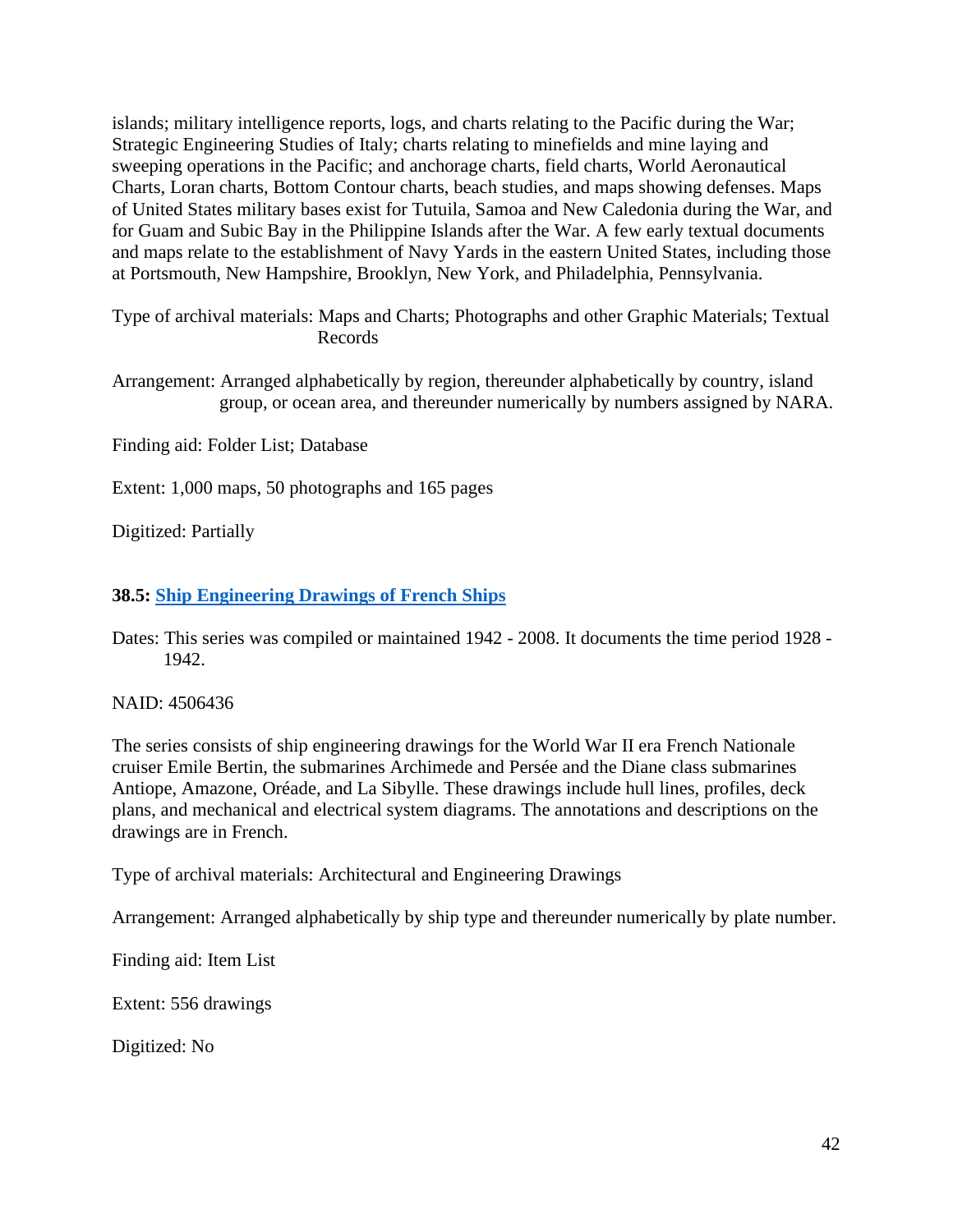**38.6: [Ship Trial Curve Charts](https://catalog.archives.gov/id/12451237)**

Dates: 1901 - 1951

NAID: 12451237

This series contains trial curve charts (graphs) for engine and outputs and performance during trial cruises for U.S. Navy vessels. Of particular note are graphs for U.S. aircraft carriers, battleships, destroyers, cruisers, submarines, cargo ships, the U.S. Navy's first dedicated hospital ship (USS Relief) and other ships that participated in World Wars I and II. Included are trial curve charts for the USS Coral Sea, USS Lexington, USS Yorktown, USS Alabama and the USS Indianapolis. Of note is one trial curve chart for the USS Monterey (BM-6, built in 1893), a Monterey-class monitor ship. Also included are trial curve charts for captured WWII-era German U-boats, and one German Destroyer (Z-39/1936-A).

Type of archival materials: Maps and Charts

Arrangement: Arranged in two parts. The first part is arranged numerically by trial number. The second part is arranged alphabetically by type of ship and thereunder alphabetically by name of ship.

Finding aid: Master Ship List; Database

Extent: 780 charts

Digitized: No

#### RG 40: General Records of the Department of Commerce, 1898 - 2000

**40.1: [Maps of the United States Showing Industrial and Population Concentrations](https://catalog.archives.gov/id/1812788)**

Dates: 1944 - 1957

NAID: 1812788

This series consists of maps showing the effects of World War II industrial demands in creating population and manufacturing centralization centers.

Type of archival materials: Maps and Charts

Arrangement: Unarranged.

Finding aid: None

Extent: 2 maps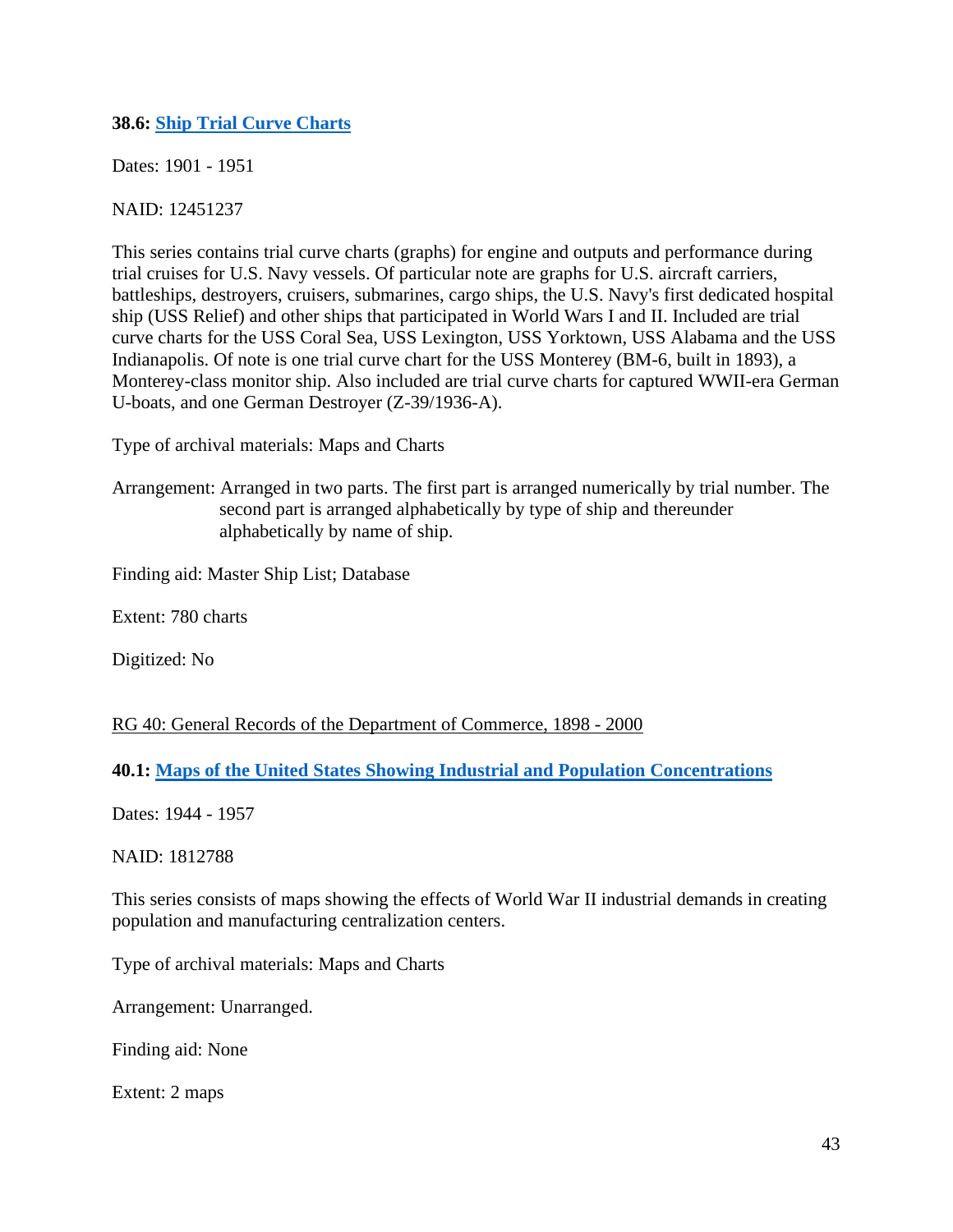Digitized: No

RG 43: Records of International Conferences, Commissions, and Expositions, 1825 - 1979

**43.1: [Maps Relating to the European Boundary Negotiations after World War II](https://catalog.archives.gov/id/4700265)**

Dates: 1946 - 1947

NAID: 4700265

This series consists of maps of proposals relating to Italian boundaries and colonies, the Italo-Yugoslav boundary, the Austro-Italian frontier, the Dodecanese Islands maritime frontier, the Greek-Bulgarian frontier, the Soviet-Romanian frontier, and the Czechoslovak-Hungarian frontier; maps of frontiers and territorial claims of Belgium, Czechoslovakia, Luxembourg, and the Netherlands, and maps concerning draft treaties with Bulgaria, Finland, and Hungary.

Type of archival materials: Maps and Charts

Arrangement: Arranged geographically by study area.

Finding aid: None

Extent: 195 maps

Digitized: No

RG 54: Records of the Bureau of Plant Industry, Soils, and Agricultural Engineering, 1853 -1977

**54.1: [Survey Maps and Investigation Records Relating to the Emergency Rubber Project](https://catalog.archives.gov/id/40432442)**

Dates: 1940 - 1945

NAID: 40432442

This series consists of soil classification maps and supporting documents from the Guayule Emergency Rubber Project.

Type of archival materials: Maps and Charts; Textual Records

Arrangement: Arranged by date thereunder alphabetically by state or geographic area.

Finding aid: Item List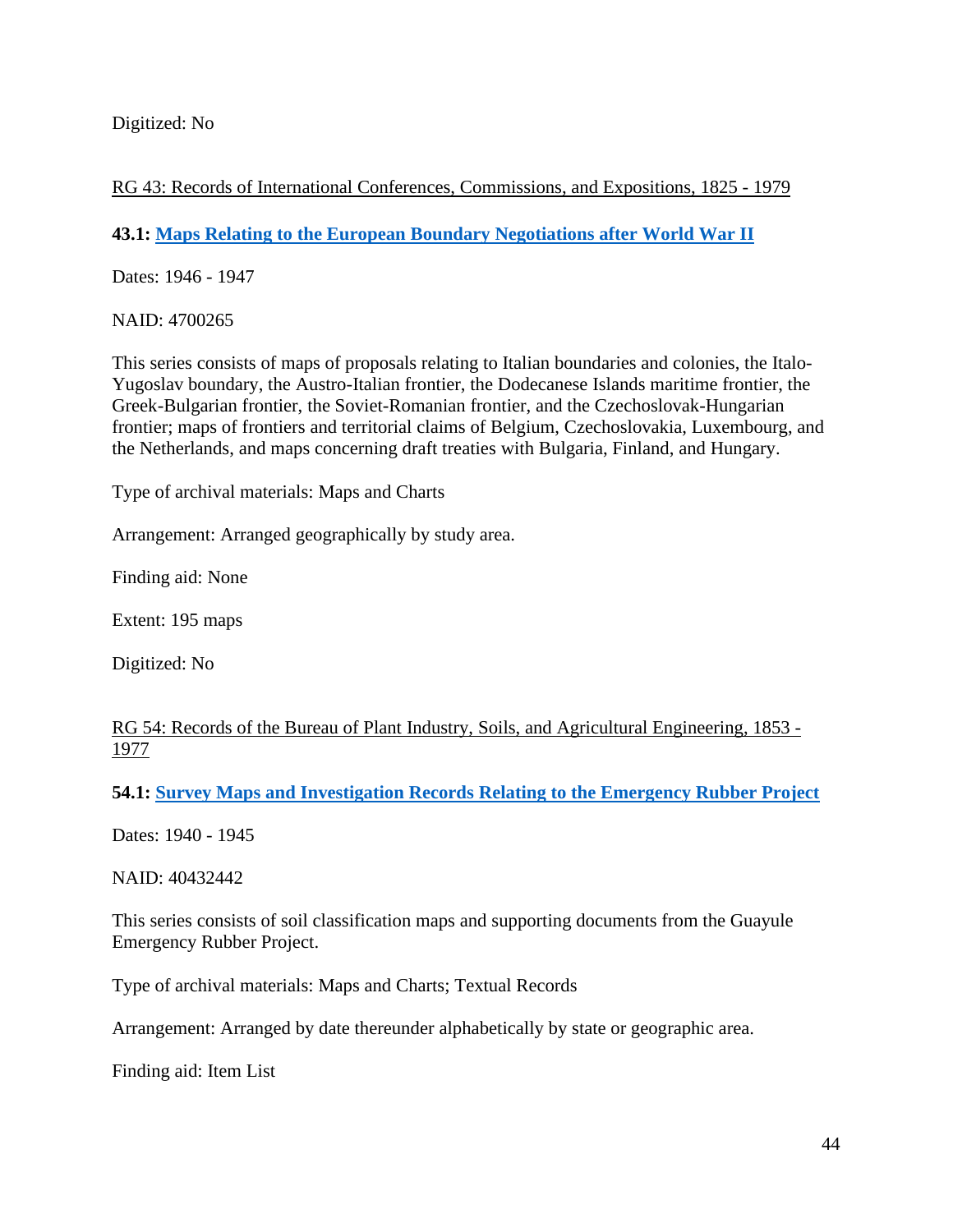Extent: 20 maps, 100 textual records

Digitized: No

# RG 57: Records of the U.S. Geological Survey, 1839 - 2008

### **57.1: [German Language Geologic Maps](https://catalog.archives.gov/id/616365)**

Dates: This series was compiled or maintained ca. 1945 - ca. 1968. It documents the time period ca. 1917 - ca. 1945.

### NAID: 616365

This series consists of German-language published, photoprocessed, and manuscript maps generally concerning military geology. Specific subjects include economic geology; topography; vegetation and soil types; mineral resources; industrial infrastructure; ground and surface water; canals, coastlines, and river deltas; and highway and railroad systems. Many of the maps are in color and many are annotated. Some maps are in booklet form with accompanying text, photographs, and illustrations.

The geographic focus is on European counties including the western part of the Soviet Union. Also included are maps relating to countries and regions in the Middle East, Africa, and Asia.

Type of archival materials: Maps and Charts

Arrangement: Arranged by format (loose maps and booklets) and thereunder by country or region and sometimes thereunder by subject.

Finding aid: Folder List

Extent: Approximately 8,000 maps

Digitized: No

RG 59: General Records of the Department of State, 1763 - 2002

**59.1: [Maps Detailing Food and Industrial Production in Central Europe](https://catalog.archives.gov/id/2669058)**

Dates: This series was compiled or maintained in 1949. It documents the time period 1944 - 1949.

NAID: 2669058

This series consists of maps detailing food and industrial production in Central Europe.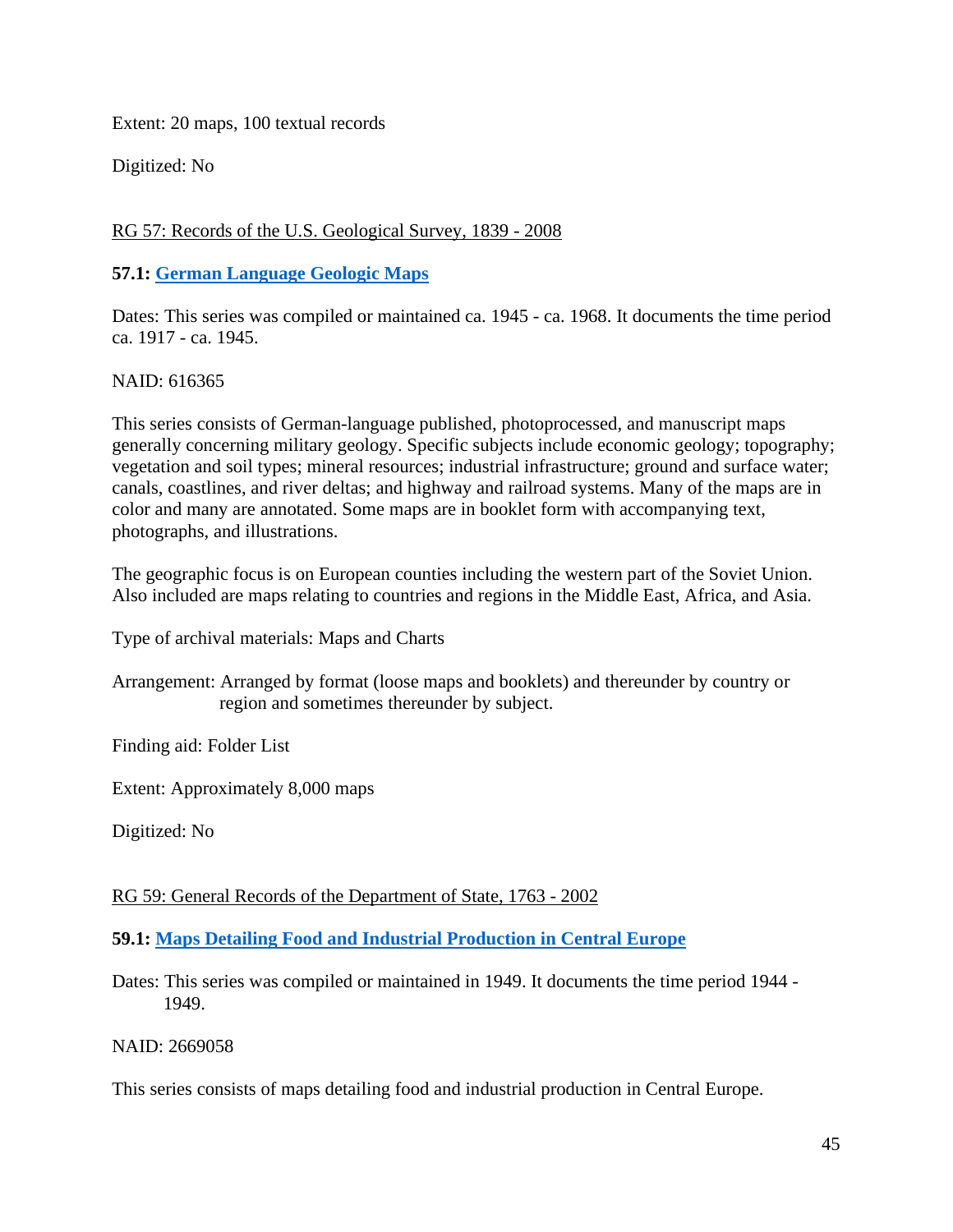Type of archival materials: Maps and Charts

Arrangement: Unarranged.

Finding aid: None

Extent: 3 maps

Digitized: No

**59.2: [Maps of Foreign Areas](https://catalog.archives.gov/id/4700561)**

Dates: 1941 - 1944

NAID: 4700561

This series consists of maps relating to international boundaries and territorial problems; World War II zones of occupation; population, ethnic groups, religions, and industries in Europe, Asia, and the Middle East; and locations of U.S. Foreign Service posts.

Type of archival materials: Maps and Charts

Arrangement: Arranged numerically by agency assigned number.

Finding aid: None

Extent: 2,042 maps

Digitized: Partially

#### **59.3: [Maps Showing Economic Activities](https://catalog.archives.gov/id/4700537)**

Dates: 1943 - 1949

NAID: 4700537

This series consists of maps of foreign cities showing natural resources, mining, and other economic activities.

Type of archival materials: Maps and Charts

Arrangement: Arranged alphabetically by municipality name.

Finding aid: None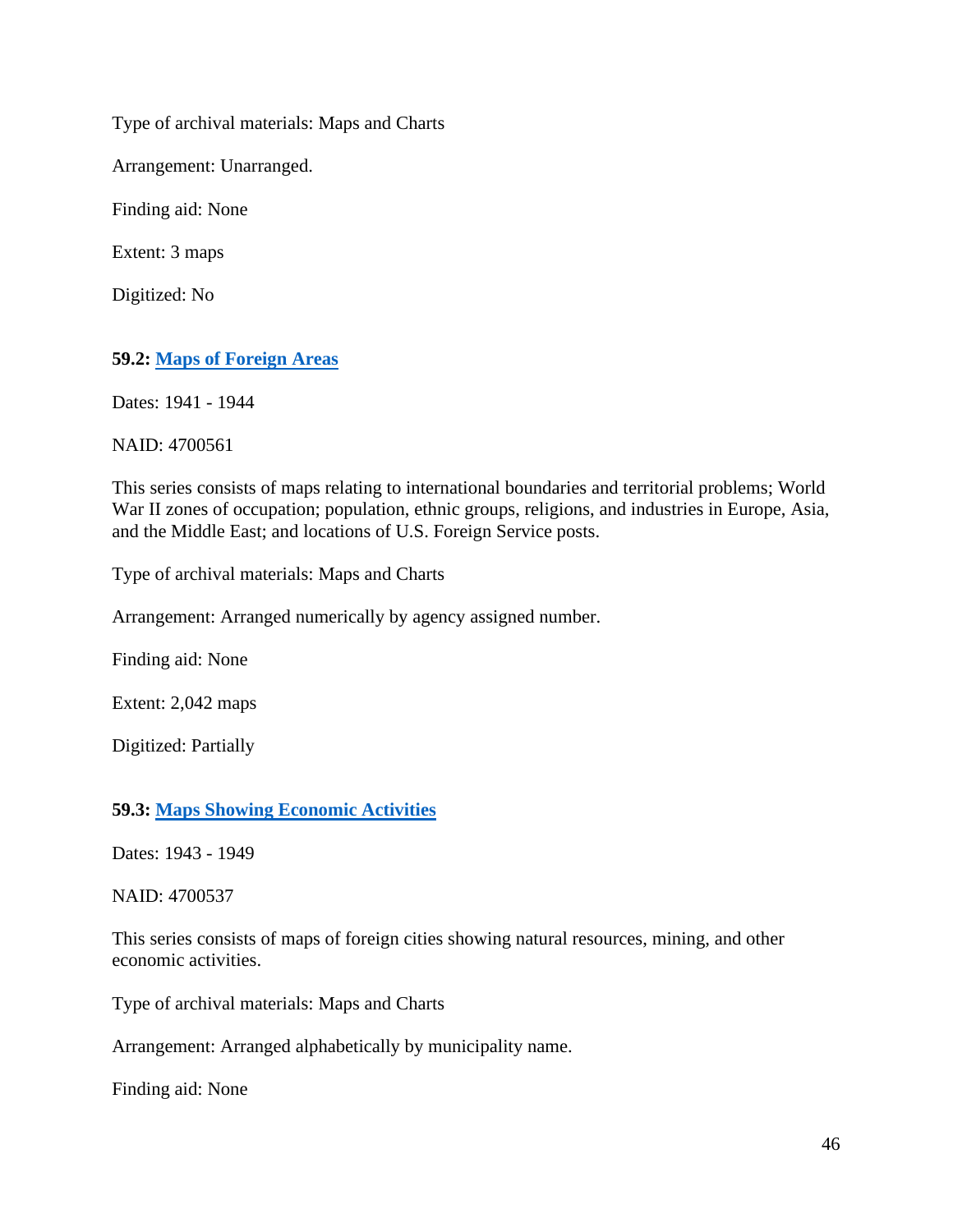Extent: 220 maps

Digitized: No

### **59.4: [Maps and Gazetteer of Japan](https://catalog.archives.gov/id/4708301)**

Dates: 1945 - 1946

NAID: 4708301

This series consists of prefectural maps relating to the administrative divisions and subdivisions of Japan with a gazetteer of place names and populations.

Type of archival materials: Maps and Charts; Textual Records

Finding aid: None

Extent: 47 maps and 652 pages

Digitized: No

#### **59.5: [Maps Showing Economic Activities](https://catalog.archives.gov/id/4700537)**

Dates: 1943 - 1949

NAID: 4700537

This series consists of maps of foreign cities showing natural resources, mining, and other economic activities.

Type of archival materials: Maps and Charts

Arrangement: Arranged alphabetically by municipality name.

Extent: 220 maps

Digitized: No

#### **59.6: [Maps Showing Post-World War II Areas of Concern](https://catalog.archives.gov/id/4700628)**

Dates: 1945 - 1946

NAID: 4700628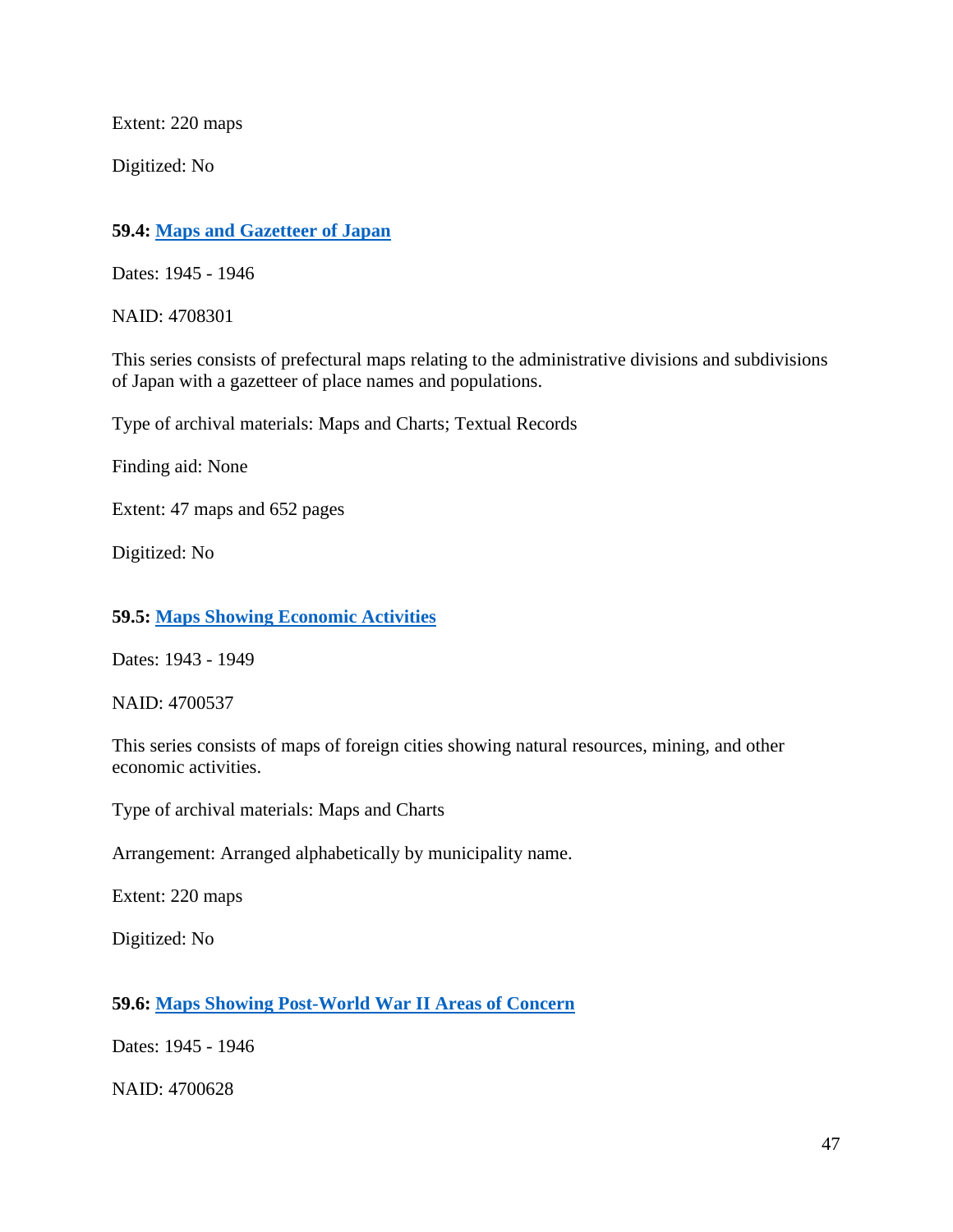This series consists of maps of Germany, Austria, Japan, Korea, Manchuria, and the World compiled by a study commission chaired by Edwin W. Pauley.

Type of archival materials: Maps and Charts

Arrangement: Arranged alphabetically by country or area name.

Finding aid: None

Extent: 326 maps

Digitized: No

### **59.7: [World War II Map Studies](https://catalog.archives.gov/id/40508336)**

Dates: 1942 - 1945

NAID: 40508336

This series consists of bound volumes of published maps and graphs created during World War II. The maps of areas throughout the world show topography, rainfall, mineral resources, population density and distribution, ethnic and religious groups, boundaries and territorial changes and claims, political subdivisions, industrial and agricultural development, navigable waterways, and other transportation facilities. The graphs have related information.

Type of archival materials: Maps and Charts; Textual Records

Arrangement: Arranged alphabetically by country or geographical area

Finding aid: Folder List

Extent: 5 bound volumes

Digitized: No

#### RG 71: Records of the Bureau of Yards and Docks, 1784 - 1963

**71.1: [Bureau of Yards and Docks Plans of Navy Facilities](https://catalog.archives.gov/id/305478)**

Dates: This series was compiled or maintained 1800 - 1966. It documents the time period 1800 - 1960. The bulk of this series is dated 1920 - 1945.

NAID: 305478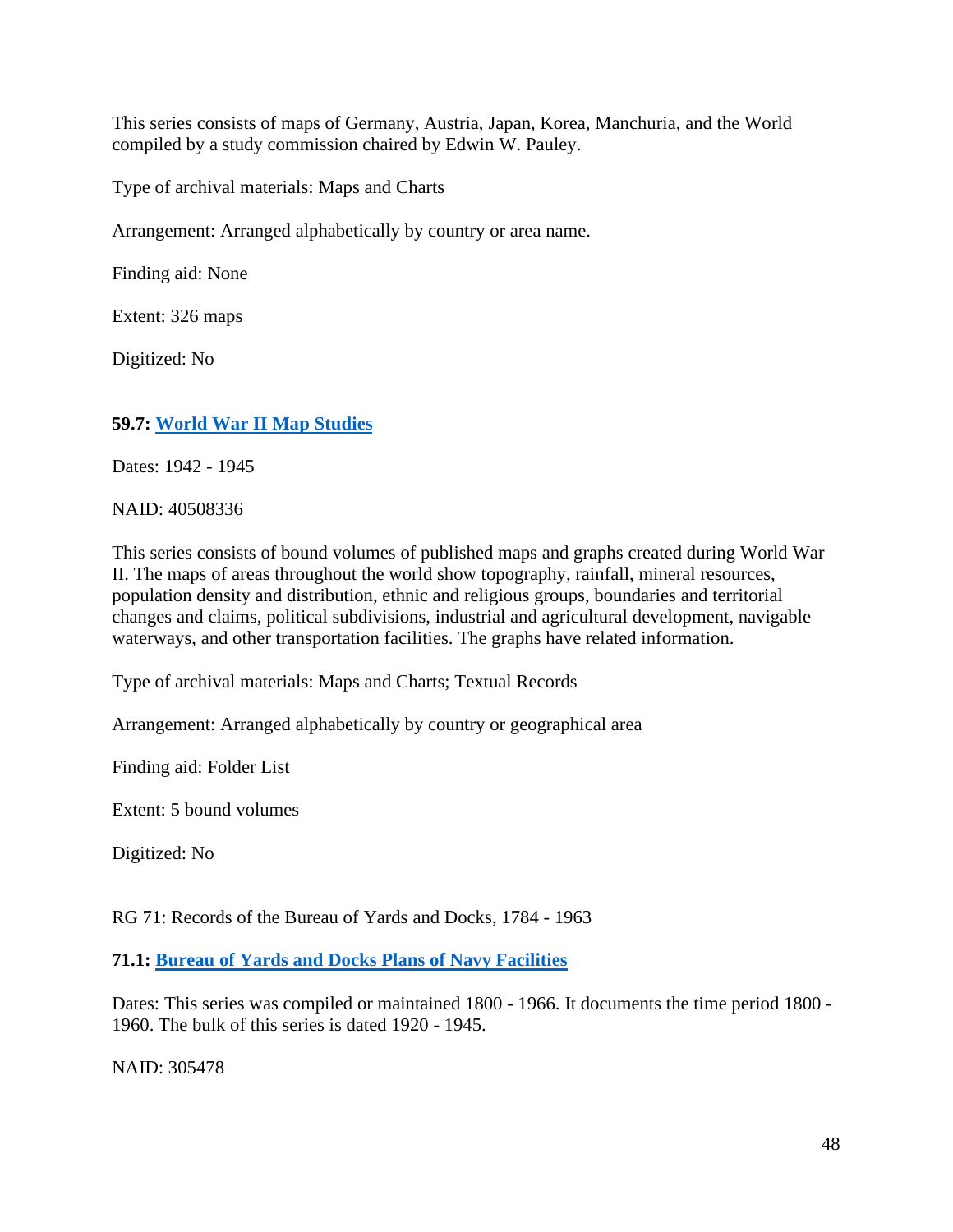The series consists of the architectural and engineering drawings created and collected by the central office of the Bureau of Yards and Docks for Navy facilities world-wide.

Type of archival materials: Architectural and Engineering Drawings

Arrangement: Arranged by a three-part numeric code that identifies the facility, type of plan, and sheet number within the classification (e.g.; 350-29-131).

Finding aid: Index

Extent: 91 linear feet, 6 linear inches

Digitized: Partially

RG 72: Records of the Bureau of Aeronautics, 1911 - 1965

**72.1: [Aircraft Engineering Plans on Microfilm](https://catalog.archives.gov/id/23925147)**

Dates: 1936 - 1959

NAID: 23925147

This series consists of microfilm copies of engineering plans of most production aircraft in the Navy's inventory during World War II and the immediate post-war era, as well as plans of aircraft engines (propeller & jet), aircraft equipment (radar & radio), nonrigid airships, aircraft gun turrets, and aviation fire control equipment. Aircraft equipment represented in the series include the Link Trainer. Of special interest are numerous microfilm reels of reports and memos relating to German air intelligence, including those of Office of Naval Intelligence (ONI) & United States Strategic Air Forces in Europe (US STAF) and many in the German language from sources such as Peenemunde Research and Development station.

Type of archival materials: Architectural and Engineering Drawings

Arrangement: Arranged numerically by reel numbers assigned by NARA.

Finding aid: Database

Access Restriction(s): Restricted - Possibly Specific Access Restriction: Other Note: Proprietary rights restrictions may apply.

Extent: 2,994 reels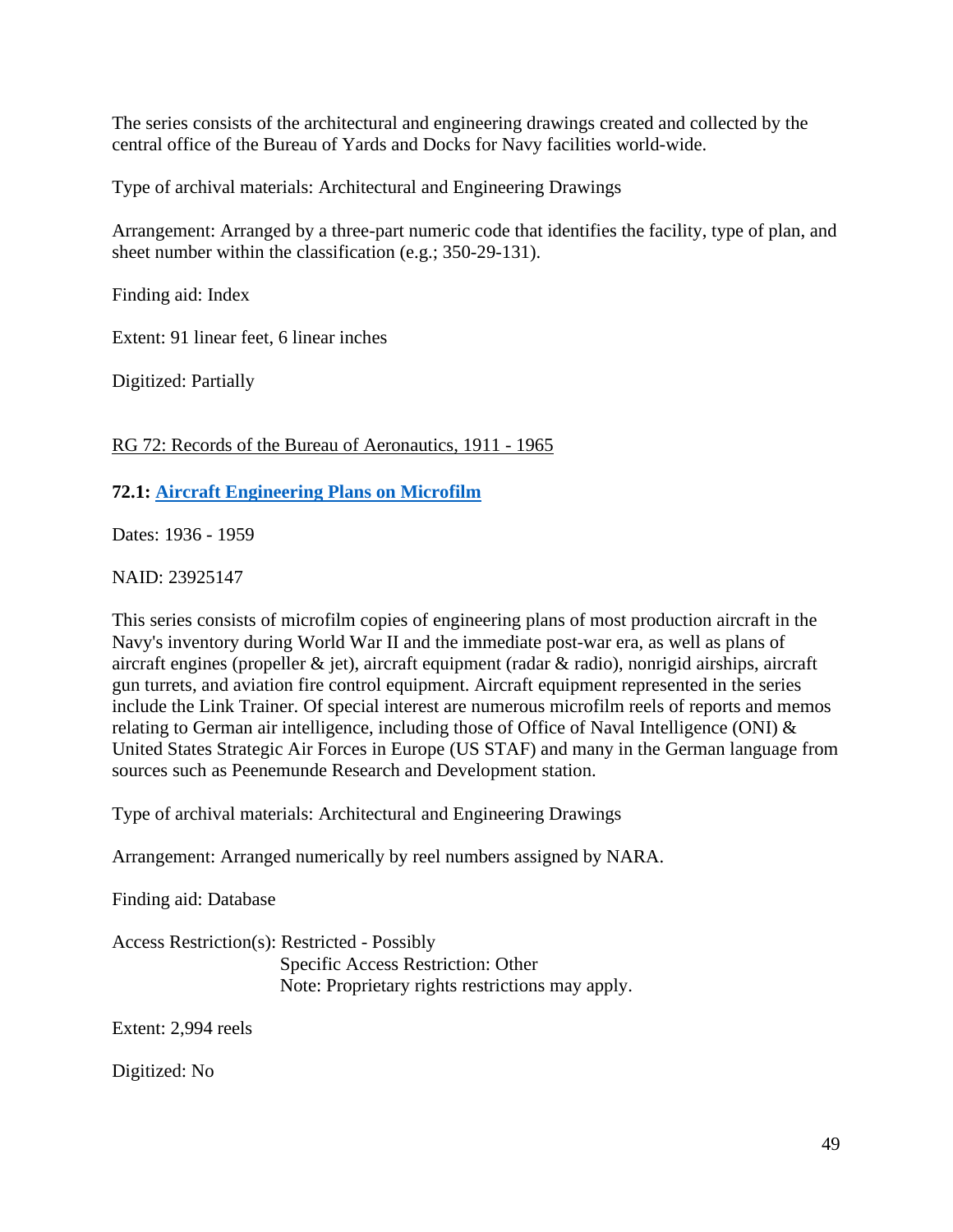# **RG 72.2: [Aircraft Plans of the Naval Air Development Center](https://catalog.archives.gov/id/613594)**

Dates: 1944 - 1962

### NAID: 613594

The series consists of engineering plans of aircraft and aeronautical equipment in the inventory of the United States Navy. The plans are those provided to the Navy by the aircraft and equipment manufacturers under contract. Included are plans of propeller-driven aircraft, jet aircraft, airships, balloons, gliders, drones, guided missiles, aircraft engines, floats, propellers, turrets, and electronic equipment, including radio, radar, and sonar. Manufacturers include Boeing, Consolidated/Convair, Curtiss-Wright, Douglas, Goodyear, Grumman, Lockheed, Martin, McDonnell, North American, Sikorsky, Vought, Westinghouse, and Wright.

Type of archival materials: Architectural and Engineering Drawings

Arrangement: Arranged alphabetically by the name of the manufacturer, thereunder alphabetically by the aircraft or model designation, thereunder numerically by the plan number.

Finding aid: Database

Access Restriction(s): Restricted - Possibly

Specific Access Restriction: Other Note: Proprietary rights restrictions may apply. Generally, the researcher must supply written permission from the manufacturer before the records will be made available for viewing or reproduction. Contact the Cartographic Section staff for additional information.

Extent: 1,000,000 drawings

Digitized: No

## **72.3: [Enclosures to Technical Reports Regarding Aircraft, Airships and Missiles](https://catalog.archives.gov/id/23924507)**

Dates: 1921 - 1959

## NAID: 23924507

This series consists of plans relating to proposed aircraft, airships, engines, ordnance and equipment, that were separated from the textual records series Technical Records Relating to the Structure and Performance of Airplanes, Airships, Helicopters and Some Guided Missiles, 1921- 1963 (NAID 7694728). The aircraft designs include plans for aircraft that reached production, modifications of existing aircraft designs, and designs that never got past the proposal or prototype stage. The latter include proposal plans for the Martin Model 190 (B-33), the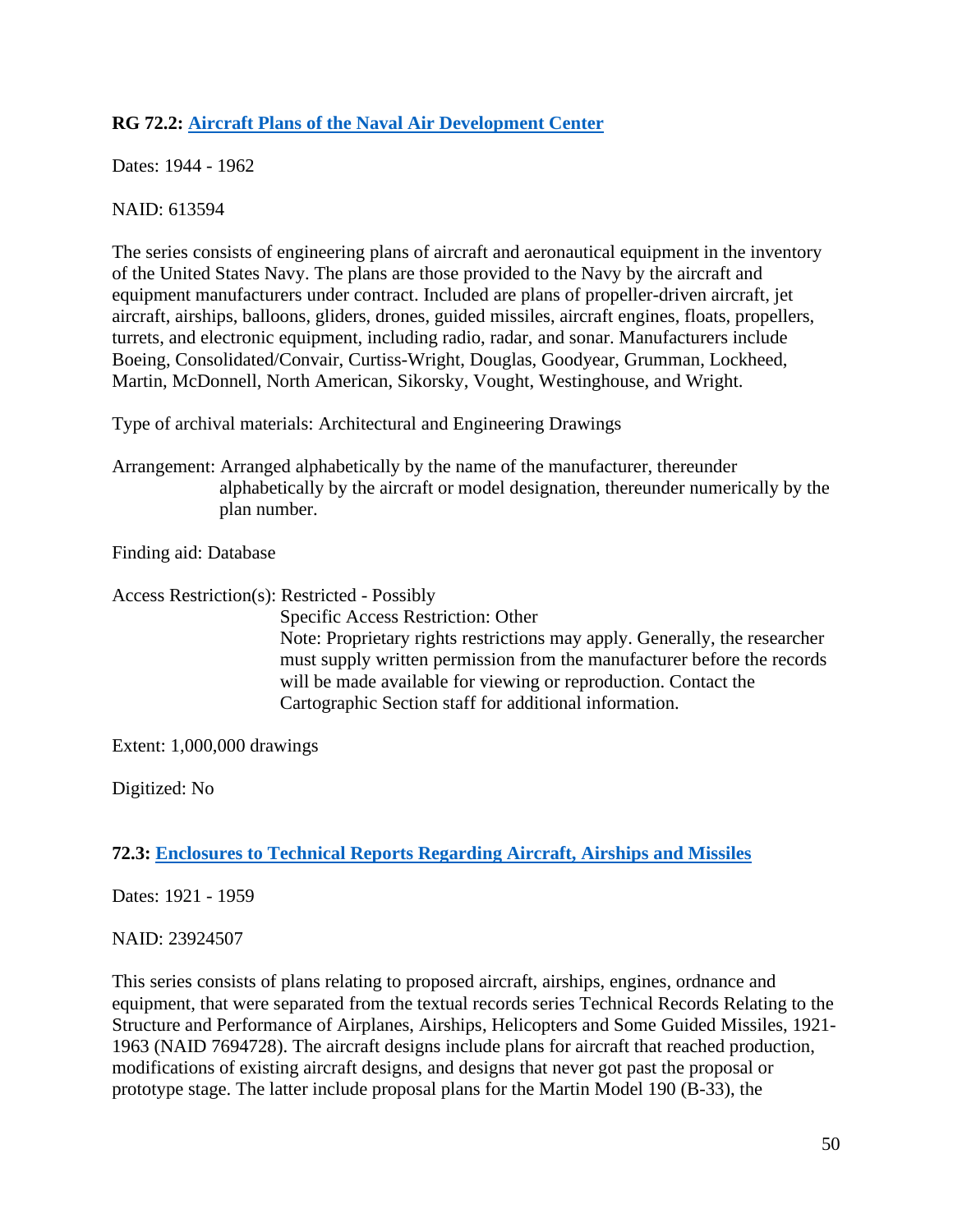Goodyear GA-13, and a "Flying Wing Helicopter" proposed by Charles. H. Zimmerman. Ordnance plans include the Grumman XSSM-N-6 Rigel guided missile.

Type of archival materials: Architectural and Engineering Drawings

Arrangement: Arranged numerically by box number, thereunder by subjects in no discernable order.

Finding aid: Database

Extent: 1,200 items

Digitized: No

#### **72.4: Lakehurst Naval [Air Station Engineering Plans](https://catalog.archives.gov/id/24267205)**

Dates: 1919 - 1945

NAID: 24267205

This series consists of engineering plans created at Lakehurst Naval Air Station relating to airships, balloons, helicopters, radar, radio, sonar, and equipment used at the base, including mooring masts and airship handling equipment. Included are architectural plans and site maps of the base and other Navy lighter than air facilities, such as Naval Air Station Sunnyvale. Of special interest are a map and plan created to document the loss of the airship Hindenburg at the site on May 6, 1937.

Type of archival materials: Maps and Charts; Architectural and Engineering Drawings

Arrangement: Arranged alpha-numerically by Bureau assigned designations and thereunder numerically by plan number.

Finding aid: Database

Extent: 6,850 items

Digitized: No

**72.5: [Manufacturers' Aircraft Blueprint Plans](https://catalog.archives.gov/id/598809)**

Dates: ca. 1921 - ca. 1950

NAID: 598809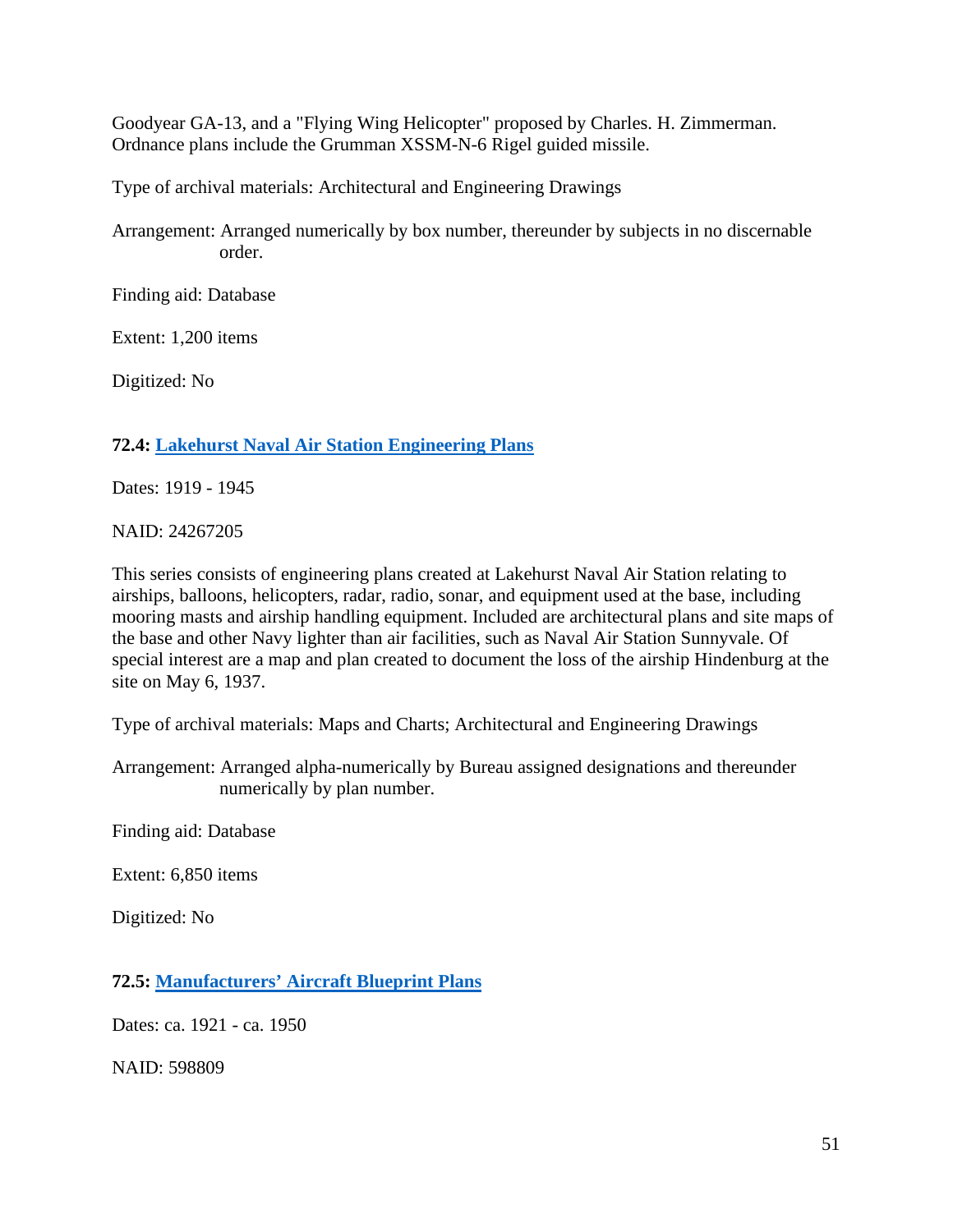This series consists of blueprint plans from various manufacturers relating to production of experimental and prototype aircraft and aircraft equipment. Included are plans of fixed-wing aircraft (including some British designs), gliders, balloons, non-rigid airships, mooring masts, aircraft engines (piston and jet), gun turrets, and propellers.

Type of archival materials: Architectural and Engineering Drawings

Arrangement: Arranged by type of aircraft.

Finding aid: Database

Access Restriction(s): Restricted - Partly Specific Access Restriction: FOIA (b)(4) Trade Secrets and Commercial or Financial Information

Use Restriction(s): Restricted - Partly Specific Use Restriction: Copyright Note: Must get manufacturer permission for use.

Extent: 194,850 blueprint plans

Digitized: No

**72.6: [Numbered Plans](https://catalog.archives.gov/id/23925194)**

Dates: 1913 - 1948

NAID: 23925194

This series consists of engineering plans, as well as some maps & architectural drawings that document aircraft, aircraft engines, airships, balloons, equipment, and ordnance of interest to the Bureau, as well as buildings, Naval Air Stations, landing fields, and aircraft manufacturing plants utilized by or pertinent to the Navy's aircraft establishment. Equipment plans include those for seaplane floats, propellers, airborne instruments, catapults, airship mooring masts, balloon winches, radio and other electronic equipment, parachutes and other emergency equipment, clothing and other flight equipment, tools, and ground based machines to construct, test, or maintain aircraft, airships, and related equipment.

Type of archival materials: Maps and Charts; Architectural and Engineering Drawings

Arrangement: Arranged numerically by numbers assigned by Bureau of Construction and Repair and Bureau of Aeronautics.

Finding aid: Database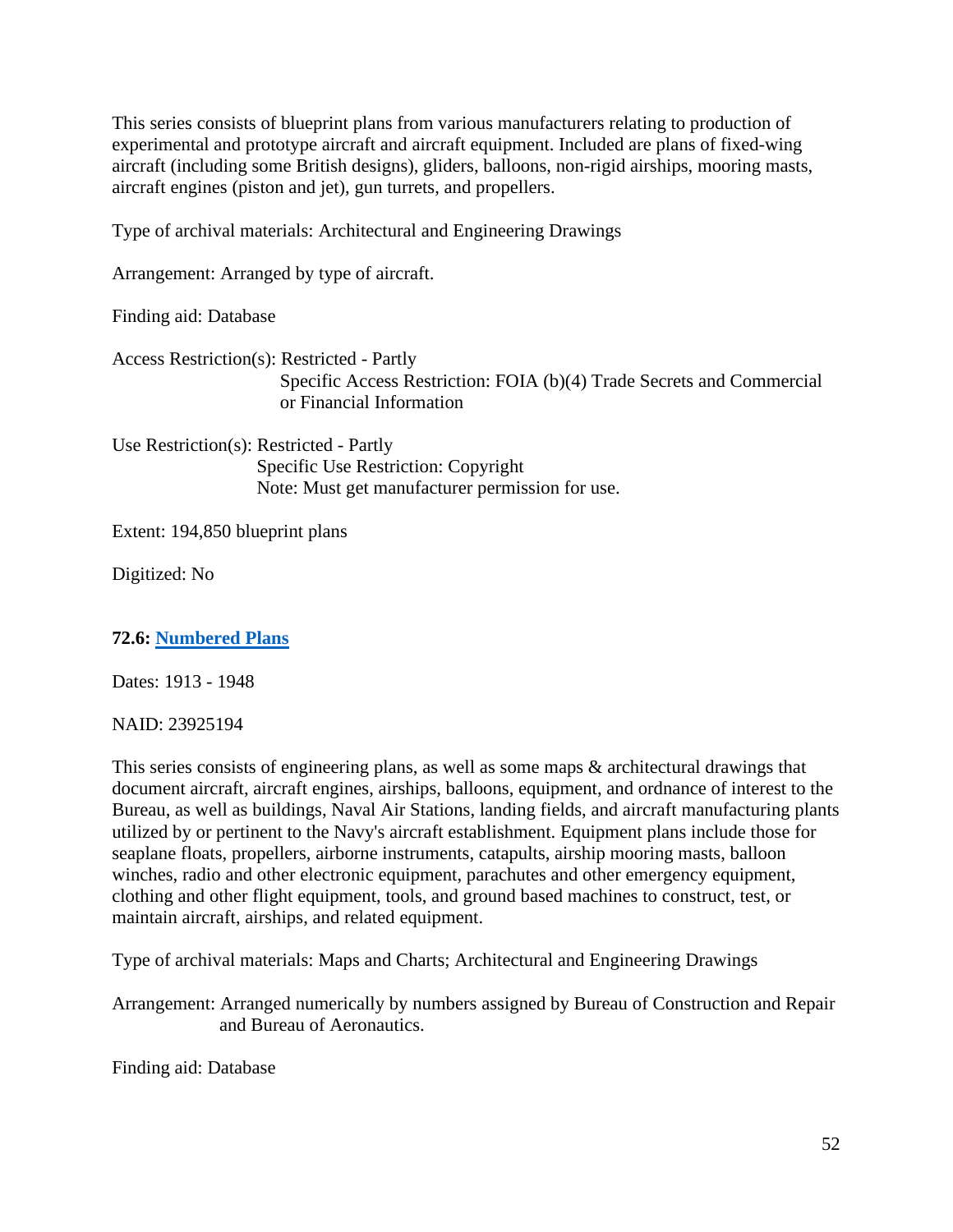Access Restriction(s): Restricted - Possibly Specific Access Restriction: Other Note: Proprietary rights restrictions may apply

Extent: Approximately 8,000 items

Digitized: No

**72.7: [Reference Volumes and Engine Plans](https://catalog.archives.gov/id/24200937)**

Dates: 1907 - 1944

NAID: 24200937

This series consists of engineering plans that were maintained by the Bureau in bound volumes and relate to aircraft, aircraft engines, airships, ordnance and equipment. Notable in this series are pre-World War II aircraft engine plans (1917-1932), a volume of early military aircraft general arrangement plans (US and European designs) compiled by the Bureau of Construction and Repair (1916-1922), a volume relating to early seaplane floats and flying boat hull lines and test data (1911-1919), kite balloon and nonrigid airship designs by Goodrich and Goodyear (1917-1919) and optical equipment plans created by the Bureau of Ordnance.

Type of archival materials: Architectural and Engineering Drawings

Arrangement: Arranged alphabetically by manufacturer or creating organization, thereunder alphabetical by subject.

Finding aid: Database

Access Restriction(s): Restricted - Possibly Specific Access Restriction: Other Note: Proprietary rights restrictions may apply.

Extent: Approximately 23,000 items

Digitized: No

**72.8: [Unnumbered Plans](https://catalog.archives.gov/id/24267187)**

Dates: 1915 - 1945

NAID: 24267187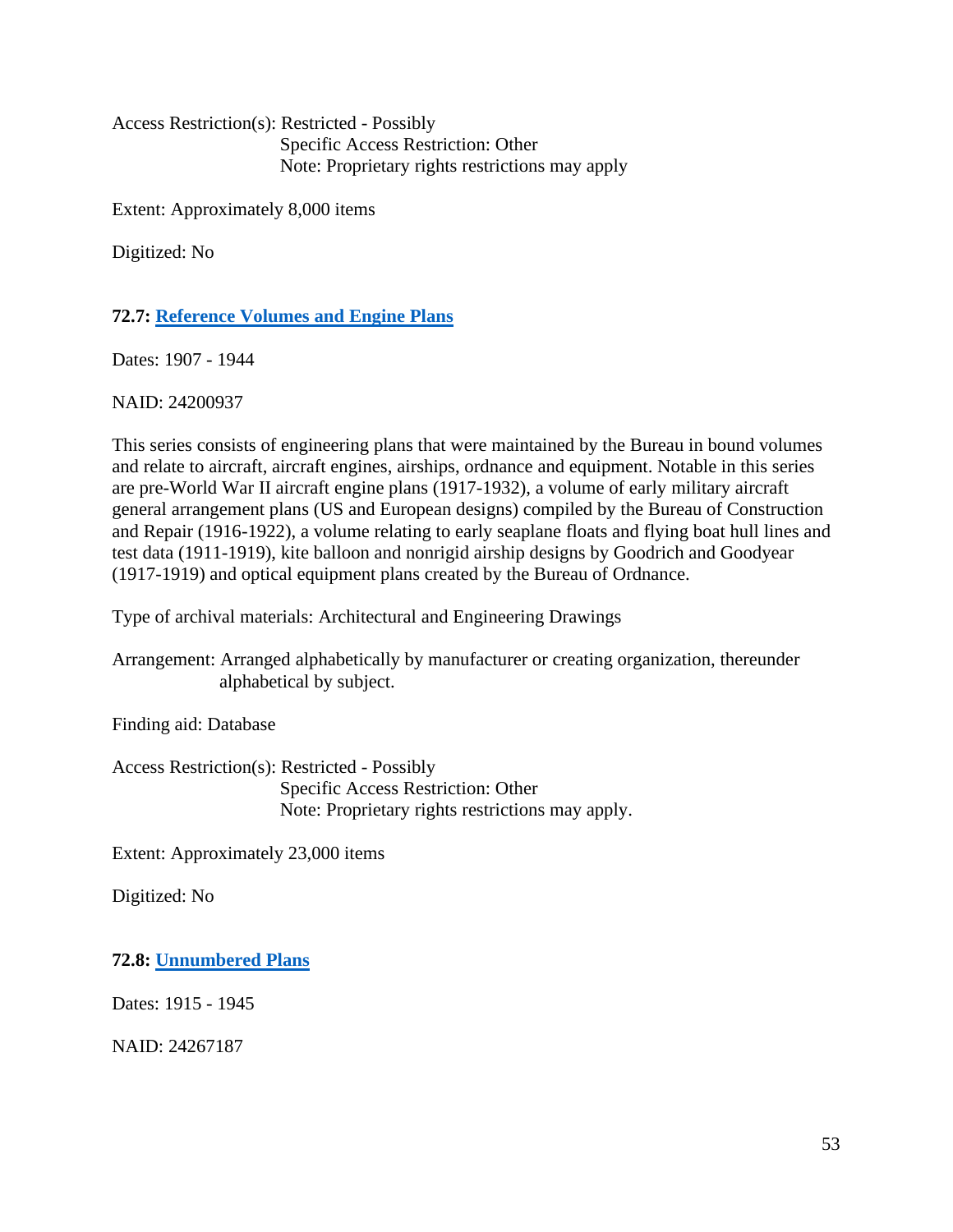This series consist of engineering plans that document aircraft, aircraft engines, airships, balloons, equipment, and ordnance that were of interest to the Bureau, but were not assigned Bureau numbers or for which the Bureau assigned numbers cannot be ascertained. Equipment plans include those for floats, propellers, and electronic equipment such as radio receivers and transmitters, catapults, and a parachute. Notable in the series are US Army Engineering Division plans of the Liberty-12 engine and European-inspired aircraft.

Type of archival materials: Architectural and Engineering Drawings

Arrangement: Arranged alphabetically by manufacturer or creating organization, thereunder alphabetically by designation or subject.

Finding aid: Database

Access Restriction(s): Restricted - Possibly Specific Access Restriction: Other Note: Proprietary rights restrictions may apply.

Extent: Approximately 3,300 items

Digitized: No

RG 74: Records of the Bureau of Ordnance, 1818 - 1967

**74.1: Armor [Plating Plans for Battleships](https://catalog.archives.gov/id/785575)**

Dates: 1914 - ca. 1947

NAID: 785575

This series consists of blueprint plans for battleship armor plating. Types of drawings include general arrangements of armor, barbette systems, belt armor, conning tower arrangements, and turret side armor. Ship plans include the USS Mississippi, USS Idaho, USS California, USS Maryland, and USS West Virginia.

Type of archival materials: Architectural and Engineering Drawings

Arrangement: Arranged numerically by drawing number.

Finding aid: None

Extent: 320 blueprints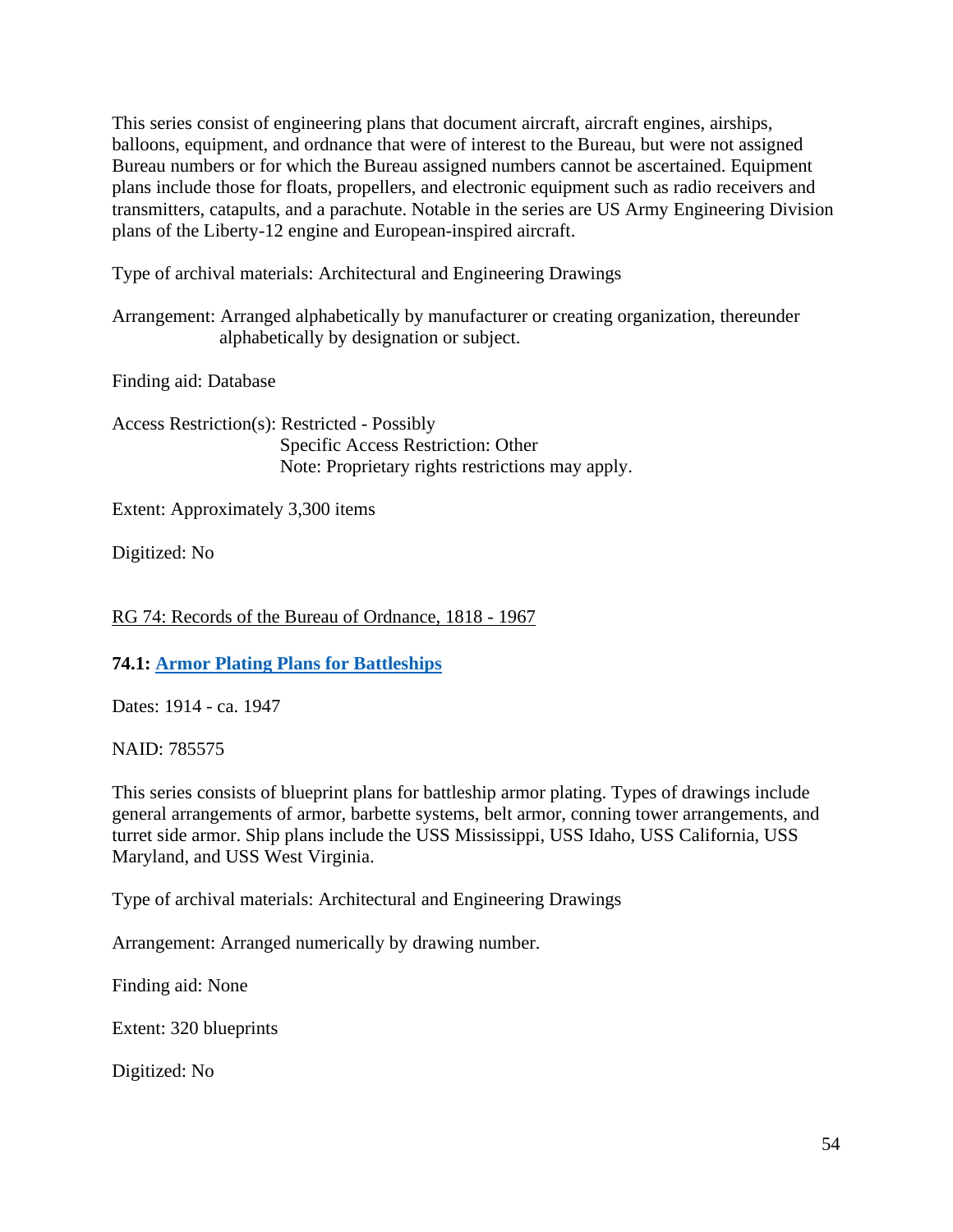# **74.2: [Construction and Design Drawings of Guns, Rocket Launchers, and Related](https://catalog.archives.gov/id/630198)  [Equipment](https://catalog.archives.gov/id/630198)**

Dates: 1886 - ca. 1959

NAID: 630198

This series consists of design and construction drawings for guns, gun directors, rocket launchers, mounts and depth charge projectors. Alteration and modification drawings are included.

Type of archival materials: Architectural and Engineering Drawings

Arrangement: Arranged by type (gun, rocket launcher), thereunder numerically by size of gun.

Finding aid: Folder List

Extent: 11,000 drawings

Digitized: No

#### **74.3: [Design Drawings of Ammunition Stowage, Gun Mounts and Harbor Nets](https://catalog.archives.gov/id/2825327)**

Dates: 1936 - 1952

NAID: 2825327

This series consists of design drawings for ammunition containers, gun directors, rocket launchers, gun mounts, fire control systems, and harbor protection nets. The protection net drawings include typical assemblies, mooring and flotation devices, and material lists, as well as specific harbor layout plans.

Type of archival materials: Architectural and Engineering Drawings

Arrangement: Arranged by subject.

Finding aid: Item List

Extent: 152 drawings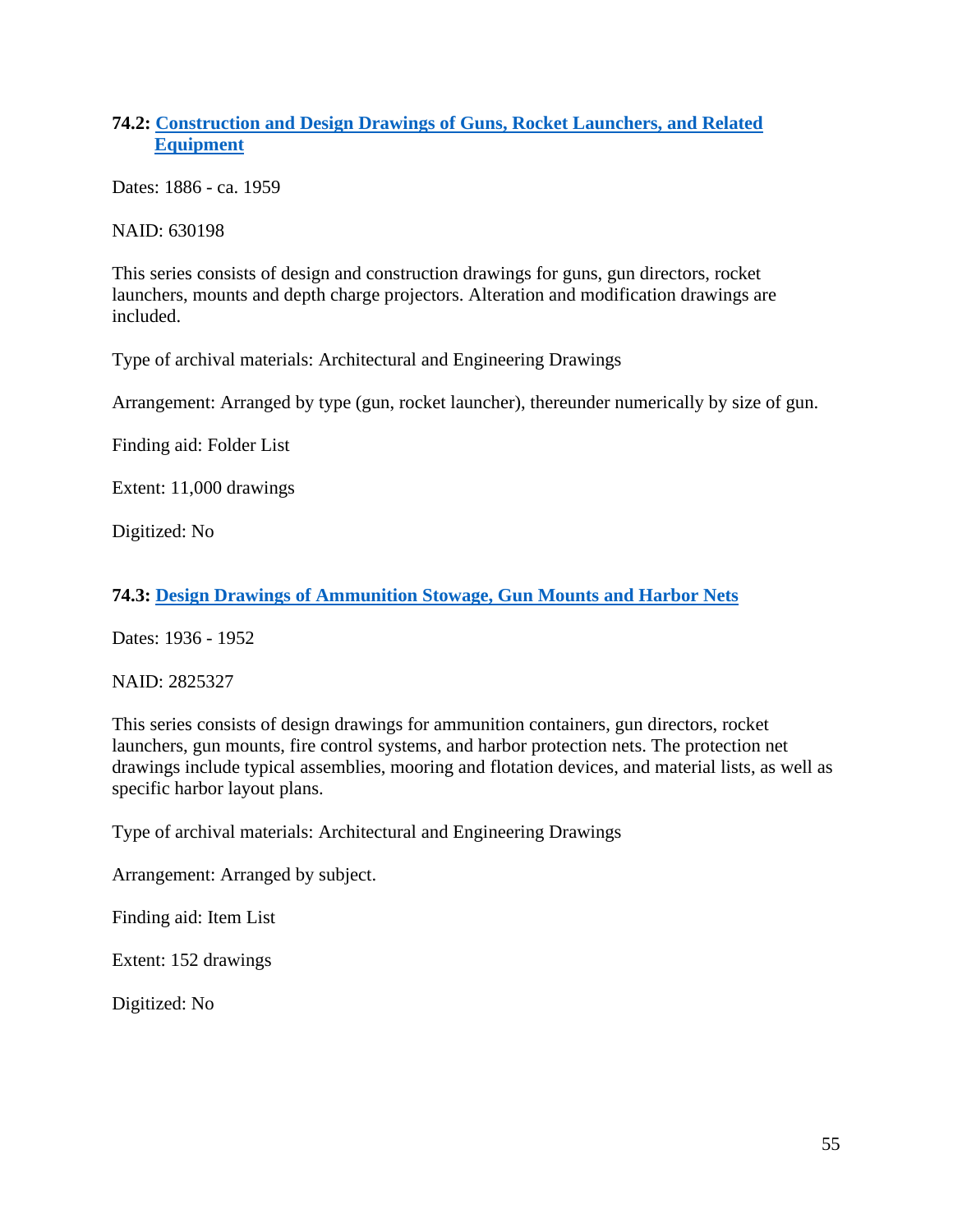### **74.4: [Enclosures to Correspondence](https://catalog.archives.gov/id/785611)**

Dates: 1842 - ca. 1947

NAID: 785611

This series consists of maps of the eastern branch of the Potomac River showing channels and a battery at the Washington Navy Yard; the track of the USS Constellation during its summer 1867 cruise from Buzzard's Bay, Massachusetts to Cape Hatteras, North Carolina and an accompanying chart of Buzzard's Bay; topographic site plans of the naval magazine at Hingman and Weymouth, Massachusetts; plans of cities proposed as sites for a naval armor plant; charts showing the positions of American and British mines during the North Sea Barrage of 1922; and drawings showing war damage to the USS Arizona.

Type of archival materials: Maps and Charts

Arrangement: Arranged numerically by assigned NARA number.

Finding aid: Item List

Extent: 33 items

Digitized: No

#### **74.5: [Plans for Naval Gun Factory Tools](https://catalog.archives.gov/id/785581)**

Dates: 1910 - ca. 1947

NAID: 785581

This series consists of engineering drawings for various machine tools and fixtures.

Type of archival materials: Architectural and Engineering Drawings

Arrangement: Arranged numerically by drawing number and thereunder numerically by sheet number.

Finding aid: None

Extent: 450 blueprints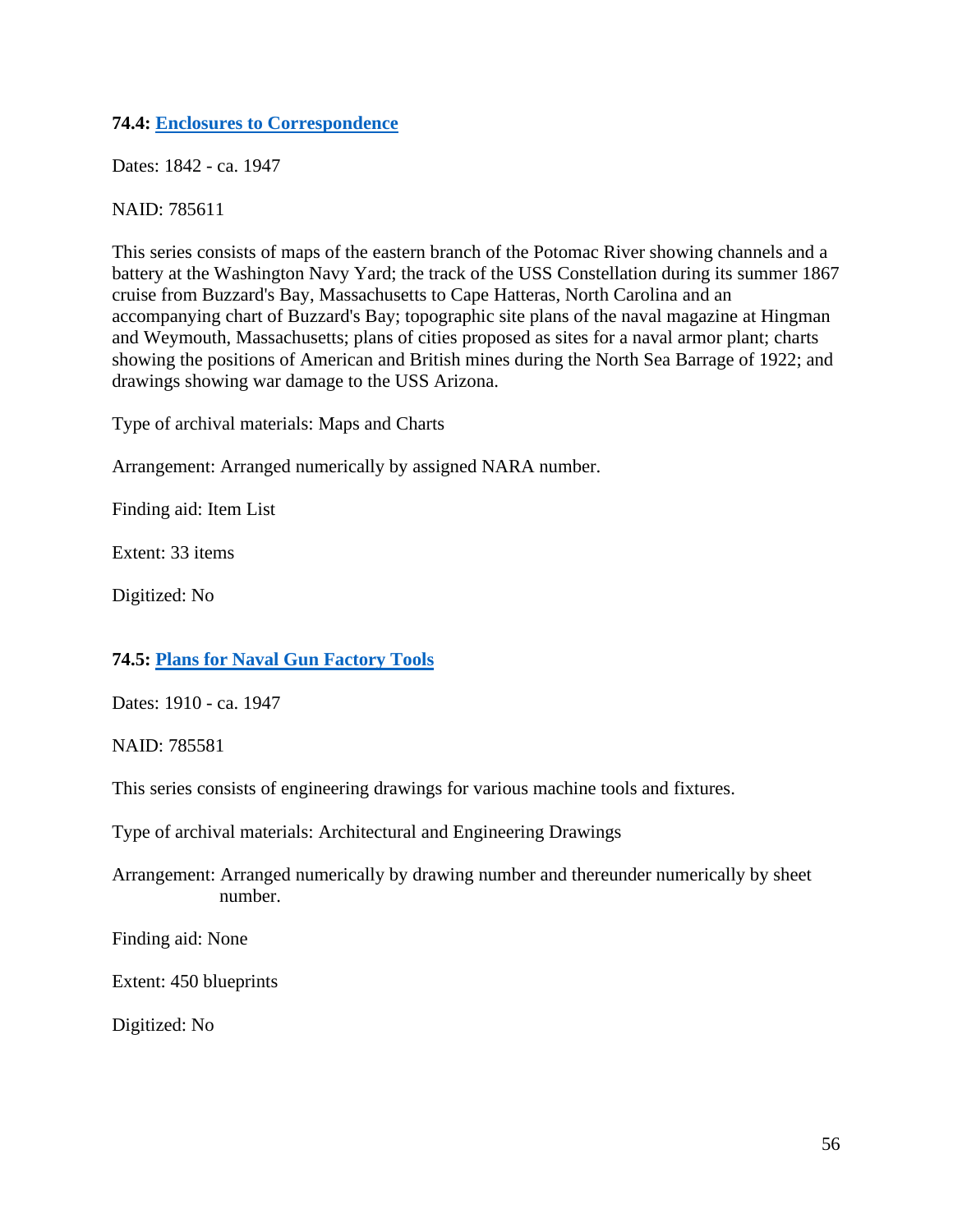# **74.6: [World War II Ordnance Plans](https://catalog.archives.gov/id/785596)**

Dates: ca. 1942 - ca. 1947

### NAID: 785596

This series consists of engineering drawings for a naval aviation bomb rack and 40 mm and 60 mm naval gun mounts.

Type of archival materials: Architectural and Engineering Drawings

Arrangement: Arranged numerically by drawing number.

Finding aid: None

Extent: 500 drawings

Digitized: No

## RG 77: Records of the Office of the Chief of Engineers, 1789 - 1999

### **77.1: [Central European Topographic Map Dossiers](https://catalog.archives.gov/id/895022)**

Dates: ca. 1931 - ca. 1955

#### NAID: 895022

This series consists of dossiers related to individual map sheets covering most of Germany and some adjoining areas in Poland, France, Belgium, Luxembourg, the Netherlands, Switzerland, Czechoslovakia, and Italy. Dossier contents are primarily in the German language and include triangulation charts, topographic sketches, and maps created by the German Reich Bureau for Regional Planning (Reichsstelle für Raumordnung) for use by the German Army. Also included are revisions to and resurveys of triangulation points and in a few cases related photographs and correspondence. In addition there are French language triangulation charts of Alsace-Lorraine, Italian language triangulation charts of Italy, sketches of Italian triangulation markers, and Italian and English explanations of geodesy.

Type of archival materials: Textual Records

Arrangement: Arranged numerically by Army Map Service map sheet number and followed by a small amount of unnumbered French- and Italian-language material.

Finding aid: Index

Extent: 193 boxes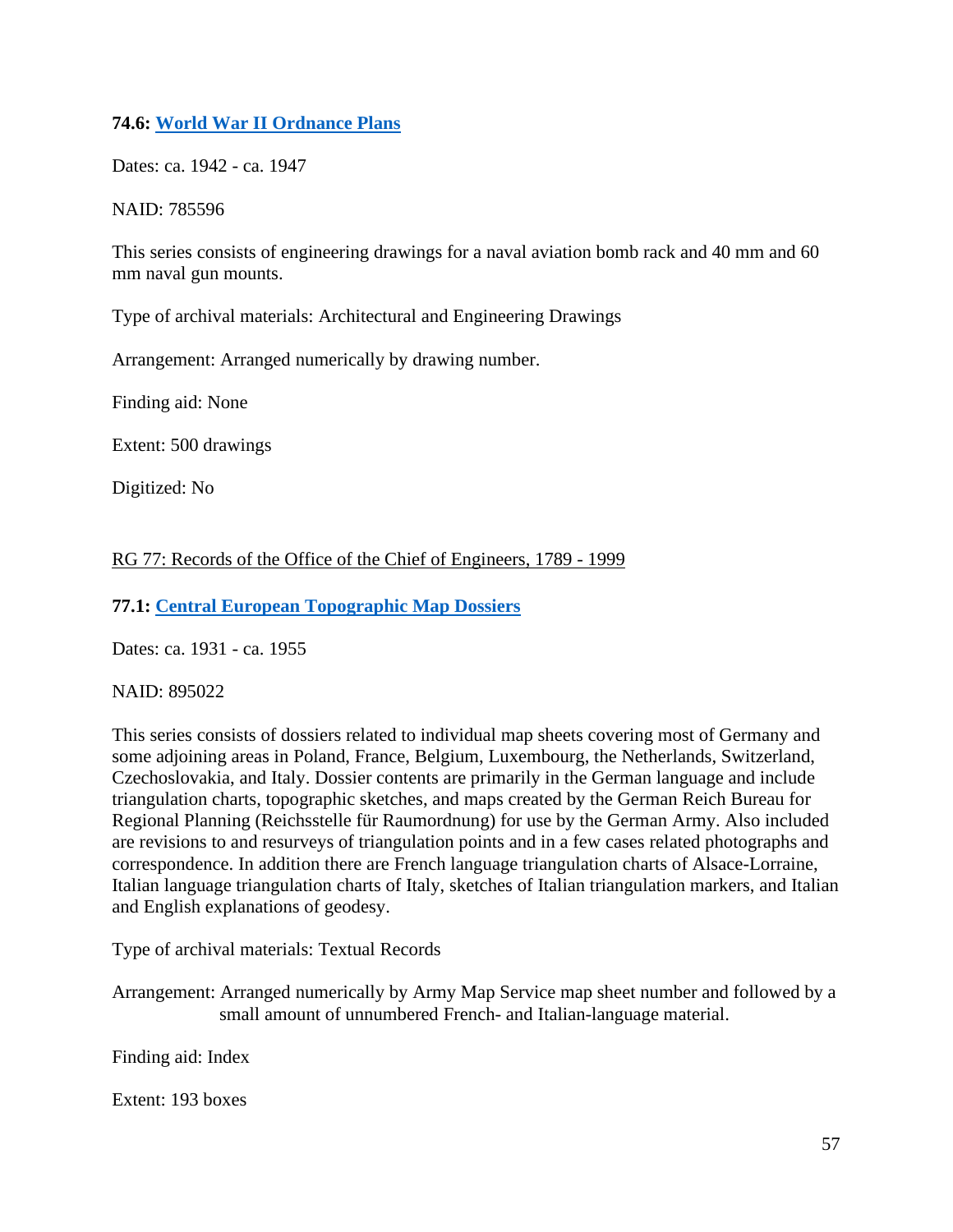Digitized: No

# **77.2: [Edible Maps](https://catalog.archives.gov/id/1112272)**

Dates: 1944 - 1945

NAID: 1112272

This series consists of maps of Germany printed on thin rice paper that can easily be destroyed if necessary.

Type of archival materials: Maps and Charts

Arrangement: Unarranged.

Finding aid: None

Extent: 8 maps

Digitized: No

#### **77.3: Gazetteers to Maps**

Dates: 1944 - 1954

NAID: 1112031

This series consists of gazetteers to Army Map Service (AMS) map series. Names of inhabited places, natural features, and other named places are listed alphabetically as they appear on the map. The designation of the feature named is noted, such as town, village, mountain, or railroad. Other information indicated is the political subdivision, the military grid reference, the AMS map series, and the geographical coordinates (latitude and longitude).

Type of archival materials: Textual Records

Arrangement: Arranged by major geographic area (Asia or Europe) and thereunder alphabetically by country name.

Finding aid: None

Extent: 3 linear feet, 1 linear inch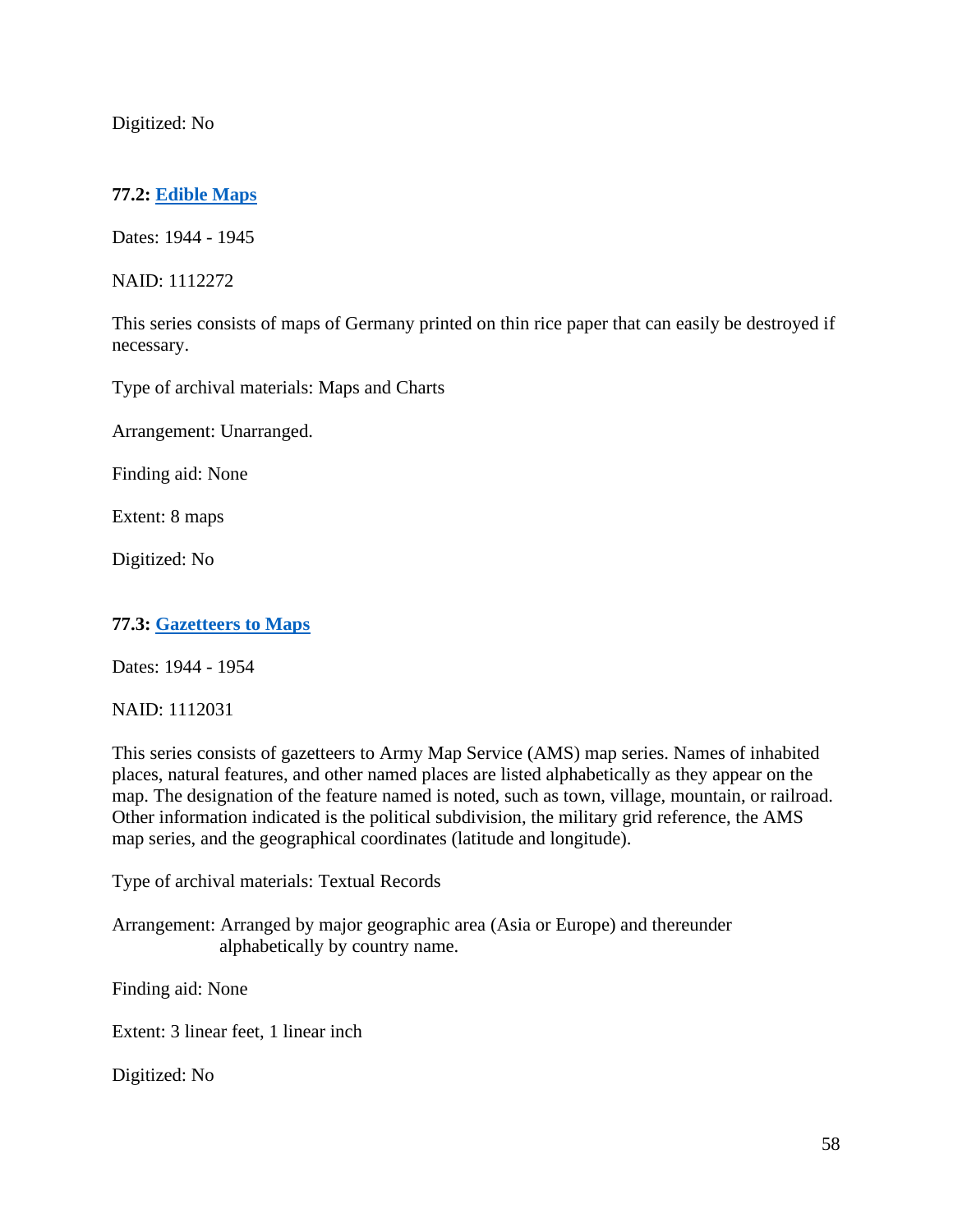## **77.4: [Geodetic Division Files](https://catalog.archives.gov/id/5988548)**

Dates: 1942 - 1957

NAID: 5988548

This series consists of files relating to research and analysis, and foreign geodetic control. Included are memoranda relating to the use of the Universal Automatic Computer (UNIVAC) system, correspondence on domestic and foreign mapping and geodetic projects, cartographic specifications files, and technical report files. Occultation is covered in depth. Other subjects covered include a magnetic atlas of Europe, map projections and grids, and captured German mapping materials forwarded by Floyd W. Hough.

Type of archival materials: Textual Records

Arrangement: Unarranged.

Finding aid: Folder List

Extent: 15 boxes

Digitized: No

## **77.5: [German Topographic Relief Maps](https://catalog.archives.gov/id/1068145)**

Dates: 1945 - 1946

NAID: 1068145

This series consists of a captured World War II German topographic three-dimensional relief map of Northeastern Europe.

Type of archival materials: Maps and Charts

Arrangement: Unarranged.

Finding aid: None

Extent: 6 maps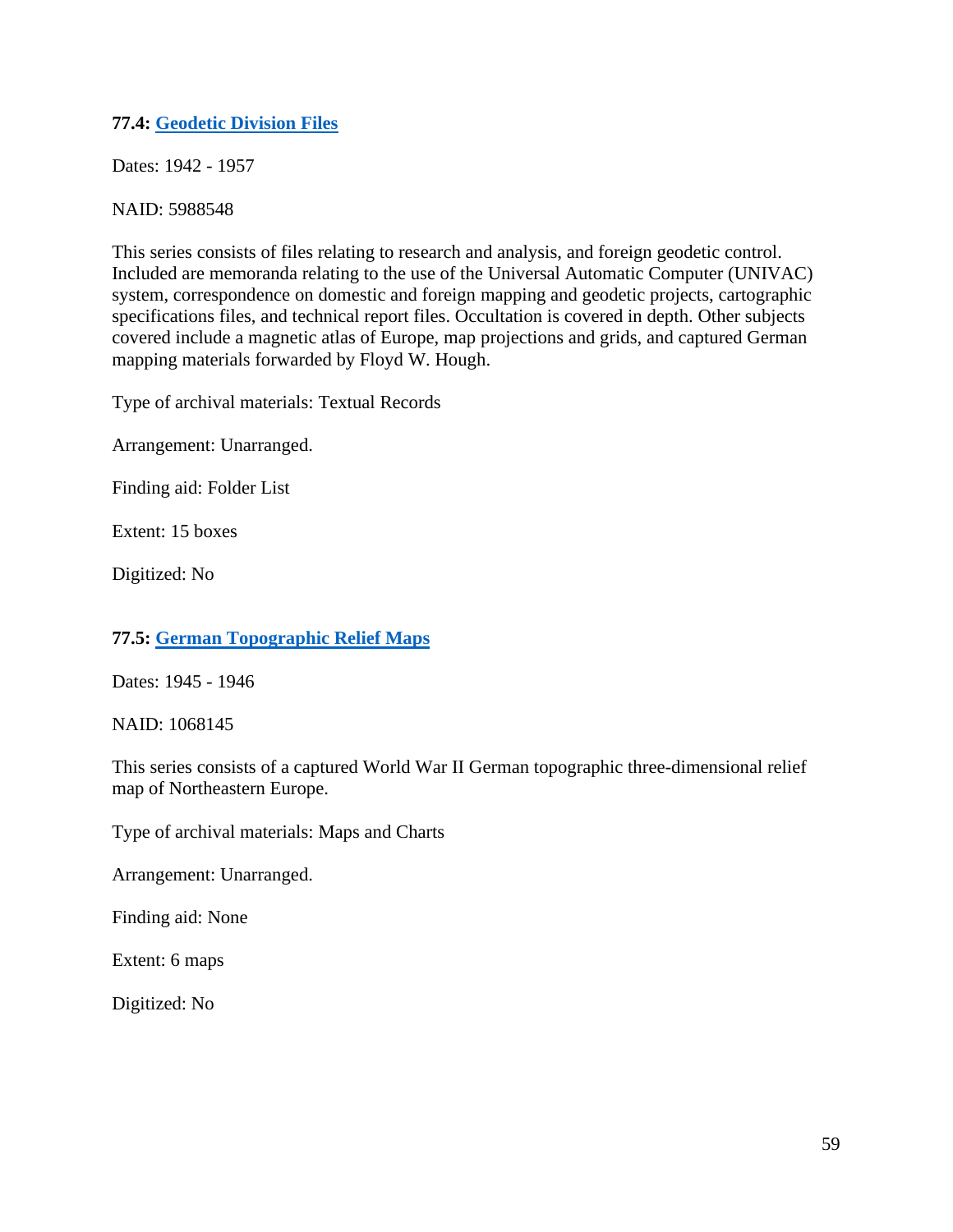# **77.6: [Glossaries of Terms and Symbols Used on Foreign Maps](https://catalog.archives.gov/id/1112037)**

Dates: 1944 - 1954 NAID: 1112037 Type of archival materials: Textual Records Arrangement: Unarranged. Finding aid: None Extent: 2 boxes Digitized: No

## **77.7: [Maps and Charts of Strategic Engineering Studies during World War II](https://catalog.archives.gov/id/1112480)**

Dates: 1943 - 1945

NAID: 1112480

This series consists of maps and charts concerning landing beaches and terrain intelligence. Landing beach studies include beach quality and water depths. Terrain intelligence studies include climate, transportation, possible airfield sites, and water supplies. These studies cover certain areas of Albania, Italy, Sicily, China, the Western Caroline Islands, Dutch New Guinea, and the Japanese Islands of Honshu, Shikoku and Hokkaido.

Type of archival materials: Maps and Charts

Arrangement: Arranged geographically (Europe or Asia) and thereunder alphabetically by country or area name.

Finding aid: None

Extent: 1,520 maps and charts

Digitized: No

**77.8: [Maps Numbered by the Williams Classification and Filing System](https://catalog.archives.gov/id/589230)**

Dates: This series was compiled or maintained 1928 - 1957. It documents the time period 1840 - 1957.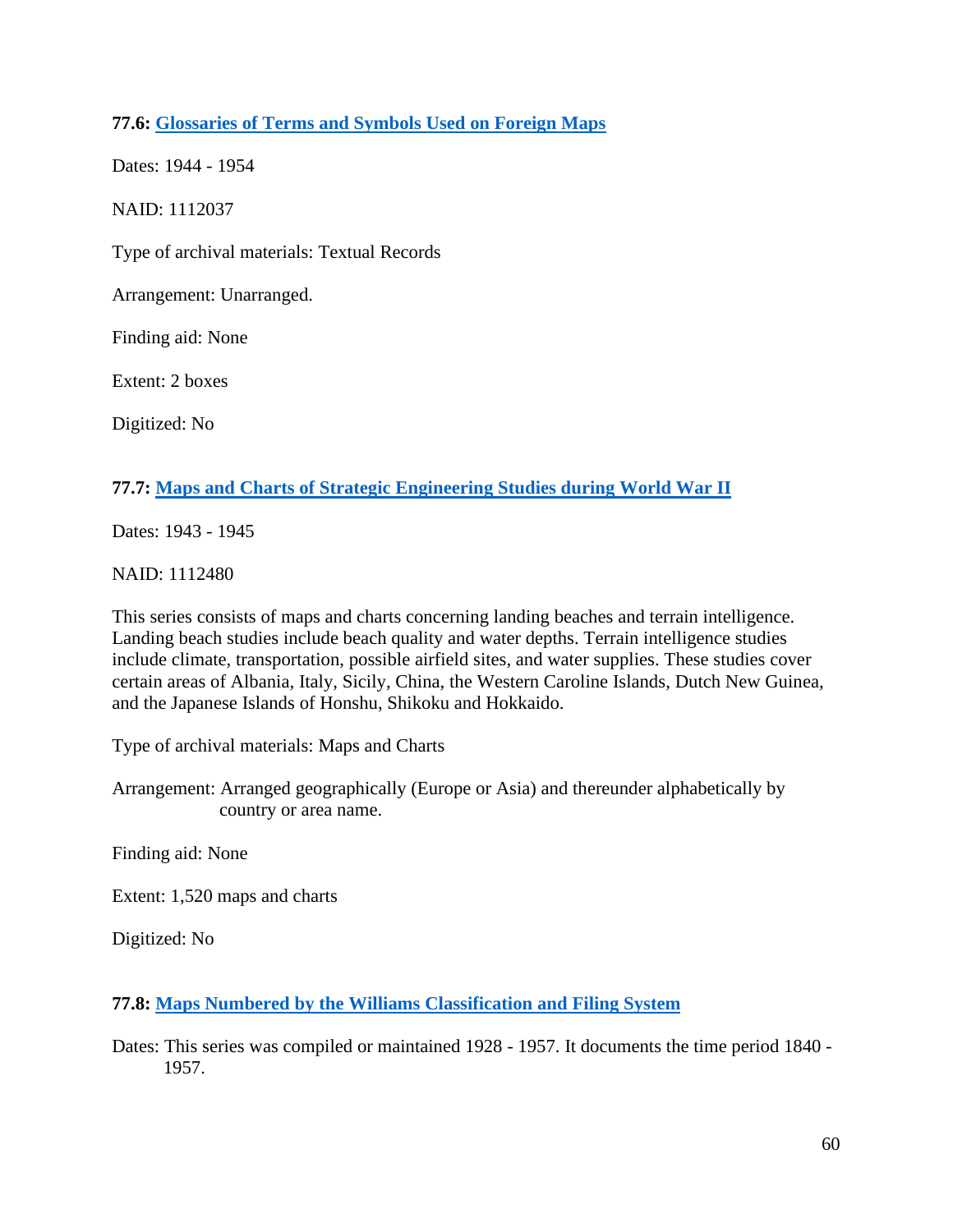NAID: 589230

Type of archival materials: Maps and Charts

Arrangement: Arranged geographically by world geographic divisions, such as continents or ocean areas, thereunder alphabetically by country name or subject, such as the Canadian-U.S. boundary or the Iberian Peninsula, thereunder alphabetically by smaller geographic unit name, such as a state or island name, thereunder numerically by the Williams numbers.

Finding aid: Item List

Extent: 5,941 maps

Digitized: Partially

#### **77.9: [Map Overlays for the East Asia Area](https://catalog.archives.gov/id/1126578)**

Dates: ca. 1945

#### NAID: 1126578

This series consists of map overlays that show the suitability for tunnels and caves. Rock and soil conditions are noted. Areas covered are Japan and Japanese held islands in World War II.

Type of archival materials: Maps and Charts

Arrangement: Unarranged.

Finding aid: None

Extent: 4 maps

Digitized: No

## **77.10: [Maps and Plans of the Canadian Oil Line Project \(CANOL\)](https://catalog.archives.gov/id/603511)**

Dates: 1942 - 1945

NAID: 603511

This series consists of construction drawings, survey maps and site plans covering areas in Alaska and Canada during the World War II CANOL Project. These records include geological surveys and plans for camps, airfields, oil refineries, pipeline construction and pump houses.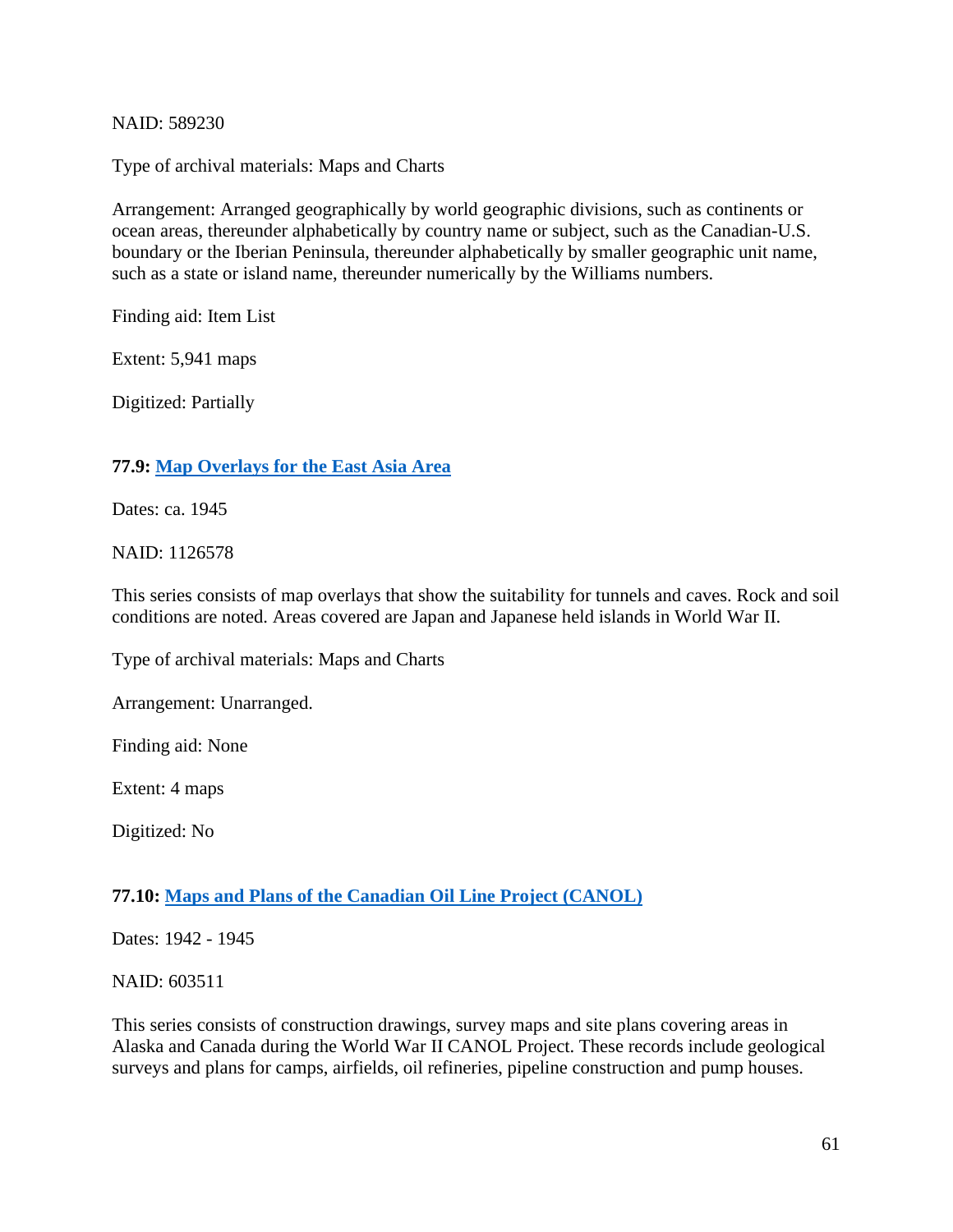Type of archival materials: Maps and Charts; Architectural and Engineering Drawings

Arrangement: Arranged by subject, such as CANOL camp and pumping station, Whitehorse Refinery, pipeline drawings; thereunder arranged numerically by drawing number.

Finding aid: Item List

Extent: 217 maps and plans

Digitized: No

**77.11: [Photographs of German Map Making Equipment](https://catalog.archives.gov/id/1112076)**

Dates: 1944 - 1954

NAID: 1112076

This series consists of photographs of German map making equipment used during World War II. The equipment photographed includes cameras, printers, projectors, lenses and other optical equipment.

Type of archival materials: Photographs and other Graphic Materials

Arrangement: Arranged by equipment types.

Finding aid: Folder List

Extent: 2,840 photographs

Digitized: No

### **77.12: [Published Maps and Guides to Towns and Countries of Europe and an Atlas of](https://catalog.archives.gov/id/1112093)  [Japan](https://catalog.archives.gov/id/1112093)**

Dates: 1942 - 1948

NAID: 1112093

This series consists of an atlas of Japan, plans and photographs of French towns, and notes on maps of Germany, Denmark, France, Belgium, Holland, and Central Europe during World War II.

Type of archival materials: Maps and Charts; Photographs and other Graphic Materials; Textual Records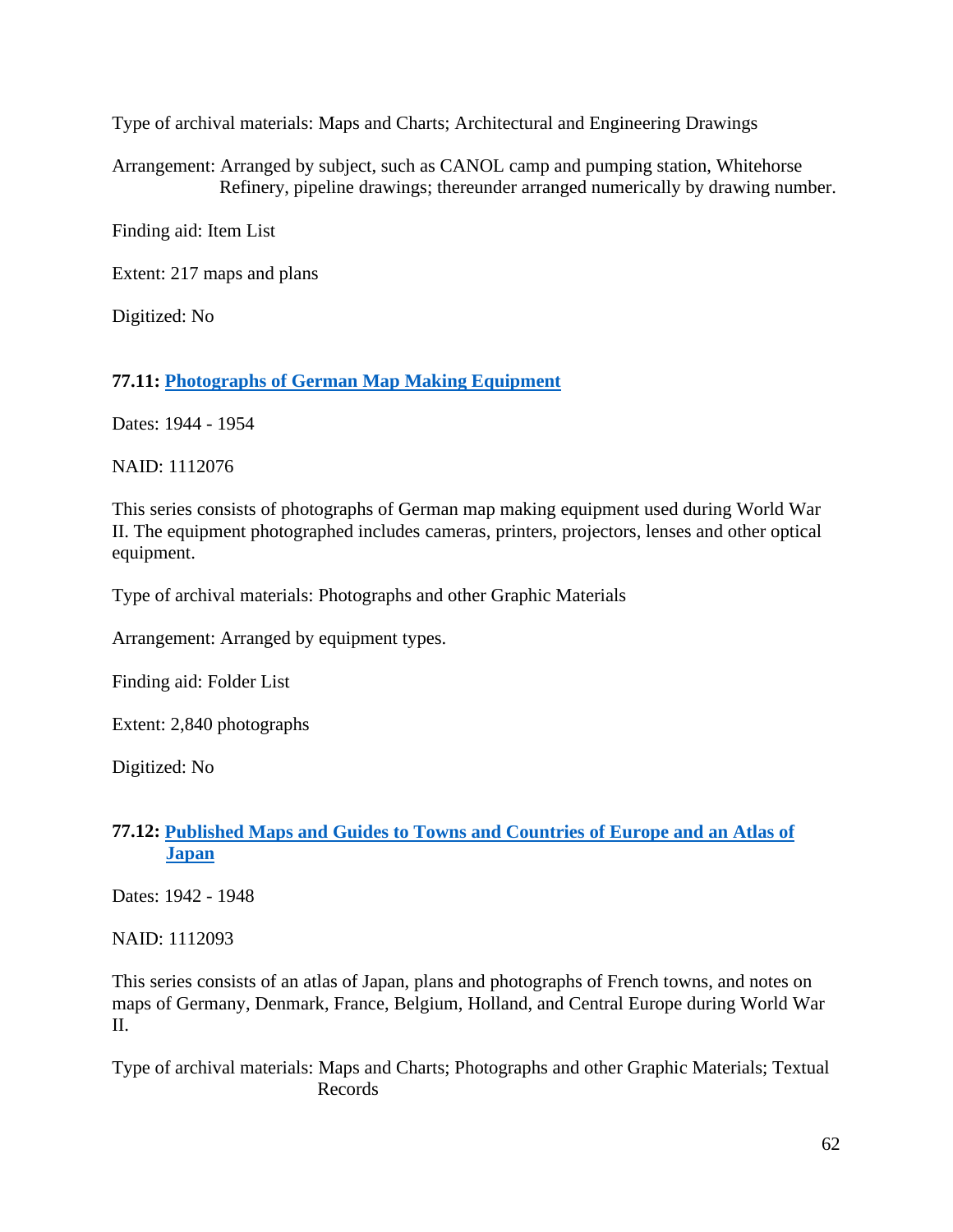Arrangement: Unarranged.

Finding aid: None

Extent: 5 linear inches

Digitized: No

# **77.13: [Published Topographic Maps](https://catalog.archives.gov/id/594842)**

Dates: 1942 - 1972

NAID: 594842

This series consists of published maps at a variety of scales covering most of the world's land area. The maps are overwhelmingly topographic in nature, but some planimetric maps are included. These maps generally portray elevation, surface water, roads, railroads, cities, towns, and other features; they include full title, scale, source information, and a legend of symbols use. Many of these maps are copied from maps produced by other national governments. In addition to latitude and longitude grids, many maps include Universal Transverse Mercator and other grid system overprints. Also included are detailed city plans.

Type of archival materials: Maps and Charts

Arrangement: Arranged alphanumerically by agency assigned map series numbers and thereunder chronologically.

Finding aid: Folder List; Indexes; Database

#### Access Restrictions: Restricted - Partly

Specific Access Restriction: Other

 Note: General public access to some of the maps in this series has been denied by the National Geospatial - Intelligence Agency under the authority of 10 USC 455. Such restricted maps are designated Limited Distribution.

Use Restrictions: Restricted - Partly

Specific Use Restriction: Other

 Note: General public use of some of the maps in this series has been denied by the National Geospatial-Intelligence Agency under the authority of 10 USC 455. Such restricted maps are designated Limited Distribution.

Extent: Approx. 100,000 maps

Digitized: Partially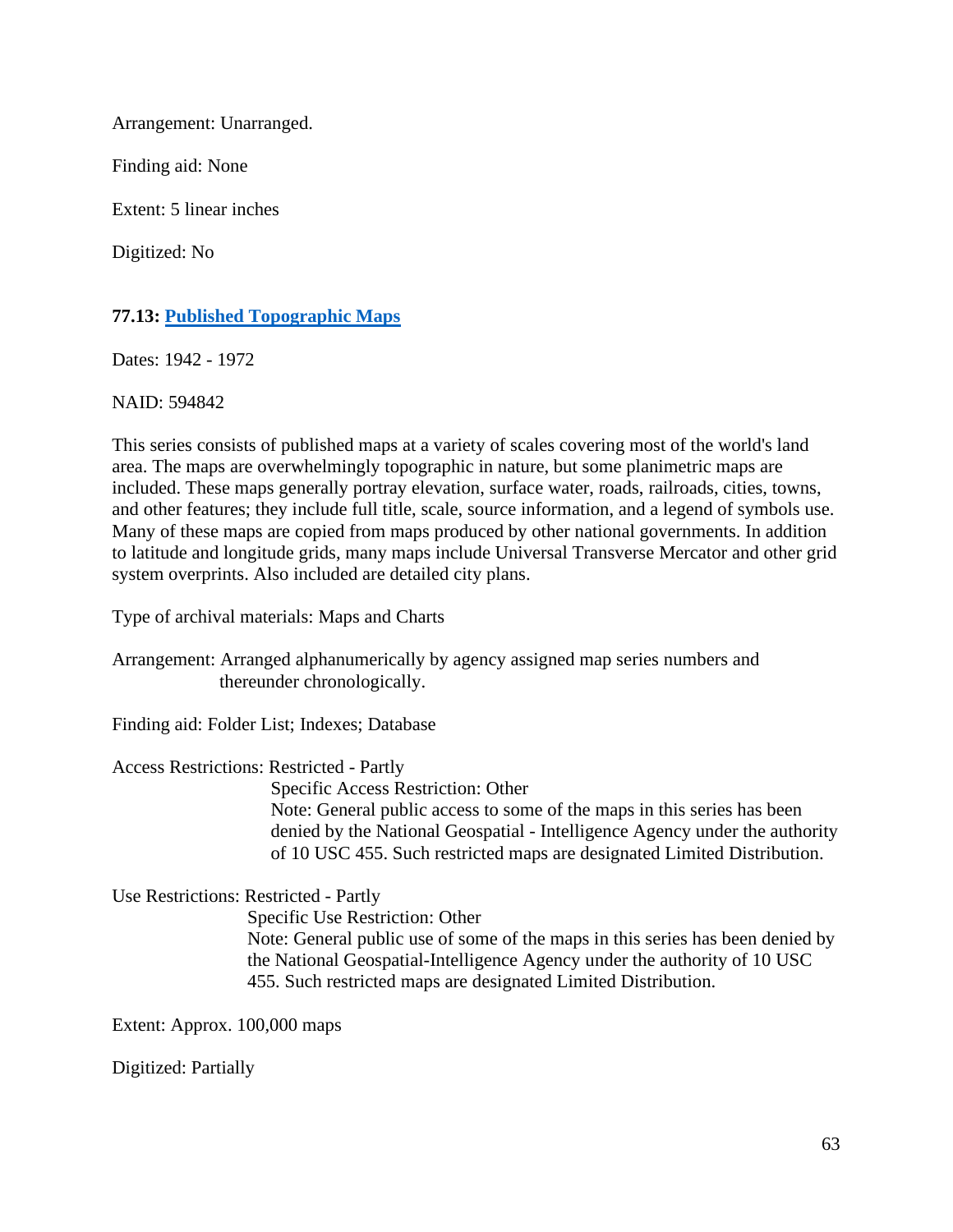# **77.14: [Real Estate Atlas of Military Property](https://catalog.archives.gov/id/584997)**

Dates: 1943 - 1945?

NAID: 584997

This series consists of site location maps of government properties throughout the continental United States and throughout U.S. Territories. These maps concern military reservations active during World War II. Also included are acreage summary charts.

Type of archival materials: Maps and Charts

Arrangement: Arranged alphabetically by state name. U.S. Territories, arranged alphabetically, are filed separately at the end of the atlas.

Finding aid: None

Extent: 108 maps and charts

Digitized: No

### **77.15: [Records Relating to the Airport Development Program](https://catalog.archives.gov/id/1560118)**

Dates: 1942 - 1946

NAID: 1560118

This series consists of maps and architectural plans for 45 airfields and support facilities built by the United States Military in Central and South America, the Caribbean, the Azores, and Liberia during World War II. Included are site plans; location maps; runway evaluations; and floor plans, sections and elevations, detail drawings, and electrical and plumbing plans for buildings and structures. Also included are terrain and soil surveys relating to runway construction. There are also a number of standard plans relating to facilities in Brazil. The records for the Nassau, Bahamas facility include aerial photographs of the runway and surrounding area.

Type of archival materials: Maps and Charts; Architectural and Engineering Drawings; Photographs and other Graphic Materials

Arrangement: Arranged into two subseries. The first is arranged alphabetically by country and thereunder alphabetically by city. The second is arranged by subject (buildings and structures, electrical, fueling installations, etc.).

Finding aid: Folder List

Extent: 5,000 items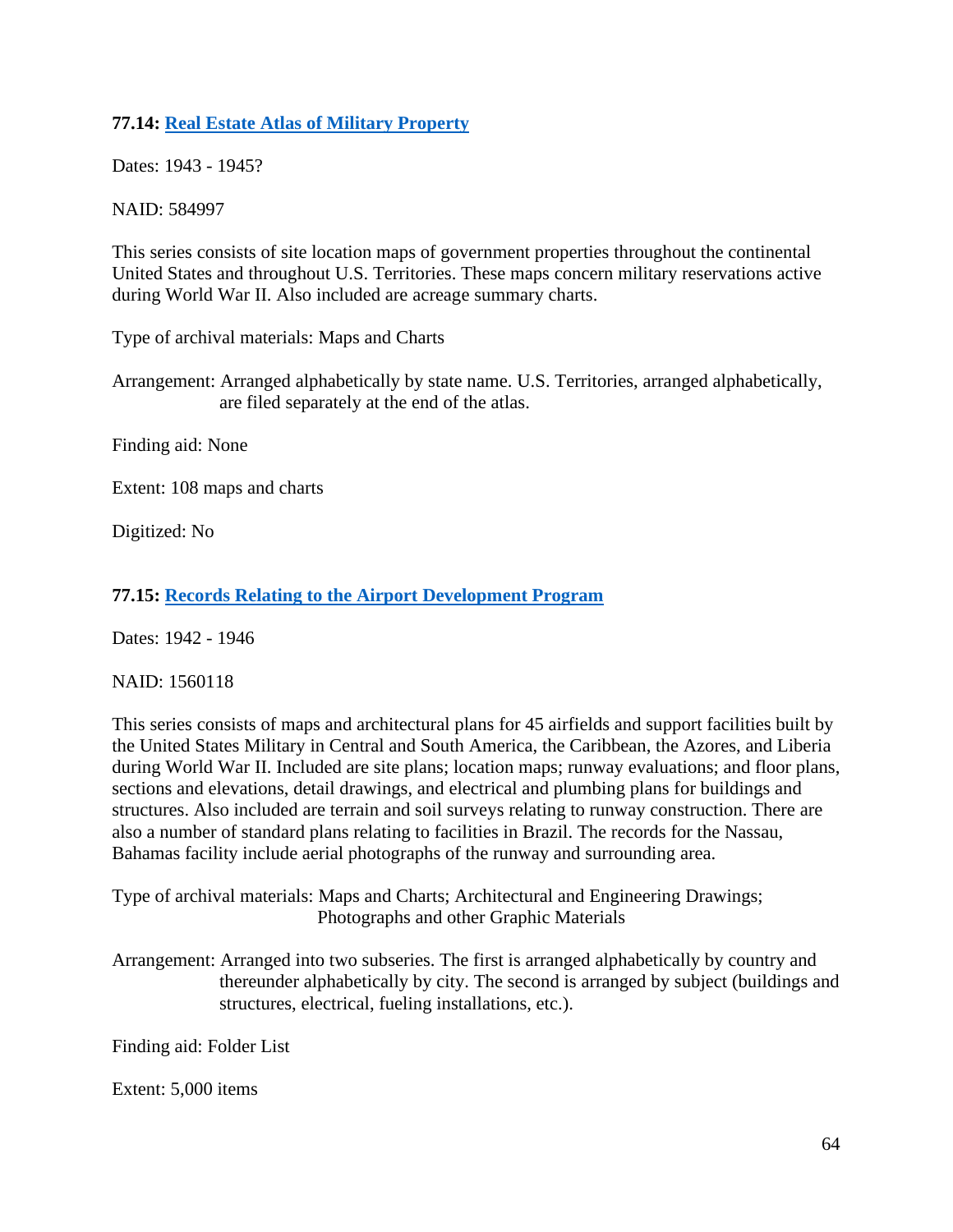### Digitized: No

## **77.16: [Records Relating to Fort Monroe](https://catalog.archives.gov/id/6920775)**

Dates: This series was compiled or maintained 1823 - 2010: It documents the time period 1816 - 2010.

### NAID: 6920775

This series consists of manuscript, printed, copied, and annotated maps, architectural drawings, and photographs documenting changes in land and property, as well as the built environment of Fort Monroe. Maps consist of topographic surveys, site maps, master planning maps, harbor charts, and a small number of property maps. Many maps cover areas outside of the fort in southeastern Virginia. Architectural drawings consist of sections, elevations, and floor plans for numerous buildings and structures located on fort grounds, including officer quarters and housing; administrative buildings; the Chamberlain Hotel; gun emplacements and other fortifications dating from the Civil War and the Spanish American War; temporary structures dating from World War I and World War II; recreational facilities; flood control devices such as seawalls; and infrastructure such as bridges, roads, and utility placement. Construction specifications exist for a limited number of buildings. A small set of aerial photographs cover parts of Fort Monroe, ca. 2003. Additional ground based photographs cover a limited number of construction and improvement projects.

Type of archival materials: Architectural and Engineering Drawings; Maps and Charts; Photographs and other Graphic Materials; Textual Records

Arrangement: Arranged numerically by agency assigned drawer number.

Finding aid: Folder List

Extent: 5,000 maps and plans, 5 boxes of textual records

Digitized: No

# **77.17: [River Survey Charts and Maps and Plans of Military Installations and Civilian](https://catalog.archives.gov/id/615434)  [Projects](https://catalog.archives.gov/id/615434)**

Dates: 1932 - 1952

NAID: 615434

This series consists of river channel survey charts and maps and plans for military bases, military installations and civilian projects. These records include survey charts of the Washington Channel in the Potomac River; gun batteries and searchlights at Fort Washington, Maryland and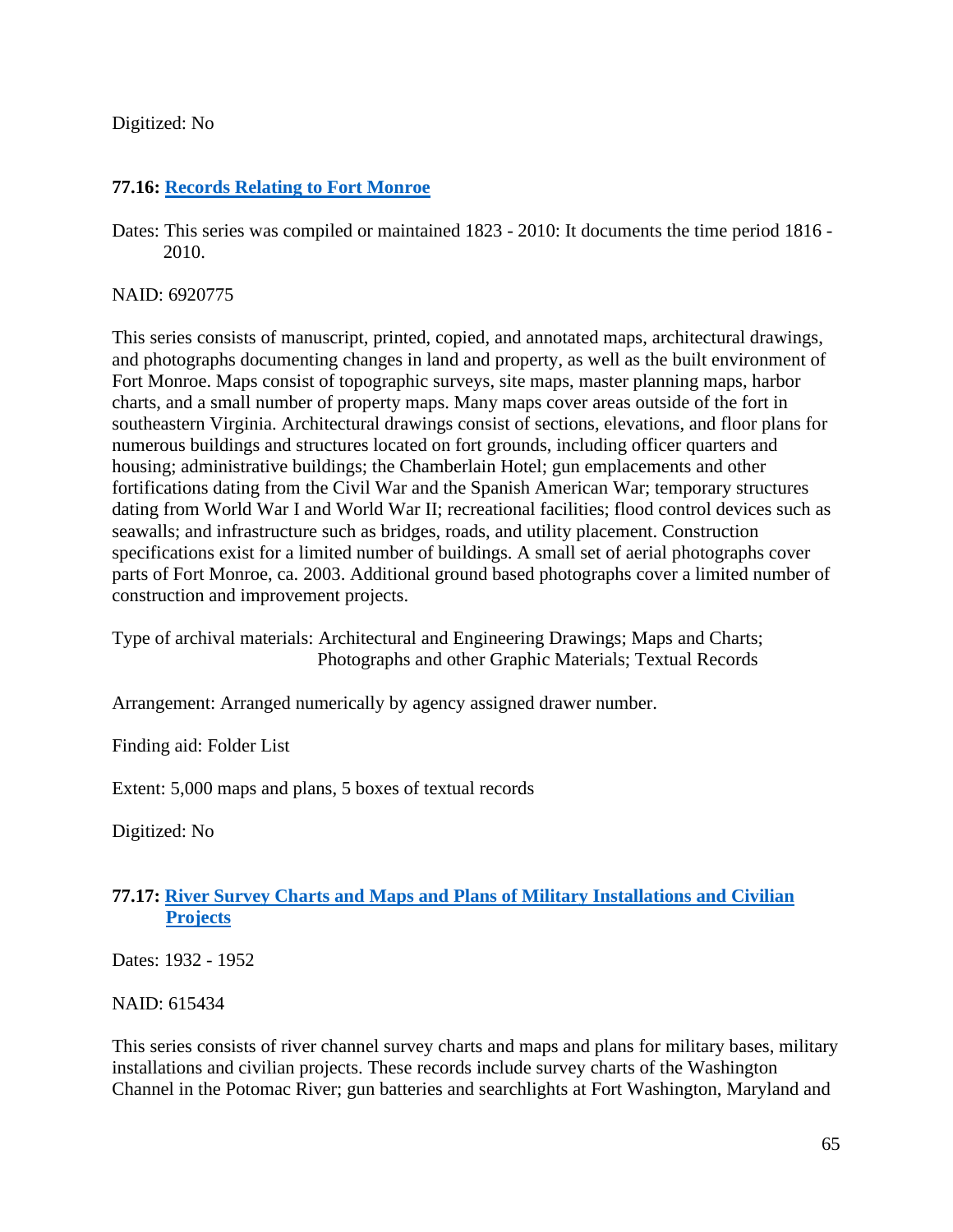Fort Hunt, Virginia. Also included are construction plans of facilities at Andrews Air Force Base, Maryland, Bolling Field, DC, Fort Belvoir, Virginia, Detrick Field (Frederick Airport), Maryland, the Quartermaster Depot at Front Royal, Virginia, Savage River Dam, Maryland, the U.S. Soldiers Home, DC, and the Washington National Airport, DC.

Type of archival materials: Maps and Charts; Architectural and Engineering Drawings

Arrangement: Arranged alphabetically by site or installation name.

Finding aid: Folder List

Extent: 2,167 charts, maps and plans

Digitized: Partially

## **77.18: [Topographic Maps of Landing Areas on Sicily](https://catalog.archives.gov/id/585169)**

Dates: 1943

NAID: 585169

This series consists of topographic maps annotated with evaluations of beach conditions and weather considerations.

Type of archival materials: Maps and Charts

Arrangement: Arranged numerically by map number.

Finding aid: Index

Extent: 217 maps and plans

Digitized: No

## **77.19: [Topographic Relief Maps](https://catalog.archives.gov/id/1067979)**

Dates: 1942 - 1972

NAID: 1067979

This series consists of topographic plastic and plaster three-dimensional relief maps at a variety of scales covering a selection of the world's land area.

Type of archival materials: Maps and Charts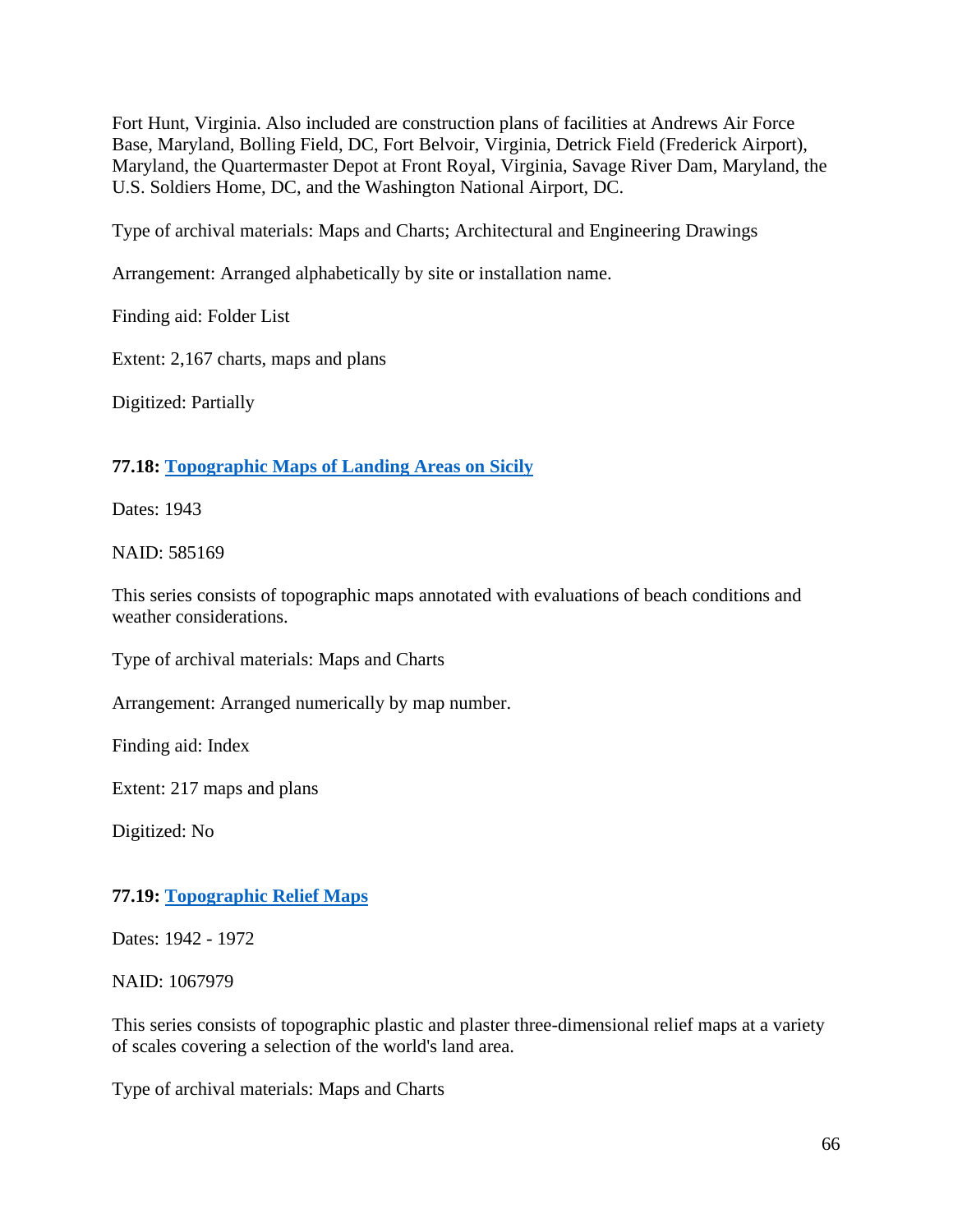Arrangement: Arranged alphanumerically by agency assigned map series theater letters and numbers.

Finding aid: Folder List; Index

Access Restriction: Restricted - Partly

 Specific Access Restriction: FOIA (b)(3) Statute Note: General public access to some of the maps in this series has been denied by the National Geospatial - Intelligence Agency under the authority of 10 USC 455. Such restricted maps are designated Limited Distribution.

Extent: 357 maps

Digitized: No

### **77.20: [World War II Fortification Maps](https://catalog.archives.gov/id/584961)**

Dates: 1939 - 1945

NAID: 584961

This series consists of site plans, utility system plans and planting plans of military reservations active during World War II. These records include plans for "Hickam Field, Oahu, Hawaiian Territory, March - June 1941".

Type of archival materials: Maps and Charts

Arrangement: Arranged numerically by military file numbers.

Finding aid: Folder List

Extent: 3,810 maps

Digitized: No

RG 80: General Records of the Department of the Navy, 1804 - 1983

**80.1: [Aerial Photography of the Bureau of Aeronautics](https://catalog.archives.gov/id/305816)**

Dates: 1942 - 1958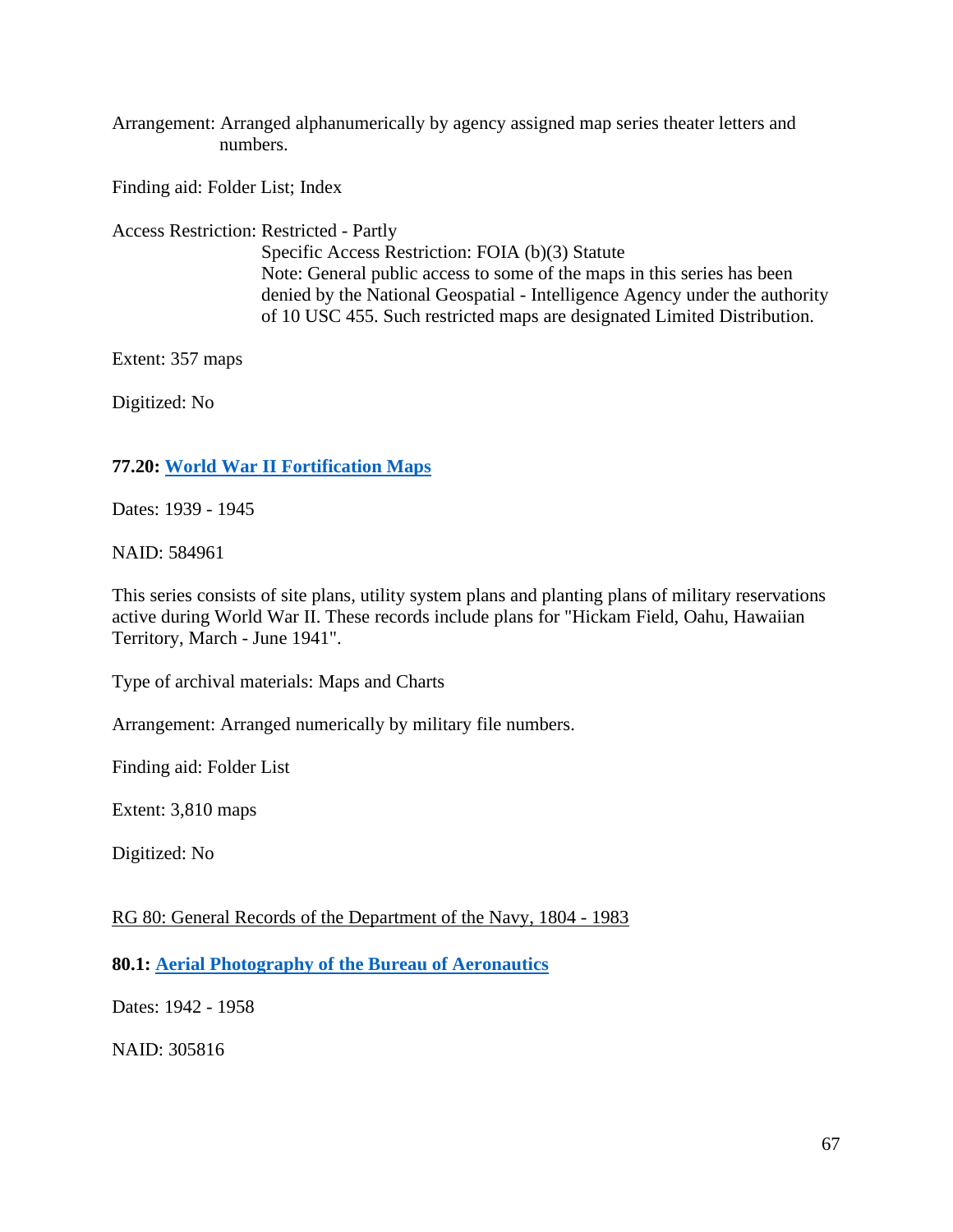This series consists of several sizes of prints and negatives of naval air stations, naval radio stations and enemy installations during World War II. They include photographs of activity in the Pacific theater from 1943-1944 and of installations in the United States. Interspersed are a few lithofilms used in publication of engineering drawings and pictorial material.

Type of archival materials: Photographs and other Graphic Materials

Arrangement: Arranged by number assigned by Bureau of Aeronautics from 29,024 to 447,538 with gaps.

Finding aid: Coverage List

Extent: 1,300 aerial photographs

Digitized: No

#### **80.2: [Enclosures to Correspondence](https://catalog.archives.gov/id/7351589)**

Dates: 1940 - 1947

NAID: 7351589

This series consists of blueprint drawings of various U.S. Navy ships. Included are inboard and outboard profiles, deck plans, sections, and other general arrangement drawings showing alterations and conversions of ships; proposed ships, such as heavy cruisers; design studies, including the USS Illinois (BB-65); modifications; and the installation of new equipment, such as radar antennas and anti-aircraft guns.

Type of archival materials: Architectural and Engineering Drawings

Arrangement: Arranged alphanumerically by U.S. Navy hull designation and thereunder numerically by drawing number.

Finding aid: Item List

Extent: 190 drawings

Digitized: No

#### **80.3: [Map of Pearl Harbor after the Attack](https://catalog.archives.gov/id/2806072)**

Dates: 1941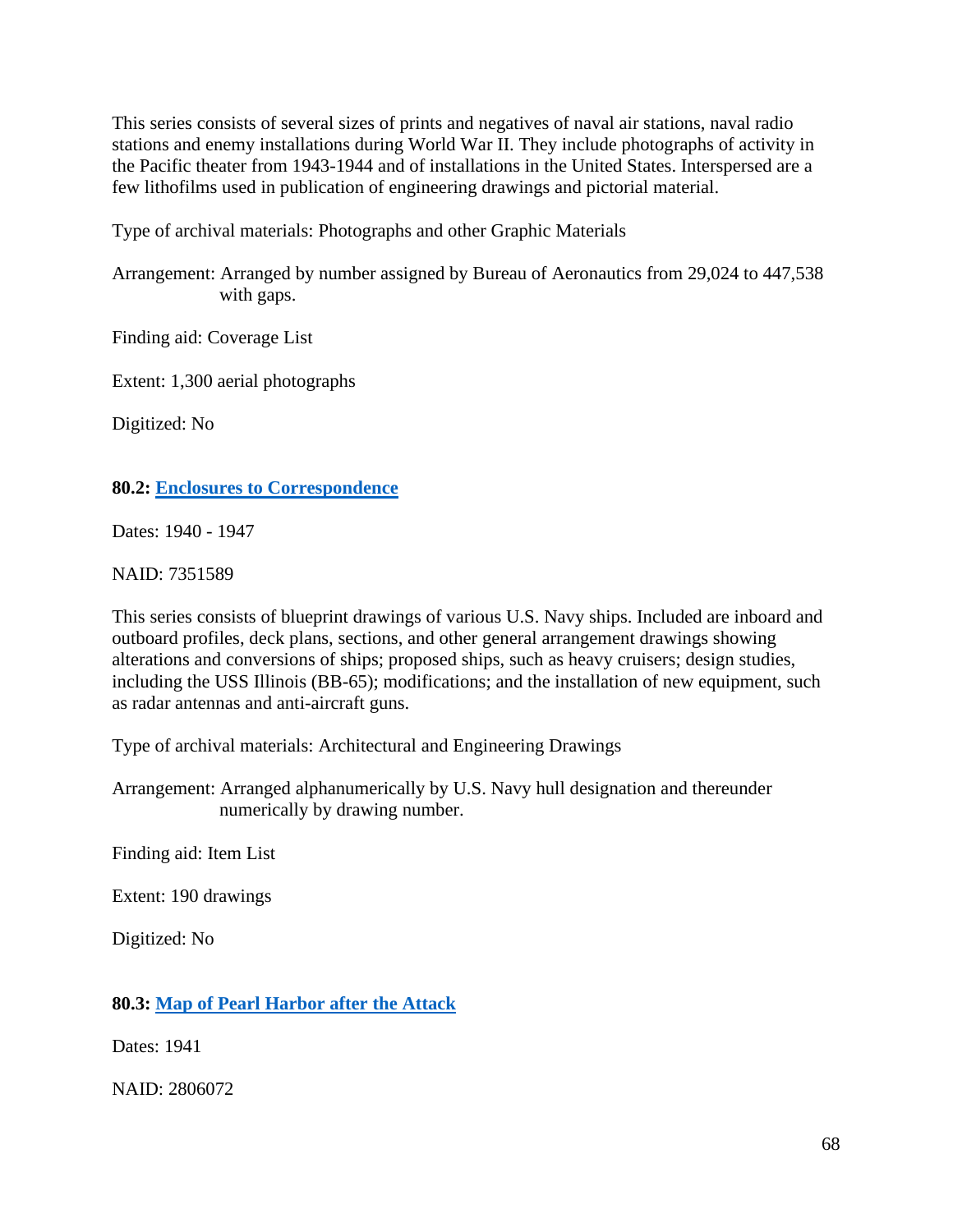This series consists of a watercolor map showing the arrangement of ships and naval facilities and the results of the Japanese attack of December 7, 1941.

Type of archival materials: Maps and Charts

Arrangement: Unarranged.

Finding aid: No

Extent: 1 map

Digitized: Fully

### RG 83: Records of the Bureau of Agricultural Economics, 1876 - 1959

### **83.1: [Central Office Maps](https://catalog.archives.gov/id/2517315)**

Dates: This series was compiled or maintained 1922 - 1943. It documents the time period 1840 - 1943.

NAID: 2517315

The series consists of published, annotated, and manuscript maps of the United States and foreign countries showing historical political boundaries; maps showing the location of the Bureau's field agents; maps showing precipitation in the United States; and maps identifying farm and land utilization in select areas.

Type of archival materials: Maps and Charts

Arrangement: Arranged by subject and thereunder chronologically.

Finding aid: Item List

Extent: 385 maps

Digitized: No

RG 90: Records of the Public Health Service, 1794 - 1990

**90.1: [Plans of Military Hospitals and Quarantine Stations](https://catalog.archives.gov/id/718955)**

Dates: 1855 - 1964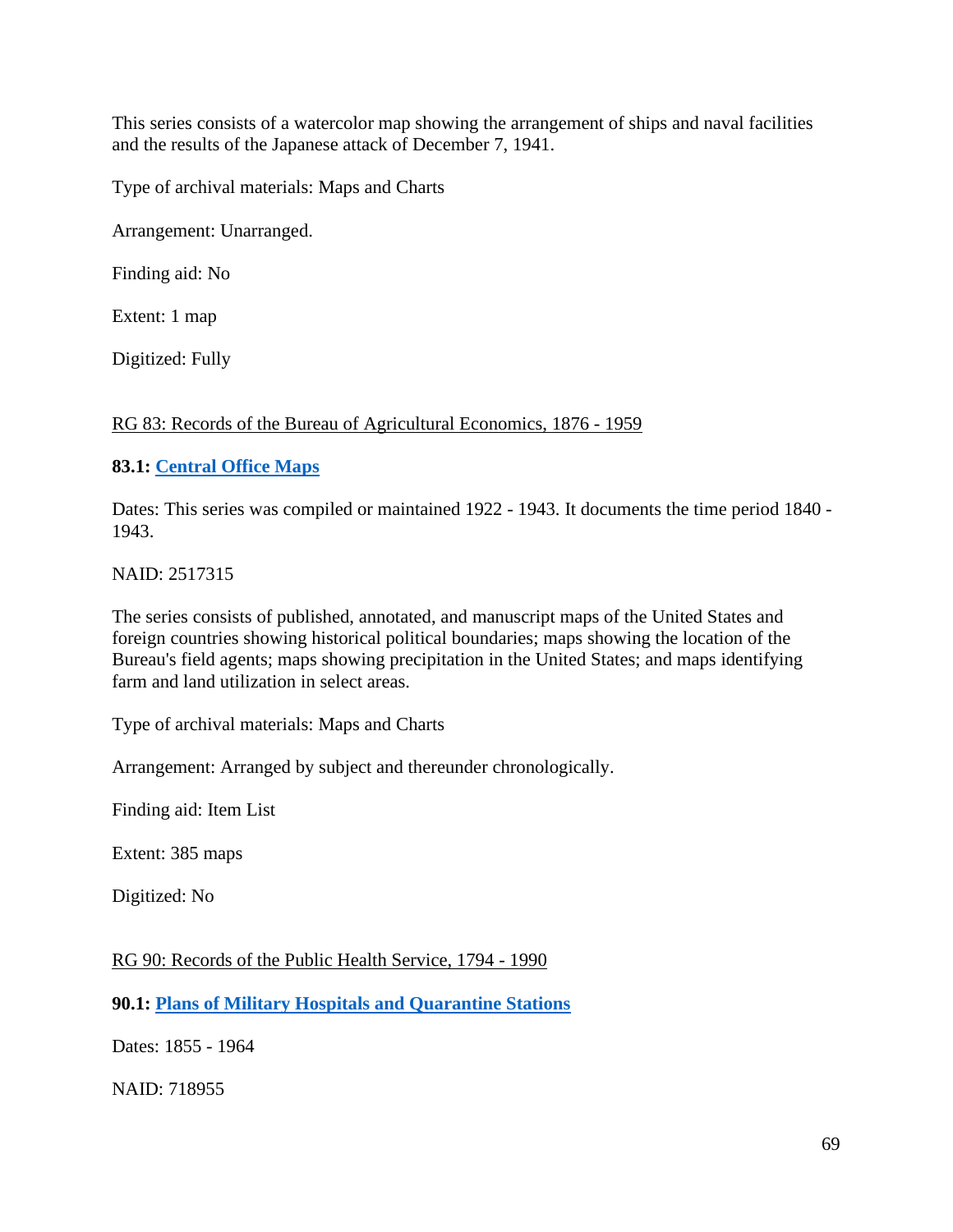This series consists of architectural drawings of military hospitals and quarantine stations in nine states and Puerto Rico. The drawings include site plans, floor plans, and electrical and plumbing fixtures for quarters, infirmaries and laboratories.

Type of archival materials: Architectural and Engineering Drawings

Arrangement: Arranged alphabetically by state and city, thereunder by assigned drawing number.

Finding aid: Item List

Extent: 3,400

Digitized: No

### RG 92: Records of the Office of the Quartermaster General, 1774 - 1985

### **92.1: [Climate and Clothing Zone Maps](https://catalog.archives.gov/id/644646)**

Dates: 1943 - 1951

NAID: 644646

This series consists of maps of world areas showing weather extremes and the clothing necessary to protect service personnel.

Type of archival materials: Maps and Charts

Arrangement: Unarranged.

Finding aid: None

Extent: 88 maps

Digitized: No

## **92.2: [Grave Plot Charts of American Dead](https://catalog.archives.gov/id/643574)**

Dates: 1946 - 1951

NAID: 643574

This series consists of plot charts identifying the graves of United States service personnel who died in World War II. The last name, the first initials and the service serial number of the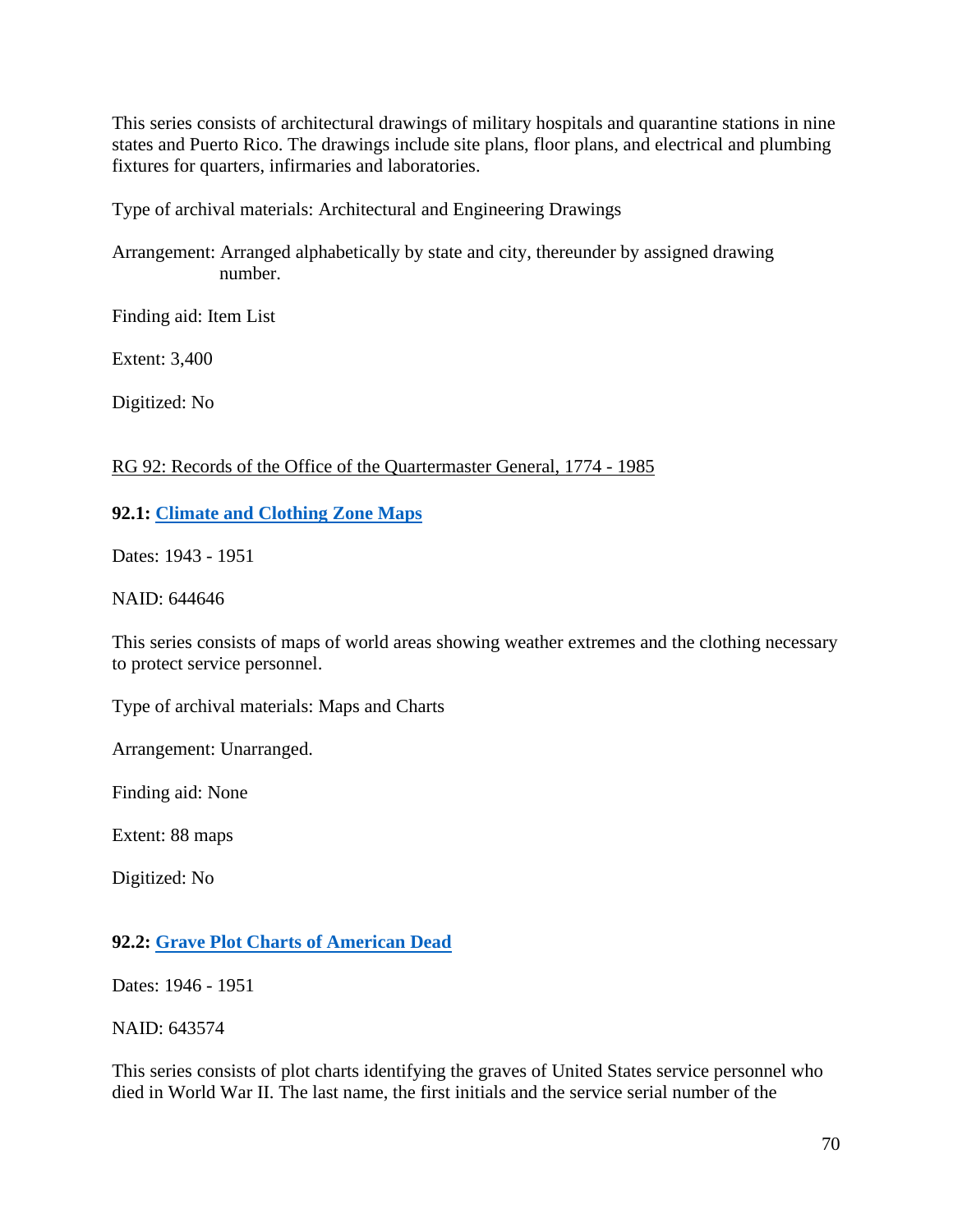deceased are noted, when known. The cemeteries charted are all located outside the continental United States.

Type of archival materials: Maps and Charts

Arrangement: Arranged by continent or geographic area (America, Europe, Africa, Asia, and Pacific), thereunder alphabetically by country or island group name, and thereunder alphabetically by cemetery name.

Finding aid: Folder List

Extent: 1,800 charts

Digitized: Partially

#### **92.3: [Maps of Temporary Grave Sites Overseas](https://catalog.archives.gov/id/642008)**

Dates: 1946 - 1951

NAID: 642008

This series consists of cemetery site plan maps and plot numbering maps for temporary graves of United States service personnel who died in World War II. Also included are some reports concerning the grave sites.

Type of archival materials: Maps and Charts; Textual Records

Arrangement: Arranged alphabetically by continent or geographic area (Africa, Asia, Caribbean Basin, Europe, North America, and Pacific), thereunder alphabetically by country or island group name, and thereunder alphabetically by cemetery name.

Finding aid: Folder List

Extent: 1,800 maps and 10 linear inches of textual documents

Digitized: Partially

RG 106: Records of the Smithsonian Institution, 1871 - 1952

**106.1: [World War II Enemy Ship Identification Drawings](https://catalog.archives.gov/id/563378)**

Dates: 1942 - 1944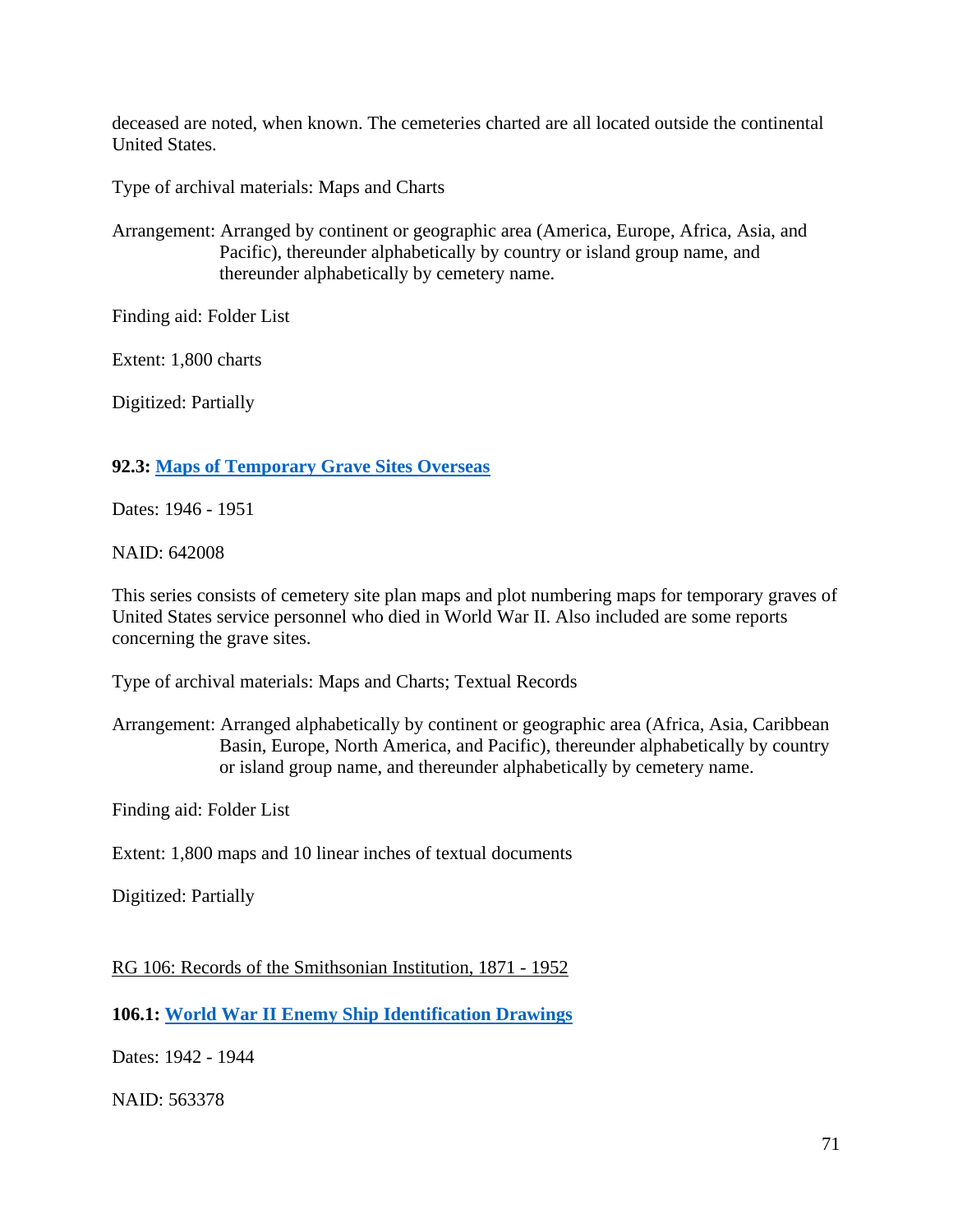This series consists of ship drawings of World War II enemy surface fleets (24 German ships, 6 Italian ships and 65 Japanese ships). These identification drawings are of the ship's outboard profile, weather decks (sky view), and often bow and stern views. The German ships identified include the battleships Tirpitz, Scharnhorst, Gneisenau, cruisers Admiral Scheer and Admiral Hipper, Hitler's yacht Grille, as well as other destroyers and smaller vessels. The Japanese ships identified include the battleships Yamashiro, Ise, Nagato and Kongo as well as cruisers, aircraft carrier, destroyers and other craft.

Type of archival materials: Architectural and Engineering Drawings

Arrangement: Arranged alphabetically by country, thereunder alphabetically by ship type.

Finding aid: Master Ship List; Database

Extent: 95 items

Digitized: Partially

RG 111: Records of the Office of the Chief Signal Officer, 1860 - 1985

**111.1: [Map of Telephone Circuits within the United States](https://catalog.archives.gov/id/952317)**

Dates: 1942 - ca. 1946

NAID: 952317

This series consists of a map of the United States showing telephone circuits leased by the United States Army in 1942.

Type of archival materials: Maps and Charts

Arrangement: Unarranged.

Finding aid: None

Extent: 1 map

Digitized: No

## **111.2: [World War II Communication Charts](https://catalog.archives.gov/id/952269)**

Dates: 1945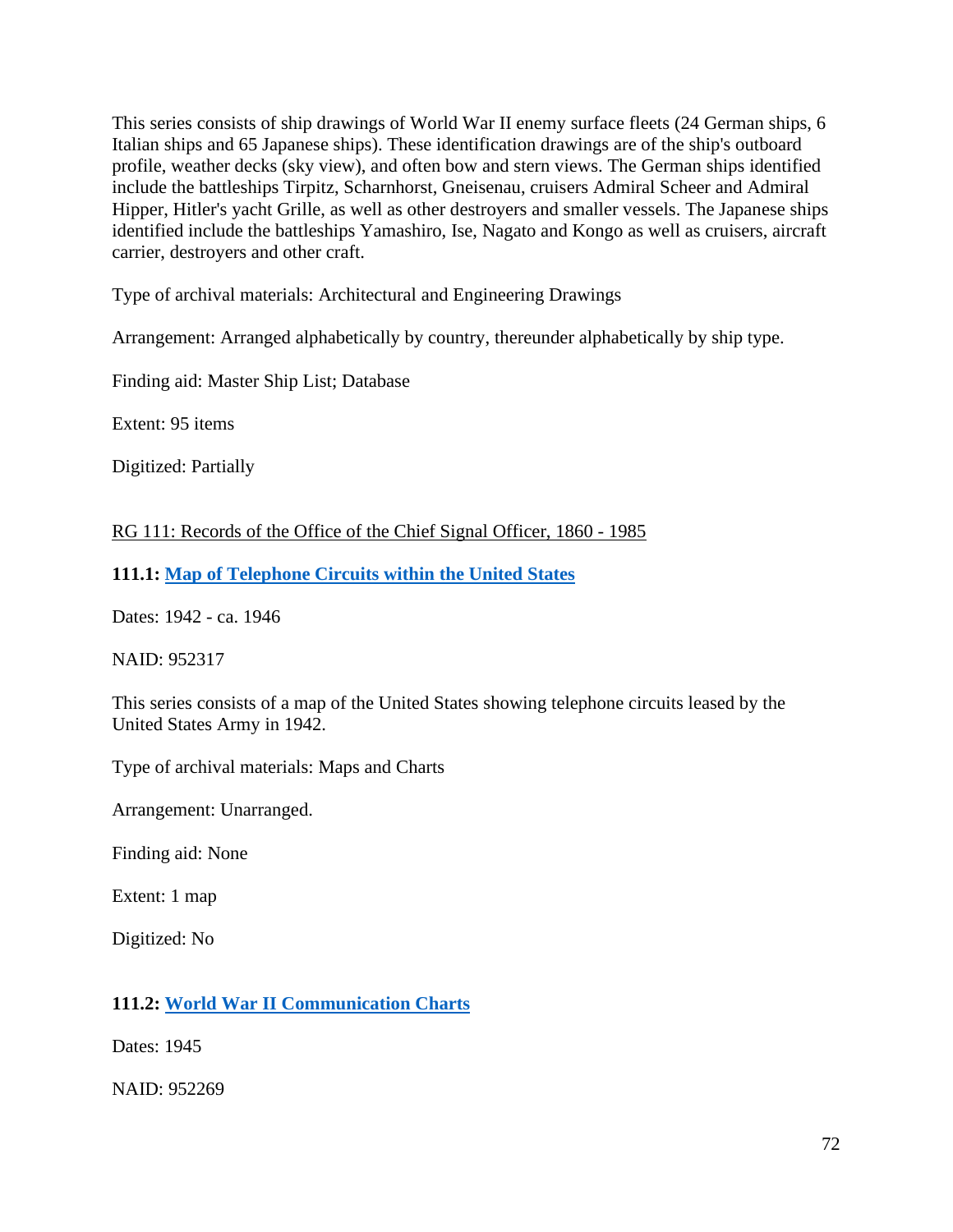This series consists of a chart showing teletype lines connecting Headquarters European Theater of Operations United States Army and Supreme Headquarters Allied Expeditionary Force with other commands and military units. Also included are charts showing section boundaries of Allied forces in France during World War II.

Type of archival materials: Maps and Charts

Arrangement: Unarranged.

Finding aid: None

Extent: 3 charts

Digitized: No

## RG 112: Records of the Office of the Surgeon General (Army), 1775 - 1994

### **112.1: [Plans of Military Hospitals and Medical Facilities](https://catalog.archives.gov/id/702562)**

Dates: 1894 - 1951

NAID: 702562

This series consists of plans for hospitals located on army and air bases throughout the United States and Puerto Rico. Subjects included are general hospitals, temporary hospitals, and proposed hospitals. Included amongst the drawings are site plans showing fire protection systems, plumbing and lighting, as well as plans for hospital buildings, barracks, offices, and hospital wards. Also included are architectural drawings of the hospital ships "Leuschner" and "Relief".

Type of archival materials: Architectural and Engineering Drawings

Arrangement: Arranged alphabetically by state or territory, thereunder alphabetically by name of facility.

Finding aid: Folder List

Extent: 4,250 drawings

Digitized: No

## **112.2: [Standard Plans of Hospitals and Medical Facilities](https://catalog.archives.gov/id/710818)**

Dates: 1917 - 1952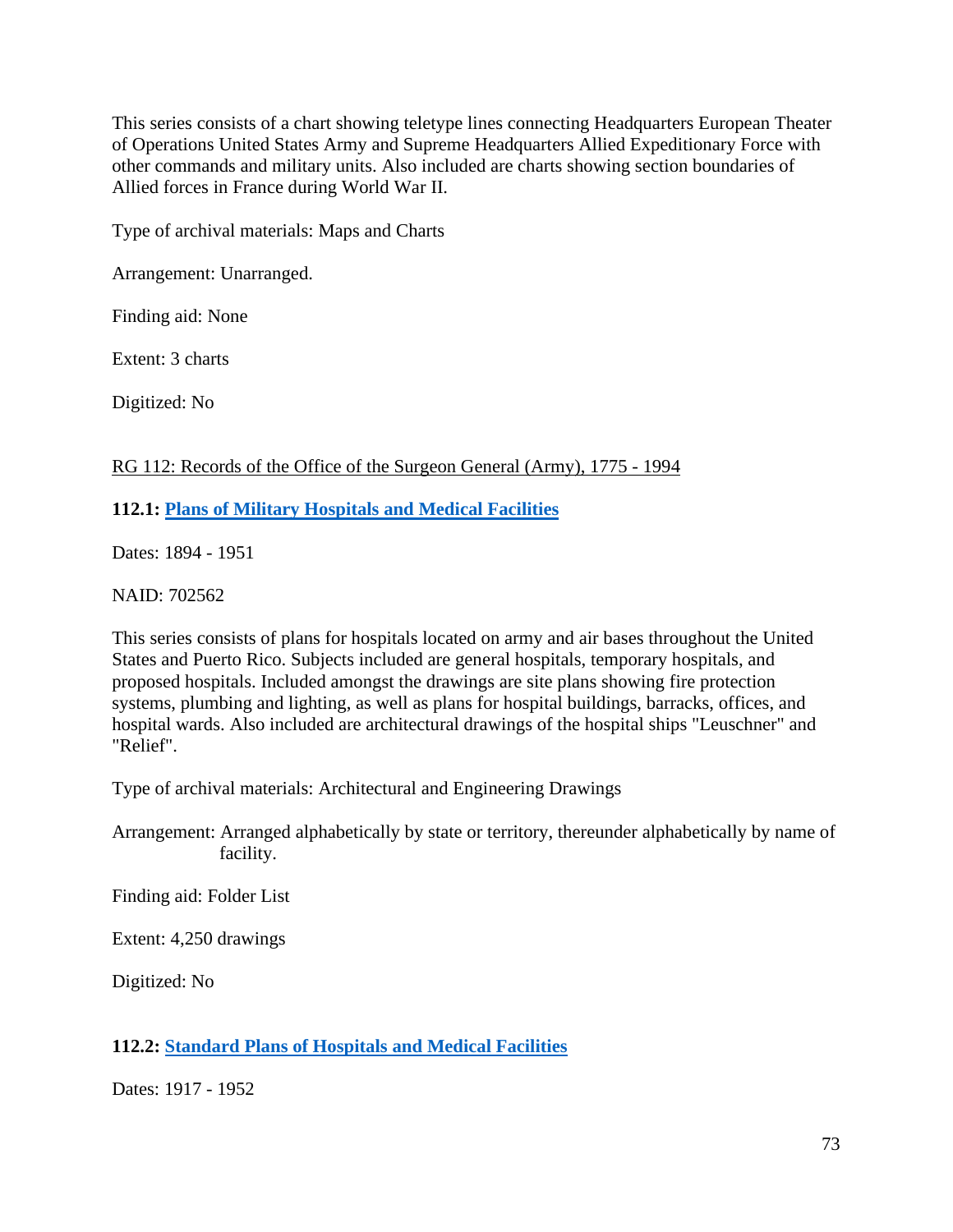### NAID: 710818

This series consists of plans for general, temporary, and proposed military hospitals on Army and air bases. Included are drawings for hospital buildings, barracks, offices, and hospital wards.

Type of archival materials: Architectural and Engineering Drawings

Arrangement: Arranged by function, such as administration, quarters, laboratory.

Finding aid: Folder List

Extent: 950 drawings

Digitized: No

### RG 117: Records of the American Battle Monuments Commission, 1918 - ca. 1995

### **117.1: [Architectural Drawings for the National World War II Memorial](https://catalog.archives.gov/id/100297369)**

Dates: 1999 - 2003

NAID: 100297369

This series consists of the architectural plans, drawings, and blueprints for the National World War II Memorial located on the National Mall in Washington, DC.

Type of archival materials: Architectural and Engineering Drawings

Arrangement: Unarranged.

Finding aid: Item List

Extent: 15 sets of architectural plans

Digitized: No

## **117.2: [Drawings for the National World War II Memorial Design Concept Competition](https://catalog.archives.gov/id/100298558)**

Dates: 1996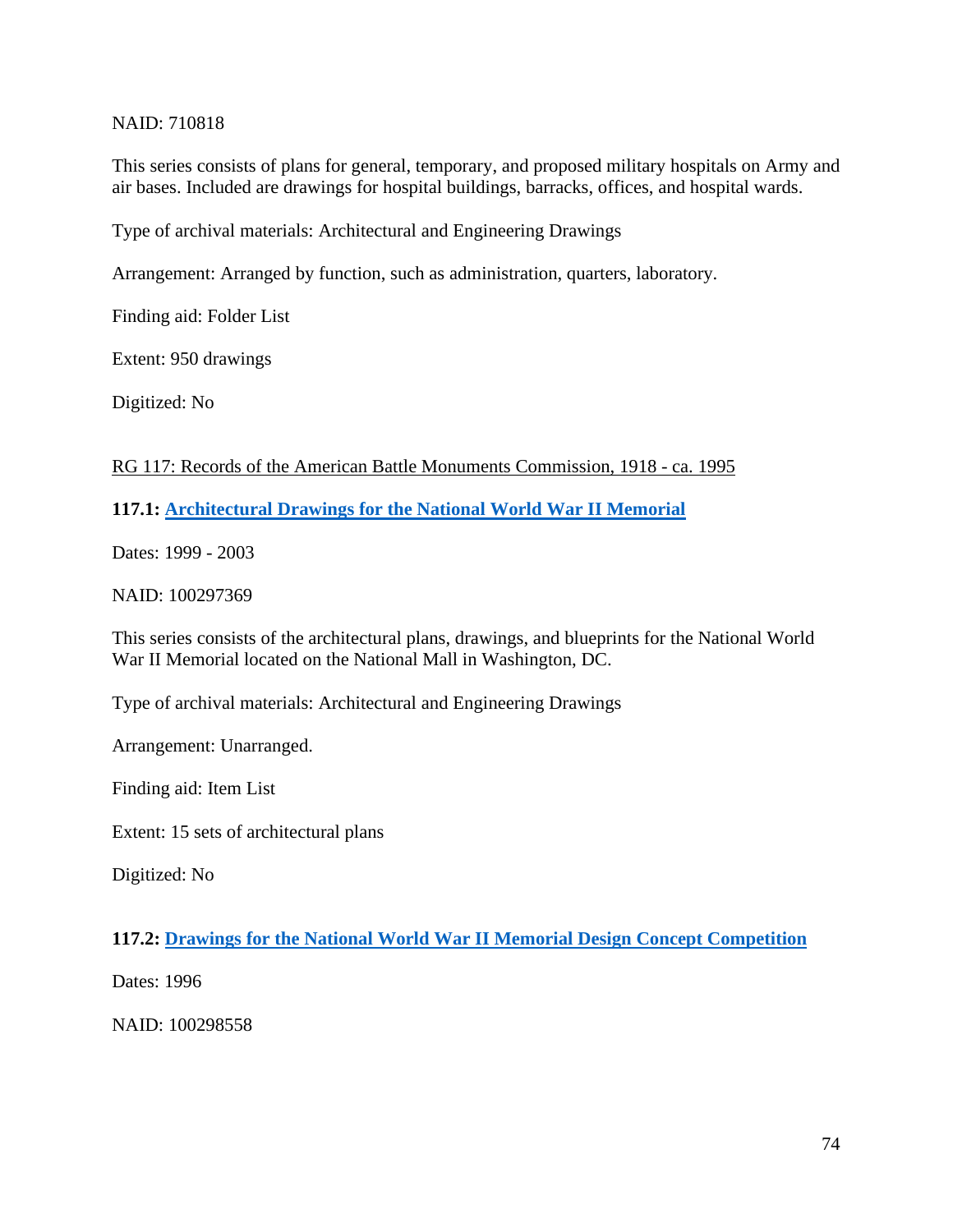This series consists of drawings and plans from a design concept competition held to select the winning design for the National World War II Memorial to be built on the National Mall in Washington, DC.

Type of archival materials: Architectural and Engineering Drawings

Arrangement: Arranged numerically by agency assigned number.

Finding aid: Container List

Extent: Approximately 400 design concept drawings

Digitized: No

**117.3: [Maps and Plans of U.S. Battle Monuments and Cemeteries](https://catalog.archives.gov/id/646781)**

Dates: 1921 - 1969

NAID: 646781

This series consists of maps and architectural drawings for permanent U.S. military cemeteries and memorials overseas and in the United States. These maps and plans include the World War I Meuse-Argonne Memorial and the World War II St. Laurent-sur-Mer Cemetery in Normandy.

Type of archival materials: Maps and Charts; Architectural and Engineering Drawings

Arrangement: Arranged chronologically by war, thereunder alphabetically by country, thereunder alphabetically by cemetery or location name, and thereunder by subject such as site plans, chapel building, monuments and plaques.

Finding aid: Folder List

Access Restrictions: Restricted - Partly

 Specific Access Restriction: FOIA (b)(7e) Law Enforcement Note: Drawings for buildings currently owned, leased or operated by the United States Government may be restricted and require screening prior to use.

Extent: 4,500 maps and plans

Digitized: Partially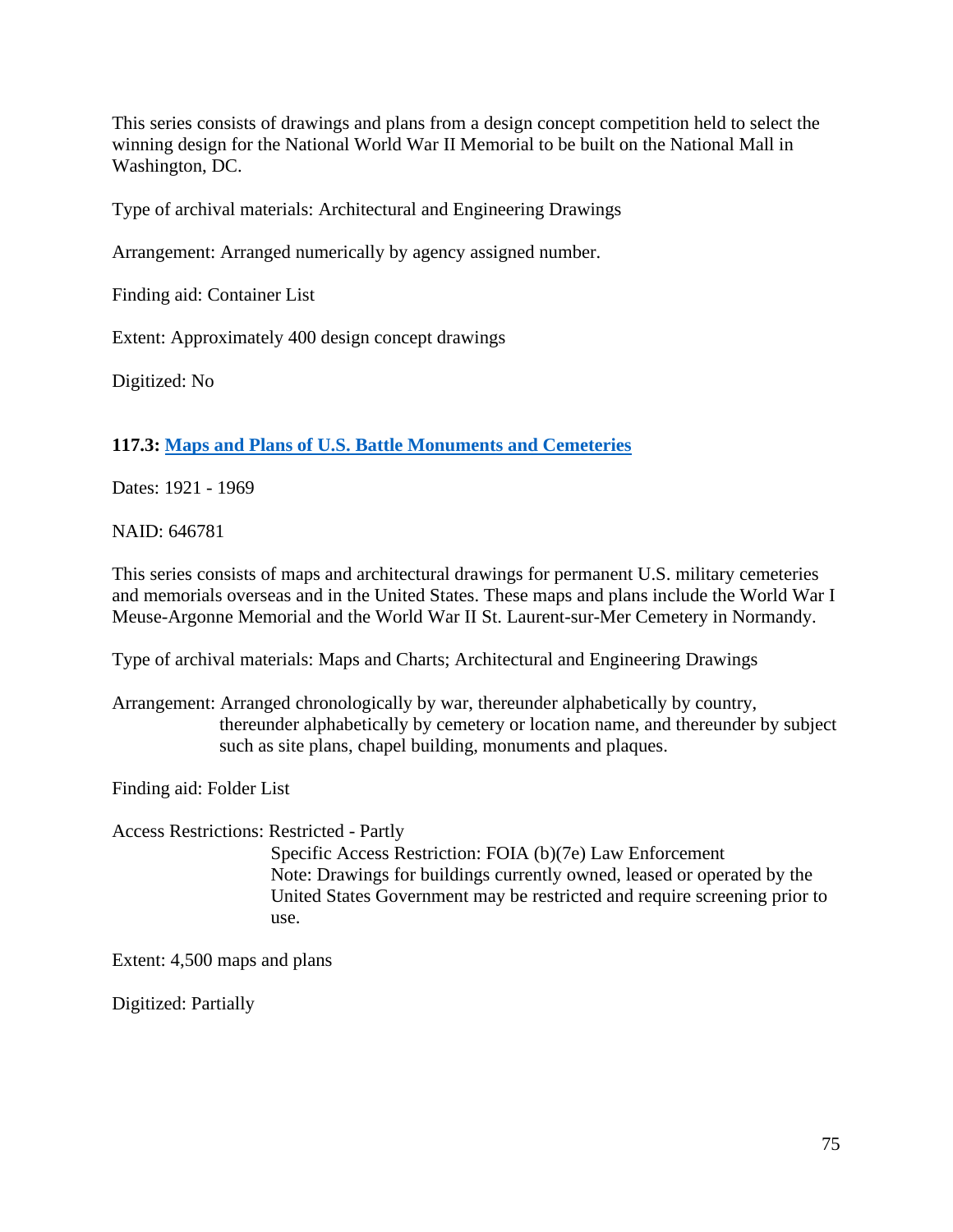## RG 121: Records of the Public Buildings Service, 1801 - 2000

**121.1: Consolidated File of Architectural Drawings of Public Buildings**

Dates: This series was compiled or maintained 1853 - 1974. It documents the time period 1833 - 1974.

NAID: 305855

Type of archival materials: Architectural and Engineering Drawings

Arrangement: Arranged alphabetically by name of State, thereunder alphabetically by name of city, and thereunder alphabetically by name of building.

Finding aid: Architectural Master List; Database

Extent: 31,000 drawings

Digitized: Partially

RG 127: Records of the U.S. Marine Corps, 1775 -

**127.1: [Strategic and Tactical Maps](https://catalog.archives.gov/id/641813)**

Dates: 1939 - 1944

NAID: 641813

The series consists of printed maps and charts of regions or island groups in the Pacific where Marines served during World War II. These island groups include the Solomon Islands, Bismarck Archipelago, and Saipan in the Mariana Islands. The maps include "Hasty Terrain Maps" (topographic maps), fire control maps, photomaps, nautical charts, and general and composite information maps.

Type of archival materials: Maps and Charts

Arrangement: Arranged geographically by region or island group, thereunder numerically by NARA-assigned numbers.

Finding aid: Item List

Extent: 87 maps and charts

Digitized: Partially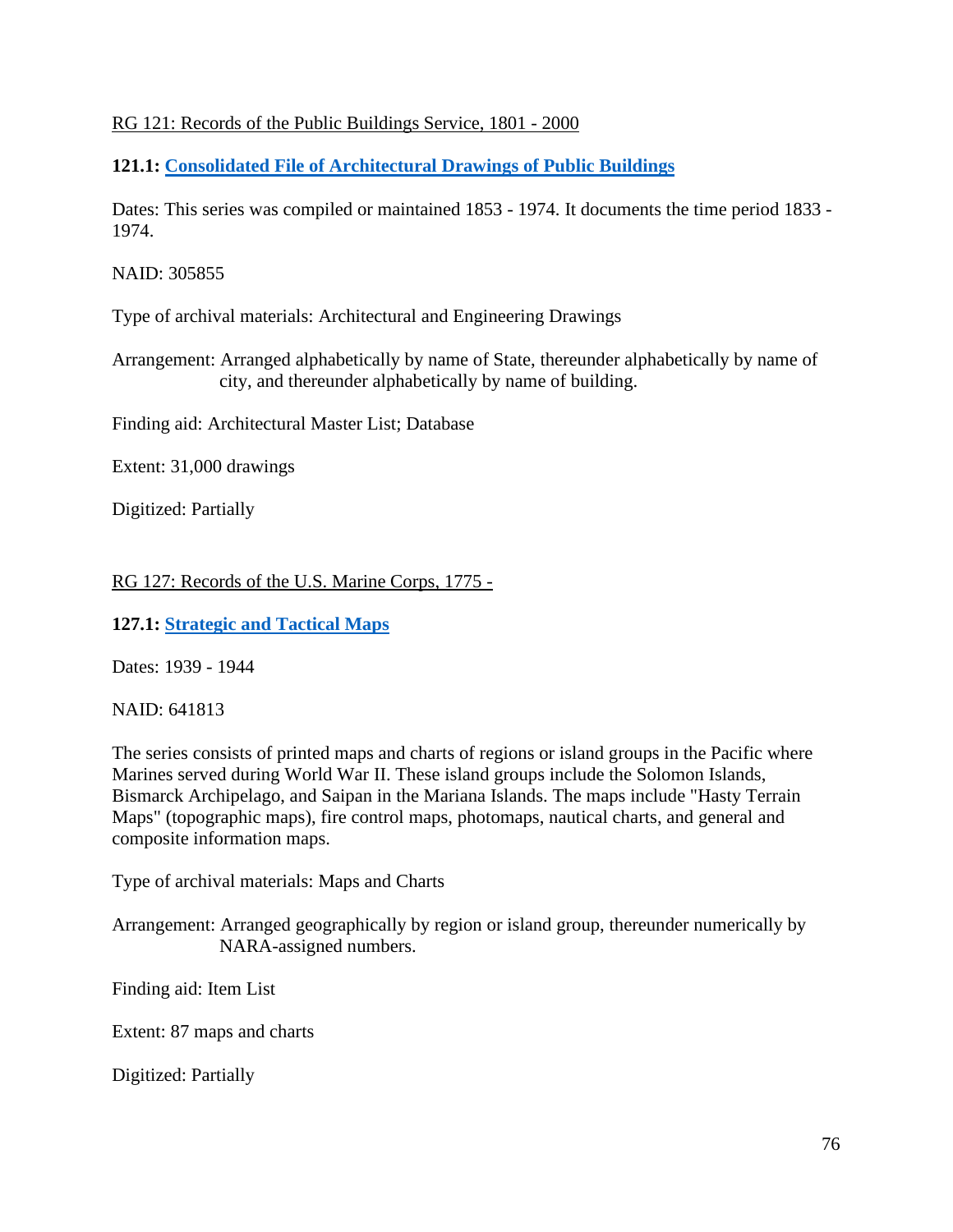## RG 138: Records of the Federal Energy Regulatory Commission, 1917 - 2002

**138.1: [Maps of Foreign Areas Related to Electrical Facilities](https://catalog.archives.gov/id/5296213)**

Dates: 1941 - 1946

NAID: 5296213

This series consists of maps of individual countries showing generating plants, transmission lines, outputs of the electrical facilities, and electrical railways.

Type of archival materials: Maps and Charts

Arrangement: Arranged alphabetically by country name.

Finding aid: None

Extent: 45 maps

Digitized: No

RG 151: Records of the Bureau of Foreign and Domestic Commerce, 1904 - ca. 1980

**151.1: [Atlases Relating to Economic Development and Commerce](https://catalog.archives.gov/id/4532022)**

Dates: 1927 - 1950

NAID: 4532022

This series consists of two atlases, one of which contains maps showing wholesale grocery territories within the United States. The other contains maps and text relating to changes in the economic development of the United States from 1929 to 1948. Maps depict the net change in population in relation to natural increase and distribution of population; the relative importance of manufacturing, changes in the importance of manufacturing, and changes in numbers of manufacturing workers; changes in the average size of farms; changes in the number of farms using tractors; increases in total income payments and increases in per capita income payments; increases in the consumer's price index; and the economic development status and trends in economic development.

Type of archival materials: Maps and Charts; Textual Records

Arrangement: Unarranged.

Finding aid: None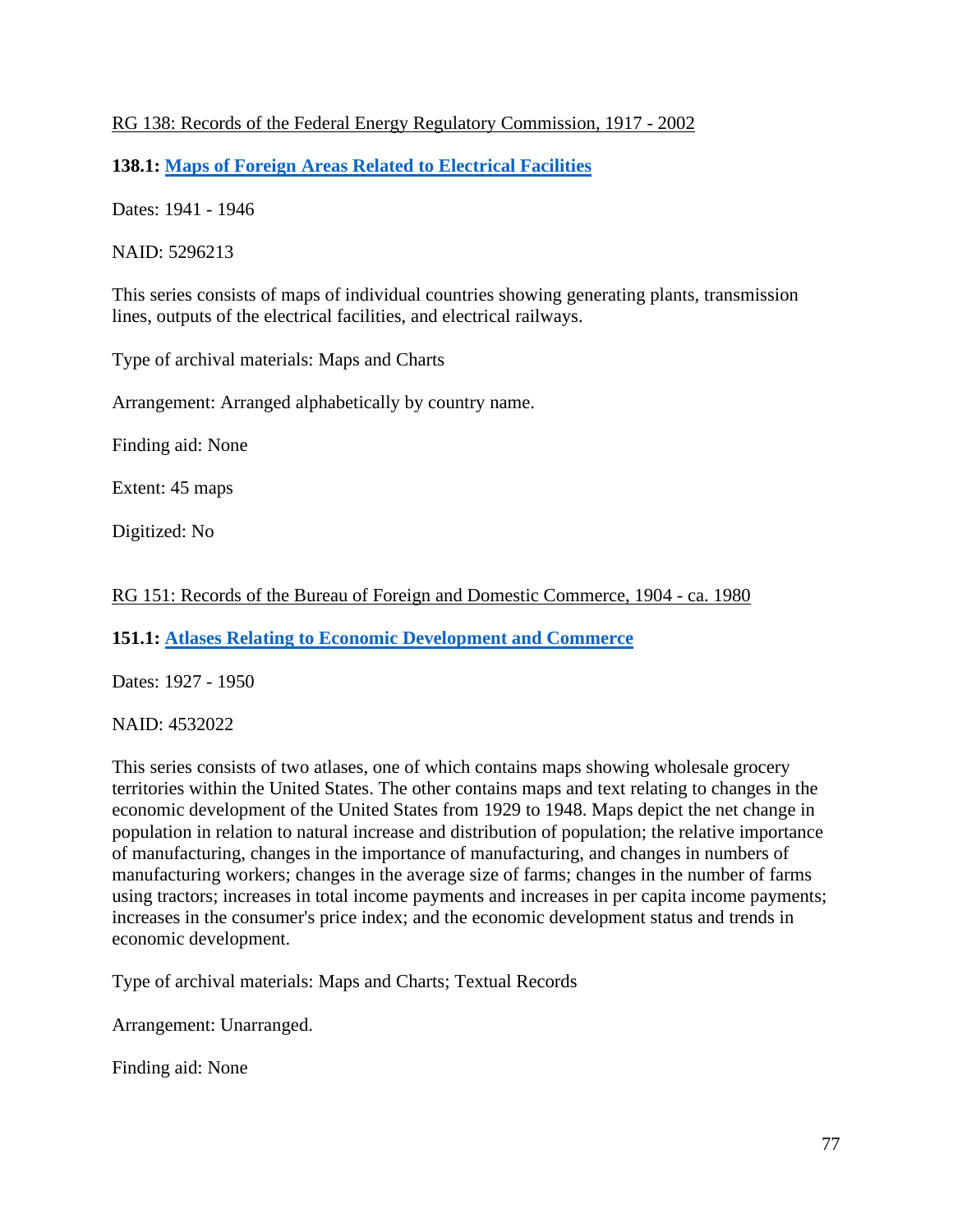Extent: 2 atlases containing 188 pages of maps and descriptive text

Digitized: No

RG 156: Records of the Office of the Chief of Ordnance, 1797 - 1988

**156.1: [Drawings Relating to the Watervliet Arsenal](https://catalog.archives.gov/id/789179)**

Dates: ca. 1890 - ca. 1947

NAID: 789179

This series consists of drawings showing floor plans for the Watervliet Arsenal, New York and design details for machine tools used in the arsenal and ordnance produced there. Ordnance drawings include bombs, howitzers, mortars, rifles, and guns.

Type of archival materials: Architectural and Engineering Drawings

Arrangement: Arranged by subject (Gun Shop Floor Plans, Bombs, Machine Tool Drawings, Gun Drawings). Gun drawings are arranged alphabetically by gun type and thereunder numerically by gun size. Machine tool drawings are arranged alphabetically by name of contractor.

Finding aid: Folder List

Extent: 3,000 drawings

Digitized: No

#### **156.2: [Maps and Plan of the Watertown Arsenal](https://catalog.archives.gov/id/733678)**

Dates: 1919 - 1945

NAID: 733678

This series consists of maps showing buildings, roads, railroad tracks, and grounds and a floor plan of a roughing shop.

Type of archival materials: Maps and Charts; Architectural and Engineering Drawings

Arrangement: Unarranged.

Finding aid: None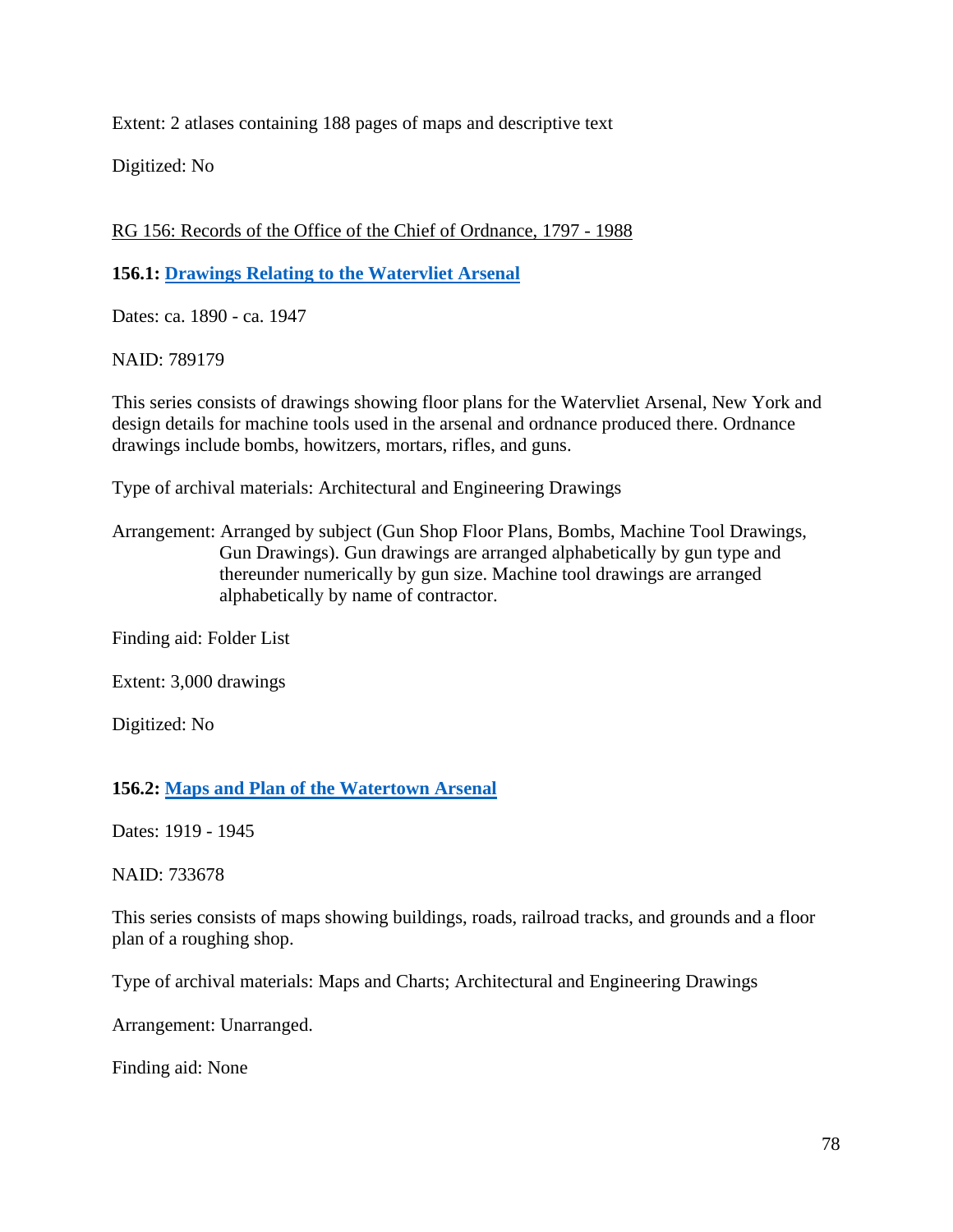Extent: 4 items

Digitized: No

### **156.3: [Tanks and Automotive Plans](https://catalog.archives.gov/id/733687)**

Dates: 1944 - 1956

NAID: 733687

This series consists of drawings of M24 and M48 tanks, a gun motor carriage, and a crash fire truck.

Type of archival materials: Architectural and Engineering Drawings

Arrangement: Unarranged.

Finding aid: None

Extent: 10 drawings

Digitized: No

#### RG 160: Records of Headquarters Army Service Forces, 1939 - 1946

#### **160.1: [Army Orientation Maps](https://catalog.archives.gov/id/825165)**

Dates: ca. 1943

NAID: 825165

This series consists of maps showing the location of American military forces stationed around the world. Also included are maps of the Philippine Islands, Sicily, and other areas around the world.

Type of archival materials: Maps and Charts

Arrangement: Unarranged.

Finding aid: None

Extent: 4 maps

Digitized: None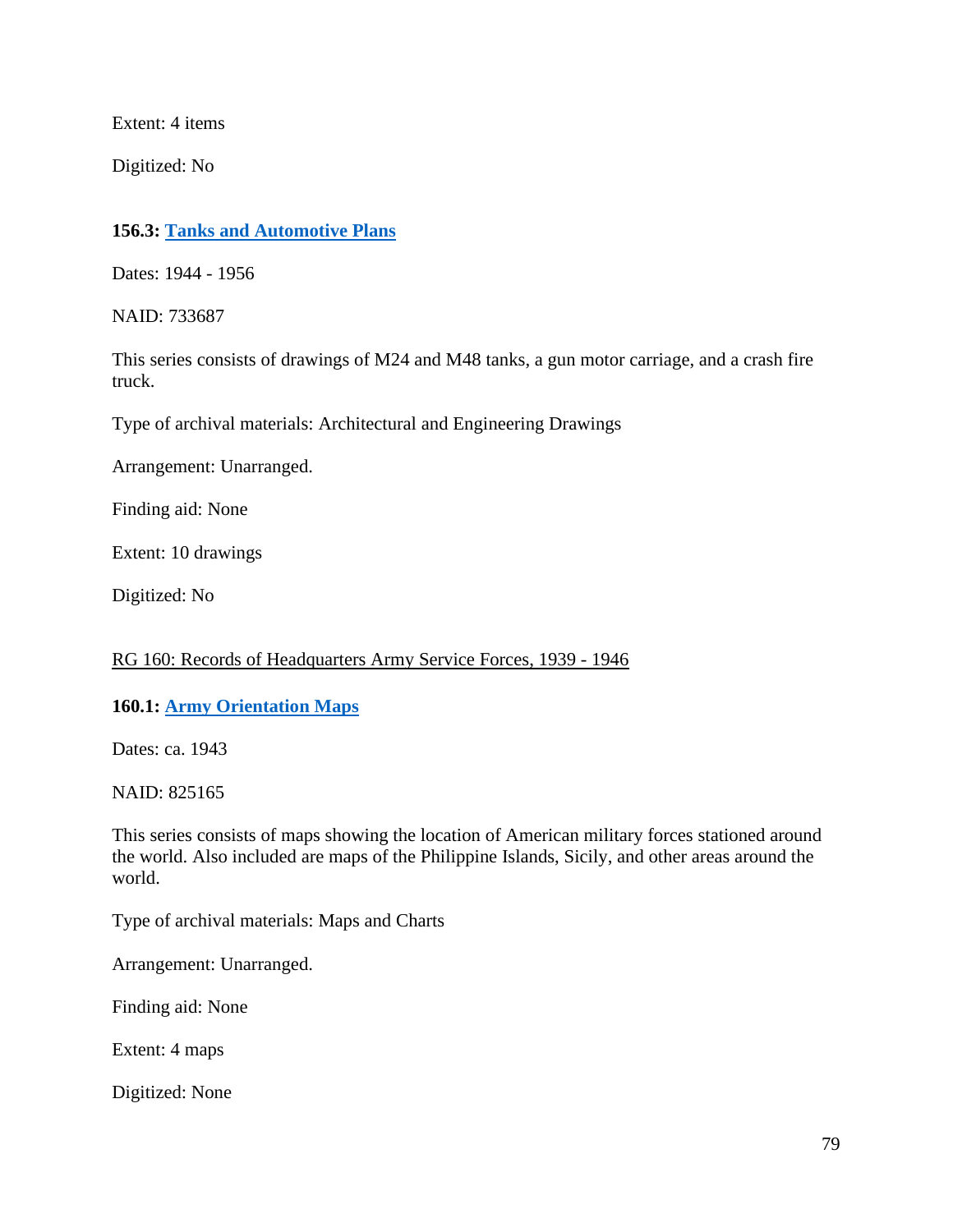### **160.2: [Special Editions of World War II Newsmaps](https://catalog.archives.gov/id/824941)**

Dates: 3/1942 - 4/1946

NAID: 824941

This series consists of British and overseas editions of weekly published newsmaps illustrating Allied and Axis military situations and civilian activities during World War II. Each newsmap contains a world map showing areas controlled by Axis forces, Allied forces, and neutral countries. Included with each world map is a summary of the weekly war related events divided by geographic area, such as Europe, Russia, and the South Pacific. Additional map inserts show details of individual war fronts. The newsmaps also contain different types of information on the back, such as Axis and Allied weapons, insignia, and additional maps showing theaters of operation.

Weekly and monthly gaps in coverage exist within the series.

Type of archival materials: Maps and Charts

Arrangement: Arranged numerically by volume number and thereunder chronologically.

Finding aid: None

Extent: 33 maps

Digitized: No

#### **160.3: [World Atlas](https://catalog.archives.gov/id/825166)**

Dates: ca. 1943

NAID: 825166

This series consists of maps showing the physical, economic, and political geography of the world.

Type of archival materials: Maps and Charts

Arrangement: Arranged numerically by page number.

Finding aid: None

Extent: 60 maps

Digitized: No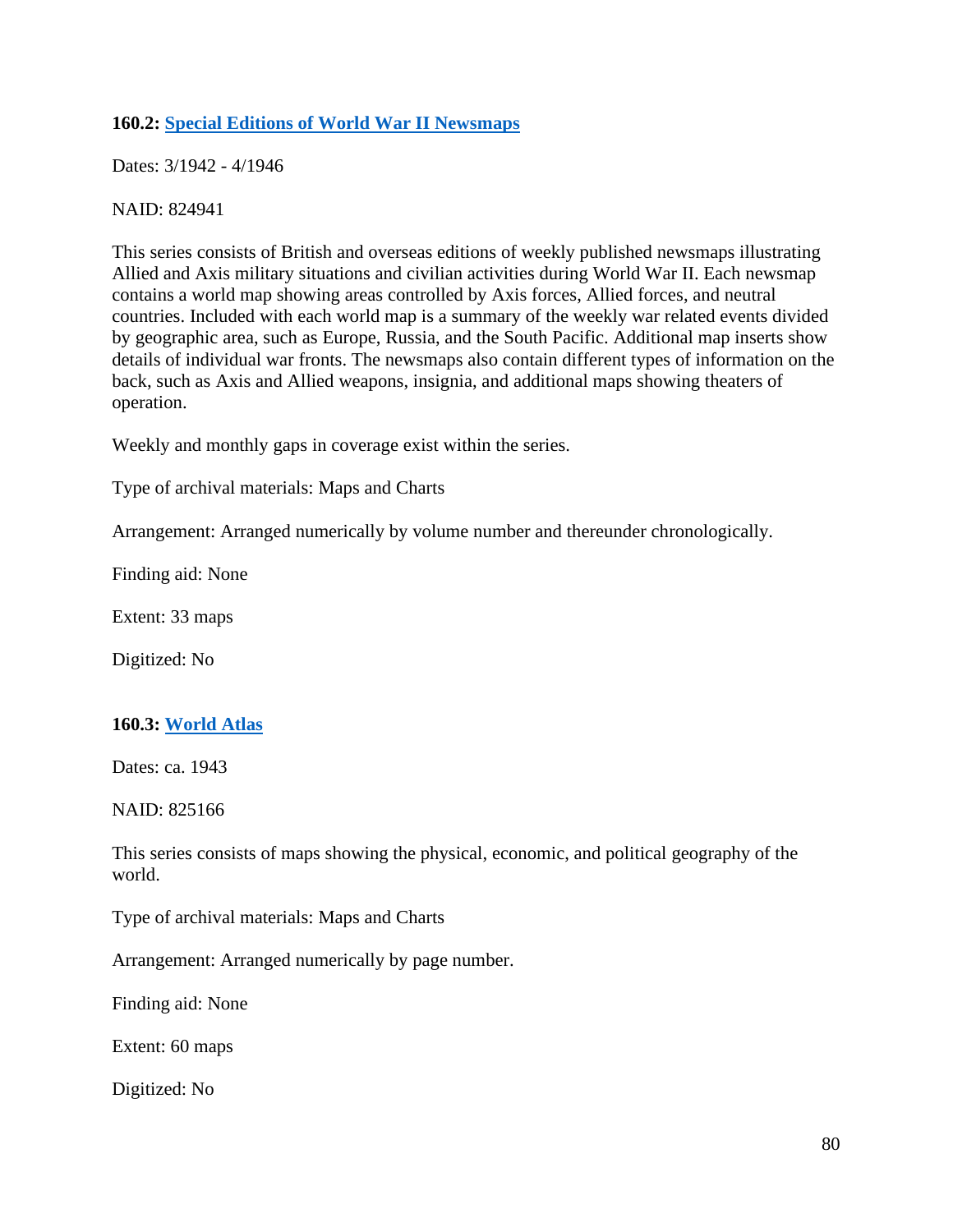### **160.4: [World War II Newsmaps](https://catalog.archives.gov/id/824937)**

Dates: 4/1942 - 5/1946

NAID: 824937

This series consists of weekly published newsmaps illustrating Allied and Axis military situations and civilian activities during World War II. Each newsmap contains a world map showing areas controlled by Axis forces, Allied forces, and neutral countries. Included with each world map is a summary of the weekly war related events divided by geographic area, such as Europe, Russia, and the South Pacific. Additional map inserts show details of individual war fronts. The newsmaps also contain different types of information on the back, such as Axis and Allied weapons, insignia, and additional maps showing theaters of operation. This series contains an incomplete set of maps. Weekly and monthly gaps in coverage exist within the series.

Type of archival materials: Maps and Charts

Arrangement: Arranged numerically by volume number and thereunder chronologically.

Finding aid: None

Extent: 157 maps

Digitized: No

## RG 162: General Records of the Federal Works Agency, 1930 - 1950

## **162.1: [Architectural and Engineering Plans of War Public Works Community Facilities](https://catalog.archives.gov/id/559624)**

Dates: 1941 - 1946

NAID: 559624

This series consists of blueprints, linen sheets, and original drawings on tracing paper. The War Public Works Project (WPWP) building plans document the construction of nearly 300 schools, hospitals, health clinics, fire stations, sewage facilities, and recreation buildings in the United States from 1941 - 1946.

Type of archival materials: Architectural and Engineering Drawings

Arrangement: Arranged alphabetically by name of state and thereunder numerically by the assigned project number.

Finding aid: Master Architectural List; Database; Index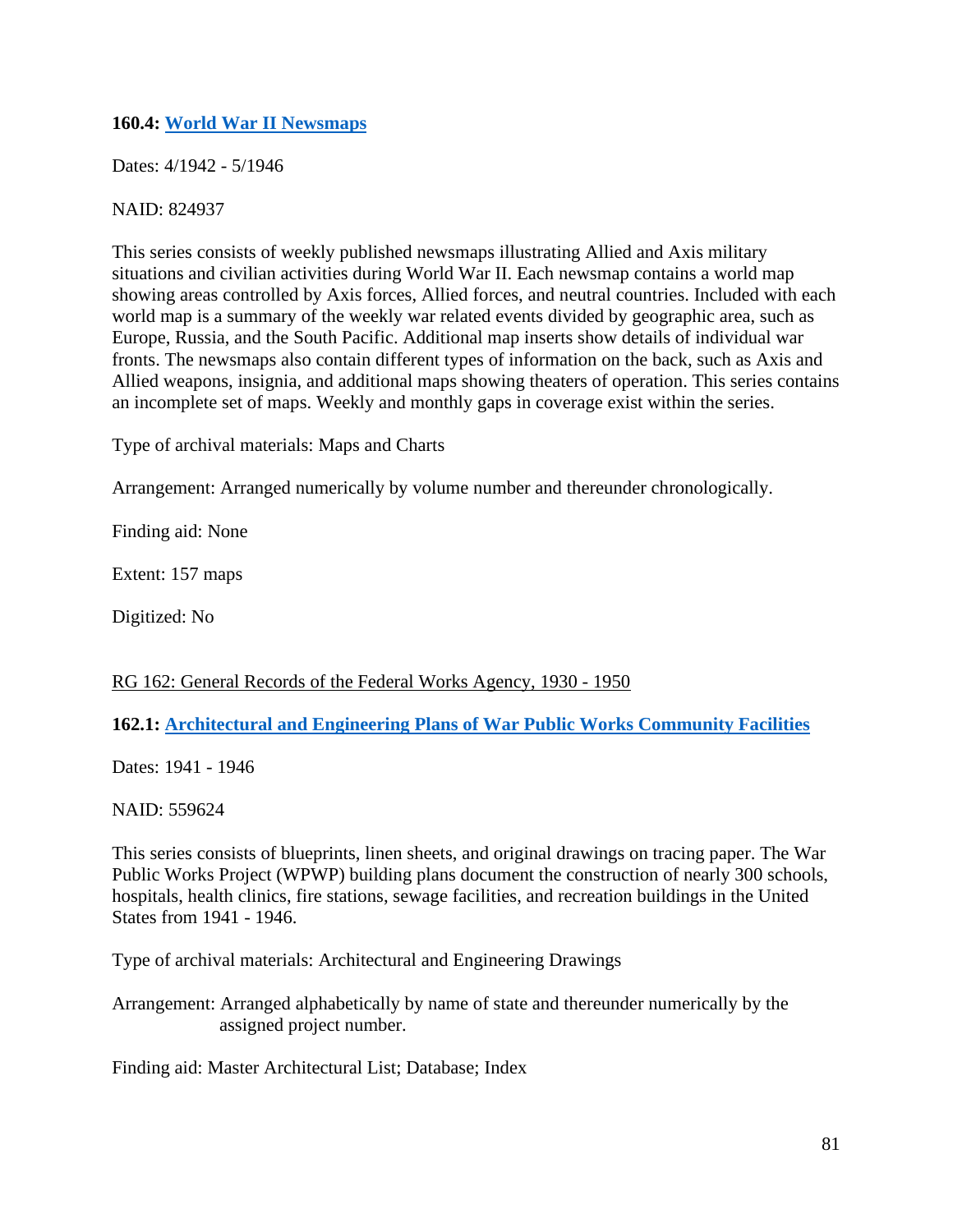Extent: 13,080 drawings

Digitized: No

RG 165: Records of the War Department General and Special Staffs, 1860 - 1952

**165.1: [Map of Airfields and Seaplane Bases in the Philippines](https://catalog.archives.gov/id/1133104)**

Dates: ca. 1941 - ca. 1945

NAID: 1133104

This series consists of a map of the Philippine Islands showing the location of airdromes and military airports, private and commercial airports, emergency landing fields, and seaplane anchorages.

Type of archival materials: Maps and Charts

Arrangement: Unarranged.

Finding aid: None

Extent: 1 map

Digitized: No

## **165.2: [Maps of New Guinea Military Operations](https://catalog.archives.gov/id/1135914)**

Dates: 8/1943 - 4/1944

NAID: 1135914

This series consists of maps showing the movements of Allied and enemy forces during military operations on New Guinea during World War II. Operations include the capture of Kankiryo Saddle, operations in the Satelberg-Wareo Area, the Advance on Lae, and the Wau-Salamaua Campaign.

Type of archival materials: Maps and Charts

Arrangement: Unarranged.

Finding aid: None

Extent: 6 maps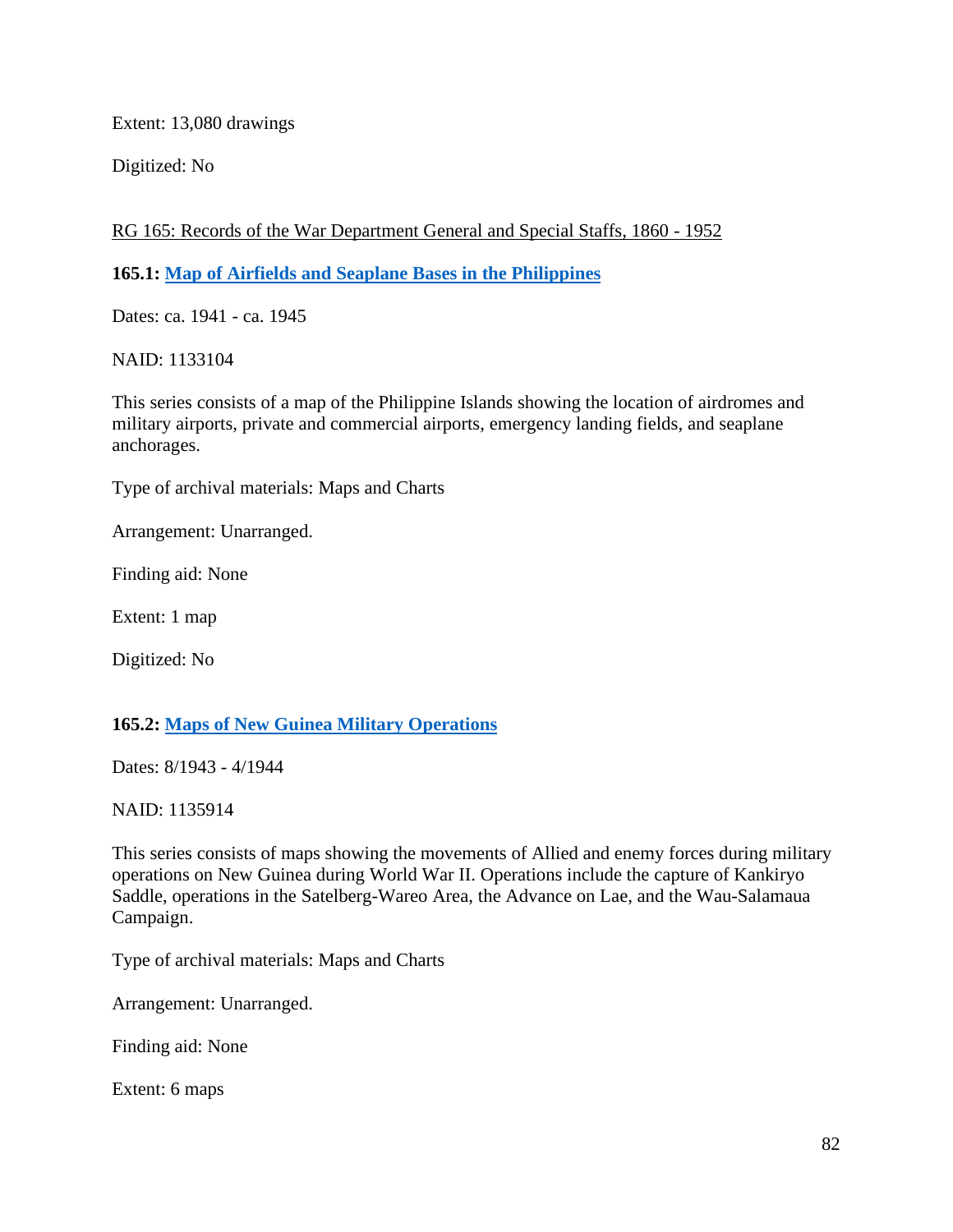Digitized: No

## **165.3: [Map Surveys of Korea](https://catalog.archives.gov/id/1128379)**

Dates: 1937 - 1950

NAID: 1128379

This series consists of manuscript, annotated, and published maps of Korea showing topography, defenses, roads and railroads, vegetation, predominant crops, and languages spoken by the inhabitants.

Type of archival materials: Maps and Charts

Arrangement: Arranged numerically by agency assigned map number.

Finding aid: None

Extent: 20 maps

Digitized: No

## **165.4: [Maps Showing Distribution of Army Units](https://catalog.archives.gov/id/1136096)**

Dates: 1932 - 1947

NAID: 1136096

This series consists of base maps of the United States showing the location and distribution of Army reservations, organizations, and units in 1932. Included are maps showing active chemical warfare units, ordnance depots, quartermaster corps, National Guard aircorps stations, medical depots, air corps, infantry units, field artillery, cavalry, coast artillery, engineer units, and signal corps. Additional maps show the locations of active troops in Puerto Rico, eastern China, the Philippines, and the Panama Canal Zone on various dates. Also included are maps showing the administrative boundaries of the United States Army throughout the world from 1942 to 1947.

Type of archival materials: Maps and Charts

Arrangement: Unarranged.

Finding aid: None

Extent: 30 maps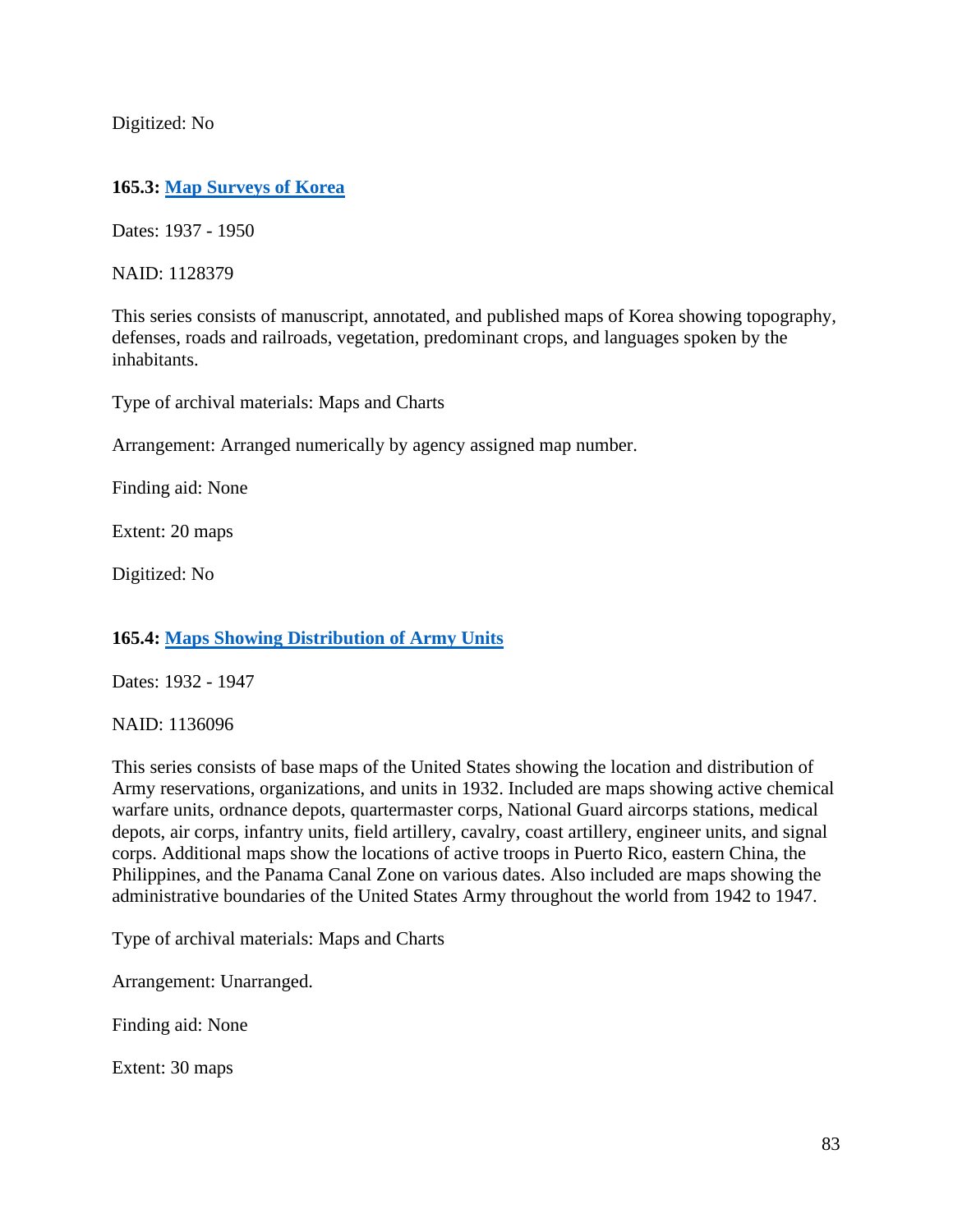Digitized: No

### **165.5: [Order-of-Battle Maps](https://catalog.archives.gov/id/1137438)**

Dates: 5/1943 - 8/1945

NAID: 1137438

This series consists of maps showing the order-of-battle for Allied and Axis forces during World War II. The maps show the progress of military operations throughout Europe, the Mediterranean, the Pacific, and the Far East. Also included are photographs of the maps from September 1943 to February 1945 and a sampling of base maps which were used to overprint the order-of-battle information.

Type of archival materials: Maps and Charts; Photographs and other Graphic Materials

Arrangement: Arranged by theater of operations and thereunder chronologically.

Finding aid: None

Extent: 6,500 maps and 1,000 photographic negatives

Digitized: No

## **165.6: [Order of Battle Maps for Italy and Sicily](https://catalog.archives.gov/id/305873)**

Dates: 1/22/1943 - 5/11/1945

NAID: 305873

The records consist of five volumes: 1) Operations in Sicily, 9 July 1943-17 Aug 1943; 2) Operations in Italy, 3 Sept 1943-21 Jan 1944; 3) Operations in Italy, 22 Jan 1943-7 June 1944; 4) Operations in Italy, 8 June 1944-23 Oct 1944; and 5) Operations in Italy, 24 Oct 1944-11 May 1945.

Type of archival materials: Maps and Charts

Arrangement: Arranged chronologically.

Finding aid: None

Extent: 5 volumes

Digitized: No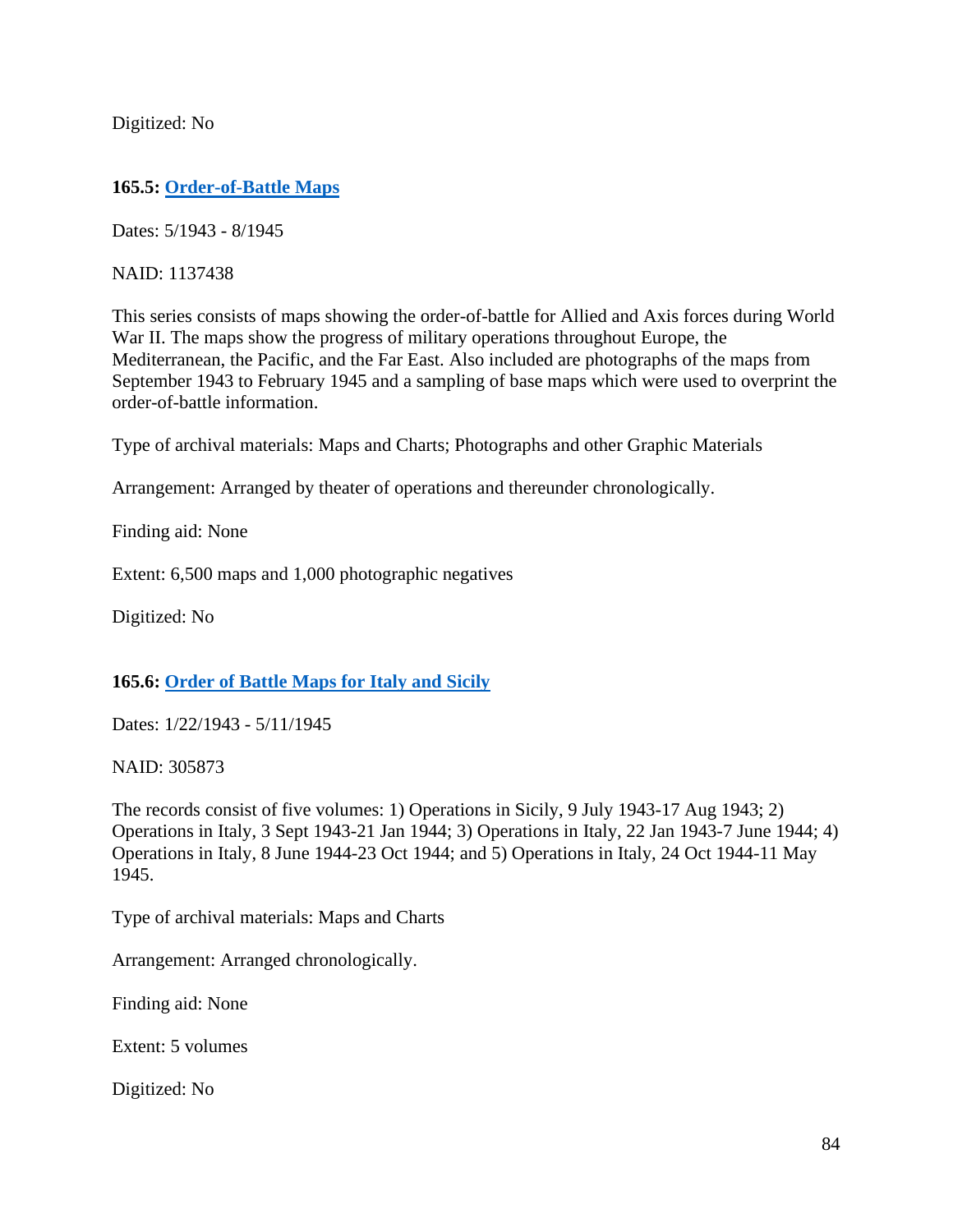## **165.7: [Organization Charts](https://catalog.archives.gov/id/1135917)**

Dates: 1944

NAID: 1135917

This series consists of organization charts detailing the chain of command within groups and departments of the War Department Operations Division. The charts include the responsibilities and duties of officers within the division.

Type of archival materials: Textual Records

Arrangement: Arranged numerically by page number.

Finding aid: None

Extent: 2 linear inches

Digitized: No

# **165.8: [Outline Maps](https://catalog.archives.gov/id/1257653)**

Dates: This series was compiled or maintained 1942 - ca. 1945. It documents the time period ca. 1925 - 1945.

NAID: 1257653

This series consists of outline maps for France, the Low Countries, China, the Western Pacific, Central Europe, Africa, Russia, New Guinea, and the Bismarck Archipelago. Also included is a map showing the strategic transportation network of Russia and adjacent areas.

Type of archival materials: Maps and Charts

Arrangement: Arranged by region.

Finding aid: None

Extent: 22 maps

Digitized: No

## **165.9: [Records Related to Military Training](https://catalog.archives.gov/id/1135632)**

Dates: ca. 1905 - ca. 1946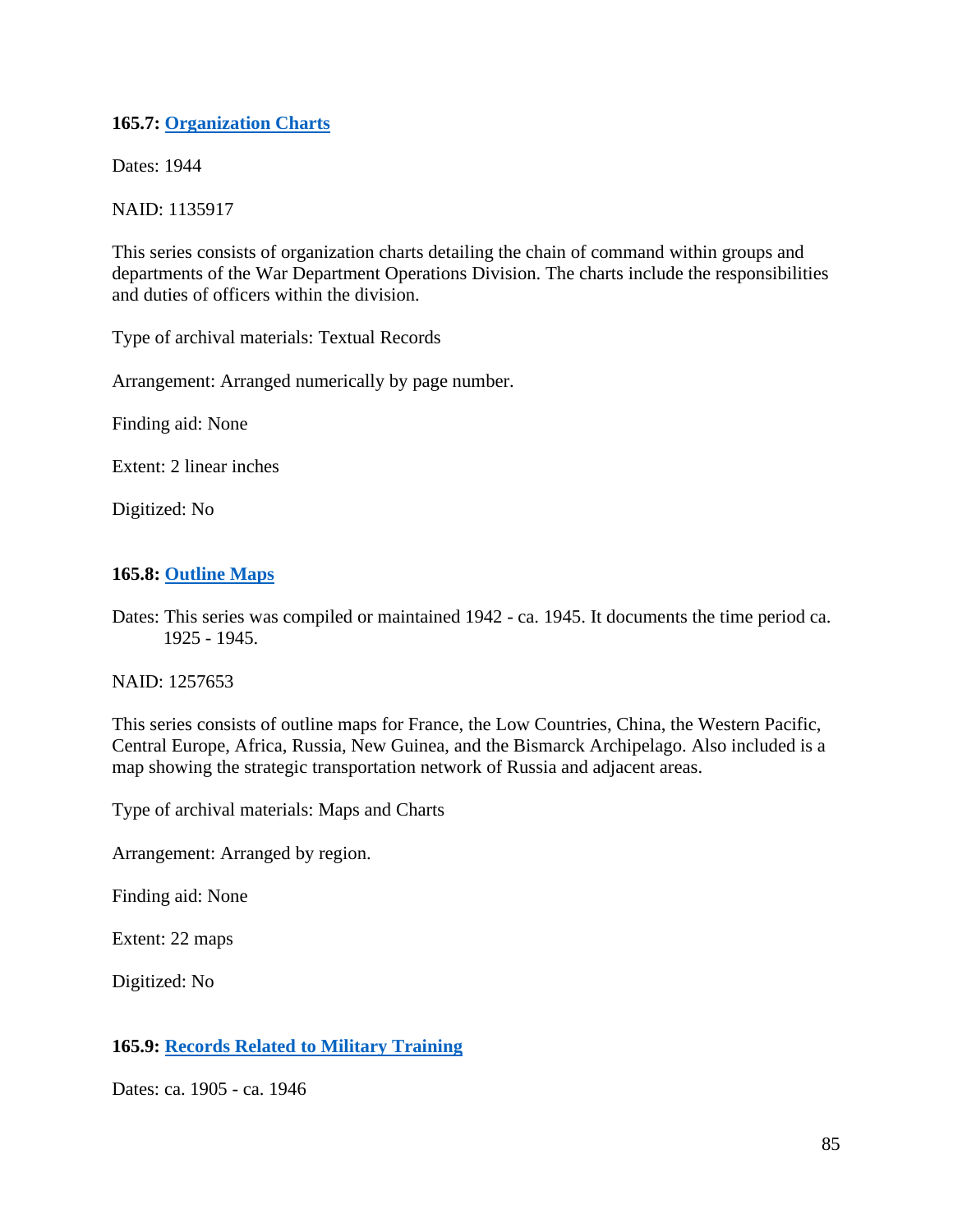#### NAID: 1135632

This series consists of published, annotated, and manuscript maps of foreign countries containing information on political boundaries, topography, transportation, military movements and actions, war games, and other strategic data. Included are topographic and strategic maps of Cuba, Puerto Rico, Mexico, and the Virgin Islands. The maps of Mexico also include general maps, railroad maps, and maps of the Mexico-United States border.

Maps of the United States include topographic maps of the West Point Military Academy and the surrounding area; topographic and strategic maps and aerial photograph mosaics of Fort Leavenworth, Kansas; and topographic war game maps of the Gettysburg-Antietam area in Maryland, Virginia, and Pennsylvania. Also included are maps relating to the Shenandoah National Park.

Records relating to the First World War include a map of the Western Front showing the main river systems and railroads used by the French and Germans in 1914; maps of major offensive and defensive operations; order of battle maps, including November 11, 1918; maps showing the general advance during the Second Battle of the Marne; a map study of the Meuse-Argonne operation; maps relating to the 1st and 2nd Divisions of the American Expeditionary Forces; maps showing the locations of medical units and hospitals behind the front during major offensives in 1918; and engineering plans for a military ambulance train. Also included is an atlas titled "A Military History of the World," by Colonel C. R. Howard and a set of maps titled "Colonel Price's Lecture Maps: Mineral Resources of the German Defense System," showing iron and steel works, furnaces, petroleum, iron, coal and salt deposits, transportation routes, industrial areas, and navigable waterways.

Records relating to the Second World War include a set of 15 maps annotated to show the movement of the front lines on the Eastern Front from June 1944 to March 1945.

Type of archival materials: Maps and Charts; Architectural and Engineering Drawings, Photographs and other Graphic Materials

Arrangement: Arranged alphabetically by name of geographic area.

Finding aid: Folder List

Extent: 1,700 maps

Digitized: Partially

## **165.10: [Situation Map Enclosures](https://catalog.archives.gov/id/1257662)**

Dates: ca. 1941 - ca. 1945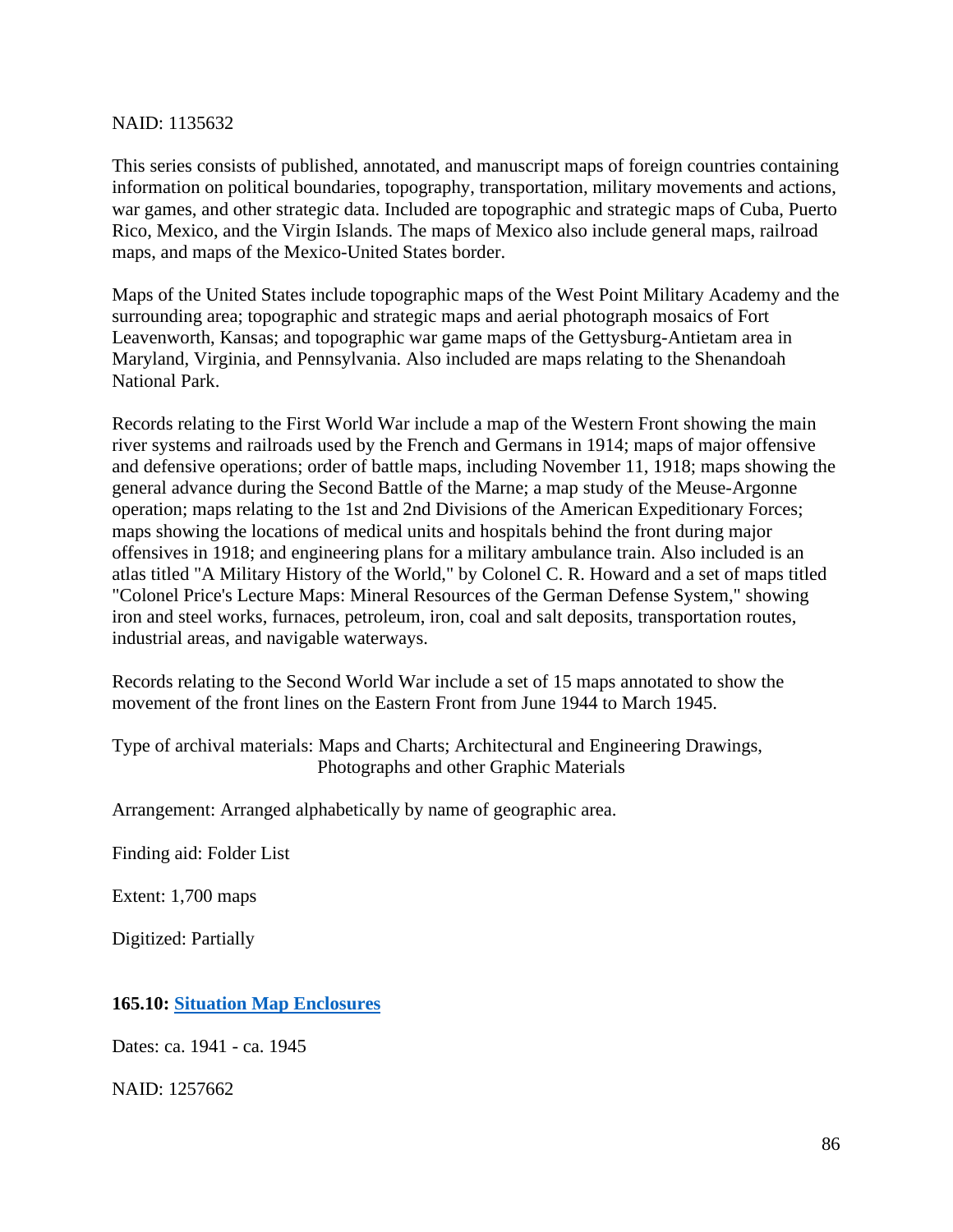This series consists of World War II situation maps to accompany military operation and training reports. The maps show the locations of Allied and Axis military units in parts of France, Belgium, and Greece for unspecified dates.

Type of archival materials: Maps and Charts

Arrangement: Unarranged.

Finding aid: None

Extent: 7 maps

Digitized: No

## **165.11: [Situation Maps](https://catalog.archives.gov/id/1135967)**

Dates: 12/22/1941 - 5/4/1945

NAID: 1135967

This series consists of daily situation maps showing Allied ground and air operations in various theaters during World War II. Ground operations include the Philippine Islands, North Africa, Sicily, Pantelleria, Southern France, and Italy. These maps include information on Allied and Axis troop dispositions and the location of the front line. Troop locations are identified at the Army, Corps, and Division level. Also included are brief descriptions of key events, such as significant offensive and defensive battles, aerial bombing attacks, and local naval activity. The maps also show the locations of towns, roads, railroads, and rivers.

Additional situation maps detail Allied air operations in the European and Mediterranean theaters. These maps show the daily location of significant activity, mostly bombing operations, and include a brief description detailing the number of bombers and fighter planes involved, the type and degree of enemy opposition encountered, a target description and bombing results, and any losses or damage to aircraft.

Beginning in January 1945, situation maps illustrating European Air Operations were created by Supreme Headquarters Allied Expeditionary Force. These maps can be found in the series "Situation Maps, 12/1/1944-4/30/1945" (ARC Identifier 1136007).

Type of archival materials: Maps and Charts

Arrangement: Arranged by country or theater of operations and thereunder chronologically.

Finding aid: Folder List

Extent: 820 maps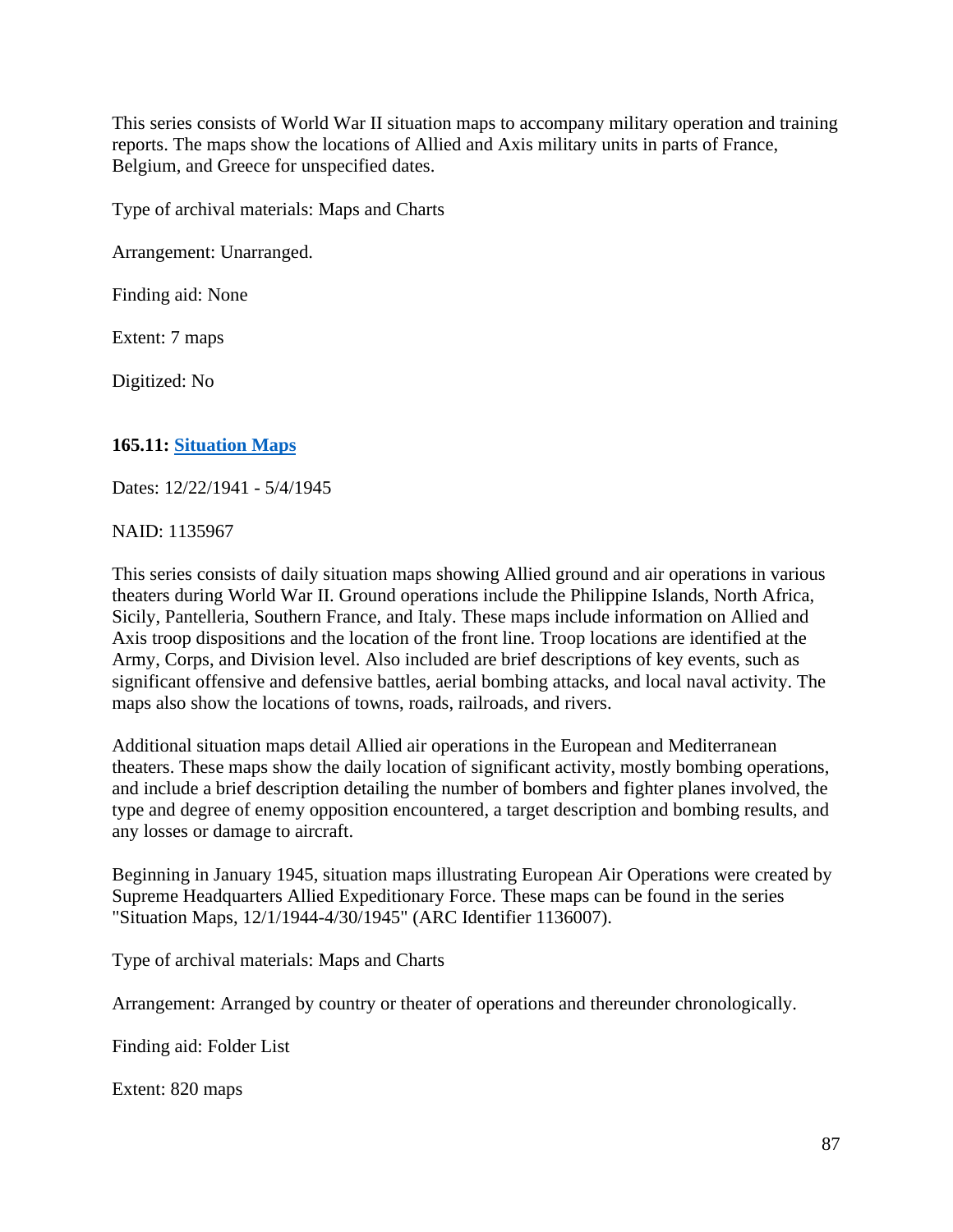Digitized: No

### **165.12: [Strategic Map Studies](https://catalog.archives.gov/id/1179349)**

Dates: 1943 - 1945

NAID: 1179349

This series consists of strategic map studies of Europe during World War II. Each study focuses on a region of Europe, such as Central West Europe, Southeastern Europe, South Central Europe, and Southwestern Europe, and includes maps showing terrain regions, climatic regions, coastal conditions and landing beaches, airfields and naval bases, agriculture, minerals, industry, roads, railroads and waterways, and coastal and interior fortifications. Also included are maps of Europe showing the location of primary roads and railroads. Type of archival materials: Maps and Charts

Arrangement: Arranged alphabetically by geographic region within Europe.

Finding aid: None

Extent: 300 maps

Digitized: No

## **165.13: [Theaters of Operation Map](https://catalog.archives.gov/id/1225950)**

Dates: 3/25/1944 - 1945

NAID: 1225950

This series consists of a map of the world annotated to show the Allied Theaters of Operation and Battle Honor areas during World War II.

Type of archival materials: Maps and Charts

Arrangement: Unarranged.

Finding aid: None

Extent: 1 map

Digitized: No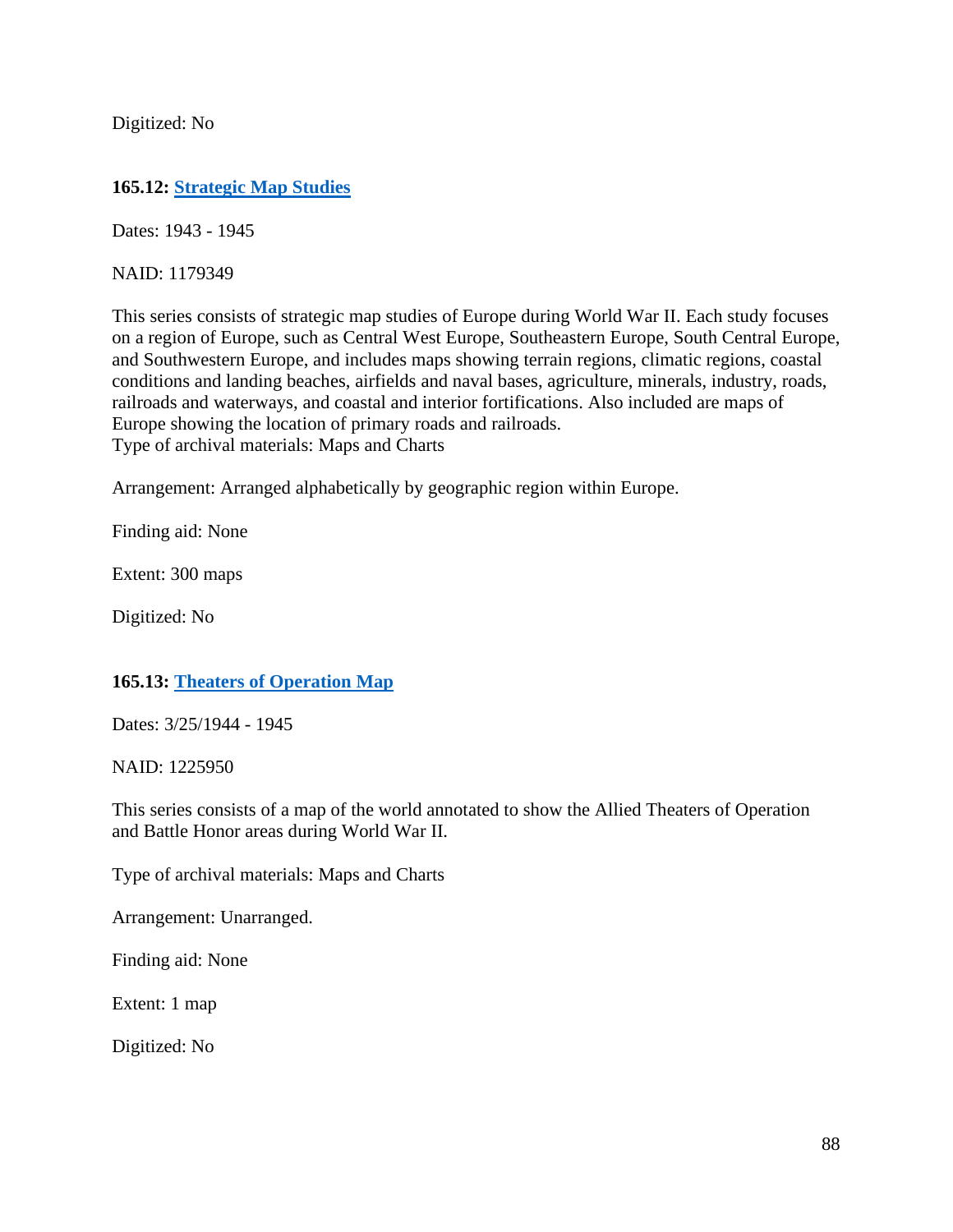### RG 169: Records of the Foreign Economic Administration, 1939 - 1947

**169.1: [Enclosures to Reports Relating to Military Geography](https://catalog.archives.gov/id/1817967)**

Dates: This series was compiled or maintained 1943 - 1944. It documents the time period 1941 - 1944.

NAID: 1817967

This series consists of maps showing topography, communication lines, roads, railroads, bridges, waterways, springs, defenses, landing beaches, and city plans in France, Corsica, Sicily, Morocco, Senegal, northern Sumatra, and Burma during World War II. Also included are nautical charts; berthing charts; and aerial photographs and mosaics showing coastlines, landing beaches, and towns.

Type of archival materials: Maps and Charts; Photographs and other Graphic Materials

Arrangement: Arranged alphabetically by geographic location and thereunder numerically by agency assigned "plan" number.

Finding aid: Item List (only covers France)

Extent: 600 items

Digitized: No

#### **169.2: [Map Enclosures to Intelligence Reports](https://catalog.archives.gov/id/1817934)**

Dates: 1943 - 1945

NAID: 1817934

This series consists of maps, architectural drawings, and aerial photographs accompanying intelligence reports on transportation facilities, health conditions, and economic factors in parts of Europe and Indochina during World War II. Included are maps relating to highways in Southern France; maps relating to railroads, ports, and terminals in Indochina; maps and aerial photographs relating to harbors, beaches, aqueducts, and public health in Sicily and Sardinia; and maps, architectural drawings, and aerial photographs relating to coke ovens in the Saar-Lorraine area of Germany and France, and in the Low Countries.

Type of archival materials: Architectural and Engineering Drawings; Maps and Charts; Photographs and other Graphic Materials

Arrangement: Arranged by report subject and thereunder numerically by agency assigned "exhibit" number.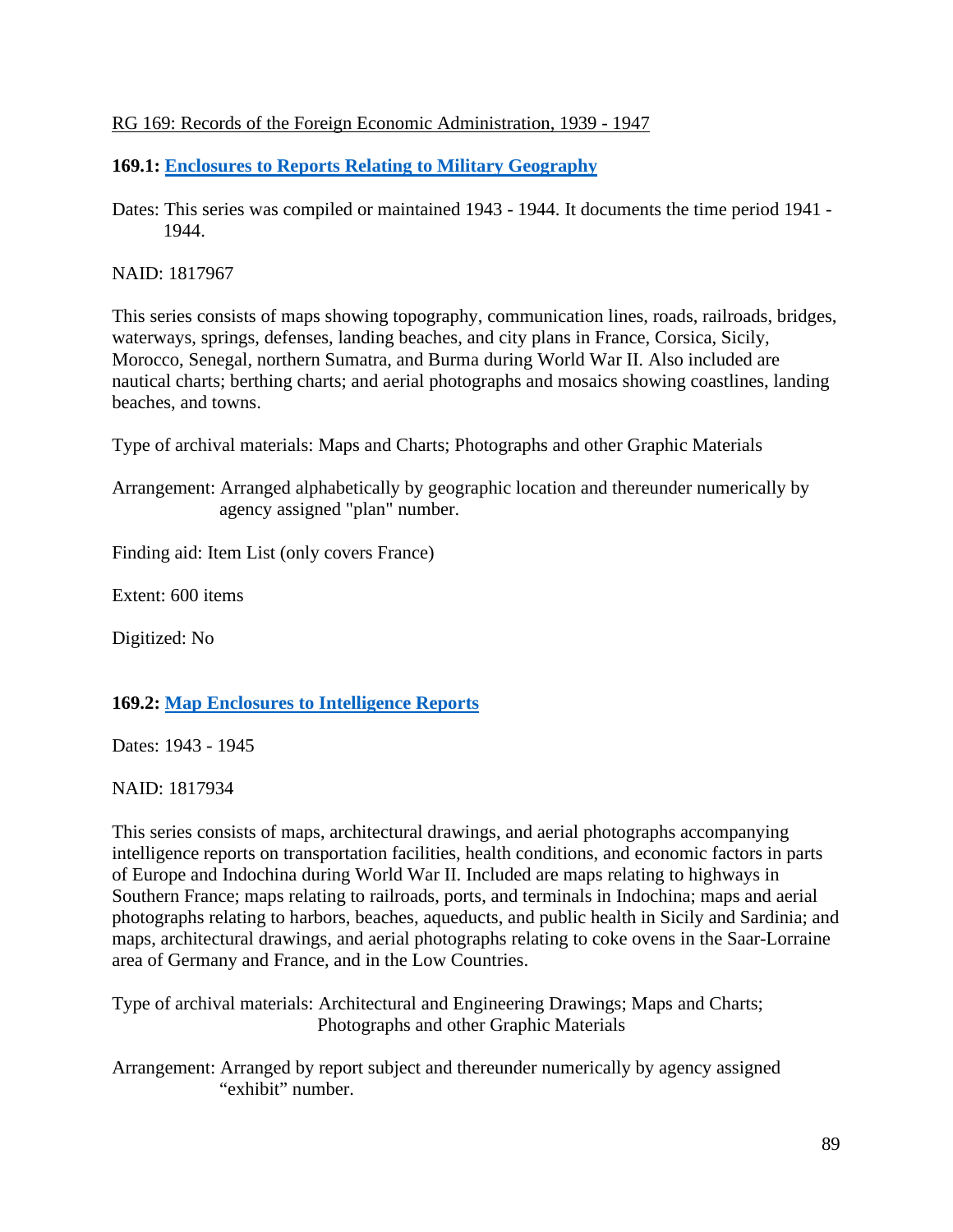Finding aid: None

Extent: 300 items

Digitized: No

# **169.3: [Plans of Railroad Equipment Relating to the South Manchuria Railway](https://catalog.archives.gov/id/1817955)**

Dates: This series was compiled or maintained ca. 1943 - ca. 1945. It documents the time period 1928 - 1934.

NAID: 1817955

This series consists of blueprint engineering drawings of railroad equipment for the South Manchuria Railway. Included are detail plans for locomotive component parts used by the Japanese during their occupation of Manchuria in the 1930s and 1940s.

Type of archival materials: Architectural and Engineering Drawings

Arrangement: Unarranged.

Finding aid: None

Extent: 950 plans

Digitized: No

#### **169.4: [Strategic Maps and Tables of Continental Europe](https://catalog.archives.gov/id/45642137)**

Dates: 1943

NAID: 45642137

This series consists of bound volumes of strategic maps and tables depicting areas in Europe during World War II. The maps and tables each focus on specific aspects of land features or material production, such as terrain, landing beaches, agriculture, industries and railroads. Type of archival materials: Maps and Charts

Arrangement: Arranged numerically by volume number and thereunder numerically by item number.

Finding aid: None

Extent: 2 volumes; 26 items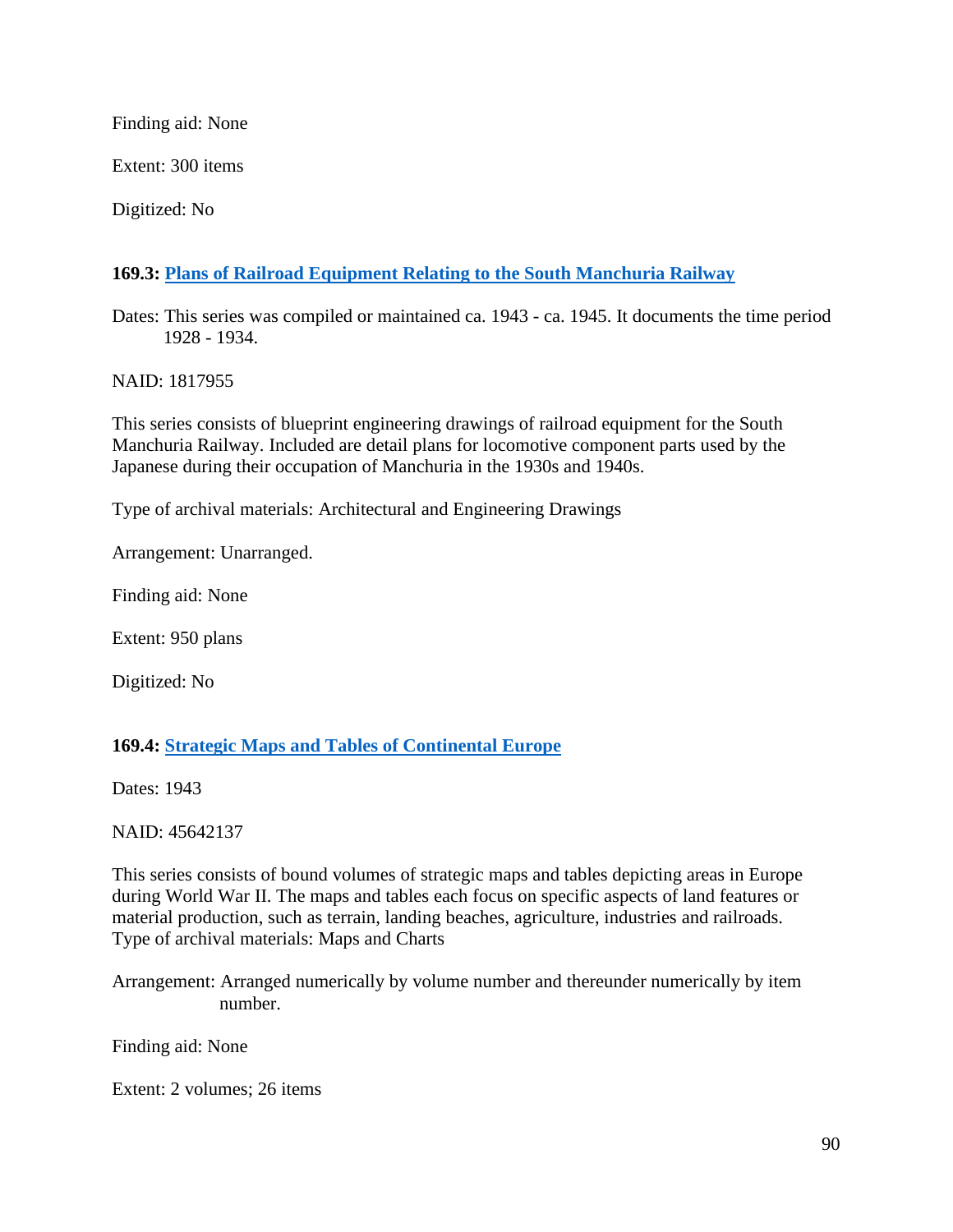Digitized: No

## RG 171: Records of the Office of Civilian Defense, 1939 - 1945

**171.1: [Aerial Photography of the Office of Civilian Defense](https://catalog.archives.gov/id/305874)**

Dates: 1941 - 1944

NAID: 305874

This series of photographs show specific locations in California relating to civilian defense. Significant photography relates to Aluminum Company of America (ALCOA) aluminum plants.

Type of archival materials: Photographs and other Graphic Materials

Arrangement: Arranged by geographic area, thereunder by exposure number.

Finding aid: None

Extent: 91 aerial photographs

Digitized: No

## **171.2: [General Records](https://catalog.archives.gov/id/4667610)**

Dates: 1941 - 1945

NAID: 4667610

This series consists of maps relating to civil defense. Included are published and photoprocessed maps of the United States annotated to show regional boundaries and administrative offices of the Office of Civilian Defense, the Air Warning Service, and the War Department; a map of the United States annotated with pins to show target communities for the purpose of allocating civil defense equipment; aviation strip maps of the United States annotated to show boundaries of areas assigned to local civil defense or air warning groups; published and photoprocessed maps of urban areas annotated with information about the locations of industries, often in relation to schools, roads, housing, and sanitary facilities; and a published map of Puerto Rico annotated with pins to show medical facilities operated by civilian defense units. Additional records in this series include annotated county and city maps for Maryland and Pennsylvania possibly relating to the location of essential industries.

Type of archival materials: Maps and Charts

Arrangement: Unarranged.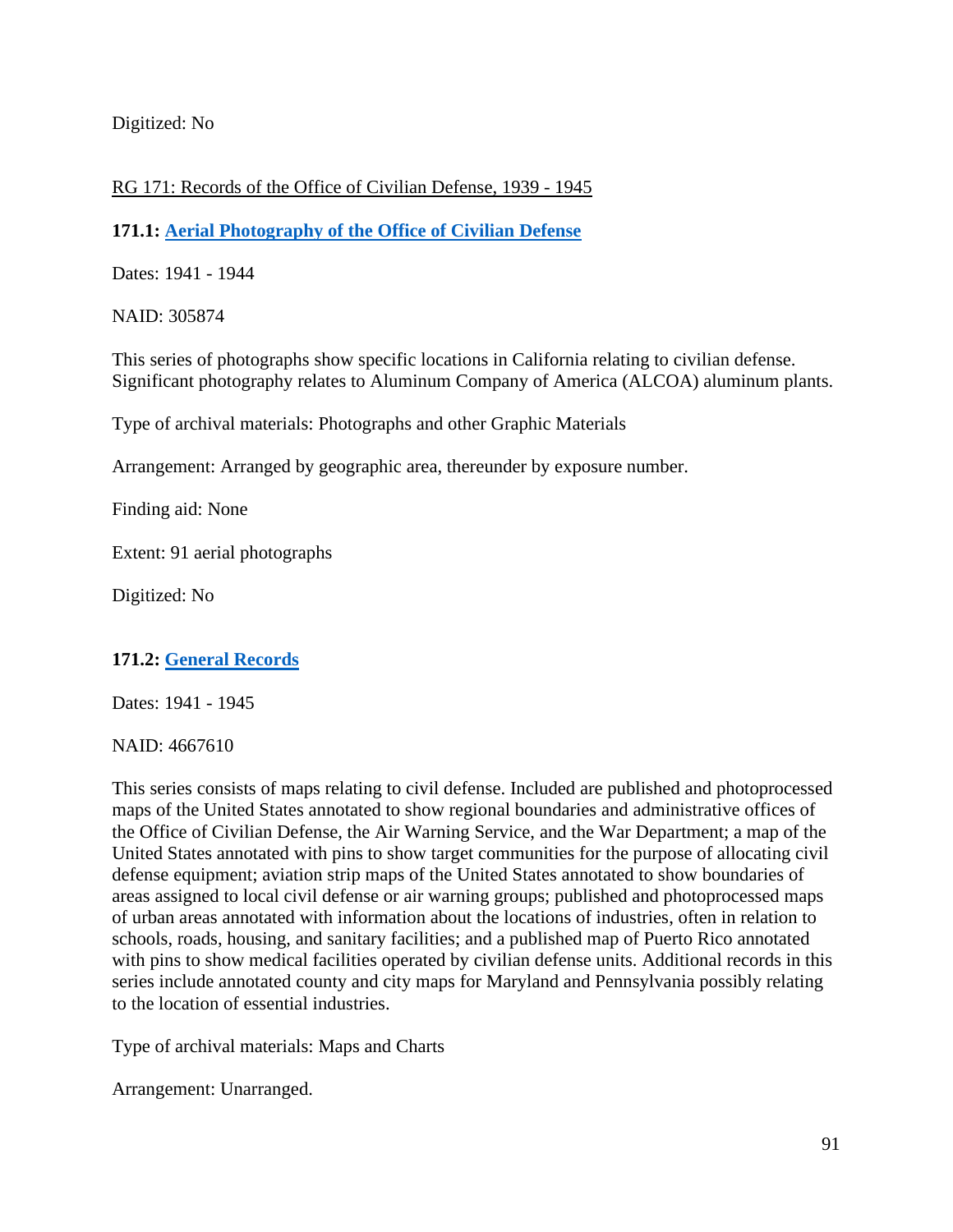Finding aid: None

Extent: 200 maps

Digitized: No

### **171.3: [Maps Relating to Civil Defense](https://catalog.archives.gov/id/4667608)**

Dates: 1941 - 1944

NAID: 4667608

This series consists of maps relating to civil defense activities and planning produced by the Office of Civilian Defense Region IX covering the states of California, Oregon, and Washington. Maps compiled for the Planning Division show distribution of supplies of blood plasma, the distribution of population, target areas, and industrial and military installations for the purpose of distributing civil defense equipment. Records compiled for the Division of Property Protection include maps of areas in California, in Los Angeles County, and in the San Francisco and Sacramento areas, annotated to show plans for the concealment of certain properties. Additional records in this series include published and photoprocessed maps of urban areas in California, Oregon, and Washington showing plans for the improvement of roads, sewage facilities, recreation facilities, and school facilities in relation to industrial locations; maps showing plans for camouflaging selected areas; maps showing plans for the emergency evacuation of urban areas; maps showing the locations of civilian defense facilities; and maps relating to storm drainage facilities.

Type of archival materials: Maps and Charts

Arrangement: Arranged by division of origin, where known, or alphabetical by state.

Finding aid: None

Extent: 422 maps

Digitized: No

#### RG 173: Records of the Federal Communications Commission, 1875 - 2003

**173.1: [Charts of Communication Networks](https://catalog.archives.gov/id/4734410)**

Dates: 1937 - 1943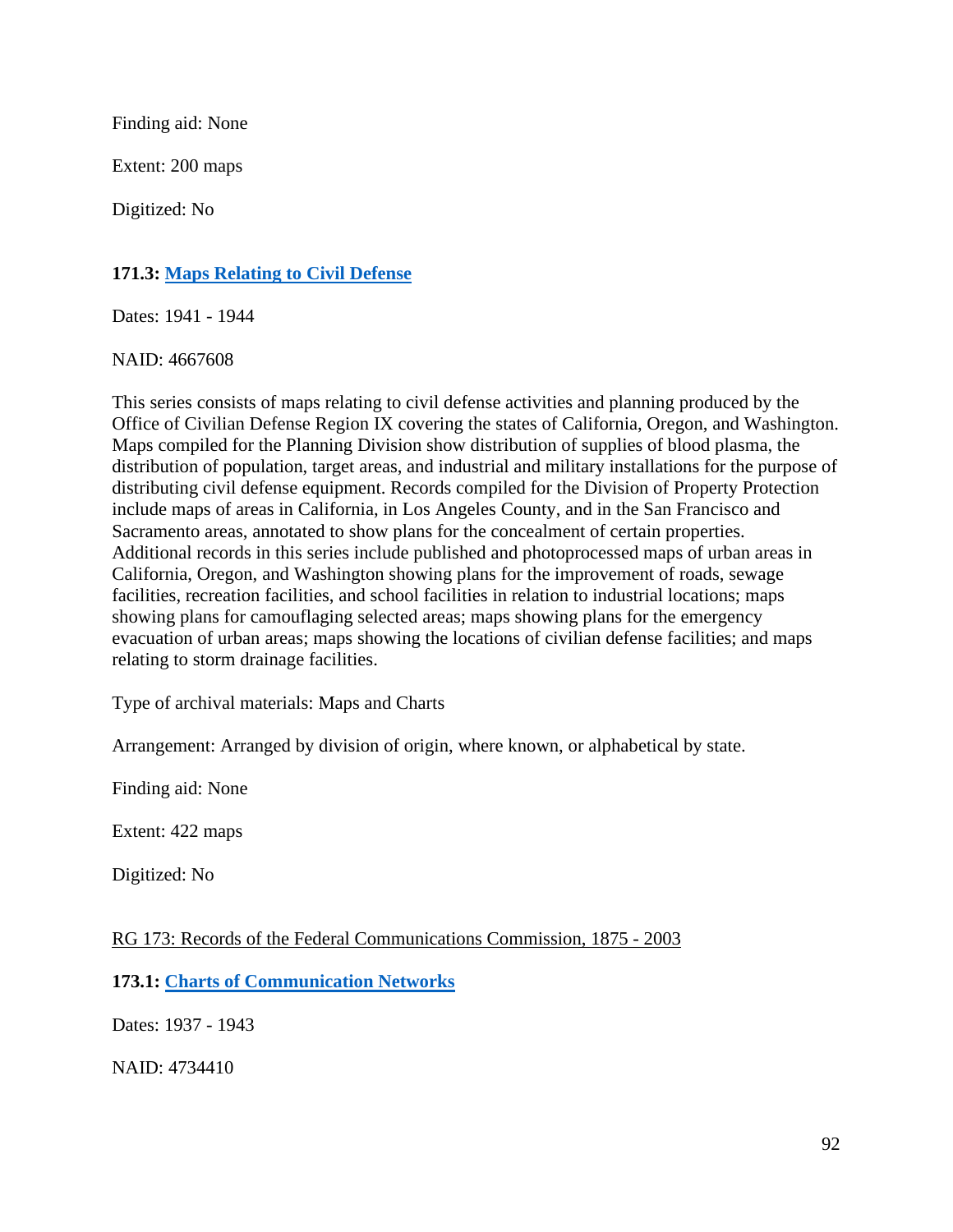This series consists of charts showing Japanese and German communication systems monitored during World War II. Also included are annotations that show the location of ships in distress.

Type of archival materials: Maps and Charts

Arrangement: Arranged by geographic region.

Finding aid: None

Extent: 54 charts

Digitized: No

RG 175: Records of the Chemical Warfare Service, 1917 - 1994

**175.1: [Drawings of Gas and Chemical Bomb Casings](https://catalog.archives.gov/id/305876)**

Dates: 1942

NAID: 305876

This series consists of blueprint engineering drawings of gas and chemical bomb casings. The drawings originated with the Chemical Warfare Center, Edgewood Arsenal, Maryland.

Type of archival materials: Architectural and Engineering Drawings

Arrangement: Unarranged.

Finding aid: None

Extent: 9 drawings

Digitized: No

#### RG 179: Records of the War Production Board, 1918 - 1947

#### **179.1: [Map of Regional Offices](https://catalog.archives.gov/id/872156)**

Dates: 1942

NAID: 872156

This series consists of a map of the United States overprinted to show the regional boundaries and the regional and subregional offices of the War Production Board.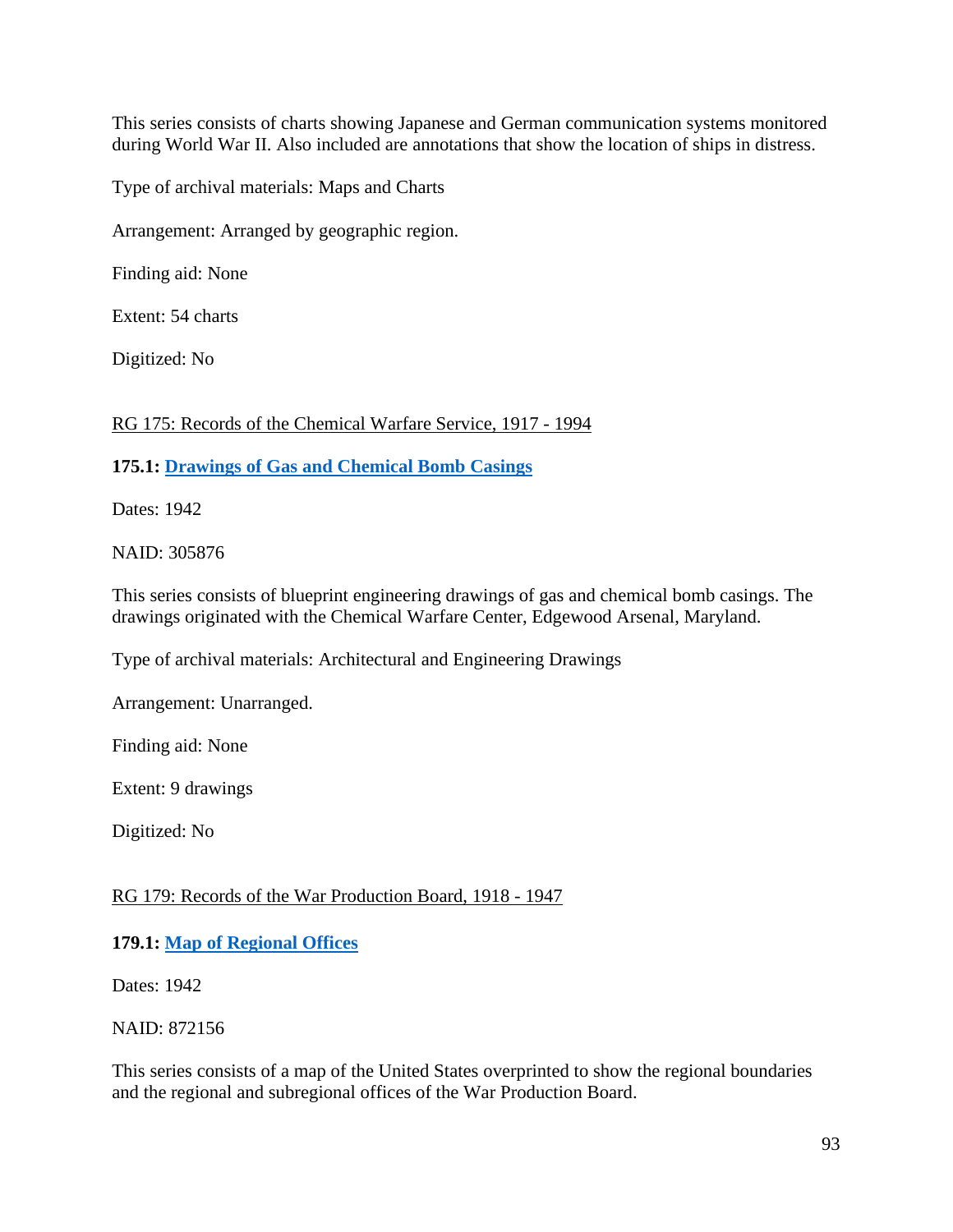Type of archival materials: Maps and Charts

Arrangement: Unarranged.

Finding aid: None

Extent: 1 map

Digitized: No

# **179.2: [Maps of World War II Munitions Plants](https://catalog.archives.gov/id/872155)**

Dates: This series was compiled or maintained ca. 1942 - ca. 1945. It documents the time period 6/1941 - 10/1941.

NAID: 872155

This series consists of maps of the United States overprinted to show the locations of munitions plants for June and October 1941. The munitions plant locations are color coded to show the type of material produced, but neither map contains a key to the location symbols.

Type of archival materials: Maps and Charts

Arrangement: Arranged chronologically.

Finding aid: None

Extent: 2 maps

Digitized: No

## RG 181: Records of Naval Districts and Shore Establishments, 1784 - 2000

## **181.1: [Maps and Plans of U.S. Naval Facilities in Northern Ireland and Scotland During](https://catalog.archives.gov/id/953566) [World War II](https://catalog.archives.gov/id/953566)**

Dates: 1942 - 1944

NAID: 953566

This series consists of maps, site plans, and architectural and engineering drawings of U.S. Naval facilities in Northern Ireland and Scotland. These facilities include ship repair bases and hospitals.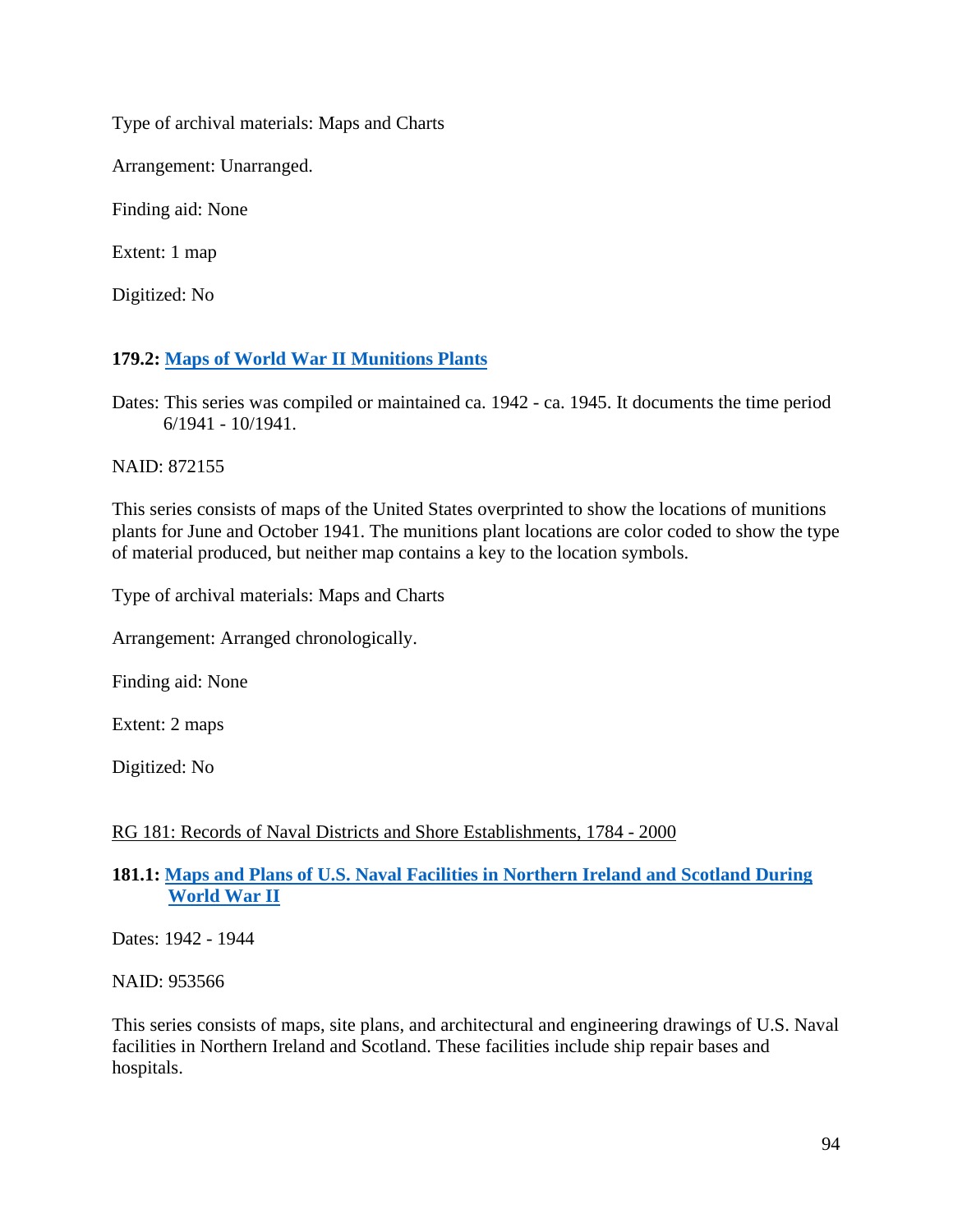The documented facilities include the Londonderry Repair Base One, the Creevagh House Hospital Area, the Lisahally Tank Farm, Northern Ireland and the Roseneath Repair Base Two in Scotland.

Type of archival materials: Architectural and Engineering Drawings; Maps and Charts

Arrangement: Arranged alphabetically by country and thereunder alphabetically by town or area name.

Finding aid: Folder List

Extent: 156 maps and plans

Digitized: No

## **181.2: [Shore Establishment Facility Drawings](https://catalog.archives.gov/id/5682659)**

Dates: 1898 - 1979

NAID: 5682659

This series consists of architectural drawings, location maps, and site plan maps for naval bases and naval air stations. These drawings document the building and renovation of housing structures, utility systems, training facilities, hospitals, aircraft runways, office buildings, supply centers, and mess halls. The facilities represented include, but are not limited to Camp Lejeune, North Carolina; Cherry Point, North Carolina; Jacksonville, North Carolina; Camp Bradford, Virginia; Dam Neck, Virginia; Little Creek, Virginia; Norfolk, Virginia; and Oceana, Virginia. International coverage also exists within this series.

Type of archival materials: Architectural and Engineering Drawings; Maps and Charts

Arrangement: Arranged alphabetically by state name, thereunder alphabetically by station name, and thereunder by subject.

Finding aid: Folder List

Extent: 15,000 drawings

Digitized: No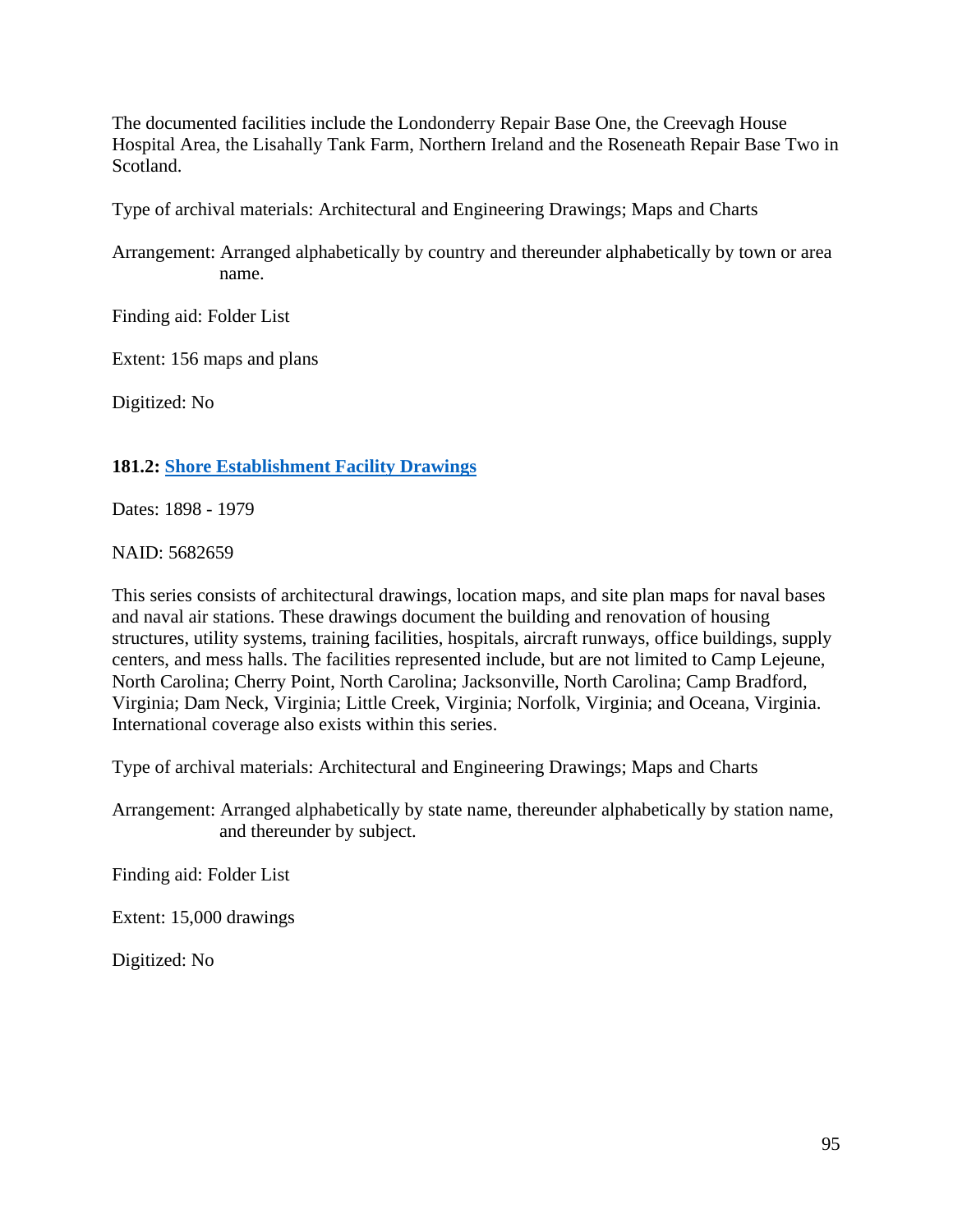### RG 187: Records of the National Resources Planning Board, 1931 - 1943

**187.1: [Area Analysis Maps Relating to Forestry, Industry, and Defense Areas](https://catalog.archives.gov/id/7260837)**

Dates: This series was compiled or maintained ca. 1939 - ca. 1942. It documents the time period ca. 1890 - ca. 1942.

NAID: 7260837

This series consists of area analysis maps relating to forestry, industry, and defense areas, primarily in the Pacific Northwest region.

Type of archival materials: Maps and Charts

Arrangement: Arranged by subject.

Finding aid: Special List 41

Extent: 65 maps

Digitized: No

#### **187.2: [Defense Maps of City Planning and Industry Charts](https://catalog.archives.gov/id/7260842)**

Dates: ca. 1940 - ca. 1942

NAID: 7260842

This series consists of colored photoprocessed copies of maps and plans prepared by J. M. Frissel, city planning consultant, consisting of a map of the Charlevoix region in Michigan; a 1941 zoning map and a future use plan for the city of Charlevoix; a 1940 master plan and a zoning plan for the city of Cheboygan; and a 1941 map of Traverse City, Michigan. The latter is colored to show city-owned land, proposed parks, parkways, a municipal forest, and an extension to the cemetery.

The series also contains maps depicting industrial areas in the Detroit, Michigan area as well as a set of undated maps prepared in the National Resources Committee (NRC) office to show the location by counties of certain industries in Michigan, Wisconsin, and Minnesota. Industrial sections in which a certain industry was predominant are indicated on most of the maps.

Type of archival materials: Maps and Charts

Arrangement: Arranged by subject.

Finding aid: Special List 41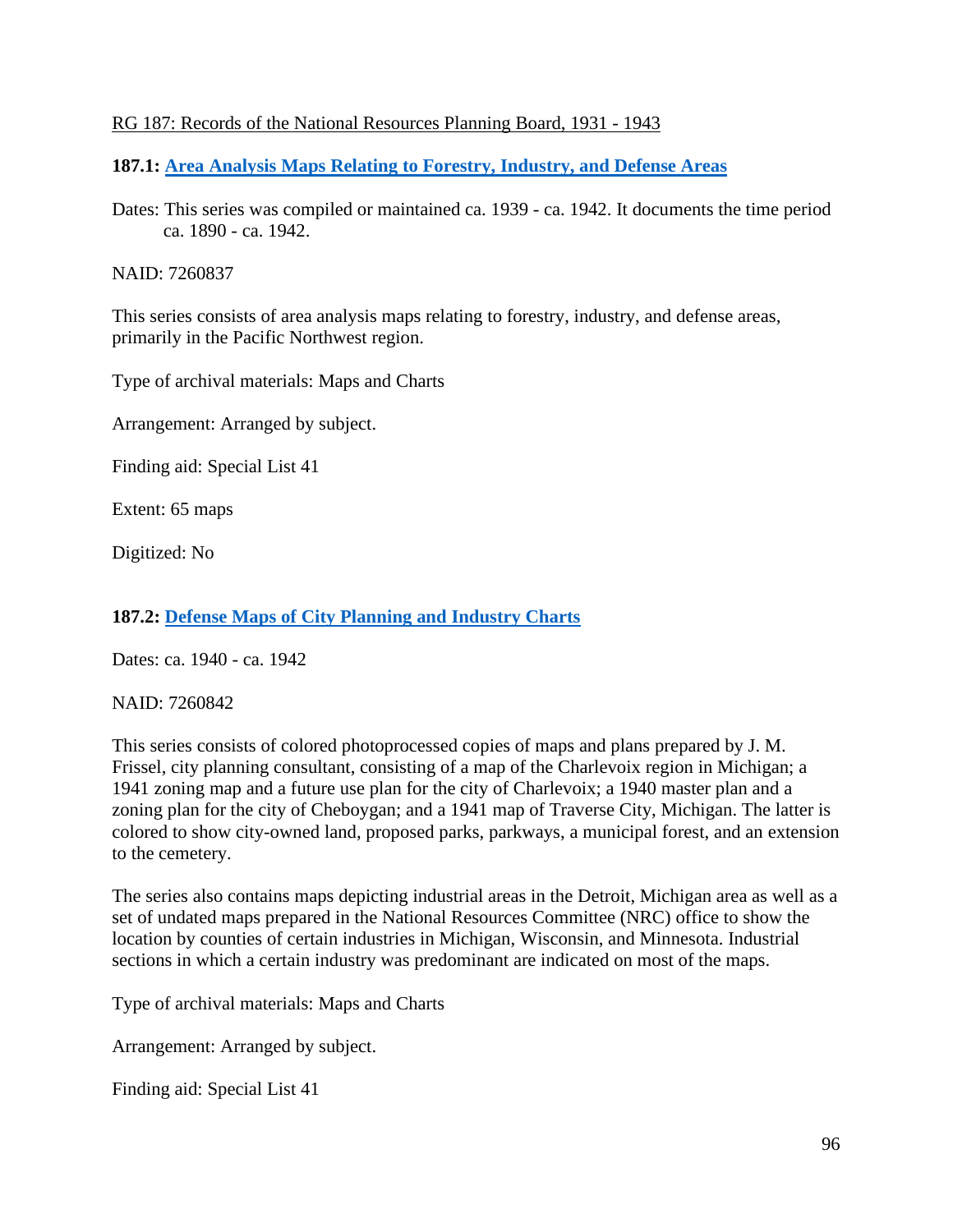Extent: 55 maps

Digitized: No

# **187.3: [General and Defense Related Maps](https://catalog.archives.gov/id/7290258)**

Dates: ca. 1941 - ca. 1942

NAID: 7290258

This series consists of boundary and defense related maps for Region 6, covering the following states; Iowa, Kansas, Minnesota, Missouri, Nebraska, North Dakota, and South Dakota. Defense maps include two charts, dated November 15, 1941, showing the suggested organization of regional and municipal defense committees and their relation to the Nebraska Advisory Defense Committee, an undated chart showing the organization of the Missouri State Defense Council, an annotated photo processed map showing defense expenditures in Region 6, and manuscript maps of the defense area of the Iowa Ordnance Plant in the vicinity of Ankeny. Also included are annotated maps of the following locations: Burlington, Iowa; and Kansas City, Missouri. These relate to defense industries and housing. Additional records include maps of the general vicinity of the Nebraska Ordnance Plant in Saunders County; an annotated copy of a 1942 map of the county, and a manuscript map showing land ownership and additions to Fort Crook.

Type of archival materials: Maps and Charts

Arrangement: Arranged by subject.

Finding aid: Special List 41

Extent: 39 maps and charts

Digitized: No

## **187.4: [General Maps and Charts Relating to the Defense Program](https://catalog.archives.gov/id/7284341)**

Dates: This series was compiled or maintained ca. 1939 - ca. 1943. It documents the time period ca. 1900 - ca. 1943.

NAID: 7284341

This series consists of maps and charts depicting areas in the South Central part of the country, including Arkansas, Louisiana, and Texas.

Type of archival materials: Maps and Charts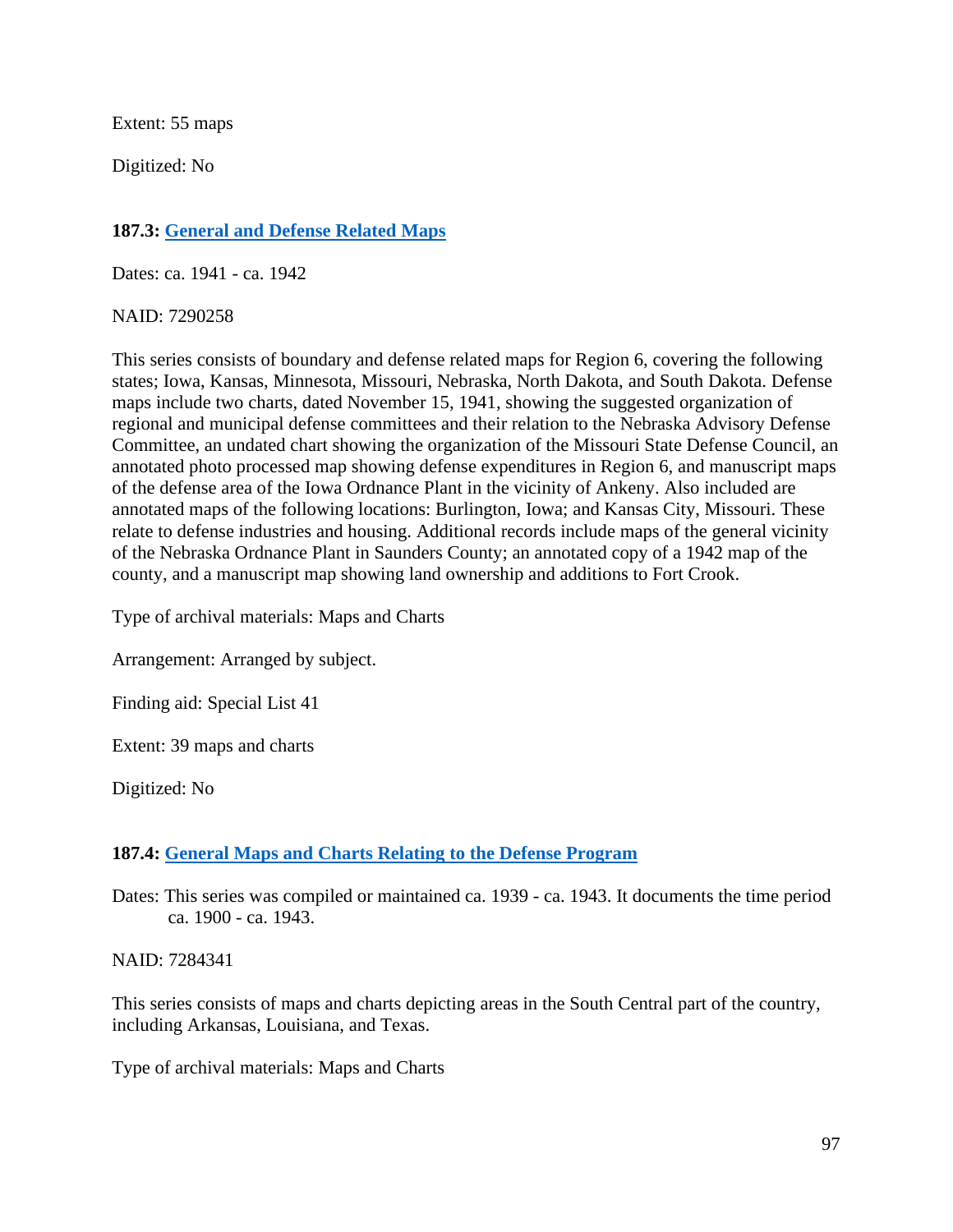Arrangement: Arranged by subject.

Finding aid: Special List 41

Extent: 40 maps

Digitized: No

# **187.5: [Maps and Charts Relating to Defense and Forestry](https://catalog.archives.gov/id/7330068)**

Dates: This series was compiled or maintained ca. 1939 - ca. 1942. It documents the time period ca. 1929 - ca. 1942.

### NAID: 7330068

This series consists of a map of the U.S. showing locations of defense establishments in the Southeastern Region and a few maps showing States and counties in the Southern Forest Resources Survey region. Additional maps include a set of prints showing timber holdings, major forest types, estimated values, ratios of income, and areas of forest protection. Type of archival materials: Maps and Charts

Arrangement: Arranged by subject.

Finding aid: Special List 41

Extent: 88 maps and charts

Digitized: No

## **187.6: [Maps and Charts Relating to General Industry, Defense Areas, and Schools](https://catalog.archives.gov/id/7260836)**

Dates: This series was compiled or maintained ca. 1939 - ca. 1942. It documents the time period ca. 1869 - ca. 1942.

NAID: 7260836

This series contains maps and charts relating to general industry, defense areas, and schools, mainly in the Colorado and New Mexico areas. The maps and charts depict such things as national forest and Indian lands in the Mountain States region, existing and proposed airline facilities in New Mexico, minerals in the Mountain States region, and lands reserved for reclamation purposes.

A map of Denver County, Colorado and parts of adjacent counties show the locations of the Denver Ordnance Plant, Fort Logan, Lowry Field, and the Lowry Bombing Range; and is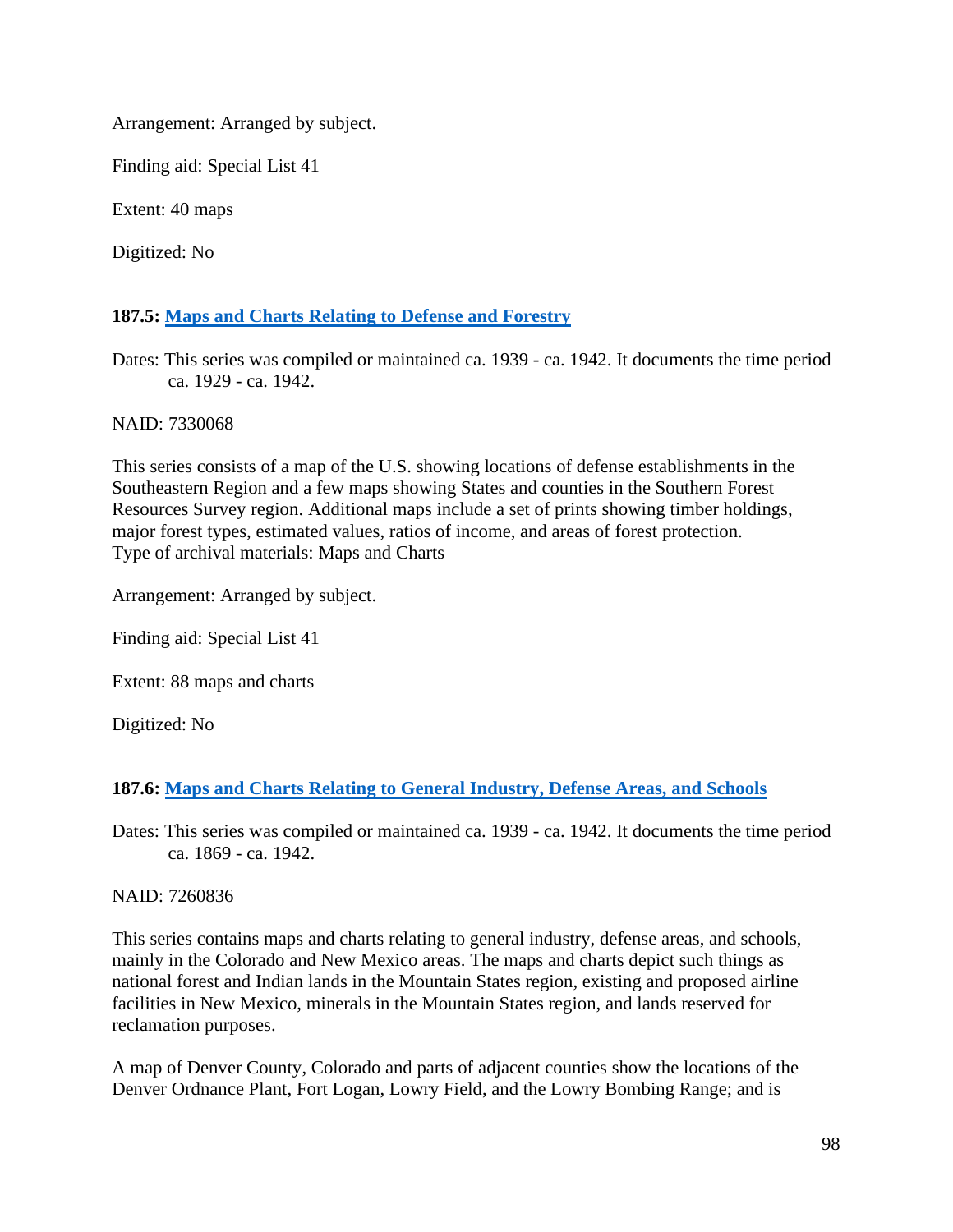annotated to show the area proposed for a housing survey in the Denver defense area. The series also contains three copies of a 1941 school and transportation facilities map of the Denver defense area. One is annotated to show the location of schools, and a second colored to show schools with unused capacity as of June 1941. The series also includes a map of the city of Colorado Springs annotated to show public schools and parks and a school district map of the Upper Arkansas River drainage basin, Colorado (dated July 1942) with local, union, and county high school districts outlined in color.

Type of archival materials: Maps and Charts

Arrangement: Arranged by subject.

Finding aid: Special List 41

Extent: 19 maps

Digitized: No

## **187.7: [Maps Relating to the Defense Program, Farm Land, and Population Density](https://catalog.archives.gov/id/7284403)**

Dates: This series was compiled or maintained ca. 1939 - ca. 1943. It documents the time period ca. 1840 - ca. 1943.

NAID: 7284403

This series consists of maps relating to the the defense program, farm lands, and population densities in the Ohio-Greak Lakes region of the country. Areas featured in the maps include Indiana, Ohio, Kentucky, and Minnesota.

Type of archival materials: Maps and Charts

Arrangement: Arranged by subject.

Finding aid: Special List 41

Extent: 31 maps

Digitized: No

#### **187.8: [Maps Relating to Industrial Locations and Defense](https://catalog.archives.gov/id/7116387)**

Dates: ca. 1940 - ca. 1942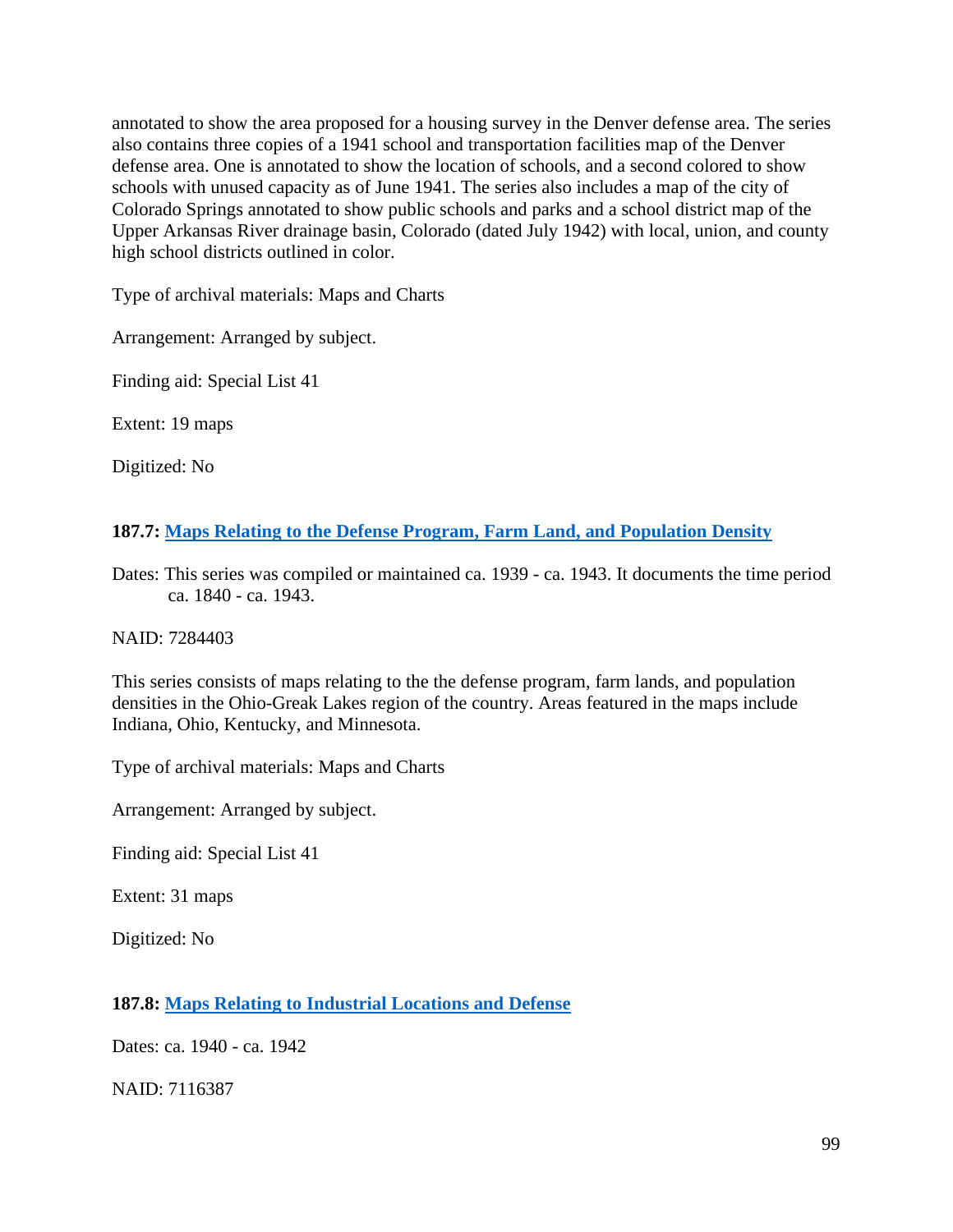This series consists of a set of four published maps of the United States showing, by circles, industrial areas and the value of all defense contracts awarded by the War and Navy Departments, June 1-October 31, 1940; photostats of four maps showing the geographical distribution of major Federal defense contracts announced June 1-November 15, 1940; a tabulated list (three sheets) giving the approximate value of supply and construction contracts awarded according to urban regions; photostats of two maps of the United States prepared by the Natural Resources Planning Board (NRPB) Industrial Location Section, one showing the expansion of manufacturing facilities for defense as of May 15, 1941, and the other showing the existing and proposed production of alumina, aluminum, and magnesium as of July 7, 1941; a published map annotated to show congested defense areas and possible areas of expansion depending on unemployment; and photostats of maps A-M showing the expansion of war production facilities for aircraft assembly and aircraft engines, shipbuilding and repair facilities, ship parts and forgings, shell, bomb, and bag loading; smokeless powder and high explosives, machine tools and gauges, and aluminum and magnesium as of April 1, 1942. The series also contains four Geological Survey base maps of the United States with manuscript additions, stickups, and symbols indicating defense plan locations in commuting distance from large cities; the expansion of war production facilities, total and per capita, by States as of April 1, 1942, and Government-financed expansion of war production facilities through April 30, 1942, (1) by States and estimated degree of postwar utilization, and (2) by regions and estimated degree of postwar convertibility.

Also included in this series are charts pertaining to the regional distribution of war industrial expansion, June 1940-April 1942, and of war industrial facilities approved through December 1942; a poster and charts showing wartime shifts in the labor force, 1940-43; and charts showing shifts in certain industries from 1940 to the postwar period.

Type of archival materials: Maps and Chars

Arrangement: Unarranged.

Finding aid: Special List 41

Extent: 44 maps

Digitized: No

### **187.9: [Records Relating to General Defense, Industry, Minerals, Recreation and Water](https://catalog.archives.gov/id/7348754)  [Resources](https://catalog.archives.gov/id/7348754)**

Dates: This series was compiled or maintained ca. 1939 - ca. 1942. It documents the time period ca. 1800 - ca. 1942.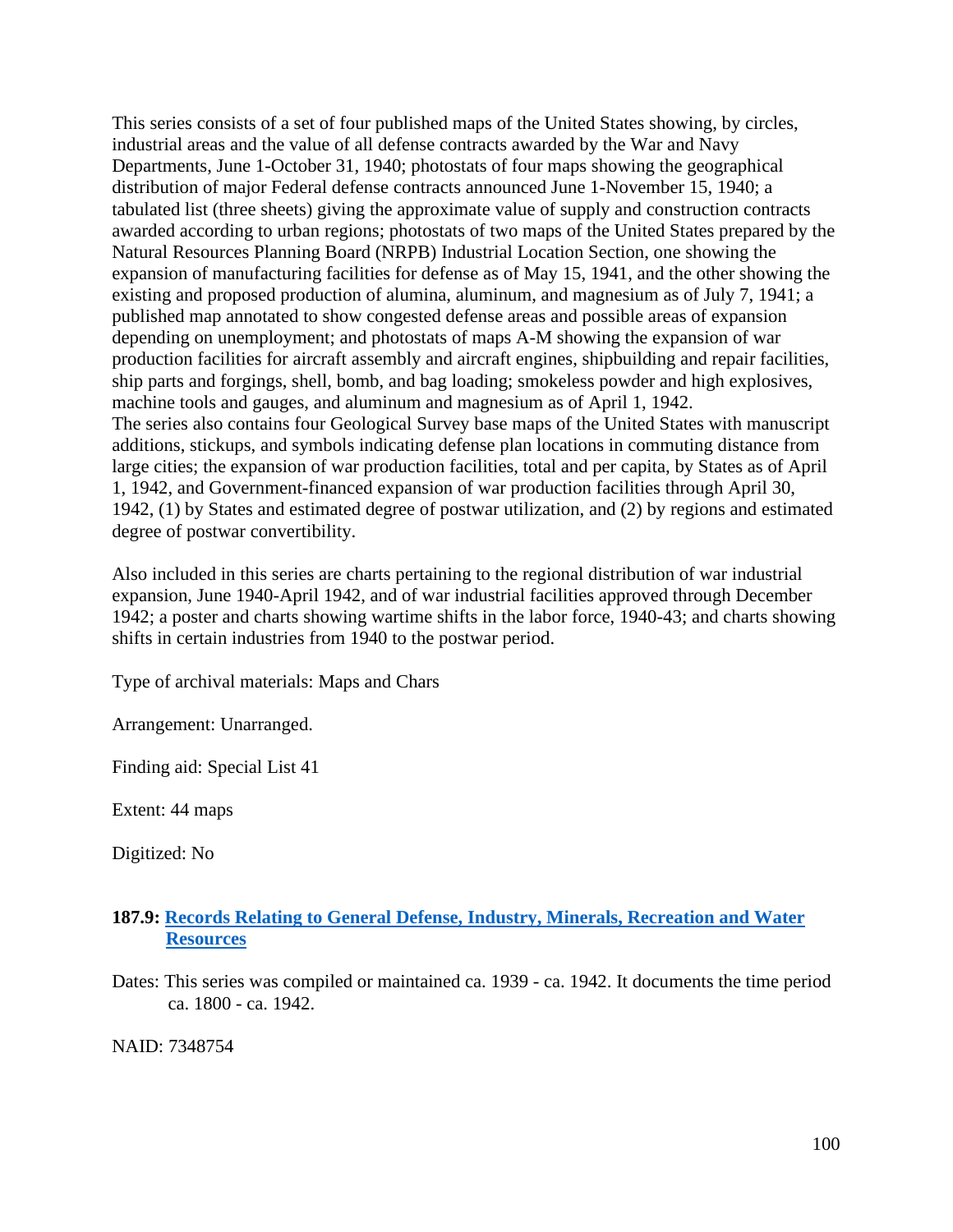This series consists of a set of base maps of the Middle Atlantic region showing metropolitan districts, boundaries of industrial areas and counties, population changes, rural regions, and regional/district/county planning organizations as well as maps of Baltimore's, Buffalo's, Philadelphia's, and New York City's defense areas, population, defense employment, locations of highway projects for emergency and postwar programs.

Additional records in this series include charts showing the percentage of commodity traffic per ton; the estimated distribution of the labor force in the Baltimore area; trends in manufacturing employment, and housing in the Niagara frontier area. Maps relating to minerals show anthracite coal-fields in Pennsylvania, oilfields and gas fields in western Pennsylvania, and operating and potential coalfields in the Upper Ohio Basin.

Also included is a set of published base maps of the Middle Atlantic region showing certain major areas and features of recreational significance, recreational resources, and a study plan for a rural educational and recreational center-both prepared by National Resources Planning Board (NRPB) in the cooperation with the National Park Service.

Type of archival materials: Maps and Charts

Arrangement: Arranged by subject.

Finding aid: Special List 41

Extent: 44 maps and charts

Digitized: No

#### **187.10: [War and Postwar Planning](https://catalog.archives.gov/id/7261703) Charts**

Dates: ca. 1943

NAID: 7261703

This series consists of a set of manuscript and printed charts prepared for the pamphlet "After the War-1918-1920" (June 1943); a map of the United States annotated to show defense areas engaged in war community planning according to reports received; two charts entitled "Cumulative Record of Activities, War Area Trouble-Shooting" and a photostat of a tabular list entitled "Post War Agenda;" and charts used in "National Resources Development Report for 1943: Part II, Wartime Planning for War and Post War" (1943).

Type of archival materials: Maps and Charts

Arrangement: Unarranged.

Finding aid: Special List 41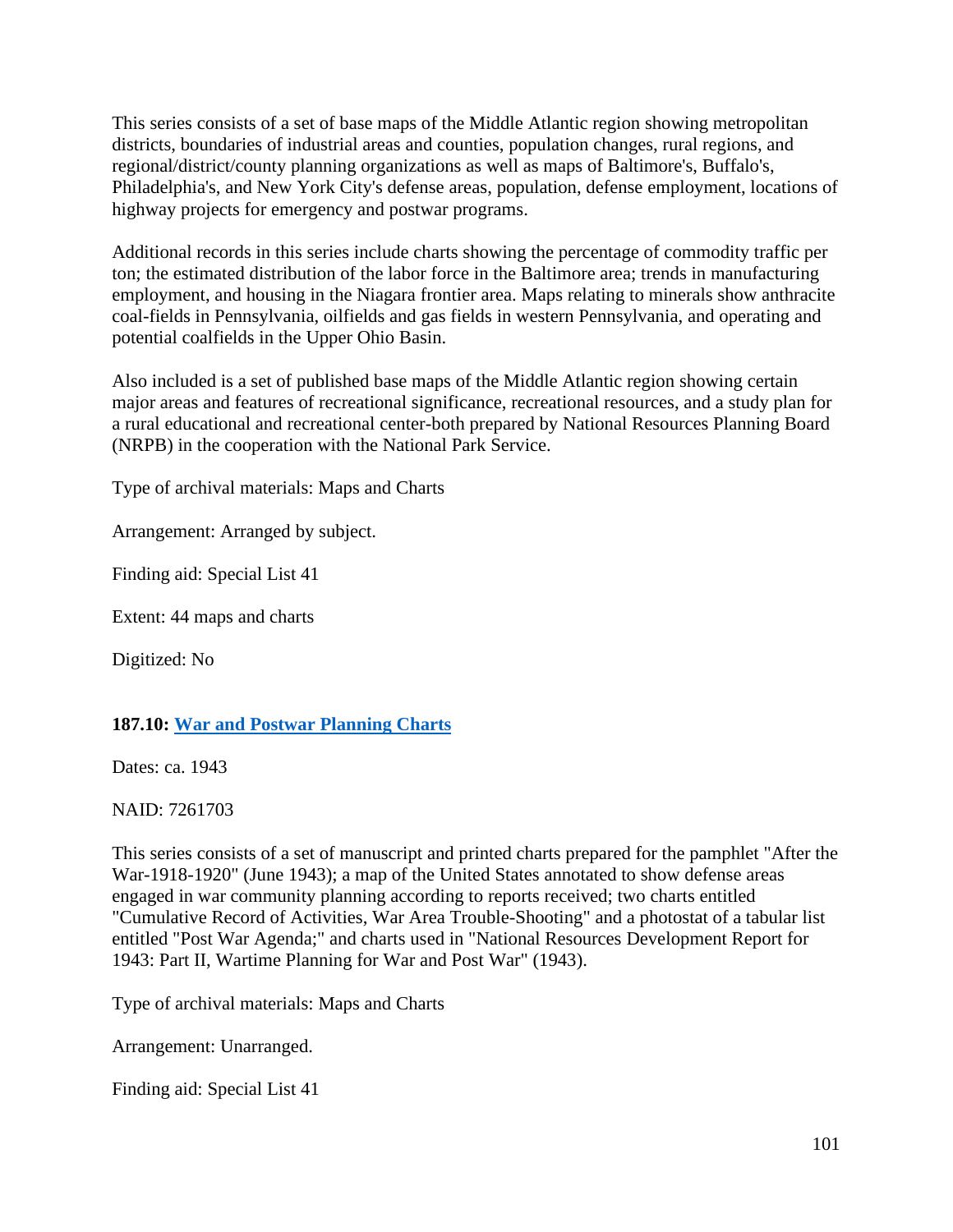Extent: 30 charts

Digitized: No

# RG 196: Records of the Public Housing Administration, 1895 - 1967

## **196.1: [Architectural Plans of Federal Public Housing Authority Housing Projects](https://catalog.archives.gov/id/305878)**

Dates: This series was compiled or maintained 1942 - 1947. It documents the time period 1940 - 1946.

NAID: 305878

This series consists of manuscript tracings, blueprints, and photoprocessed copies of architectural drawings and site plans of war or defense housing projects in eleven States, the District of Columbia, and Puerto Rico. Cover memorandums accompany some of the plans. The majority of the housing sites are in California and Arizona. Type of archival materials: Architectural and Engineering Drawings

Arrangement: Arranged alphabetically by State name and thereunder numerically by project number, with territories at end.

Finding aid: Folder List

Extent: 4000 drawings, 700 maps

Digitized: No

### **196.2: [Construction Plans of Housing Projects Built Under the Lanham Act War Housing.](https://catalog.archives.gov/id/7372317)  [Programs](https://catalog.archives.gov/id/7372317)**

Dates: 1940 - 1945

NAID: 7372317

This series consists of architectural drawings, maps, and charts relating to the planning and construction of public housing projects. Included are design, detail, elevation and section drawings, floor plans, mechanical and engineering plans, property maps and site plans for projects in the District of Columbia, Puerto Rico, and all states except North Dakota. The number of records for each project can range from one to over a hundred.

Type of archival materials: Architectural and Engineering Drawings (microfilm)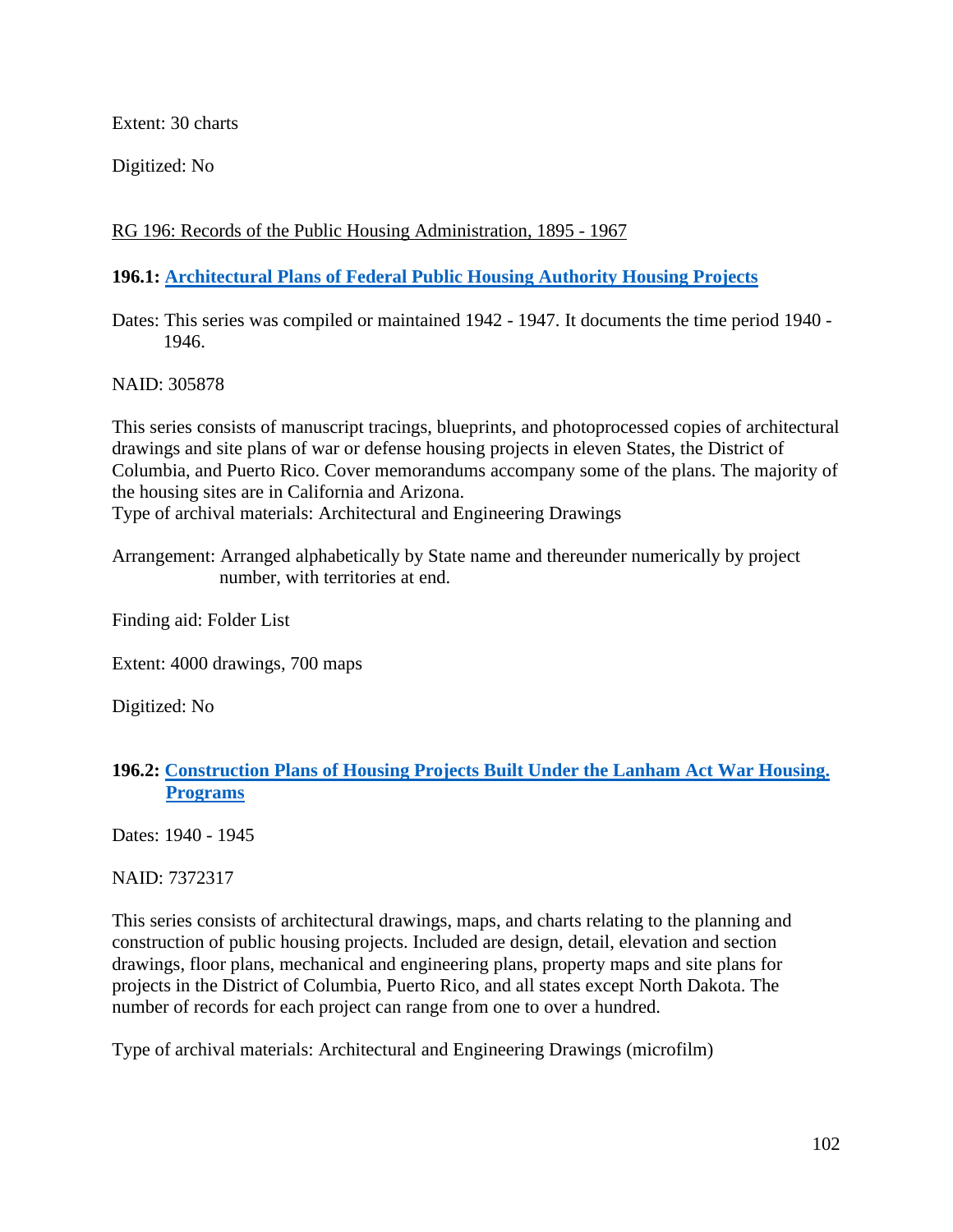Arrangement: Arranged alphabetically by state name and thereunder by alphanumeric project code.

Finding aid: Index

Extent: 392 reels

Digitized: No

### **196.3: [Plans of Lanham Act Projects](https://catalog.archives.gov/id/3720056)**

Dates: 1942 - 1945

NAID: 3720056

This series consists of tracing and blueprint architectural drawings of standard designs for barracks, trailers, dormitories, and child care centers built under the provisions of the Lanham Act. This act authorized the construction of housing units for workers in the war industries during World War II. Included are floor plans, section and elevation drawings, plumbing and electrical plans, and detail drawings.

Type of archival materials: Architectural and Engineering Drawings

Arrangement: Unarranged.

Finding aid: None

Extent: 1,000 drawings

Digitized: No

### **196.4: [Plans for Planeview, Kansas Defense Housing Project](https://catalog.archives.gov/id/100463862)**

Dates: ca. 1942 - ca. 1945

#### NAID: 100463862

This series consists of plans and drawings for a defense housing project near Wichita, Kansas called Planeview (Project Kansas 14023 and 14024). Plans are included for elementary schools, a high school, fire station, housing units, commercial center, subdivisions, and others.

Type of archival materials: Maps and Charts

Arrangement: Unarranged.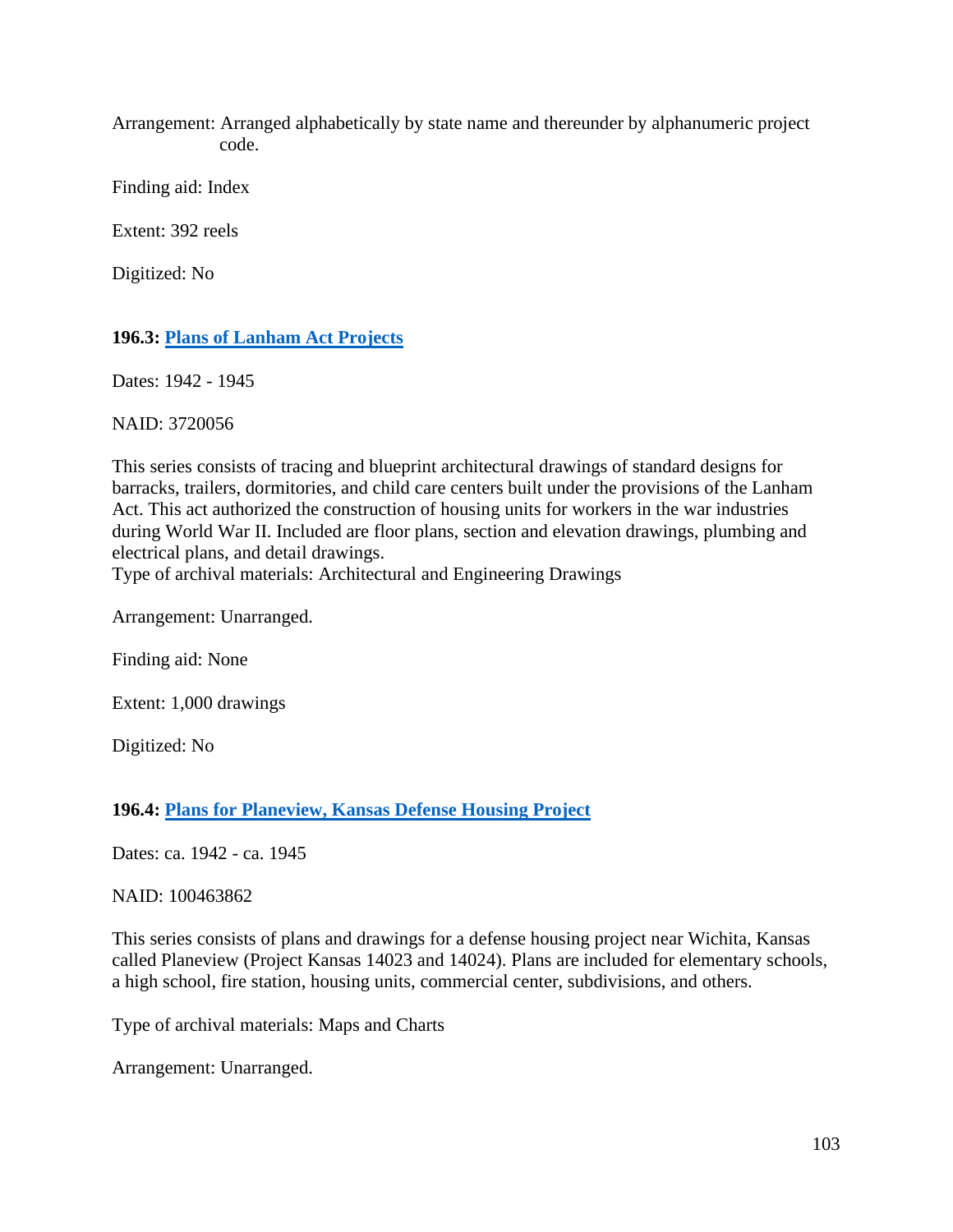Finding aid: Folder List

Extent: 188 plan sheets

Digitized: No

## RG 210: Records of the War Relocation Authority, 1941 - 1989

# **210.1: [Drawings of Relocation Centers](https://catalog.archives.gov/id/305880)**

Dates: 1942 - 1945

NAID: 305880

This series consists of drawings and plans of War Relocation Authority internment centers. Included are drawings of buildings and structures and site, facility, and utility plans. Drawings exist for the following centers: Central Utah (Topaz), Utah; Colorado River, Arizona; Fort Ontario Refugee Shelter, New York; Granada, Colorado; Gila River, Arizona; Heart Mountain, Wyoming; Jerome, Arkansas; Manzanar, California; Minidoka, Idaho; Rohwer, Arkansas; and Tule Lake, California.

Type of archival materials: Architectural and Engineering Drawings

Arrangement: Arranged alphabetically by name of center.

Finding aid: Item List

Extent: 224 drawings

Digitized: Fully

# RG 215: Records of the Office of Community War Services, 1940 - 1946

**215.1: [Map of the Blackstone Army Reservation](https://catalog.archives.gov/id/849179)**

Dates: This series was compiled or maintained 1943 - 1946. It documents the time period 2/1942.

NAID: 849179

This series consists of a map showing the location of the United States Army Reservation near Blackstone, Virginia.

Type of archival materials: Maps and Charts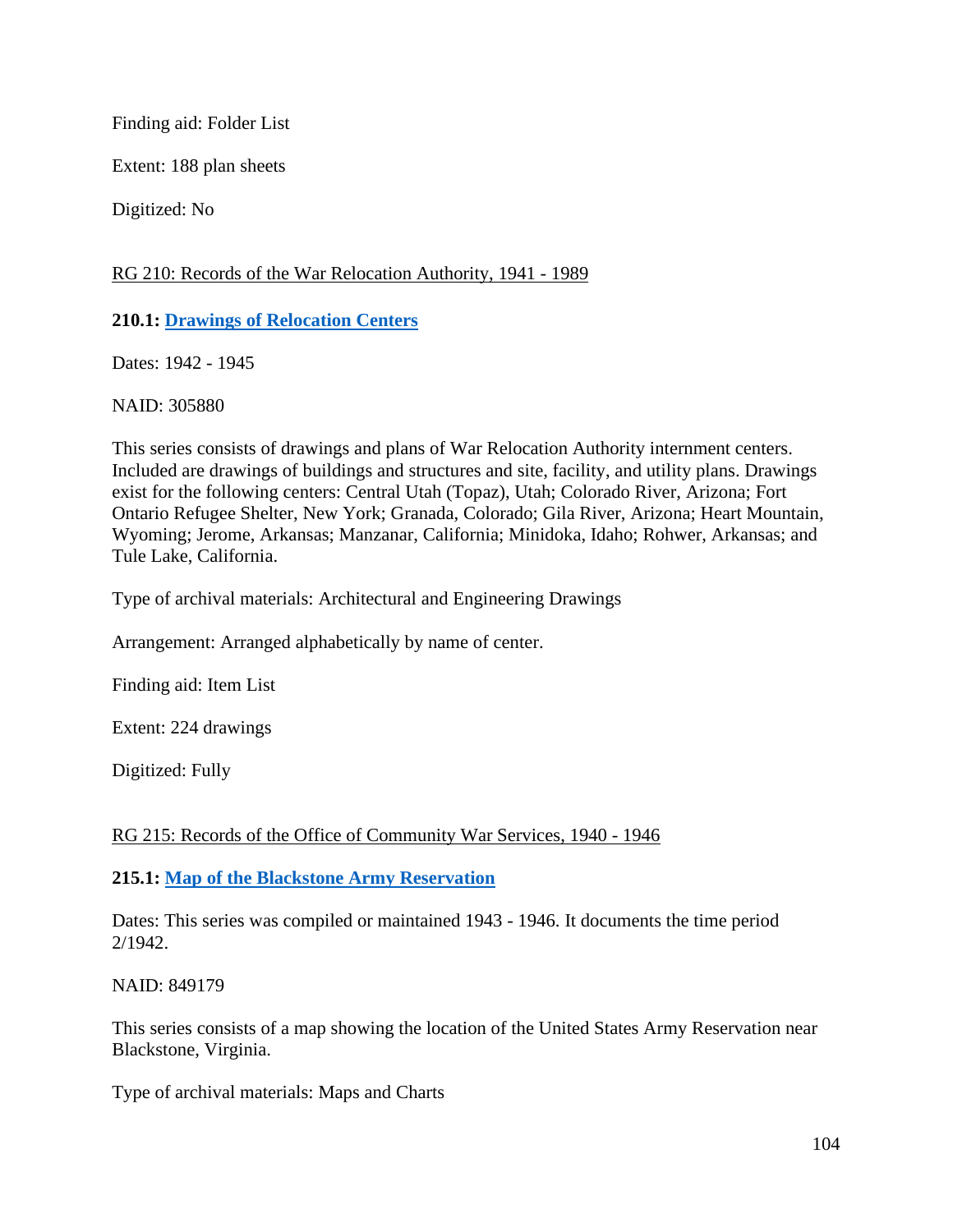Finding aid: None

Extent: 1 map

Digitized: No

# RG 224: Records of the Office of Labor (War Food Administration), 1941 - 1947

**224.1: [Maps of the United States Showing Land Resource Areas](https://catalog.archives.gov/id/5569501)**

Dates: 1944

NAID: 5569501

This series consists of maps of the United States annotated to show range land, crop land, and major irrigation areas.

Type of archival material: Maps and Charts

Arrangement: Unarranged.

Extent: 2 maps

Digitized: No

# RG 226: Records of the Office of Strategic Services, 1919 - 2002

# **226.1: [Administrative Maps of Germany](https://catalog.archives.gov/id/1138107)**

Dates: 3/15/1945 - 3/15/1945

NAID: 1138107

This series consists of thematic maps showing administrative areas for Germany during World War II. There is one volume each for four administrative areas in Germany including Arnsberg, Land Lippe and Land Schaumberg-Lippe, Minden and Munster. Each volume has maps showing a general map of the Province of Westfalen, Land Lippe, Land Schaumberg-Lippe. Also included is one map each for general administration, public safety, public health, transportation, finance offices, customs offices, legal courts, and labor distribution.

Type of archival materials: Maps and Charts

Arrangement: Arranged alphabetically by name of province.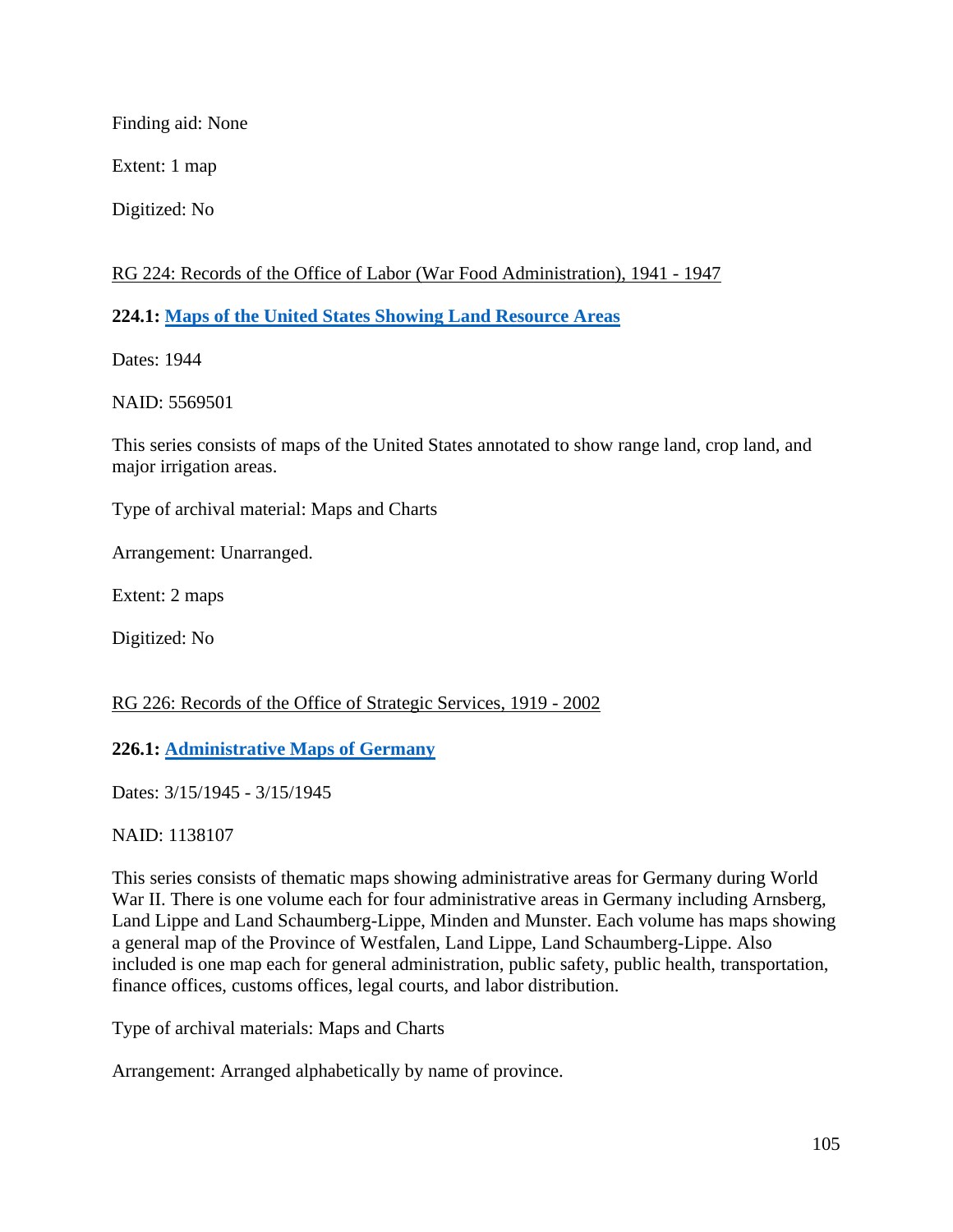Finding aid: None

Extent: 48 maps

Digitized: No

# **226.2: [Atlas of Population and Migration Trends](https://catalog.archives.gov/id/1225932)**

Dates: This series was compiled or maintained 11/1945. It documents the time period 1820 - 1970.

NAID: 1225932

This series consists of maps showing worldwide population and migration trends. Included are maps showing population densities of the world, climate and agricultural regions, industrial centers, urbanization in the first half of the twentieth century, country income levels, population estimates from 1900 to 1970, regional increase and decrease in population from 1900 to 1970, regional birth and death rates from 1900 to 1970, age distribution from 1940 to 1970, sex ratios from 1940 to 1970, various emigration trends in Europe and Asia from 1891 to 1924, immigration to the United States from 1820 to 1924, Jewish emigration from Europe from 1885 to 1942, and population change in the Soviet Union from 1926 to 1929. Type of archival materials: Maps and Charts

Arrangement: Arranged numerically by page number.

Extent: 41 maps

Digitized: Partially

# **226.3: Burma File [Aerial Photography](https://catalog.archives.gov/id/100382861)**

Dates: ca. 1942 - ca. 1945

NAID: 100382861

This series consists of field photos of Burma, possibly relating to Operation 5.

Type of archival materials: Photographs and other Graphic Materials

Arrangement: Unarranged.

Finding aid: None

Extent: 8 cans of film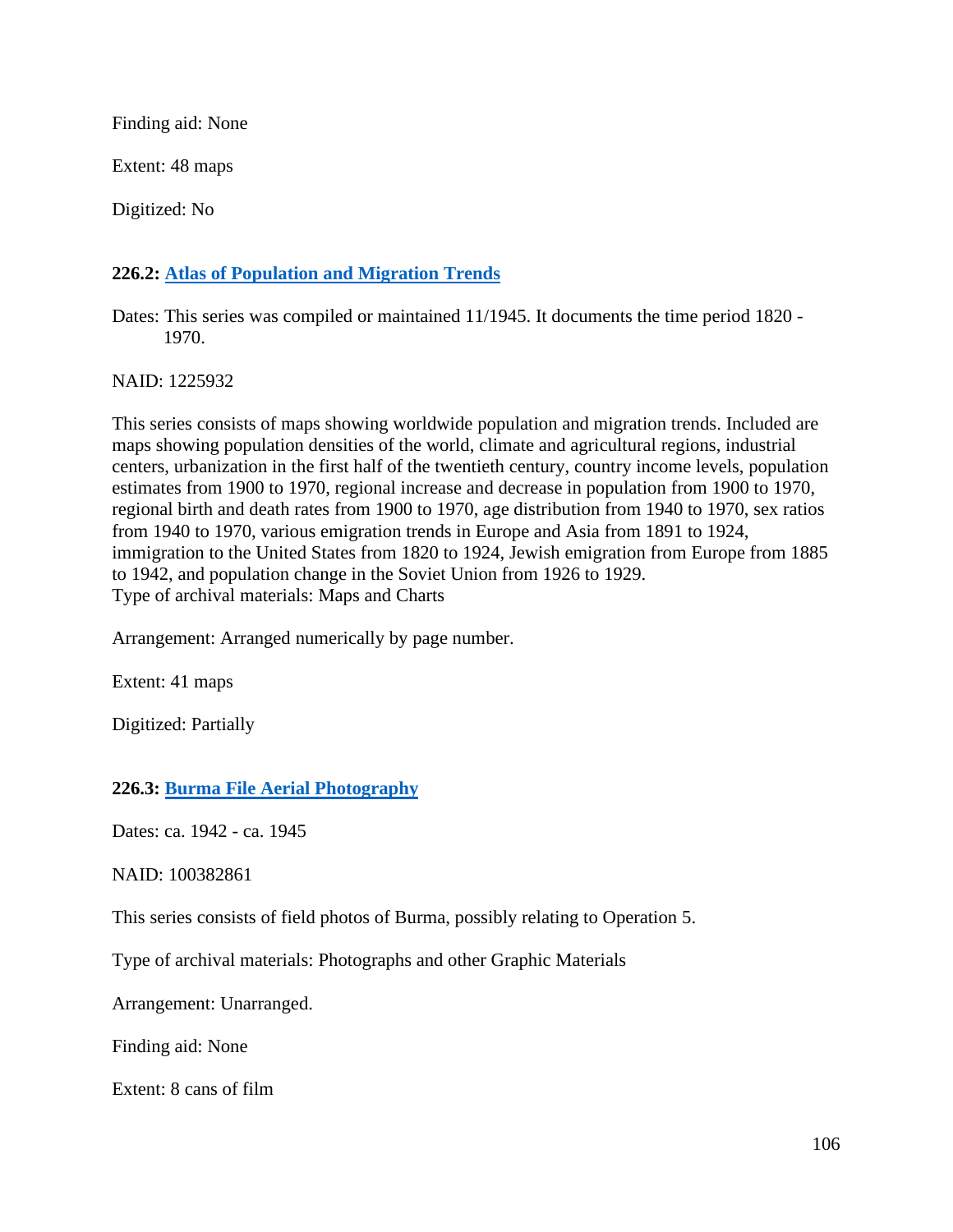Digitized: No

# **226.4: [Captured Japanese Maps and Charts](https://catalog.archives.gov/id/5549296)**

Dates: This series was compiled or maintained 1942 - 1945. It documents the time period 1929 - 1942.

NAID: 5549296

This series consists of maps and charts of the Pacific Ocean and the waters around Japan. These records include charts of tidal currents and ocean depths.

Type of archival materials: Maps and Charts

Arrangement: Arranged by subject.

Finding aid: None

Extent: 132 maps and charts

Digitized: No

# **226.5: [General Maps](https://catalog.archives.gov/id/592989)**

Dates: ca. 1942 - ca. 1945

NAID: 592989

This series consists of printed, annotated, photoprocessed, and manuscript maps covering all or parts of Russia, Asia, Europe, and several Pacific Islands. The scale and content of these maps is highly variable. Sample maps include a rough sketch of town of Chiuchaun (Jiujiang) China, maps of railroads in the USSR, and a relief map of Bulgaria.

Type of archival materials: Maps and Charts

Arrangement: Arranged by continent or country.

Finding aid: None

Extent: 65 maps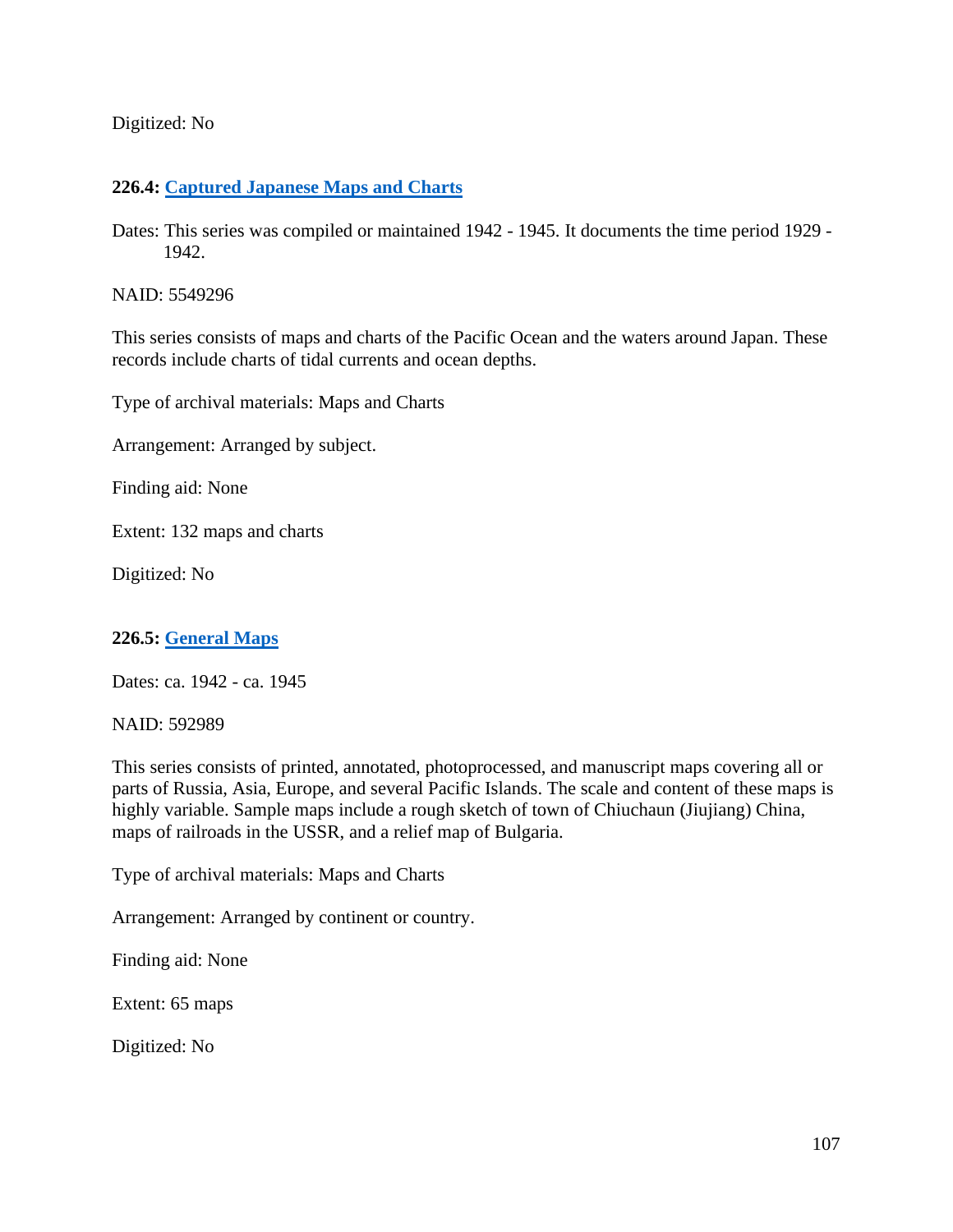## **226.6: [Maps of the Philippine Islands](https://catalog.archives.gov/id/5566839)**

Dates: 1942 - 1945

NAID: 5566839

This series consists of maps of industrial plant sites in the Philippine Islands. These maps include mining company sites, sawmill sites, food company sites, electric power and gas company sites, and potential building sites in Manila.

Type of archival materials: Maps and Charts

Arrangement: Arranged by industry type.

Finding aid: File List

Extent: 44 maps

Digitized: No

**226.7: [Maps of U.S. Navy Air Searches in the Pacific Ocean Area](https://catalog.archives.gov/id/5548082)**

Dates: 1942 - 1945

NAID: 5548082

This series consists of maps showing air search patterns in areas of the Pacific Ocean. These World War II maps were all produced prior to specific island invasions.

Type of archival materials: Maps and Charts

Arrangement: Arranged chronologically.

Finding aid: None

Extent: 13 maps

Digitized: No

# **226.8: [Military Front Maps of Europe](https://catalog.archives.gov/id/1138354)**

Dates: 5/30/1944 - 5/15/1945

NAID: 1138354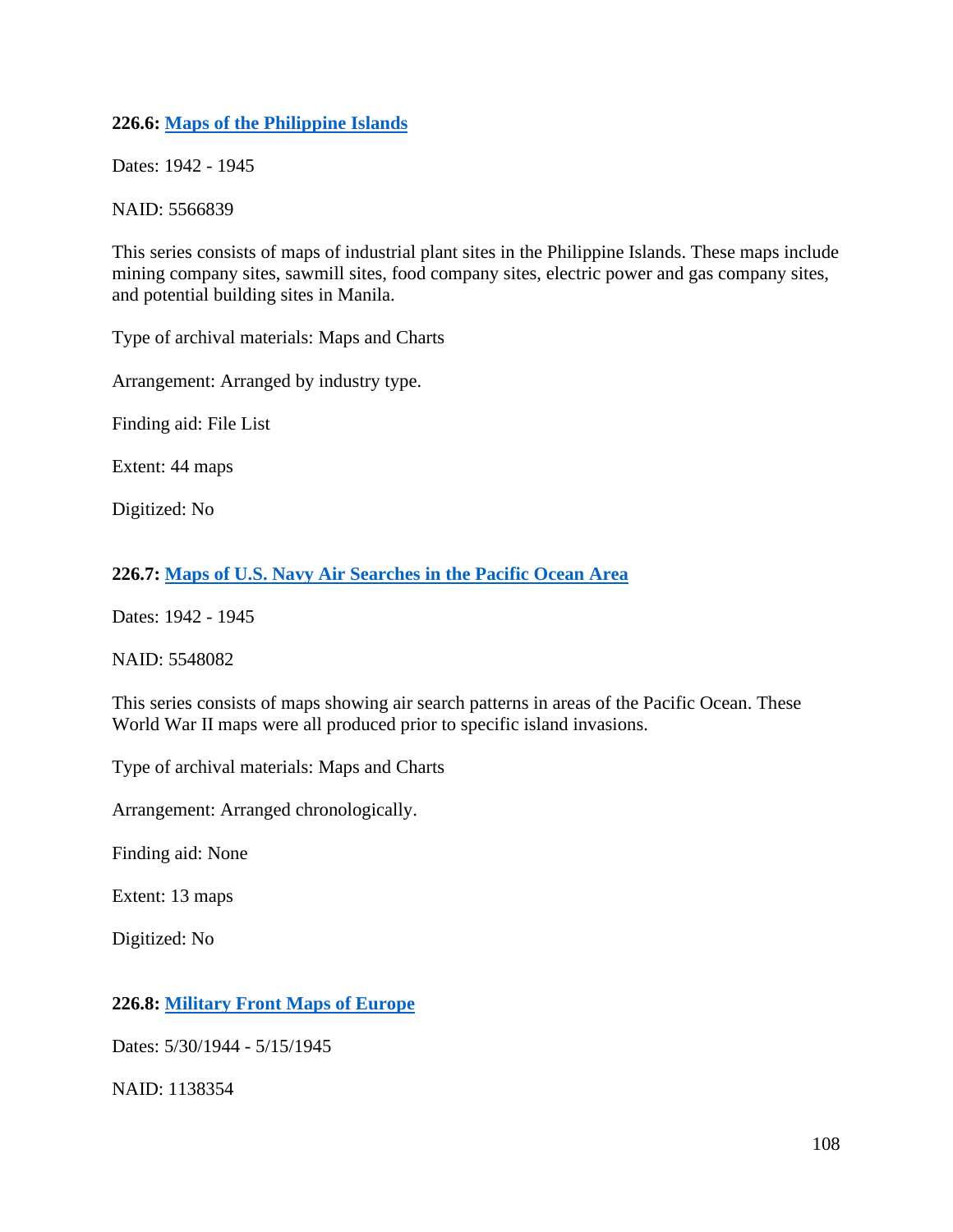This series consists of one volume of maps showing the weekly position of front lines during World War II.

Type of archival materials: Maps and Charts

Arrangement: Arranged chronologically.

Finding aid: None

Extent: 51 maps

Digitized: No

### **226.9: [Photographs of Relief Maps](https://catalog.archives.gov/id/5554476)**

Dates: 1944 - 1945

NAID: 5554476

This series consists of maps of France and the British Isles.

Type of archival materials: Maps and Charts; Photographs and other Graphic Materials

Arrangement: Unarranged.

Finding aid: None

Extent: 12 photographs

Digitized: No

**226.10: [Thematic Maps](https://catalog.archives.gov/id/1142870)**

Dates: 7/31/1941 - 9/30/1945

NAID: 1142870

This series consists of thematic maps showing topography; transportation systems; waterways; power systems; communications systems; political boundaries; city plans; military activities; and the locations of resources, industries, agricultural products, vegetation zones, climatic zones, and population, ethnic, and religious concentrations in countries in Asia, Europe, Africa, Australia, and the Americas during World War II. There is a geographic emphasis on Allied and Axis countries.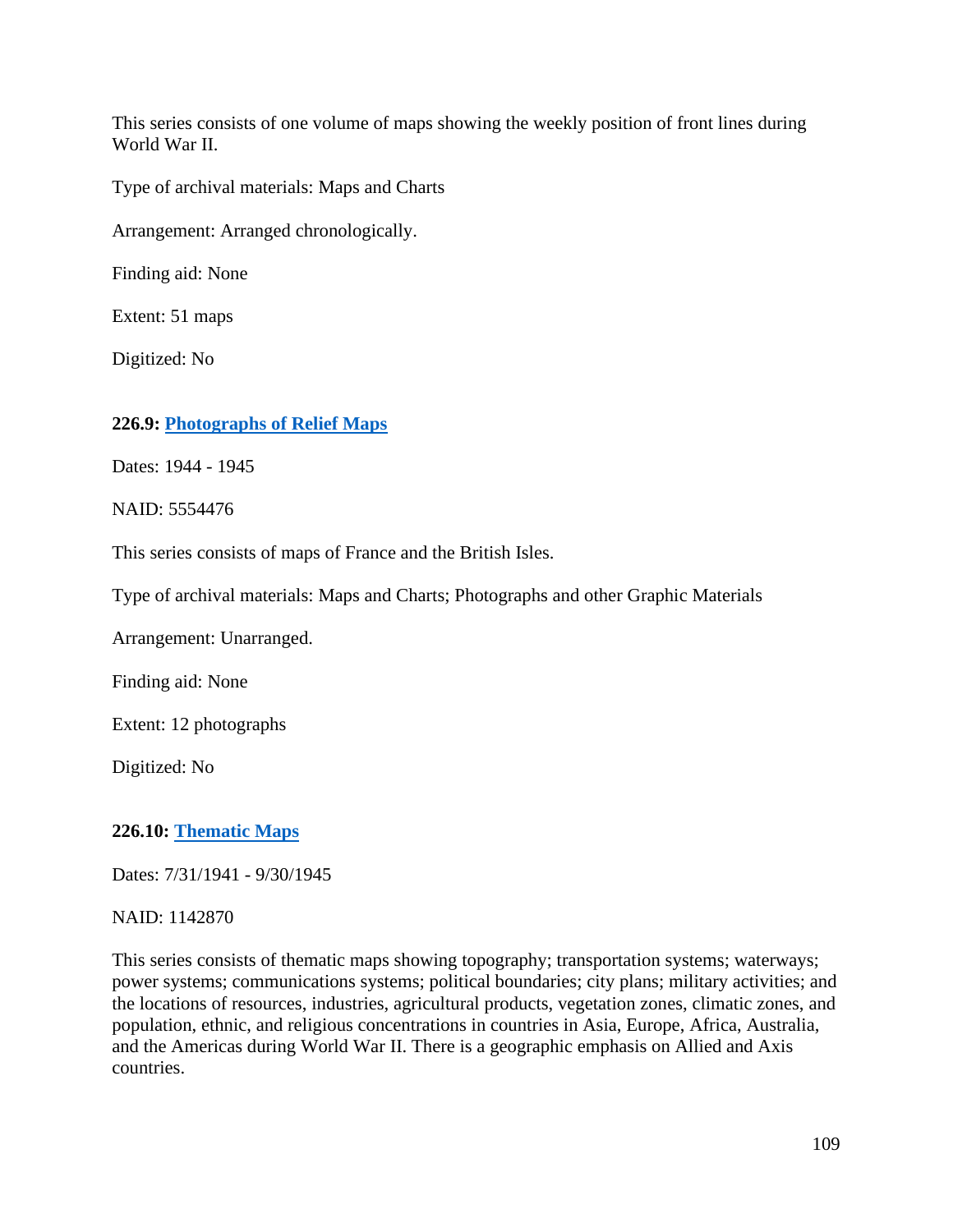The maps pertaining to military activities include many relating to the North African, European, and Russian fronts and a few relating to the war in China and in the Pacific that show offensive movements and changes in the battle lines at various times.

Among the topics relating to Asia and the Pacific are airfields in the Netherlands East Indies bombed by the Japanese and by the Allies; transportation routes in Australia; the proposed location of the Trans-Jordan pipeline; supply routes to China through the U.S.S.R.; strategic points in and around Calcutta; possible Japanese drives in China and into southeastern Siberia; pre-1931 administrative areas in Manchuria; Japanese puppet administrative districts in north China; areas of food surplus and deficiency in China; city plans of Saigon and Hanoi; the aircraft industry in Japan; political, economic, and military administrative areas of Japan; and plans of hydroelectric and steam electric plants in Japan.

Other subjects covered within this series include transport facilities linking Canada, Alaska, and eastern Siberia; existing and proposed Air Transport Command routes around the world; linguistic areas and German settlements in Guatemala; major strategic resources in central Africa; coal and oil production in the Eastern Hemisphere; and the political status of French colonies during 1942. Other themes covered are locations of attacks on merchant vessels in the Atlantic; German coast defense bases from Norway to France; Office of Strategic Services theaters of operation in Europe and Asia; supply routes to the Russian front; German and Finnish military forces in Norway, Finland, and northern U.S.S.R; air raids over western Europe from July to September 1943; the political divisions of Poland under German rule; civil and military administrative zones in France; the Normandy beaches, and the ports of Dunkirk and Cherbourg. In addition, there are maps depicting the resistance movement in German controlled Italy; the Brenner Pass routes from Italy to Austria; the automotive and aircraft industries in Axis Europe; the Axis occupation zones in Greece and Yugoslavia; and the Allied occupation zones in Germany and Austria.

Type of archival materials: Maps and Charts

Arrangement: Arranged numerically by agency assigned number.

Finding aid: Index

Extent: 7,500 maps

Digitized: Partially

RG 227: Records of the Office of Scientific Research and Development, 1939 - 1947

**227.1: Engineering [Drawings Related to Ordnance Equipment](https://catalog.archives.gov/id/5573654)**

Dates: 1941 - 1945

NAID: 5573654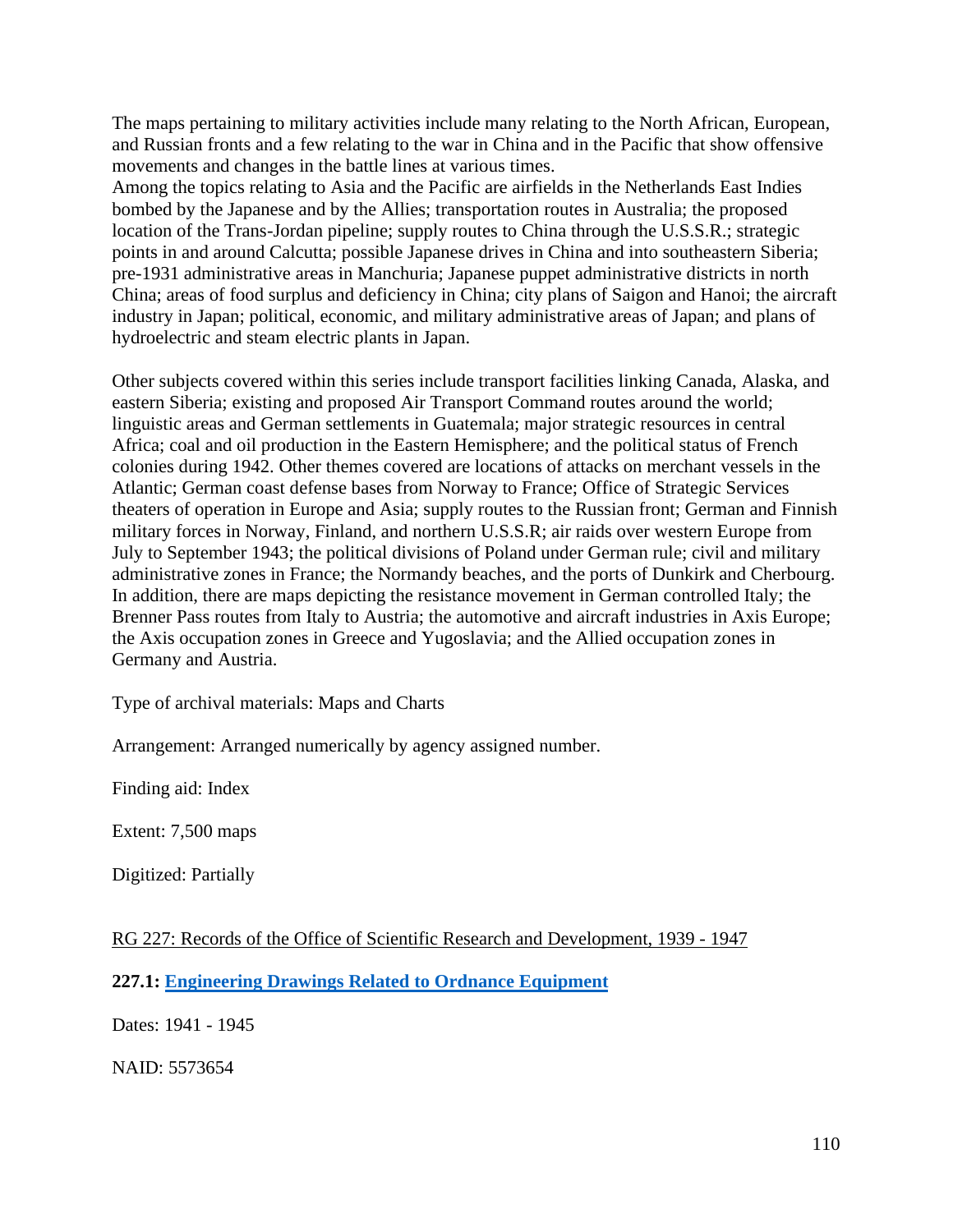This series consists of drawings for proximity fuses, radar, torpedoes, machine guns, inflatable boats, special projectiles, gun tubes, gun liners, glare protectors, optical glass, scanning devices, and other military equipment.

Type of archival materials: Architectural and Engineering Drawings

Arrangement: Arranged by type of equipment.

Extent: 6,400 drawings

Finding aid: None

RG 234: Records of the Reconstruction Finance Corporation, 1928 - 1964

**234.1: Maps and Plans [Relating to Rubber Development in South America](https://catalog.archives.gov/id/1257702)**

Dates: 1943 - 1945

NAID: 1257702

This series consists of maps and plans relating to the study and development of rubber production in South America during World War II. Included are maps of Brazil, Columbia, Peru, and Bolivia and maps and plans for American facilities in Manaus, Brazil.

Manuscript and published maps of Brazil include a map of the northern part of the State of Mato Grosso showing vegetation; a plan of the city of Manaus; a map of Ponta Pelada, Manaus, showing works erected by the Rubber Development Corporation (RDC); a map showing lines of flights made during a 1943 aerial survey; maps of the road and mule trail from Sao Carlos to Rio Blanco showing the location of rubber trees; and maps of the Joao Zany Road showing proposed changes and cross sections.

Manuscript and annotated maps of Columbia include maps of the Vaupes area showing rubber camps and names of overseers, zones for intensive rubber exploitations, rapids and other hazards in the Rio Vaupes, and aircraft landing fields; a map of the road from San Jose to Acacias; a map of a workers camp at Miraflores; and a map of the area between Bogota and Pasto showing roads and trails, departmental boundaries and capitals, and towns.

Maps of Peru include maps showing flight lines, flight operations, distances, minimum altitudes for flights, and landing fields between the major inland and coastal cities; a map of western Peru showing principal products and transportation facilities; manuscript maps of the area south of Pucallpa showing the number of workers employed in the rubber areas; a map of the Ucayli and Pachitea Rivers; a map of the Agua Caliente port facilities; and about 200 numbered maps of rubber plantations in northern Peru showing boundaries, acreage, and names of overseers, the number of workers at each plantation, and the name of the river on which rubber was shipped.

Additional maps include a manuscript map of Brazil, Bolivia, and Peru showing the area where the three countries join, including boundaries, roads, airfields, campsites, rubber producers, army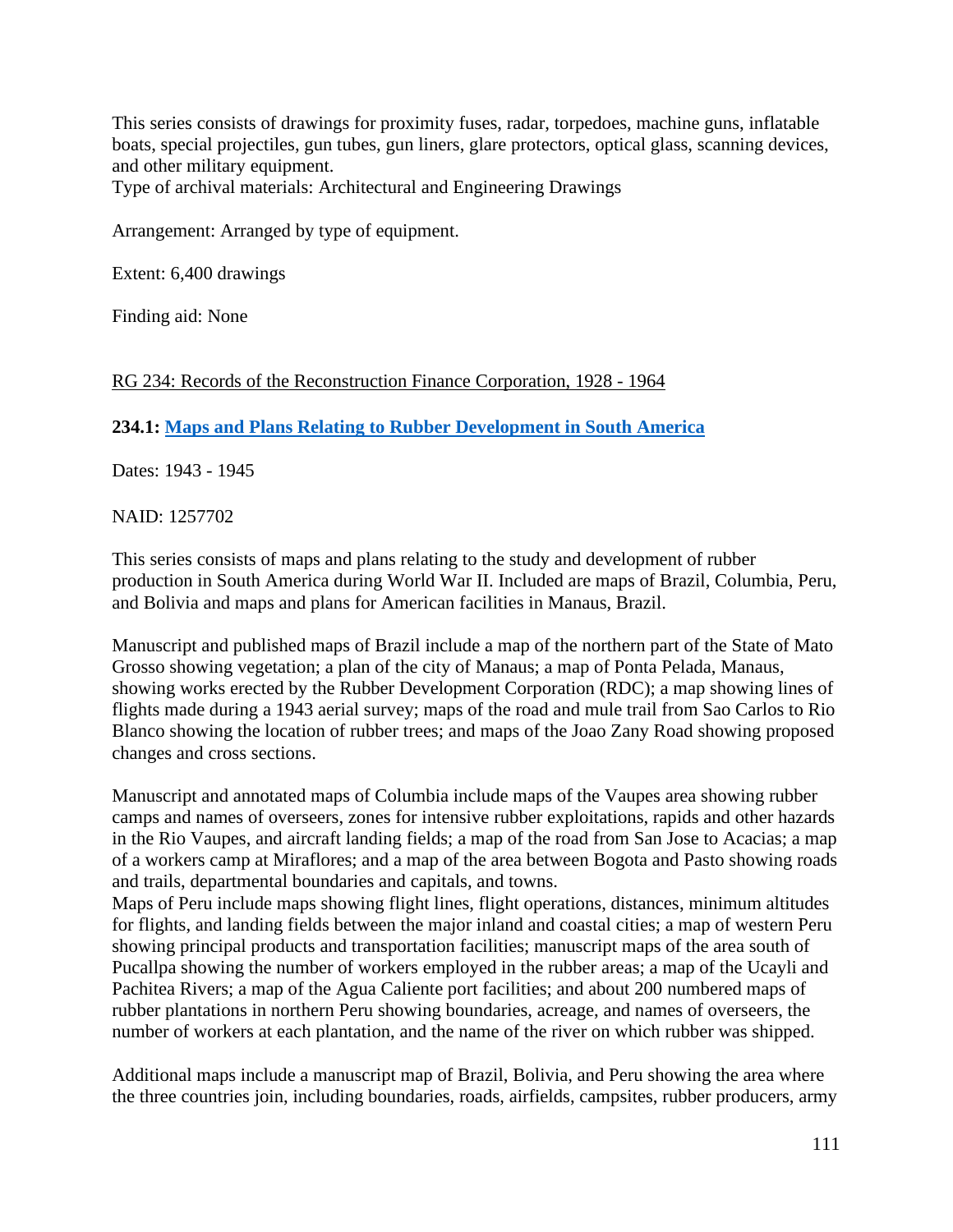posts, river routes, and rubber distribution centers; and maps of the northern part of South America annotated to show the operation of different airline companies, existing and proposed airports and aircraft fuel depots, existing and proposed radio stations, range stations, and stations operated by the Brazilian Indian Service and other Brazilian government agencies.

Maps and plans relating to the construction of the RDC's airport at Manaus include maps of the property; plans of the industrial site, the fuel distribution dock, and workers housing; and maps and plans for the airport runway. Additional maps and plans relating to RDC facilities at Manaus include maps showing the boundaries of American property; ground plans showing the layout of buildings for the American colony; plans showing the status of construction of American properties; and plans for port facilities.

Type of archival materials: Maps and Charts; Architectural and Engineering Drawings

Arrangement: Arranged by subject.

Finding aid: Preliminary Inventory

Extent: 267 items

Digitized: No

## **234.2: [Plans of Proposed Plancor Projects](https://catalog.archives.gov/id/578327)**

Dates: 1942 - 1945

NAID: 578327

This series consists of construction drawings, site plans, topographic maps, and specification booklets of buildings and structures designed for war-related industrial projects. These facilities were operated by lessee corporations (Plancor) at steel plants and other factories throughout the United States.

Type of archival materials: Architectural and Engineering Drawings; Maps and Charts

Arrangement: Arranged numerically by assigned Plancor number. Records without a Plancor number are arranged alphabetically by state name, thereunder by city name.

Finding aid: Folder List; Master Architectural List

Extent: 1,994 maps and plans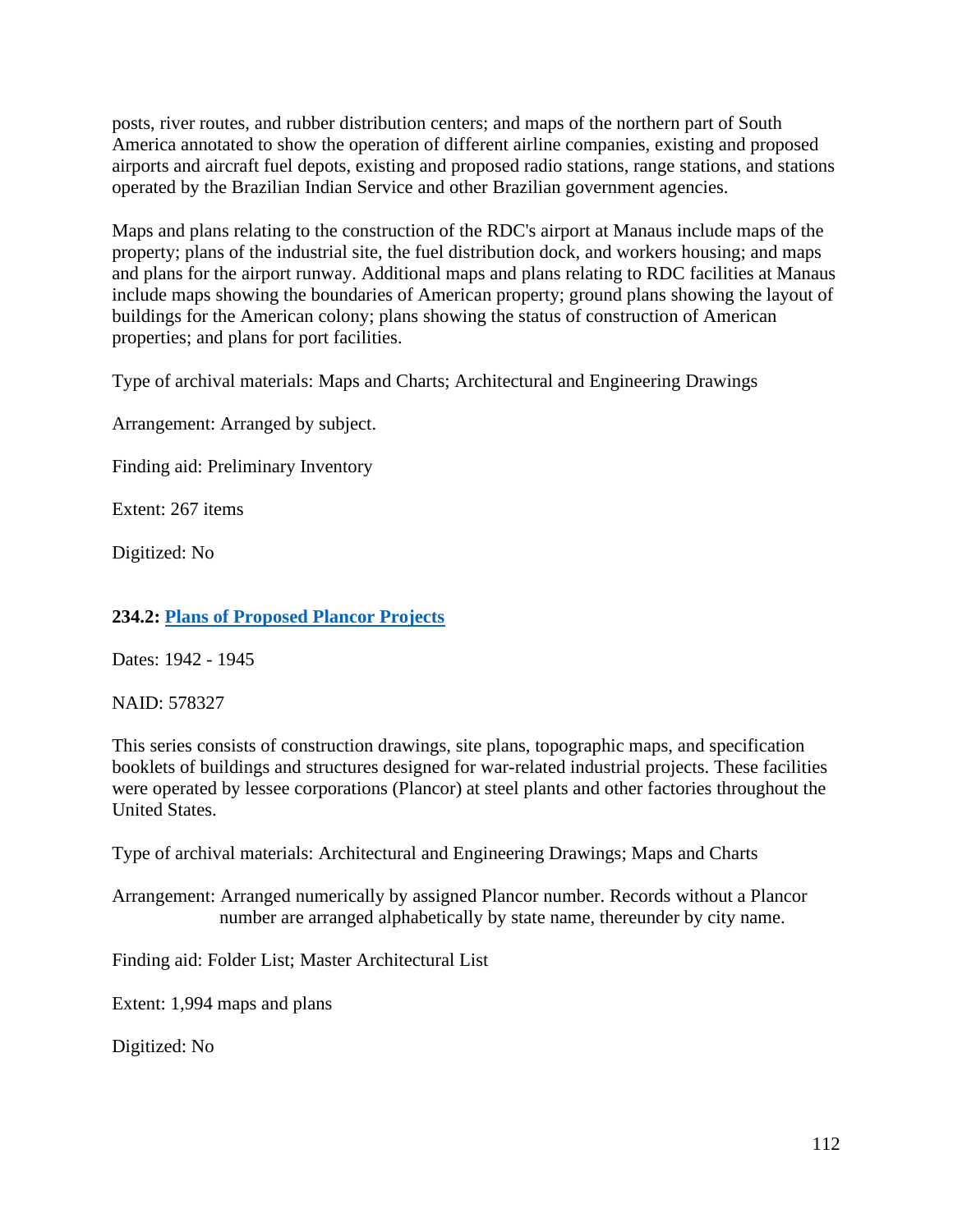# **234.3: Plans for [Synthetic Rubber Pilot Plants](https://catalog.archives.gov/id/1257677)**

Dates: 1943 - 1945

NAID: 1257677

This series consists of architectural and engineering blueprints of pilot plants constructed at Government expense for private firms participating in the synthetic rubber program. Included are plans showing sections, elevations, electrical systems, and piping; floor plans; and detail plans. Additional plans relate to plant equipment. Also included is correspondence between the contractor and the Rubber Development Corporation relating to specifications for equipping the plants.

Type of archival materials: Architectural and Engineering Drawings; Textual Records

Arrangement: Arranged numerically by plant number.

Finding aid: None

Extent: 150 plans and 5 linear inches

Digitized: No

### **234.4: Surveys [of Airport Sites in Brazil](https://catalog.archives.gov/id/1265120)**

Dates: 1943 - 1944

NAID: 1265120

This series consists of topographic maps, profiles, and survey field notebooks relating to airport sites at Bocca do Acre, Canafe, Fonte Boa, Joao Pessua, Manaus, and Teffe in Brazil. Also included is a notebook of construction sketches showing parts of airport buildings.

Type of archival materials: Architectural and Engineering Drawings; Maps and Charts; Textual Records

Arrangement: Unarranged.

Finding aid: None

Extent: 35 items and 5 linear inches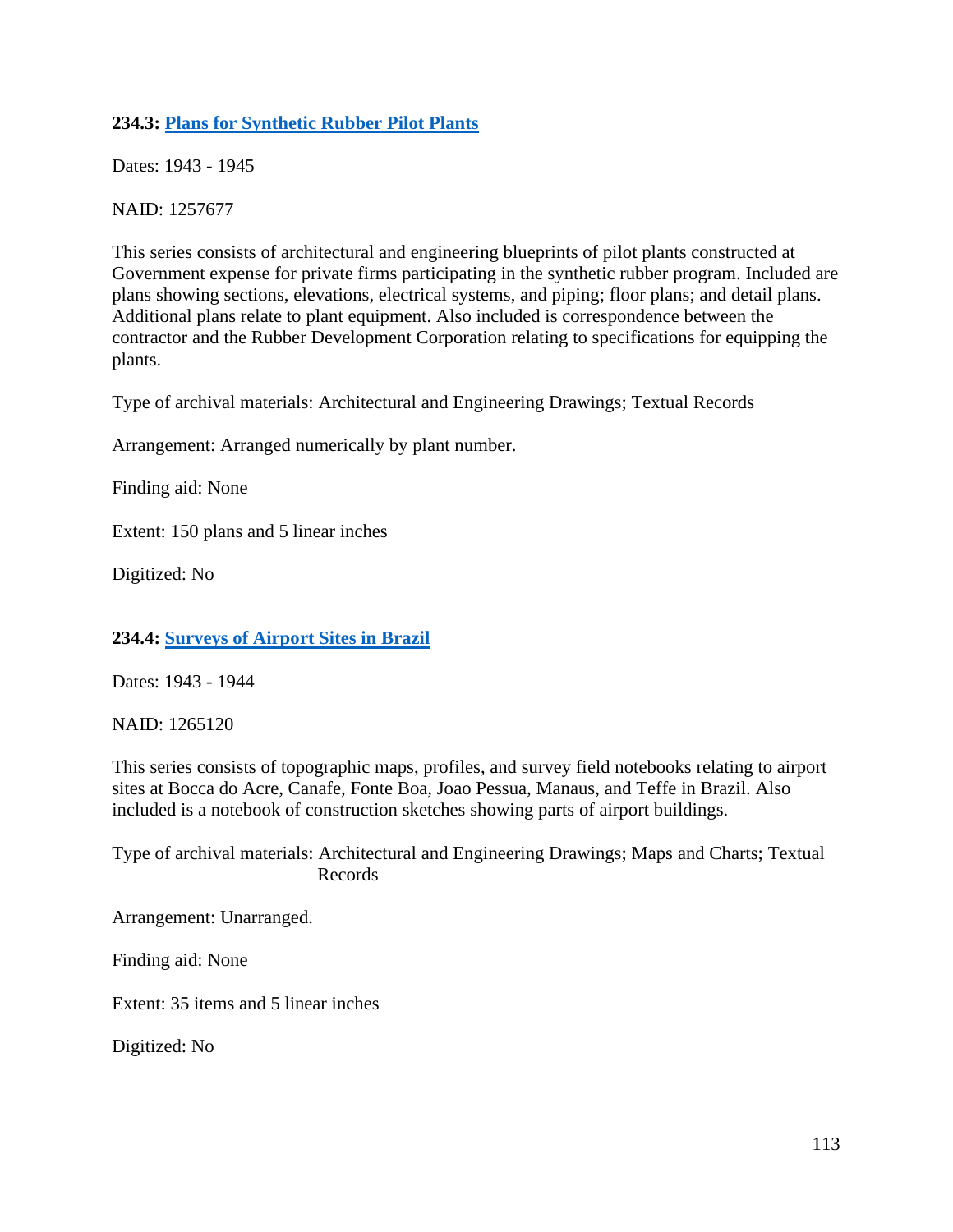# RG 237: Records of the Federal Aviation Administration, 1922 - 2008

# **237.1: Airport [Maps and Plans](https://catalog.archives.gov/id/1265953)**

Dates: This series was compiled or maintained 1938 - 1947. It documents the time period 1935 - 1947.

NAID: 1265953

This series consists of architectural and engineering blueprint drawings relating to municipal and military airports and landing fields throughout the United States, including the District of Columbia and Puerto Rico. Included are plans and profiles showing runways, runway extensions, taxiways, aprons, landing lights, underground wiring, electrical transformer vaults, hangars, buildings, towers, fences, storm drainage structures, and clearing and planting arrangements. Also included are topographic, contour, and locality maps showing the locations of buildings and other structures and general and standardized plans for airport structures and equipment.

Type of archival materials: Maps and Charts; Architectural and Engineering Drawings

Arrangement: Arranged alphabetically by state name and thereunder alphabetically by city name.

Finding aid: Folder List

Extent: 25,000 maps and plans

Digitized: Partially

# **237.2: Aircraft Plans and Reports**

Dates: 1926 - 1946

NAID: 953562

The series consists of technical data relating to the design and construction of specific civil aircraft models. The data includes blueprint construction plans, stress reports, and related textual information. Included are plans of the Douglas DC-5, the Consolidated Fleetster, the Northrop Delta, and the Lockheed Sirius.

Type of archival materials: Architectural and Engineering Drawings; Textual Records

Arrangement: Arranged alphabetically by aircraft manufacturer, thereunder alpha-numerically by aircraft designation or model number.

Finding aid: Folder List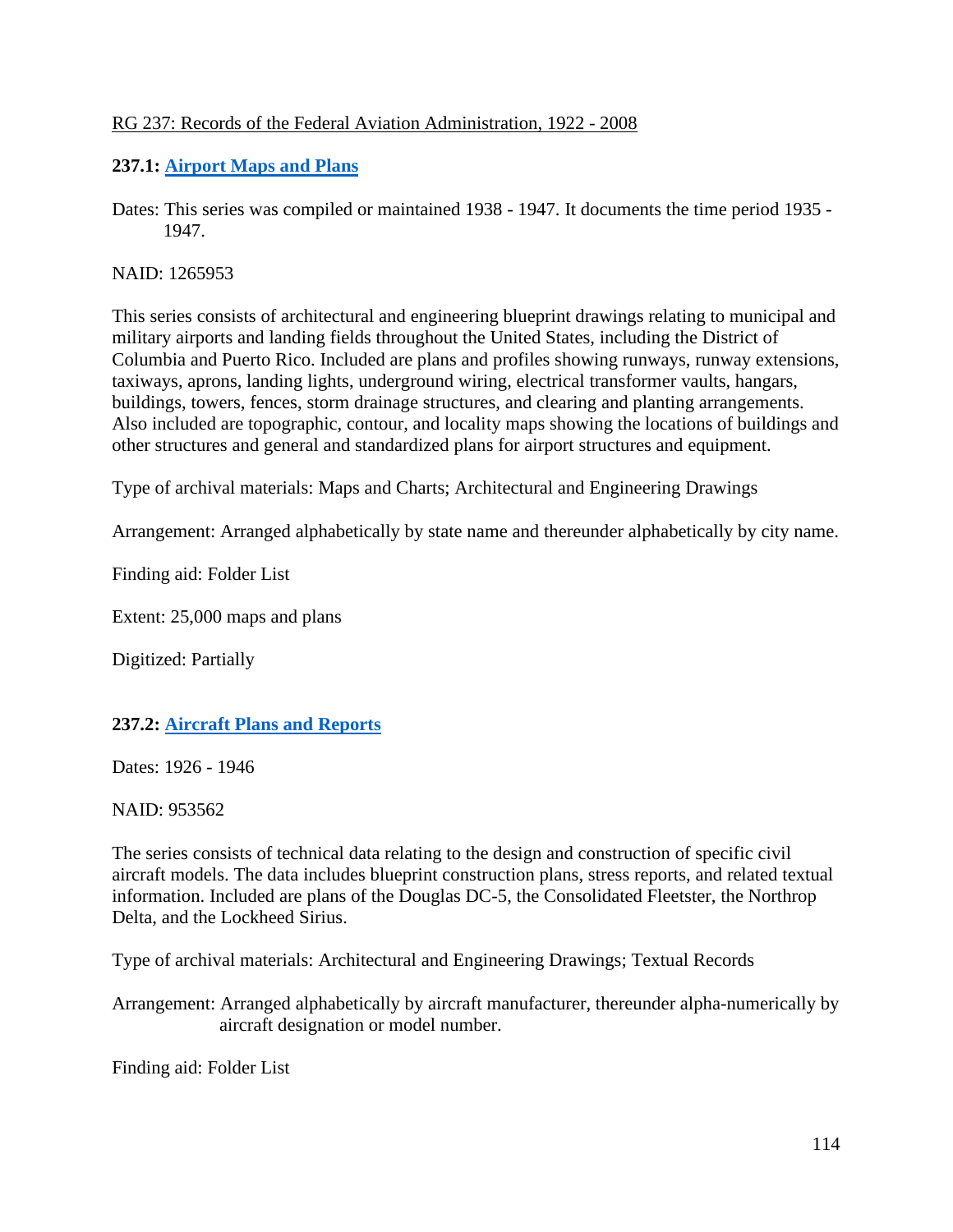Use Restrictions: Restricted - Fully

Note: Proprietary rights issues may apply. Before reproductions of construction drawings are permitted, a letter of permission from the manufacturer (including a signature from the appropriate official on letterhead paper) must be received by the NARA custodial unit.

Extent: 3,800 engineering plans

Digitized: No

RG 239: Records of the American Commission for the Protection and Salvage of Artistic and Historic Monuments in War Areas, 1942 - 1946

**239.1: Aerial Photography [of Historic Monuments in War Areas](https://catalog.archives.gov/id/305882)**

Dates: 1943 - 1946

NAID: 305882

This series includes aerial photographs, with accompanying identification lists, showing the locations of monuments which were to be spared destruction if possible during World War II. Included in this series are enlarged prints of Madrid, Spain, Tinian Island, Southern Burma and Thailand (Siam) and various cities throughout Italy.

Type of archival materials: Photographs and other Graphic Materials

Arrangement: Arranged alphabetically by country, thereunder by name of city or province.

Finding aid: Microfilm publication M1944

Extent: 124 aerial photographs

Digitized: Partially via Fold3.

# **239.2: Maps [Showing Areas to be Spared Destruction During World War II](https://catalog.archives.gov/id/68887865)**

Dates: 1943 - 1946

NAID: 68887865

This series consists of photoprocessed maps showing locations of areas or sites in enemy or enemy-occupied areas which were to be spared destruction if possible during World War II due to buildings or areas of cultural, historic or artistic importance. The maps indicate various numbered sites throughout Asia and Europe and include accompanying identification lists. Also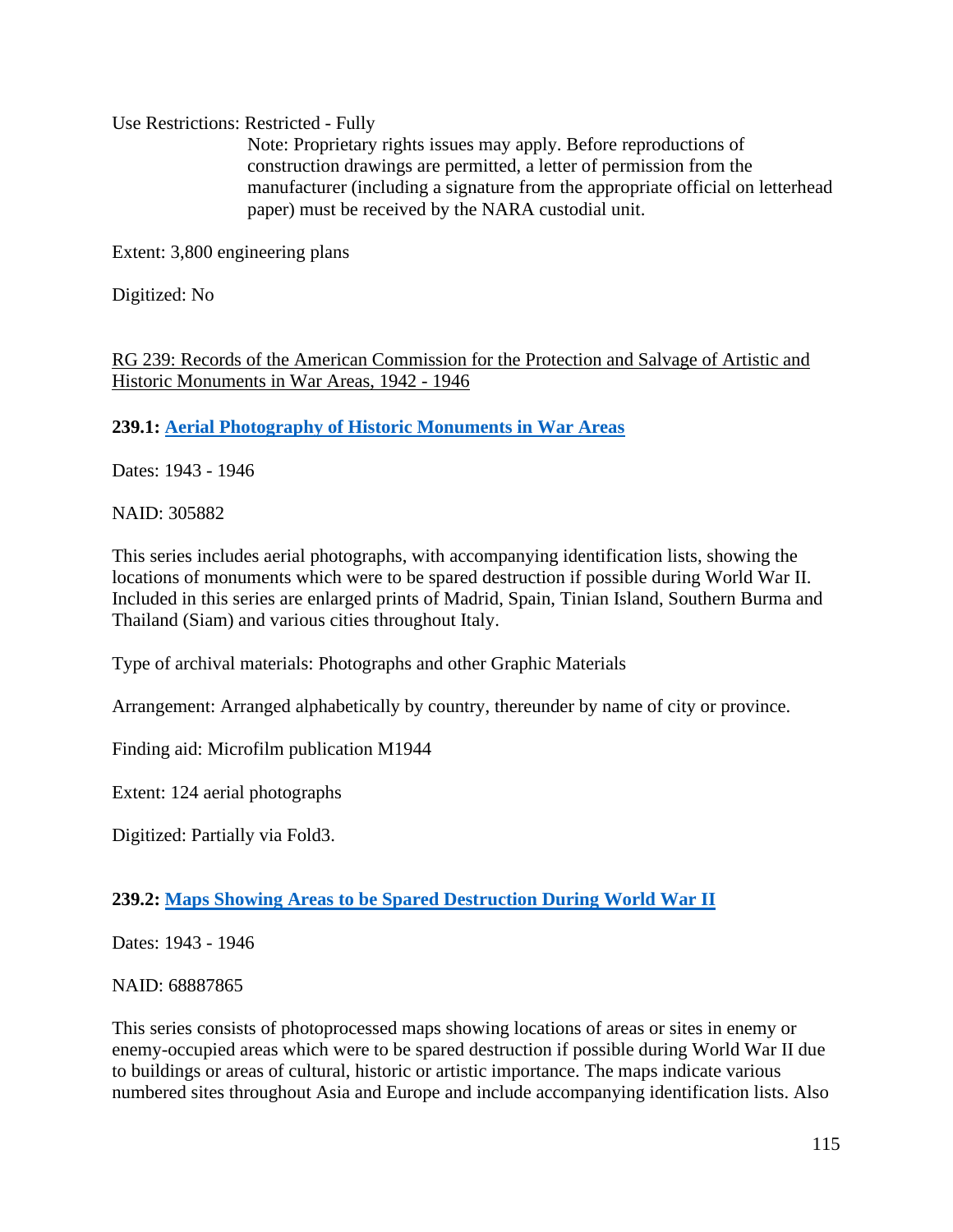included are general working papers with instructions and checklists for the preparation of the maps.

Type of archival materials: Maps and Charts; Textual Records

Arrangement: Arranged geographically by continent, thereunder alphabetically by country, and thereunder alphabetically by name of city or province.

Finding aid: Folder List

Extent: Approximately 1,700 items

Digitized: Partially via Fold3.

RG 242: National Archives Collection of Foreign Records Seized, 1675 - 1958

# **242.1: Air [Force Target Dossiers Pertaining to the Balkans](https://catalog.archives.gov/id/2812508)**

Dates: 1938 - 1945

NAID: 2812508

This series consists of target dossiers of the Balkans. Each dossier consists of a map, overprinted aerial photograph, and a site description.

Type of archival materials: Maps and Charts

Arrangement: Arranged numerically.

Finding aid: Box List

Extent: 775 maps

Digitized: No

### **242.2: Air [Force Target Dossiers Pertaining to Cyprus](https://catalog.archives.gov/id/2800720)**

Dates: 1938 - 1945

NAID: 2800720

This series consists of target dossiers in Cyprus. Each dossier consists of a map, overprinted aerial photograph, and a site description.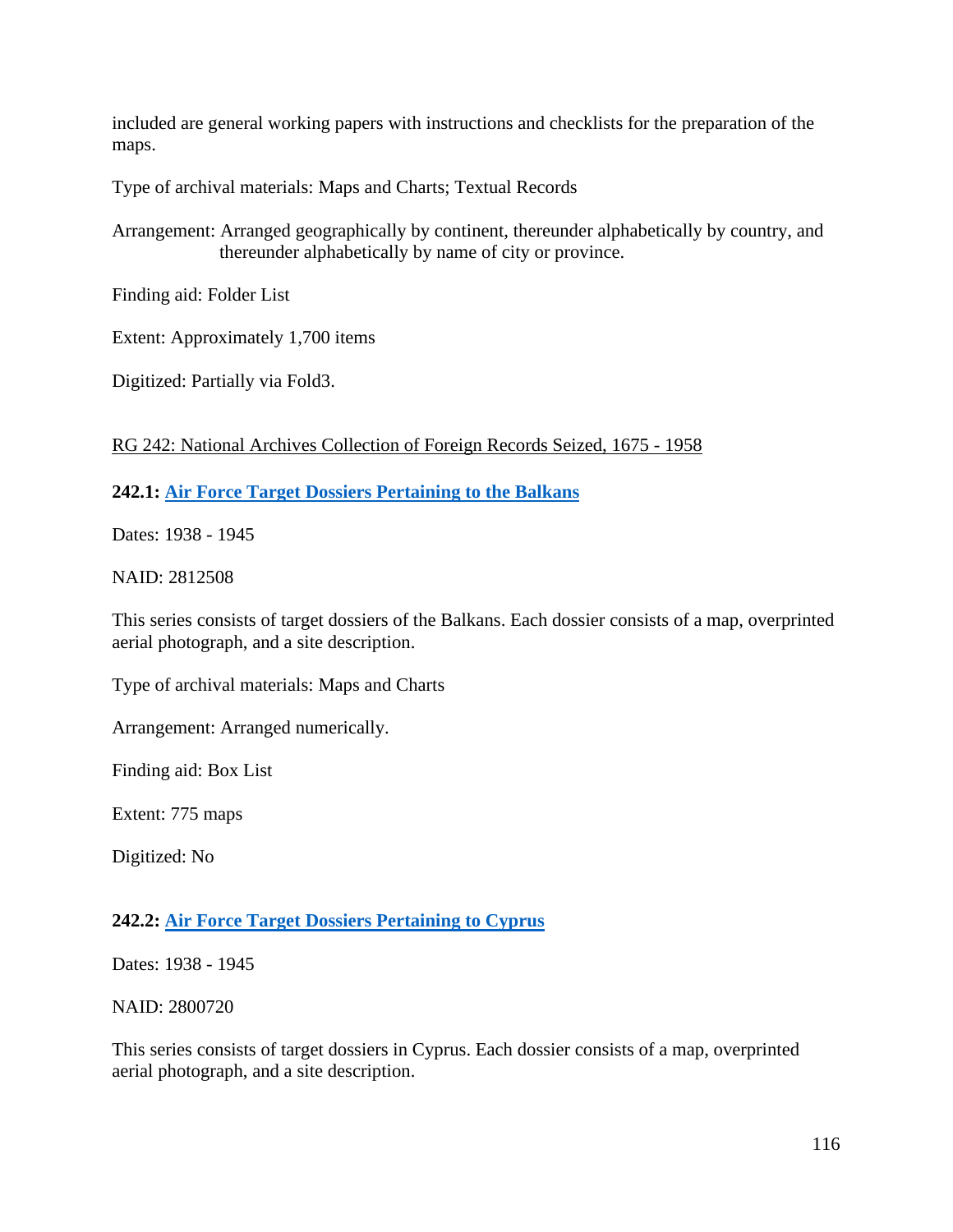Type of archival materials: Maps and Charts

Arrangement: Arranged numerically.

Finding aid: Box List

Extent: 39 maps

Digitized: No

# **242.3: Air Force [Target Dossiers Pertaining to France](https://catalog.archives.gov/id/2788555)**

Dates: 1938 - 1945

NAID: 2788555

This series consists of target dossiers in France. Each dossier consists of a map, overprinted aerial photograph, and a site description.

Type of archival materials: Maps and Charts

Arrangement: Arranged alphabetically by country name.

Finding aid: Box List

Extent: 5,270 maps

Digitized: No

# **242.4: Captured [German Air Force Aerial Mosaics of French Cities](https://catalog.archives.gov/id/3535533)**

Dates: This series was compiled or maintained 1945 - 1947. It documents the time period 1939 - 1945.

NAID: 3535533

This series consists of aerial mosaics of various cities in France.

Type of archival materials: Photographs and other Graphic Materials

Arrangement: Arranged alphabetically by city name.

Finding aid: None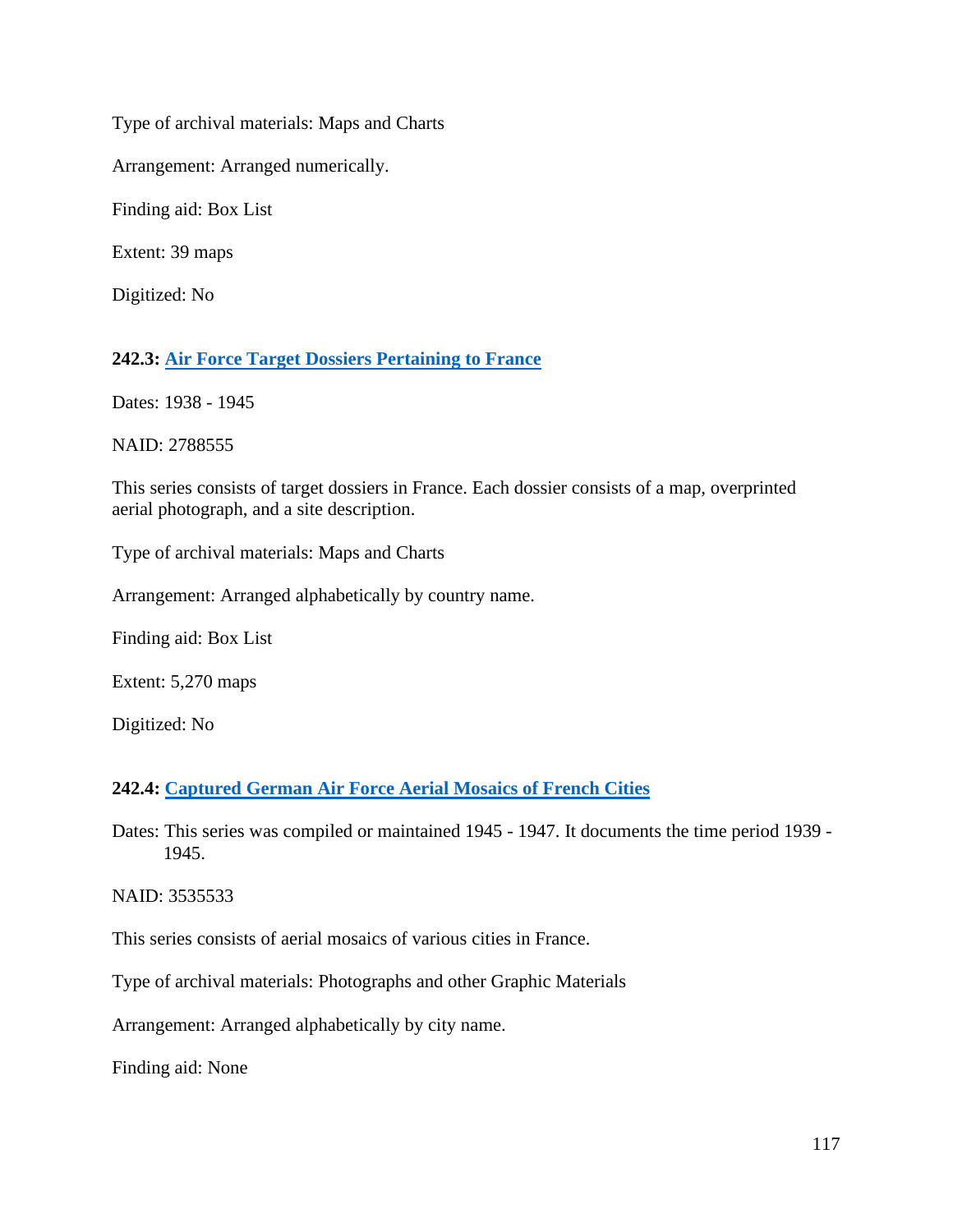Extent: 54 maps

Digitized: No

# **242.5: [Captured German Air Force Aerial Photographs of Italy](https://catalog.archives.gov/id/3535537)**

Dates: This series was compiled or maintained 1945 - 1947. It documents the time period 1939 - 1945.

NAID: 3535537

This series consists of aerial photographs of various cities in Italy. These records were captured and maintained by the Military Intelligence Division until 1947.

Type of archival materials: Photographs and other Graphic Materials

Arrangement: Unarranged.

Finding aid: None

Extent: 14 photographs

Digitized: No

### **242.6: Captured [German Air Force Aerial Photographs of the Soviet Union](https://catalog.archives.gov/id/3535461)**

Dates: This series was compiled or maintained 1945 - 1947. It documents the time period 1943 - 1945.

NAID: 3535461

This series consists of aerial photographs of various Soviet cities, such as Kursk, Leningrad, Sevastapol and Bushanka. These records were captured and maintained by the Military Intelligence Division until 1947.

Type of archival materials: Photographs and other Graphic Materials

Arrangement: Unarranged.

Finding aid: None

Extent: 100 photographs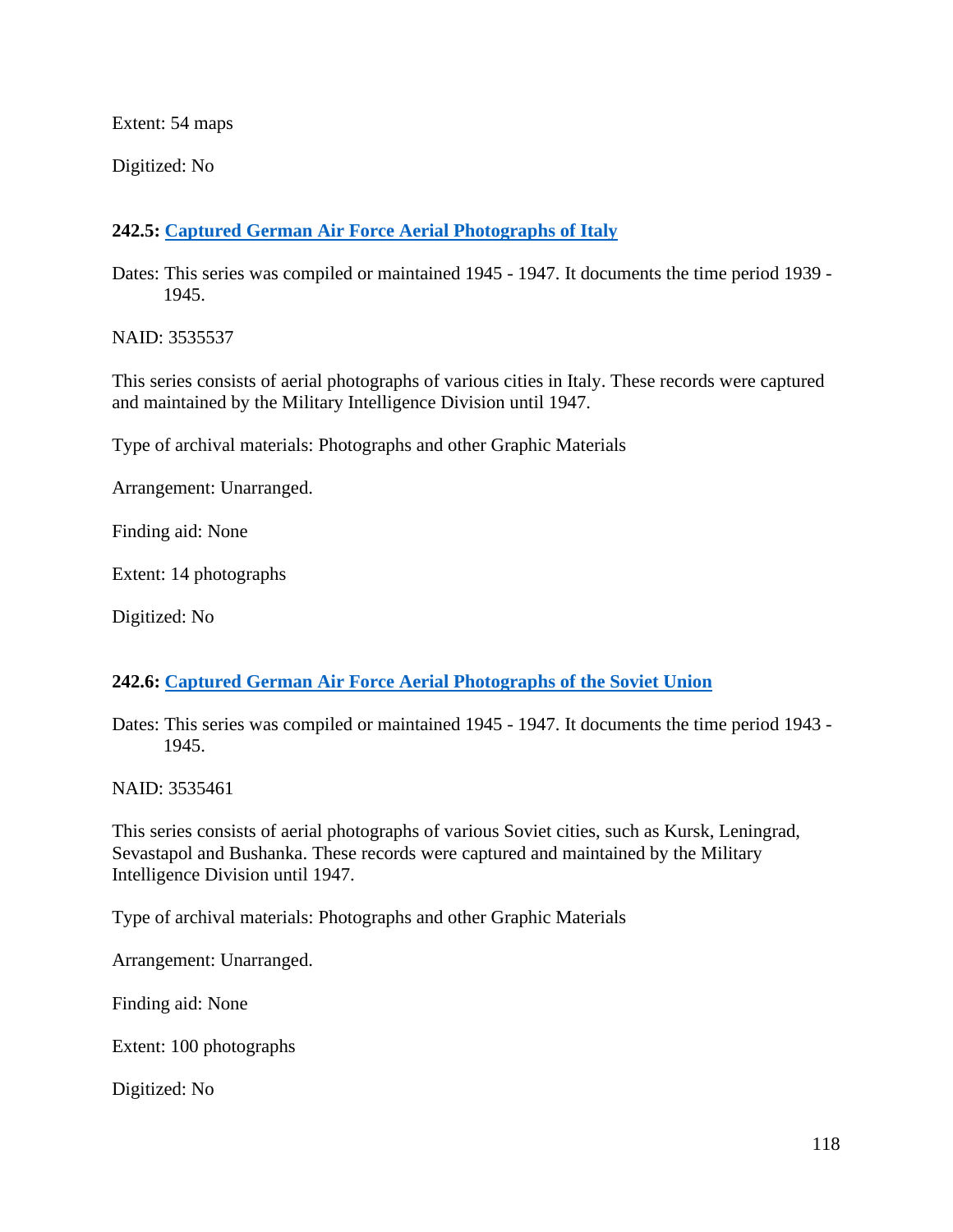# **242.7: [Captured German Air Force Maps of England and Wales](https://catalog.archives.gov/id/3535463)**

Dates: This series was compiled or maintained 1945 - 1947. It documents the time period 1939 - 1944.

NAID: 3535463

This series consists of maps of various cities in England and Wales, showing transportation routes and landmarks. These records were captured and maintained by the Military Intelligence Division until 1947.

Type of archival materials: Maps and Charts

Arrangement: Arranged alphabetically city name.

Finding aid: None

Extent: 131 maps

Digitized: No

### **242.8: Captured [German Air Force Maps of French Cities](https://catalog.archives.gov/id/3535531)**

Dates: This series was compiled or maintained 1945 - 1947. It documents the time period 1939 - 1944.

NAID: 3535531

This series consists of maps of various cities in France, showing transportation routes and landmarks. These records were captured and maintained by the Military Intelligence Division until 1947.

Type of archival materials: Maps and Charts

Arrangement: Arranged alphabetically by city name.

Finding aid: None

Extent: 43 maps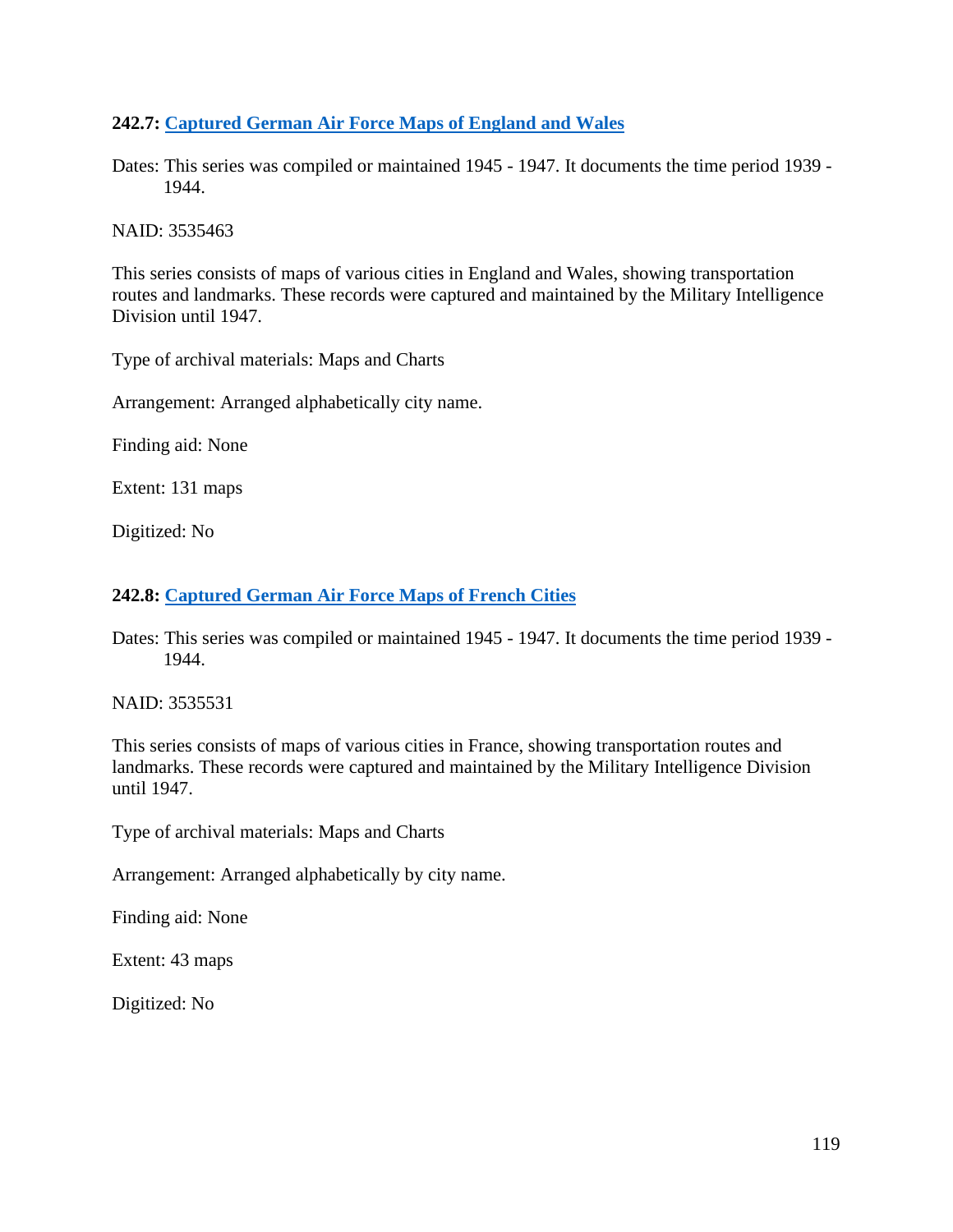## **242.9: Captured [German Air Force Maps of North Africa](https://catalog.archives.gov/id/3535538)**

Dates: This series was compiled or maintained 1945 - 1947. It documents the time period 1939 - 1944.

NAID: 3535538

This series consists of maps of regions and metropolitan areas in various North African countries, such as Morocco, Algeria, Libya, Tunisia, and Egypt, showing transportation routes and landmarks. These records were captured and maintained by the Military Intelligence Division until 1947.

Type of archival materials: Maps and Charts

Arrangement: Unarranged.

Finding aid: None

Extent: 75 maps

Digitized: No

### **242.10: Captured German [Air Force Maps Pertaining to English Natural Resources](https://catalog.archives.gov/id/3535466)**

Dates: This series was compiled or maintained 1945 - 1947. It documents the time period 1939 - 1944.

NAID: 3535466

This series consists of maps showing the location of minerals and other natural resources in England. These records were captured and maintained by the Military Intelligence Division until 1947.

Type of archival materials: Maps and Charts

Arrangement: Arranged numerically.

Finding aid: None

Extent: 20 maps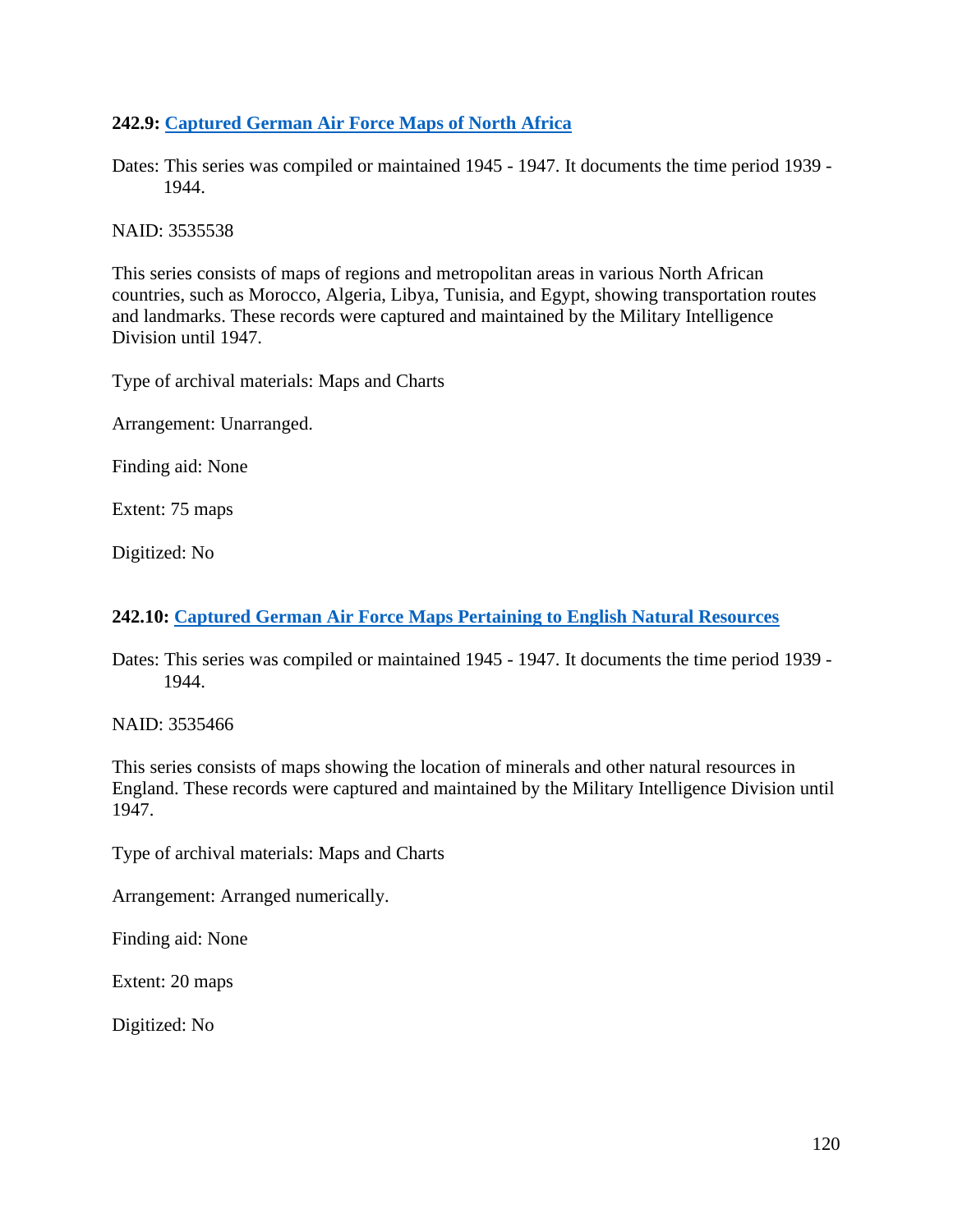# **242.11: [Captured German Air Force Maps Pertaining to French Natural Resources](https://catalog.archives.gov/id/3535467)**

Dates: This series was compiled or maintained 1945 - 1947. It documents the time period 1939 - 1944.

NAID: 3535467

This series consists of maps showing the location of minerals and other natural resources in France. These records were captured and maintained by the Military Intelligence Division until 1947.

Type of archival materials: Maps and Charts

Arrangement: Arranged numerically.

Finding aid: None

Extent: 22 maps

Digitized: No

# **242.12: Captured [German Air Force Publications Pertaining to Great Britain, France and](https://catalog.archives.gov/id/3535104)  [Italy](https://catalog.archives.gov/id/3535104)**

Dates: This series was compiled or maintained 1945 - 1947. It documents the time period 1939 - 1944.

NAID: 3535104

This series consists of publications relating to industries in London, military airfields in Great Britain, British seaports and industrial cities, the British air armament industry, French seaports, French airfields, Italian harbors and airfields in southern Italy. These records were captured and maintained by the Military Intelligence Division until 1947.

Type of archival materials: Textual Records

Arrangement: Unarranged.

Finding aid: None

Extent: 12 linear feet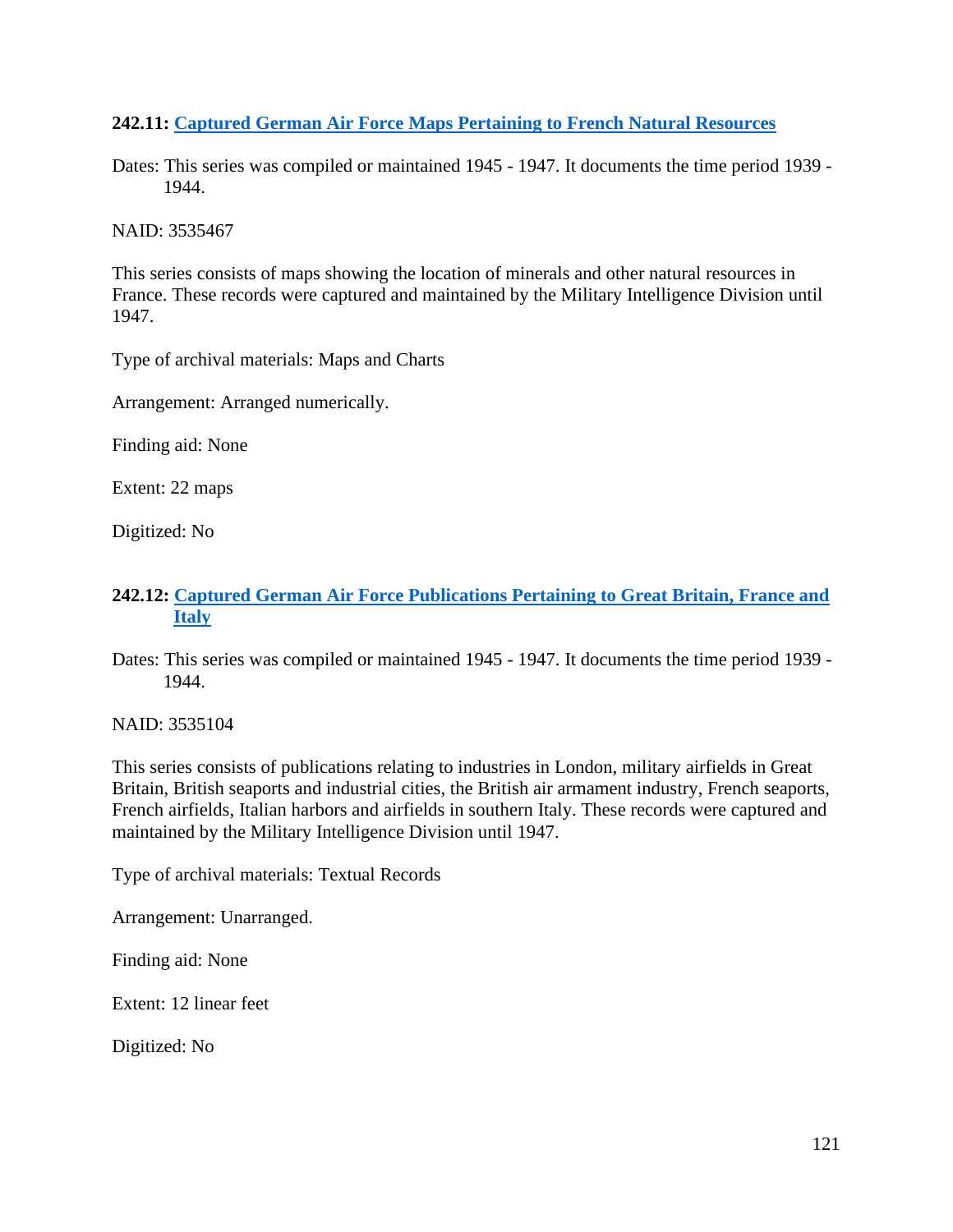# **242.13: Captured [German Army European City Maps](https://catalog.archives.gov/id/3478012)**

Dates: 1941 - 1947

NAID: 3478012

This series consists of maps of cities in Germany, France and Russia, such as Berlin, Paris and Moscow, showing their topography, transportation lines (road and rail) and major landmarks. Also included are aerial photography maps of cities in Spain and Portugal, such as Mira, Ovar and Vagos.

Type of archival materials: Maps and Charts; Photographs and other Graphic Materials

Arrangement: Unarranged.

Finding aid: None

Extent: 10 maps

Digitized: No

# **242.14: Captured [German Army Maps Pertaining to Algeria and Egypt](https://catalog.archives.gov/id/3426800)**

Dates: This series was compiled or maintained 1945 - 1947. It documents the time period 1938 - 1944.

NAID: 3426800

This series consists of maps created by German Army authorities from 1938 through 1944. These records include maps of North Africa showing the topography, transportation lines (road and rail) and major landmarks in Algeria and Egypt. These records were captured by the Military Intelligence Division and maintained until 1947.

Type of archival materials: Maps and Charts

Arrangement: Unarranged.

Finding aid: None

Extent: 10 maps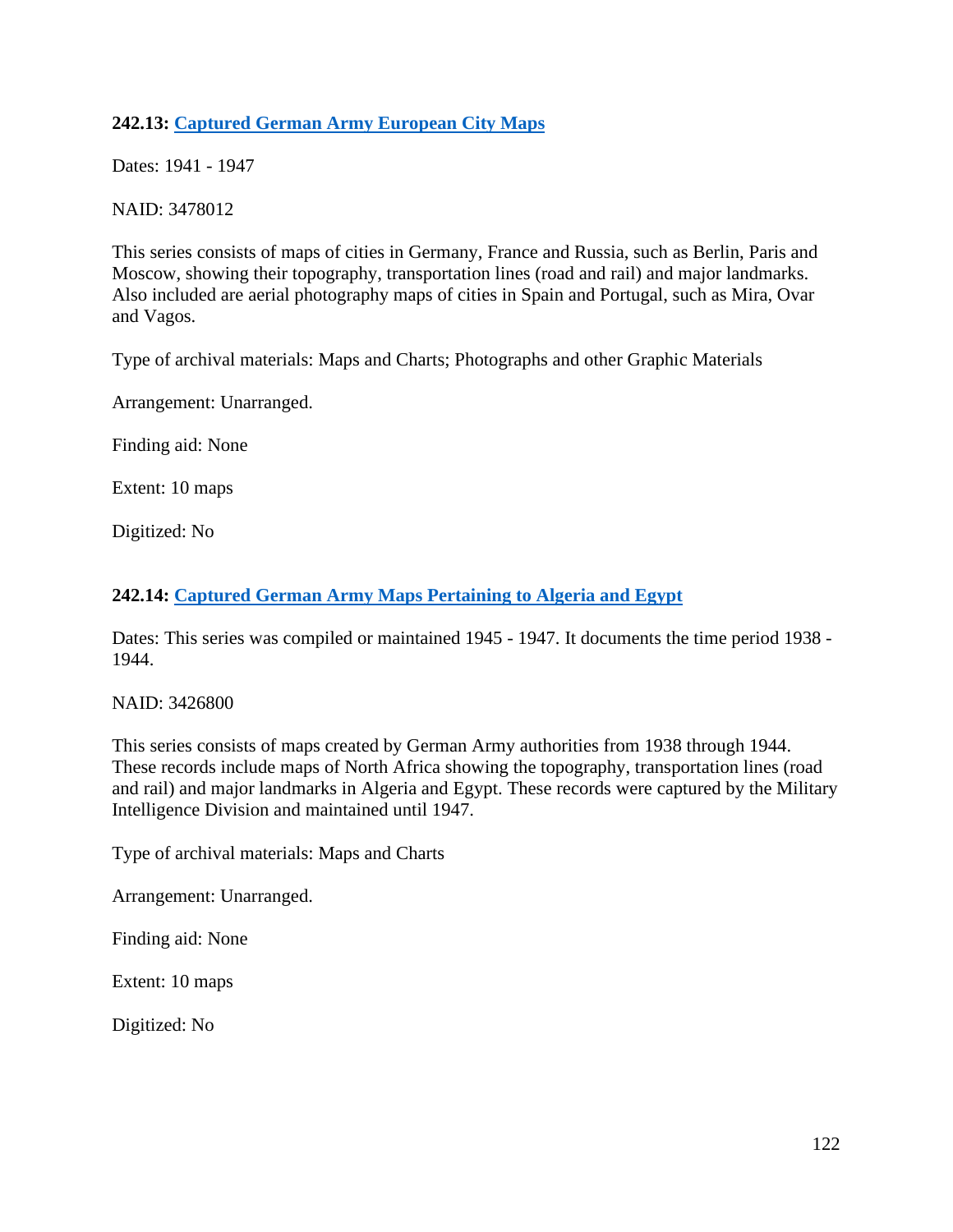# **242.15: Captured [German Army Maps Pertaining to Eastern and Southeastern Europe](https://catalog.archives.gov/id/3430113)**

Dates: This series was compiled or maintained 1945 - 1947. It documents the time period 1938 - 1945.

NAID: 3430113

This series consists of maps created by German Army authorities. These records include maps showing the topography and transportation lines (road and rail) of Austria, Crete, Czechoslovakia, Hungary, Poland, Romania and Yugoslavia. One map shows German-settled areas of Czechoslovakia. Another map shows German troop movements and Polish defenses during the September 1939 German invasion of Poland.

Type of archival materials: Maps and Charts

Arrangement: Unarranged.

Finding aid: None

Extent: 25 maps

Digitized: No

# **242.16: Captured [German Army Maps Pertaining to Europe](https://catalog.archives.gov/id/3431496)**

Dates: 1938 - 1945

NAID: 3431496

This series consists of maps showing the topography and transportation lines (road and rail) of metropolitan areas and regions in various European nations, including Ireland, Scotland, France, Spain, the Netherlands, Sweden, Germany, Poland, the Ukraine, Russia, Italy, Greece and Romania.

Type of archival materials: Maps and charts

Arrangement: Unarranged.

Finding aid: None

Extent: 195 maps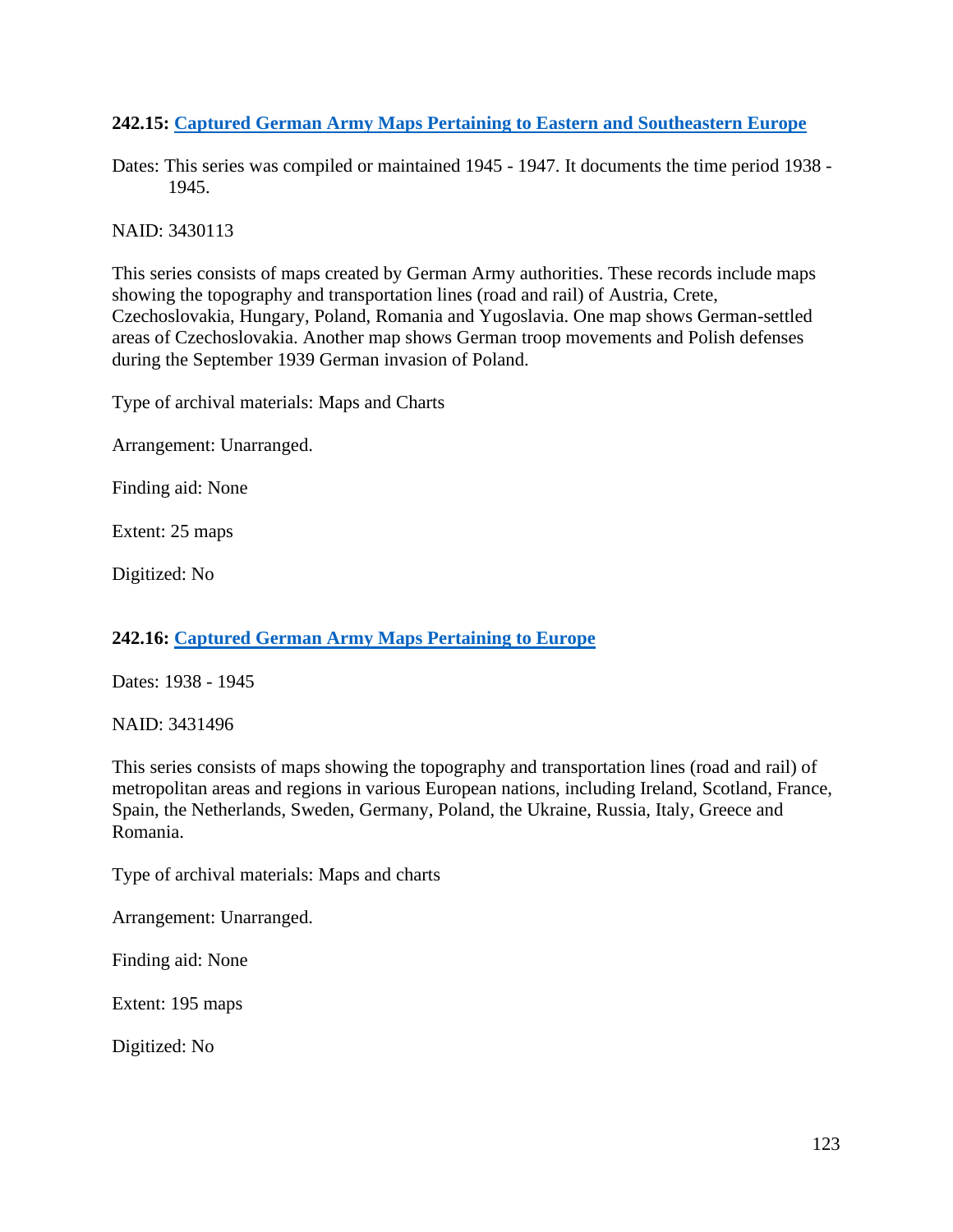# **242.17: Captured [German Army Maps Pertaining to European Military Forces](https://catalog.archives.gov/id/3477981)**

Dates: 1941 - 1947

NAID: 3477981

This series consists of topographical and transportation maps of various European countries, such as the Netherlands, Belgium, Switzerland, France, Russia, Romania and Italy, annotated to show fortifications and the location of military forces circa 1940.

Type of archival materials: Maps and Charts

Arrangement: Unarranged.

Finding aid: None

Extent: 44 maps

Digitized: No

### **242.18: Captured [German Army Maps Pertaining to France](https://catalog.archives.gov/id/3452885)**

Dates: This series was compiled or maintained 1945 - 1947. It documents the time period 1940 - 1944.

### NAID: 3452885

This series consists of maps collected and created by German Army authorities during the May 1940 - December 1944 German occupation of France. These records include maps of France showing its topography, transportation lines (road and rail) and major landmarks. Some of the maps include annotations showing German defenses in various regions of France, such as Normandy. These maps were captured by the Military Intelligence Division and maintained until 1947.

Type of archival materials: Maps and Charts

Arrangement: Unarranged.

Finding aid: None

Extent: 82 maps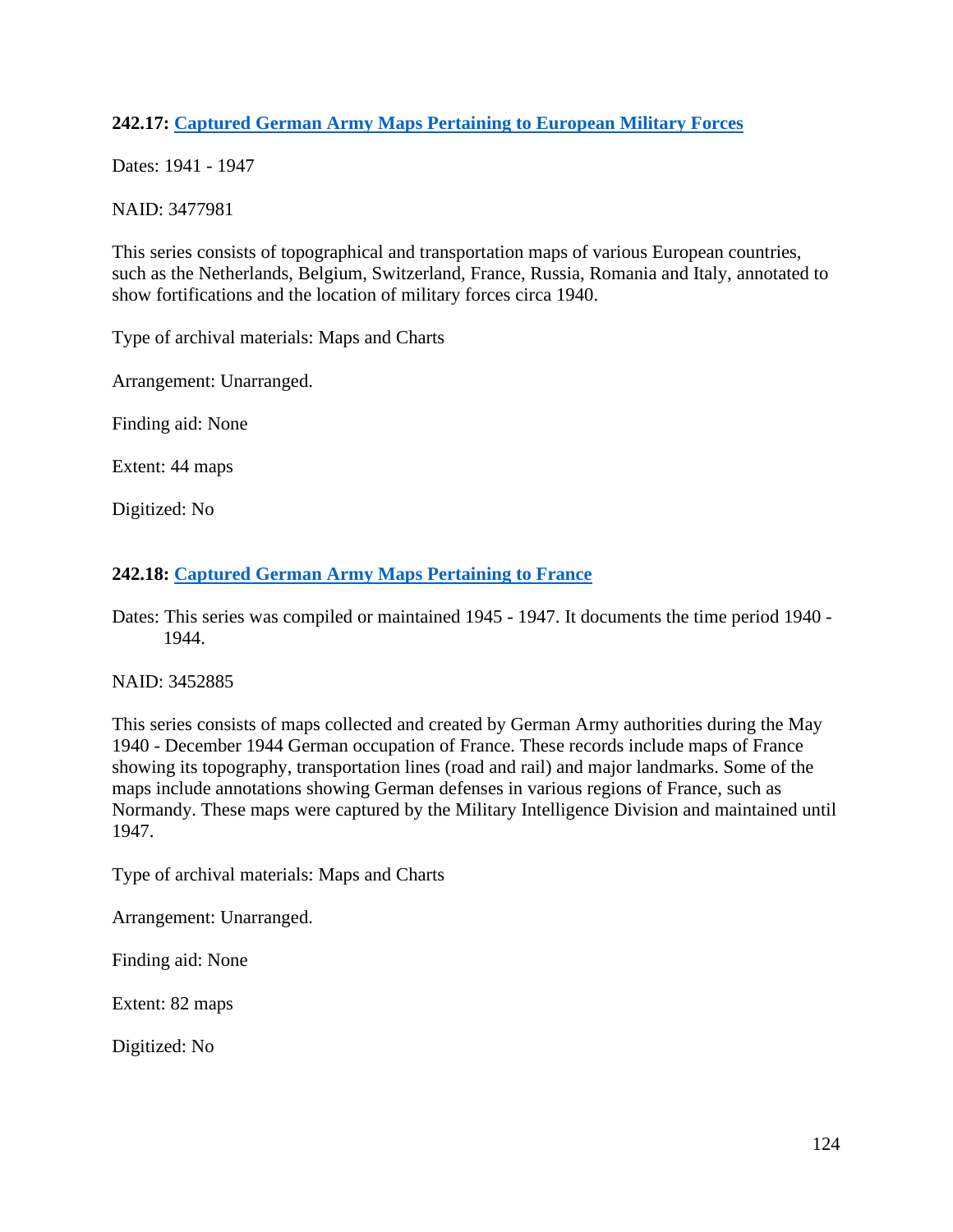# **242.19: Captured [German Army Maps Pertaining to Germany](https://catalog.archives.gov/id/3477503)**

Dates: 1941 - 1947

NAID: 3477503

This series consists of maps showing the topography, transportation lines (road and rail) and major landmarks of various regions and metropolitan areas of Germany.

Type of archival materials: Maps and Charts

Arrangement: Arranged numerically.

Finding aid: None

Extent: 202 maps

Digitized: No

### **242.20: Captured [German Army Maps Pertaining to Italy](https://catalog.archives.gov/id/3451151)**

Dates: This series was compiled or maintained 1945 - 1947. It documents the time period 1938 - 1945.

### NAID: 3451151

This series consists of maps of metropolitan areas and regions, showing the topography, transportation lines (road and rail) and major landmarks in Italy. Also included are stereoptic views (based upon aerial photographs) of various Italian cities and natural features, such as rivers and mountain passes. The German Army created these maps from 1938 through 1945. These records were captured and maintained until 1947 by the Military Intelligence Division. Type of archival materials: Maps and Charts

Arrangement: Unarranged.

Finding aid: None

Extent: 95 maps

Digitized: No

# **242.21: [Captured German Army Maps Pertaining to Manchuria and Sumatra](https://catalog.archives.gov/id/3431510)**

Dates: 1938 - 1945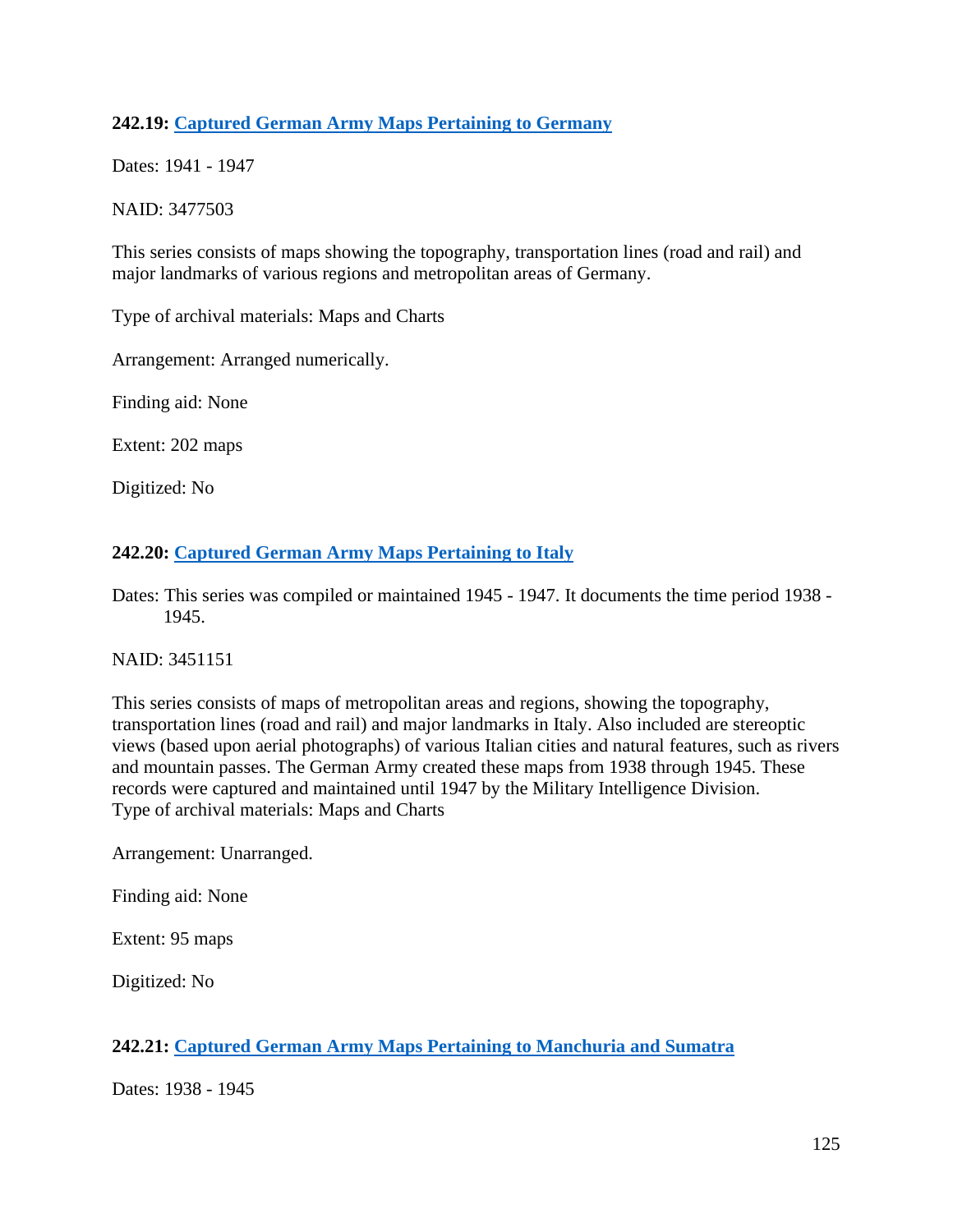### NAID: 3431510

This series consists of maps of southern Manchuria and Sumatra that show topography and transportation lines (road and rail). Also included is a map published by the South Manchuria Railway Company that shows air, rail, road and water transportation routes in Manchuria, as well as the locations of important agricultural areas and mines.

Type of archival materials: Maps and Charts

Arrangement: Unarranged.

Finding aid: None

Extent: 3 maps

Digitized: No

### **242.22: Captured German [Army Maps Pertaining to Russia](https://catalog.archives.gov/id/3446465)**

Dates: 1944 - 1947

NAID: 3446465

This series consists primarily of Soviet (Russian-language) maps collected and annotated by German Army authorities during the June 1941 - December 1943 German campaign in Russia. These records include maps of various metropolitan areas and regions in Russia showing the topography, transportation lines (road and rail) and major landmarks. Some of the maps have been annotated to show German troops movements and Soviet defenses at various stages of the German offensive in Russia. These records were captured and maintained by the Military Intelligence Division until 1947.

Type of archival materials: Maps and Charts

Arrangement: Arranged numerically.

Finding aid: None

Extent: 364 maps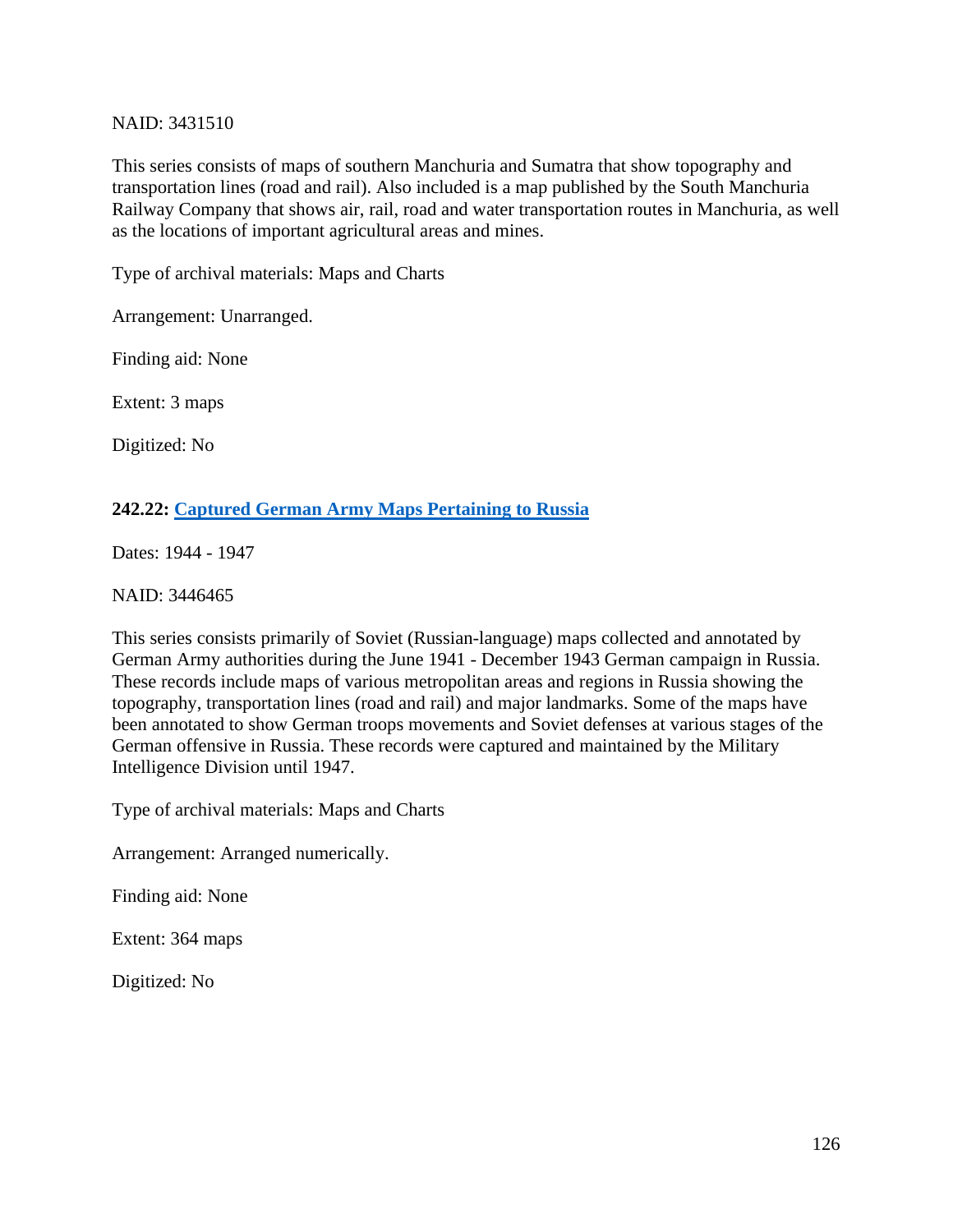## **242.23: Captured German [Hydrographic Charts](https://catalog.archives.gov/id/4734668)**

Dates: This series was compiled or maintained 1945 - 1947. It documents the time period 1943 - 1945.

NAID: 4734668

This series consists of hydrographic charts of the coast of the United Kingdom. These charts are annotated with lines of sight to landmark points.

Type of archival materials: Maps and Charts

Arrangement: Unarranged.

Finding aid: None

Extent: 50 charts

Digitized: No

### **242.24: Captured [German Maps of the Soviet Union](https://catalog.archives.gov/id/3371048)**

Dates: 1940 - 1944

NAID: 3371048

This series consists of maps of pre-March 1941 European Russia; eastern Europe; European Russia, showing the total strength of the Soviet Army; Turkey and Iran; the Kola-Karlia region of Russia; and the Kharkov and Batum regions of the Ukraine and Georgia, showing Soviet Army positions as of November 30, 1944. Also included are appendices that provide detailed information on the composition and organization of the Soviet Army.

Type of archival materials: Maps and Charts

Arrangement: Unarranged.

Finding aid: None

Extent: 6 maps with appendices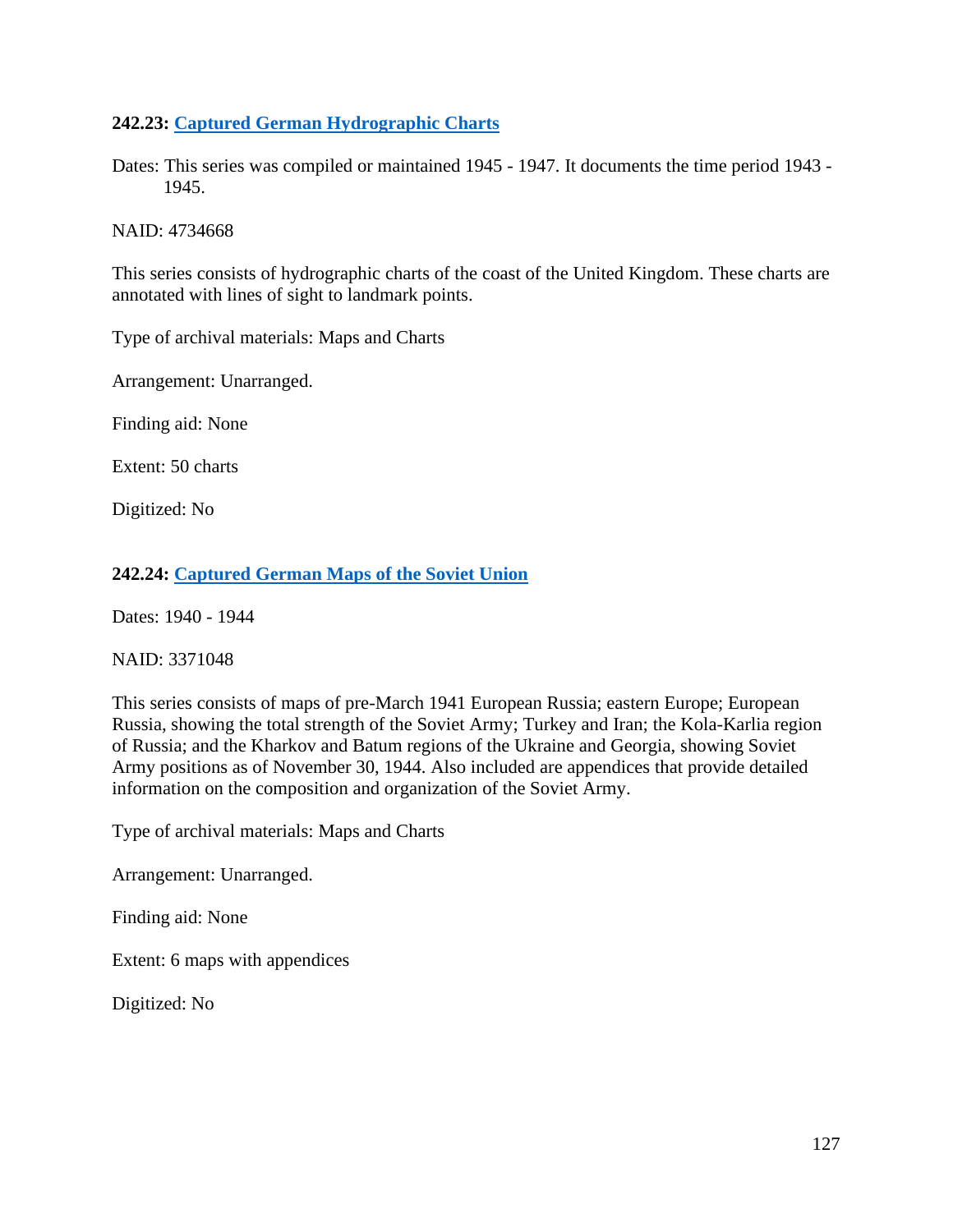## **242.25: Captured [German Submarine Atlas for U.S. East Coast, 1945 -](https://catalog.archives.gov/id/3432795) 1947**

Dates: This series was compiled or maintained 1945 - 1947. It documents the time period 1943 - 1945.

NAID: 3432795

This series consists of one World War II German submarine atlas detailing aids and dangers to navigation, coastal tides and currents, soundings, bottom contour lines, bottom sediments, sea water density, harbors, and coastal fortifications and defenses on the east coast of the United States. Geographic coverage for this atlas is the area from Maine to North Carolina. The atlas is mostly in black and white, but it also includes some color fold-out maps. These records were captured and maintained by the Military Intelligence Division until 1947.

Type of archival materials: Maps and Charts

Arrangement: Unarranged.

Finding aid: None

Extent: 1 volume

Digitized: No

# **242.26: Captured Germany [Army Maps Pertaining to Troop Billeting](https://catalog.archives.gov/id/3478014)**

Dates: 1939 - 1943

NAID: 3478014

This series consists of maps showing the billeting locations of German troops in European countries, such as the Czech Republic, Austria, Germany, Poland and Russia (Konigsberg).

Type of archival materials: Maps and Charts

Arrangement: Arranged by numbered region.

Finding aid: None

Extent: 69 maps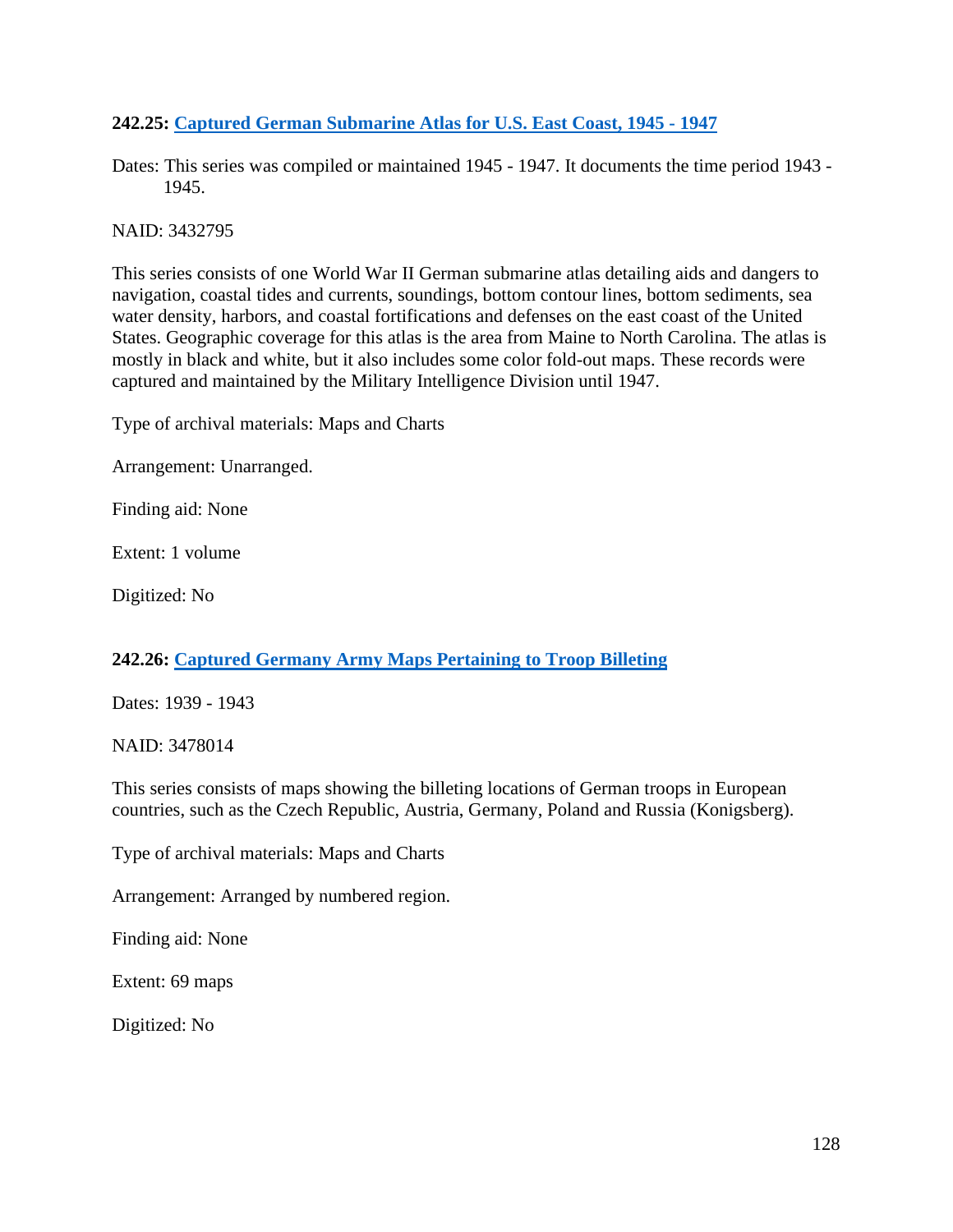# **242.27: Captured [Italian Maps](https://catalog.archives.gov/id/3370926)**

Dates: 1941 - 1947

NAID: 3370926

This series includes two maps showing the location of Chinese and Japanese forces in China during the Sino-Japanese war; a 1937 map showing air routes in China; a map of Sicily annotated to show troop dispositions; a map of the area from Cunabunche to Coppa annotated to show lines of resistance and the first, second and third defense systems; two maps of Sardinia and Corsica; and four maps of the Firenze region.

Type of archival materials: Maps and Charts

Arrangement: Unarranged.

Finding aid: None

Extent: 50 maps

Digitized: No

## **242.28: [Captured Japanese Maps](https://catalog.archives.gov/id/3371010)**

Dates: 1938 - 1945

NAID: 3371010

This series includes Japanese reprints of a U.S. Coast and Geodetic topographic map of Washington D.C. and vicinity; maps of China and parts of the south and west Pacific (some showing military movements and objectives); city plans, outline and topographic maps of areas in China, Japan and the southwest Pacific; and published Japanese and foreign hydrographic charts of area in the Pacific overprinted to show defenses.

Type of archival materials: Maps and Charts

Arrangement: Unarranged.

Finding aid: None

Extent: 55 maps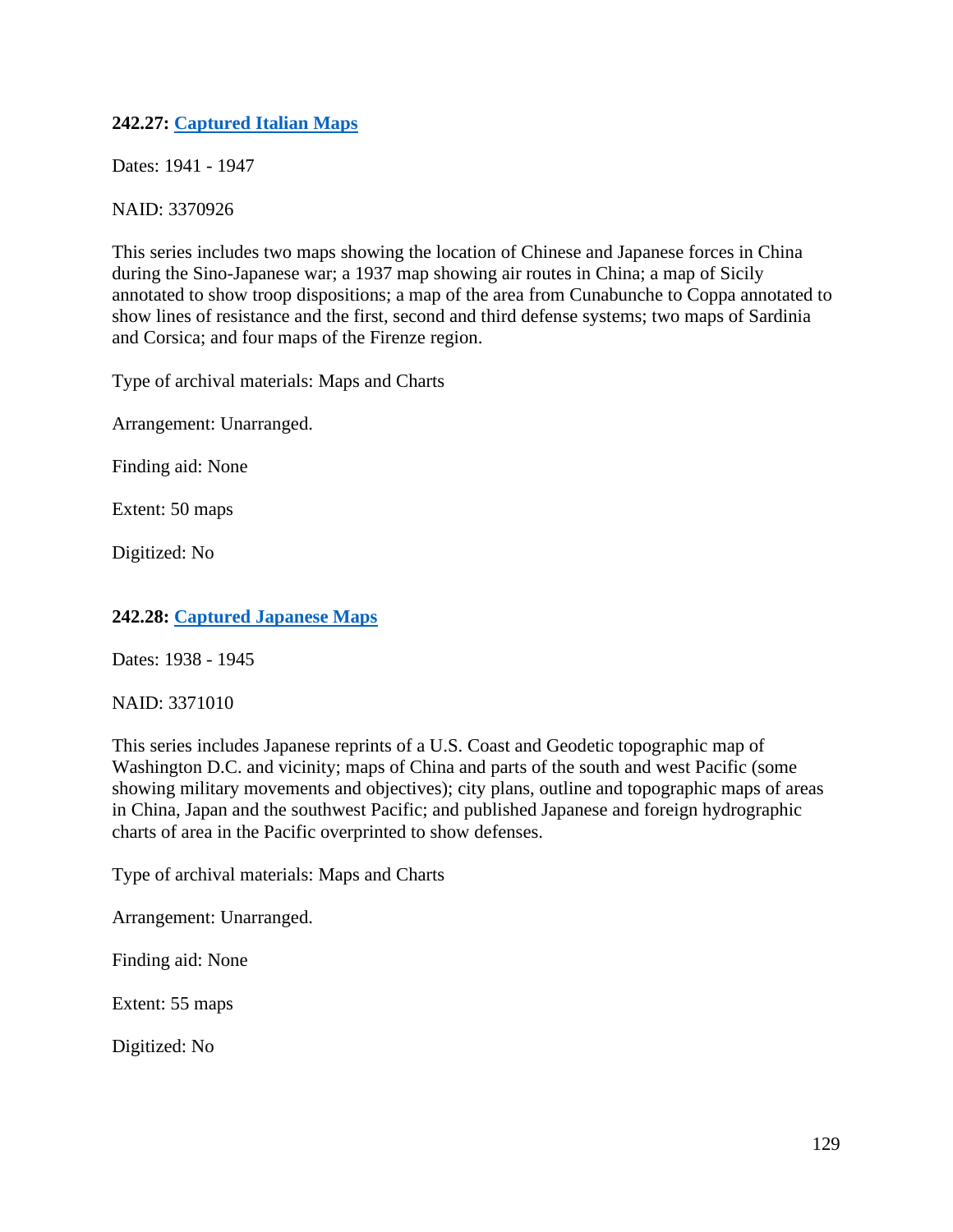# **242.29: General [European Captured German Army Maps](https://catalog.archives.gov/id/3477934)**

Dates: 1940 - 1947

NAID: 3477934

This series consists of maps showing the topography, transportation lines (road and rail) and major landmarks in various regions of Germany, Luxembourg, Belgium and France. Some of the maps are commercially produced (Michelin) road maps annotated in German. One of the maps in the series shows the locations of mines and industries in Germany.

Type of archival materials: Maps and Charts

Arrangement: Unarranged.

Finding aid: None

Extent: 34 maps

Digitized: No

### **242.30: German [Air Force Target Dossiers Pertaining to Italy](https://catalog.archives.gov/id/2805733)**

Dates: 1938 - 1945

NAID: 2805733

This series consists of target dossiers of Italy. Each dossier consists of a map, overprinted aerial photograph, and a site description.

Type of archival materials: Maps and Charts

Arrangement: Arranged numerically.

Finding aid: Box List

Extent: 465 maps

Digitized: No

**242.31: German [Military Situation Maps of the Northern,](https://catalog.archives.gov/id/559737) Southern, and Western Theaters**

Dates: 3/21/1936 - 5/22/1945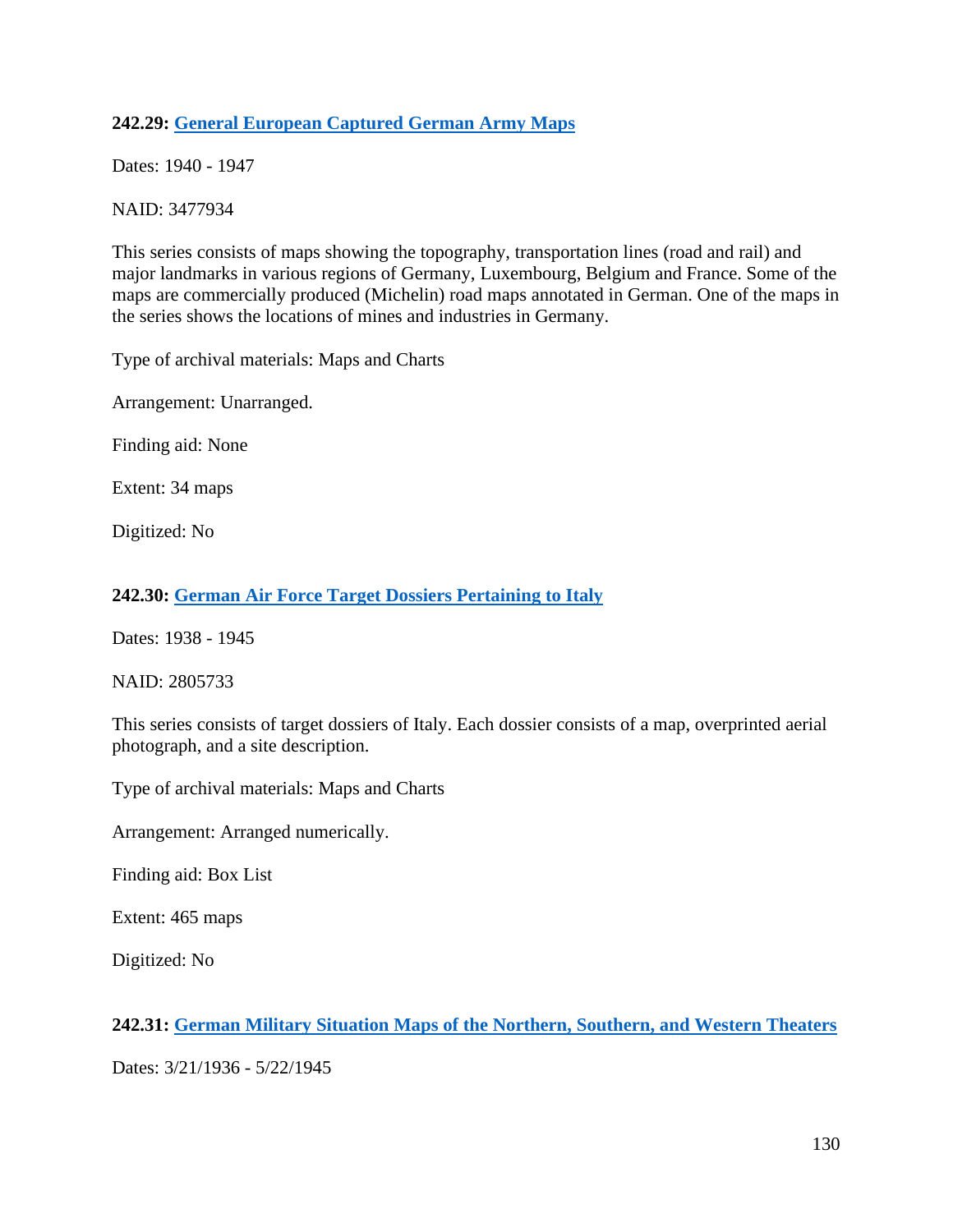### NAID: 559737

This series consists of maps which document Germany's military campaigns in the Northern, Southern, Southeastern, Southwestern, Western, and North African Theaters from 1939-1945. Identified on each map are the positions and often movements of German, German-allied, and enemy units. German units are indicated in blue, German allies are indicated in green or brown, and enemy forces are indicated in red. Topographic features are designated by color or standard symbol. Many maps feature handwritten notes on weather conditions and designated boundaries between territories occupied by Germany, Italy, Bulgaria, and other German allies. The map series titles represent a mix of German original designations and English-language translations, particularly for small geographic series. At times Hitler personally reviewed these maps in consultation with his senior advisors. This collection also includes a series of special purpose maps, labeled the 'K' series by Allied intelligence authorities, which deal with various contingency and operational plans for the use of German and German-allied forces from 1936 - 1945.

Type of archival materials: Maps and Charts

Arrangement: Arranged geographically by theater of operation, thereunder numerically by scale, and thereunder chronologically by date. The "K" maps are arranged numerically according to the code imposed by Allied intelligence authorities.

Finding aid: Container list, Index

Extent: 2,200 transparencies

Digitized: No

### **242.32: German [Navy Submarine Atlas for U.S. East Coast](https://catalog.archives.gov/id/3432790)**

Dates: 1943

NAID: 3432790

This series consists of aerial photographs taken by the aerial photography staff branch of the German Air Force's X Air Corps. These records include annotated aerial photographs of cities, towns, villages, airports, barracks, and other ground installations in North Africa and the Mediterranean. Also included are photographs of ships in ports or on the high seas.

Type of archival materials: Maps and Charts

Arrangement: Arranged chronologically.

Finding aid: None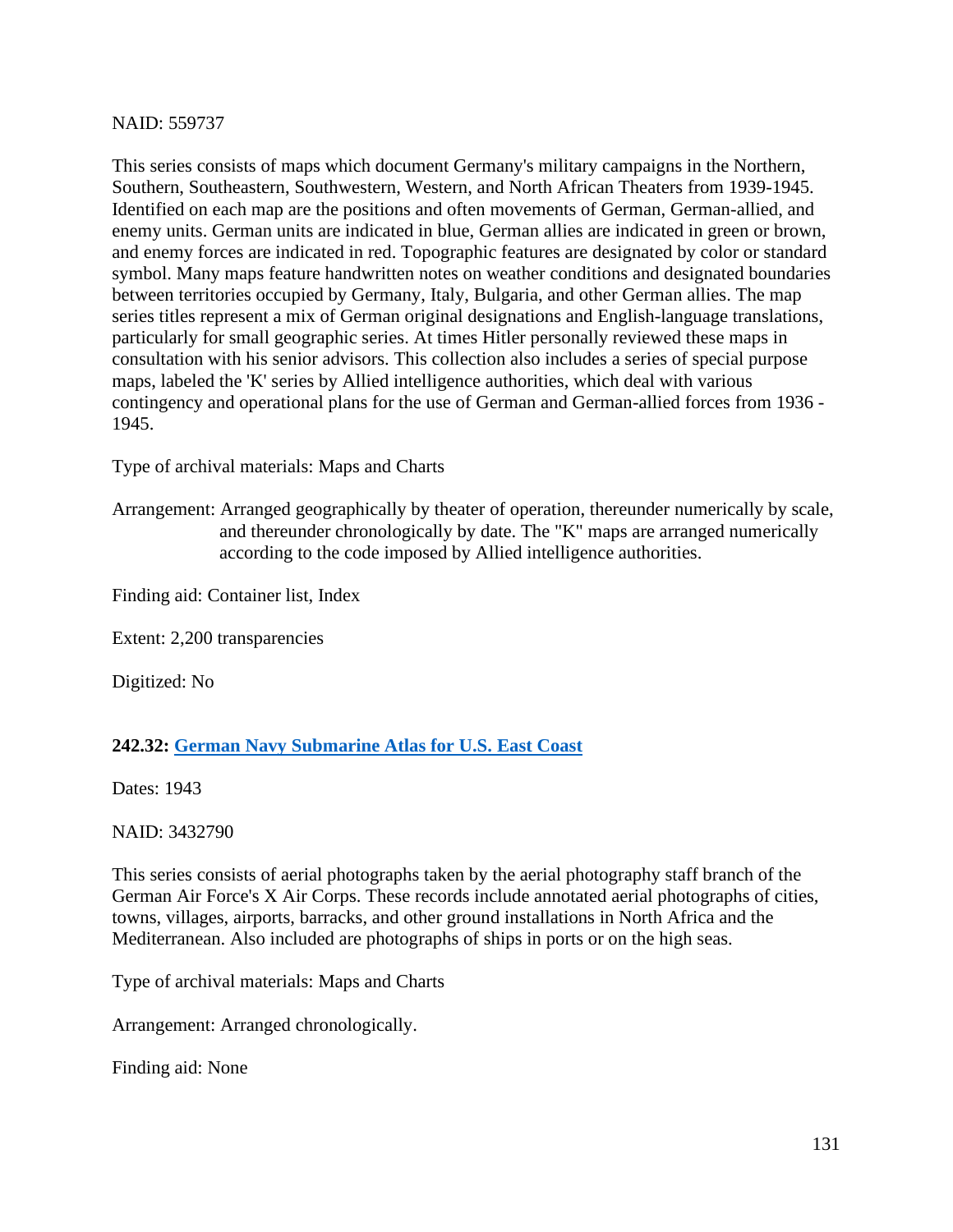Extent: 1 volume

Digitized: No

# **242.33: German [Situation Maps of the Western Front](https://catalog.archives.gov/id/40432392)**

Dates: 1944 - 1945

NAID: 40432392

This series consists of maps used by the German army during World War II that were later seized by the United States. The maps depict situations and Allied army locations on the Western Front at various times between 1944 and 1945. All of the maps are written in German.

Type of archival materials: Maps and Charts

Arrangement: Arranged chronologically.

Finding aid: Item List

Extent: 8 items

Digitized: No

# **242.34: [German Submarine](https://catalog.archives.gov/id/1518859) Manuals**

Dates: This series was compiled or maintained ca. 1942 - 1945. It documents the time period 1934 - 1944.

NAID: 1518859

This series consists of World War II German submarine manuals detailing aids and dangers to navigation, coastal tides and currents, soundings, bottom contour lines, and bottom sediment. Additional manuals relate to harbors; coastal fortifications and defenses; and the organization of the American, British, French, and Greek navies. Also included is a volume relating to sea ice conditions along the Arctic coast of Siberia and European Russia; a volume relating to British imports of oil, including maps showing tanker routes and oil facilities in Great Britain; and German hydrographic charts for the North Sea and the waters surrounding the British Isles. Geographic coverage for this series includes coastal areas of 17 countries in Europe, Japan, the Soviet Union, the west coast of Africa, Mozambique, Canada, and the east coast of the United States. Very little of the German text in this series has been translated into English.

Type of archival materials: Maps and Charts; Photographs and other Graphic Materials; Textual Records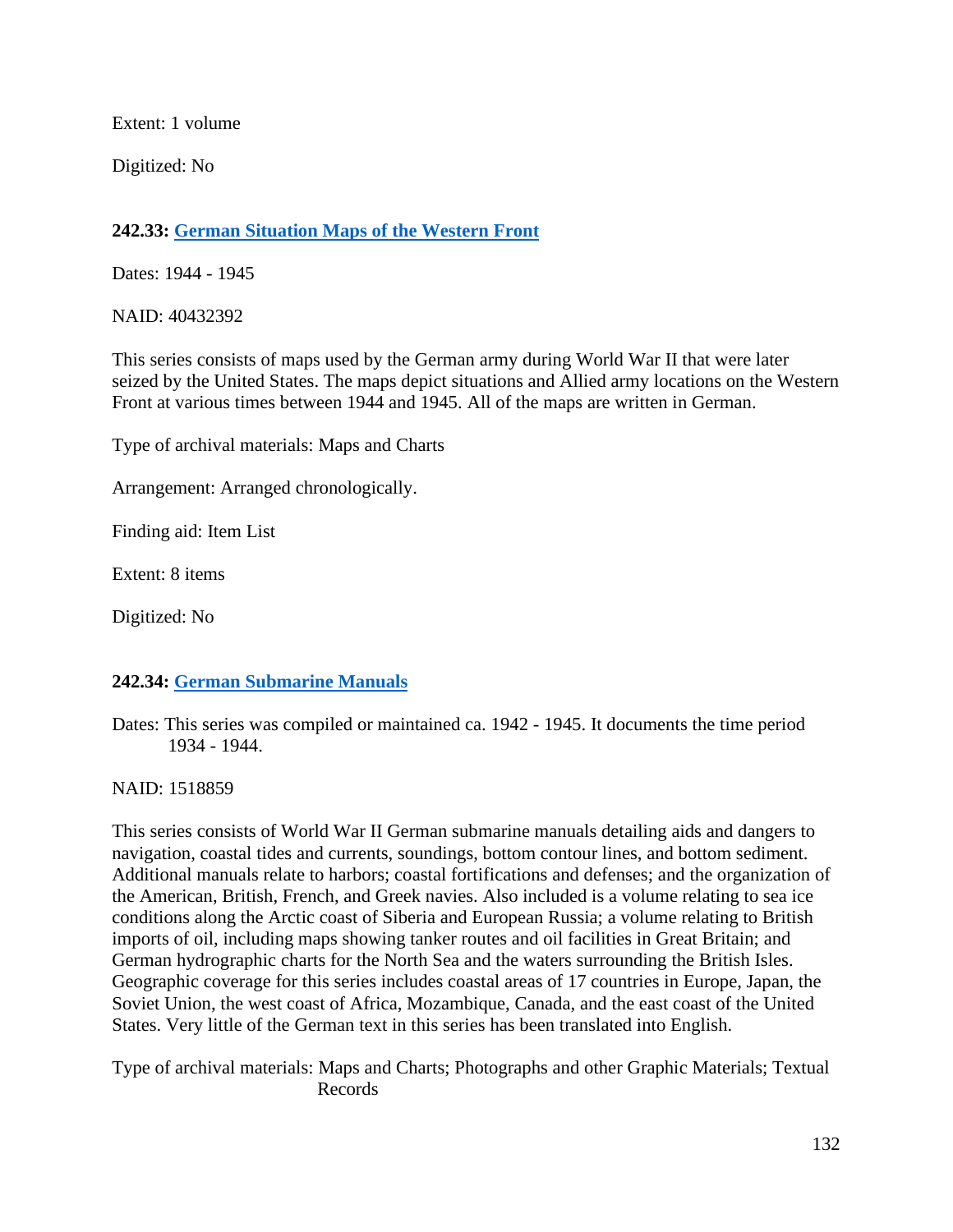Arrangement: Arranged numerically by German assigned publication number.

Finding aid: Item List

Extent: 200 charts; textual materials

Digitized: No

# **242.35: German [World War II Atlases](https://catalog.archives.gov/id/40846740)**

Dates: 1939 - 1943

NAID: 40846740

This series consists of atlases that were used by the German army during World War II and were later seized by the United States. Each atlas focuses on a different geographical area, including France, Great Britain, Russia and the United States. Some of the maps included in the series detail the demographics of certain areas, such as industrial production and population. A number of the maps depict military situations throughout the war and topography. Some of the atlases also include photographs of German military leaders and various locations. All of the items are written in German and the titles have been translated to English.

Type of archival materials: Maps and Charts

Arrangement: The atlases in this series are arranged alphabetically by geographic location and thereunder numerically by item number. Cover sheets for multiple maps are filed at the end of each atlas; individual cover sheets are filed with their corresponding map.

Finding aid: Item List

Extent: Approximately 955 items

Digitized: No

# **242.36: German [World War II Maps](https://catalog.archives.gov/id/7326756)**

Dates: 1939 - 1945

NAID: 7326756

This series consists of printed, annotated maps relating to German military operations during World War II. Coverage exists for Europe and North Africa, with a heavy concentration on the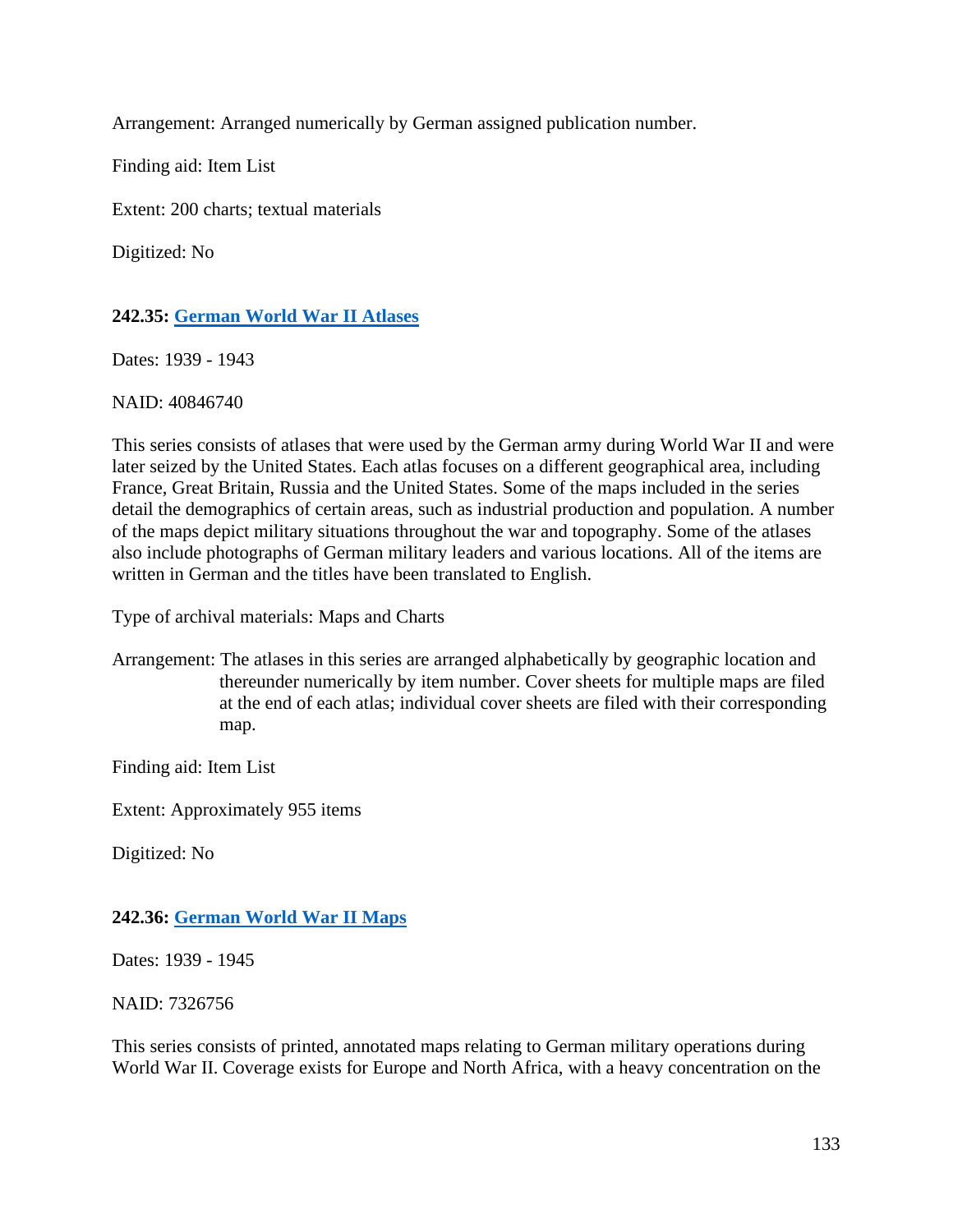German-Soviet front in Eastern Europe and the Soviet Union. All map annotations are in German. A number of maps in this series contain no annotations or have unidentified markings. Subjects include, but are not limited to: activities of the Heeresgruppe Sud in the Eastern Campaign; general maps of the Eastern Front; disposition of military units on the Eastern Front; military operations at Leningrad, Sevastopol, and Stalingrad; locations of fortified positions on the Eastern Front, and anti-partisan operations in the Soviet Union and Poland. Maps relating to specific countries include Rumania, Greece, Italy, France, Holland, Belgium, Czechoslovakia, Crete, Turkey, and Germany.

Type of archival materials: Maps and Charts

Arrangement: Arranged by subject.

Finding aid: Item List

Extent: 3,000 maps

Digitized: No

# **242.37: Germany [Army Group Level Military Situation Maps of the Eastern Theater](https://catalog.archives.gov/id/6982914)**

Dates: 1939 - 1945

### NAID: 6982914

This series consists of wall-sized maps documenting the German-Soviet war from 1941-1945. Maps exist for nearly every day of the war and show detailed information on the tactical movements and dispositions of German and Soviet forces. German and other Axis forces are indicated in blue. Soviet forces are shown in red. Topographic features are designated by color or standard symbol. Many maps feature handwritten notations on weather conditions, observed movements of Soviet forces, and notes on German unit and armor strengths in particular sectors. All map annotations are in German. Coverage includes maps for German Army Groups Nord, Mitte, Sued, A, B, Don, and Ukraine, and the Soviet Northern, Central, and Southern Fronts.

Also included are specialized maps for the Eastern Theater documenting strength comparisons (Gegenuberstellungskarte, 1:500,000 scale maps), aerial reconnaissance (Luftaufklarungsergebnissekarte, 1:1,000,000 scale maps), and railroad information (Eisenbahnerkundung, 1:1,000,000 scale maps). This series also contains a small number of Italian maps of North Africa.

Type of archival materials: Maps and Charts

Arrangement: Arranged by name of German Army Group or subject and thereunder chronologically.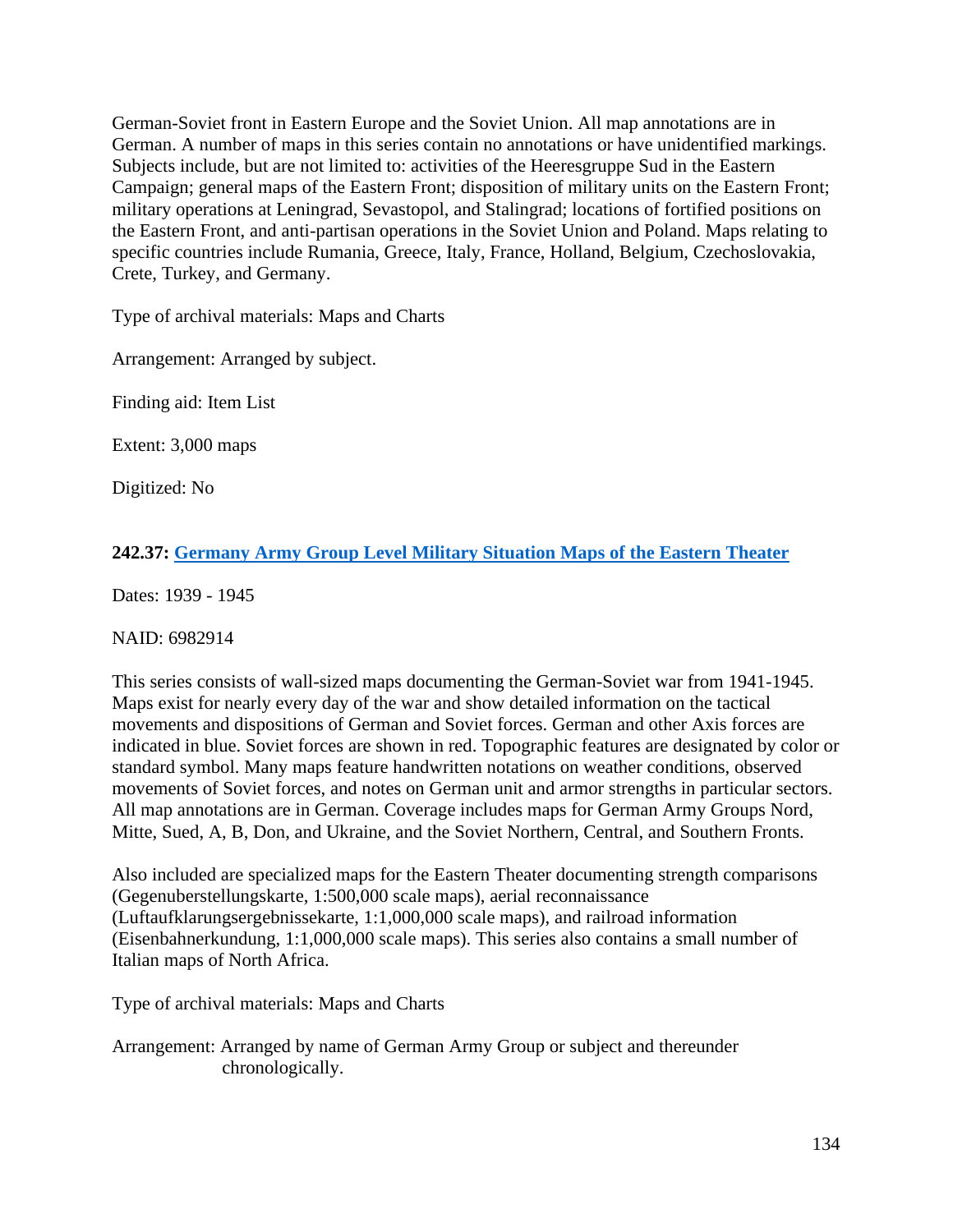Finding aid: Container list

Extent: 9,000 maps

Digitized: No

# **242.38: Germany [Military Situation Maps of the Eastern Theater](https://catalog.archives.gov/id/559733)**

Dates: 6/26/1939 - 1/19/1945

NAID: 559733

This series consists of wall-sized maps which document the 1939 Polish campaign and the Soviet-German war from 1941-1945. They were created daily throughout the six year period of the war and were regularly reviewed by Adolph Hitler and his top military advisers. Identified on the maps are positions of German, Polish, or Soviet army groups. German and other Axis forces are indicated in blue. Polish and Soviet forces are in red. Topographic features are designated by color or standard symbol. Many maps feature handwritten notations on weather conditions, observed movements of Soviet forces, designated boundaries of occupied areas under German civil administration, and notes comparing German and Soviet strengths in units and armor in particular sectors. All map annotations are in German.

Type of archival materials: Maps and Charts

Arrangement: Arranged chronologically.

Finding aid: Item List

Extent: 2,073 transparencies, 2,073 prints

Digitized: No

**242.39: Miscellaneous [German Target Dossiers](https://catalog.archives.gov/id/41060837)**

Dates: 1940 - 1944

NAID: 41060837

This series contains maps, charts, graphs, and schedules relating to German target dossiers from World War II. The records consist mostly of photographic maps annotated with flight plans. The maps cover all of Europe, with a focus on the Soviet Union and Great Britain. Type of archival materials: Maps and Charts

Arrangement: Arranged numerically by group numbers from 10a to 123.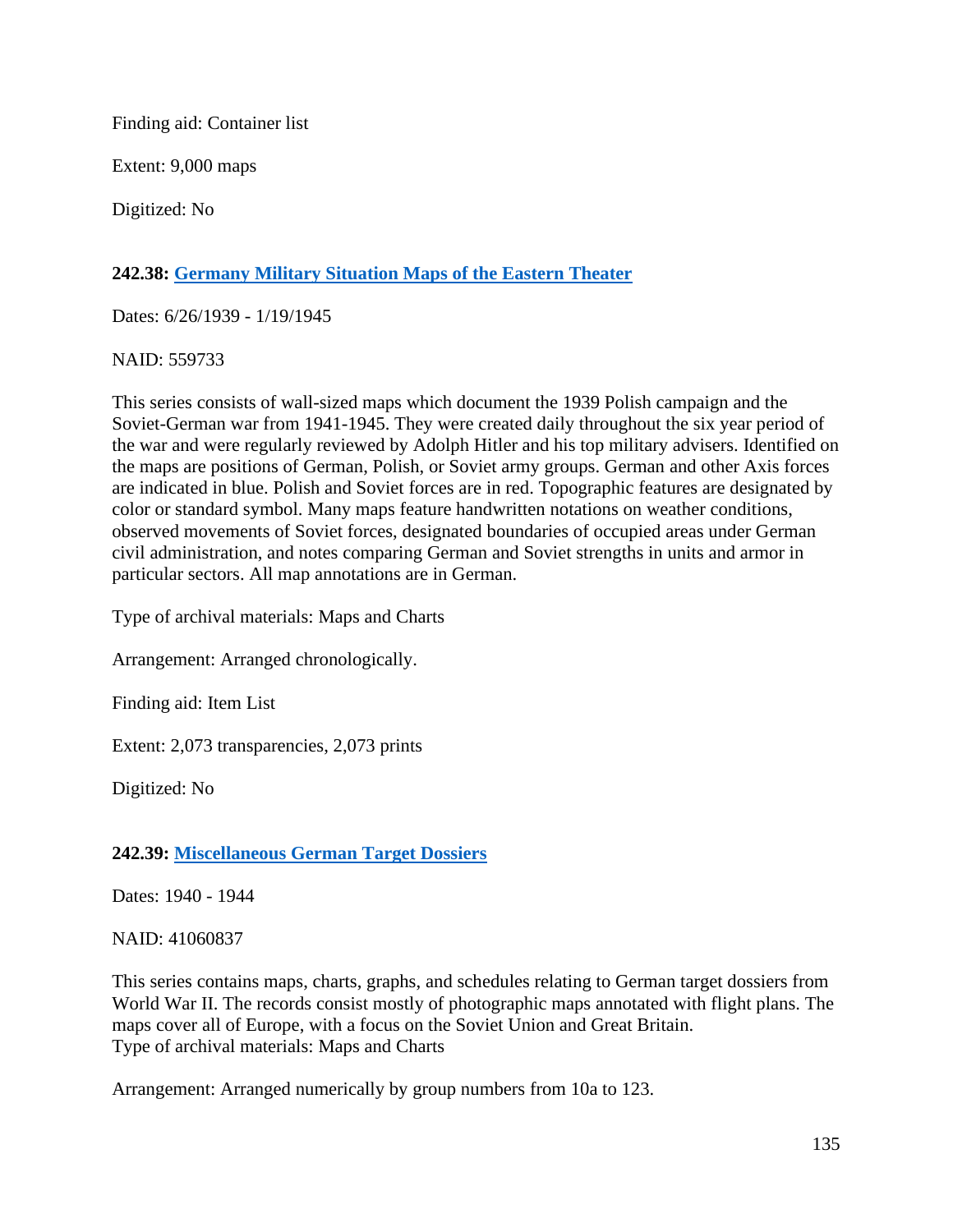Finding aid: None

Extent: 32 boxes

Digitized: No

### **242.40: Target [Dossiers Pertaining to the British Isles](https://catalog.archives.gov/id/3371016)**

Dates: 1938 - 1945

NAID: 3371016

This series consists of target dossiers of the British Isles. Each dossier consists of a map, overprinted aerial photograph, and a site description.

Type of archival materials: Maps and Charts

Arrangement: Arranged numerically by agency assigned number.

Finding aid: Box List

Extent: 1,502 maps

Digitized: No

### **242.41: [Target Dossiers Pertaining to Egypt](https://catalog.archives.gov/id/2838599)**

Dates: 1938 - 1945

NAID: 2838599

This series consists of target dossiers of Egypt. Each dossier consists of a map, overprinted aerial photograph, and a site description.

Type of archival materials: Maps and Charts

Arrangement: Arranged numerically.

Finding aid: Box List

Extent: 930 maps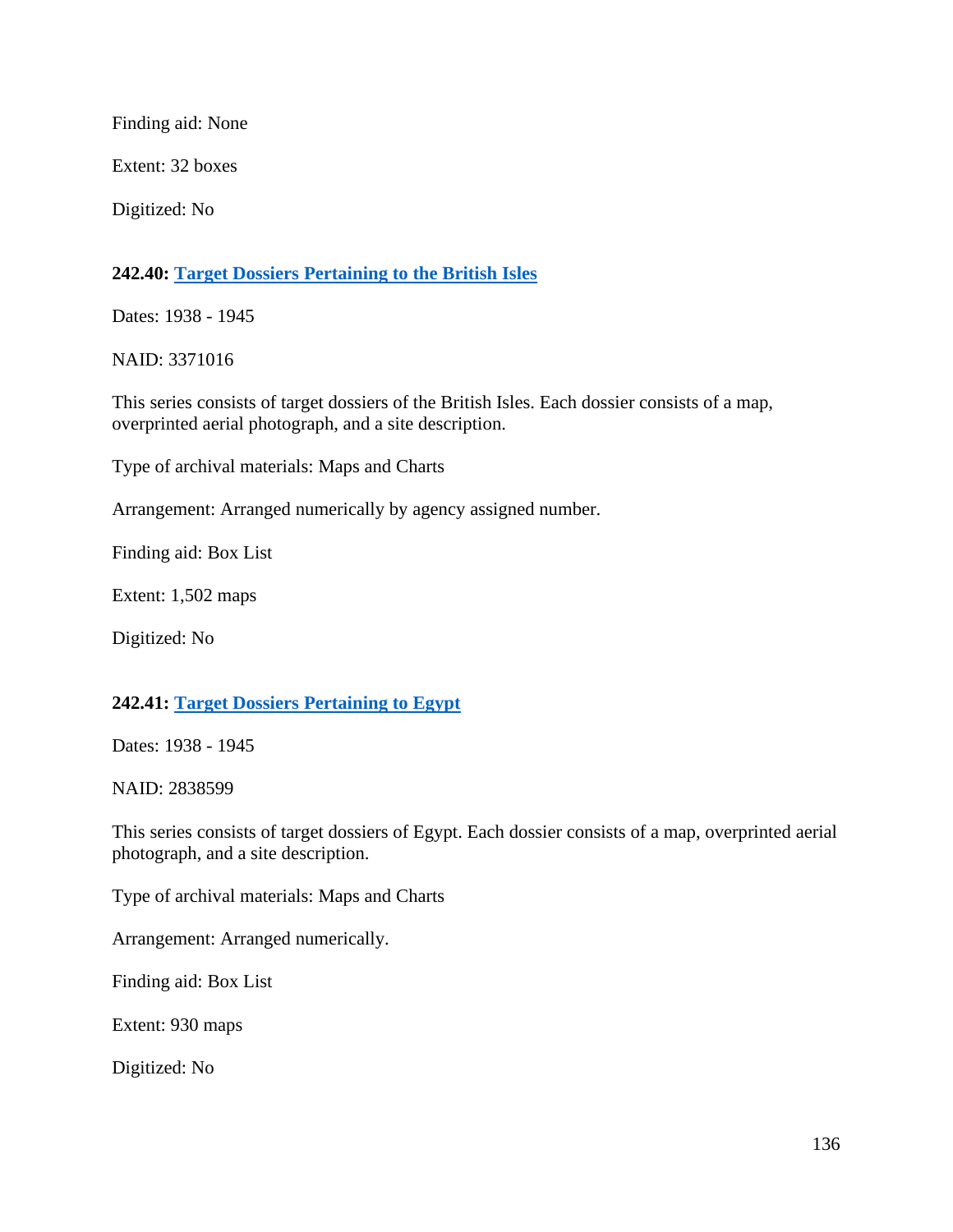# **242.42: Target [Dossiers Pertaining to French Africa](https://catalog.archives.gov/id/2844628)**

Dates: 1938 - 1945

NAID: 2844628

This series consists of target dossiers of French Africa. Each dossier consists of a map, overprinted aerial photograph, and a site description.

Type of archival materials: Maps and Charts

Arrangement: Arranged numerically.

Finding aid: Box List

Extent: 620 maps

Digitized: No

# **242.43: Target [Dossiers Pertaining to Iceland](https://catalog.archives.gov/id/3371017)**

Dates: 1938 - 1945

### NAID: 3371017

This series consists of target dossiers of Iceland. Each dossier consists of a map, overprinted aerial photograph, and a site description.

Type of archival materials: Maps and Charts

Arrangement: Arranged numerically.

Finding aid: Box List

Extent: 20 maps

Digitized: No

# **242.44: Target [Dossiers Pertaining to Iraq](https://catalog.archives.gov/id/2846971)**

Dates: 1938 - 1945

NAID: 2846971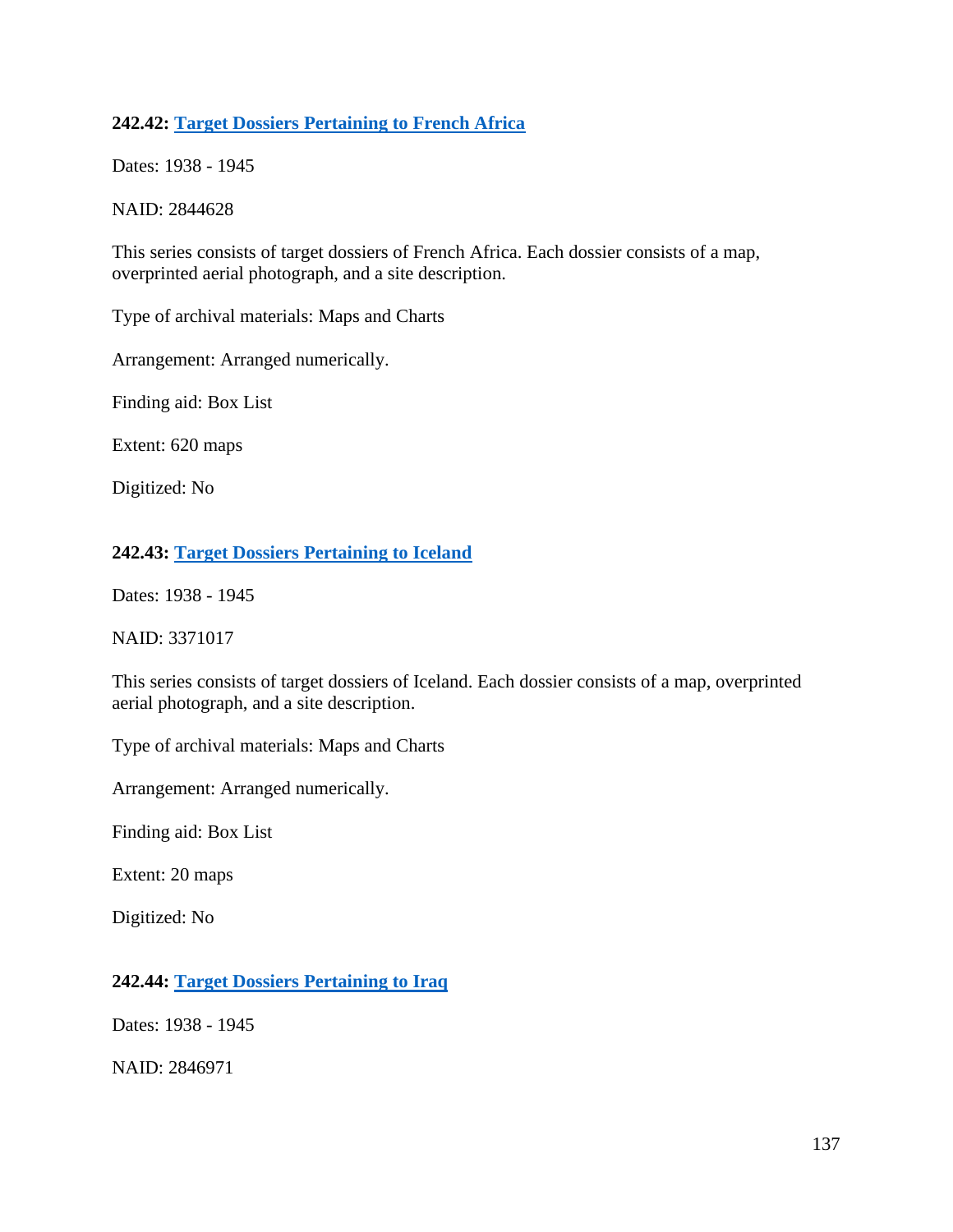This series consists of target dossiers of Iraq. Each dossier consists of a map, overprinted aerial photograph, and a site description.

Type of archival materials: Maps and Charts

Arrangement: Arranged numerically.

Finding aid: Box List

Extent: 200 maps

Digitized: No

**242.45: Target [Dossiers Pertaining to Ireland](https://catalog.archives.gov/id/3371015)**

Dates: 1938 - 1945

NAID: 3371015

This series consists of target dossiers of Ireland. Each dossier consists of a map, overprinted aerial photograph, and a site description.

Type of archival materials: Maps and Charts

Arrangement: Arranged numerically.

Finding aid: Box List

Extent: 4 maps

Digitized: No

# **242.46: Target Dossiers Pertaining to Jordan and Syria**

Dates: 1939 - 1945

NAID: 2846973

This series consists of target dossiers of Jordan and Syria. Each dossier consists of a map, overprinted aerial photograph, and a site description.

Type of archival materials: Maps and Charts

Arrangement: Arranged numerically.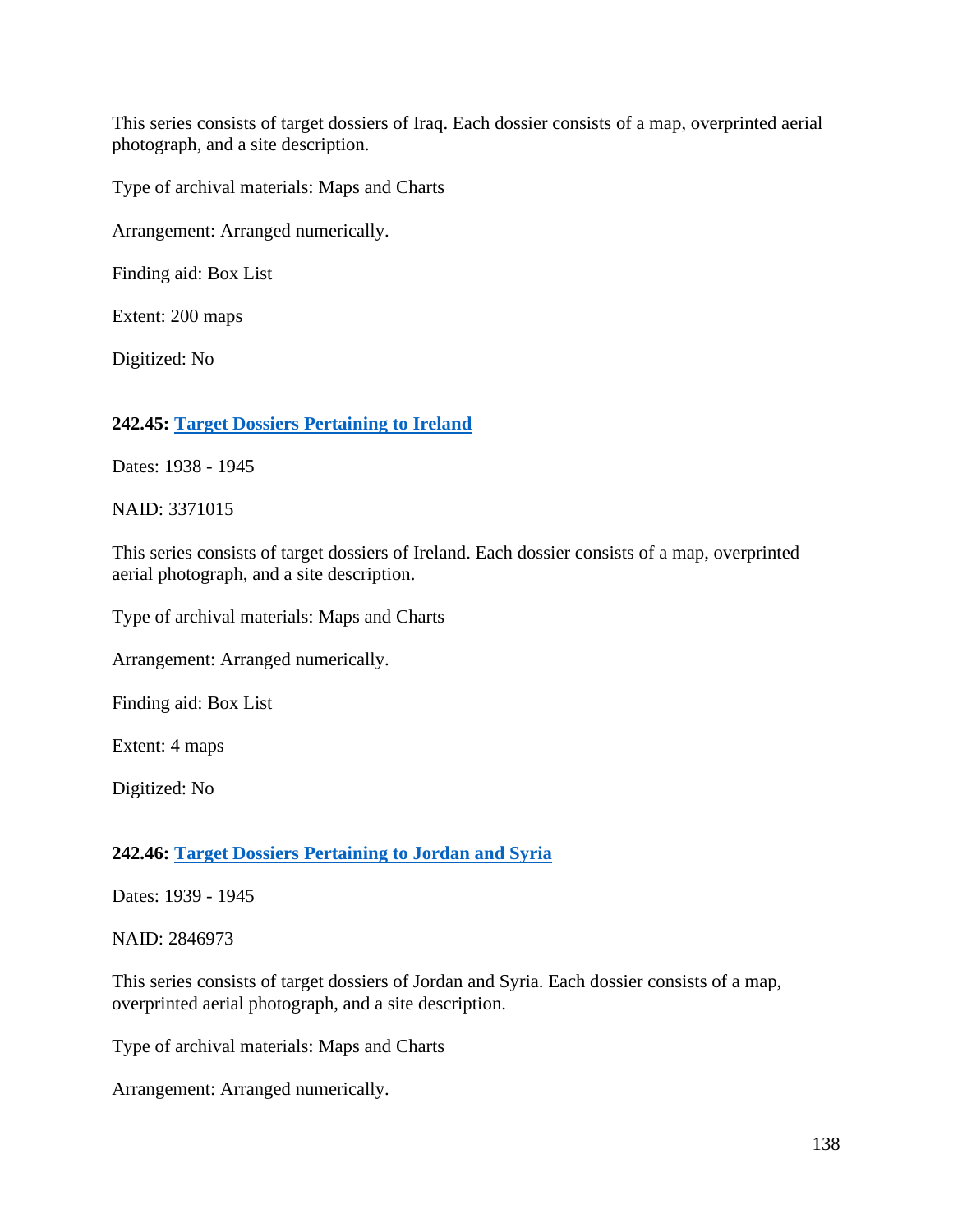Finding aid: Box List

Extent: 80 maps

Digitized: No

## **242.47: Target [Dossiers Pertaining to Libya](https://catalog.archives.gov/id/2846969)**

Dates: 1938 - 1945

NAID: 2846969

This series consists of target dossiers of Libya. Each dossier consists of a map, overprinted aerial photograph, and a site description.

Type of archival materials: Maps and Charts

Arrangement: Arranged numerically.

Finding aid: Box List

Extent: 155 maps

Digitized: No

#### **242.48: Target [Dossiers Pertaining to Yugoslavia](https://catalog.archives.gov/id/2812525)**

Dates: 1938 - 1945

NAID: 2812525

This series consists of target dossiers of Yugoslavia. Each dossier consists of a map, overprinted aerial photograph, and a site description.

Type of archival materials: Maps and Charts

Arrangement: Arranged numerically.

Finding aid: Box List

Extent: 120 maps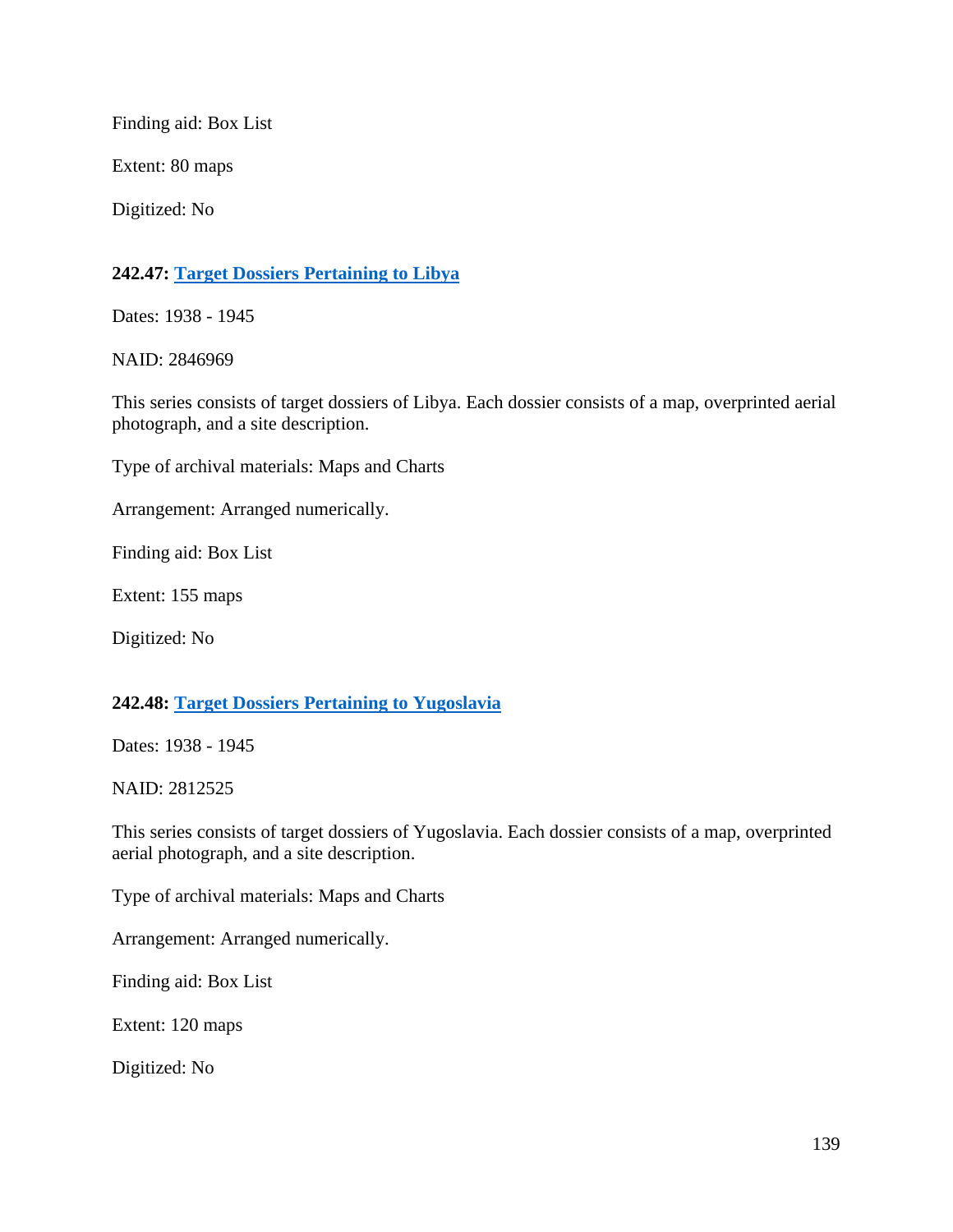# **242.49: Target [Dossiers Relating to the Mediterranean Sea Area and the Middle East](https://catalog.archives.gov/id/4734672)**

Dates: This series was compiled or maintained 1945 - 1947. It documents the time period 1941 - 1945.

NAID: 4734672

This series consists of maps and aerial photographs annotated with targets for bombing raids. The areas covered include Aden, the Balkans, Cyprus, Gibraltar, Greece, Iran, Iraq, Malta, and Palestine.

Type of archival materials: Maps and Charts; Photographs and other Graphic Materials

Arrangement: Arranged alphabetically by country or area name.

Finding aid: Box List

Extent: 25 maps and 100 aerial photographs

Digitized: No

# **242.50: Various [German World War II Maps](https://catalog.archives.gov/id/40480105)**

Dates: 1939 - 1945

NAID: 40480105

This series consists of various maps used by the German army during World War II that were later seized by the United States. The maps depict numerous geographic locations in Europe and Africa. Many of the maps include handwriting denoting army positions and plans. All of the maps are written in German.

Type of archival materials: Maps and Charts

Arrangement: Arranged alphabetically by geographic location. A war plan is filed at the end of the series.

Finding aid: Item List

Extent: 29 maps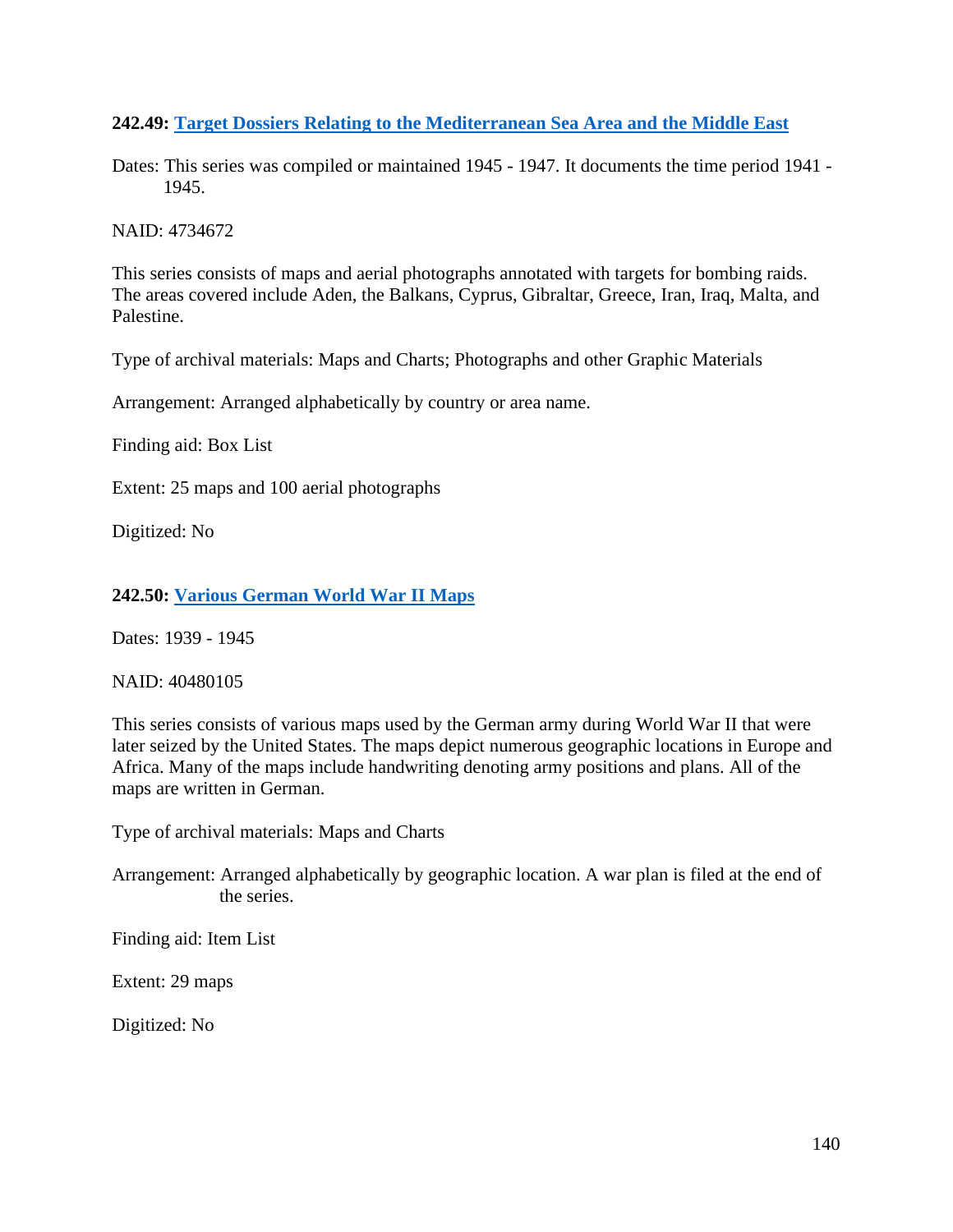# **242.51: War [Diary Aerial Photographs](https://catalog.archives.gov/id/3370985)**

Dates: 1941 - 1947

NAID: 3370985

This series consists of aerial photographs taken by the aerial photography staff branch of the German Air Force's X Air Corps. These records include annotated aerial photographs of cities, towns, villages, airports, barracks, and other ground installations in North Africa and the Mediterranean. Also included are photographs of ships in ports or on the high seas.

Type of archival materials: Photographs and other Graphic Materials

Arrangement: Arranged chronologically.

Finding aid: None

Extent: 8 volumes

Digitized: No

#### RG 243: Records of the U.S. Strategic Bombing Survey, 1928 - 1947

**243.1: [Aerial Photography of Bombing Targets in Japan and Korea](https://catalog.archives.gov/id/305890)**

Dates: 1944 - 1945

NAID: 305890

This series consists of prints of various sizes mounted on cards (7 x 8 inch) depicting bombing targets in Japan and Korea. The cards include information about the location, dimensions, and relative size of the targets. The targets were primarily port areas, airfields, and industrial areas which supported the Japanese war effort. Of the three subseries that comprise this records series, those that are arranged by 21st Bomber Command target numbers (3000-7010 with gaps), and by 21st Bomber Command target numbers (3000-8008 with gaps) are, for the most part complementary, not duplicative.

Type of archival materials: Photographs and other Graphic Materials

Arrangement: Arranged by numerical sequence (with gaps) within subseries.

Finding aid: Partial card index included with the photographs.

Extent: 2,340 aerial photographs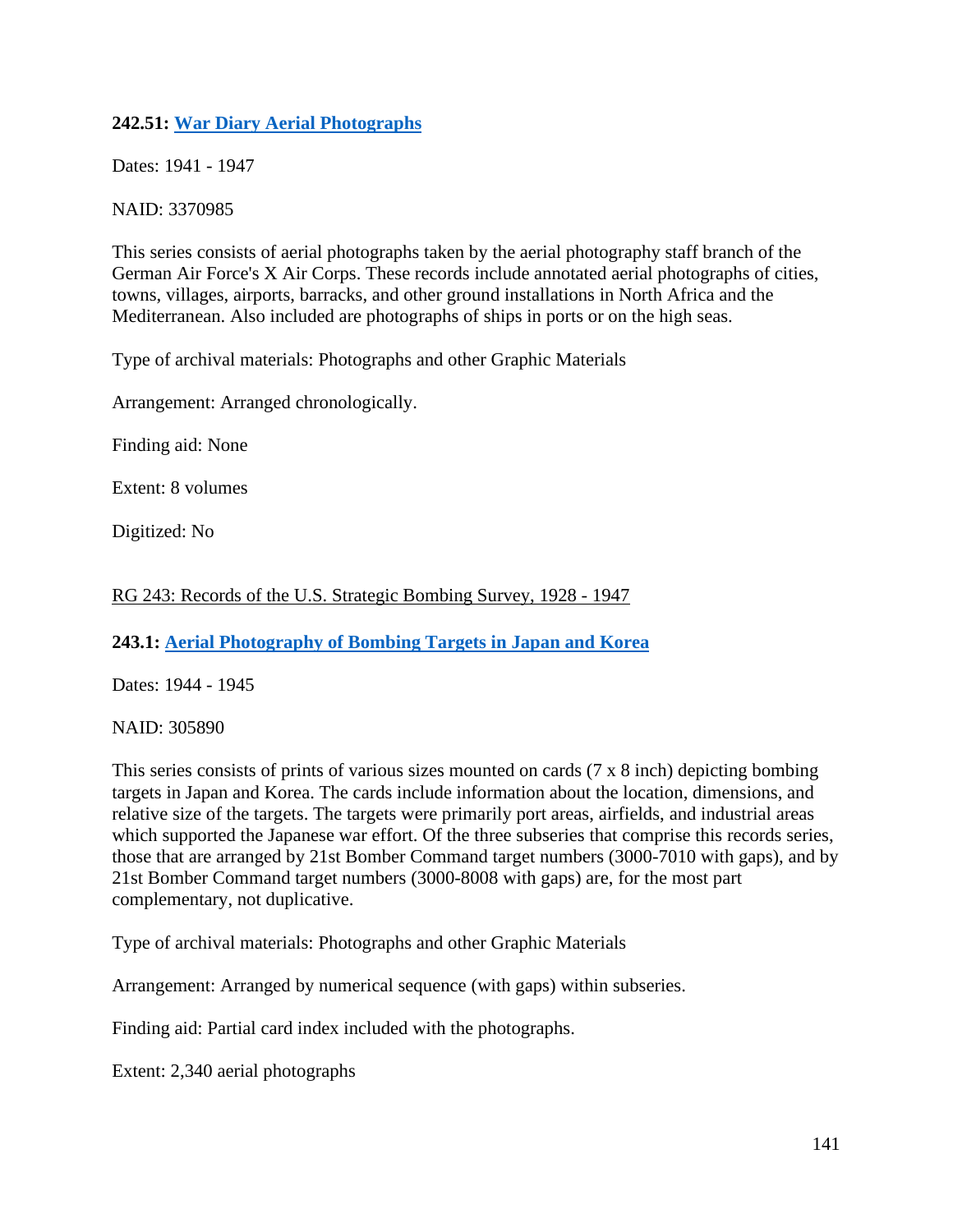Digitized: Partially

## RG 260: Records of U.S. Occupation Headquarters, World War II, 1923 - 1972

**260.1: Administrative [Maps of German Areas](https://catalog.archives.gov/id/2534799)**

Dates: 12/1944 - 4/1945

NAID: 2534799

This series consists of maps of German states and administrative areas showing the location of various government offices and regional headquarters at the end of World War II. Included are maps relating to general administration; public safety; public health; labor courts and offices; legal courts; financial and customs offices; and railway, highway, and waterway transportation administration. Most of the maps include German language text and were compiled in conjunction with the Office of Strategic Services Branch of Research and Analysis.

Type of archival materials: Maps and Charts

Arrangement: Arranged alphabetically by German state or administrative area.

Finding aid: None

Extent: 500 maps

Digitized: No

RG 263: Records of the Central Intelligence Agency, 1894 - 2002

**263.1: Aerial [Photography of Auschwitz Concentration Camp](https://catalog.archives.gov/id/305893)**

Dates: This series was compiled or maintained in 1973. It covers the time period 1944 - 1945.

NAID: 305893

Type of archival materials: Photographs and other Graphic Materials

Arrangement: Arranged by item number.

Finding aid: Item List - filed with prints

Extent: 22 aerial photographs

Digitized: Partially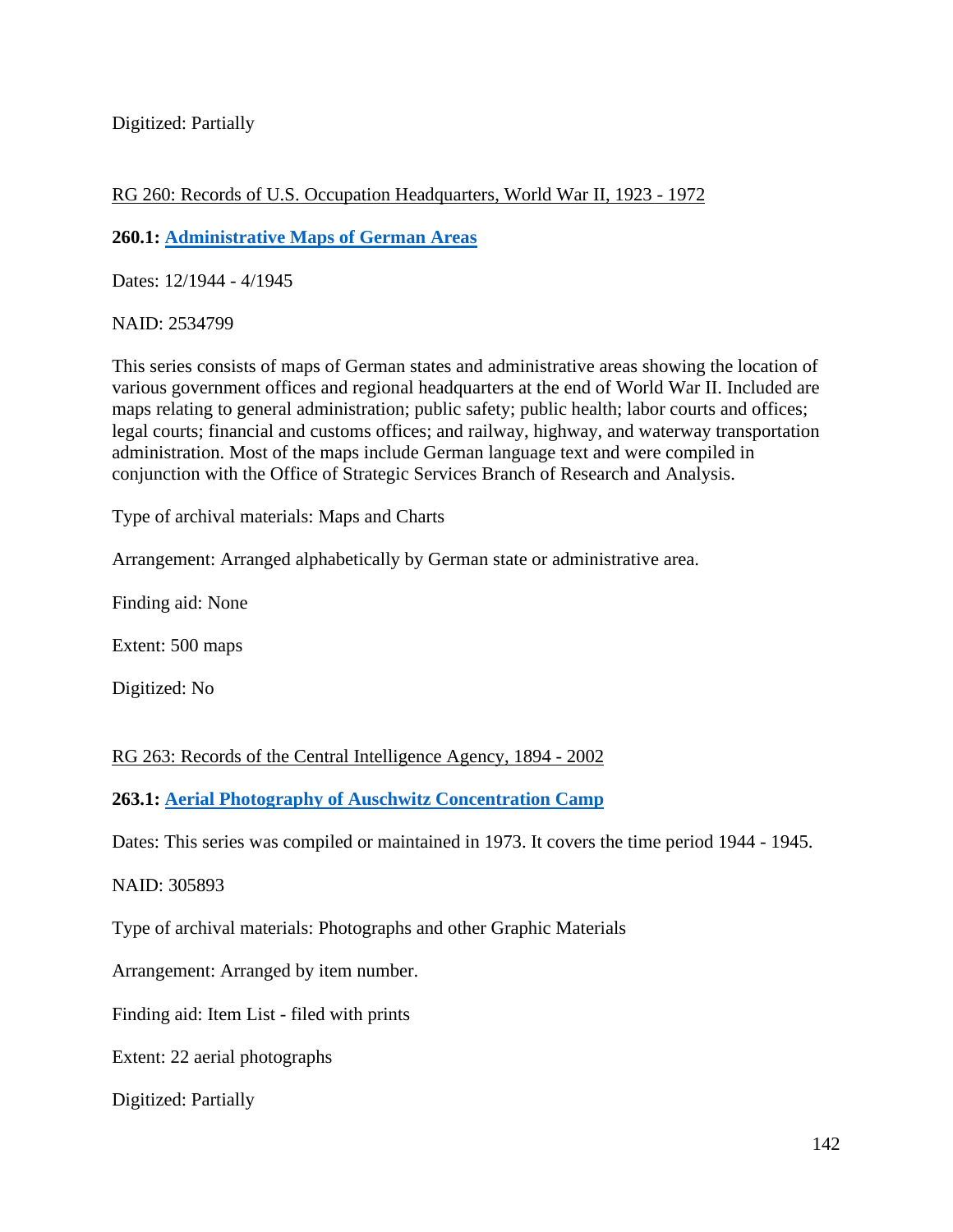## **263.2: [Published](https://catalog.archives.gov/id/305945) Maps**

Dates: This series was compiled or maintained 1947 - 2015. It documents the time period ca. 1929 - 2015

#### NAID: 305945

This series consists of published maps of most countries and world regions. Included are base and briefing base maps; maps depicting terrain, sociological, transportation, political, and economic features; maps depicting administrative, military, and treaty boundaries; maps of urban areas; and maps showing ethnic distributions or narcotics trade routes. Also included are thematic maps, charts, graphs, and organization charts relating to various topics of the Cold War, including the Soviet Union, China, Cuba, and the Vietnam War.

From ca. 1967 to ca. 1990, maps in this series were produced or acquired by both the Map Service Center and the Directorate of Intelligence.

Type of archival materials: Maps and Charts

Arrangement: Arranged numerically by agency assigned map number.

Access Restrictions: Restricted - Partly

 Specific Access Restriction: FOIA (b)(1) National Security, Restricted Data/Formerly Restricted Data, FOIA (b)(1) National Security, Top Secret Note: Approximately 95% of the maps in this series are restricted under a Memorandum of Understanding between the Central Intelligence Agency and the National Archives and Records Administration.

Finding aid: Partial index to unrestricted maps; Database listing declassified maps; Classified Item List describing the restricted maps - filed with the maps

Extent: 20,000 maps

Digitized: Partially

RG 287: Publications of the U.S. Government, 1790 - 2006

#### **287.1: Published [Maps and Atlases](https://catalog.archives.gov/id/820054)**

Dates: This series was compiled or maintained 1895 - 1970. It documents the time period 1850 - 1970.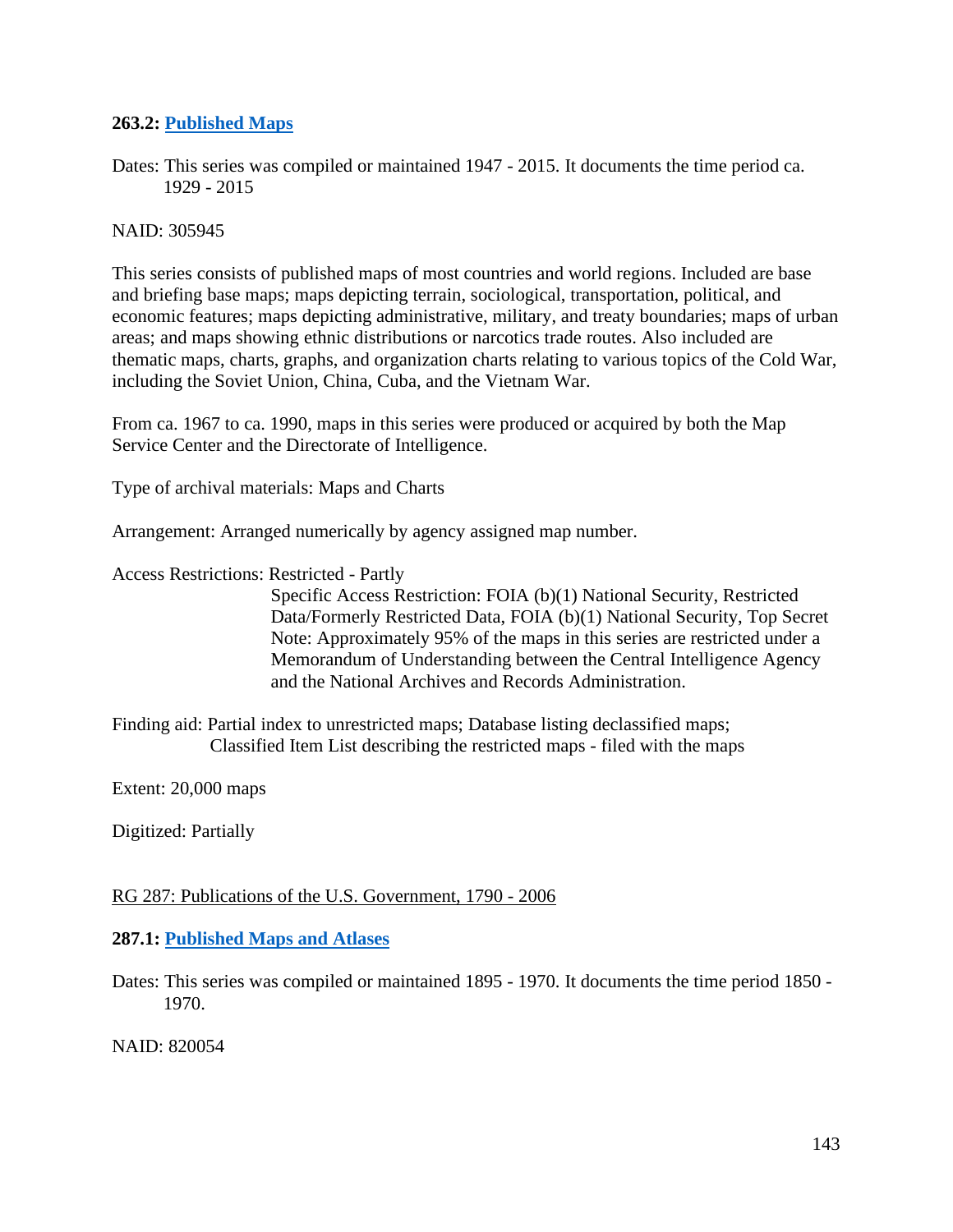This series consists of published maps and charts on a variety of subjects. Included are atlases concerning agricultural production, maps of the federal highway system, airways maps, river charts, postal route maps, and international boundary maps.

Type of archival materials: Maps and Charts

Arrangement: Arranged alphabetically by a letter symbol for the authoring agency and thereunder numerically by numbers representing the subordinate office that generated the records.

Finding aid: None

Extent: 50,000 maps and charts

Digitized: No

#### RG 289: Records of the Naval Intelligence Command, 1989 - 2012

## **289.1: Aerial [Photographs](https://catalog.archives.gov/id/24520413)**

Dates: This series was compiled or maintained or maintained 1947 - 1953. It documents the time period 1942 - 1953.

#### NAID: 24520413

This series consists of high altitude vertical aerial photographs covering areas in Korea, Japan, and Antarctica. A large portion of the photographs in this series relates to the Korean War and includes a small number of oblique images. Available metadata for the photographs consists of the country, the mission number, the Navy organization or ship responsible for the mission, the date of the photography, the altitude, and the overall quality of the image.

Type of archival materials: Photographs and other Graphic Materials

Arrangement: Arranged numerically by NARA assigned aerial can number.

Finding aid: None

Extent: 620,000 aerial negatives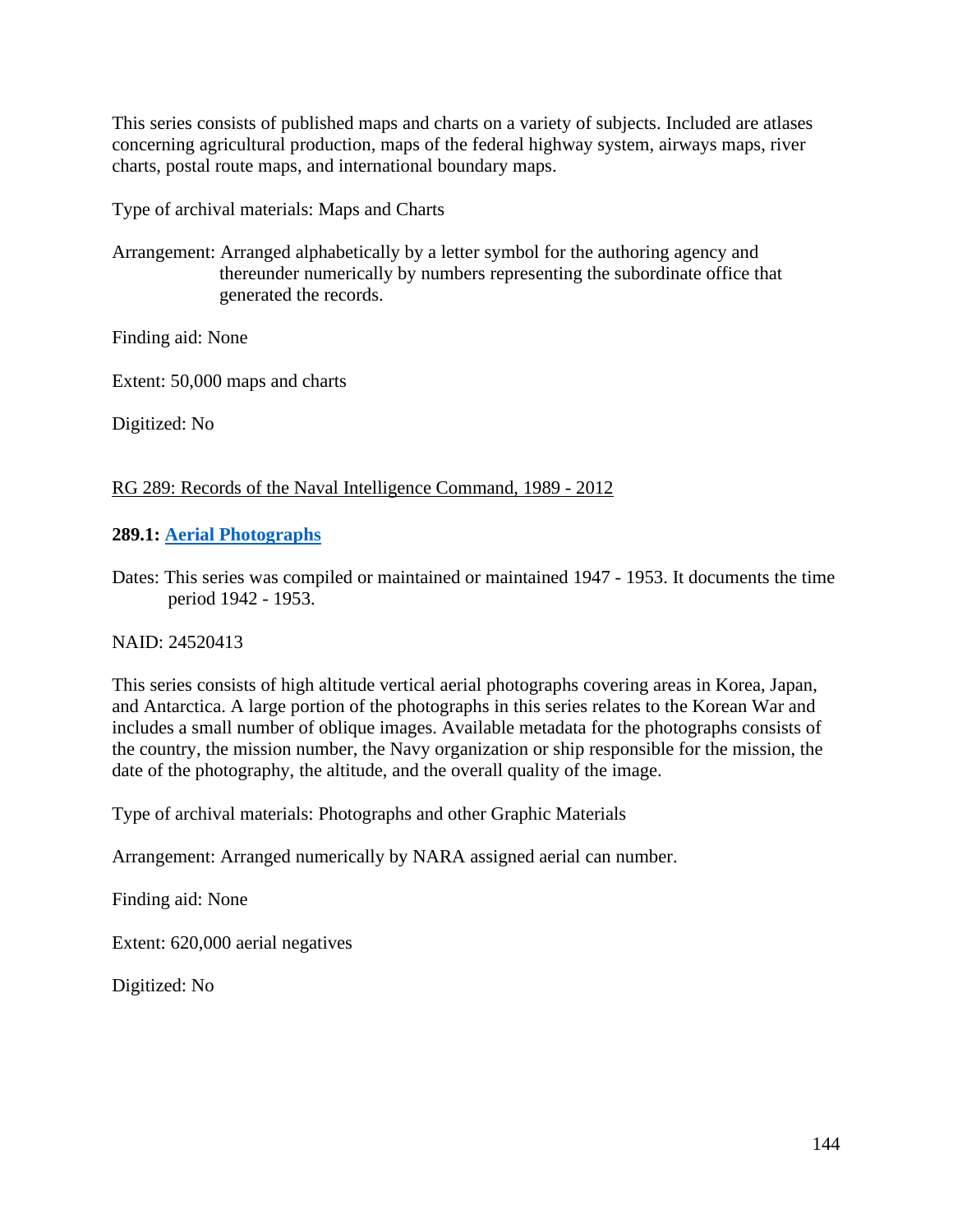## **289.2: German [Naval Machinery Plans](https://catalog.archives.gov/id/12503872)**

Dates: This series was compiled or maintained  $12/26/1944 - 11/1/1945$ . It documents the time period 1933 - 11/1/1945.

NAID: 12503872

This series consists of engineering drawings acquired by the U.S. Naval Technical Mission to Europe. Included in the records are drawings of machinery, engines, and turbines. Also included is a plan for a German bearing test machine (Lagerprufmaschine).

Type of archival materials: Maps and Charts

Arrangement: Arranged alpha-numerically by engineering plan number.

Finding aid: None

Extent: Approximately 300 drawings.

Digitized: No

#### **289.3: [German Ship Propulsion Plans](https://catalog.archives.gov/id/12518092)**

Dates: This series was compiled or maintained 12/26/1944 - 11/1/1945. It documents the time period 1920 - 1945.

NAID: 12518092

This series consists of German naval engineering drawings documenting design studies for ship propulsion systems for German naval vessels designed or constructed mostly prior to WWII. Included in the records are drawings of German ships such as the Panzerschiff (Armored Ship, reclassified in 1940 as Heavy Cruisers), Panzerschiff-D (1935), Panzerschiff-F (1936), Panzerschiff Ersatz Braunschweig, Panzerschiff Ersatz Elsass, Panzerschiff Ersatz Lothringen, Panzerschiff Ersatz Preuesen, Panzerschiff-F (1936), Umbau Panzerschiff (Converted Armored Ship), Torpedo Boats, Torpedo Boat Tenders, U-Boats, U-Boat Tenders, and Zerstorers (Destroyers), including the 1942 type Z-51 Zerstorer. Also included are ship propulsion plans for the Minensuchboote, (Minesweeper), Minenschiff (A-D, Minelayer), as well as other smaller craft. Of special note is a ship propulsion plan for a design study for a Flugzeugtrager (aircraft carrier).

Type of archival materials: Architectural and Engineering Drawings

Arrangement: Arranged alphabetically by type of ship.

Finding aid: Master Ship List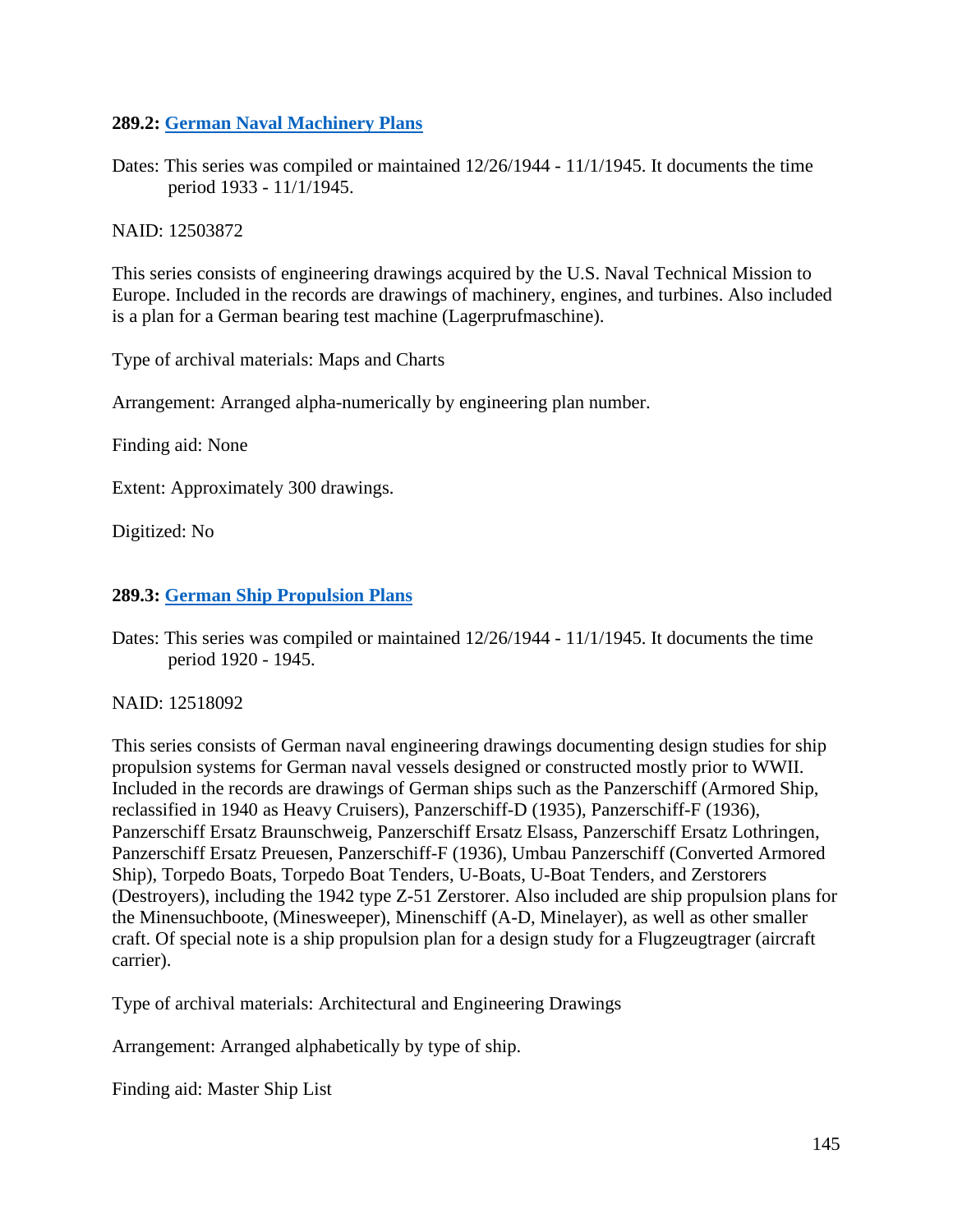Extent: Approximately 200 drawings

Digitized: No

**289.4: Military [Intelligence Photographic Interpretation Reports](https://catalog.archives.gov/id/68887398)**

Dates: 1942 - 1946

NAID: 68887398

This series consists of reports based on aerial photography reconnaissance. Included are aerial intelligence reports, studies, bulletins, manuals, prints, mosaics, maps and published air intelligence journals of the World War II period, relating primarily to the Pacific theater, although the European and Mediterranean theaters are represented as well. The reports are often accompanied by annotated aerial photograph prints.

Type of archival materials: Photographs and other Graphic Materials, Maps and Charts, Textual Records

Arrangement: Arranged numerically by report number (MIPI numbers 6-68474) or geographically by country.

Finding aid: Index

Extent: Approximately 5000 items

Digitized: No

**289.5: Naval [Intelligence Photographic Interpretation Reports](https://catalog.archives.gov/id/68887399)**

Dates: 1940 - 1946

NAID: 68887399

This series consists of reports based on aerial photography reconnaissance. Included are aerial intelligence reports, studies, bulletins, manuals, prints, mosaics, maps and published air intelligence journals of the World War II period, relating primarily to the Pacific theater, although the European and Mediterranean theaters are represented as well. The reports are often accompanied by annotated aerial photograph prints.

Type of archival materials: Maps and Charts, Photographs and other Graphic Materials, Textual Records

Arrangement: Arranged numerically by report number (NIPI 102469 - 106616).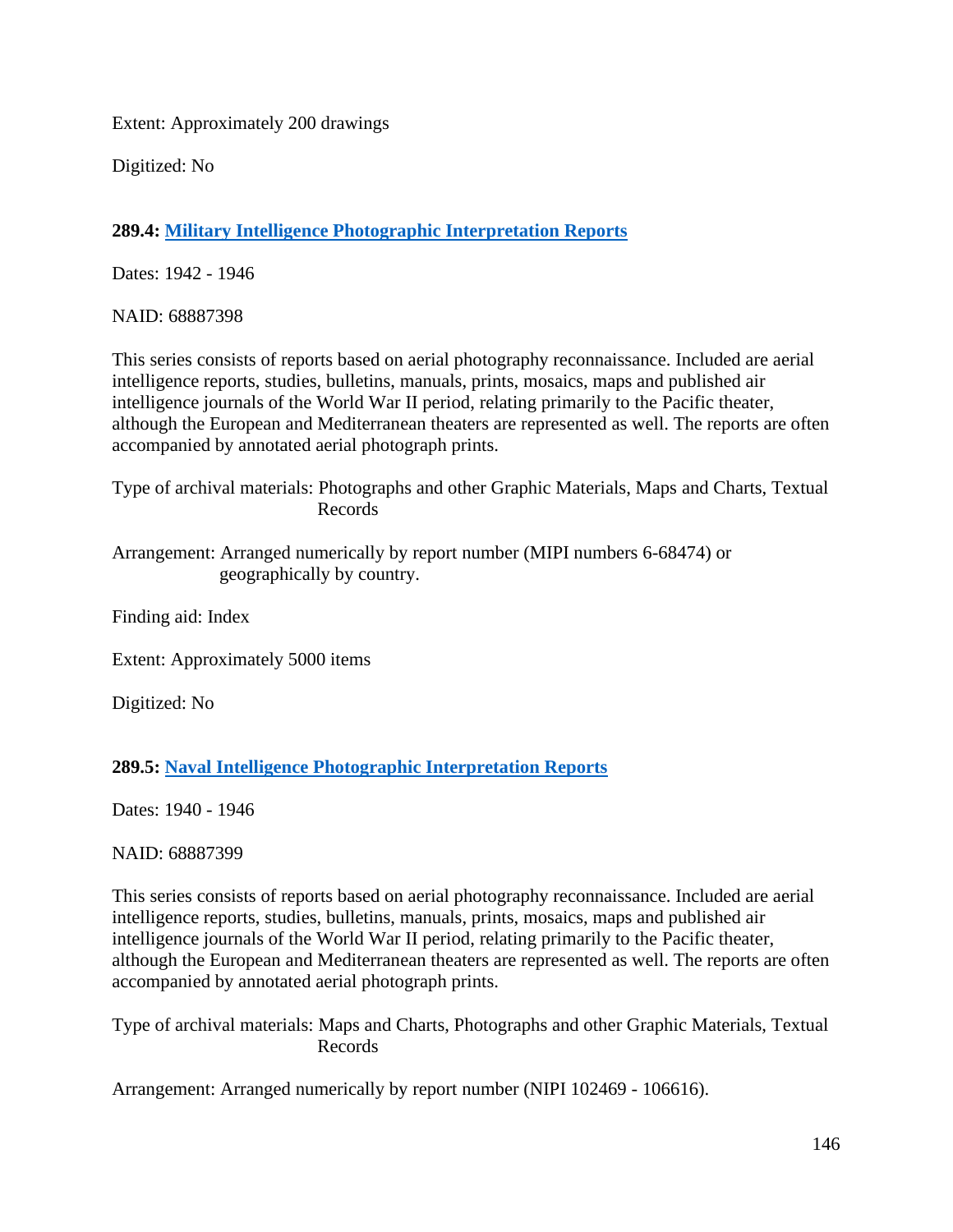Finding aid: Folder List

Extent: Approximately 4000 items

Digitized: No

# RG 313: Records of Naval Operating Forces, 1849 - 1997

**313.1: [Aerial Photographs](https://catalog.archives.gov/id/305951)**

Dates: 1945

NAID: 305951

This series consists of aerial photographs of areas in Japan and Ryukyu Islands from the World War II era. Also includes some aerial photos of Luzon, Philippines.

Type of archival materials: Photographs and other Graphic Materials

Arrangement: Arranged by geographic area, thereunder by mission and exposure number.

Finding aid: None

Extent: 1020 aerial photographs

Digitized: No

# **313.2: The [Battle of Okinawa \(Operation Iceberg\)](https://catalog.archives.gov/id/45697718) Action Plots**

Dates: 1945

NAID: 45697718

This series consists of action plots depicting the Battle of Okinawa, codenamed "Operation Iceberg." The plots show the allied plan of attack and the location of various actions taking place during the battle in the month of May, 1945.

Type of archival materials: Maps and Charts

Arrangement: Arranged chronologically.

Finding aid: Folder List

Extent: 27 items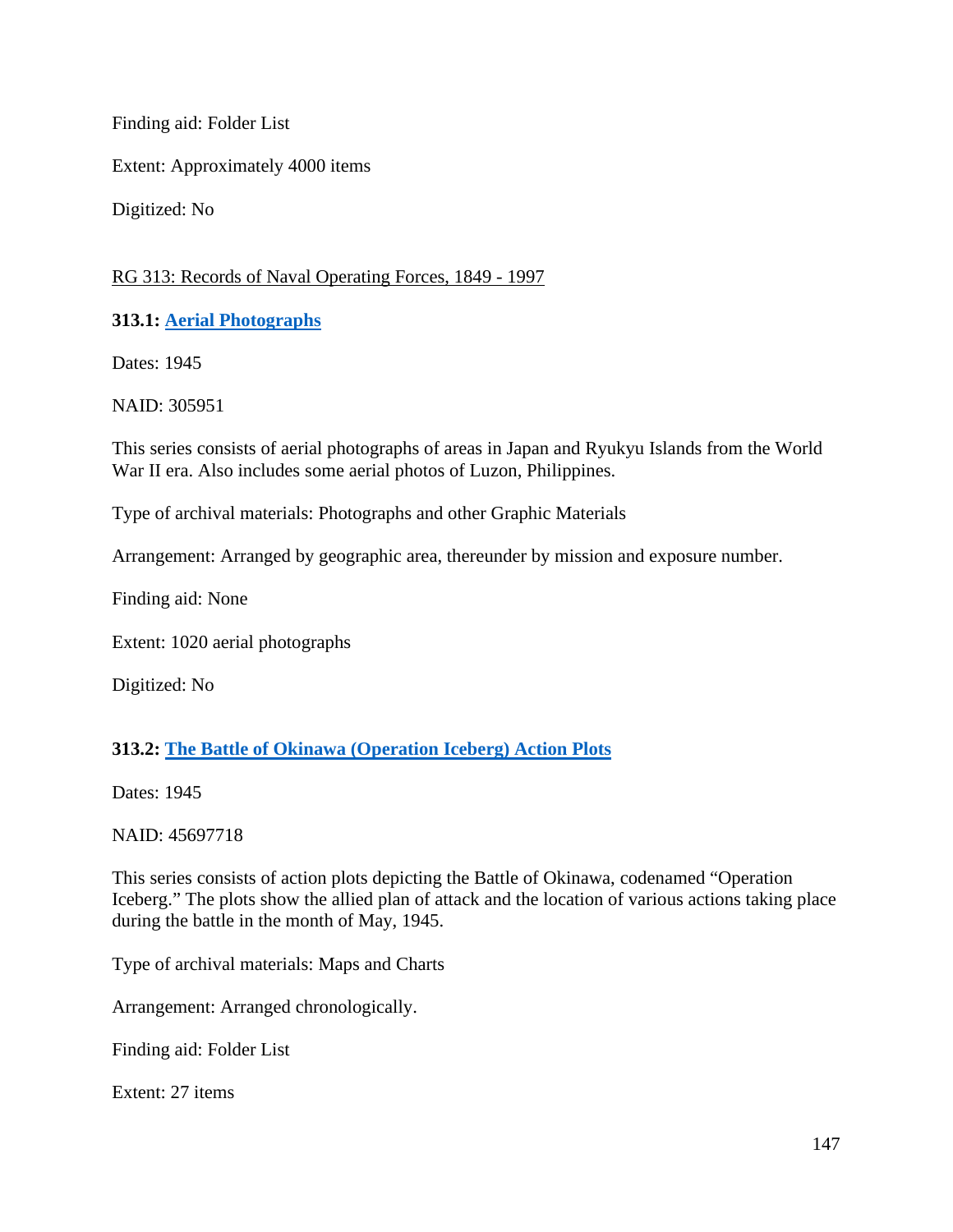Digitized: No

# **313.3: The Battle [of Peleliu \(Operation Stalemate\) Action Plots](https://catalog.archives.gov/id/55562838)**

Dates: 1944

NAID: 55562838

This series consists of action plots depicting the United States' naval plans for the invasion of Peleliu in 1944. The plots show the naval plans on the day of the invasion as well as the two preceding days.

Type of archival materials: Maps and Charts

Arrangement: Arranged chronologically.

Finding aid: None

Extent: 3 maps

Digitized: No

#### **313.4: Charts [and Aerial Photos](https://catalog.archives.gov/id/40549612)**

Dates: 1931 - 1942

NAID: 40549612

This series consists of charts and aerial photos collected by Commander Scouting Force. The charts and photos consist of islands and areas on interest in the Atlantic and Pacific Ocean. They typically show topography, operational information, and restricted areas.

Type of archival materials: Maps and Charts, Photographs and other Graphic Materials

Arrangement: Arranged alphabetically by type of photo and chart and thereunder by location.

Finding aid: Folder List

Extent: 35 photographs and 6 charts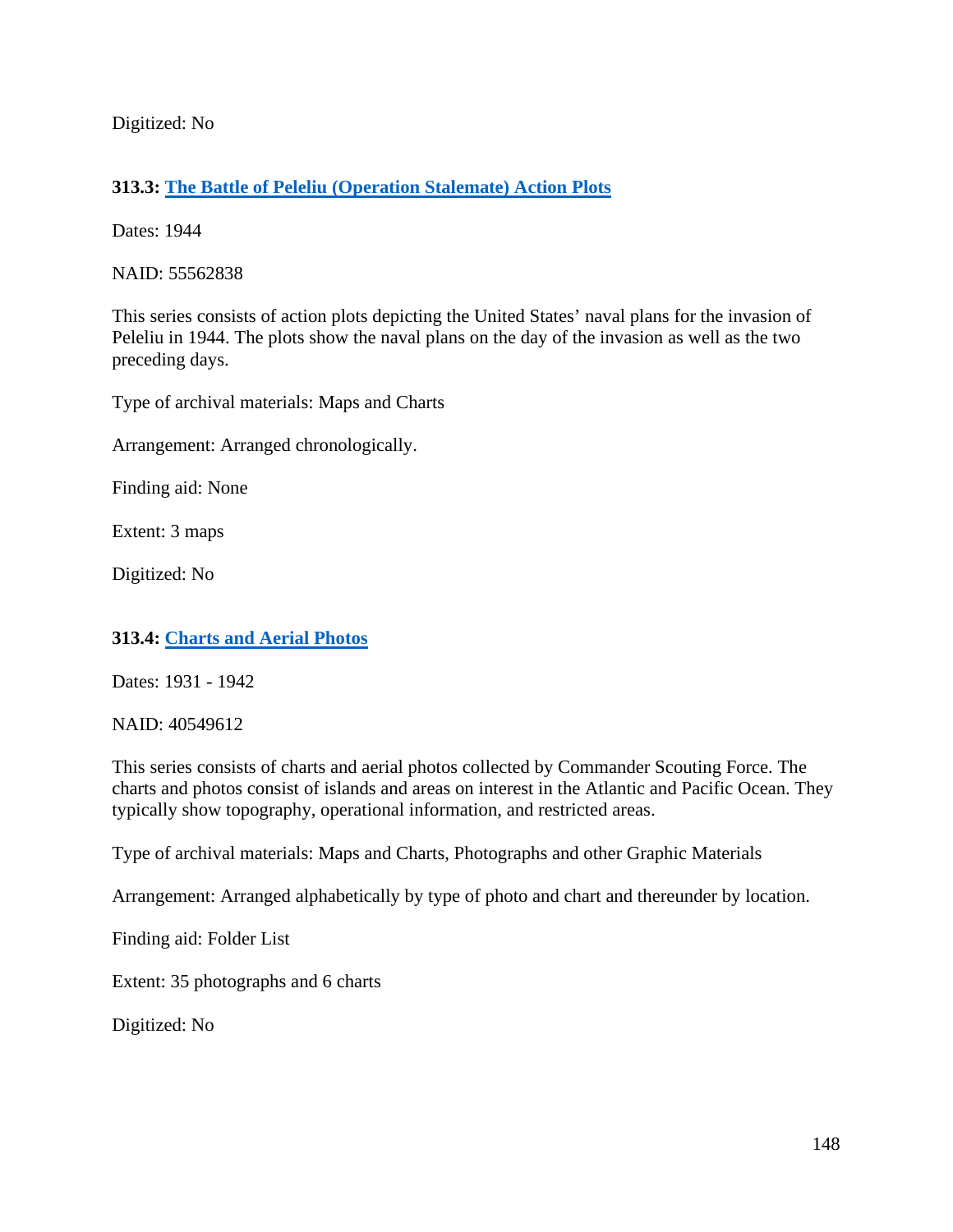## **313.5: Japan Area Operations [Action Plots](https://catalog.archives.gov/id/55317879)**

Dates: 1945

NAID: 55317879

This series consists of action plots depicting the United States' naval operations in the area of Japan in 1945. The plots show the Allies' plans and the location of various actions taking place toward the end of World War II in the Pacific Theater.

Type of archival materials: Maps and charts

Arrangement: Arranged chronologically.

Finding aid: Folder List

Extent: Approximately 160 items

Digitized: No

## **313.6: [Maps Relating to Military Operations in the Pacific Theater of War](https://catalog.archives.gov/id/6826646)**

Dates: ca. 1941 - 1945

#### NAID: 6826646

This series consists of manuscript, printed, and annotated maps and charts of island groups and countries in the Pacific Theater of War during World War II. The maps typically show topography, military defenses, and operational information. Included are "briefing maps" showing airfields and military and industrial targets; "flak" maps showing Japanese aerial defenses on Kyushu and the Ryukyu Islands; and "bogus" maps of Makin Atoll (Gilbert Islands) and Kwajalein Atoll (Marshall Islands), featuring false place names. This series is especially strong on Okinawa (Ryukyu Islands); Guam, Saipan, and Tinian (Mariana Islands); Kwajalein (Marshall Islands); the Gilbert Islands; the Caroline Islands; Iwo Jima (Bonin Islands); Guadalcanal and New Georgia Island (Solomon Islands); and Kyushu (Japan). Other island groups and countries covered are the Philippine Islands (Leyte and Luzon), the New Hebrides Islands, China and Formosa, the Bismarck Archipelago, Wake Island, Hawaii, and Korea.

Type of archival materials: Maps and Charts

Arrangement: Arranged by geographic area and thereunder numerically by NARA assigned number.

Finding aid: Item List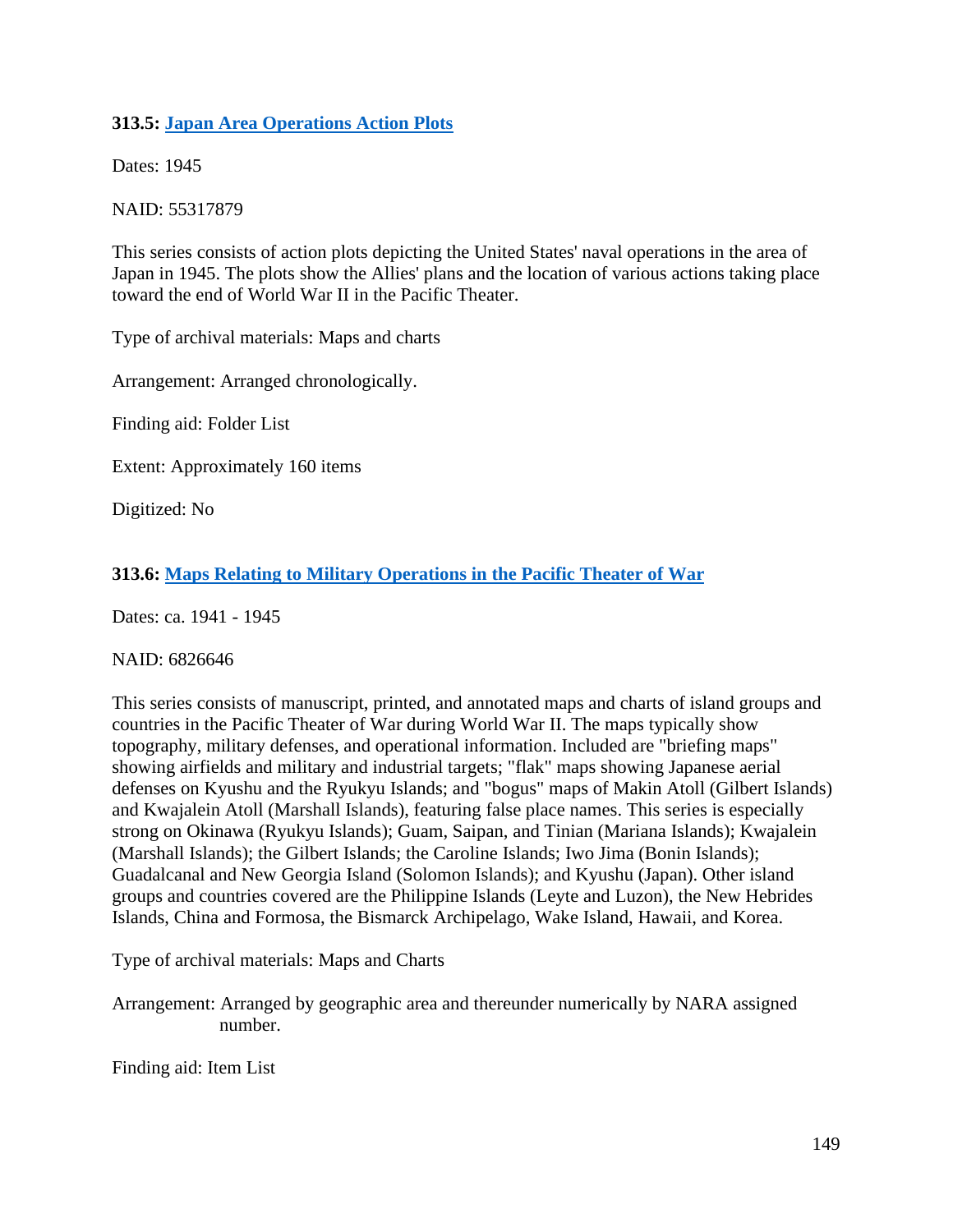Extent: 725 maps

Digitized: Partially

# **313.7: North [Pacific Force \(NORPAC\) Naval Operations Action Plots](https://catalog.archives.gov/id/55317981)**

Dates: 1945

NAID: 55317981

This series consists of action plots depicting the United States' naval operations in the Pacific Theater during World War II. The plots show the plans of the naval forces allocated specifically to the North Pacific.

Type of archival materials: Maps and Charts

Arrangement: Arranged chronologically

Finding aid: Folder List

Extent: 22 items

Digitized: No

# **313.8: Operational [Maps and Charts](https://catalog.archives.gov/id/44271378)**

Dates: 1944 - 1945

NAID: 44271378

This series consists of operational maps and charts of countries and areas in the COMNAVEUR Theater of Operation in France during World War II. The maps typically show topography, military defenses, and radar navigation. Included are organizational charts, plans of harbor and port, and breakdown of equipment and personnel. Areas include Cavalaire Bay, Gulf of Frejur, Pampelonne Bay, Rade D'Agay, Ste. Maxime, Iles St. Marcouf, Isigny, Joinville, Monteburg, Quttehou, St. Pierre Eglise, St. Pierre Du Mount, Brest, and Lorient.

Type of archival materials: Maps and Charts

Arrangement: Arranged alphabetically by title and thereunder alphabetically by location.

Extent: 34 charts and maps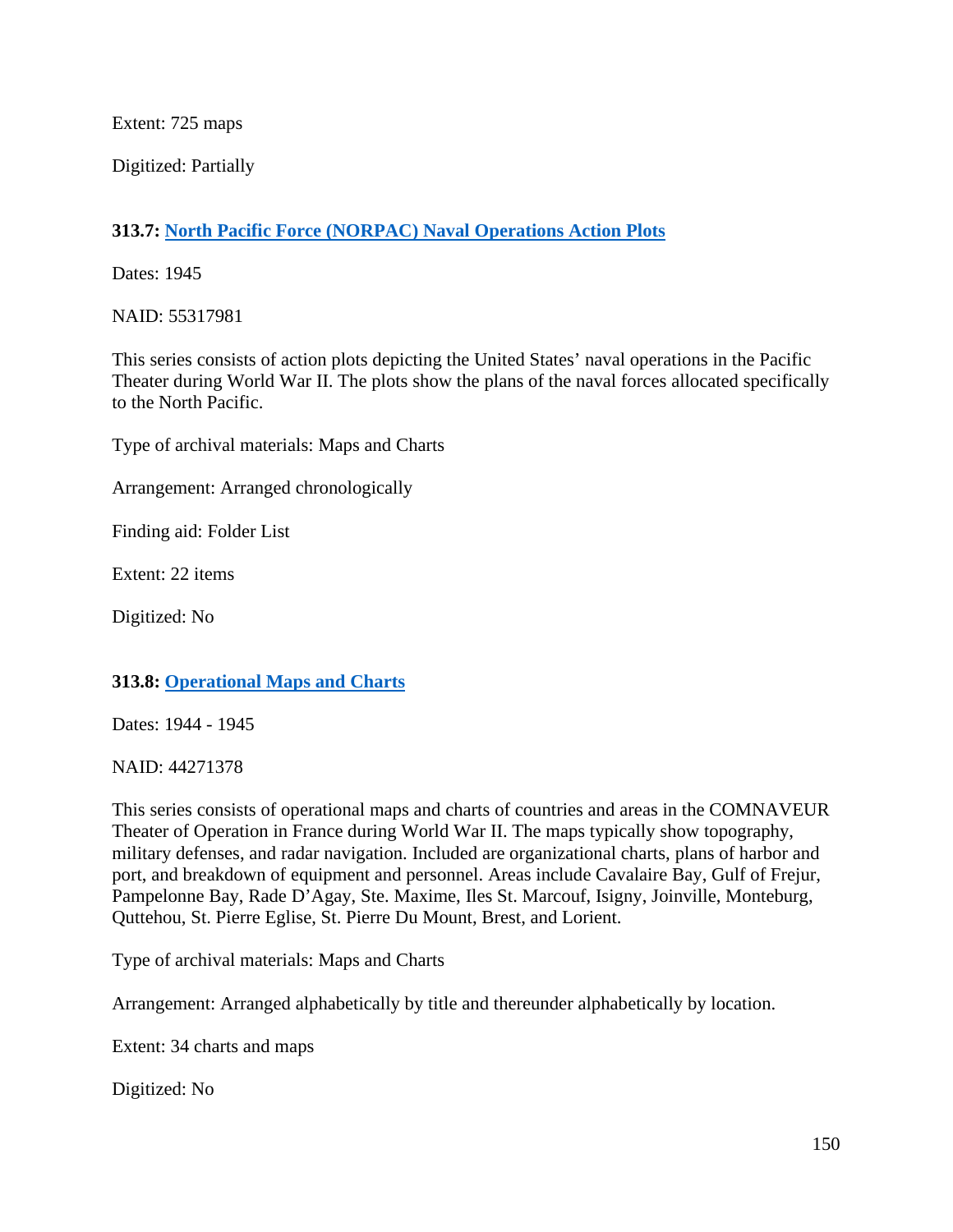## **313.9: Ship [Plotting Charts](https://catalog.archives.gov/id/34922641)**

Dates: 1941 - 1945

NAID: 34922641

This series consists of manuscript plotting charts showing the locations and movements of U.S. Navy warships of the Commander in Chief, Pacific Fleet (CINCPACFLT) during World War II. Individual charts typically show lines of movement for individual or groups of ships. Basic outlines of islands or land masses are shown. The charts also contain short descriptive summaries of naval actions and movements. Included in this series are charts relating to the December 7, 1941 Attack on Pearl Harbor, to the Battle of Midway, Lura Gulf, Santa Cruz Islands, Air Raid Alerts and Search Plans.

Type of archival materials: Maps and Charts

Arrangement: Arranged by subject and thereunder chronologically by coverage date of chart.

Finding aid: Folder List

Extent: Approximately 11,000 charts

Digitized: No

#### **313.10: Track Charts [of Ships in the Pacific Ocean](https://catalog.archives.gov/id/44176814)**

Dates: 1944 - 1945

NAID: 44176814

This series consists of manuscript plotting charts showing the locations and movements of U.S. Navy warships of the Commander in Chief, Pacific Fleet (CINCPACFLT) during World War II. The charts include sightings of allied and neutral surface vessels as well as sightings of Japanese surface vessels, airplanes, and submarines. Individual charts typically show lines of movement for individual or groups of ships. Maps in this series cover CINCPAC underlay maps #1 and #7, which are in the vicinity of Pearl Harbor and Panama.

Type of archival materials: Maps and Charts

Arrangement: Arranged chronologically by coverage date of chart.

Finding aid: None

Extent: 156 maps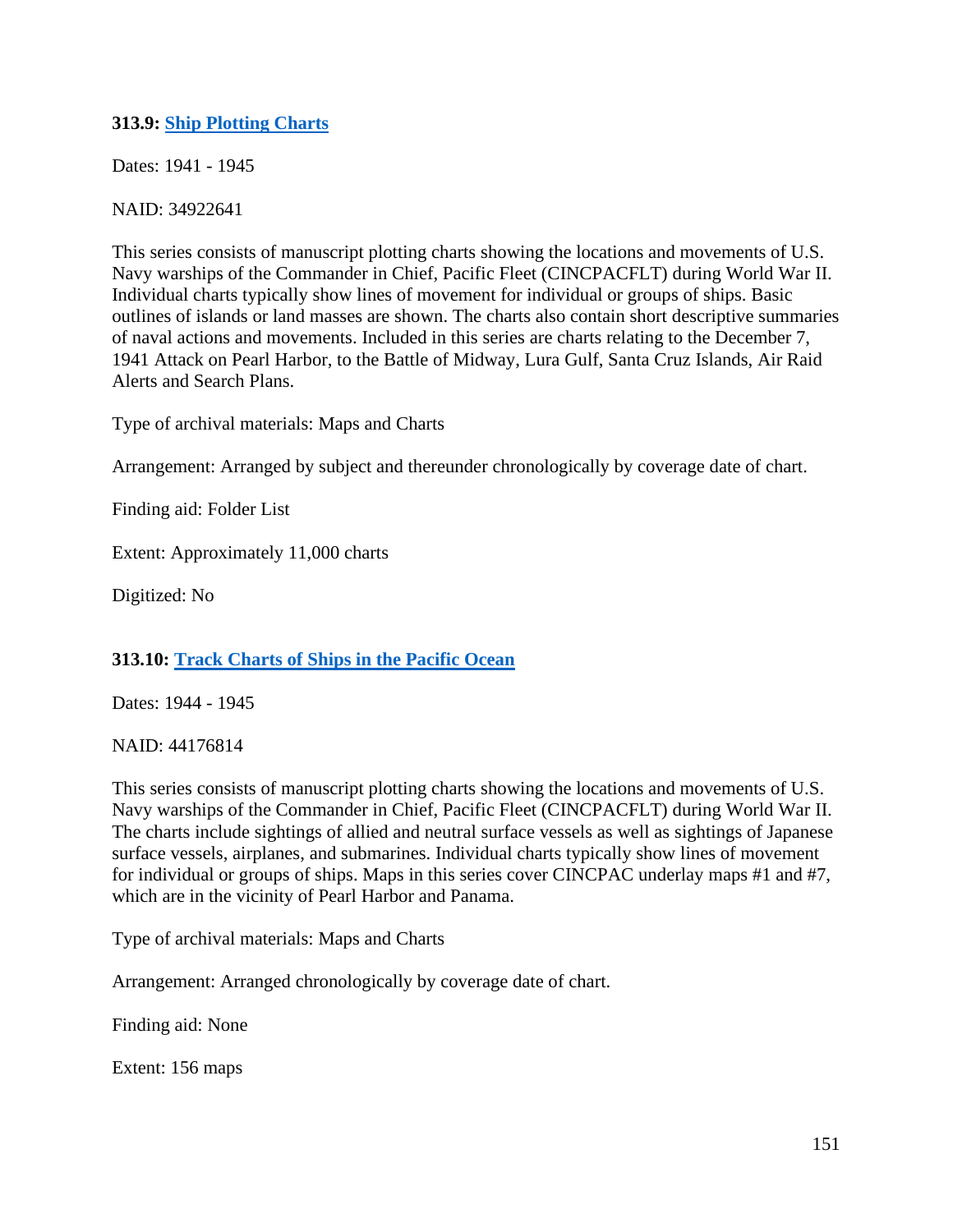Digitized: No

# **313.11: [U.S. Navy Ship Navigation Plots](https://catalog.archives.gov/id/7906416)**

Dates: 1942 - 1944

NAID: 7906416

This series consists of manuscript plotting charts showing the locations and movements of U.S. Navy warships of the South Pacific Area and Force (SOPAC) during World War II. Individual charts typically show lines of movement for individual or groups of ships. Basic outlines of islands or land masses are shown. The charts also contain short descriptive summaries of naval actions and movements. Included in this series are charts relating to the Battle of Santa Cruz Islands and the sinking of the U.S.S. Hornet (CV-8) and the Battle of Rennell Island and the sinking of the U.S.S. Chicago (CA-29).

Type of archival materials: Maps and Charts

Arrangement: Arranged numerically by NARA assigned file number and thereunder chronologically.

Finding aid: Folder List

Extent: 670 charts

Digitized: No

# **313.12: War [Patrol Track Charts of U.S. Navy Submarines in the Pacific](https://catalog.archives.gov/id/592782)**

Dates: 1942 - 1945

NAID: 592782

This series consists of World War II Pacific Ocean patrol track charts of U.S. Navy submarines whose names began with letters G through W. The charts generally record the date, time, and locations of the submarine at various intervals along the patrol and often note sightings and sinkings of enemy vessels. Charts for submarines that carried out "lifeguard duty" while on patrol show the locations where downed aviators were retrieved. Charts for submarines on reconnaissance missions often include detailed illustrations of shore features. The series also includes several charts for coordinated attack groups that track movements of three or more submarines participating in a single patrol.

Type of archival materials: Maps and Charts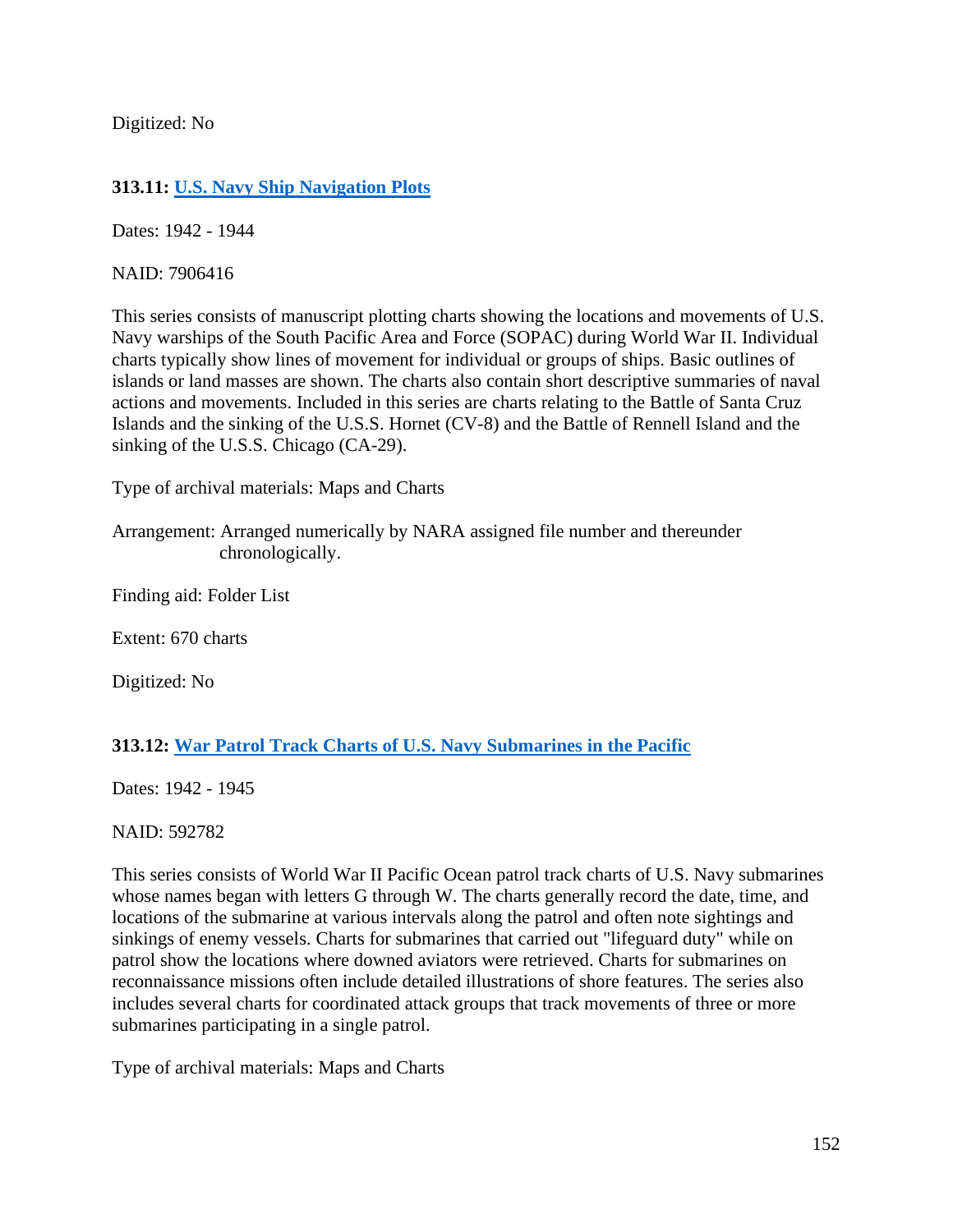Arrangement: Arranged alphabetically by ship name, thereunder numerically by patrol number.

Finding aid: Database

Extent: 1,400 charts

Digitized: No

# RG 319: Records of the Army Staff, 1903 - 2009

# **319.1: [Compilation and Source Maps for the US Army in World War II and Related](https://catalog.archives.gov/id/51457252)  [Publications](https://catalog.archives.gov/id/51457252)**

Dates: This series was compiled ca. 1973 - ca. 1992 It documents the time period 1846 - 1948

## NAID: 51457252

This series includes compilation and source maps and sketches prepared for various publications produced as studies and histories of the US Army during World War II. The majority of the records in this series were produced for the US Army in World War II publication. Other records relate to the American Forces in Action publication, the Army Historical Series publication and a Department of the Army pamphlet. Also included in this series are maps of Germany, France and other European Countries, and of Africa which appear to have been used as reference maps and are mainly in the German and French languages.

Type of archival materials: Maps and Charts

Arrangement: Arranged numerically by military history publication, thereunder by volume number or subject, followed by miscellaneous maps and source maps.

Finding aid: Folder List

Extent: Approximately 1000 maps and 15 volumes

Digitized: No

# **319.2: Geographic [Military Maps and Aerial Photographs](https://catalog.archives.gov/id/1948921)**

Dates: This series was compiled or maintained ca. 1943 - 1980. It documents the time period 1918 - 1980.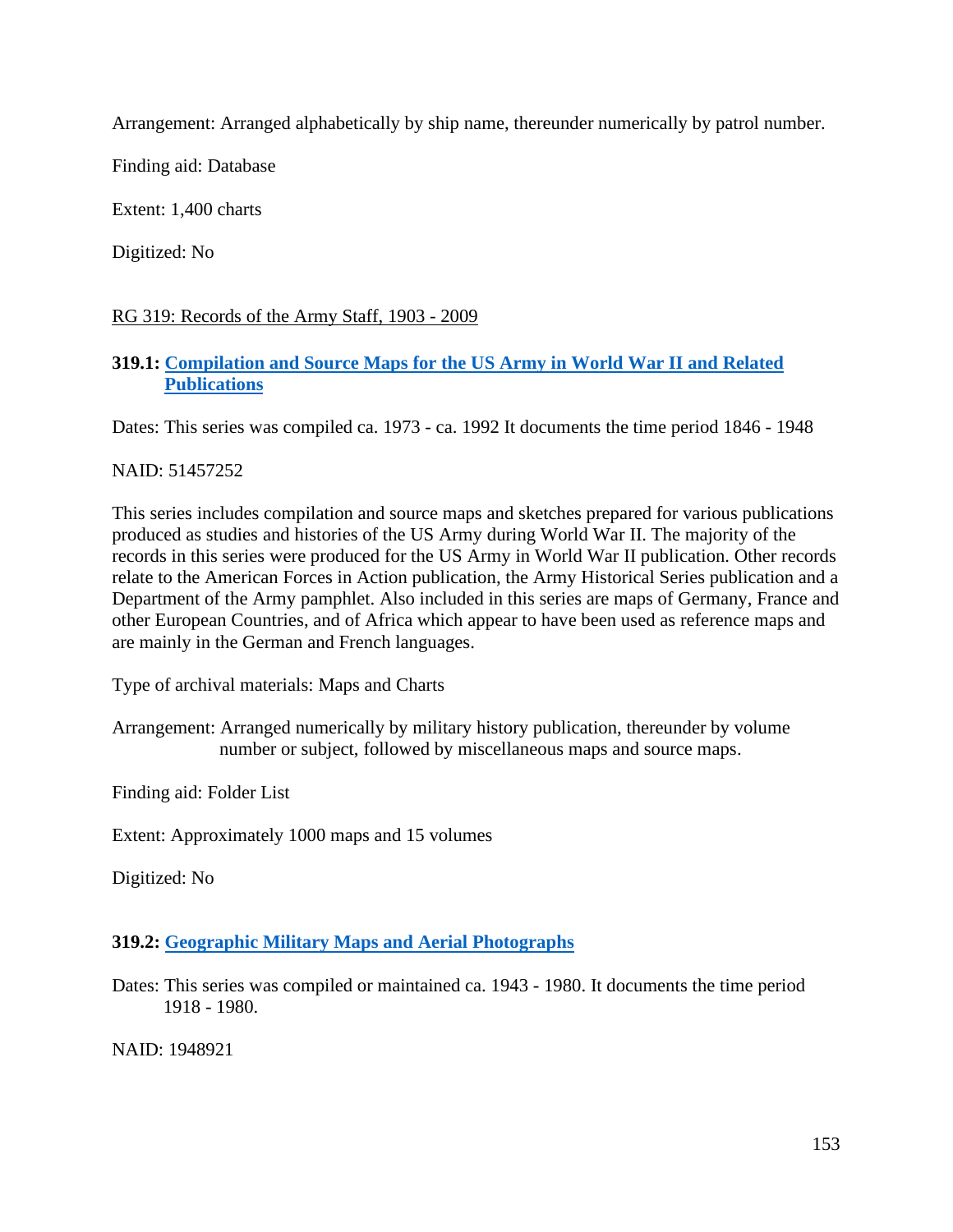This series consists of manuscript, printed, published, and annotated maps and charts and a few aerial photographs relating to various geographic locations and subjects throughout the world during World War II. Included are maps showing military installations and fortifications, topographic maps, nautical charts, situation and front line maps, battle maps, city plans, maps of military and administrative centers, air route charts, geographic and administrative boundary maps, maps showing theaters of operation, military target charts, charts showing social-economic statistics, road maps, railroad maps, and pipeline maps. A number of volumes are also contained in this series, including a German world atlas, dated 1955 and two volumes of German situation maps relating to military operations on the Eastern Front during 1943 and 1944.

Additional records relate to activities of the American Expeditionary Forces in France during World War I.

Geographic coverage for this series consists of 64 states, nations, regions, continents, and oceans. A number of records contain foreign languages, including German, Chinese, Japanese, Spanish, and Russian.

Finding aid: Folder List

Extent: 1,500 items

Digitized: No

# **319.3: Organization [Charts and Administrative Maps](https://catalog.archives.gov/id/54969368)**

Dates: This series was compiled or maintained ca. 1973. It documents the time period 1941 - 1953.

NAID: 54969368

This series contains organization charts of U.S military organizations, largely during the World War II era. A small portion of this series also contains various administrative maps.

Type of archival materials: Maps and Charts

Arrangement: Arranged by organization or subject.

Finding aid: Folder List

Extent: Approximately 420 items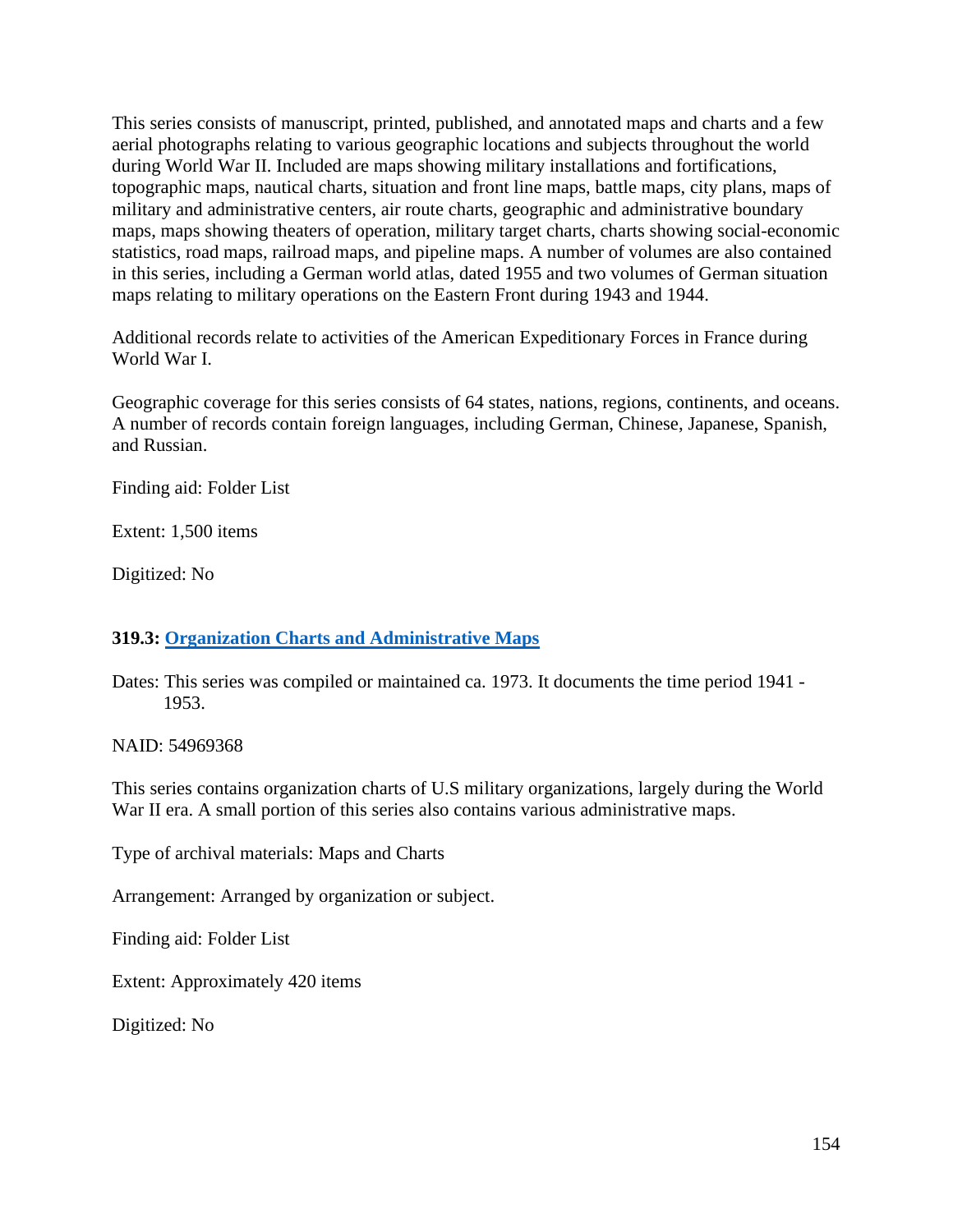## RG 324: Records of the Board on Geographic Names, 1890 - 1986

**324.1: [Maps of the United States and Foreign Areas](https://catalog.archives.gov/id/44166811)**

Dates: 1943 - 1959

NAID: 44166811

This series consists of manuscript, annotated, photoprocessed, and published maps compiled or reproduced for use as geographic aids in place-name projects and reports.

Type of archival materials: Maps and Charts

Arrangement: Arranged by agency assigned map number among the numbered group, overlays and unnumbered section unarranged.

Finding aid: None

Extent: Approximately 150 maps and charts

Digitized: No

RG 331: Records of Allied Operational and Occupation Headquarters, World War II, 1907 - 1966

**331.1: Aerial [Mosaics of German Towns](https://catalog.archives.gov/id/1207684)**

Dates: 1944 - 1945

NAID: 1207684

This series consists of aerial mosaics of German towns during World War II. Town coverage includes Beltheim, Buch, Castellaun, Gondershausen, Kappel, Kirchberg, Loubach, Rheinbollen, Simmern, and the Echternach-Weiterbach area.

Type of archival materials: Photographs and other Graphic Materials

Arrangement: Arranged alphabetically by place name.

Finding aid: None

Extent: 10 aerial mosaics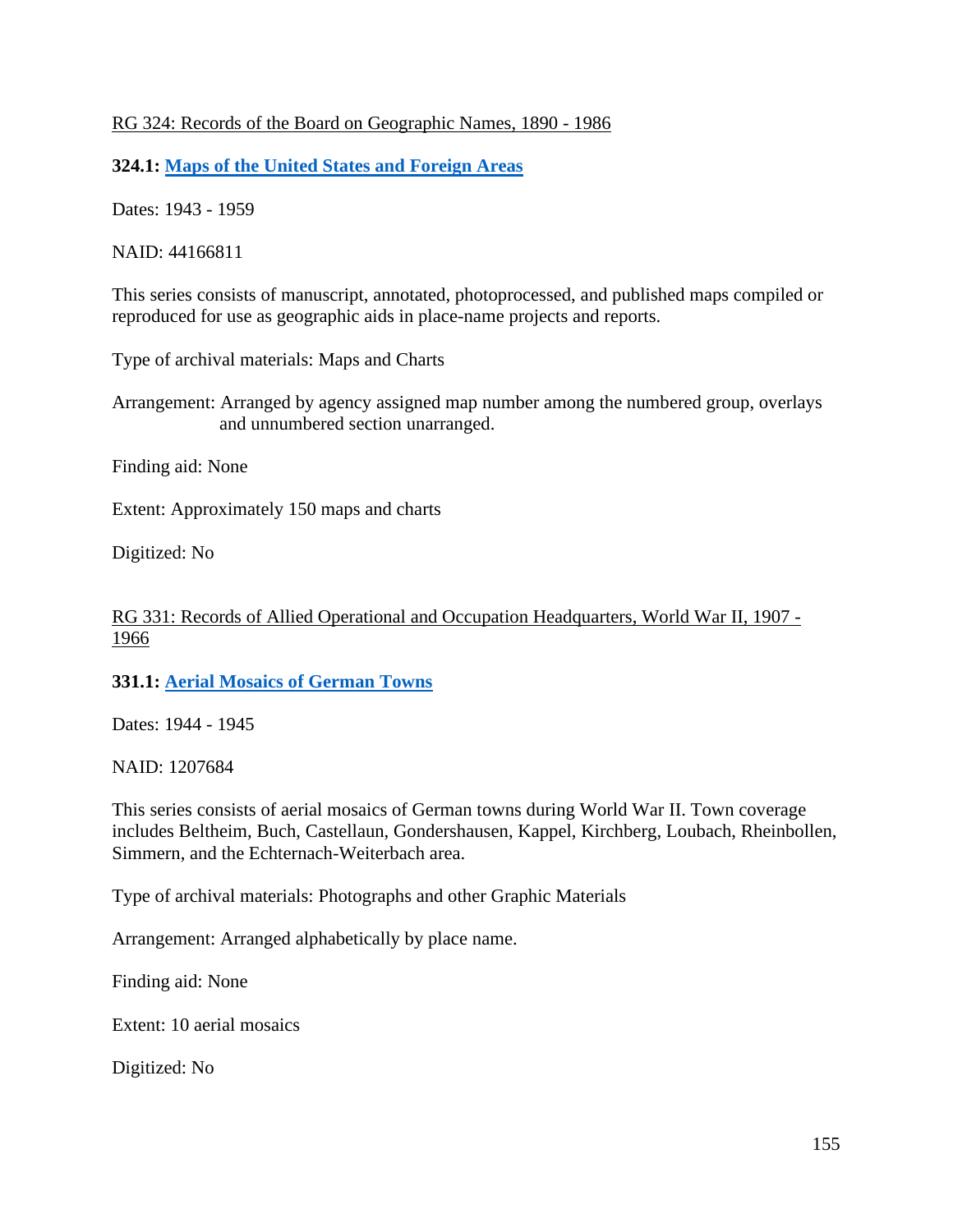# **331.2: Aerial [Photography of Bataan Death March Route](https://catalog.archives.gov/id/305965)**

Dates: 2/10/1948

NAID: 305965

This film documents the route of the Bataan Death March in the Philippines.

Type of archival materials: Photographs and other Graphic Materials

Arrangement: Arranged on film roll by exposure number.

Finding aid: None

Extent: 150 aerial photographs

Digitized: No

# **331.3: Aerial [Photography of Normandy -](https://catalog.archives.gov/id/305966) Pre-Invasion**

Dates: 5/1944

NAID: 305966

This series consists of views of the Normandy area prior to the invasion of June 6, 1944.

Type of archival materials: Photographs and other Graphic Materials

Arrangement: Arranged by exposure number.

Finding aid: None

Extent: 15 aerial photographs

Digitized: No

# **331.4: [Annotated Maps](https://catalog.archives.gov/id/59843178)**

Dates: ca. 1944

NAID: 59843178

This series consists of annotated maps showing various types of boundaries, defenses and troop positions during World War II. Included are maps of France, Belgium, Luxembourg and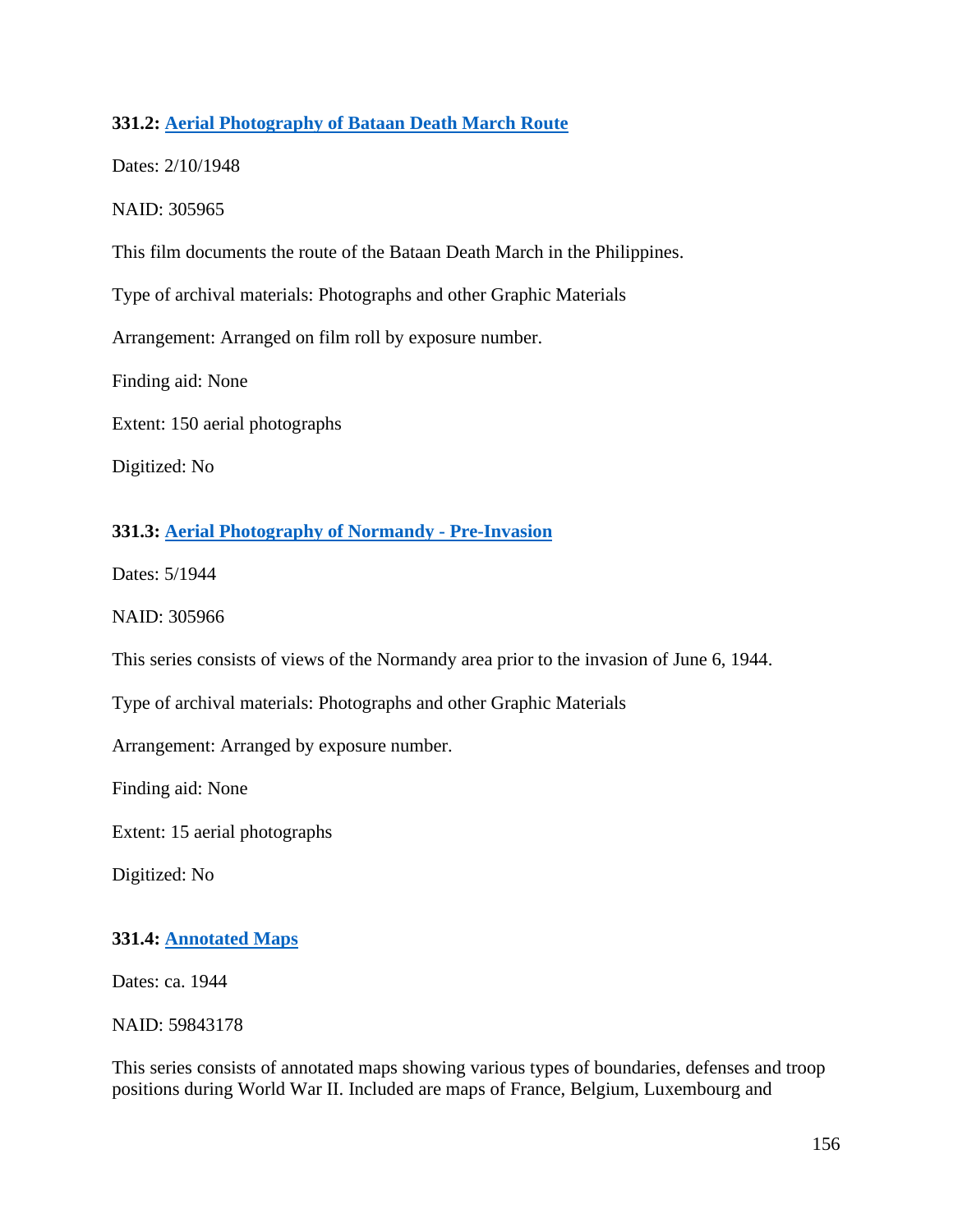Germany with annotations on various topographic quadrangles at varying scales. Also included are maps of Normandy showing boundaries between units, defenses at D-Day beaches and troop arrival orders at Utah Beach.

Type of archival materials: Maps and Charts

Arrangement: Arranged geographically by country or region.

Finding aid: None

Extent: 113 maps

Digitized: Partially

# **331.5: [Boundary](https://catalog.archives.gov/id/1207671) Maps**

Dates: ca. 1944 - ca. 1945

NAID: 1207671

This series consists of overprinted and annotated maps showing various types of boundaries in Western Europe during World War II. Included are maps showing British and American zones in Germany and Austria; Nazi Party boundaries in Germany; German Provincial boundaries; Russian boundaries in Germany; Allied Zones of Occupation in Germany; German town districts and administrative and military boundaries in Germany and Austria; Supreme Headquarters Allied Expeditionary Force (SHAEF) boundaries in France, Belgium, Luxembourg, The Netherlands, and Germany; and post-war boundaries for Berlin, Germany.

Type of archival materials: Maps and Charts

Arrangement: Arranged by subject.

Finding aid: None

Extent: 160 maps

Digitized: No

**331.6: French [Metropolitan Rearmament Program Chart](https://catalog.archives.gov/id/1154480)**

Dates: 4/15/1945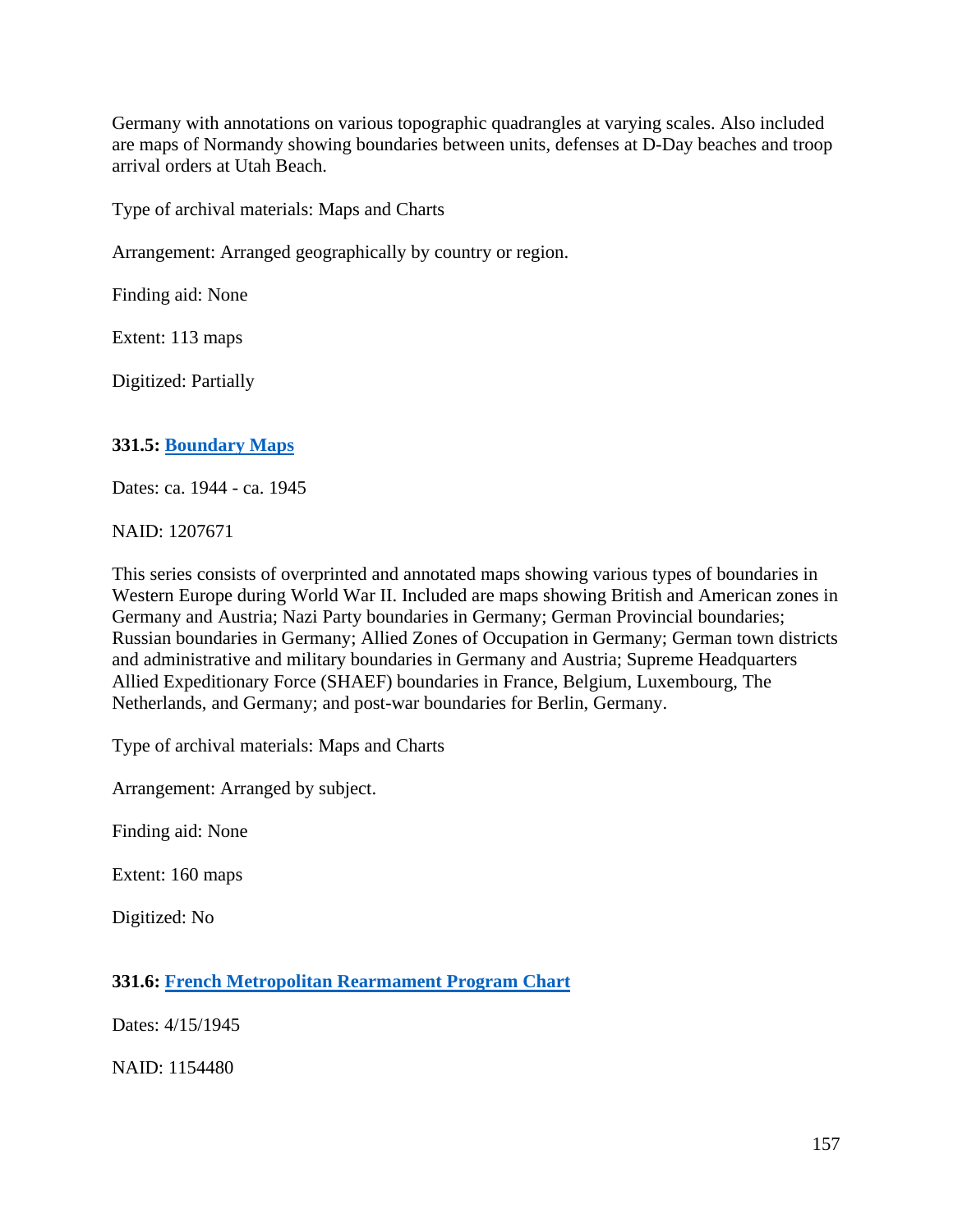This series consists of a chart showing the rearmament status of French military units towards the end of World War II. Included is the equipment status for designated units and the unit's operational status.

Type of archival materials: Maps and Charts

Arrangement: Unarranged.

Finding aid: None

Extent: 1 chart

Digitized: No

# **331.7: [Geographic Intelligence Maps](https://catalog.archives.gov/id/594698)**

Dates: ca. 1944 - 1945

NAID: 594698

The series consists of printed and annotated maps, sketches, and manuscript tracings highlighting geographic intelligence of areas in northern Europe of tactical and strategic military importance during World War II. Included are panoramic sketches of the Normandy coast showing beach sectors and known defenses as of May 14, 1944; river crossing and bridge studies, primarily of the Rhine River, Germany; flooding maps for France, the Lowland countries, and Germany; Going Maps showing information relevant to the maneuvering of armored vehicles in France, the Netherlands, and Germany; and terrain area studies of Germany.

Type of archival materials: Maps and Charts

Arrangement: Arranged by type of map.

Finding aid: Folder List

Extent: 79 maps

Digitized: Partially

**331.8: [Maps and Aerial Photographs of Gela Beach](https://catalog.archives.gov/id/38982904)**

Dates: ca. 6/1943 - ca. 7/1943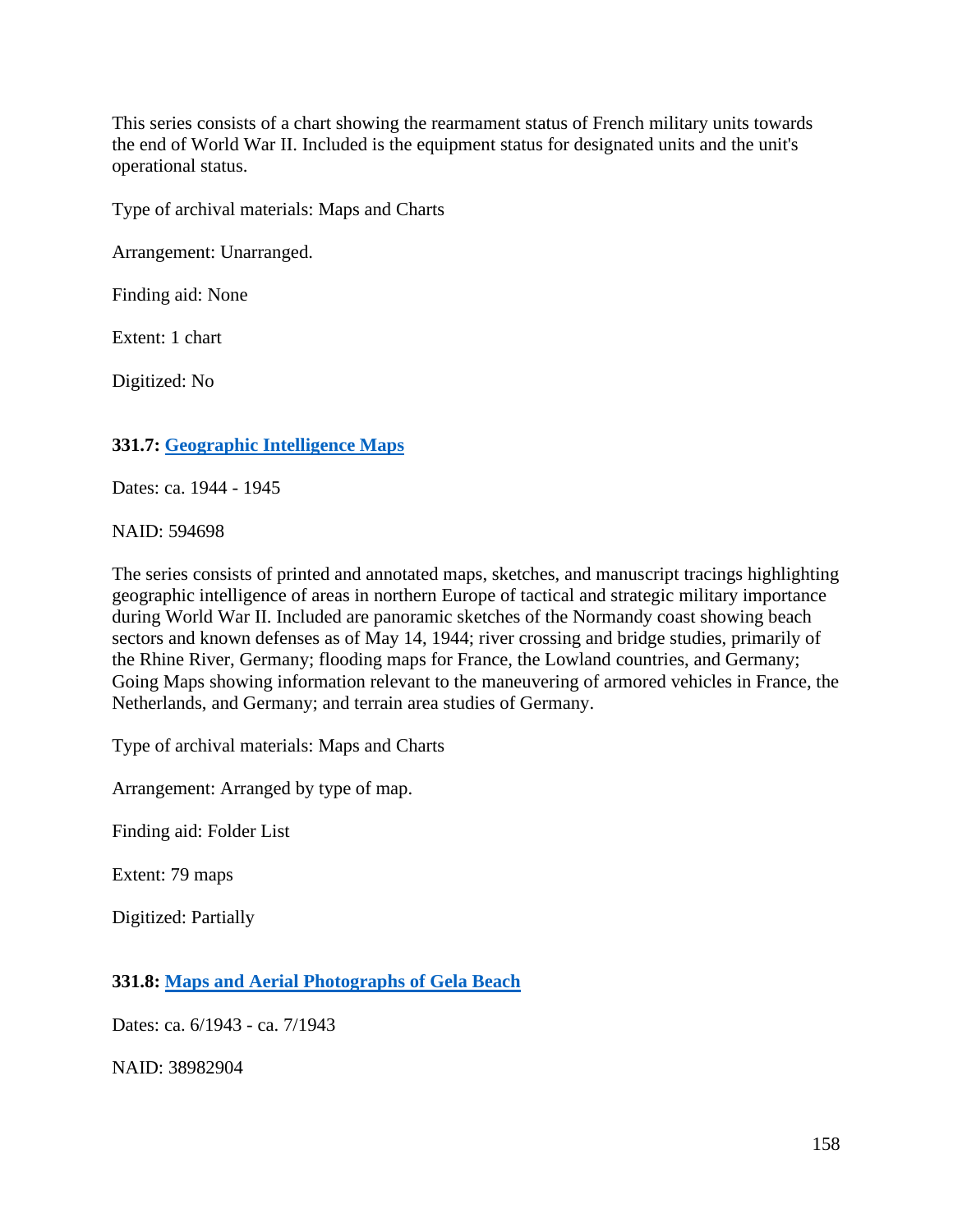This series consists of maps and aerial photographs related to Gela Beach, Sicily during World War II. Included are both high and low oblique aerial photographs of the Gela Beach area, along with a defense overprint map showing troop positions as of June 19, 1943. Additionally, a beach diagram depicts the terrain and roads in the surrounding area.

Type of archival materials: Maps and Charts, Photographs and other Graphic Materials

Arrangement: Unarranged.

Finding aid: None

Extent: 14 items

Digitized: No

## **331.9: [Maps of Airborne Operations](https://catalog.archives.gov/id/1137875)**

Dates: 9/1944 - 3/1945

NAID: 1137875

This series consists of maps and overlays relating to Allied airborne operations during World War II. Maps relating to Operation Market Garden and the Battle of Nijmegen show the activities of the U.S. 101st Airborne Division in capturing and holding bridges in the vicinity of Veghel, The Netherlands. Additional maps show the location of glider release points and paratrooper drop points. Maps relating to Operations Plunder and Varsity show the location of landing zones and ground obstructions to landings, estimates of German troop strengths and German anti-aircraft defenses in the area, and the routes of Allied aircraft during the operation.

Type of archival materials: Maps and Charts

Arrangement: Arranged alphabetically by name of operation.

Finding aid: None

Extent: 19 maps

Digitized: No

# **331.10: Map [of Amphibious Training Area](https://catalog.archives.gov/id/1177510)**

Dates: 1945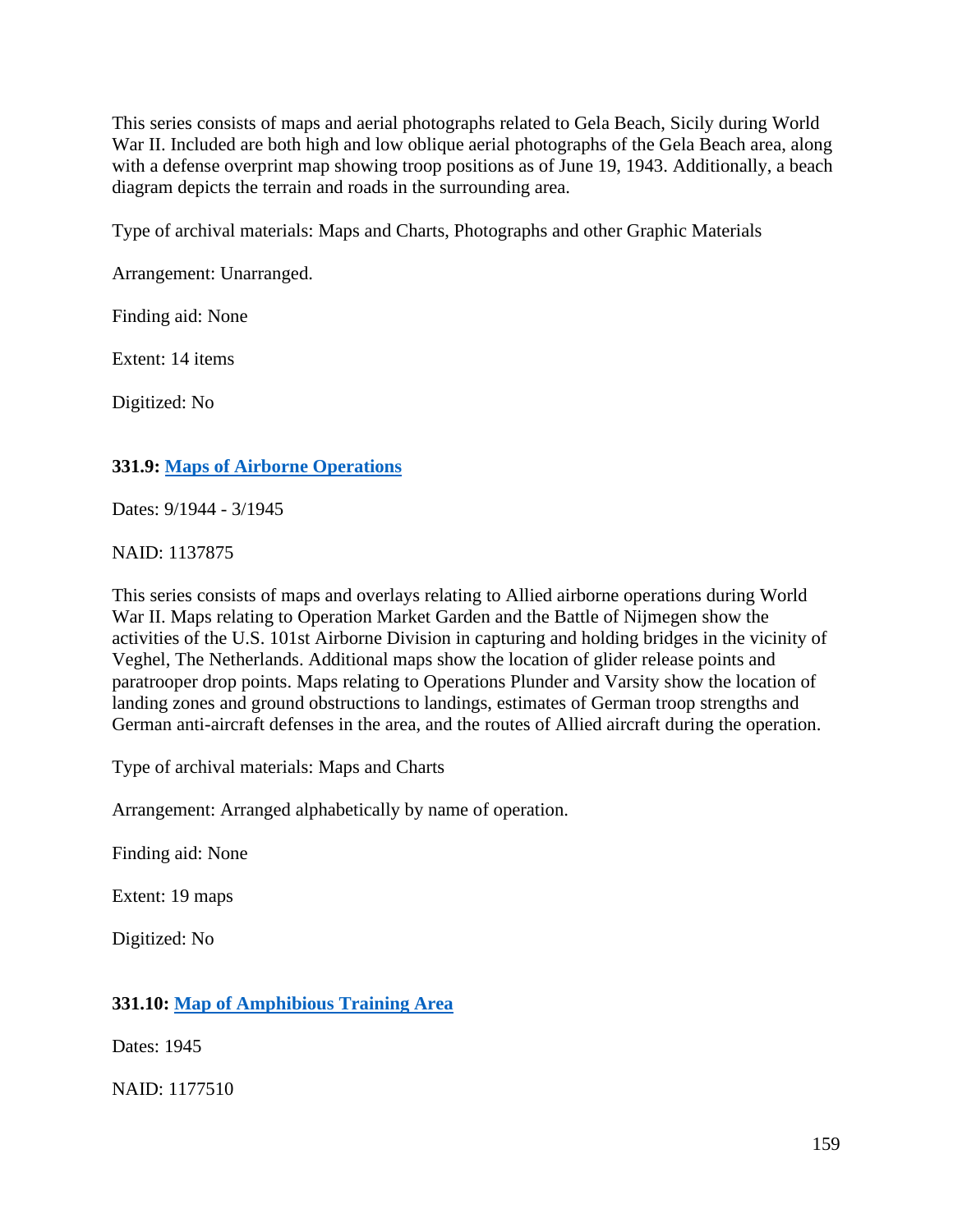This series consists of a map showing the amphibious training area of the 30th and 79th Infantry Divisions, the 1148th and 1153rd Engineer Groups, and the 122.5.3 Naval Task Force. Also included are British combat organizations in the Ruhr River Valley during World War II.

Type of archival materials: Maps and Charts

Arrangement: Unarranged.

Finding aid: None

Extent: 1 map

Digitized: No

## **331.11: Maps [of French Beaches Relating to Operation Dragoon](https://catalog.archives.gov/id/38982967)**

Dates: 7/1944 - 8/1944

NAID: 38982967

This series consists of maps and sketches of Southern France related to Operation Dragoon. Panoramic sketches were compiled for various beaches along France's boarder with the Mediterranean Sea. For each beach, sketches depict a water-level silhouette from a close and distant approach, as well as an overall oblique sketch of the assault area. Sketches are annotated with landmarks, roads, and distance markers. In addition, printed aerial maps show defense overprints for each beach. Areas mapped include: Gulf of Frejus, the Rade D'Agay, St. Maxime, Pampelonne Bay, and Cavalaire Bay.

An additional map shows the coast defense batteries from Cap Croiseete to Levant Island. Each unit is plotted.

Type of archival materials: Maps and Charts

Arrangement: Unarranged.

Finding aid: None

Extent: 49 items

Digitized: No

# **331.12: [Maps of French Cities](https://catalog.archives.gov/id/1207681)**

Dates: ca. 1944 - ca. 1945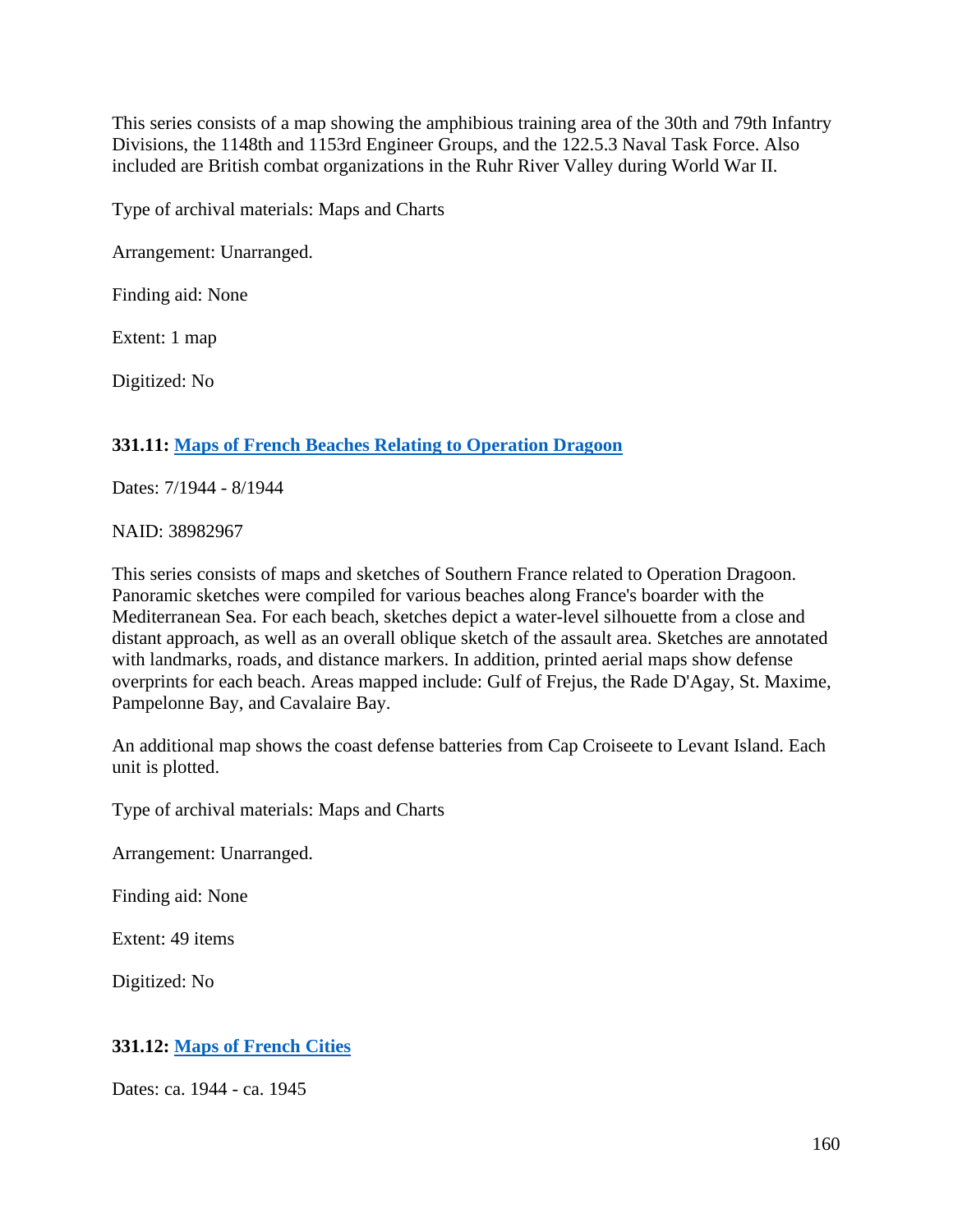### NAID: 1207681

This series consists of maps showing details of French cities during World War II. Included are maps for Wuppertal, Maisons-Laffitte, St. Servan, St. Malo, Parame, Maizieres-les-Metz, Saverne, and Cherbourg. Many of the maps show the city street grid and note the location of significant buildings.

Type of archival materials: Maps and Charts

Arrangement: Unarranged.

Finding aid: None

Extent: 11 maps

Digitized: No

## **331.13: Map [of French Resistance Activity](https://catalog.archives.gov/id/1137601)**

Dates: This series was compiled or maintained 1944 - 1945. It documents the time period 1940 - 1943.

NAID: 1137601

This series consists of a map showing French Resistance activity in the Haute-Loire region of France during World War II. The map includes the locations of radio liaisons, German troop quarters, areas of sabotage, Resistance fighters' camps, the executions of Germans and German collaborators, parachute landing sites, and areas of combat between Resistance fighters and German troops.

Type of archival materials: Maps and Charts

Arrangement: Unarranged.

Finding aid: None

Extent: 1 map

Digitized: No

# **331.14: [Maps of Military Communication Zones](https://catalog.archives.gov/id/1145498)**

Dates: ca. 1944 - ca. 1945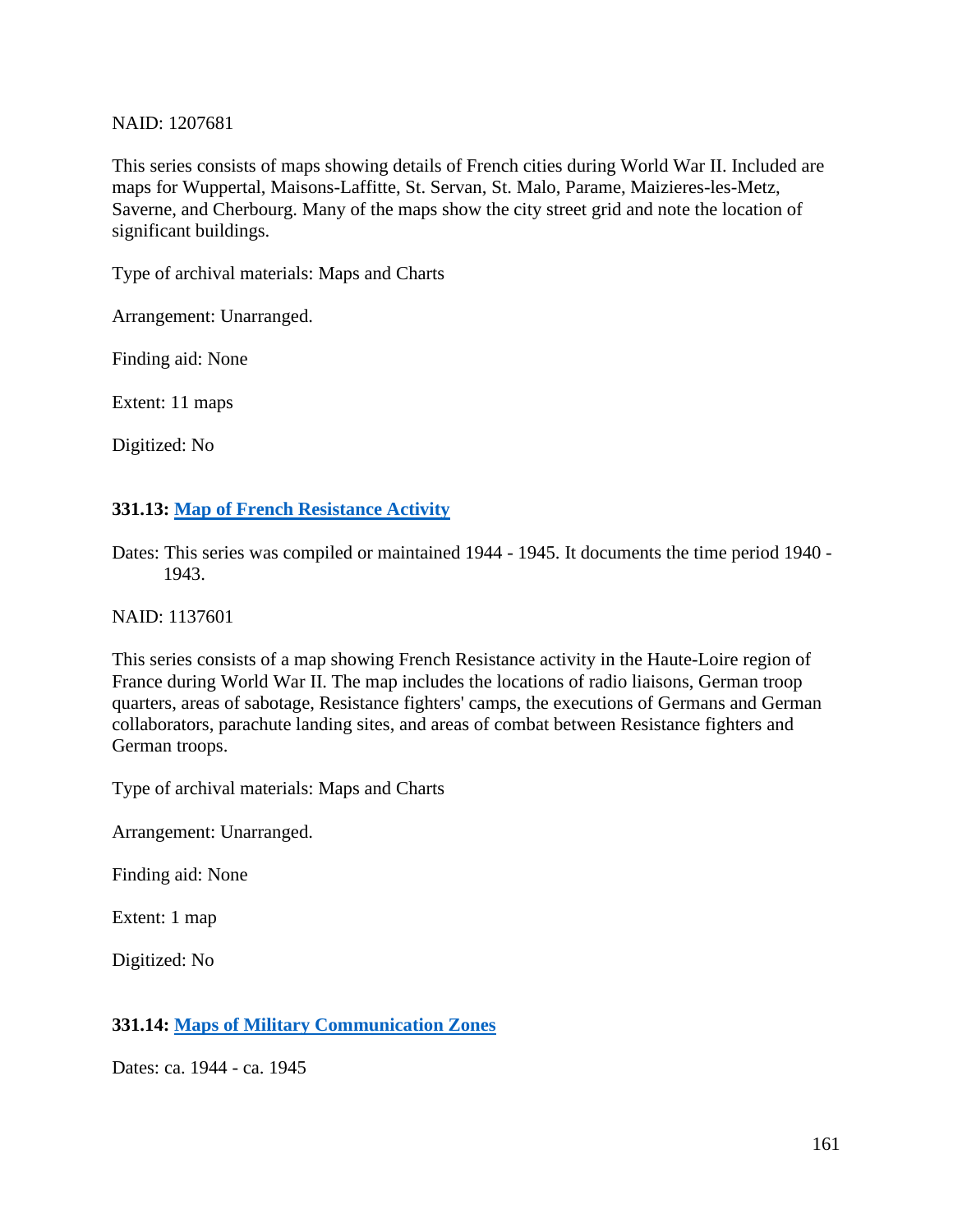### NAID: 1145498

This series consists of maps showing Allied communication zones in France during World War II. Included are maps showing communication lines completed and under construction in western France, communication boundaries in France, and front line positions and communication boundaries between American and British armies from D-Day plus 25 days to D-Day plus 90 days. Also included is a road map of the Cotentin Peninsula and administrative maps relating to the Normandy communication zone.

Type of archival materials: Maps and Charts

Arrangement: Unarranged.

Finding aid: None

Extent: 11 maps

Digitized: No

## **331.15: Maps [of Military Plans and Operations](https://catalog.archives.gov/id/1136960)**

Dates: 6/1944 - 4/1945

#### NAID: 1136960

This series consists of maps and overlays relating to various Allied military operations in Western Europe during World War II. Operation Neptune and Operation Overlord records include maps of the assault beaches and a chart showing the Allied Fire Support Area off the Normandy beaches. Records pertaining to Operation Market Garden and the Battle of Nijmegen include maps and statistical charts showing the involvement of seaborne, glider, and parachute units in the operation. Operation Blackcock, Veritable, and Grenade maps illustrate the Allied attempts to gain control of the area between the Meuse and Rhine rivers. Also included is a map showing plans to establish Allied control over parts of the Netherlands north of Arnheim and the Rhine River east to the Ijssel River. Additional maps relate to various Rhine River crossings, including crossings north of the Ruhr during Operations Plunder and Varsity. Records relating to the German National Redoubt include a general map study of eastern Austria and southern Germany and maps showing roads, bridges, snow obstructions, defensive preparations, military camps, supply installations, and operational objectives within the National Redoubt area.

Type of archival materials: Maps and Charts

Arrangement: Arranged by name of operation.

Finding aid: Folder List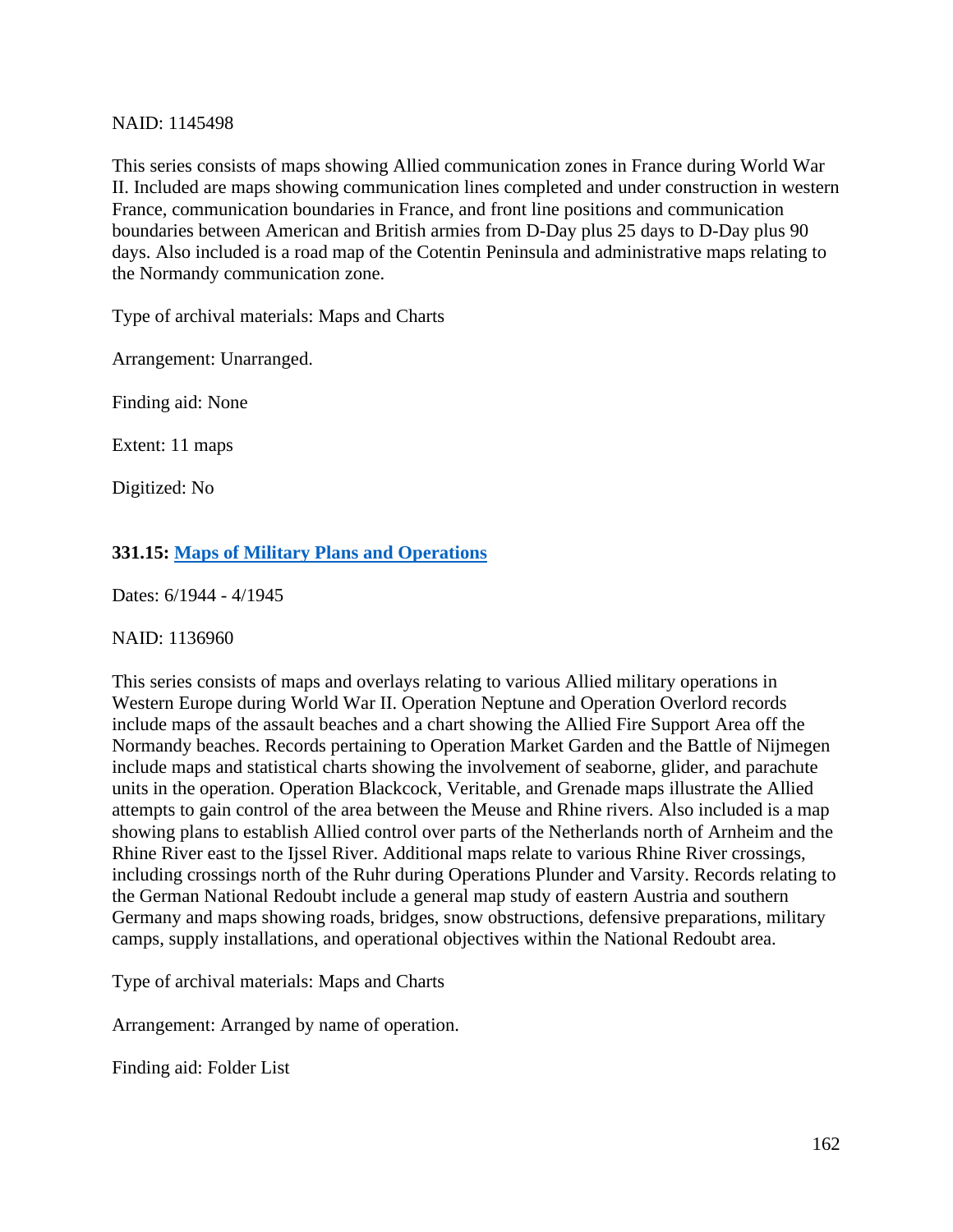Extent: 73 maps

Digitized: No

# **331.16: Maps and [Overlays Relating to the French First Army Defenses](https://catalog.archives.gov/id/1160781)**

Dates: 1944 - 1945

NAID: 1160781

This series consists of maps and overlays showing the organization of defensive positions for the French First Army during World War II. The maps show the locations of mines, road blocks, anti-tank obstacles, anti-personnel obstacles, destroyed bridges, machine gun emplacements, automatic rifles, and concrete casements in Strasbourg and nearby areas in southern France during December 1944 and January 1945. Additional maps show defenses along the Rhine River in Germany.

Type of archival materials: Maps and Charts

Arrangement: Arranged chronologically.

Finding aid: None

Extent: 25 maps and overlays

Digitized: No

# **331.17: Maps [and Photomosaics of Coastal Cities in France](https://catalog.archives.gov/id/38982907)**

Dates: 7/1944 - 8/1944

NAID: 38982907

This series consists of photomosaics, defense overprints and going maps for various cities along the French coast. Cities include Cannes, St. Tropez, Cap Lardier, Frejus, and Cannes, among others. Maps show troop location, terrain classification, and road classification during World War II.

Type of archival materials: Maps and Charts

Arrangement: Unarranged.

Finding aid: None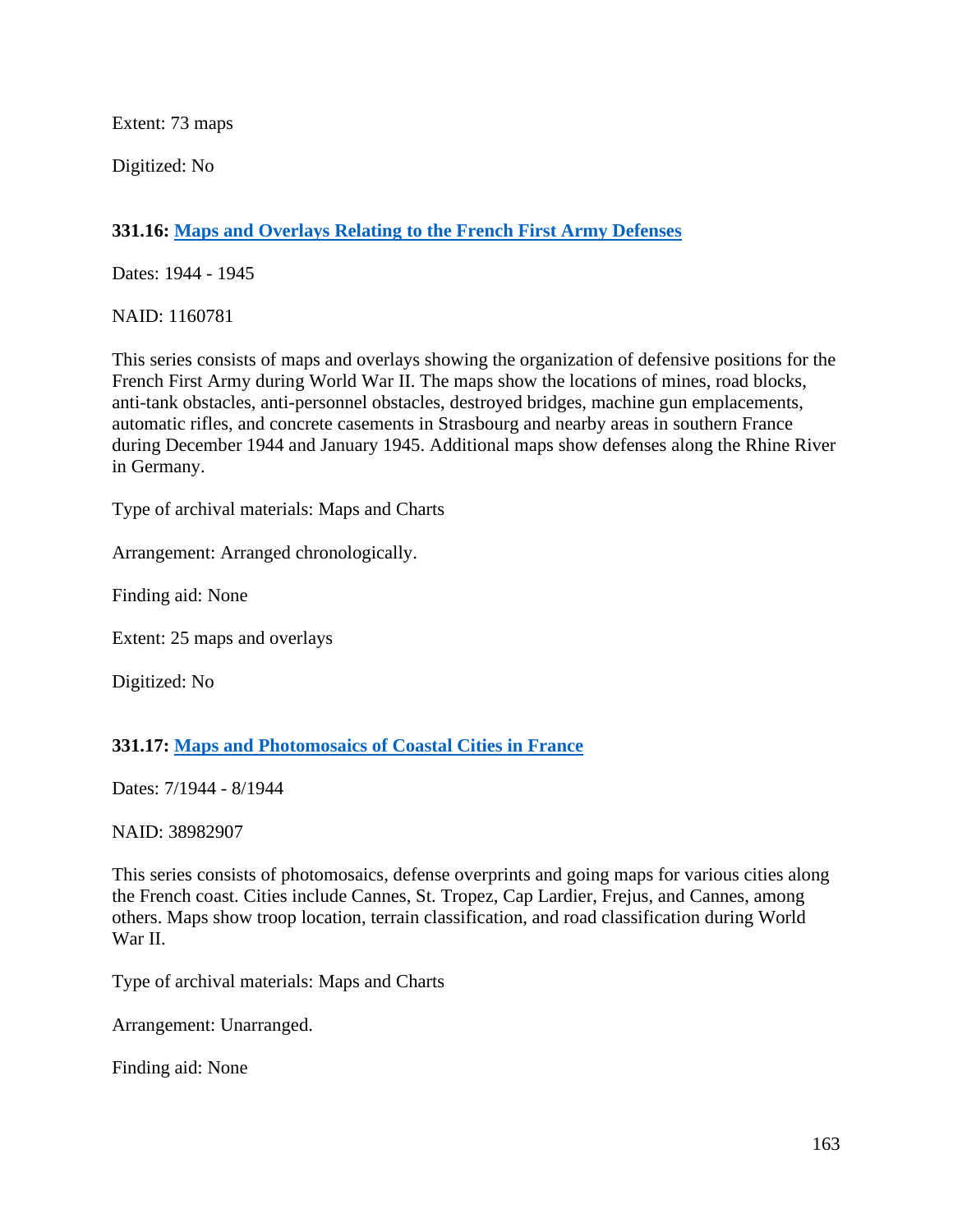Extent: 42 items

Digitized: No

# **331.18: [Maps and Plans Relating to German Defenses](https://catalog.archives.gov/id/1157672)**

Dates: 1944 - 1945

NAID: 1157672

This series consists of maps showing the locations of German military defenses in Western Europe and architectural plans for defensive structures during World War II. Included are maps showing the location of anti-aircraft defenses in the vicinity of the Remagen bridges in Germany; the defenses around Heeflen, The Netherlands; artillery batteries and torpedo sites in Denmark; the port of Le Havre, France; topographic and defensive features in the Saarland, the Colmar bridgehead, and the Linnich-Roermond salient; defenses near Bruges, Belgium; coastal radar stations in France; and the locations of minefields in various parts of Germany. Also included are maps relating to the Siegfried line and the German National Redoubt. The architectural plans consist of section, elevation, and floor plans for German seacoast defenses in Norway, Denmark, The Netherlands, Belgium, and France.

Type of archival materials: Maps and Charts, Architectural and Engineering Drawings

Arrangement: Arranged by subject.

Finding aid: Item List (only for records relating to German seacoast defenses)

Extent: 90 items

Digitized: No

# **331.19: Mosaics [of Potential Invasion Beaches](https://catalog.archives.gov/id/1142829)**

Dates: This series was compiled or maintained 1944. It documents the time period 1942 - 1944.

This series consists of aerial photograph mosaics showing potential landing beaches for the Allied Normandy Invasion during World War II. Many of the mosaics include profiles of the beaches. Geographic coverage extends from the southern coast of The Netherlands to Brittany and includes areas of The Netherlands, Belgium, portions of France north of the Seine River, Normandy, and Brittany.

#### NAID: 1142829

Type of archival materials: Maps and Charts, Photographs and other Graphic Materials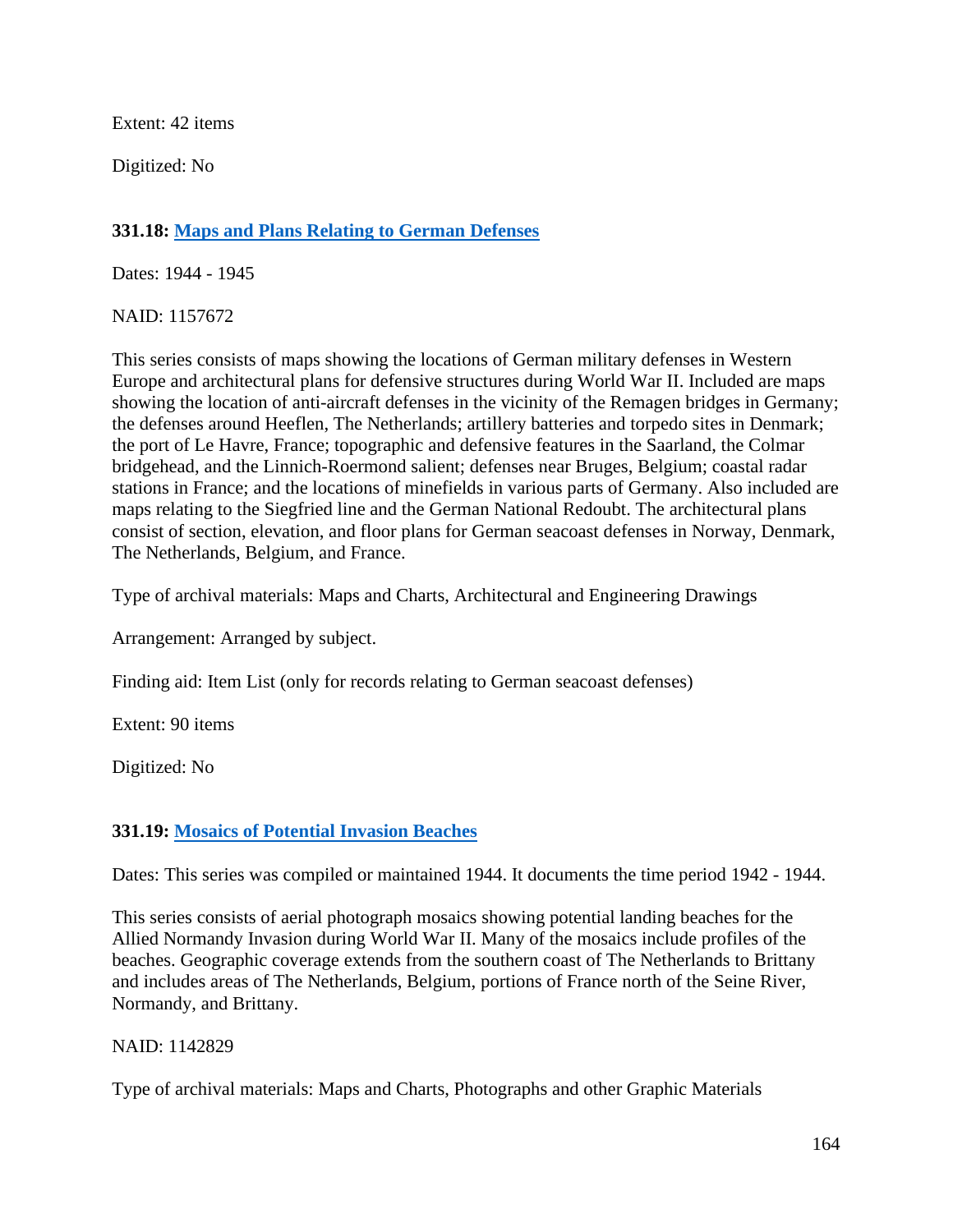Arrangement: Arranged numerically by aerial mosaic number.

Finding aid: Item List

Extent: 80 mosaics.

Digitized: No

# **331.20: Map [of Prisoner of War Camps in Germany](https://catalog.archives.gov/id/1154486)**

Dates: 2/26/1945

NAID: 1154486

This series consists of a map showing the location of Prisoner of War (POW) camps in Germany during World War II. Types of camps include Oflag (officer camps), Dulag, Stalag and Stalag Luft (air force personnel), Ilag (Allied civilian camps), Marlag Milag (navy personnel), hospitals, and concentration camps. The map also shows the movement and transfer of POW camps from east to west during February 1945 as the Soviet Army began capturing German territory.

Type of archival materials: Maps and Charts

Arrangement: Unarranged.

Finding aid: None.

Extent: 1 map

Digitized: Fully

# **331.21: [Maps Related to Allied Operational Forces in the Mediterranean Theater](https://catalog.archives.gov/id/35809712)**

Dates: 1940 - 1945

NAID: 35809712

This series consists of maps, charts, and photomaps related to the Allied Force Headquarters (AFHQ) in North Africa (Algeria, Egypt, Libya and Tunisia) and Europe (Austria, France, Greece, Italy, Sicily, Romania, and Yugoslavia). Many of the maps in this series are overprinted to show defenses, while others are annotated to show military operations. Operations depicted in this series include Operation Torch in 1942, Operation Avalanche in 1943, Operation Anvil in 1944, Operation Grapeshot in 1945, and Operation Buckland in 1945. Also included are Polish maps overprinted in English to show the role of the Polish II Corps in the Battle of Monte Cassino in May 1944.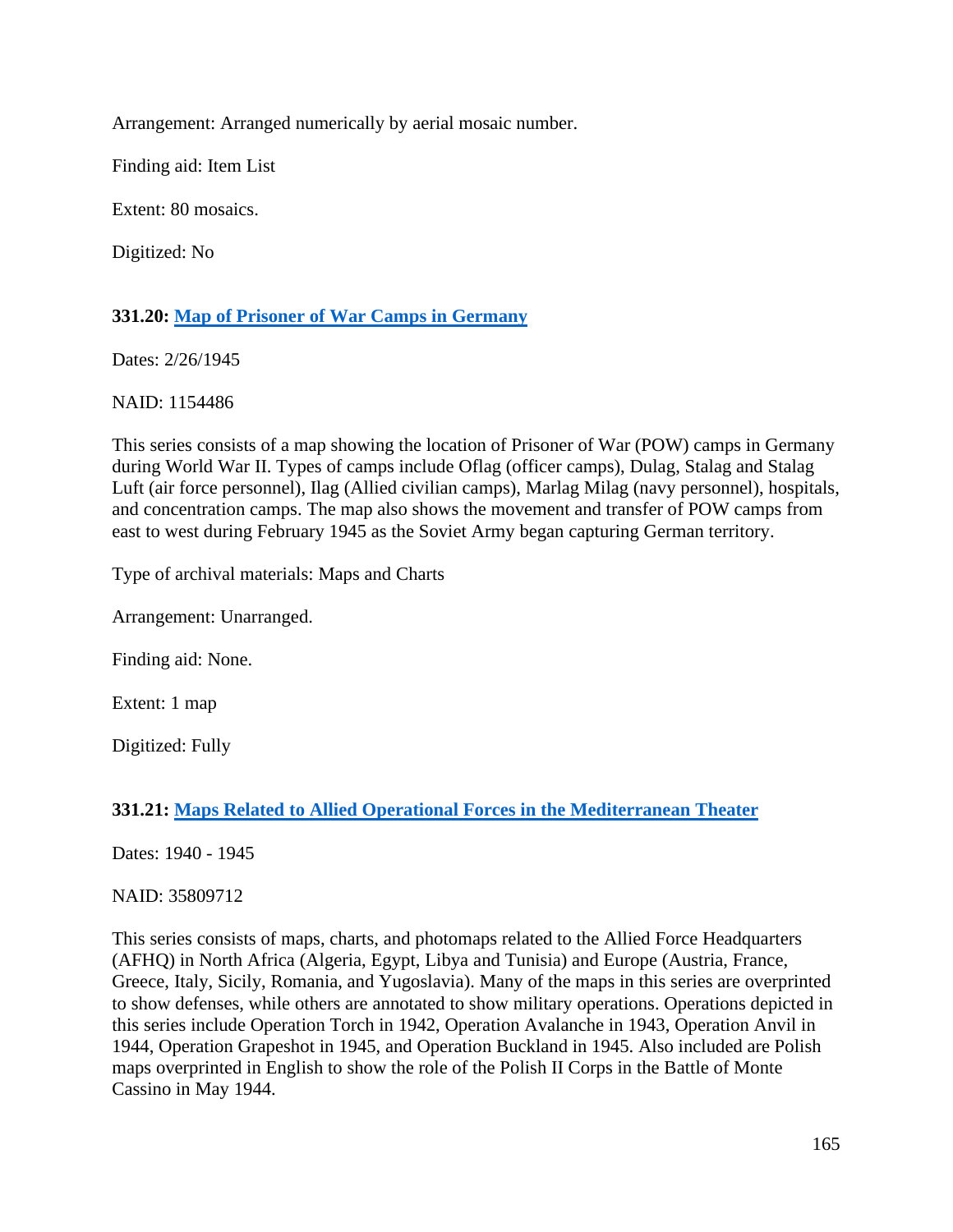Additional maps in this series include road classification overprints that depict the condition of main and secondary roads and their usability. Also included are terrain classifications which show flooded areas, mountainous areas, coastal details, and waterways. Tactical maps also show the movement of troops, German invasions, and tactical boundary lines.

Type of archival materials: Maps and Charts

Arrangement: Arranged by continent, thereunder alphabetically by country and thereunder numerically by map-group number.

Finding aid: Folder List

Extent: 1,925 items

Digitized: No

# **331.22: Maps [Relating to Air Operations](https://catalog.archives.gov/id/1154456)**

Dates: 1944 - 1945

NAID: 1154456

This series consists of maps relating to the air war in Western Europe during World War II. Included is a map showing the boundaries of Allied fighter patrol areas over the Normandy beaches and the main shipping route in the English Channel; a map showing the typical lay-out of a German rocket-firing area; maps of Germany showing the location of attacks by the Eighth Air Force and the Royal Air Force Bomber Command during January and February 1945; maps of Luneburg, Germany; maps of Belgium, Denmark, and The Netherlands showing the locations of industrial establishments executing contracts for the German Air Force; maps of Germany showing air operations in support of Operation Plunder and Varsity; and maps of Germany showing military occupation boundaries under Operation Eclipse.

Type of archival materials: Maps and Charts

Arrangement: Arranged by subject.

Finding aid: None

Extent: 23 maps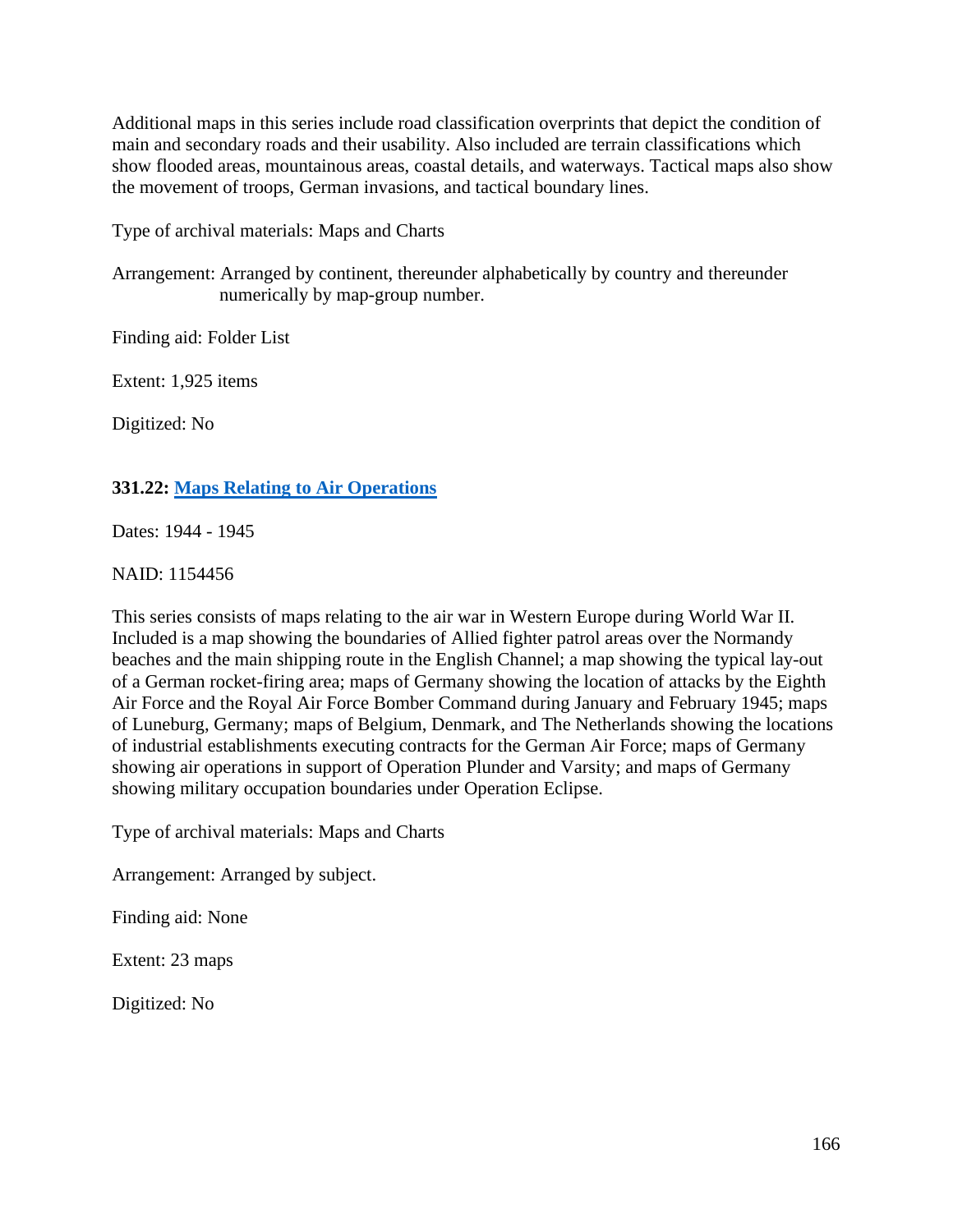# **331.23: Maps [Relating to Attacks on German Railroads](https://catalog.archives.gov/id/1143125)**

Dates: 6/1944 - 4/1945

# NAID: 1143125

This series consists of maps relating to the railroad network utilized by German military forces in western Europe during World War II. Included are maps showing the railroad network in western Germany; the main concentrations of Allied air attacks on railroads in Germany during April 1945; the status of Allied railroad bridge interdiction in France during August 1944; the locations of German railroad administrative headquarters; the state of damage to German rail centers in western Germany from January to April 1945; the status of the German rail, road, and waterway transportation network in Germany, Austria, The Netherlands, and Czechoslovakia from December 1944 to April 1945; the main trends of rail and road movement by German forces from February to April 1945 in Germany, Austria, and Czechoslovakia; and maps of France annotated to show damage to railroads in June 1944.

Type of archival materials: Maps and Charts

Arrangement: Arranged by subject and thereunder chronologically.

Extent: 80 maps

Digitized: No

# **331.24: Maps [Relating to Bridges over the Rhine River](https://catalog.archives.gov/id/1170311)**

Dates: 3/1945 - 4/1945

NAID: 1170311

This series consists of maps of the Rhine River annotated to show the location and status of bridges over the river during the closing months of World War II. The bridges are identified as passable or impassable and include information on the type of bridge, such as permanent road or railroad bridge, pontoon bridge, or floating bridge.

Type of archival materials: Maps and Charts

Arrangement: Arranged chronologically.

Finding aid: None

Extent: 6 maps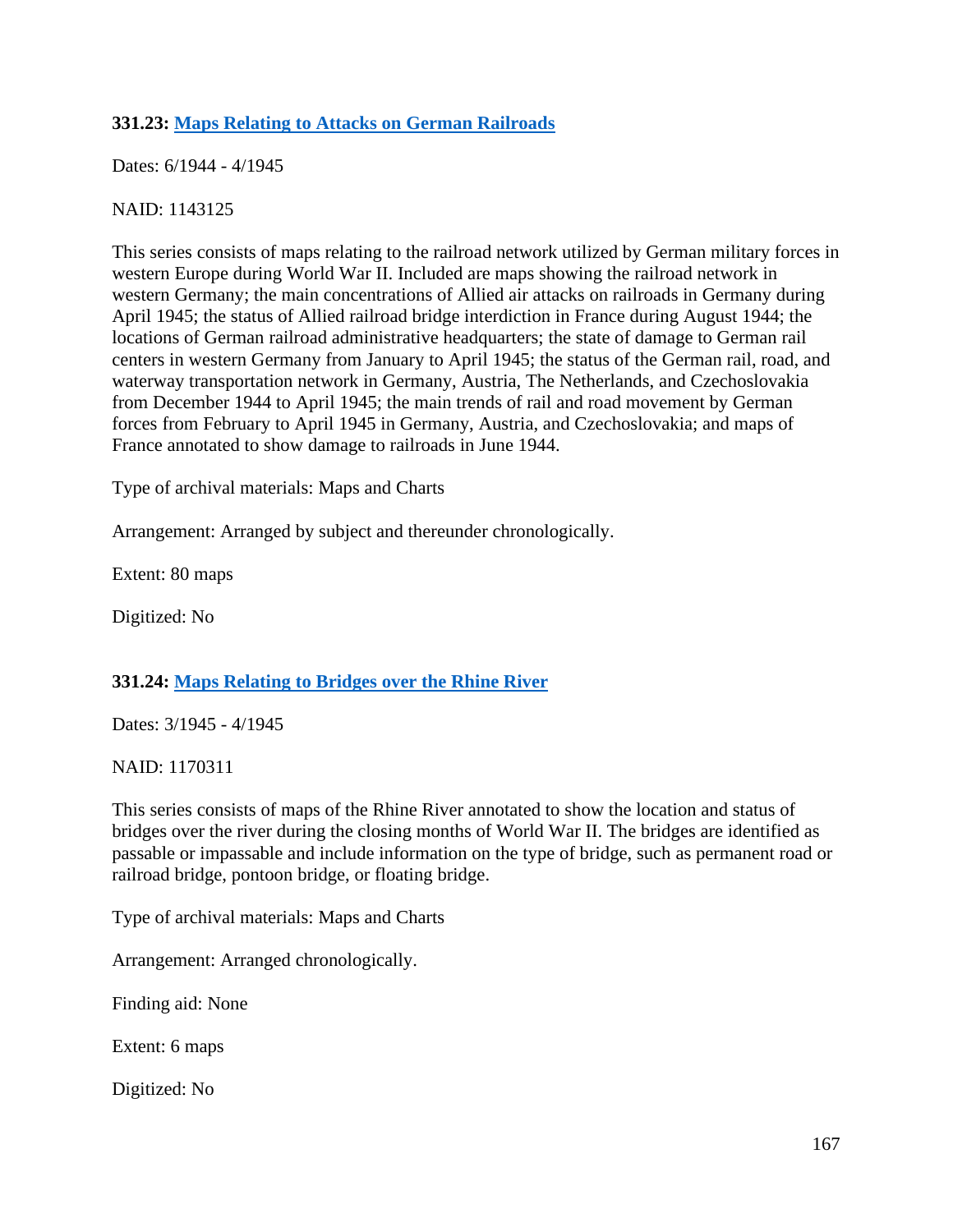# **331.25: Maps Relating [to German Military Situations](https://catalog.archives.gov/id/1254172)**

Dates: 12/1943 - 1945

NAID: 1254172

This series consists of maps showing German troop dispositions and order-of-battle in Europe during World War II. The order-of-battle maps show the locations and designations of Allied and German military units and the location of the front lines in the following sectors of the Western Front at various dates: Eifel (Ardennes), the Normandy area, Cologne, Vosges, Mosel, Ruhr, Middle Rhine, Ruhr Pocket, and Saar-Palatinate. Included are maps relating to Operation Neptune and the Battle of the Bulge. Additional order-of-battle maps show the Southeast and Southwest fronts in Europe.

German troop disposition maps include the disposition and movement of German forces in Norway, the disposition of German Army divisions in Russia in August 1944 and January and February 1945, and the disposition of German Army divisions throughout Europe from July 1944 to April 1945.

Additional maps relate to German military strategy during the Battle of the Bulge, estimates of the German military situation in northern France prior to the Normandy Invasion, and a map of Western Europe showing the decrease in territory occupied by German forces from June 1944 to April 1945.

Type of archival materials: Maps and Charts

Arrangement: Arranged by subject, thereunder by military front or front sector and thereunder chronologically.

Finding aid: Folder List

Extent: 135 maps

Digitized: No

# **331.26: [Maps Relating to Local Resources of Engineer Supplies](https://catalog.archives.gov/id/1170309)**

Dates: ca. 1944 - ca. 1945

NAID: 1170309

This series consists of maps of parts of France and Germany showing areas of available timber and road materials for Allied engineering projects during World War II. Included are maps showing the location of standing timber and quarries in the Cotentin Peninsula; state forests in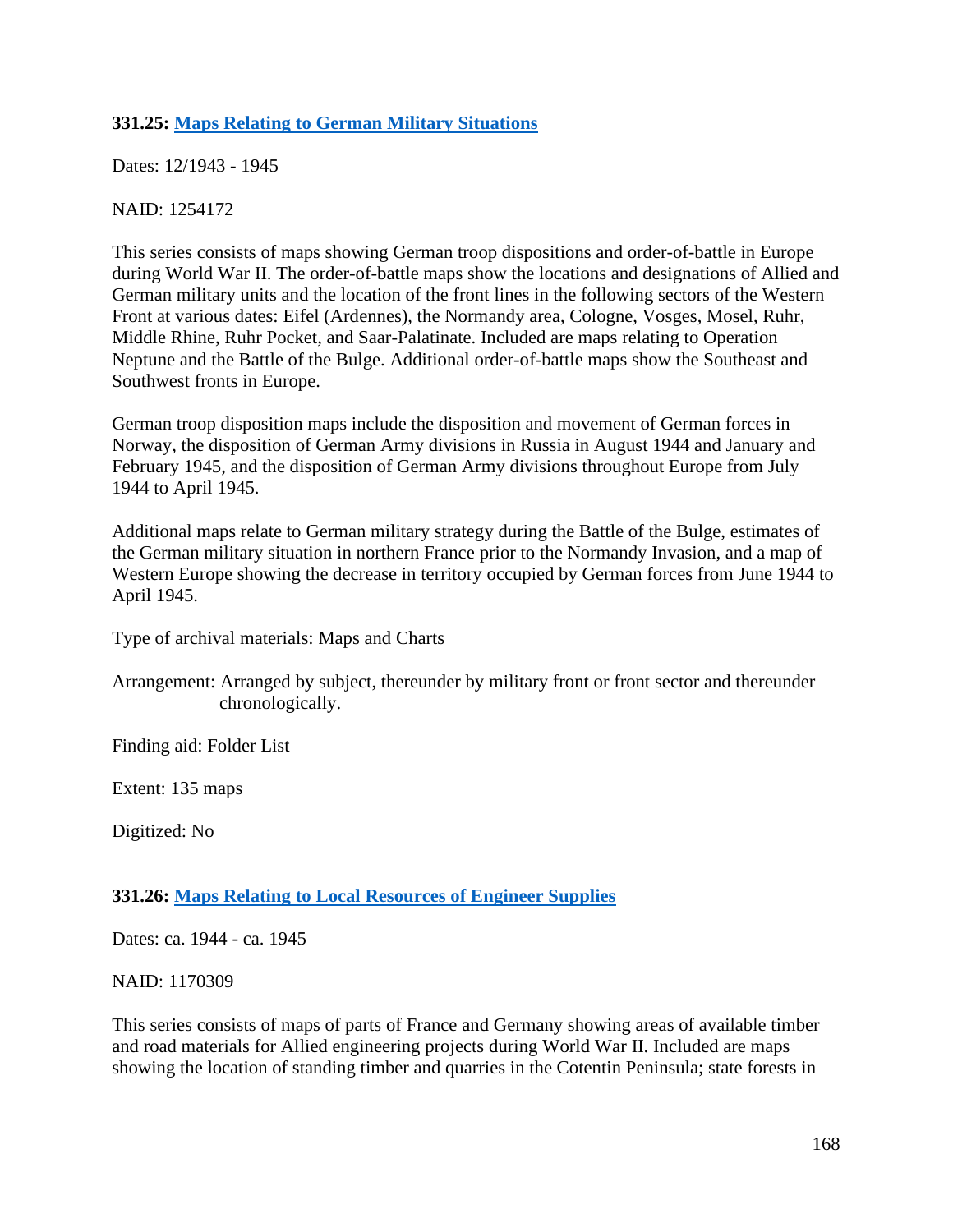eastern France; and state forests, softwood plantations, and sawmills west of the Rhine River in Germany.

Type of archival materials: Maps and Charts

Arrangement: Unarranged.

Finding aid: None

Extent: 6 maps

Digitized: No

# **331.27: [Maps Relating to Military Activity in France and Germany](https://catalog.archives.gov/id/1170299)**

Dates: 1944 - 1945

NAID: 1170299

This series consists of published and annotated maps showing parts of France and Germany during World War II. Included are maps showing topography, roads, and towns along a section of the Normandy coast; a map containing information on various bridges across the Weser River in Germany; maps of the St. Croix and Camilly areas in France showing the location of airfields; and a railroad map of western Germany.

Type of archival materials: Maps and Charts

Arrangement: Arranged by subject.

Finding aid: None

Extent: 14 maps

Digitized: No

#### **331.28: Maps [Relating to Military Operations](https://catalog.archives.gov/id/1182133)**

Dates: ca. 1944 - ca. 1945

NAID: 1182133

This series consists of maps showing the movement of Allied and German forces during various military operations in Western Europe during World War II. Operations include the Invasion of Normandy, the Breakout from Normandy, the assault on the Siegfried Line, operations against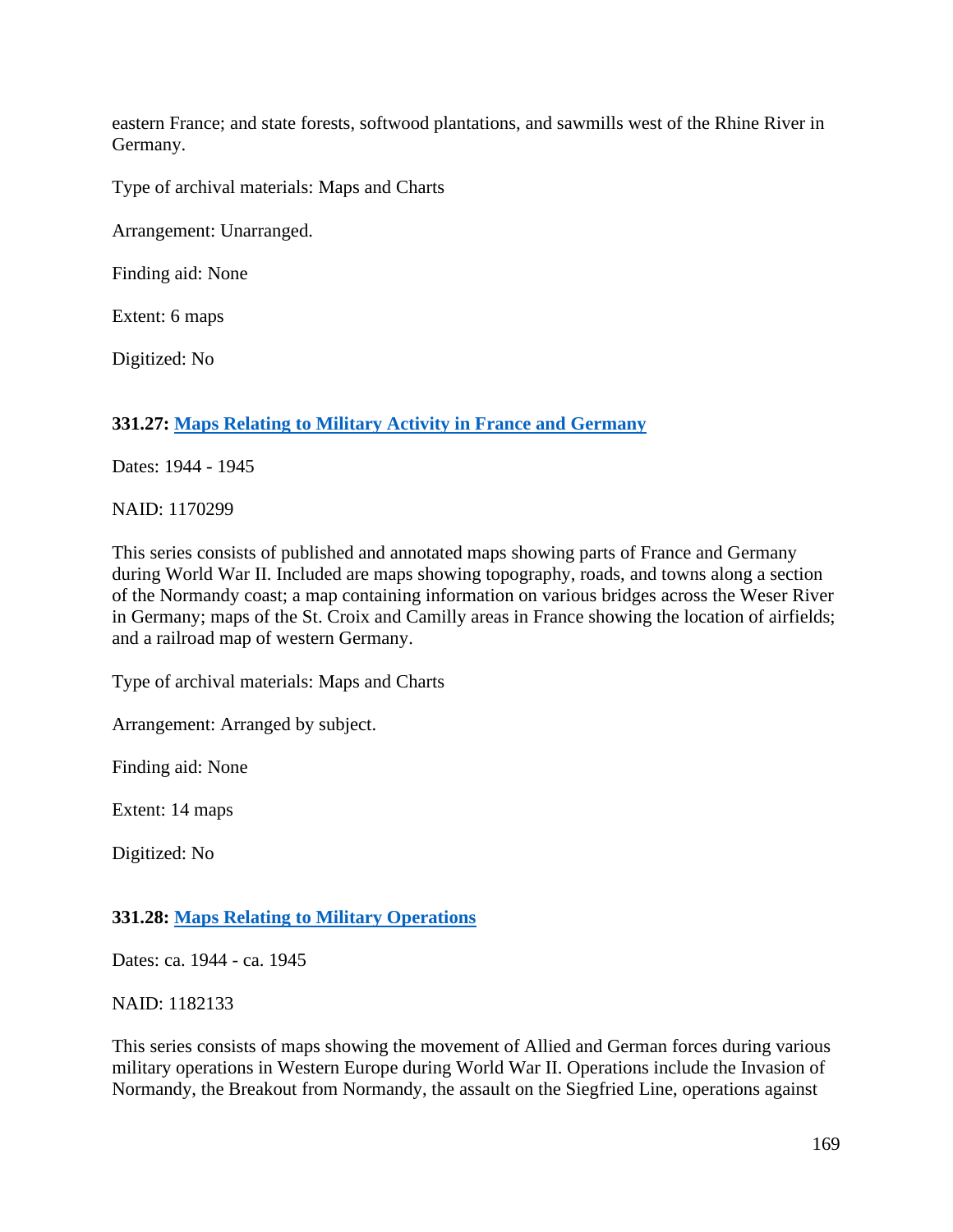the Ruhr pocket, and the occupation of Germany following the war. Also included is a map showing a military training area in Germany during July 1945, a map showing service areas behind the front lines during March 1945, and a map showing highways affected by freeze and thaws in the Oise Sector.

Type of archival materials: Maps and Charts

Arrangement: Arranged by subject.

Finding aid: None

Extent: 45 items

Digitized: No

## **331.29: [Maps Relating to Operation Dragoon](https://catalog.archives.gov/id/29033289)**

Dates: 7/1944

NAID: 29033289

This series consists of maps related to Operation Dragoon, the Allied invasion of Southern France in August 1944. Maps depict the assault convoy positions as they made their way through the Mediterranean theater. Also included are maps showing the "Enemy Order of Battle" in Southern France.

Type of archival materials: Maps and Charts

Arrangement: Unarranged.

Finding aid: None

Extent: 23 items

Digitized: No

#### **331.30: Maps [Relating to the Pacific Theater](https://catalog.archives.gov/id/1175023)**

Dates: ca. 1944

NAID: 1175023

This series consists of maps of the Pacific Theater of Operations during World War II showing the Japanese inner and outer defense zones and routes of the Allied Advance.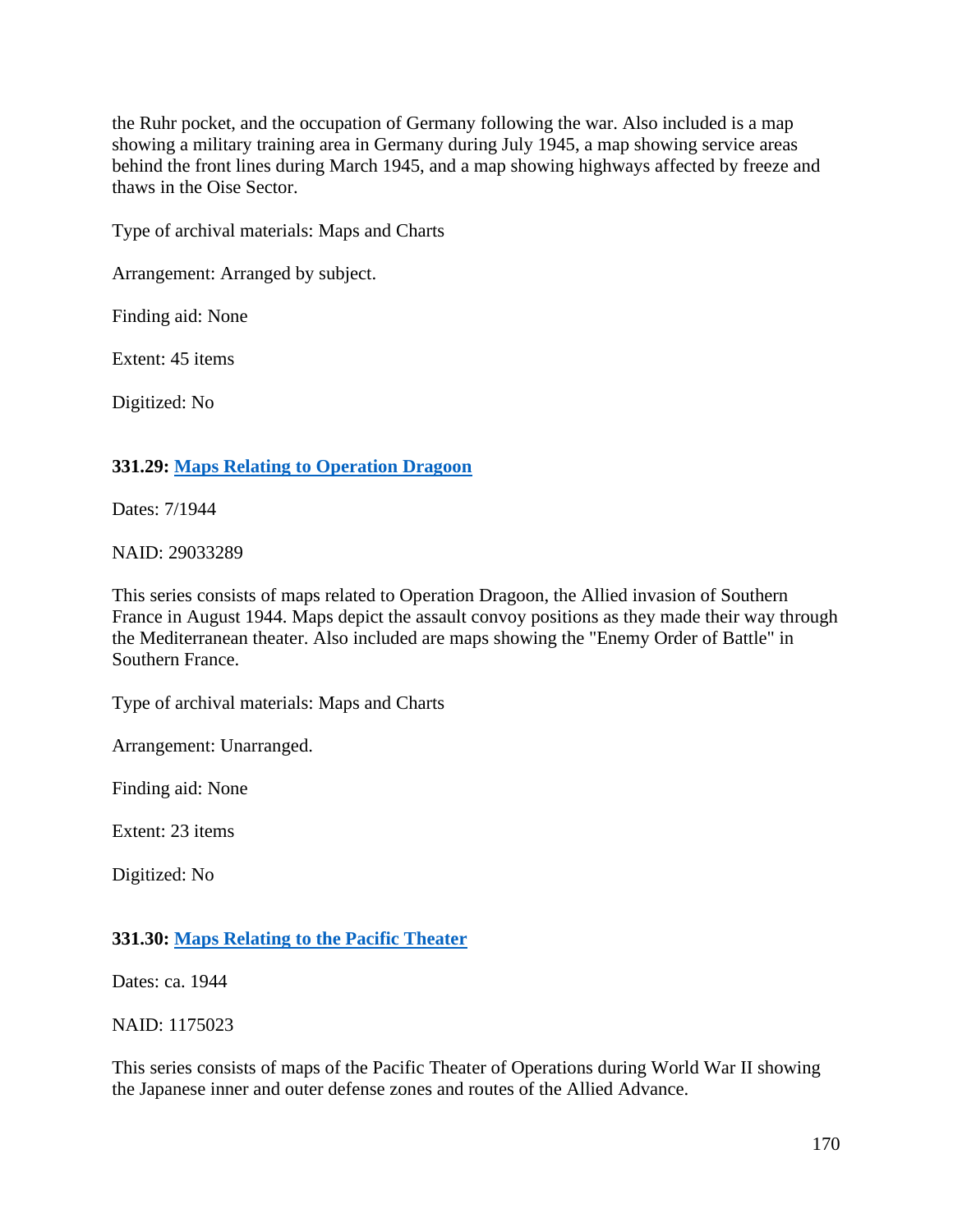Type of archival materials: Maps and Charts

Arrangement: Unarranged.

Finding aid: None

Extent: 2 maps

Digitized: Partially

# **331.31: Records [Relating to Potential Rhine River Crossings](https://catalog.archives.gov/id/1157503)**

Dates: ca. 1944

NAID: 1157503

This series consists of maps, overlays, and photographs relating to potential Allied military crossing points of the Rhine River during World War II. Included are map studies of the river showing areas suitable for crossing; maps and overlays showing roads, railroads, crossing sites, drainage systems, terrain traffic ability, natural cover, and meteorological data; and pictures of the Rhine showing potential crossing points and bridges.

Type of archival materials: Maps and Charts, Photographs and other Graphic Materials

Arrangement: Unarranged.

Finding aid: None

Extent: 40 items

Digitized: No

# **331.32: Maps Relating [to Telecommunication Networks](https://catalog.archives.gov/id/1175044)**

Dates: ca. 1944 - ca. 1945

#### NAID: 1175044

This series consists of maps and overlays showing telecommunication networks in Europe during World War II. Included are map overlays showing the local distribution of communication networks east of the Rhine River, a map showing main trunk cables in Western Germany, overlays relating to wireless stations in the Channel Islands, and a chart showing available communications.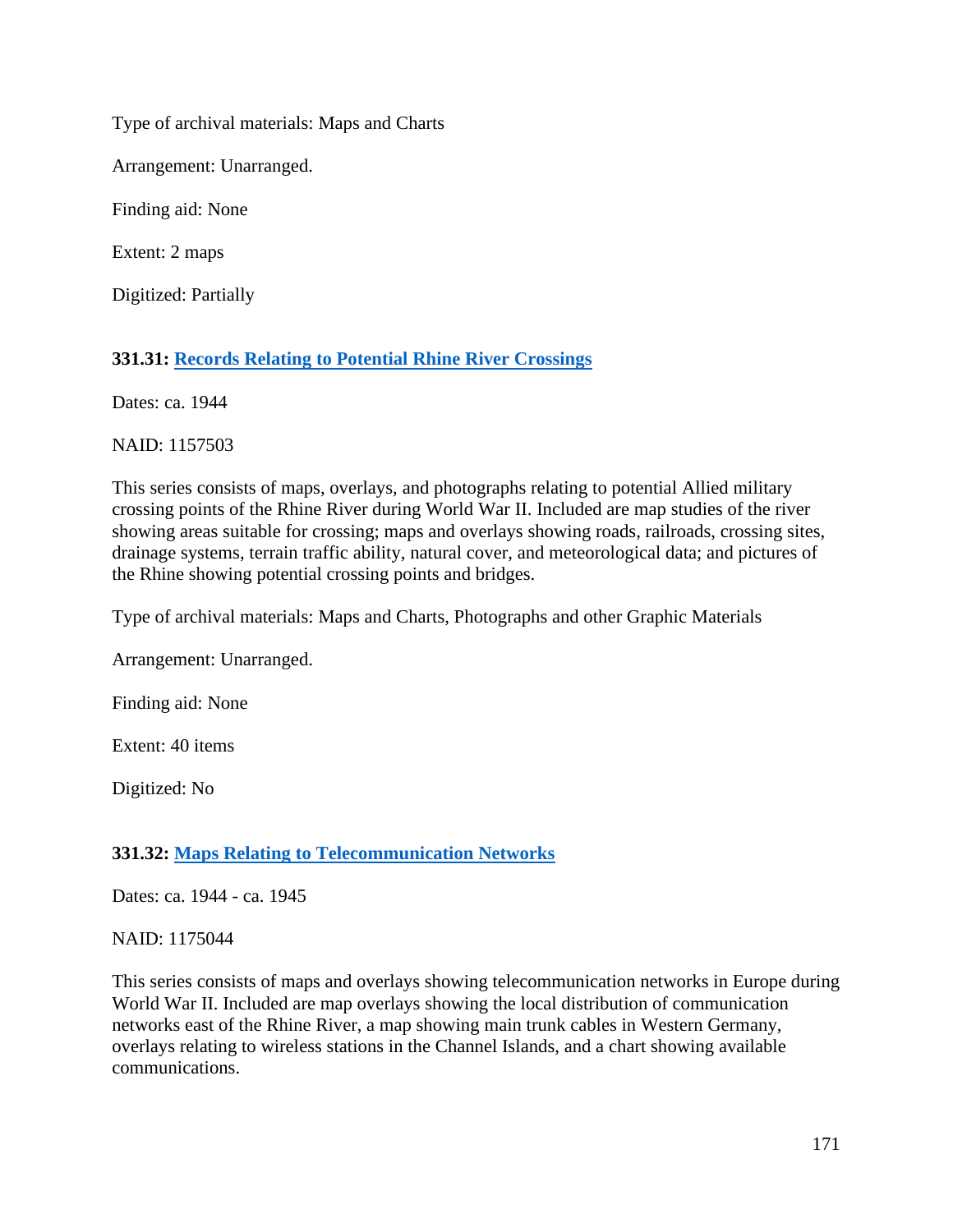Type of archival materials: Maps and Charts

Arrangement: Arranged by subject.

Finding aid: None

Extent: 6 maps

Digitized: No

# **331.33: [Maps Relating to Transportation Networks and Local Resources](https://catalog.archives.gov/id/1175024)**

NAID: 1175024

Dates: ca. 2/1945 - ca. 4/1945

This series consists of maps and overlays showing the location of roadways and bridges in the German National Redoubt area and roads and bridges along portions of the Elbe River and Canal in Germany during World War II. Also included is a map of Denmark showing areas of different terrain; maps and overlays showing areas in Czechoslovakia and Germany suitable for rapid airfield construction; and maps of Central Europe showing areas of local resources and industries, including sawmills, quarries, sand and gravel, cement and lime, asphalt, bricks, electric power stations, gas works, coke ovens, steel mills, mines, and factories. Additional maps and overlays of Germany relate to the generation and distribution of electrical power.

Type of archival materials: Maps and Charts

Arrangement: Arranged by subject.

Finding aid: None

Extent: 80 maps

Digitized: No

# **331.34: [Maps Showing Allied Depots and Facilities](https://catalog.archives.gov/id/1145502)**

Dates: ca. 1944 - ca. 1945

NAID: 1145502

This series consists of maps showing the locations of Allied supply and maintenance depots and other facilities in France during World War II. Depots include ordnance, ammunition, signal, engineer, medical, and quartermaster. Also included are the locations of maintenance shops;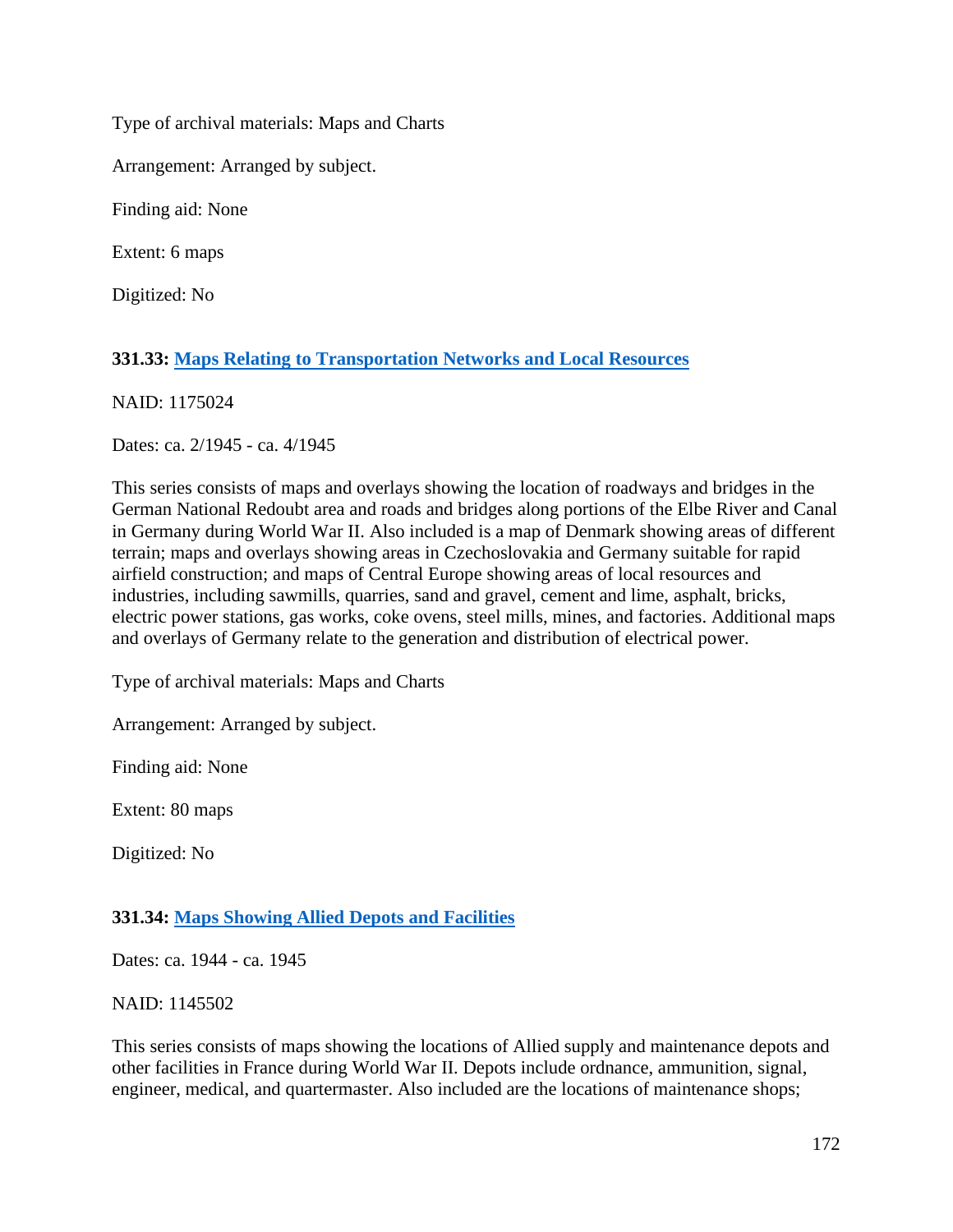vehicle assembly plants; vehicle parks; and quartermaster petroleum, oil, and lubricant installations.

Type of archival materials: Maps and Charts

Arrangement: Unarranged.

Finding aid: None

Extent: 10 maps

Digitized: No

## **331.35: [Maps Showing Army Advances](https://catalog.archives.gov/id/1169161)**

Dates: 9/14/1944 - 5/4/1945

NAID: 1169161

This series consists of topographic maps annotated to show the daily advance of the United States Seventh Army and the French First Army through France and Germany during World War II.

Type of archival materials: Maps and Charts

Arrangement: Arranged chronologically.

Finding aid: None

Extent: 125 maps

Digitized: No

# **331.36: [Maps Showing German Defenses in Western Europe](https://catalog.archives.gov/id/1142811)**

Dates: 1944 - 1945

#### NAID: 1142811

This series consists of maps overprinted to show the location of German defenses in Western Europe during World War II. These maps include the locations of dummy works, field defenses, concrete defenses, railway artillery, mobile artillery, coastal guns, anti-aircraft guns, infantry positions, machine gun emplacements, strong points, search lights, wire obstacles, anti-tank obstacles, minefields, cratered ground, naval mines, naval nets and booms, wireless stations,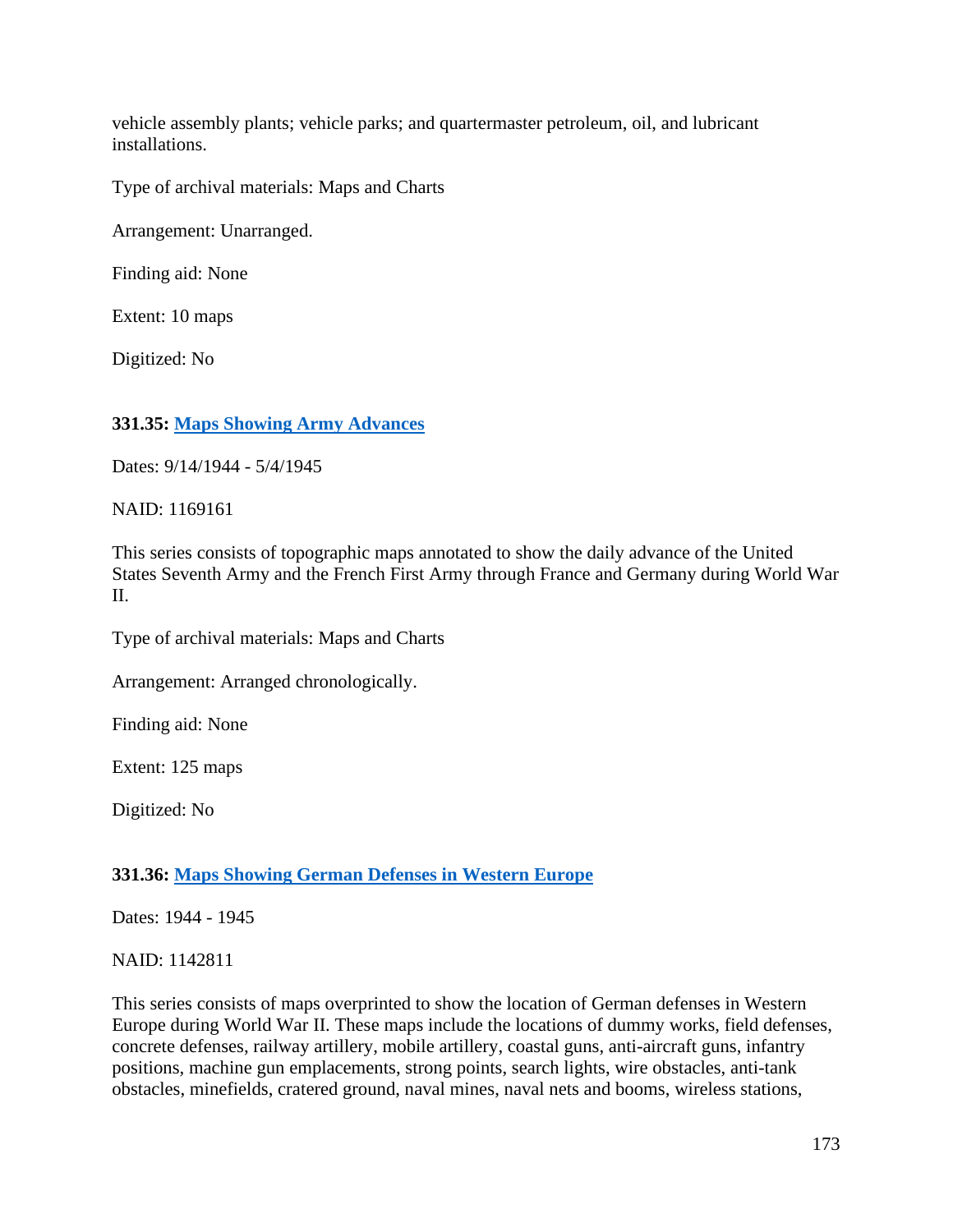radio stations, power lines, barracks, supply dumps, and airfields. Geographic coverage includes France, Germany, Austria, The Netherlands, Belgium, and Denmark, as well as numerous towns and cities in Normandy, Germany, and The Netherlands. Also included are maps showing the extent of aerial bomb damage in Bremen and Hamburg.

Type of archival materials: Maps and Charts

Arrangement: Arranged alphanumerically by Army Map Service (AMS) map number, thereunder alphanumerically by AMS sheet number and thereunder chronologically.

Finding aid: Folder List, Index

Extent: 3,000 maps

Digitized: Partially

# **331.37: [Maps Showing German Depots and Facilities](https://catalog.archives.gov/id/1142952)**

Dates: 1944 - 1945

NAID: 1142952

This series consists of maps showing the locations of German ordnance, medical stores, repair, food, general storage, and petroleum, oil, and lubricants storage depots in Germany, France, Belgium and Holland during World War II. Also included is a map showing the organization of German motor transport behind the front lines in parts of France and the low countries and a map showing German medical facilities in Denmark.

Type of archival materials: Maps and Charts

Arrangement: Unarranged.

Finding aid: None

Extent: 20 maps

Digitized: No

# **331.38**: **[Maps Showing Status of Airfield Construction](https://catalog.archives.gov/id/1170304)**

Dates: 3/1945 - 4/1945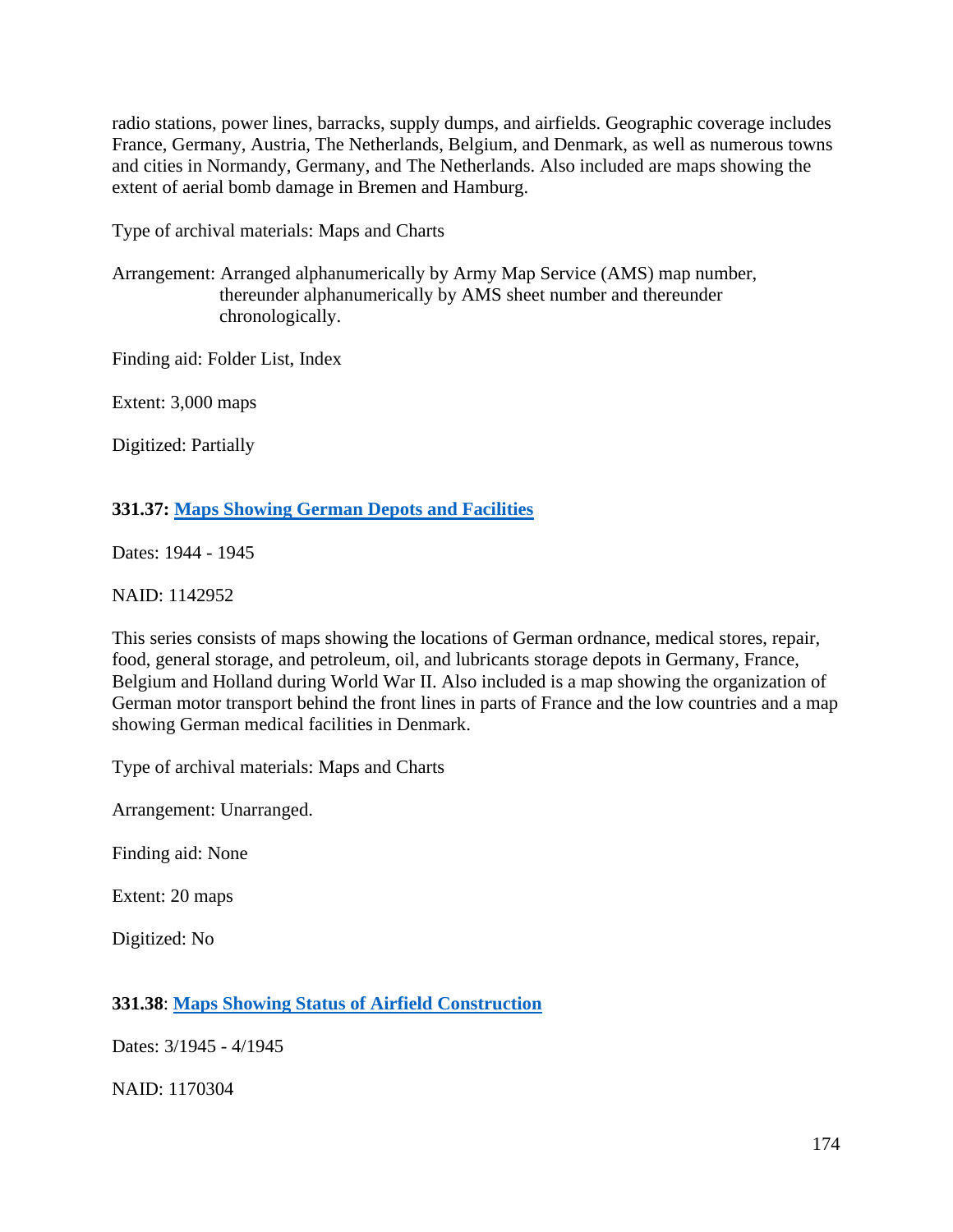This series consists of maps showing the status of Allied airfield construction in France, Belgium, Luxembourg, The Netherlands, and Germany during World War II. The maps show the location of airfields under construction, completed, vacant, and abandoned. Also included is runway information for individual airfields, including length of runway in feet and type of surface, such as concrete, asphalt, brick, steel, plank, mesh track, sod, prefabricated bituminous surface, or earth.

Type of archival materials: Maps and Charts

Arrangement: Arranged chronologically.

Finding aid: None

Extent: 3 maps

Digitized: No

### **331.39: [Maps of Transportation Routes](https://catalog.archives.gov/id/1145508)**

Dates: ca. 1944 - ca. 1945

NAID: 1145508

This series consists of maps showing transportation routes in Western Europe during World War II. Included are Allied maintenance routes in Germany, maps of Germany annotated to show transportation routes and roads utilized by the military, a road map of Belgium and Luxembourg, and a map showing railroads in eastern France.

Type of archival materials: Maps and Charts

Arrangement: Arranged by subject.

Finding aid: None

Extent: 50 maps

Digitized: No

**331.40: [Operation Eclipse Boundary Maps](https://catalog.archives.gov/id/59990385)**

Dates: 1945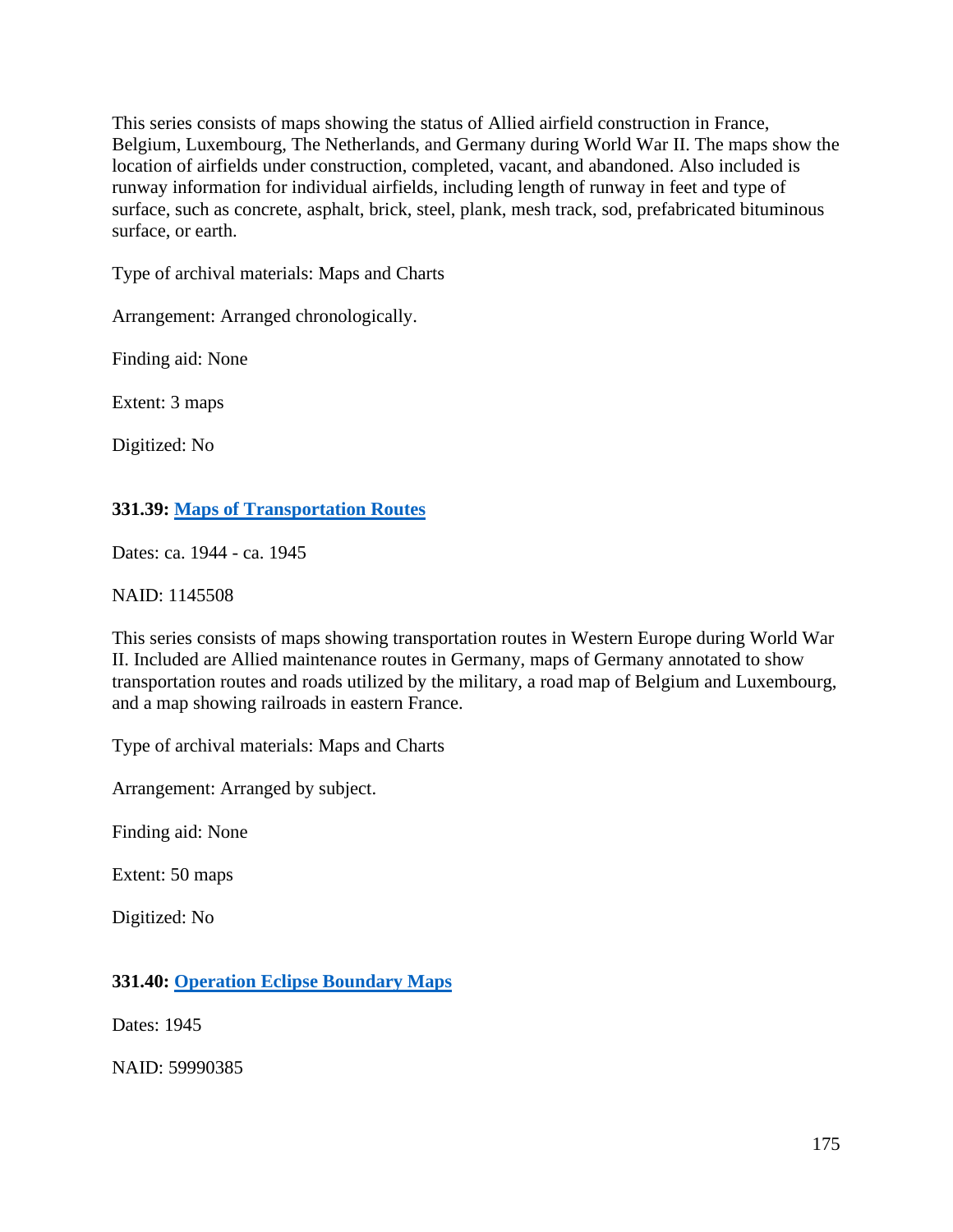This series consists of maps related to Operation Eclipse, Memorandum Number 7. These maps show post-war civil censorship districts and boundaries of national zones throughout Germany and the surrounding areas.

Type of archival materials: Maps and Charts

Arrangement: Unarranged.

Finding aid: Item List

Extent: 2 maps

Digitized: No

### **331.41: Operation [Crossbow Sites](https://catalog.archives.gov/id/60006423)**

Dates: 1944 - 1945

NAID: 60006423

This series consists of maps showing locations of German rocket launching sites in Belgium. Included are maps which were appendixes to Operation Crossbow weekly summaries, showing Big Ben incidents in Antwerp and Diver incidents in Antwerp and Liege.

Type of archival materials: Maps and Charts

Arrangement: Arranged alphabetically by incident name and thereunder by location.

Finding aid: None

Extent: 32 maps

Digitized: No

# **331.42: [Order of Battle Maps](https://catalog.archives.gov/id/1160683)**

Dates: 4/1944 - 5/1945

NAID: 1160683

This series consists of black and white photographs of War Room maps showing daily Allied and Axis order of battle and front lines in the European Theater of Operations during World War II. Troop locations are identified at the Army, Corps, and Division level. Additional photographic maps show military situations in Italy from April 1944 to April 1945; and Burma,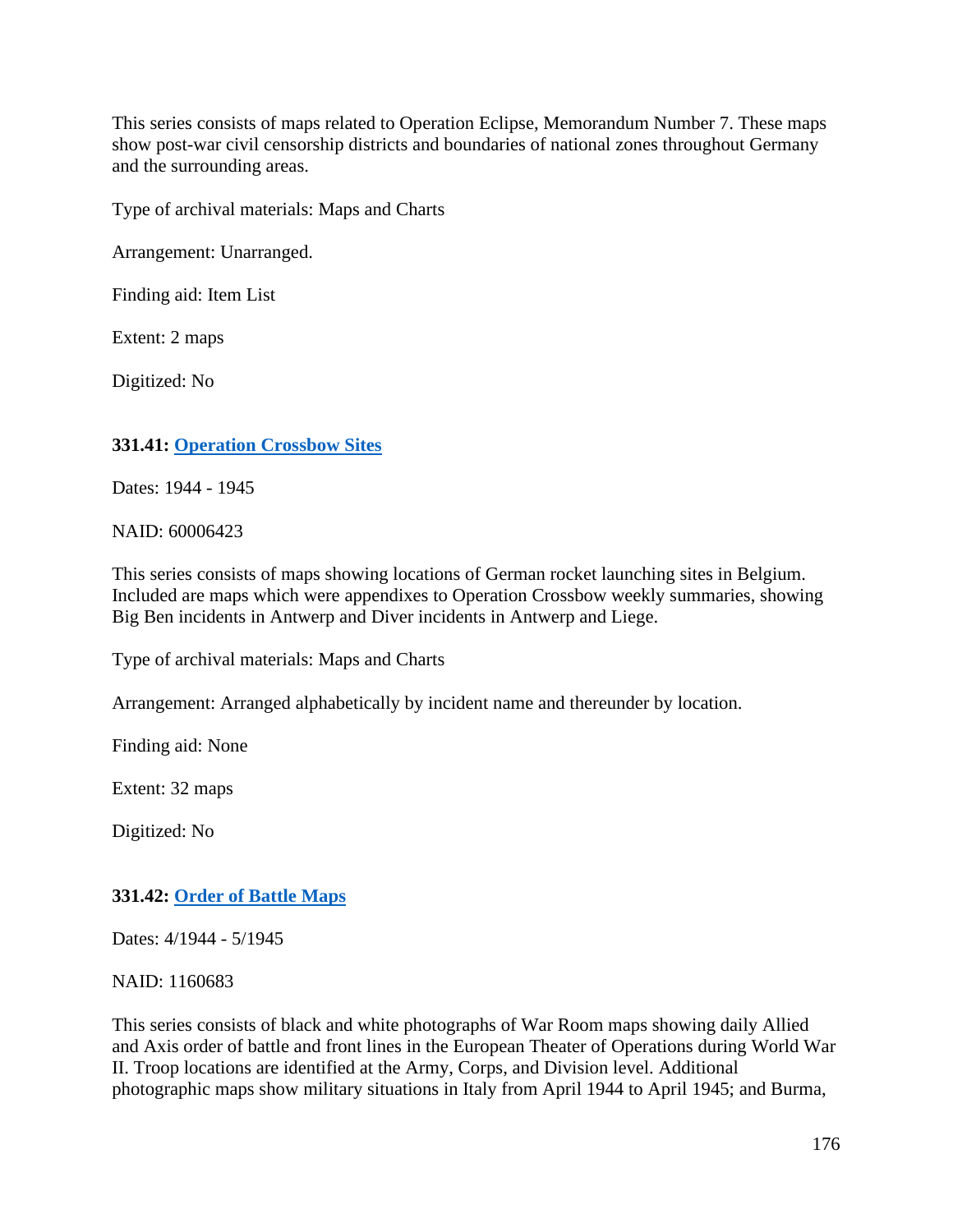China, and the Pacific during April and May 1945; Records relating to specific operations include oblique aerial photographs of the Normandy coast taken during May 1944, photographic maps relating to the Allied advance from the Normandy beaches, and photographic maps relating to the Allied advance from southern France following the Anvil landings. Also included are photographs of transportation charts showing the tonnage of supplies and number of reinforcements delivered to western European ports from December 1944 to May 1945.

Type of archival materials: Maps and Charts, Photographs and other Graphic Materials

Arrangement: Arranged by theater of operations and thereunder chronologically.

Finding aid: None

Extent: 5,000 photographic prints and negatives

Digitized: No

# **331.43: [Outline Maps](https://catalog.archives.gov/id/59935444)**

NAID: 59935444

Dates: 1944

This series consists of outline maps of Europe, the Far East, the Eastern Alps and various areas in Germany.

Type of archival materials: Maps and Charts

Arrangement: Arranged numerically by Supreme Headquarters Allied Expeditionary Force (SHAEF) assigned number.

Finding aid: Item List

Extent: 16 maps

Digitized: No

### **331.44: [Plans and Operations Maps](https://catalog.archives.gov/id/594706)**

Dates: ca. 1943 - ca. 1944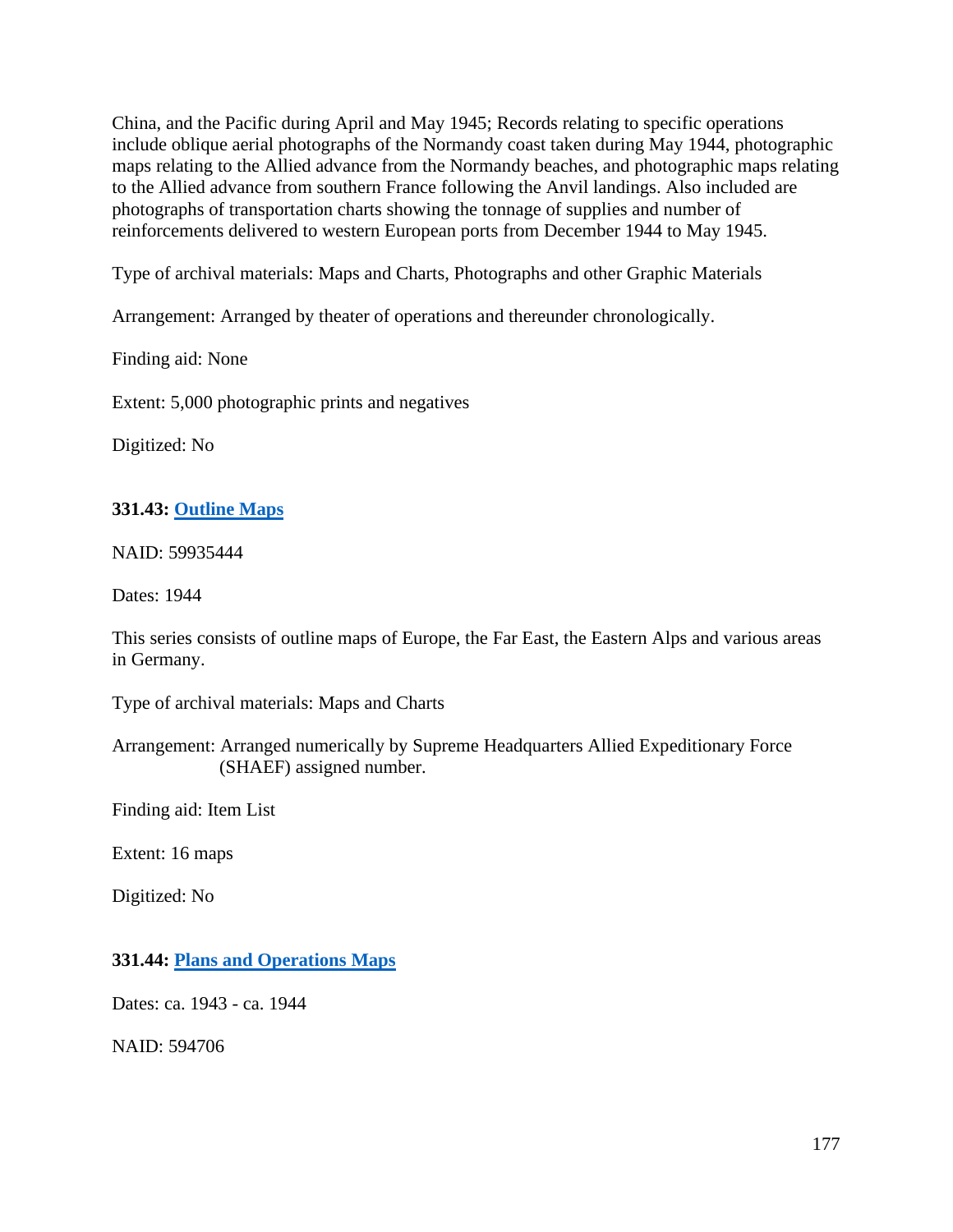The series consists of printed, annotated, and manuscript maps and map overlays indicating planned or proposed invasions by Allied forces in northern Europe during World War II from the Normandy invasion in France to the projected assault on the German National Redoubt in southern Germany and Austria. Included are map plans for operation Market Garden and the Rhine River crossings.

Type of archival materials: Maps and Charts

Arrangement: Arranged chronologically by date of military operation.

Finding aid: Folder List

Extent: 73 maps

Digitized: Partially

### **331.45: [Scandinavia](https://catalog.archives.gov/id/1154541) Study Maps**

Dates: ca. 1944 - ca. 1945

#### NAID: 1154541

This series consists of maps of Scandinavia showing submarine cables between Denmark, Sweden, Norway, and Lithuania; German airfields in Denmark, Norway, and Sweden; road and rail communications in Sweden; and German military defenses in Norway during World War II.

Type of archival materials: Maps and Charts

Arrangement: Arranged by subject.

Finding aid: None

Extent: 7 maps

Digitized: No

# **331.46: [Situation Maps](https://catalog.archives.gov/id/1160677)**

Dates: 9/1944 - 5/1945

NAID: 1160677

This series consists of daily situation maps showing the American Seventh Army, the French First Army, and German troop dispositions and the location of the front line in France and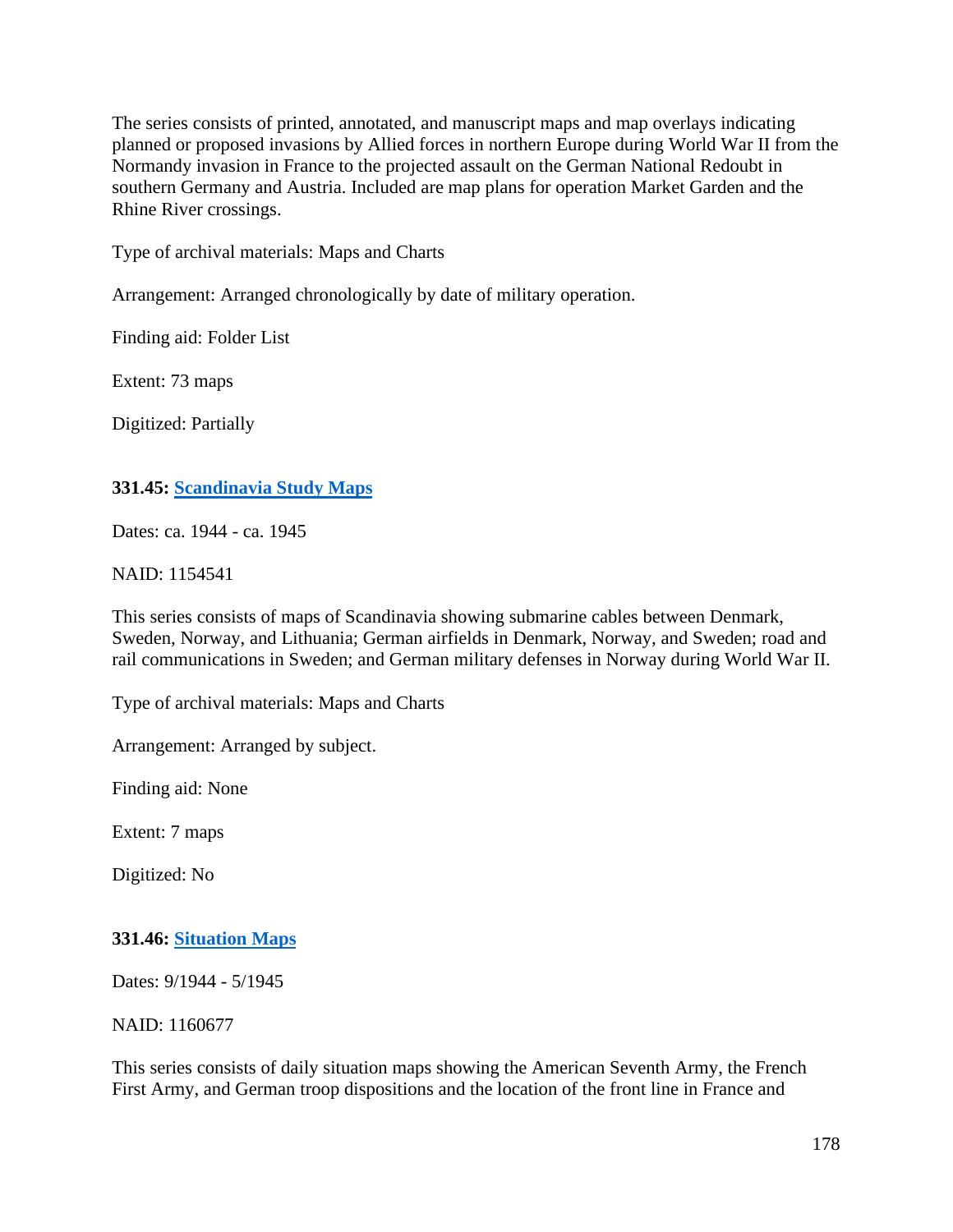Germany during World War II. Troop locations are identified at the Army, Corps, and Division level. The maps also show the locations of towns, roads, railroads, and rivers.

Type of archival materials: Maps and Charts

Arrangement: Arranged alphabetically by Army and thereunder chronologically.

Finding aid: None

Extent: 250 maps

Digitized: No

### **331.47: [Situation](https://catalog.archives.gov/id/1136007) Maps**

Dates: 12/1/1944 - 4/30/1945

NAID: 1136007

This series consists of daily situation maps showing Allied ground and air operations in the European theater during World War II. These maps include information on Allied and German troop dispositions and the location of the front line. Troop locations are identified at the Army, Corps, and Division level. Also included are brief descriptions of significant offensive and defensive battles. The maps also show the locations of towns, roads, railroads, and rivers.

Additional situation maps detail both Allied air and ground operations in the European theater. In addition to the ground information noted above, these maps show the daily location of significant aerial activity, mostly bombing operations, and include a brief description detailing the number of bombers and fighter planes involved, the type and degree of enemy opposition encountered, a target description and bombing results, and any losses or damage to aircraft.

Type of archival materials: Maps and Charts

Arrangement: Arranged chronologically.

Finding aid: Folder List

Extent: 77 maps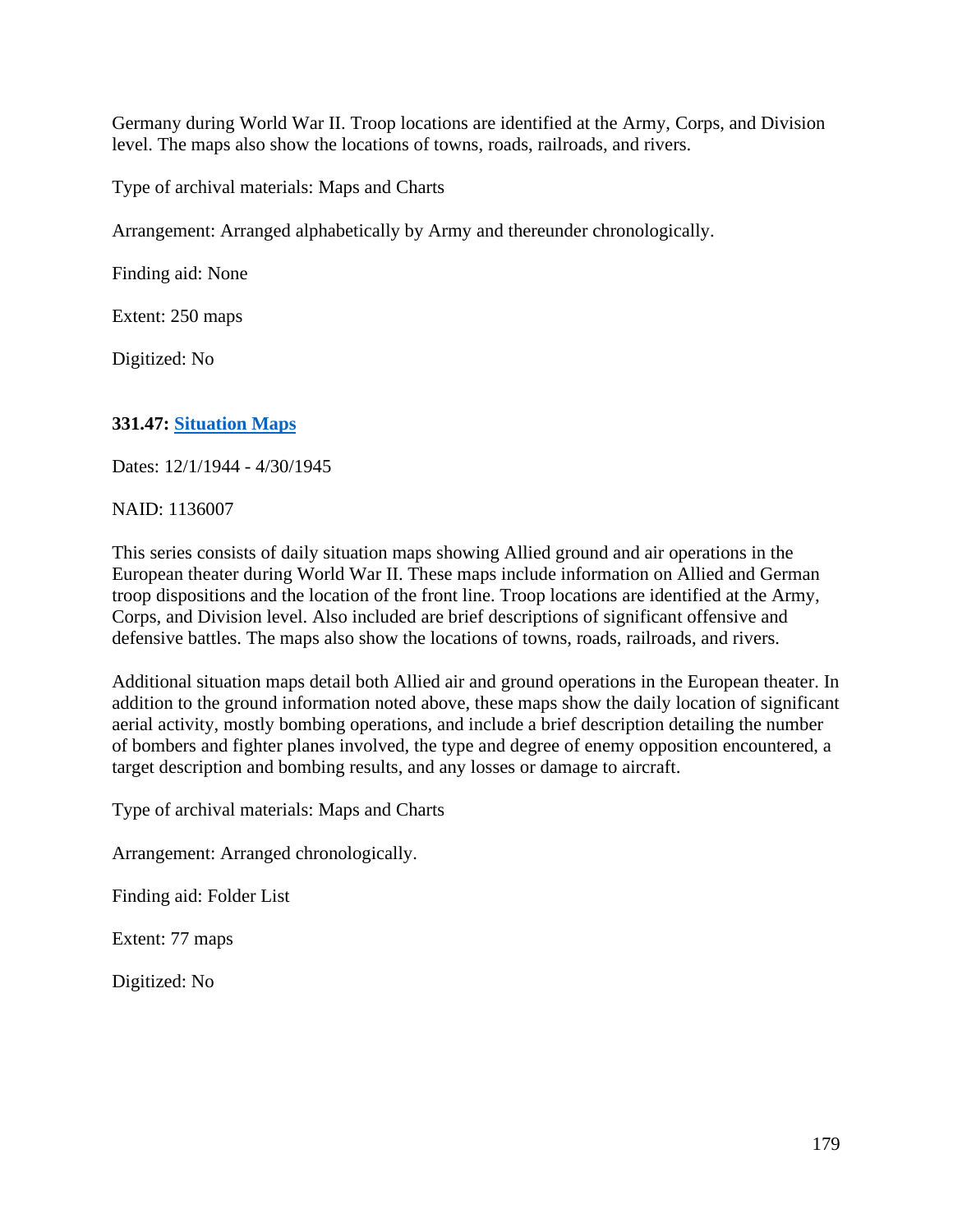### 331.48: **Situation Maps and Reports**

Dates: This series was compiled or maintained 7/14/1944 - 7/30/1945. It documents the time period 6/6/1944 - 7/30/1945.

NAID: 1133515

This series consists of daily situation maps showing American, British, and German troop dispositions and the location of the front line in France, Germany, Belgium, the Netherlands, Luxemburg, Czechoslovakia, and Austria during World War II. Troop locations are identified at the Army, Corp, and Division level. The maps also show the locations of towns, roads, railroads, and rivers. Accompanying the situation maps from March to July 1945 are reports detailing changes in position, distance advanced, type and severity of resistance met, notable terrain features, and units relieved and reassigned.

Type of archival materials: Maps and Charts, Textual Records

Arrangement: Arranged chronologically.

Finding aid: None

Extent: 415 maps and 5 linear inches

Digitized: Partially

### **331.49: [Subdivision and Boundary Map of Italy](https://catalog.archives.gov/id/59414132)**

Dates: 3/13/1944

NAID: 59414132

This series consists of a map of Italy created by the Public Works and Utilities sub-commission showing Italian administration subdivisions and Allied Control Commission (ACC) regional boundaries.

Type of archival materials: Maps and Charts

Arrangement: Unarranged.

Finding aid: None

Extent: 1 map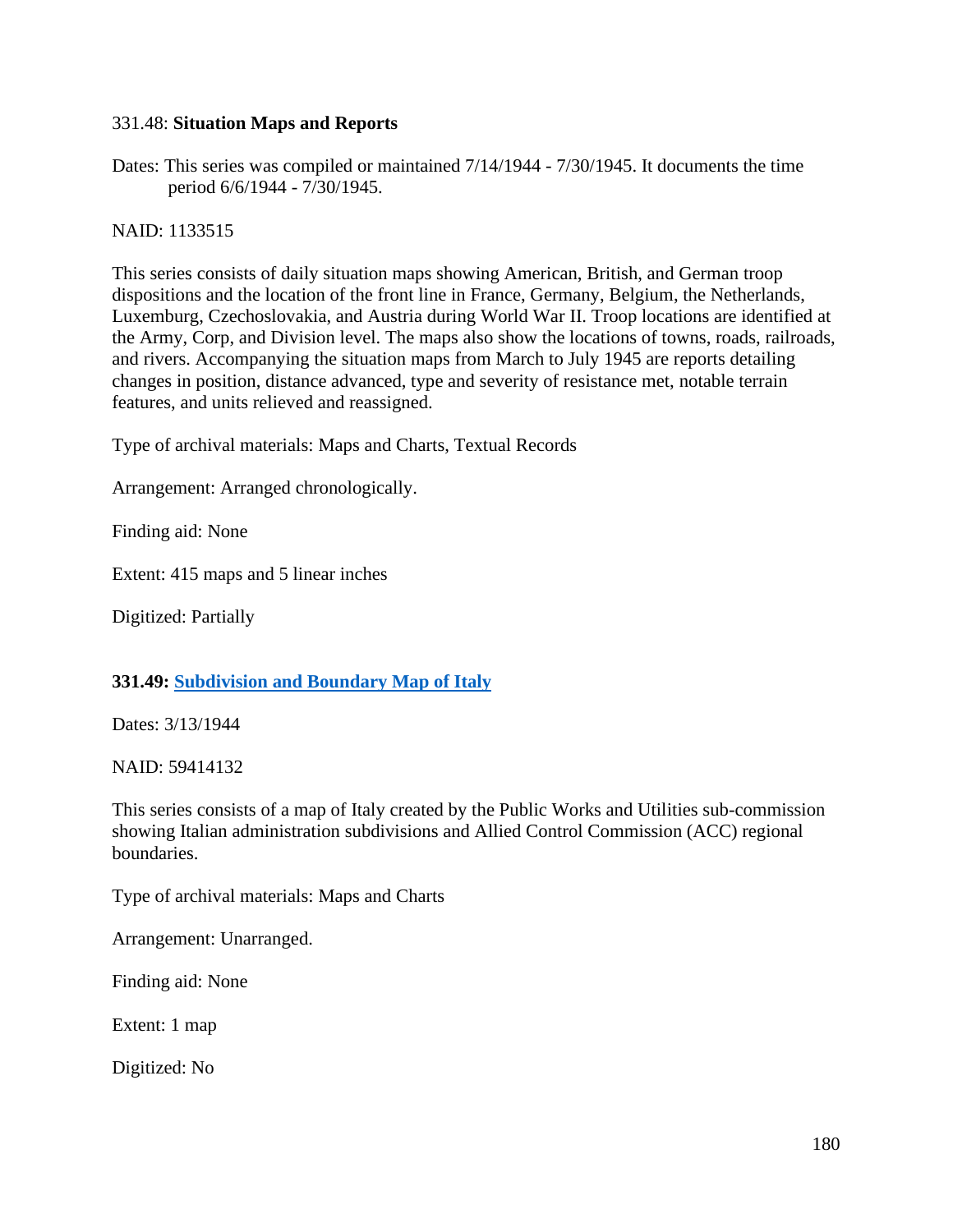### **331.50: [Telecommunication](https://catalog.archives.gov/id/1257634) Network Maps**

Dates: 1944 - 1945

NAID: 1257634

This series consists of maps of Western Europe showing the location of proposed and constructed telecommunication cables for Operation Overlord and Operation Eclipse during World War II. Also included are schematic design charts for British telecommunication networks in Germany and maps showing underwater cables in the English Channel, telegraph systems in North West Europe, and cross channel and continental Europe telephone circuits.

Type of archival materials: Maps and Charts

Arrangement: Arranged by subject.

Finding aid: None

Extent: 90 maps

Digitized: No

### **331.51: [Terrain Studies](https://catalog.archives.gov/id/1170301)**

Dates: 11/1944 - 4/1945

NAID: 1170301

This series consists of terrain studies for three areas in Germany during World War II. The terrain study for the Neckar River Basin in Germany includes maps and overlays showing topography, rivers, roads, railroads, trafficability, electric power, airfields, a profile of the river, and photographs of certain bridges over the river. The terrain study for southern Germany includes maps and overlays showing trafficability, roads, railroads, bridges and assault crossings over the Neckar and Danube rivers, and autobahn bridges. The terrain study for the German National Redoubt includes maps and overlays showing topography, trafficability, roads, railroads, and airfields.

Type of archival materials: Maps and Charts, Photographs and other Graphic Materials

Arrangement: Arranged by subject and thereunder numerically by page number.

Finding aid: None

Extent: 23 items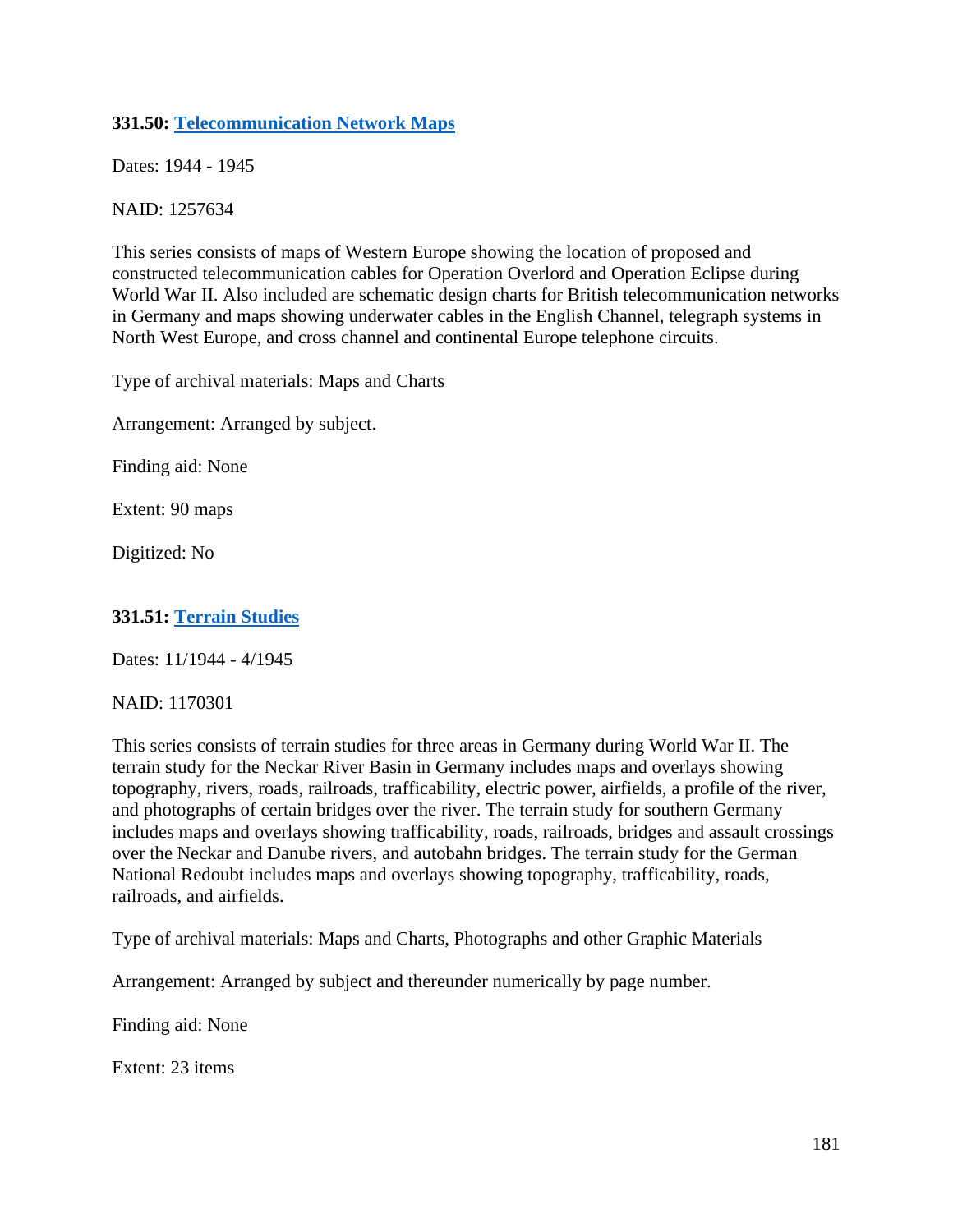Digitized: No

# **331.52: [World War II Records Relating to Italy](https://catalog.archives.gov/id/100463680)**

Dates: 1943 - 1944

NAID: 100463680

This series consists of maps and photo mosaic maps related to Operation Shingle in the Anzio, Italy area during World War II. The maps show Ranger Beach (Yellow), Star Assault Beach (Green Beach and Red Beach), and Blue Beach (Main and North). This series also includes floor plans for Caserta Palace, which served as the Allied Forces Headquarters during World War II.

Type of archival materials: Maps and Charts, Photographs and other Graphic Materials, Architectural and Engineering Drawings

Arrangement: Unarranged.

Finding aid: Item List

Extent: 33 sheets

Digitized: No

# RG 336: Records of the Office of the Chief of Transportation, 1917 - 1966

# **336.1: [Plans of Army Transport Ships](https://catalog.archives.gov/id/1145546)**

Dates: This series was compiled or maintained 1942 - ca. 1946. It documents the time period 1917 - 1944.

# NAID: 1145546

This series consists of engineering plans for United States Army transport ships and hospital ships. Included are plans for ships built specifically for army transport and others that were converted for such service. Types of plans include capacity plans; deck conversion plans for ships converted from civilian use to army transports; plans of special compartments to move ammunition, horses, etc.; engine turbine plans showing details such as bearings, shafts, and evaporators; plans of electrical and ventilation systems; equipment specifications; and statistical charts relating to stability tests. While many of the plans are of details and machinery, there are a number of general plans, deck plans, capacity plans, inboard and outboard profiles, and section plans included. Also included are a small number of standard plans for ship machinery and related equipment.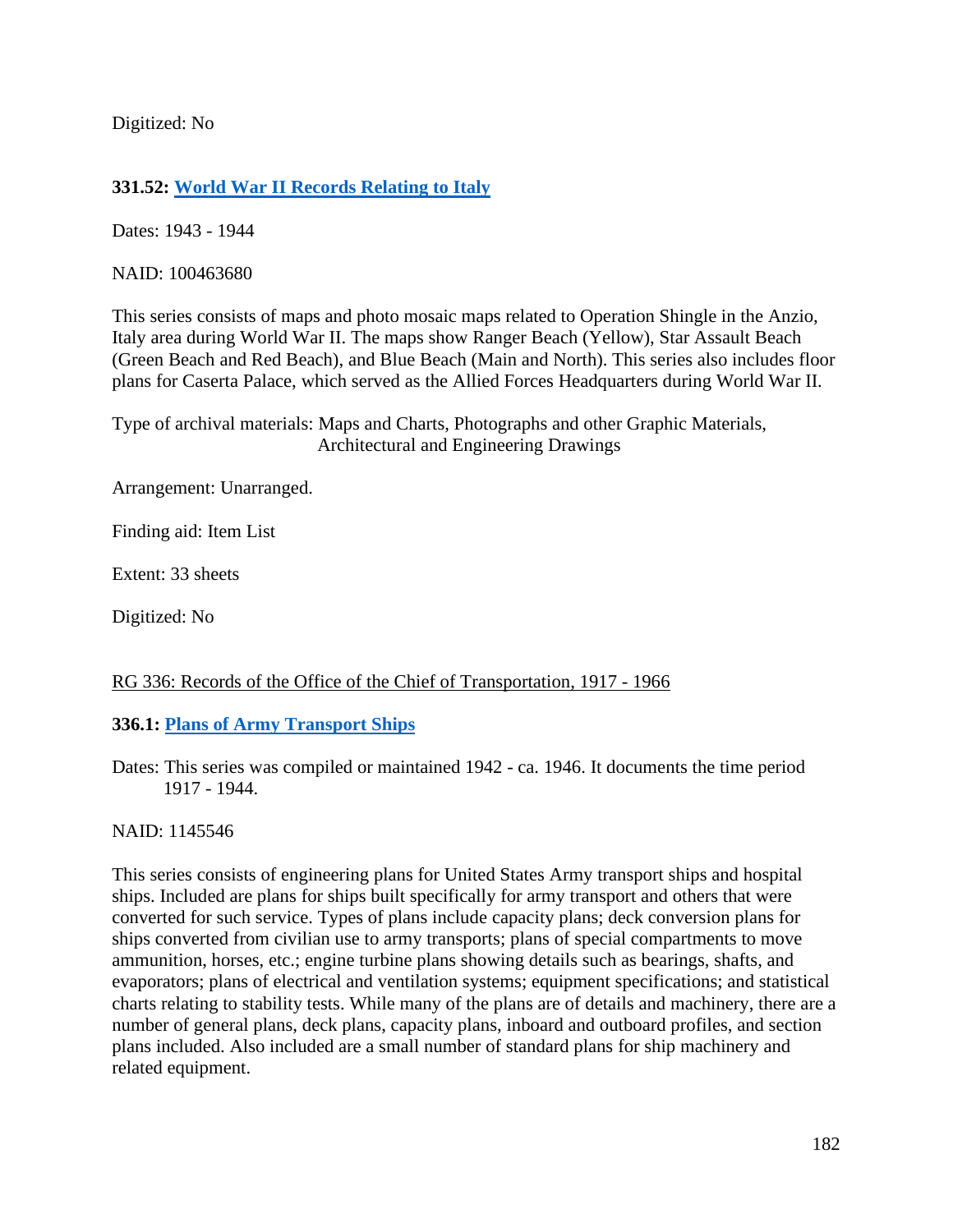Type of archival materials: Architectural and Engineering Drawings

Arrangement: Arranged numerically by agency file number.

Finding aid: Master Ship List

Extent: 6,000 blueprints

Digitized: Partially

# RG 337: Records of Headquarters Army Ground Forces, 1916 - 1956

# **337.1: [Organizational Charts and Area Maps](https://catalog.archives.gov/id/1257635)**

Dates: 1943 - 1947

NAID: 1257635

This series consists of organizational charts for the Army Ground Forces and maps of the United States showing the boundaries of tactical units and the locations of replacement training centers, schools, and boards. Also included is a map showing the California-Nevada Maneuver Area.

Type of archival materials: Maps and Charts, Textual Records

Arrangement: Unarranged.

Finding aid: None

Extent: 50 items

### RG 338: Records of U.S. Army Operational, Tactical, and Support Organizations (World War II and Thereafter), 1917 - 1999

# **338.1: [General Records](https://catalog.archives.gov/id/1254160)**

Dates: This series was compiled or maintained 1943 - 1946. It documents the time period 1942 - 1943.

NAID: 1254160

This series consists of a geographic index map for quadrangle maps located in the northeastern United States; a map showing the location of military installations in Arkansas, Louisiana, and Texas; and a floor plan for the McCaw General Hospital in Walla Walla, Washington.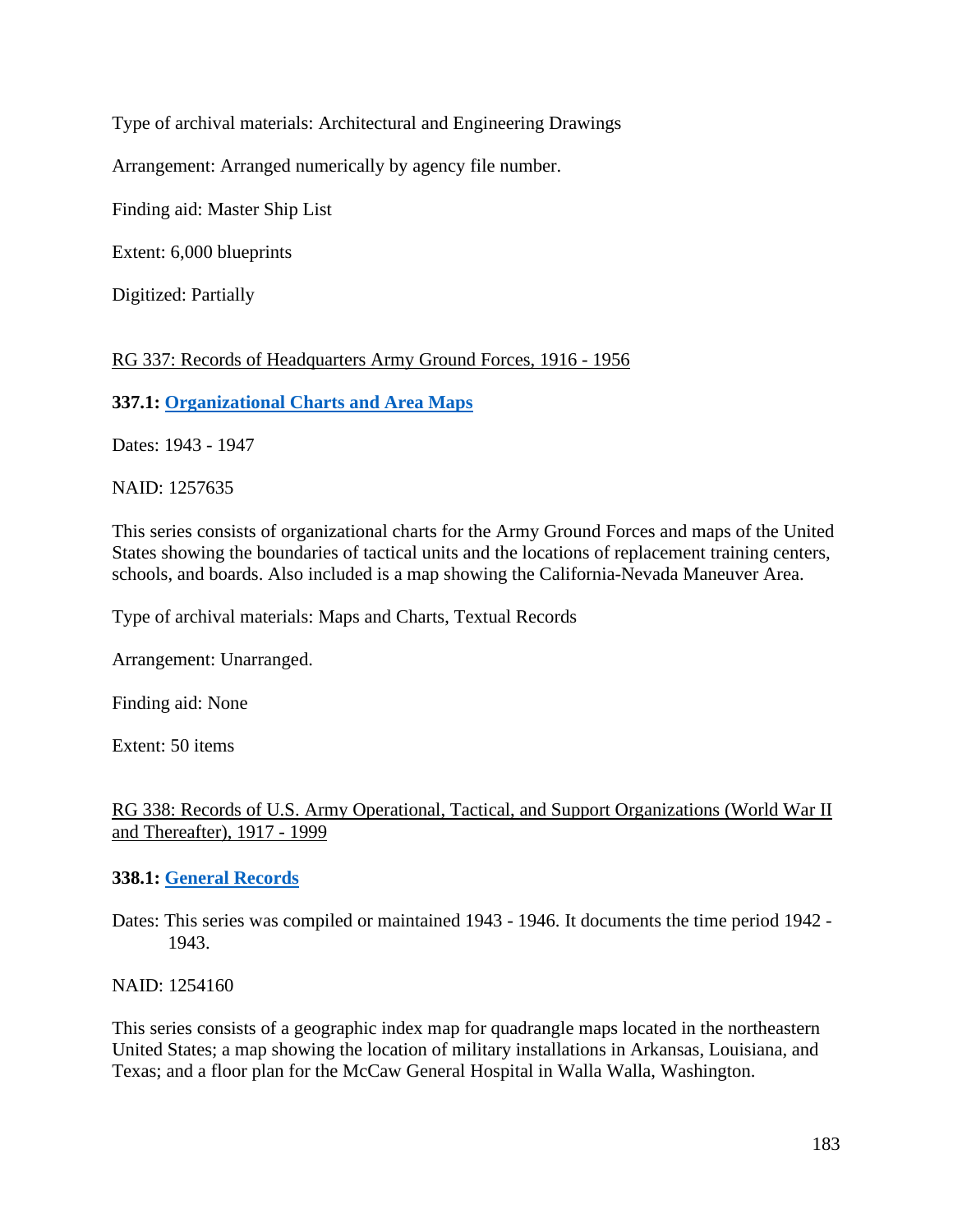Type of archival materials: Maps and Charts; Architectural and Engineering Drawings

Arrangement: Unarranged.

Finding aid: None

Extent: 2 maps and 1 plan

Digitized: No

# **338.2: Maps Relating to [Armored Divisions in Europe](https://catalog.archives.gov/id/1145601)**

Dates: ca. 1948 - ca. 1949

NAID: 1145601

This series consists of a map showing the movement of American, British, Canadian, French, and Polish armored divisions in the European Theater of Operations and North Africa during World War II.

Type of archival materials: Maps and Charts

Arrangement: Unarranged.

Finding aid: None

Extent: 1 map

Digitized: No

# RG 342: Records of U.S. Air Force Commands, Activities, and Organizations, 1900 - 2003

**342.1: [Aeronautical Approach Charts](https://catalog.archives.gov/id/649825)**

Dates: 1943 - 1966

NAID: 649825

This series consists of printed aeronautical charts covering large portions of the world. The charts show in detail all types of hydrographic and cultural features. Relief is indicated by spot elevations, contour lines, and shaded relief. Also included are a small number of special editions of aeronautical approach charts.

Type of archival materials: Maps and Charts=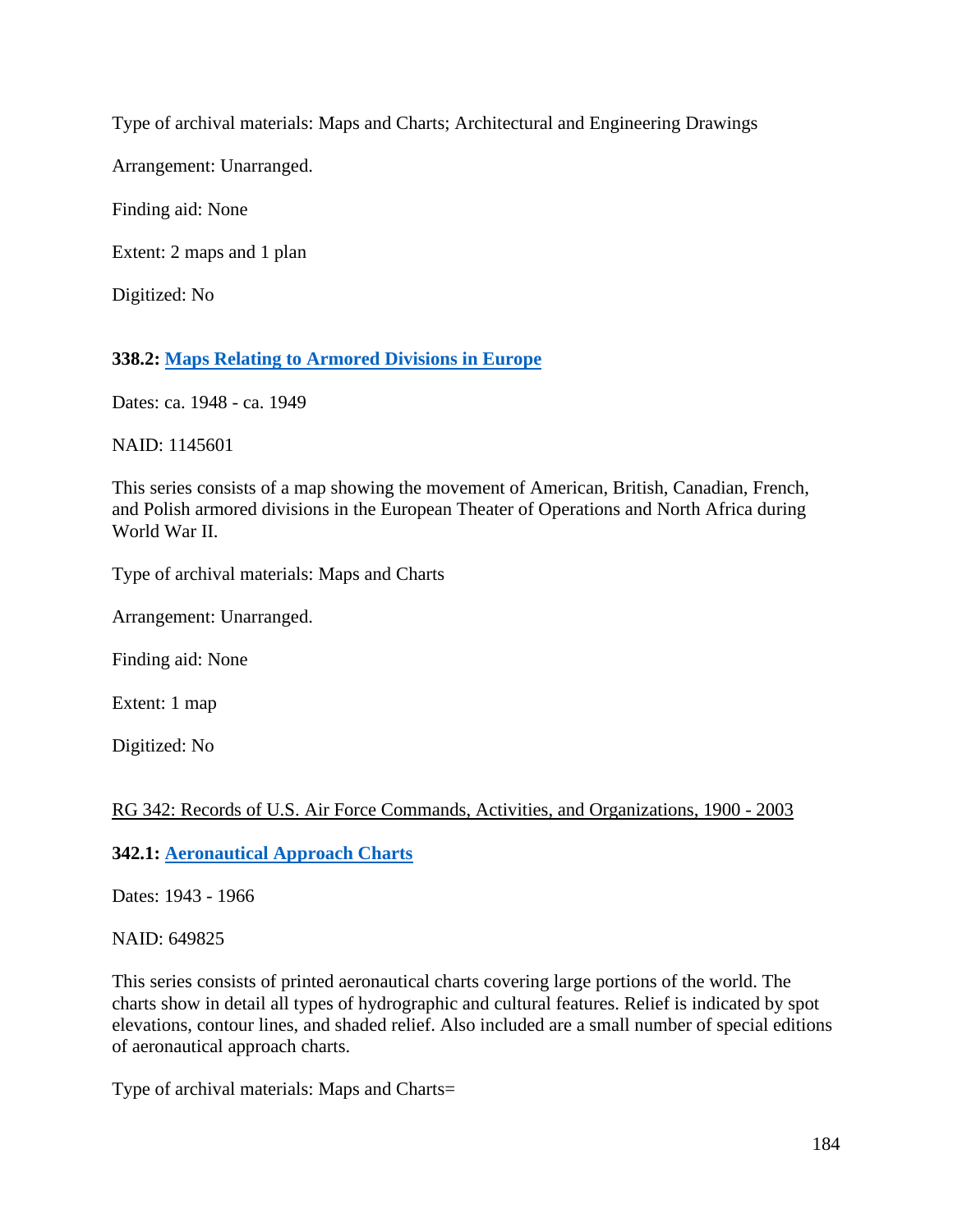Arrangement: Arranged numerically by agency assigned chart number and thereunder numerically by edition.

Finding aid: Index

Extent: Approximately 7,500 charts

Digitized: No

# **342.2: [Airfield Maps](https://catalog.archives.gov/id/6857720)**

Dates: 1944 - 1949

NAID: 6857720

This series consists of published maps showing the location and name of airfields throughout the world. Some of the maps identify length of runway and type of runway surface. Seaplane stations are also noted on some maps. For more recent versions of these maps see the series "Maps of Airfields and Seaplane Stations of the World, 1968-1973 (NAID 6857680).

Type of archival materials: Maps and Charts

Arrangement: Arranged by geographic coordinates.

Finding aid: Folder List

Extent: 250 maps

Digitized: No

### **342.3: [Captured German Engineering Drawings](https://catalog.archives.gov/id/44276762)**

Dates: 1941 - 1945

NAID: 44276762

This series consists of captured drawings relating to the Focke-Wulf TA-152; including preliminary drawings, approved drawings, electrical drawings, transparencies, engineering drawings, aircraft sub-assemblies, parts, list of drawings, and parts. The documents are completely written in German.

Type of archival materials: Maps and Charts; Architectural and Engineering Drawings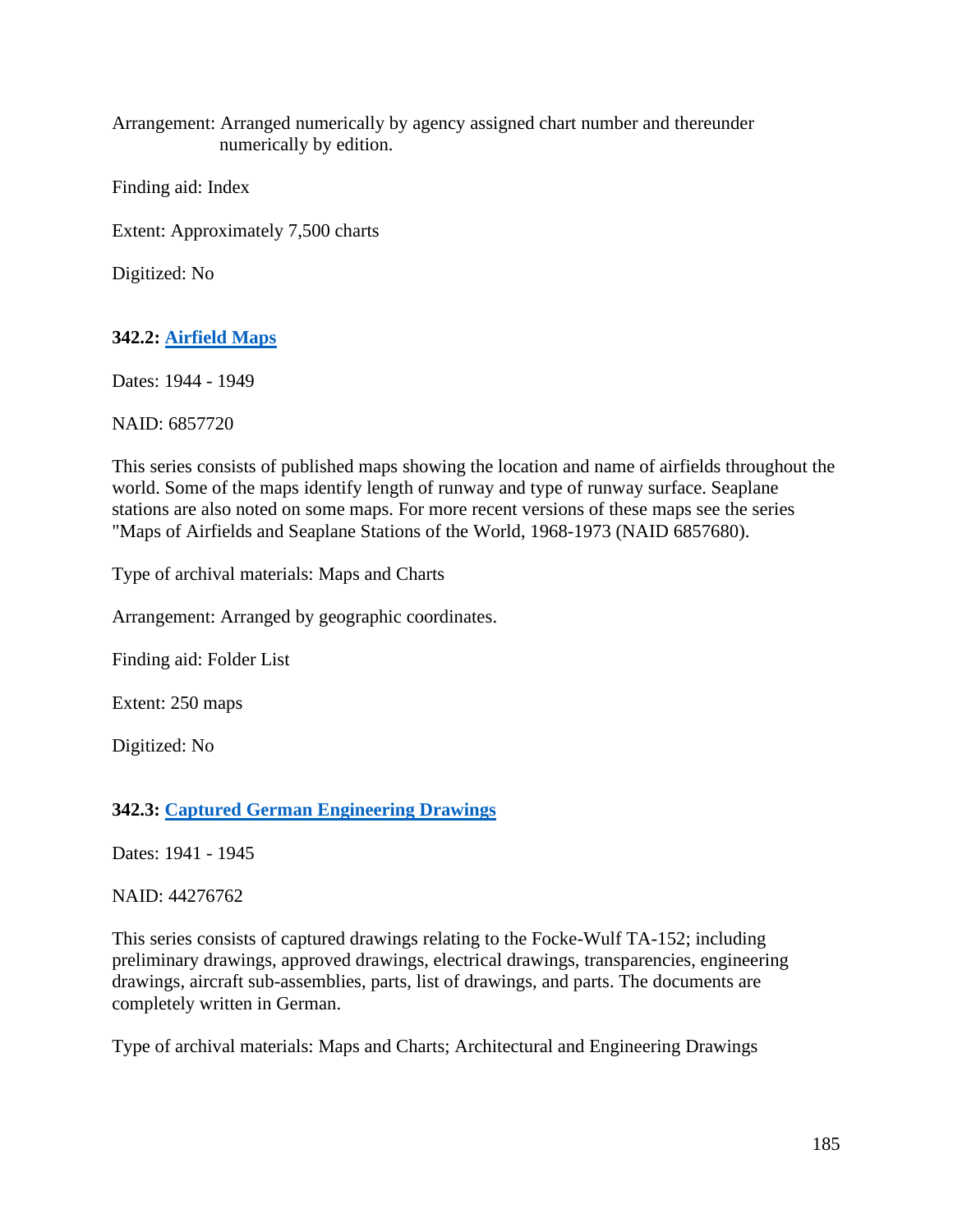Arrangement: Arranged alphabetically by drawing and thereunder chronologically by drawing number.

Finding aid: Folder List

Extent: 280 items

Digitized: No

### **342.4: [Experimental Charts](https://catalog.archives.gov/id/7323968)**

Dates: ca. 1945 - ca. 1964

NAID: 7323968

This series consists of experimental editions of printed aeronautical charts. The majority of the charts relate to navigation, but also included are airport charts, Pacific Ocean island charts, charts of the Soviet Union, and general charts relating to geography.

Coverage includes the following: Air Corps Map, Air Navigation Chart, Airport Charts, Approach Charts, Area Search Control Charts, City Plan Photo Index, Crash Grid Charts, Earth Reference Charts, Field Strip Charts, Flight Chart, Geography Charts, Grid Navigation Training Charts, Island Chart, Jet Arrival Letdown Chart, Link Trainer Chart, Long Range Navigation Flight Charts, Loran Navigation Charts, Low Level, Navigation Charts, Low Position Charts, Minimal Flight Forecasting Chart, Monticell I Navigation Chart, Photo Chart, Pre-navigation Flight Chart, Reference and Planning Chart, Relief Chart, Rho-Theta Navigation Chart, Special Jet Navigation Chart, Special Loran Navigation Chart, Special Navigation Chart, Special Sectional Chart, and a Tactical Air Navigation (TACAN) Composite Chart.

Type of archival materials: Maps and Charts

Arrangement: Arranged alphabetically by name of chart.

Finding aid: Folder List

Extent: Approximately 250 charts.

Digitized: No

### **342.5: Flight Charts**

Dates: This series was compiled or maintained 1945 - 1954. It covers the time period 1943 - 1954.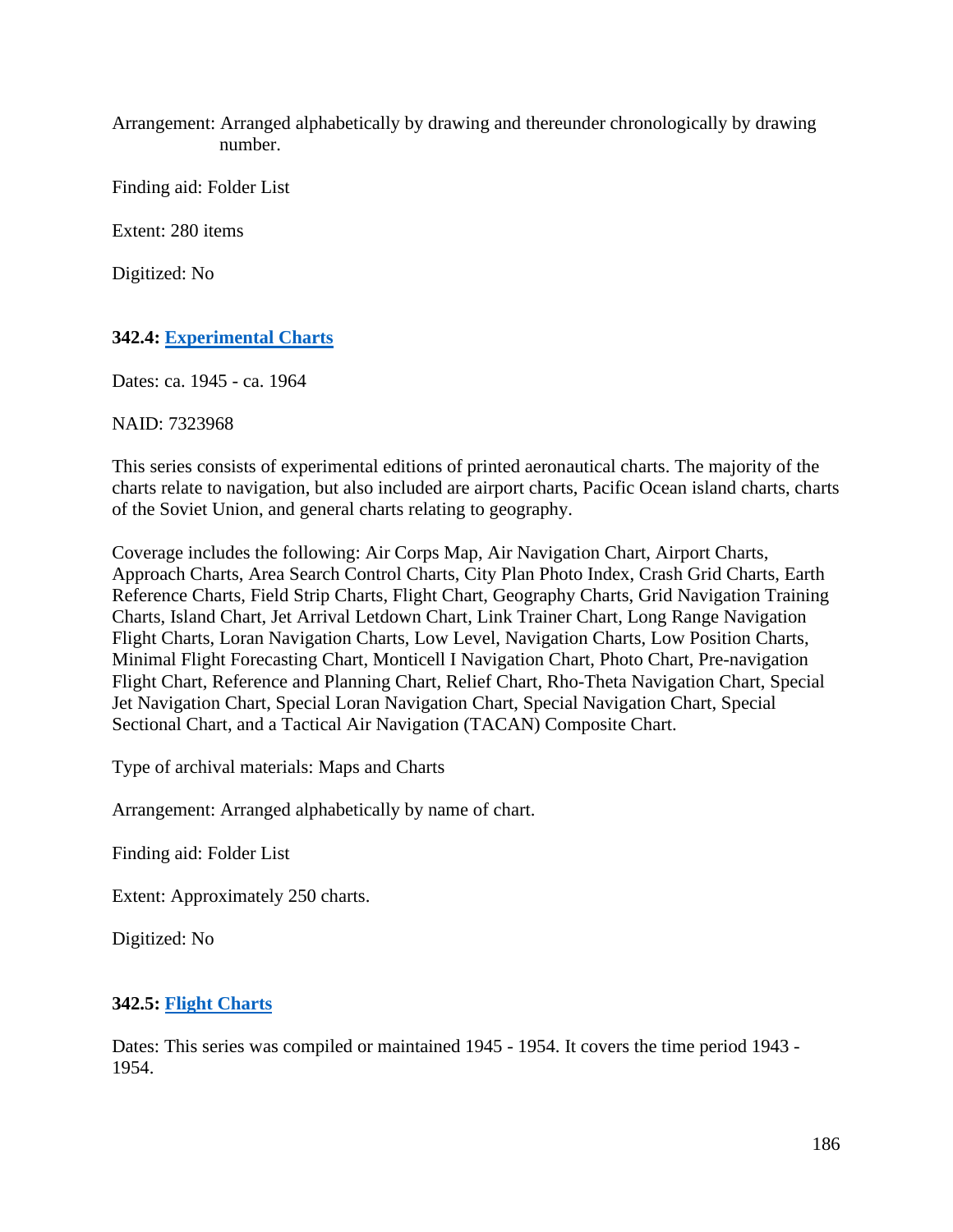NAID: 22346973

This series consists of published aeronautical charts covering principal U.S. Army Air Force and U.S. Air Force flight paths throughout the world. Coverage includes the United States, Central and South America, Northwest Canada, the Western Pacific, the Middle East, North Africa, and Europe. Base charts show all types of hydrographic and cultural features, including railroads and major roads. Relief is indicated by spot elevations and contours with gradient tints. Also included are navigational aids and the location of airport facilities. Chart specifications are filed at the beginning of the series.

Type of archival materials: Maps and Charts

Arrangement: Arranged numerically by agency assigned chart number and thereunder chronologically by date of edition.

Finding aid: Index

Extent: 1,350 charts

Digitized: No

# **342.6: [General George Goddard Collection of Aerial Photography](https://catalog.archives.gov/id/305967)**

Dates: 1946

NAID: 305967

This series consists of five cans of rollfilm of air views of historic sites in European cities made by various Photo Reconnaissance Groups at the close of hostilities in World War II. The project was supervised by General George Goddard. The photography is not necessarily related to military operations.

Type of archival materials: Photographs and other Graphic Materials

Arrangement: Arranged on film rolls by exposure number.

Finding aid: None

Extent: 548 aerial photographs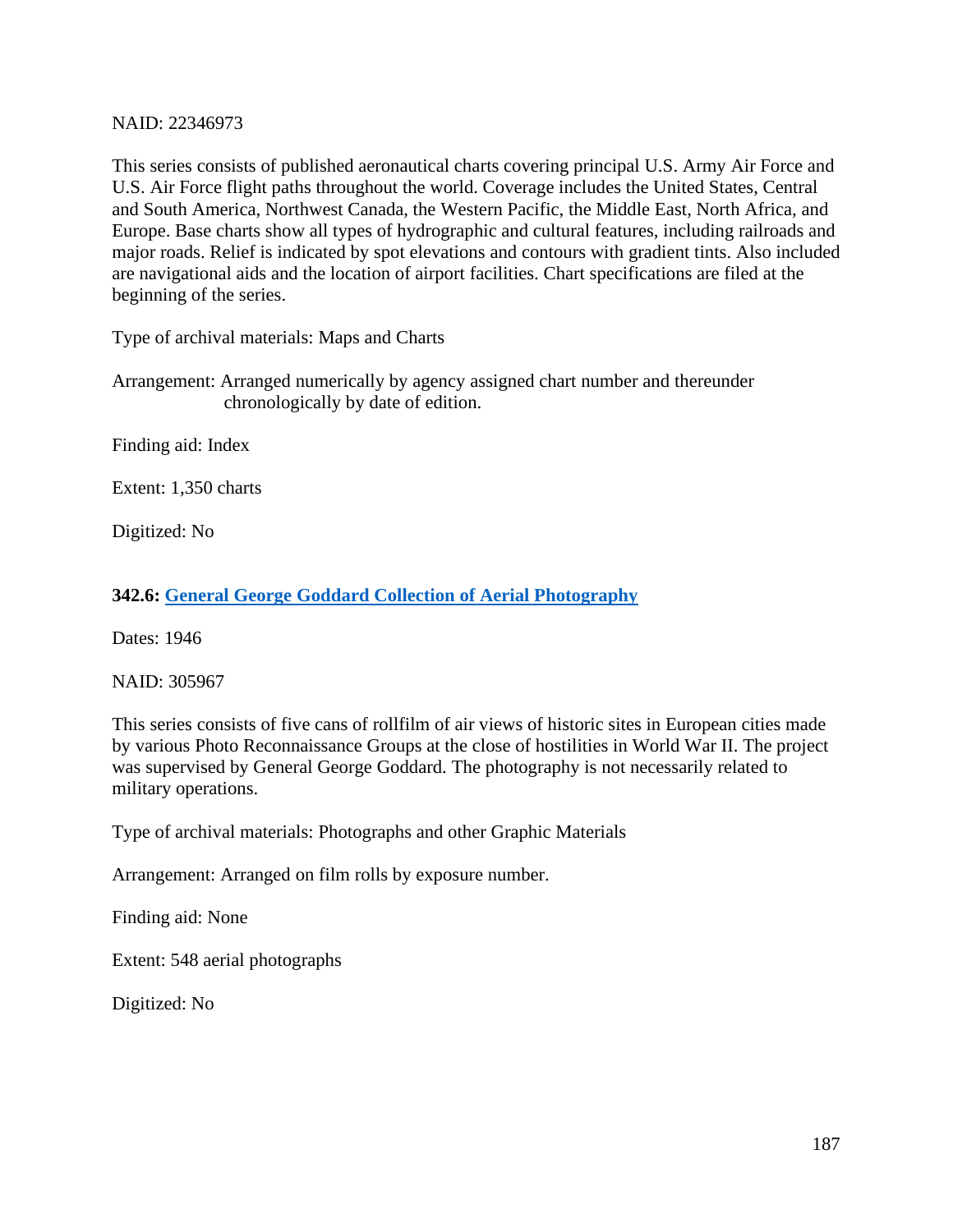### **342.7: [Instrument Approach Procedure Charts](https://catalog.archives.gov/id/17413017)**

Dates: 1943 - 1964

NAID: 17413017

This series consists of published landing and approach charts for airports with approved instrument approach procedures (IAP). Coverage of foreign airports is limited to those airports used by the United States Air Force. Additional charts document instrument landing system (ILS) procedures, as well as jet instrument approach and landing charts. Also included are amendments and revision notices documenting changes to charts between editions. Terminal route books include charts showing flight paths between cities. Coverage includes domestic and foreign locations.

Beginning in the 1950's the IAP charts were renamed Flight Information Publications. For more recent IAP charts see the record series "NAID 6921681: Flight Information Publications (FLIP), 1958-2010."

Type of archival materials: Maps and Charts

Finding aid: Box List

Extent: 15,000 charts

Digitized: No

### **342.8: [Instructional Charts](https://catalog.archives.gov/id/18556850)**

Dates: 1943 - 1961

#### NAID: 18556850

This series consists of topographic, situation, aeronautical, and annotated charts, as well as chart overlays, relating to historic and hypothetical military exercises. Many of the charts relate to specific class room exercises within the Air Command and Staff School.

Type of archival materials: Maps and Charts

Arrangement: Arranged numerically by agency assigned chart number.

Finding aid: None

Arrangement: Arranged by geographic area (United States and Foreign), thereunder by bound and loose charts, thereunder by geographic region, thereunder by name of airport facility, thereunder by date of edition.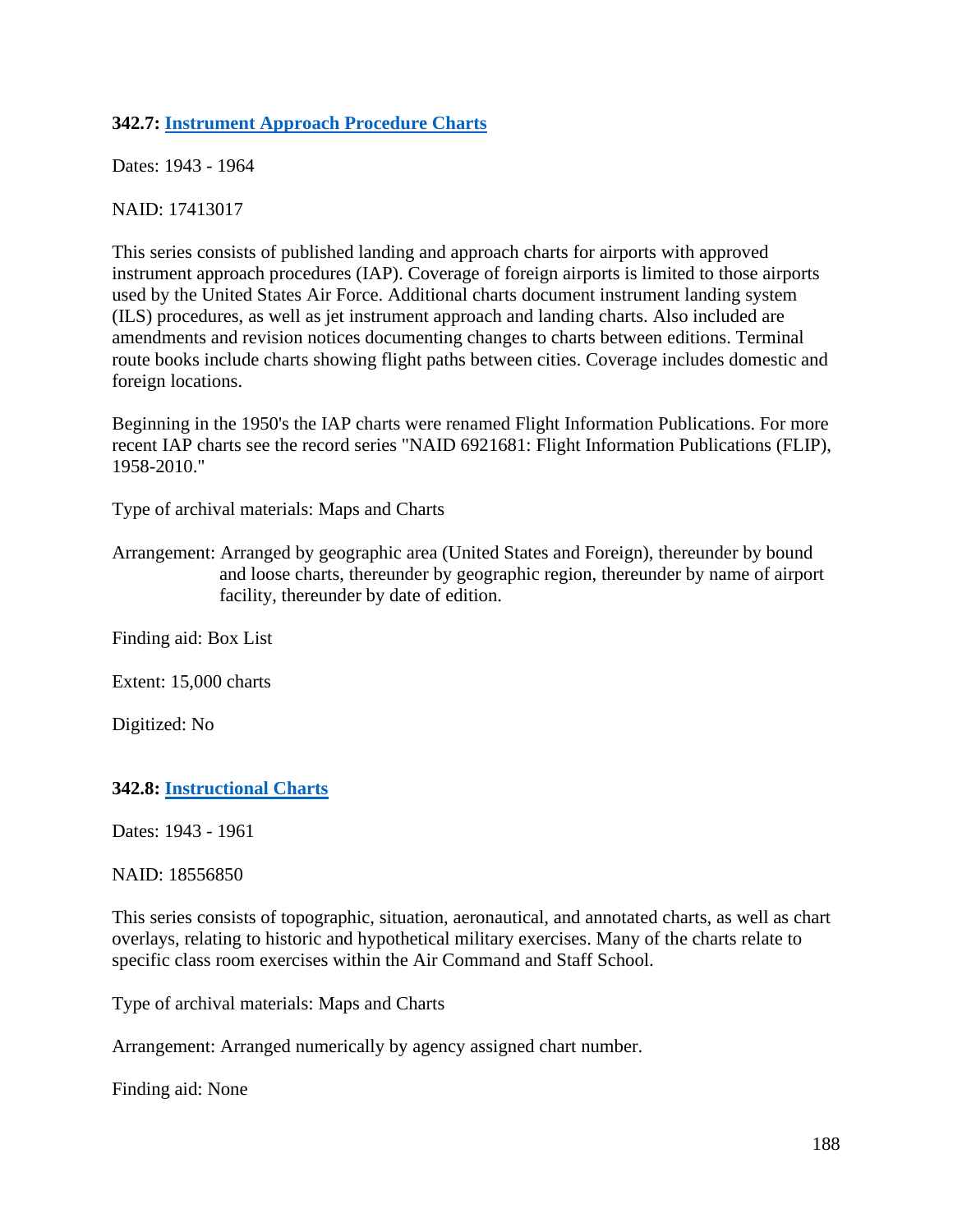Extent: 90 charts

Digitized: No

# **342.9: [Long Range Air Navigation \(LORAN\) Charts](https://catalog.archives.gov/id/649166)**

Dates: 1942 - 1955

NAID: 649166

This series consists of published aeronautical charts covering the world. The charts include cultural and relief information and are overprinted with aeronautical information, including the location of major airports. Also included are special charts covering active air routes between North America and Europe, South America and Africa, and the Indian sub-continent.

Type of archival materials: Maps and Charts

Arrangement: Arranged alphabetically by agency assigned sheet name and thereunder chronologically.

Finding aid: Index

Extent: 600 charts

Digitized: No

# **342.10: [Loran Special Air Navigation Charts](https://catalog.archives.gov/id/23810912)**

Dates: 1944 - 1959

NAID: 23810912

This series consists of published aeronautical charts covering primarily coastal areas in the northern hemisphere. The charts include topographic and cultural information, such as principal cities, towns, railroads, and international boundaries. Loran aeronautical information is overprinted on the charts.

Type of archival materials: Maps and Charts

Arrangement: Arranged numerically by agency assigned chart number and chronologically.

Finding aid: Index

Extent: 45 charts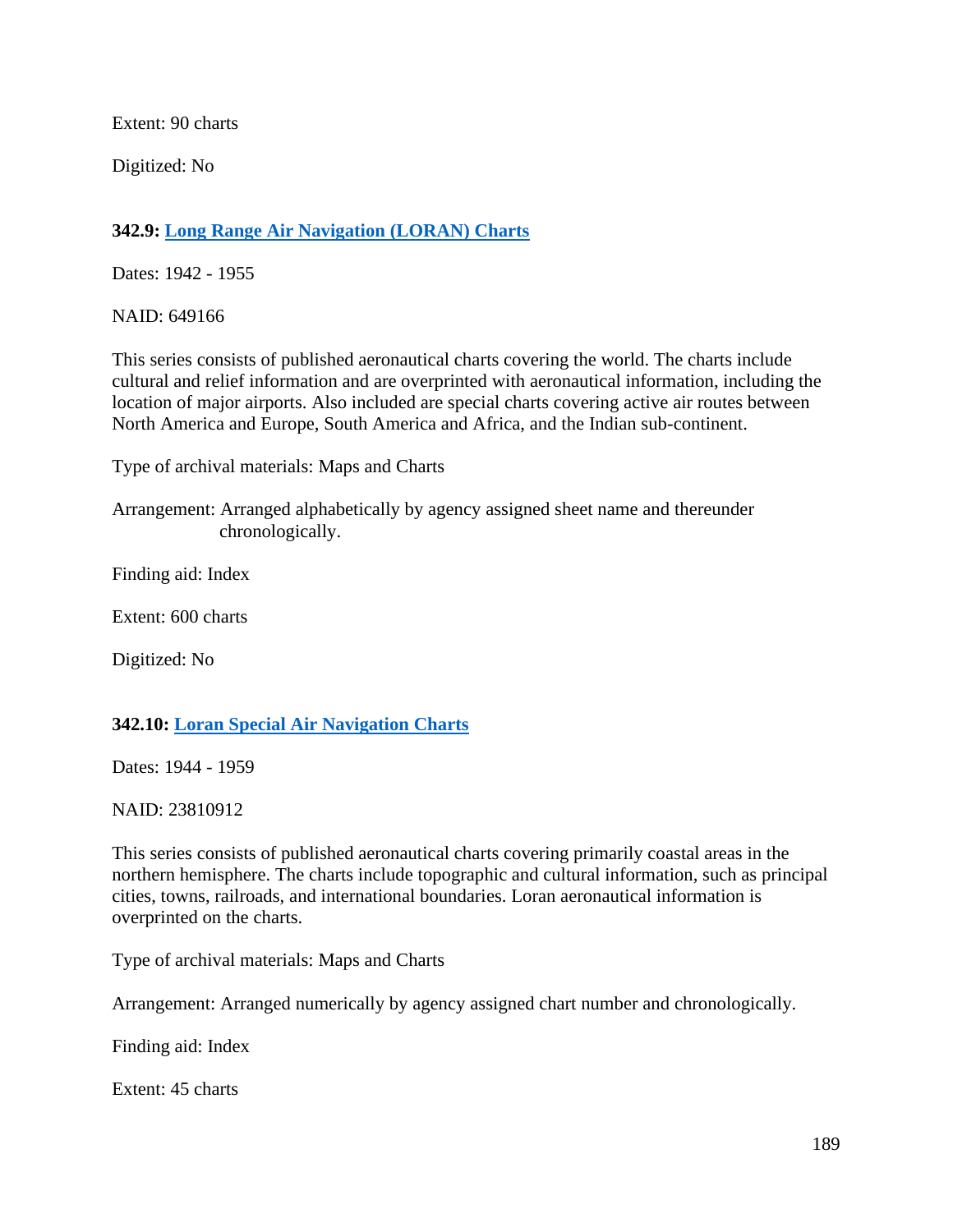Digitized: No

### **342.11: [Pilotage Charts](https://catalog.archives.gov/id/649800)**

Dates: 1944 - 1964

NAID: 649800

This series consists of published aeronautical charts showing all types of hydrographic and cultural features, including railroads and major roads. Relief is indicated by spot elevations and contours with gradient tints. The location of navigational aids and air facilities are overprinted on the charts.

Type of archival materials: Maps and Charts

Arrangement: Arranged numerically by agency assigned chart number.

Finding aid: Index

Extent: 3,000 charts

Digitized: Partially

### **342.12: [Preliminary](https://catalog.archives.gov/id/6789253) Base Charts**

Dates: 1944 - 1959

NAID: 6789253

This series consists of published charts of the world showing hydrographic and cultural information. Relief is shown by spot elevations and contours.

Type of archival materials: Maps and Charts

Arrangement: Arranged by scale, 1:250,000 and 1:500,000, thereunder numerically by agency assigned chart number, and thereunder chronologically.

Finding aid: Index

Extent: 1,230 charts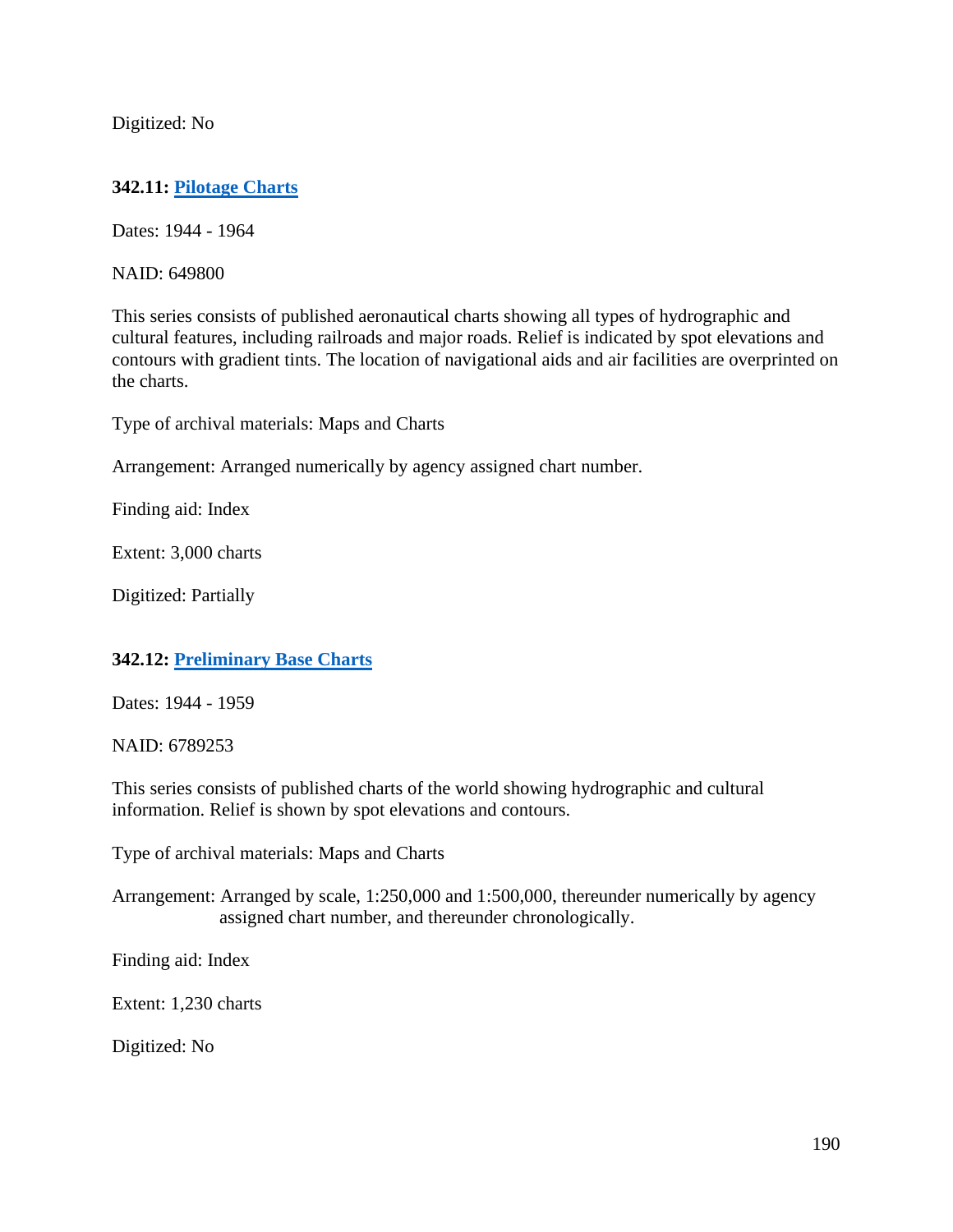# **342.13: [Product Catalogs, Reports and Publications](https://catalog.archives.gov/id/6210318)**

Dates: 1942 - 1972

### NAID: 6210318

This series consists of aeronautical chart catalogs and related reports and publications. Catalogs typically list types of chart or publication, a graphic index, and their production dates. The catalogs cover such topics as reference materials, loran charts, aeronautical charts, aeronautical information publications, and weather plotting charts. Also included are chart bulletins that provide updates and revisions to the catalogs.

Type of archival materials: Textual Records

Arrangement: Arranged by type of catalog, report, or publication (Loran Chart Catalog, Aeronautical Information Publications, Catalog of Weather Plotting Charts, etc.) and thereunder chronologically.

Finding aid: Box List

Extent: 9 boxes

Digitized: No

# **342.14: [Radio Facility Charts](https://catalog.archives.gov/id/6106810)**

Dates: 1938 - 1960

NAID: 6106810

This series consists of aeronautical charts and tabulations providing radio navigation information to facilitate the planning and execution of military flights. Included is information relating to radio facilities, airways, danger areas, and other aids to navigation and landing, such as Ground Control Approach (GCA) facilities, Very High Frequency (VHF) direction finders, and racons. Some editions include a directory of airfields available for use by military aircraft.

Type of archival materials: Maps and Charts

Arrangement: Arranged by subseries. The first subseries is arranged alphabetically by region and thereunder chronologically. The second subseries is arranged numerically by agency assigned chart number (i.e. Radio Facility (RF) 1) and thereunder chronologically.

Finding aid: Index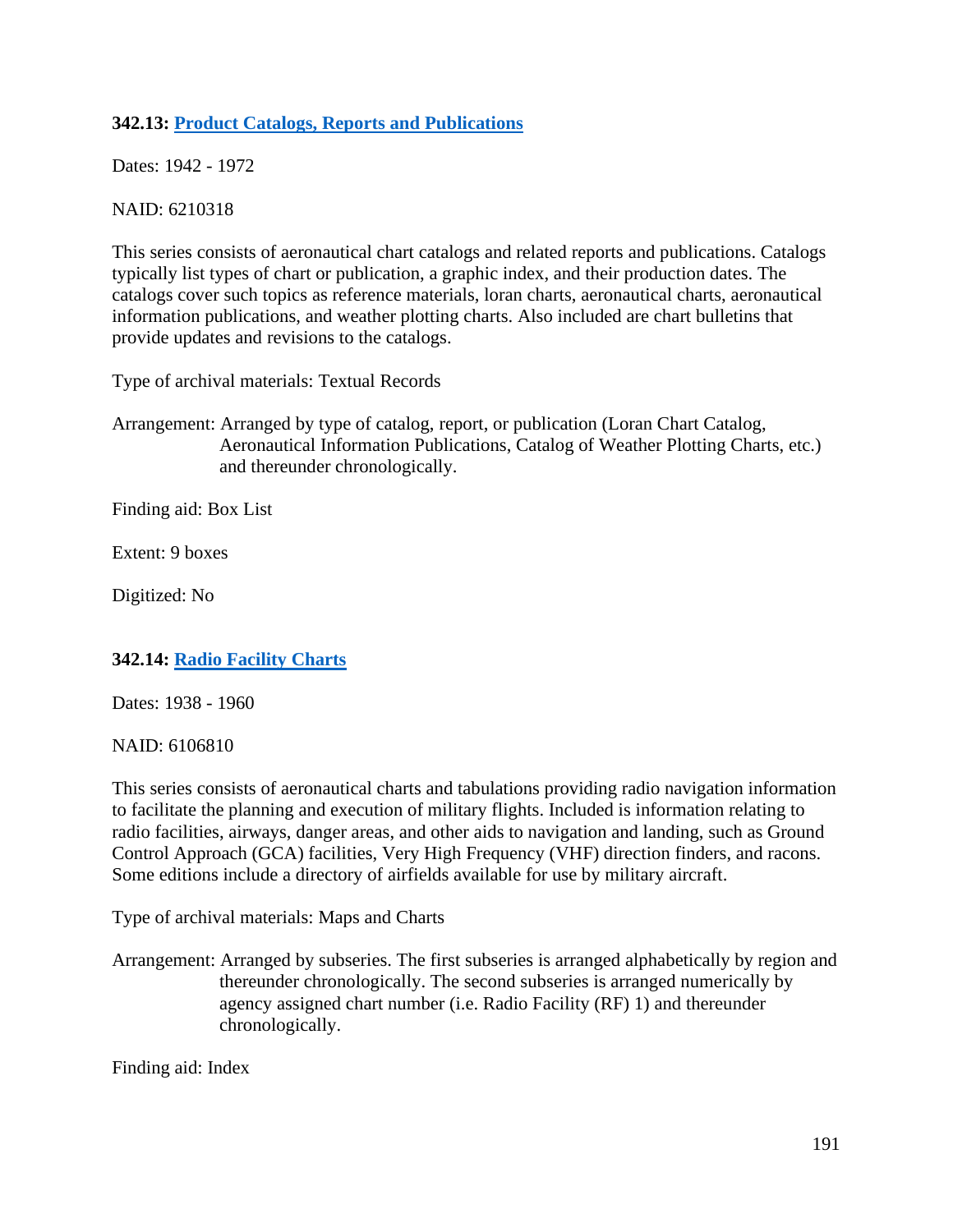Extent: 5,500 charts

Digitized: No

# **342.15: [Records Relating to Facility Drawings](https://catalog.archives.gov/id/74888437)**

Dates: This series was compiled or maintained 1947 - 1974. It documents the time period 1942 - 1974.

NAID: 74888437

This series consists of architectural drawings of facility structures under construction and the renovation of the United States Air Force facilities no longer operated or owned by them. Consisting of drawings covering Elemendorf Air force Base and N.E. Cape, Alaska, Trabzon and Samsun, Turkey, and Forbes Air Force Base, Kansas.

Type of archival materials: Architectural and Engineering Drawings

Arrangement: Arranged alphabetically by facility and thereunder by building.

Extent: Approximately 4,650 drawings

Digitized: No

# **342.16: [Weather Plotting Charts](https://catalog.archives.gov/id/6899212)**

Dates: 1942 - 1955

NAID: 6899212

This series consists of published non-navigational outline charts depicting locations and identifications of meteorological observing stations. For more recent versions of these charts see the series, "Weather Plotting Charts, 1948-1962 (ARC Identifier 6884046)" and "Weather Plotting Charts, 1960-1986 (ARC Identifier 6899213)."

Type of archival materials: Maps and Charts

Arrangement: Arranged numerically by a three part agency assigned numbering system and thereunder chronologically by publication date.

Finding aid: Index

Extent: 440 charts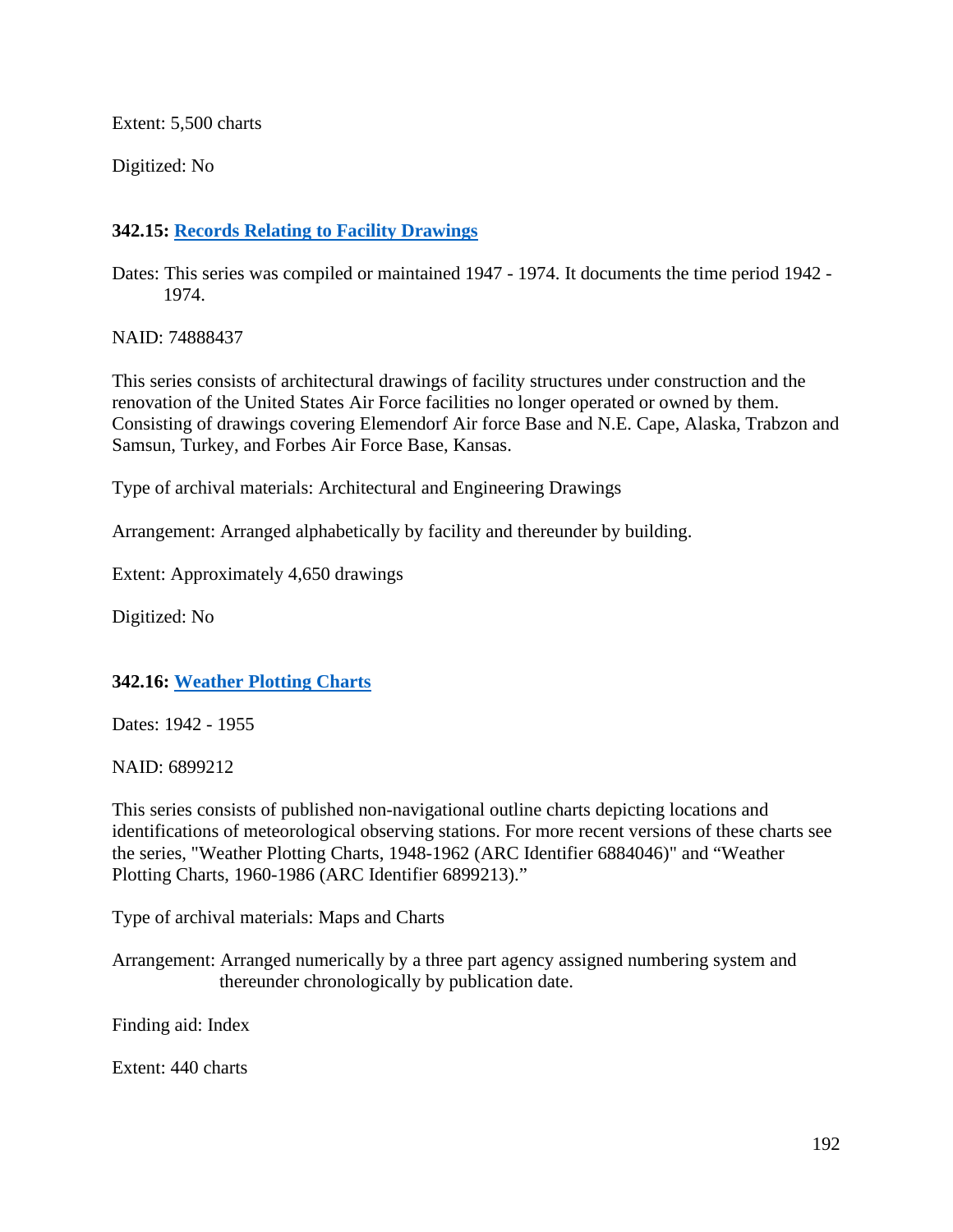Digitized: No

# RG 343: Records of the Naval Air Systems Command, 1932 - 1980

### **343.1: [Records Relating to Naval Weapons Industrial Reserve Plants](https://catalog.archives.gov/id/4713213)**

Dates: This series was compiled or maintained 1966 - 1986. It documents the time period 1940 - 1986.

NAID: 4713213

This series consists of architectural drawings, photographs, specifications, and a report relating to Naval Weapons Industrial Reserve Plants (NWIRP) built during or shortly after World War II as part of the United States effort to arm the nation through the Ordnance Department's Government-Owned Contractor-Operated (GOCO) Industrial Facilities Program. Records in this series cover the following NWIRP facilities: Bethpage, New York; Bloomfield, Connecticut; Calverton, New York; Dallas, Texas; McGregor, Texas; St. Louis, Missouri; and Toledo, Ohio. Types of drawings include site plans, floor plans, roof and foundation plans, section and elevation drawings, and detail drawings.

Type of archival materials: Architectural and Engineering Drawings; Photographs and other Graphic Materials; Textual Records

Arrangement: Arranged alphabetically by the city name where the plant was located.

Finding aid: Folder List

Extent: 359 plans, approximately 75 photographs and 4 linear inches of textual records

Digitized: Partially

### RG 357: Records of the Maritime Administration, 1939 - 1990

### **357.1: [Ship Construction and Engineering Drawings](https://catalog.archives.gov/id/563015)**

Dates: This series was compiled or maintained ca. 1950 - ca. 1962. It documents the time period ca. 1938 - ca. 1962.

#### NAID: 563015

This series consists of ship-engineering drawings. The plans were created by the agency, by ship designers such as Gibbs and Cox, and by individual shipbuilding companies.

The documented ships are tankers, troopships, cargo vessels, tugs and passenger ships. Included among these plans are the famous Victory and Liberty ships of World War II.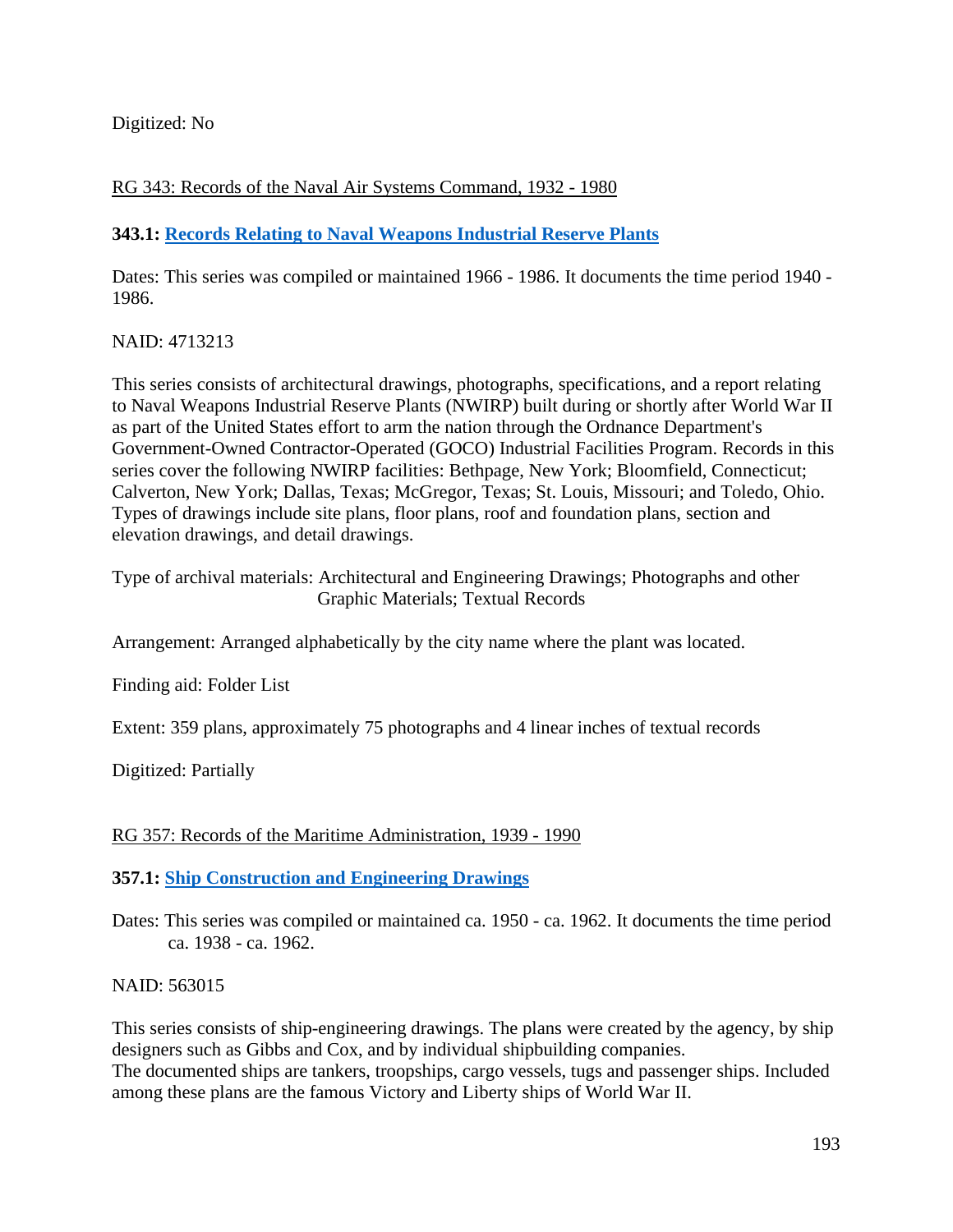Type of archival materials: Architectural and Engineering Drawings

Arrangement: Arranged numerically by agency assigned numbers.

Finding aid: Master Ship List Database

Extent: 436 reels of microfilm

Digitized: Partially

RG 370: Records of the National Oceanic and Atmospheric Administration, 1928 - 2008

**370.1: [Engineering Drawings for the Survey Ship "Explorer"](https://catalog.archives.gov/id/637752)**

Dates: 1938 - 1970

NAID: 637752

This series consists of ship engineering drawings that include profiles, deck plans and general arrangements of systems and equipment.

Type of archival materials: Architectural and Engineering Drawings

Arrangement: Arranged by drawing subject.

Finding aid: Folder List

Extent: 103 drawings

Digitized: No

# RG 373: Records of the Defense Intelligence Agency, 1920 - 2006

# **373.1: [Aerial Photographs](https://catalog.archives.gov/id/305982)**

Dates: 1935 - 1970

NAID: 305982

This series of aerial photography consists of vertical and oblique sequential photographic negatives in roll format. Both urban and rural areas of the United States are represented with emphasis on coastal and navigable inland harbors and waterways, military installations, and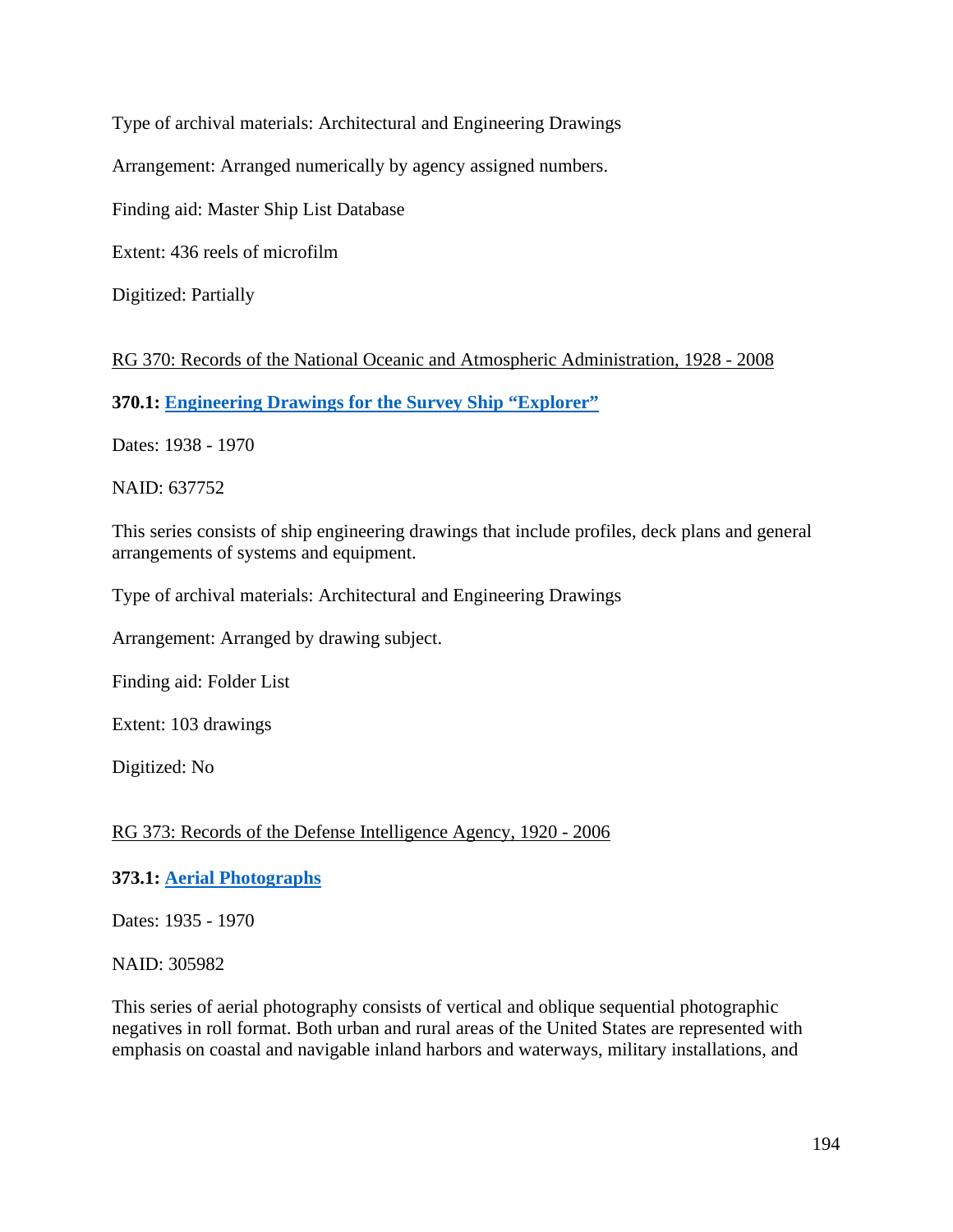airfields throughout the country. The coverage for areas of the world outside the United States is concentrated on areas of World War II and immediate post war U.S. military activities and facilities.

Type of archival materials: Photographs and other Graphic Materials

Arrangement: Arranged sequentially by assigned Original Negative (ON) number or by assigned copy number.

Finding aid: Overlay Indexes (NAID 306062)

Extent: 24,146,100 aerial photographs

Digitized: Partially

# **373.2: [Cut Negatives of Aerial Photography Utilized by the Institute Geographique](https://catalog.archives.gov/id/306066)  [Nationale \(IGN\)](https://catalog.archives.gov/id/306066)**

Dates: This series was compiled or maintained 1950 - 1958. It documents the time period 1939 - 1958.

NAID: 306066

This series, comprised of negatives, consists of a section of the larger series of Defense Intelligence Agency (DIA) aerial photography. This material covers only areas in France, Belgium, Germany (French Zone), Tunisia, Sumatra, Algeria, Austria, and Morocco.

Type of archival materials: Photographs and other Graphic Materials

Arrangement: Arranged by country and thereunder by mission number and index negative number.

Finding aid: None

Extent: 178,584 aerial photographs

Digitized: No

**373.3: [German Flown Aerial Photography](https://catalog.archives.gov/id/306065)**

Dates: 1939 - 1945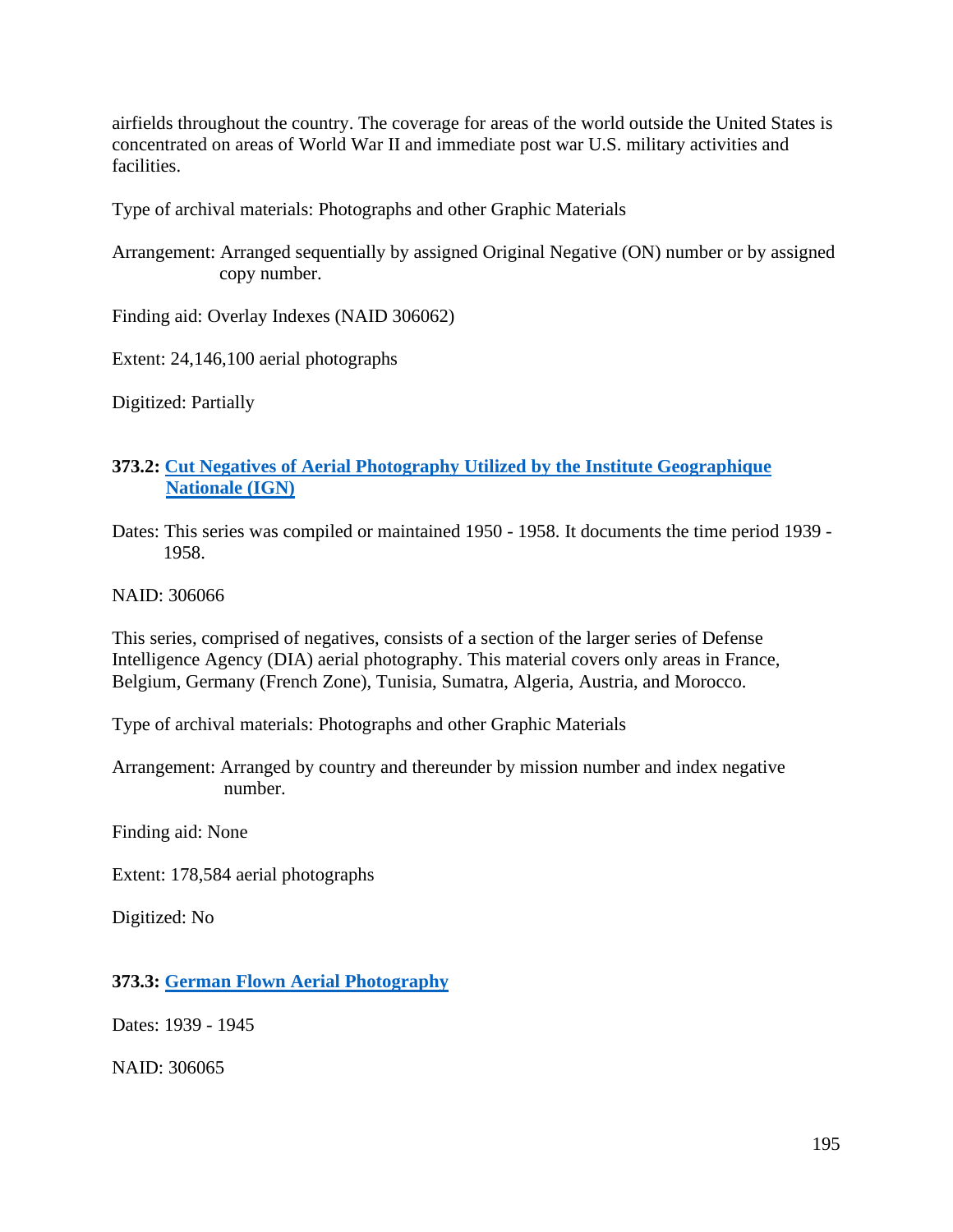This series consists of captured German 12 x 12 inch aerial photographic contact prints covering England, Norway, Poland, Russia, the Middle East and North Africa during World War II. Many of the photographs were taken of battles in progress. Included are both vertical mapping photography and oblique reconnaissance photography. Scales vary greatly from 1:15,000 to 1:40,000.

Type of archival materials: Photographs and other Graphic Materials

Arrangement: Arranged numerically by mission number and thereunder by exposure number.

Finding aid: Index, Overlay Indexes (NAID 306062)

Extent: 1,250,000 aerial photographs

Digitized: Partially

# **373.4: [Mosaics of Military Sites in the United States and the World](https://catalog.archives.gov/id/306067)**

Dates: 1941 - 1945

NAID: 306067

This collection of photo mosaics provide an uncontrolled small scale view of some of the aerial photographs on the original film rolls. Each photomosaic is a composite of related aerial photography. There are references to spot numbers or mission numbers needed for locating the related photography. The photomosaics provide coverage of military installations, airfields, and coastal and navigable inland waterways.

Type of archival materials: Photographs and other Graphic Materials

Arrangement: Arranged numerically by decimal number.

Finding aid: Overlay Indexes (NAID 306062), Database

Extent: 5000 aerial indexes

Digitized: No

**373.5: Overlay [Indexes for Aerial Photography of the Defense Intelligence Agency](https://catalog.archives.gov/id/306062)**

Dates: 1935 - 1971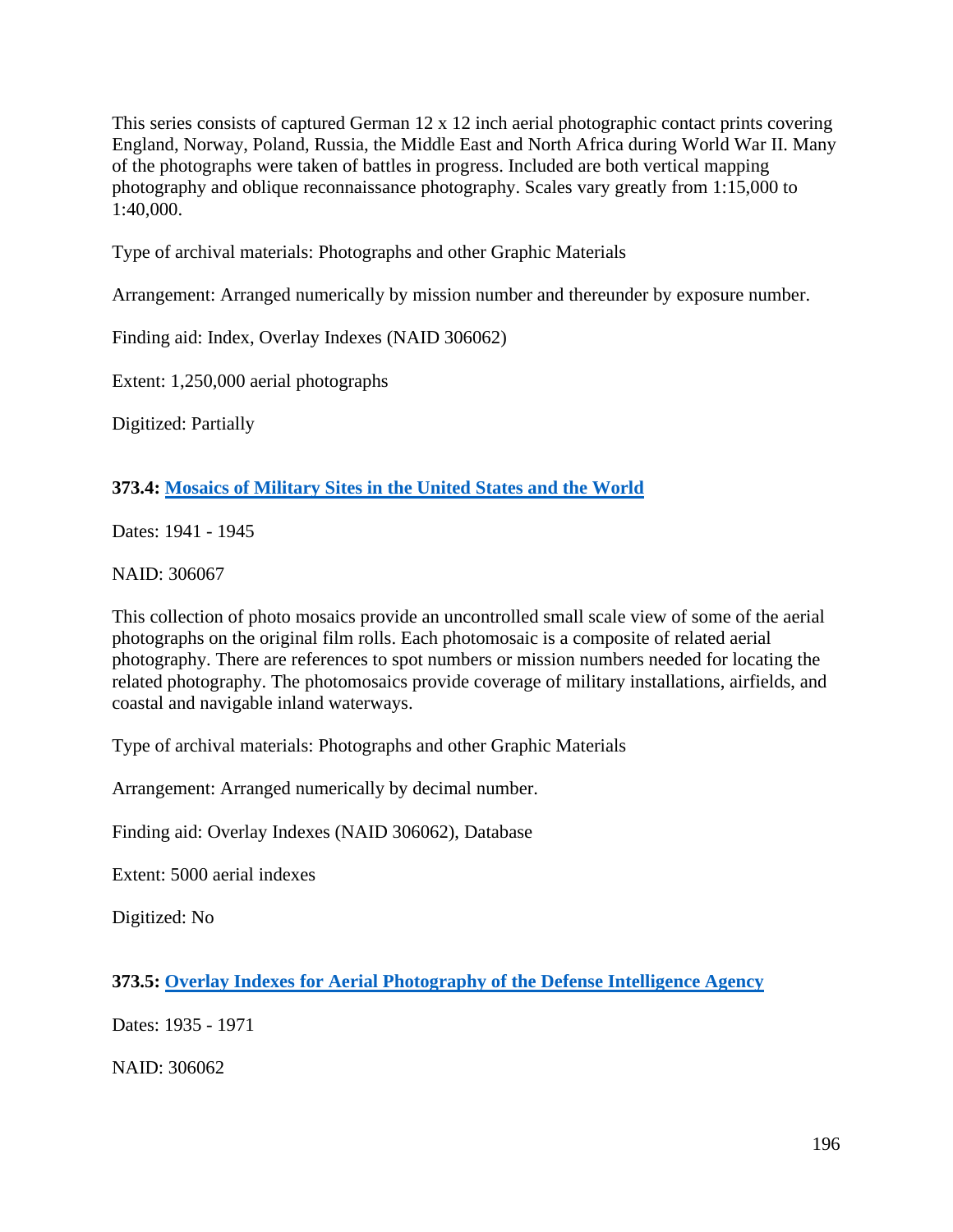These indexes consist of transparent acetate overlays designed to be used with a 1:250,000 scale map. Each overlay provides precise locations of individual film exposures. Legends indicate mission dates and project codes used to locate specific film exposures. Legends also contain some or all of the following information regarding indexed aerial photographic imagery: camera focal length, flight altitude, scale of imagery, number of film exposures, time of photography, country covered, quality of imagery, percentage of snow or cloud cover, and original security classification. Mission accountability reports are included for some degree squares.

Type of archival materials: Photographs and other Graphic Materials

Arrangement: Arranged geographically by one degree squares of latitude and longitude and thereunder chronologically. Some degree squares include multiple chronological sets.

Access restriction: Restricted - Partly Specific Access Restriction: Other Note: Some overlays in this series index film that is restricted for use under international agreements.

Use restriction: Restricted - Partly Specific Access Restriction: Other Note: Some overlays in this series index film that is restricted for use under international agreements.

Extent: 744,700 aerial indexes

Digitized: Fully (unrestricted records)

# **373.6: World [War II Aerial Photographs and Photographic Images](https://catalog.archives.gov/id/577951)**

Dates: This series was compiled or maintained ca. 1961 - 1980. It documents the time period documents the time period 1941 - 1945.

### NAID: 577951

This series consists of photographs of mostly aerial images with a smaller section of pictorial subject images. These records include World War II era aerial photographs of Germany, Poland, the Soviet Union, Japan and the Pacific Islands.

Type of archival materials: Photographs and other Graphic Materials

Arrangement: Arranged alphabetically by country name, thereunder numerically by folder number. There are also some records arranged alphabetically by subject.

Finding aid: Folder List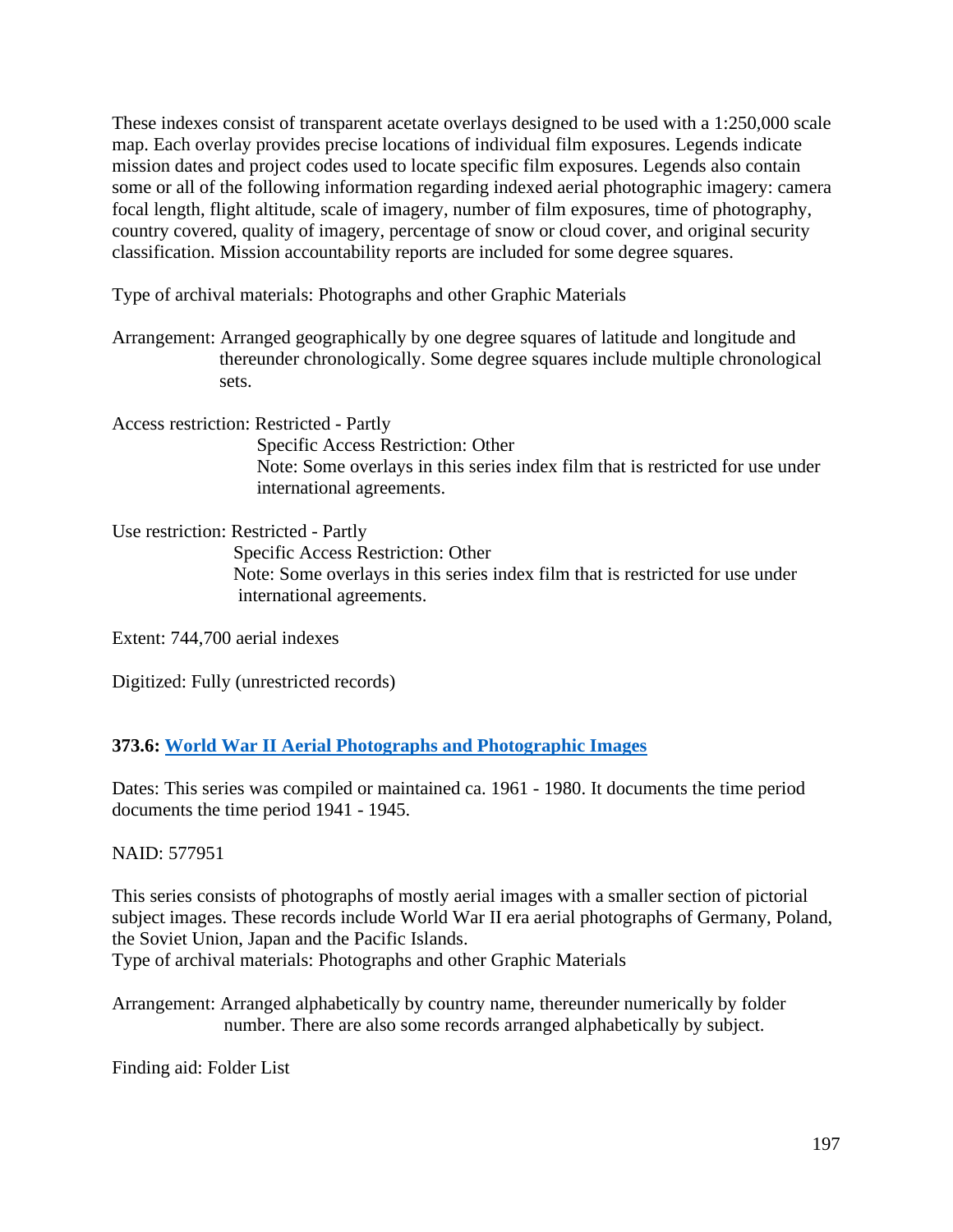Extent: 12,475 images

Digitized: No

# RG 385: Records of the Naval Facilities Engineering Command, 1948 - 1999

### **385.1: [Plans for Naval Shore Facilities \(Series I\)](https://catalog.archives.gov/id/574293)**

Dates: This series was compiled or maintained 1958 - 1989. It documents the time period 1917 - 1989.

NAID: 574293

This series consists of architectural and engineering drawings that include the following types of structures: Administration (offices, brigs, entrance gates, security fences), Communication (radar, radio, telephone), Community activities (air or fire alarms, auditoriums, chapels, commissaries or exchanges, dining halls, clubs), Fueling (aviation, fuel distribution and storage facilities), Housing (barracks, quarters), Maintenance (shops, repair, rehabilitation), Medical: (dental and medical facilities, hospitals, dispensaries) , Ordnance (magazines, missile and weapons facilities), Research and Testing (engine test cells, research buildings, laboratories), Roads & Streets (bridges, site drainage, railroads), Storage (warehouses, cold storage, garages), Training (classrooms, rifle ranges, simulators, school buildings), Utilities (electrical, gas, water, steam generation and distribution systems, powerhouses) and Waterfront (dredging, drydocks, piers, moorings). This series also includes paper maps, site plans and engineering drawings of various naval facilities.

Type of archival materials: Maps and Charts, Architectural and Engineering Drawings

Arrangement: The microform record copies are arranged alphabetically by Naval Engineering Field Division (Antarctic, Atlantic, Chesapeake, Northern, Pacific, Southern, and Western), thereunder by location name, thereunder alphabetically by subject category, and thereunder numerically by drawing number. The paper plans are arranged geographically by location.

Finding aid: Folder List, Database, Index

Extent: 588,000 plans

Digitized: No

# **385.2: [Plans of Cranes, Floating Equipment and Standard Drawings \(Series II\)](https://catalog.archives.gov/id/63531026)**

Dates: This series was compiled or maintained 1908 - 1994. It documents the time period 1825 - 1994.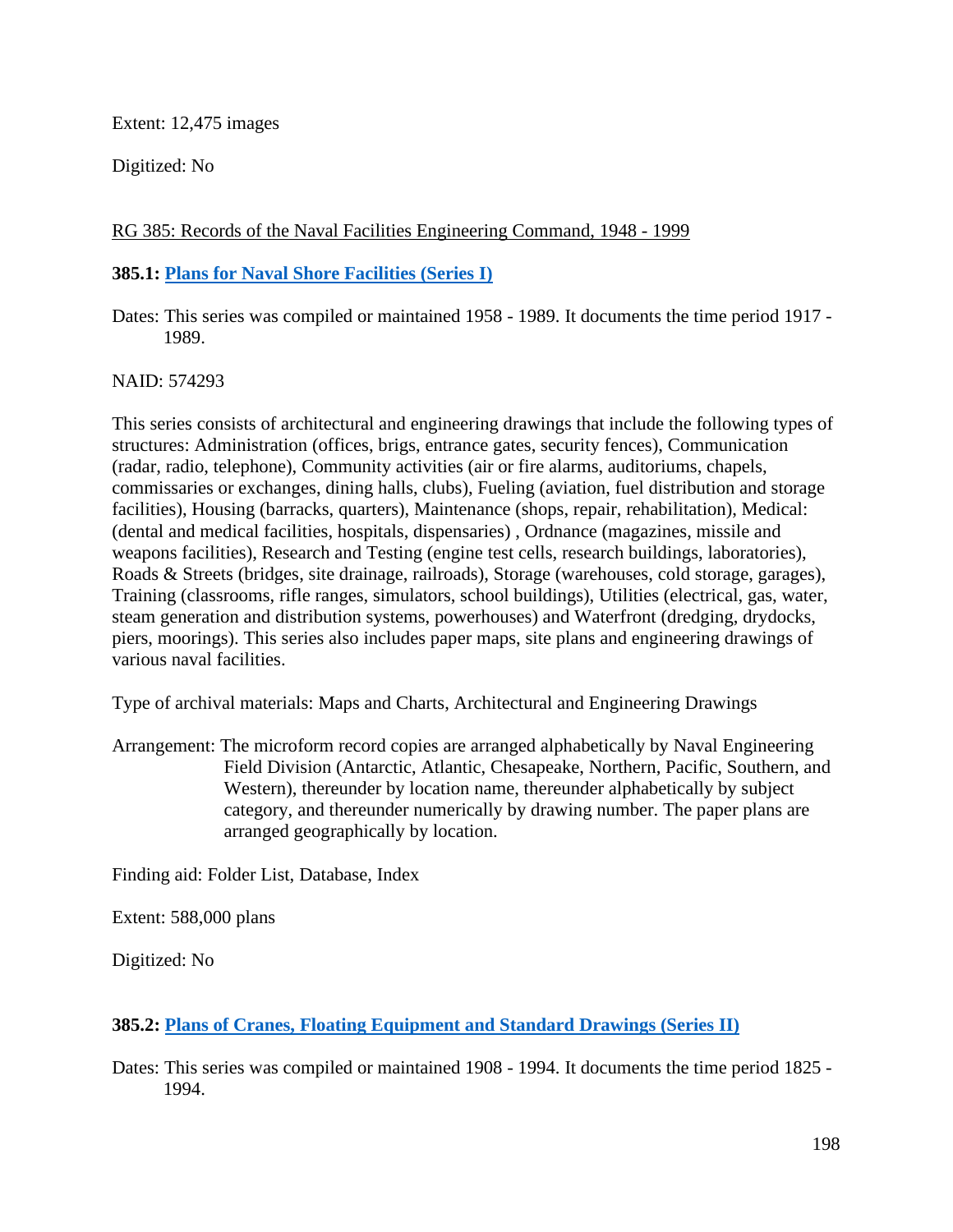### NAID: 63531026

This series consists of architectural and engineering drawings of cranes, floating equipment and standard and definitive drawings. The plans related to cranes are subdivided by manufacturer, place, tonnage and printed matter by place and include various types such as overhead electric traveling (OET), gantry and portal cranes. Floating Equipment plans are subdivided by dry docks and caissons and by hull number and include floating cranes, derricks, pile drivers, pontoon barges and floating dry docks from 500 ton capacity to 30,000 ton H-Docks. The standard and definitive drawings include microforms by drawing Number (105mm microfiche and 35mm aperture cards), historical drawings by place, a subject File, and standard type specifications. The subject file includes topics such as aircraft bulk fuel storage, antennas, jet engine test facilities, magazines, metal buildings, ship motion studies, and underground fuel tanks. The standard type specifications were used for Navy contracts from 1957-1989. This series also includes one box of Computation Books with various engineering calculations and computations for a variety of different projects such as the air conditioning needed for a given space or the stresses on a 250 ton gantry crane.

Type of archival materials: Architectural and Engineering Drawings

Arrangement: Arranged alphabetically by subject (Cranes, Floating Equipment or Standard Drawings), thereunder by subdivided type.

Finding aid: Database, Index

Extent: Approximately 67,000 items

Digitized: No

# **385.3: [Plans for Naval Shore Facilities, Unit Identification](https://catalog.archives.gov/id/574311) Code (UIC) Plans**

Dates: This series was compiled or maintained 1958 - 1999. It documents the time period 1911 - 1999.

NAID: 574311

This series consists of architectural and engineering drawings that include the following types of structures: administration (offices, brigs, entrance gates, security fences), communication (radar, radio, telephone), community activities (air or fire alarms, auditoriums, chapels, commissaries or exchanges, dining halls, clubs), fueling (aviation, fuel distribution and storage facilities), housing (barracks, quarters,), maintenance (shops, repair, rehabilitation), medical (dental and medical facilities, hospitals, dispensaries), ordnance (magazines, missile and weapons facilities), research and testing (engine test cells, research buildings, laboratories), roads (bridges, site drainage, railroads), storage (warehouses, cold storage, garages), training (classrooms, rifle ranges, simulator, school buildings), utilities (electrical, gas, water, steam generation systems, powerhouses) and waterfront (dredging, drydocks, piers, moorings).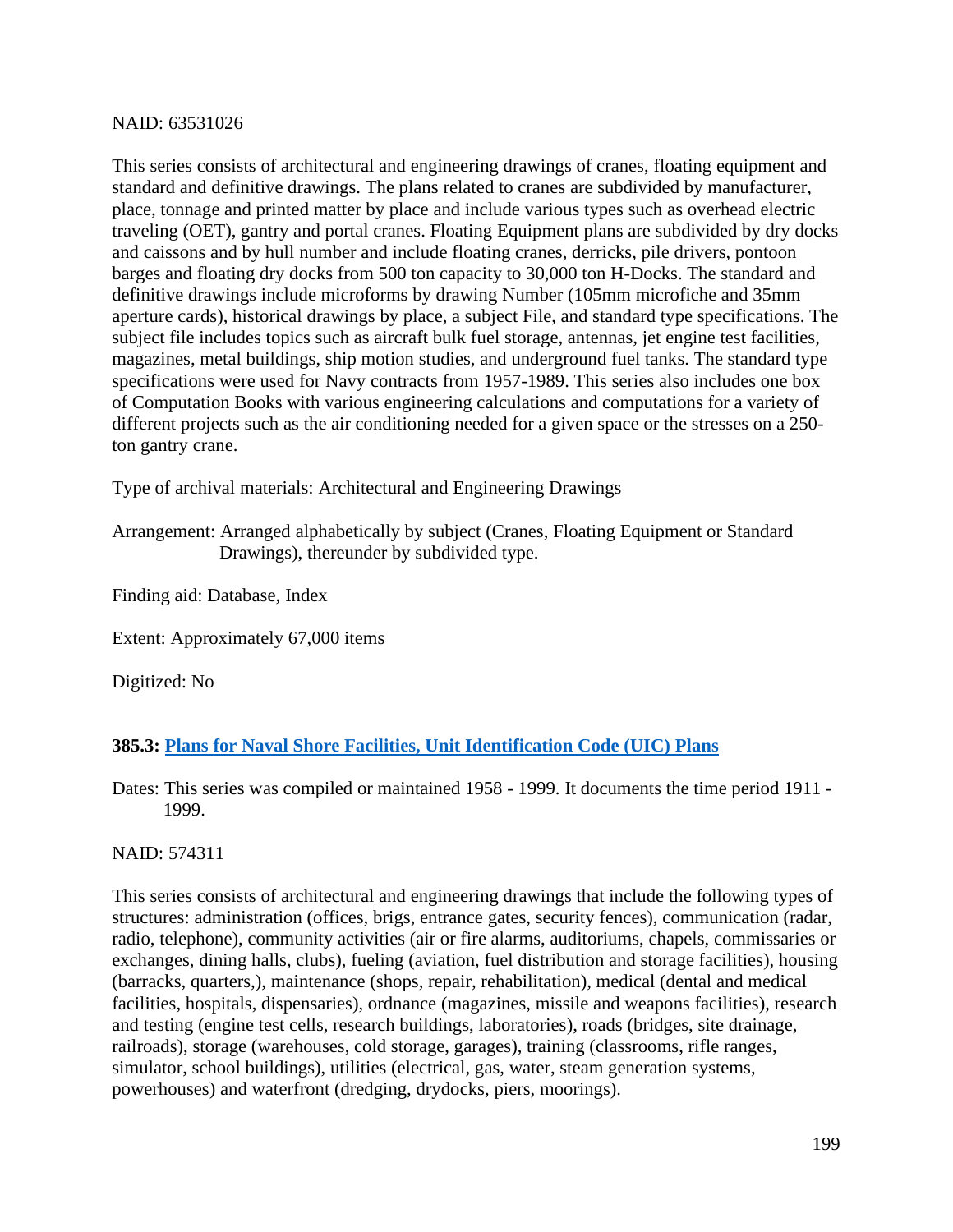Type of archival materials: Architectural and Engineering Drawings

Arrangement: Arranged alphabetically by Naval Engineering Field Division (Antarctic, Atlantic, Chesapeake, Northern, Pacific, Southern, and Western), thereunder numerically by Unit Identification Code (UIC) number, and thereunder numerically by drawing number.

Finding aid: Database, Index

Extent: 168,000 plans

Digitized: No

RG 407: Records of the Adjutant General's Office, 1905 - 1981

**407.1: [Aerial Photography of the Philippine Islands](https://catalog.archives.gov/id/306074)**

Dates: 1942 - 1945

NAID: 306074

This series consists of aerial prints of the southern part of Mountain Province and adjoining parts of Nueva Vizcaya and Pan Asian Provinces, northern Luzon Island, Philippine Islands. The photography was flown by US forces from 1942 to 1945. Some are annotated to show roadblocks, guerrilla positions, and other military information.

Type of archival materials: Photographs and other Graphic Materials

Arrangement: Arranged by mission number, thereunder by geographic area, thereunder by exposure number.

Finding aid: None

Extent: 12,000 aerial photographs

Digitized: No

**407.2: [Map Showing Regular Army Activities in the United States](https://catalog.archives.gov/id/43290894)**

Dates: 1942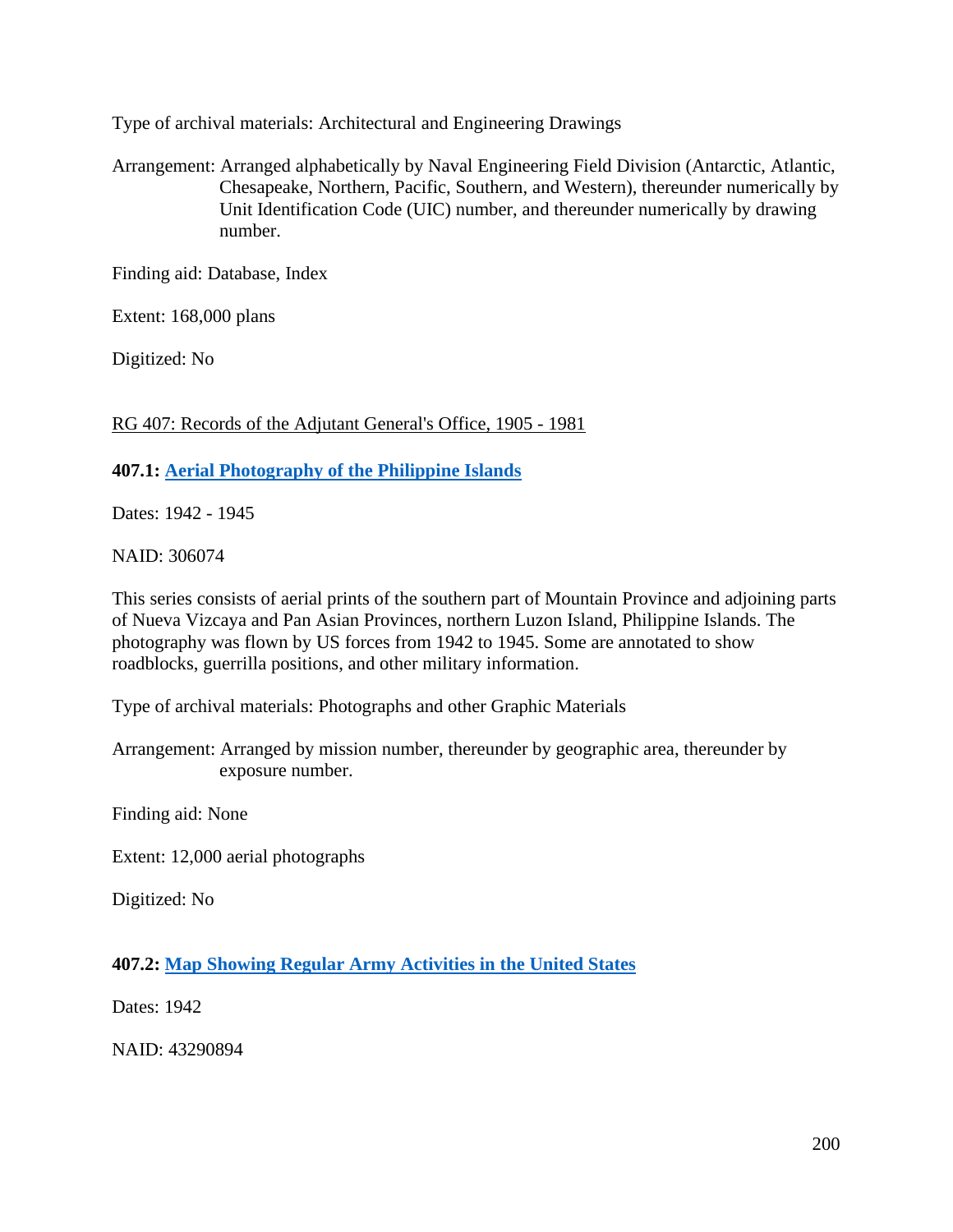This series consists of a map that depicts Army activities in the United States in 1942. The map includes locations of camp headquarters and Air Corps activities. The map is mounted to two wooden pieces and is rolled.

Type of archival materials: Maps and Charts

Arrangement: Unarranged.

Finding aid: None

Extent: 1 map

Digitized: No

### **407.3: Map [Showing United States Commands and Departments](https://catalog.archives.gov/id/63797736)**

Dates: 1941 - 1942

NAID: 63797736

This series consist of a map, relating to quartermaster zones that correspond to corps areas that are a geographically-based organizational structure (area command) of the United States Army used to accomplish administrative, training and and tactical tasks. Included on this map are the Defense Command, Coastal Frontier, Air Force commands, Coast Artillery District, Engineer Division, and the Army area.

Type of archival materials: Maps and Charts

Arrangement: Unarranged.

Finding aid: None

Extent: 1 map

Digitized: No

### **407.4: [Maps of the German Invasion of Poland](https://catalog.archives.gov/id/25463373)**

Dates: This series was compiled or maintained 1949 - ca. 1952. It documents the time period 9/9/1939 - 6/25/1940.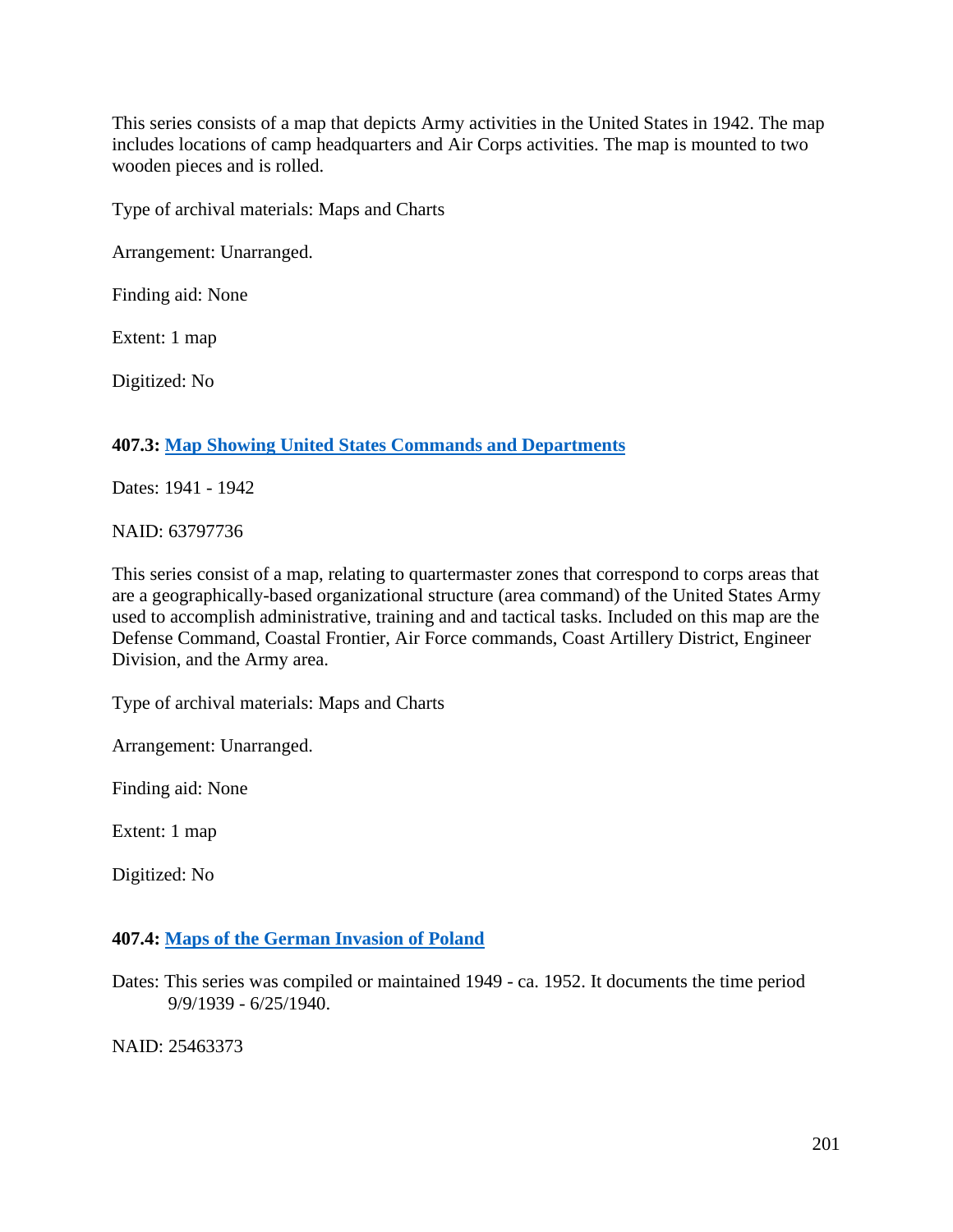This series consists of reproduced maps from a German atlas showing troop movements during the German campaign in Poland during World War II. Each map includes the position of Polish and German military units involved in the operation, their general direction of movement, lines of defense and offense, and pockets of resistance.

Type of archival materials: Maps and Charts

Arrangement: Arranged chronologically.

Finding aid: None

Extent: 32 maps

Digitized: No

### **407.5: [World War II Operations Reports Maps and Map Overlays](https://catalog.archives.gov/id/45636219)**

Dates: 1944 - 1945

NAID: 45636219

This series consists of map overlays and maps related to World War II army operations reports. The map overlays correspond to report maps which are not included in the series. They include depictions and annotations for various army operations. The maps included in the series are titled "Routes and Operations, 23rd Headquarters, Special Troops" and "Special Map Showing Contact Between General Hodges' First U.S. Army and General Jadov's Fifth U.S.S.R. Army."

Type of archival materials: Maps and Charts

Arrangement: Arranged numerically by item number.

Finding aid: Item List

Extent: 27 items

Digitized: No

**407.6: World [War II Operations Reports Situation Maps](https://catalog.archives.gov/id/45568549)**

Dates: 1944 - 1945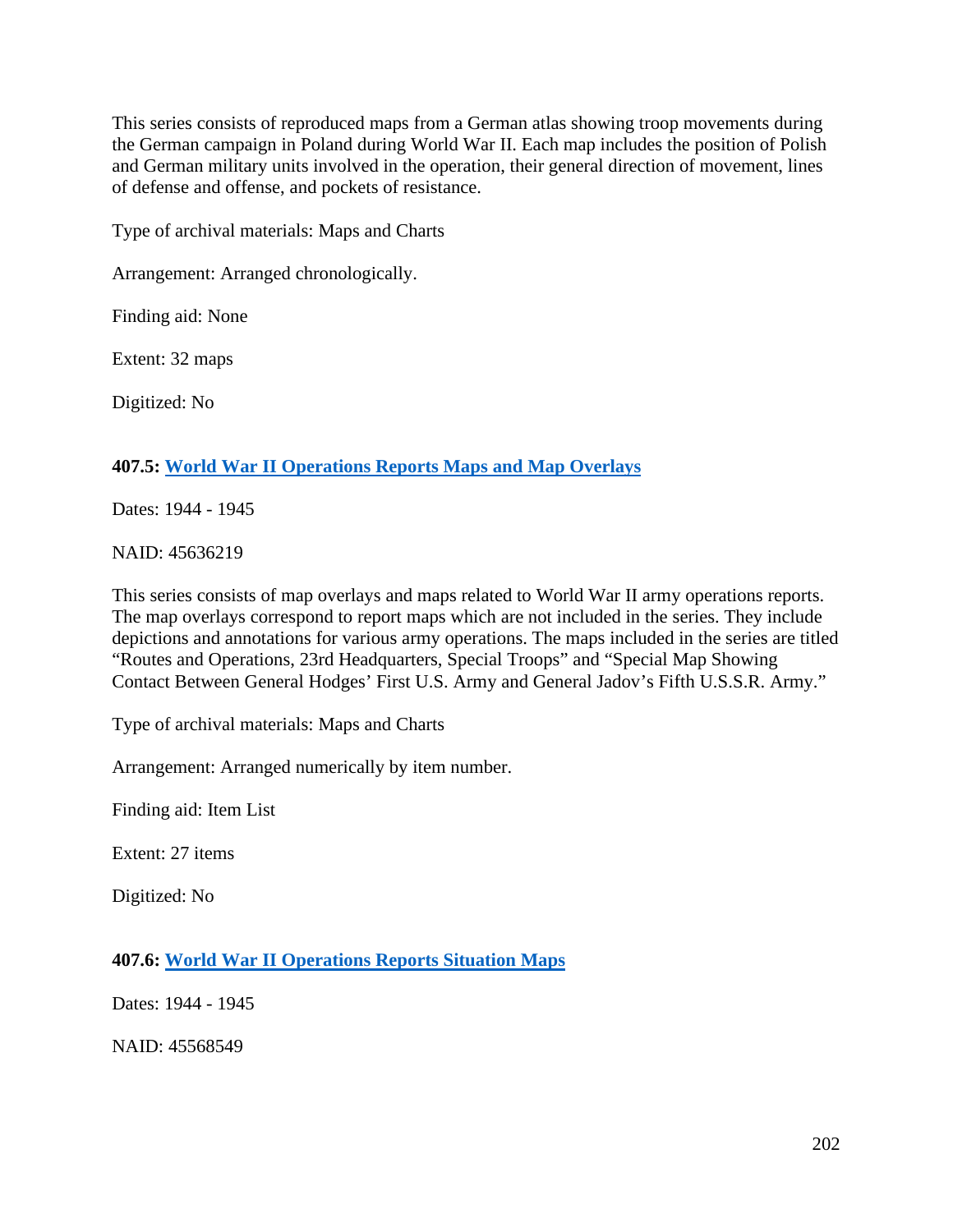This series consists of World War II situation maps from an atlas from the Twelfth Army Group titled "Invasion: Campaigns and Battles." The maps depict the military situation of the United States army in Europe each day from June 6, 1944 through May 12, 1945. They include the locations of the front line as well as the United States, British and enemy armies. Some of the maps also include statuses of various army units. Later maps in the series show the location of Allied units on the days after the war in Europe had ended. Type of archival materials: Maps and Charts

Arrangement: Arranged chronologically.

Finding aid: None

Extent: 342 items

Digitized: Partially

### **407.7: [World War II Records](https://catalog.archives.gov/id/3054040)**

Dates: This series was compiled or maintained ca. 1941 - ca. 1947. It documents the time period 1918 - ca. 1947

NAID: 3054040

This series consists of maps and charts, overlays, city plans, aerial photographs, photomaps, pencil sketches, and architectural drawings relating to the European, Mediterranean, and Pacific theaters of war during World War II. The records were prepared by Allied armies, corps, divisions, and subordinate engineer components and collected by the Adjutant General's Office. Typical records found in this series include terrain studies, maps showing defenses, maps relating to military operations, maps showing engineer activities, maps showing roads and bridges, and maps showing administrative boundaries.

Among the records pertaining to the European theater are a number relating to the invasion of Normandy, including maps showing terrain near Utah Beach; city plans; defense overprints; a map showing defenses near Point de Doc; and "Bogus" maps of the Normandy area featuring false place names. Additional records relate to the Maginot Line fortifications and defenses along the Rhine River. Also included are a number of records relating to the Battle of the Bulge in December 1944.

Although most of the records of the Mediterranean theater relate to Italy, some pertain to North Africa, Sicily, and southern France. Among these are maps of Tunisia annotated to show military operations at Kasserine Pass. Maps relating to the Anvil landings in southern France include operation maps; order of battle maps; and a map showing convoy and aircraft lanes between Corsica and the French Coast. Records of military operations in Italy include maps relating to the Anzio landings (Operation Shingle), maps showing troop movements and objectives during the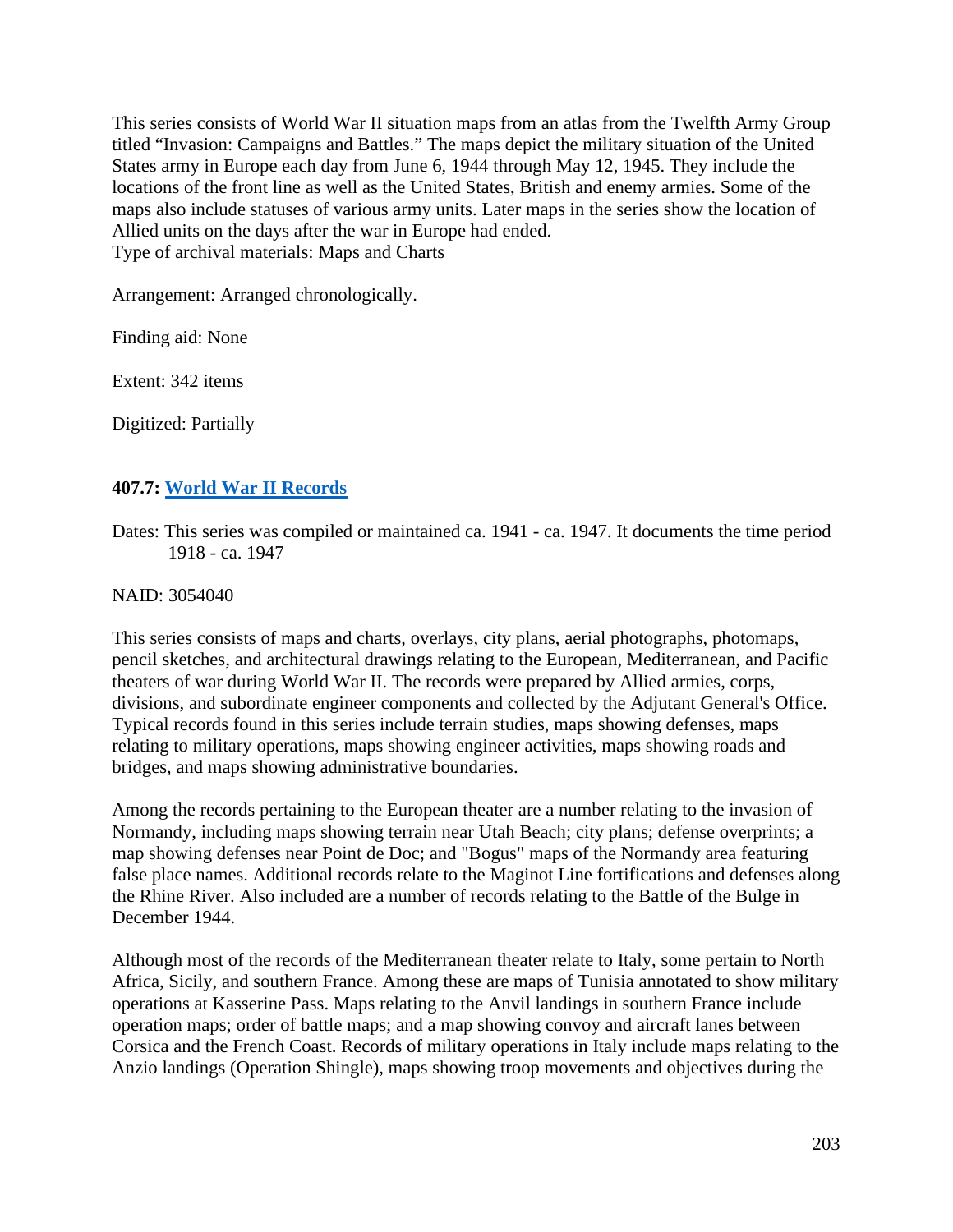battles to break through the Gustav Line before Monte Cassino, and maps and overlays showing enemy defenses along the Arno and Gothic Lines.

The records relating to the war in the Pacific include operation maps of invasions at Saipan; Angaur Island of the Palau Islands; and Lingayen Gulf on Luzon in the Philippine Islands. Also included is a map showing the locations and strengths of guerrilla forces in southeastern Luzon and a map showing the greatest extent of the Japanese Empire in the Pacific. This series also includes a record set of printed file copies relating to the Third Army's occupation duty in Germany following the Armistice in World War I.

Type of archival materials: Architectural and Engineering Drawings, Maps and Charts, Photographs and other Graphic Materials

Arrangement: Arranged numerically by military organization (Army, Corps, Division), thereunder geographically, and thereunder by subject.

Finding aid: Folder List

Extent: Approximately 2,500 items

Digitized: Partially

### RG 456: Records of the Defense Mapping Agency, 1972 - 2002

### **456.1: [China Terrain Studies](https://catalog.archives.gov/id/48625132)**

Dates: 1940 - 1959

NAID: 48625132

This series consists of various charts, including world aeronautical, planning aeronautical, indexes; and additional maps and documents. These charts cover terrain mostly of mountains, high plateaus, deserts, plains, deltas, and hills.

Type of archival materials: Maps and Charts; Textual Records

Arrangement: Arranged by type of chart.

Finding aid: None

Access Restriction(s): Restricted - Fully Specific Access Restriction: FOIA (b)(1) National Security, Unmarked

Extent: 2 boxes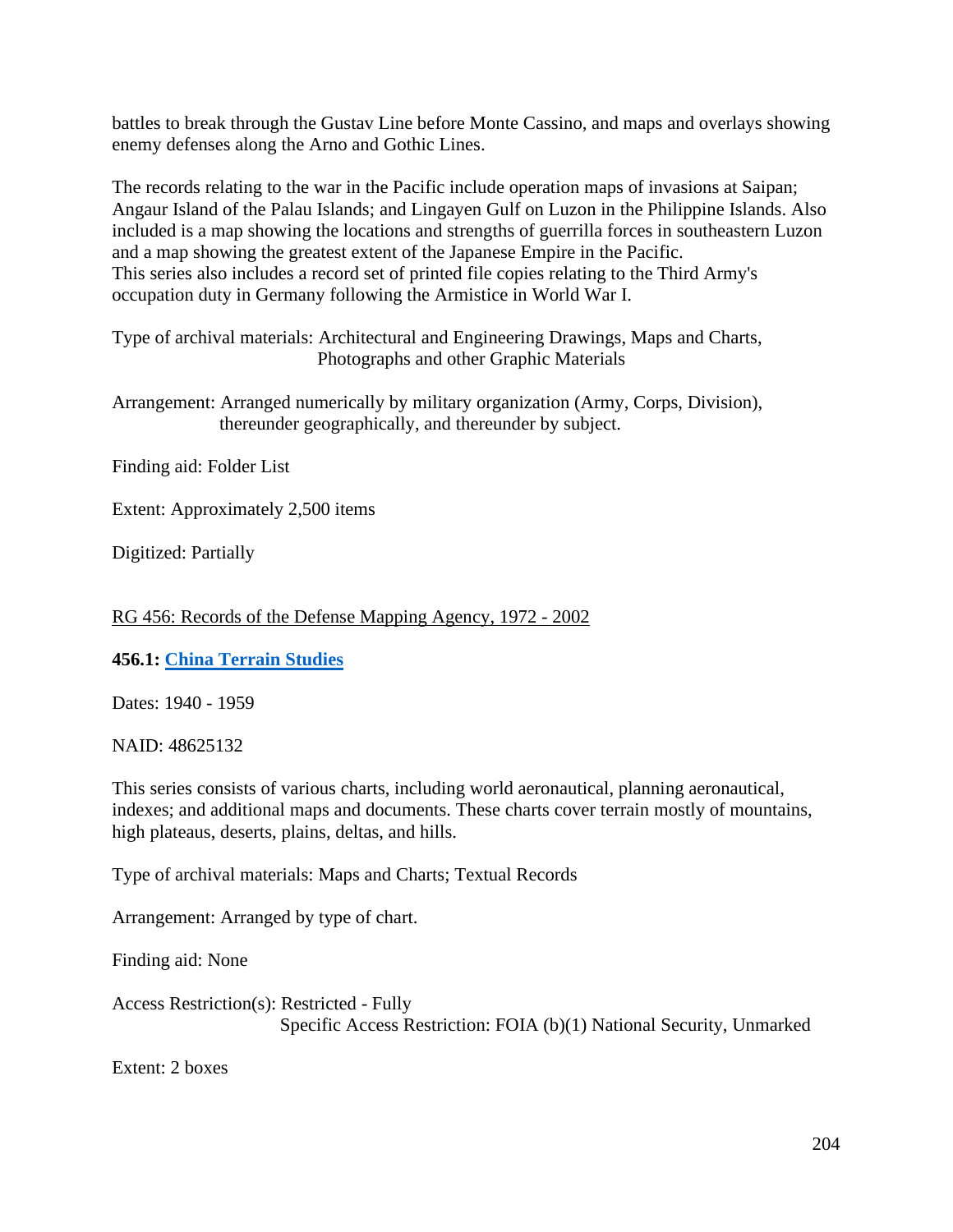Digitized: No

# **456.2: [General Records and Publications](https://catalog.archives.gov/id/51460243)**

Dates: 1927 - 1950

NAID: 51460243

This series consists of general records and publications generated from or for the US Hydrographic Office.

Type of archival materials: Textual Records

Arrangement: Arranged chronologically by date and thereunder alphabetically by subject.

Finding aid: Folder List

Extent: 50 sheets and 20 bound volumes

Digitized: No

#### **456.3: [Histories and Correspondence](https://catalog.archives.gov/id/51460244)**

Dates: 1897 - 1977

NAID: 51460244

This series consists of histories and correspondence from or for the US Hydrographic Office.

Type of archival materials: Textual Records

Arrangement: Arranged chronologically by date and thereunder alphabetically by subject.

Finding aid: Folder List

Extent: 100 sheets and 4 bound volumes

Digitized: No

### **456.4: [Korean](https://catalog.archives.gov/id/74207484) Maps**

Dates: 1945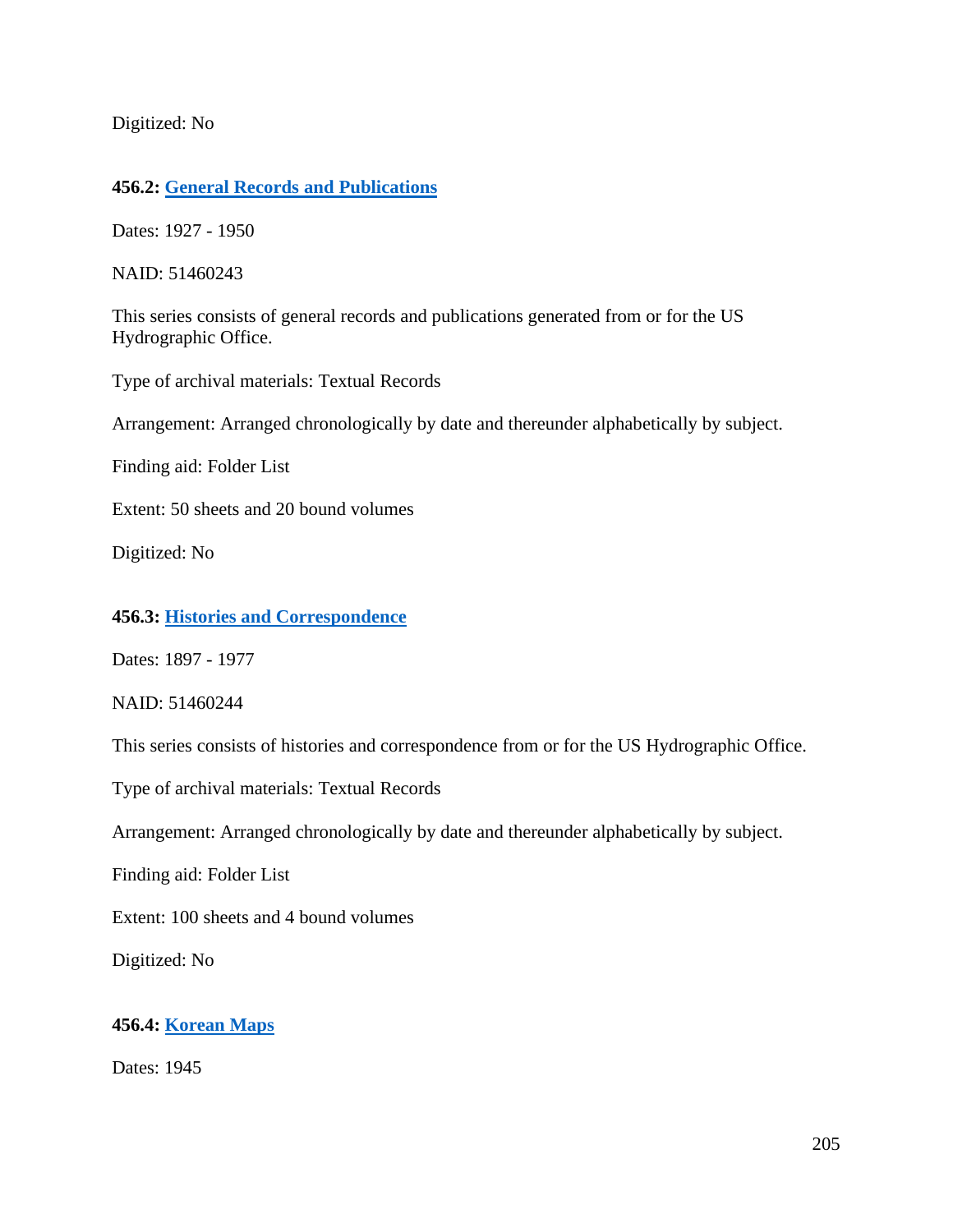### NAID: 74207484

This series consist of topographic maps of Korea with accompanying unidentified overlays. Included are maps covering the following areas of Chongdain, Huji-dong, Kangjin, Kwansangdong, Miruk-to, Punam-kundo, Pusam, Sinpa, Sinchang, Taebichi-do, and Taechon-ni.

Type of archival materials: Maps and Charts

Arrangement: Arranged numerically by agency assigned map numbers.

Finding aid: None

Extent: Approximately 800 maps

# **456.5: [Map Slides](https://catalog.archives.gov/id/57140097)**

Dates: 1940 - 1949

NAID: 57140097

This series consist of slides showing topographic maps covering series 1103-13. Geographic coverage includes Germany, France, and Italy.

Type of archival materials: Maps and Charts; Photographs and other Graphic Materials

Arrangement: Unarranged

Access Restriction(s): Restricted - Fully Specific Access Restriction: FOIA (b)(1) National Security, Unmarked

Extent: Approximately 36 slides

Digitized: No

# **456.6: Military [Mapping and Project History Files](https://catalog.archives.gov/id/55034741)**

Dates: 1942 - 1960

NAID: 55034741

This series consist of map, charts, and reports of nautical and navigational source data and grid conversion horizontal and vertical control data. Also contains mapping, charting, and geodesy project history files that contain maps of supply plans, planning requirements, and special projects.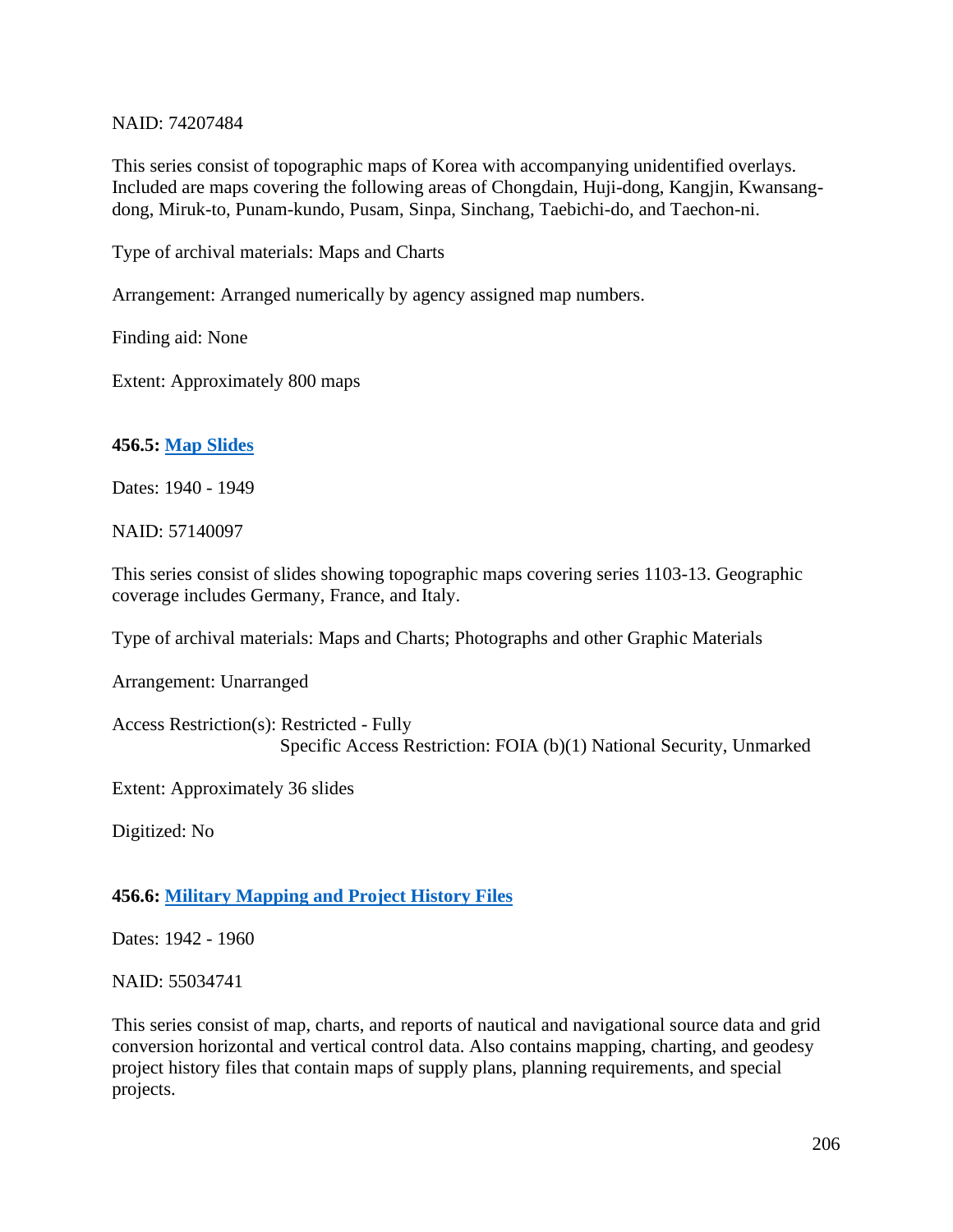Type of archival materials: Maps and Charts; Textual Records

Finding aid: None

Access Restriction(s): Restricted - Fully Specific Access Restriction: FOIA (b)(1) National Security, Unmarked

Extent: 1 box

Digitized: No

#### **456.7: [Navigational Instructions and Aids](https://catalog.archives.gov/id/51460247)**

Dates: 1873 - 1969

NAID: 51460247

This series consists of navigational instructions and aids.

Type of archival materials: Maps and Charts; Textual Records; Artifacts

Finding aid: Folder List

Extent: 500 sheets, 40 bound volumes, 20 artifacts

Digitized: No

#### **456.8: [Organization and Function Charts](https://catalog.archives.gov/id/51460241)**

Dates: 1940 - 1949

NAID: 51460241

This series consists of organization and functional charts for the Hydrographic Office.

Type of archival materials: Textual Records

Arrangement: Arranged chronologically by date.

Finding aid: Folder List

Extent: 25 charts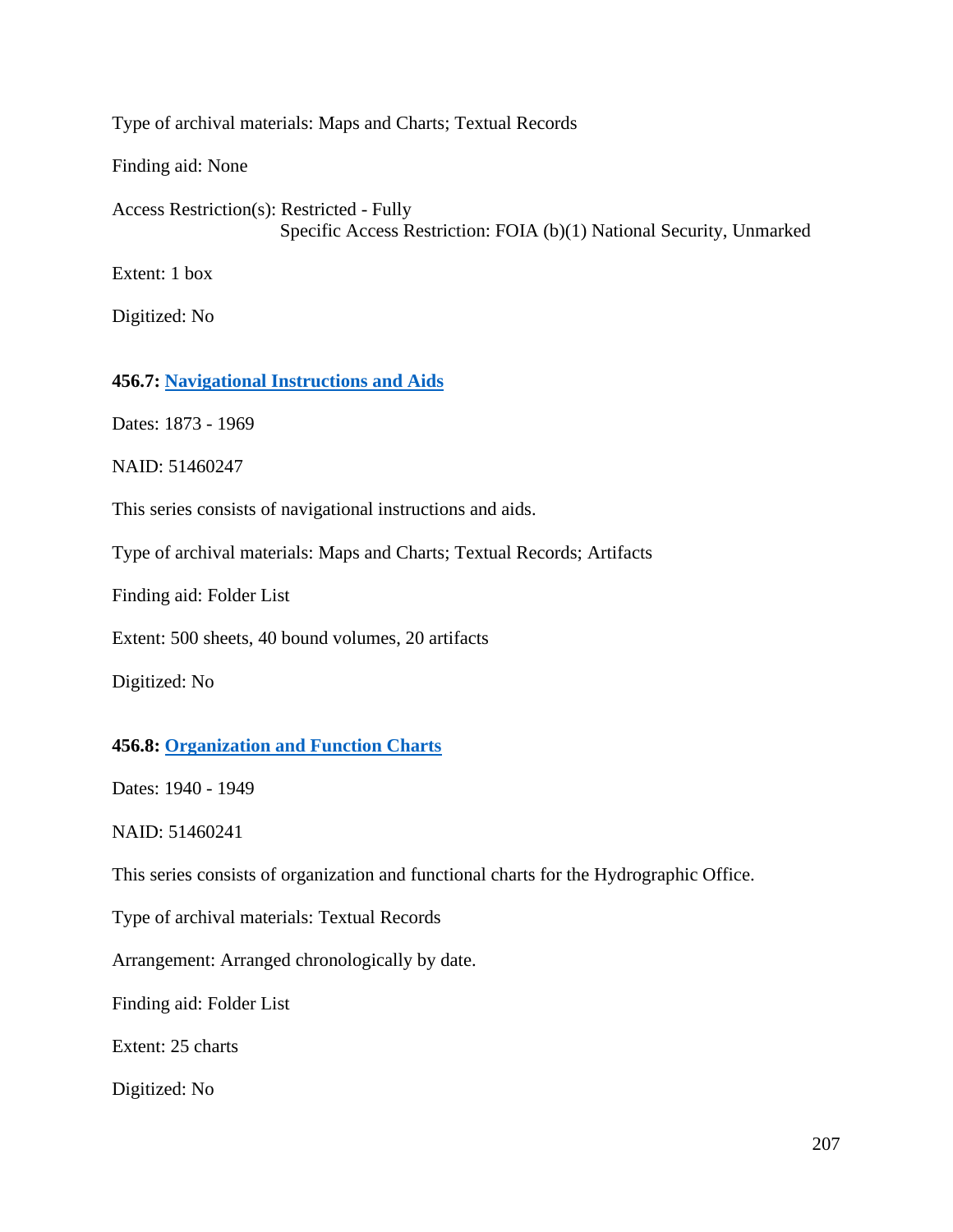### **456.9: Pilot [Publications](https://catalog.archives.gov/id/588628)**

Dates: 1917 - 1993

### NAID: 588628

This series consists of pilot publications which include pertinent information such as international laws and foreign language glossaries. Updates to the pilots are included in the form of supplements. Some pilots are in foreign languages.

Type of archival materials: Textual Records

Arrangement: Arranged alphabetically by area and thereunder by date.

Extent: 725 publications

Digitized: No

# **456.10: [Printed Topographic](https://catalog.archives.gov/id/56199967) Maps**

Dates: 1930 - 1959

NAID: 56199967

This series consists of published maps at a variety of scales covering areas around the world. The maps are overwhelmingly topographic in nature, but some planimetric maps are included. These maps generally portray elevation, surface water, roads, railroads, cities, towns, and other features; they include full title, scale, source information, and a legend of symbols use. Many of these maps are copied from maps produced by other national governments.

Type of archival materials: Maps and Charts

Arrangement: Arranged alphanumerically by agency assigned map series numbers and thereunder chronologically.

Finding aid: None

Access Restriction(s): Restricted - Fully Specific Access Restriction: FOIA (b)(1) National Security, Unmarked

Extent: Approximately 480 maps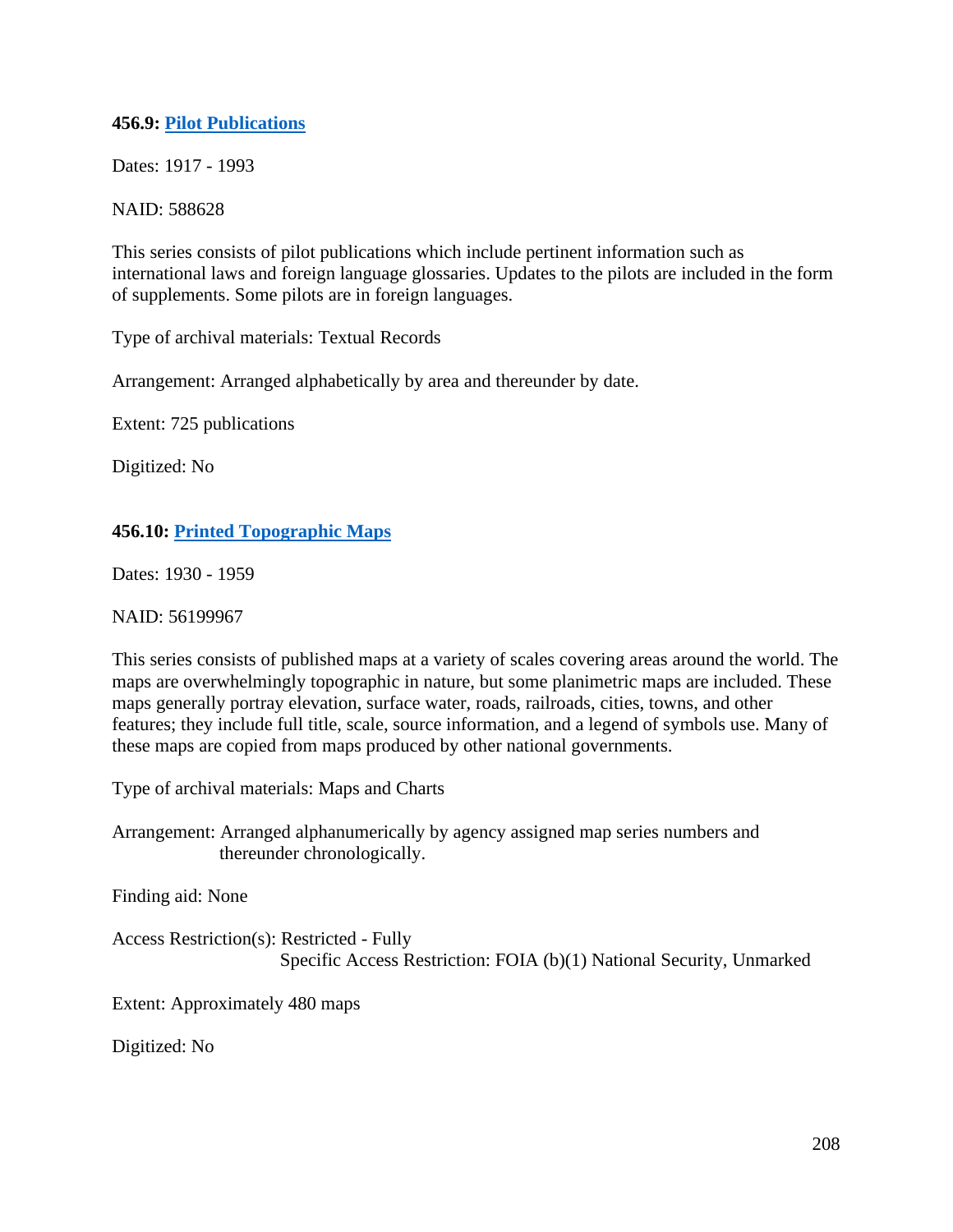### **456.11: Selected Records [Relating to Mapping Agreements](https://catalog.archives.gov/id/56190714)**

Dates: 1940 - 1969

NAID: 56190714

This series consist of reports relating to mapping agreements. Geographic coverage includes the Netherlands, Panama, Guatemala, Antigua, Chile, Barbados, Columbia, Yugoslavia, Iran, Pakistan, and Thailand.

Type of archival materials: Textual Records

Arrangement: Unarranged.

Finding aid: None

Access Restriction(s): Restricted - Fully Specific Access Restriction: FOIA (b)(1) National Security, Unmarked

Extent: 1 box

Digitized: No

### RG 457: Records of the National Security Agency/Central Security Service, 1917 - 1998

### **457.1: [Atlas of Japanese Place](https://catalog.archives.gov/id/784203) Names**

Date: This series was compiled or maintained 1952 - 1985. It documents the time period 1943 - 1944?

NAID: 784203

This series consists of a list of Japanese place names during World War II with corresponding maps. Geographic coverage consists of Japan and South East Asia.

Type of archival materials: Maps and Charts

Arrangement: Arranged numerically by assigned page number.

Finding aid: None

Extent: 75 maps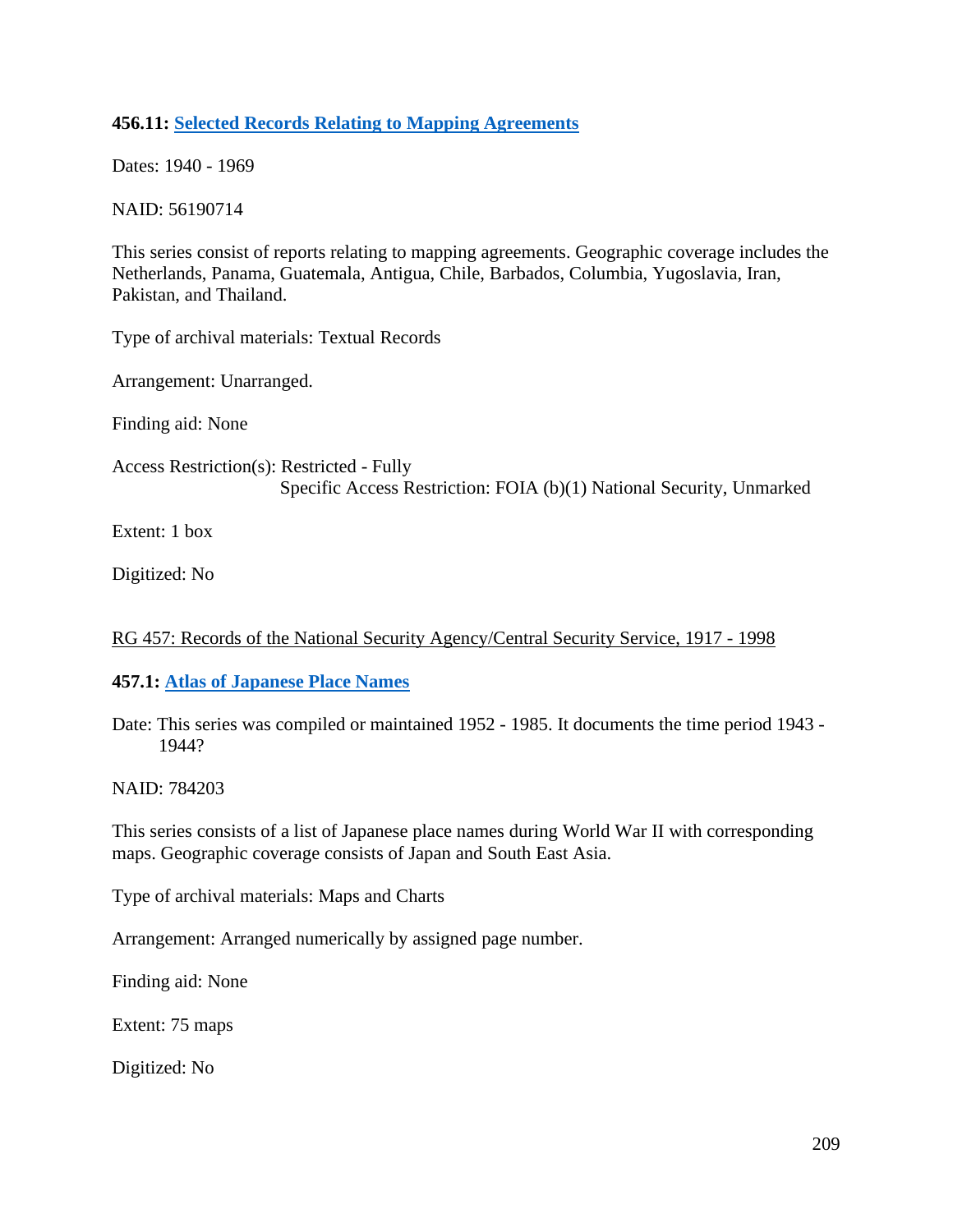### **457.2: [Chart of Blockade Runner Lane A](https://catalog.archives.gov/id/784180)**

Dates: This series was compiled or maintained 1952 - 1985. It documents the time period 1942 - 1944.

NAID: 784180

This series consists of a chart outlining the Atlantic Ocean route used by German submarines to transport raw materials from Japan and South East Asia to Germany during World War II. Included are annotations showing the locations and dates of German submarines sunk within the transport lane.

Type of archival materials: Maps and Charts

Arrangement: Unarranged.

Finding aid: None

Extent: 1 chart

Digitized: No

### **457.3: Charts [of Japanese Merchant Shipping](https://catalog.archives.gov/id/784182)**

Dates: This series was compiled or maintained 1952 - 1985. It documents the time period 9/10/1943 - 3/31/1945.

NAID: 784182

This series consists of charts showing the routes of Japanese merchant ships in the Pacific Ocean during World War II. Included are routes of convoys and combatant ships, and locations of Japanese merchant ships sunk by United States submarines and surface ships.

Type of archival materials: Maps and Charts

Arrangement: Arranged chronologically.

Finding aid: None

Extent: 10 charts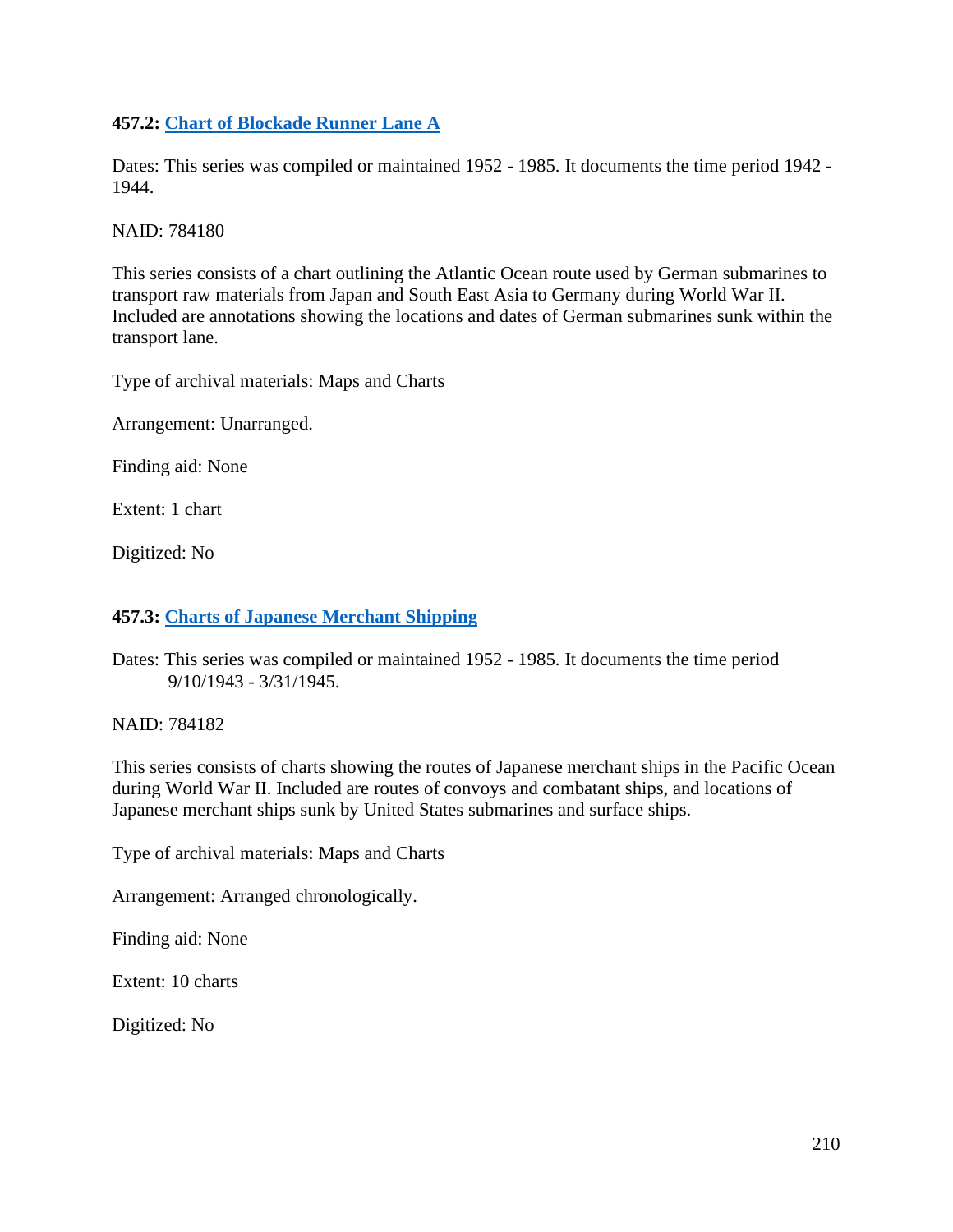## **457.4: Charts Relating to [British Anti-Submarine Forces](https://catalog.archives.gov/id/784195)**

Dates: This series was compiled maintained 1952 - 1985. It documents the time period 11/26/1944 - 5/6/1945.

NAID: 784195

This series consists of annotated weekly charts showing British naval anti-submarine forces in the waters around the British Isles during World War II. Annotations include the naval forces approximate area of operations, the number of ships involved, and the arrival and departure of the ships from their home ports.

Type of archival materials: Maps and Charts

Arrangement: Arranged chronologically.

Finding aid: None

Extent: 25 charts

Digitized: No

#### **457.5: [Charts Relating to Daily Dispositions of German Submarines](https://catalog.archives.gov/id/784185)**

Dates: This series was compiled or maintained 1952 - 1985. It documents the time period 11/1/1941 - 12/31/1944.

NAID: 784185

This series consists of annotated charts showing daily dispositions of German Submarines and Allied convoys in the Atlantic Ocean during World War II. Annotations include locations of sightings, attacks, and sinking of Allied Merchant ships and German submarines.

Type of archival materials: Maps and Charts

Arrangement: Arranged chronologically.

Finding aid: None

Extent: 800 charts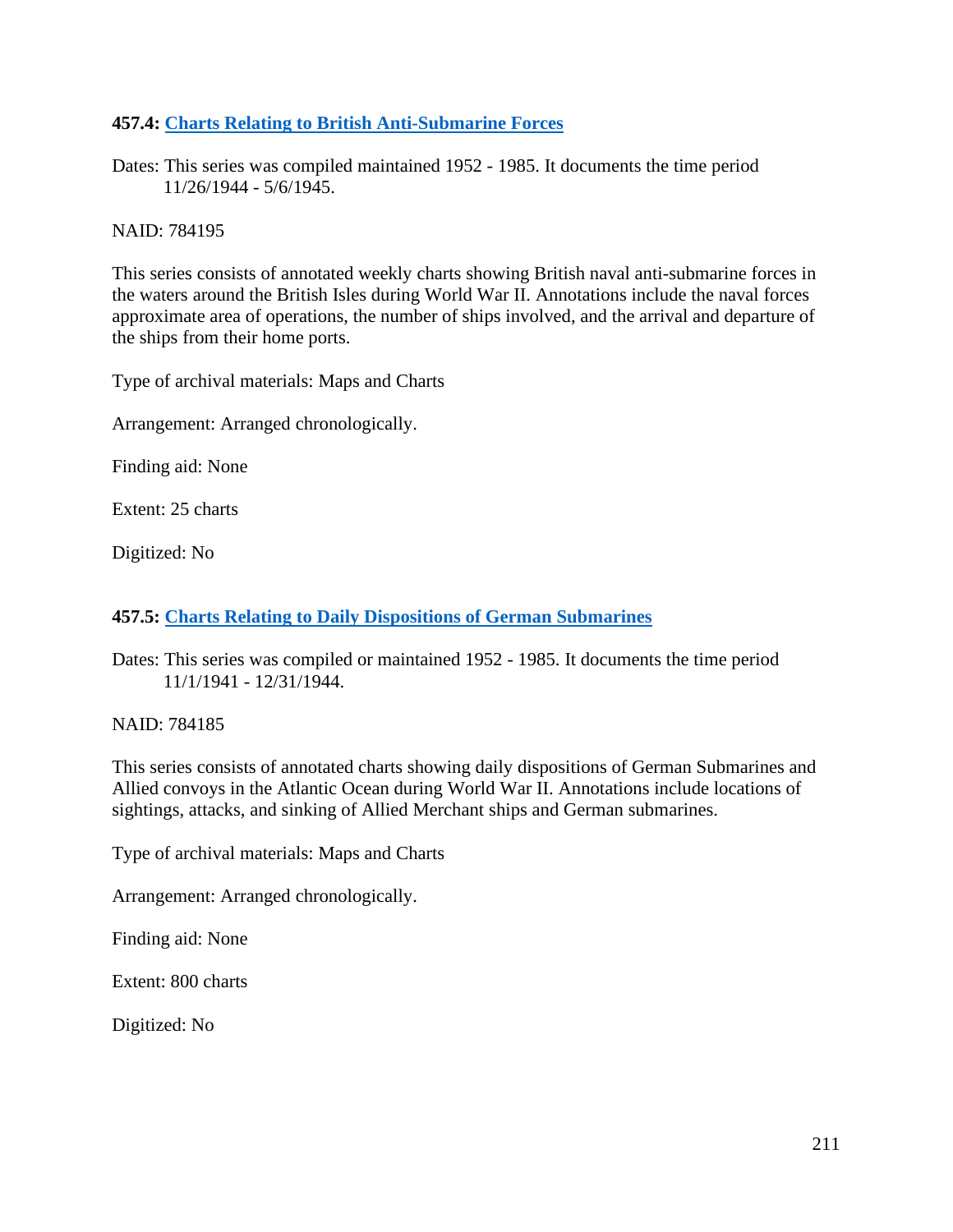## **457.6: [Charts Relating to Estimated German and Italian Submarine Positions](https://catalog.archives.gov/id/783922)**

Dates: This series was compiled or maintained 1952 - 1985. It documents the time period 8/20/1941 - 6/10/1945.

NAID: 783922

This series consists of annotated charts showing the daily estimated positions of German and Italian submarines in the Atlantic and Indian Oceans during World War II. Annotations include estimates of submarine positions, the number of submarines in a given area, and information on attacks and sinkings of Allied naval and merchant ships.

Type of archival materials: Maps and Charts

Arrangement: Arranged alphabetically by ocean name and thereunder chronologically.

Finding aid: None

Extent: 3,000 charts

Digitized: No

#### **457.7: Charts [Relating to German Submarine Activity](https://catalog.archives.gov/id/784187)**

Dates: This series was compiled or maintained 1952 - 1985. It documents the time period 1941 - 1945.

NAID: 784187

This series consists of annotated charts showing weekly and monthly German submarine activity in the Atlantic, Indian and Pacific Oceans and the Caribbean Sea during World War II. Annotations include locations of attacks and sinking of submarines by Allied forces and the locations of attacks and sinking of merchant ships by German submarines.

Type of archival materials: Maps and Charts

Arrangement: Arranged alphabetically by ocean or sea name and thereunder chronologically.

Finding aid: None

Extent: 400 charts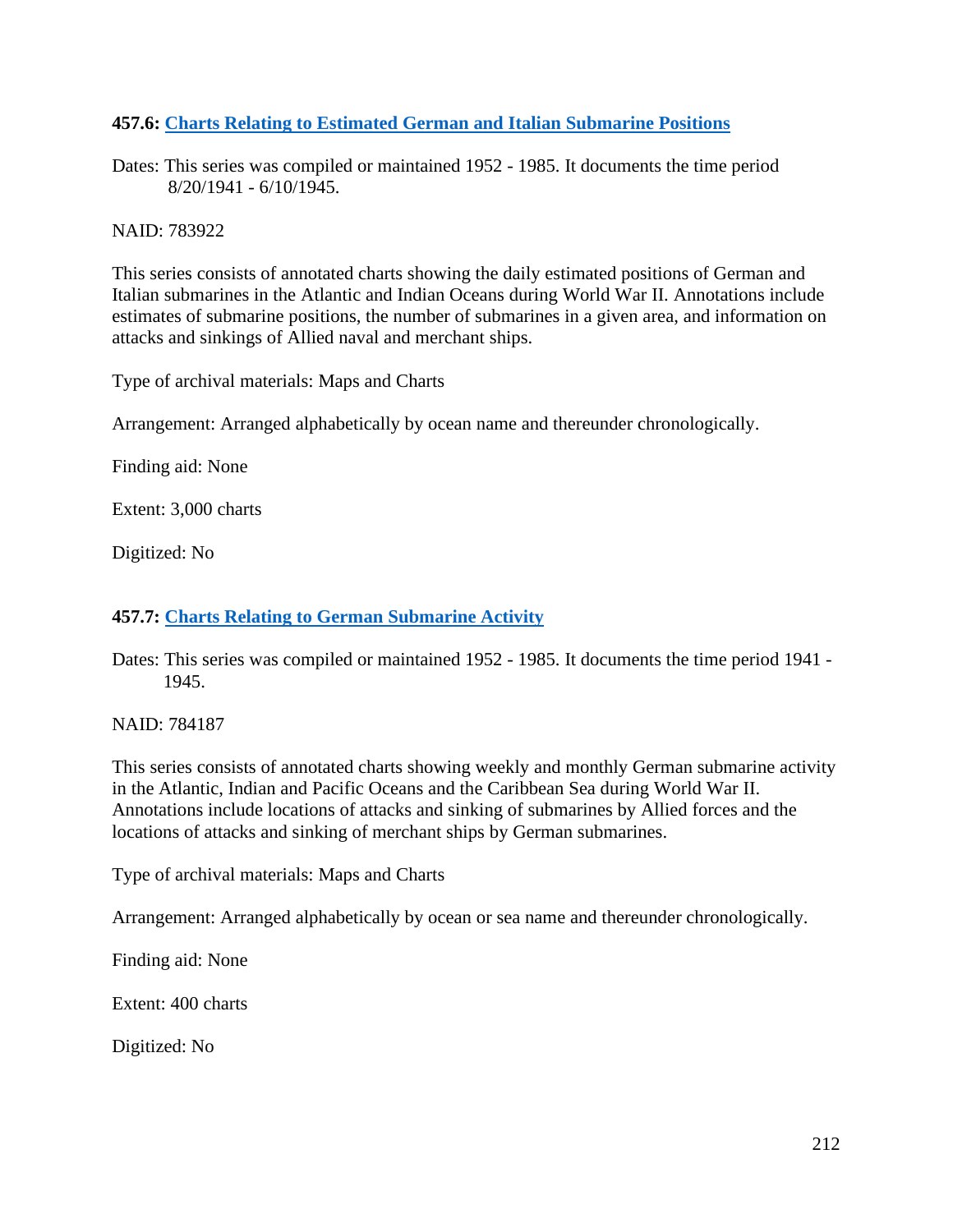### **457.8: Charts Relating [to German Submarine Distributions](https://catalog.archives.gov/id/784198)**

Dates: This series was compiled or maintained 1952 - 1985. It documents the time period 12/1941 - 5/1945.

NAID: 784198

This series consists of monthly charts showing the estimated number of German submarines in the Atlantic and Indian Oceans during World War II. The approximate locations of the submarines are annotated on the charts. Included is a chart showing the positions in which German submarines surrendered to Allied forces after Victory in Europe Day.

Type of archival materials: Maps and Charts

Arrangement: Arranged alphabetically by ocean name and thereunder chronologically.

Finding aid: None

Extent: 43 charts

Digitized: No

#### **457.9: Charts [Relating to German Submarine Positions](https://catalog.archives.gov/id/783920)**

Dates: This series was compiled or maintained 1952 - 1985. It documents the time period 8/1/1943 - 5/9/1945.

NAID: 783920

This series consists of annotated charts showing the daily positions of German submarines in the Atlantic and Indian Oceans during World War II. Annotations include the number of submarines, their general location and direction of movement. A limited number of locations include latitude and longitude coordinates.

Type of archival materials: Maps and Charts

Arrangement: Arranged alphabetically by ocean name and thereunder chronologically.

Finding aid: None

Extent: 1,000 charts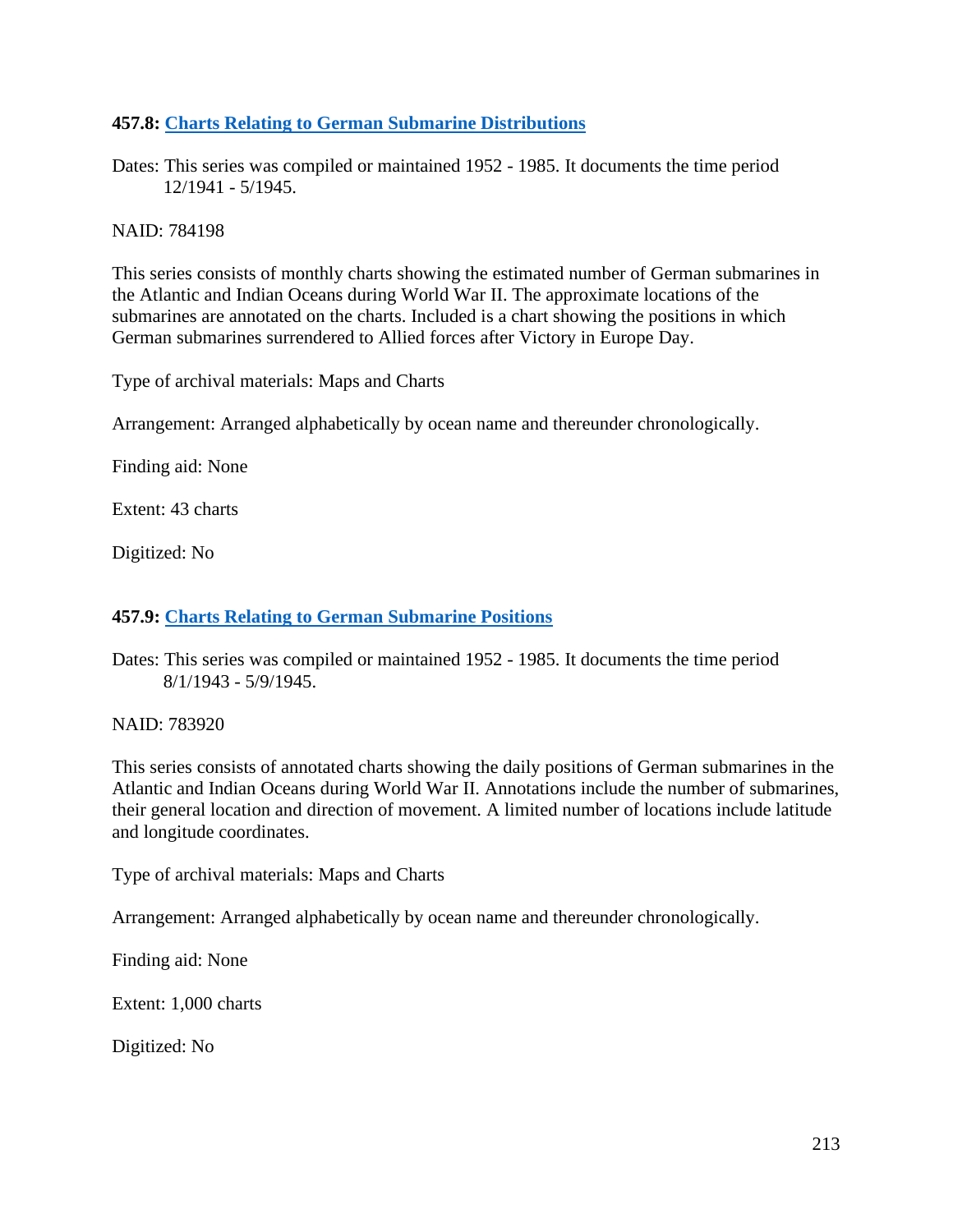## **457.10: Charts [Relating to Merchant Ship Sinking by Submarines](https://catalog.archives.gov/id/784189)**

Dates: This series was compiled or maintained 1952 - 1985. It documents the time period 1942 - 1945.

NAID: 784189

This series consists of charts showing monthly locations of merchant ships sunk by German and Japanese submarines worldwide during World War II. Included are locations of German and Japanese submarines sunk by Allied forces. Summary charts show the daily number of ships and submarines at sea and the number of ships sunk per month.

Type of archival materials: Maps and Charts

Arrangement: Arranged chronologically.

Finding aid: None

Extent: 200 charts

Digitized: No

#### **457.11: Charts Relating [to Ship Positions in May 1945](https://catalog.archives.gov/id/784207)**

Dates: This series was compiled or maintained 1952 - 1985. It documents the time period 5/9/1945 - 5/29/1945.

NAID: 784207

This series consists of annotated daily charts showing the locations of United States naval and merchant ships in the Atlantic Ocean during May 1945. Included are ships believed to be at sea but whose locations are unknown.

Type of archival materials: Maps and Charts

Arrangement: Arranged chronologically.

Finding aid: None

Extent: 21 charts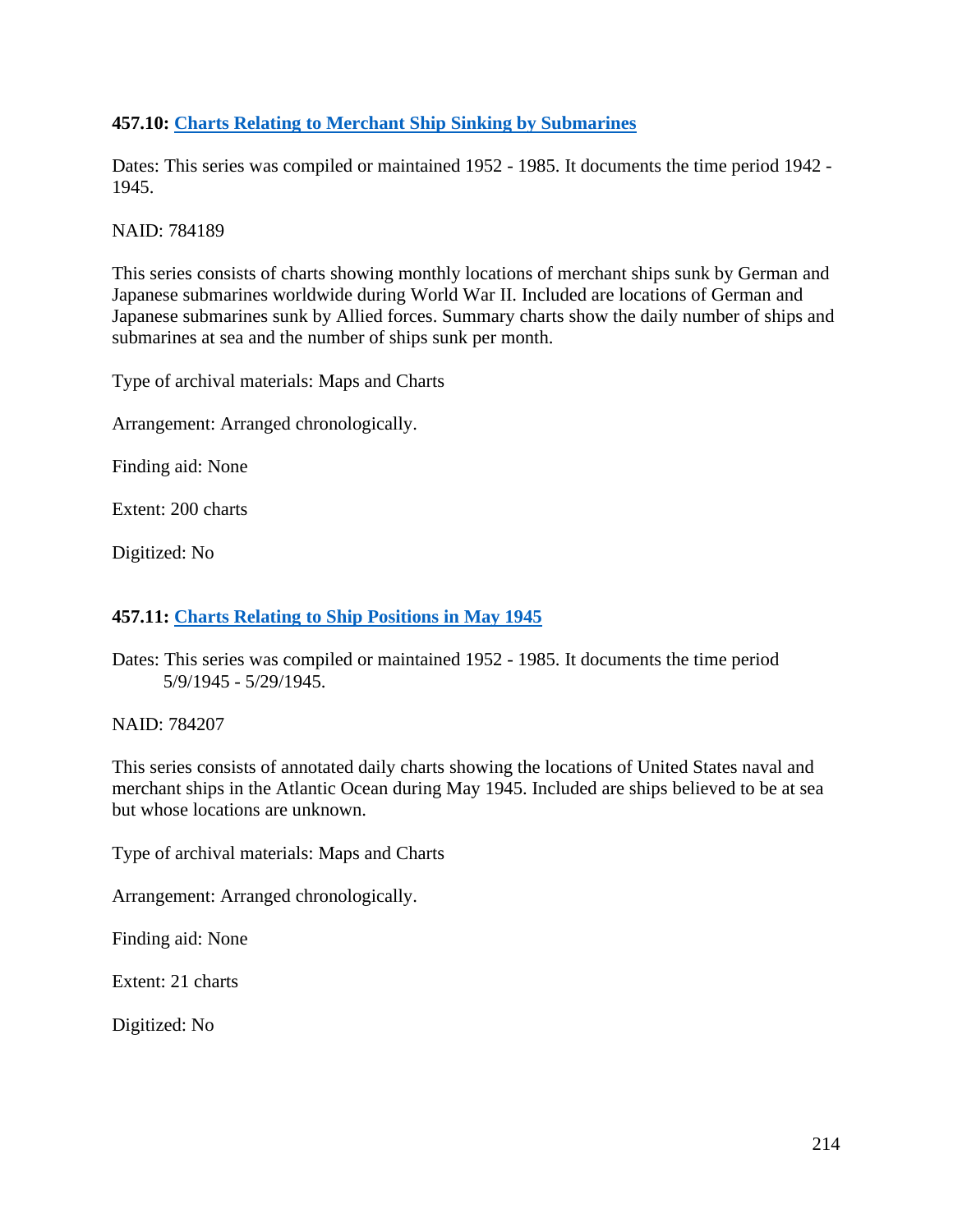## **457.12: [Charts of the United States Submarine Positions in the Pacific Ocean](https://catalog.archives.gov/id/784181)**

Dates: This series compiled or maintained 1952 - 1985. It documents the time period 9/2/1944 - 9/28/1944.

NAID: 784181

This series consists of annotated daily United States submarine positions in the western Pacific Ocean during September 1944 in World War II. Annotations include direction of movement and information on attacks and sinking of Japanese naval and merchant ships.

Type of archival materials: Maps and Charts

Arrangement: Arranged chronologically.

Finding aid: None

Extent: 27 charts

Digitized: No

#### **457.13: [Map Showing the Cruise of U-188](https://catalog.archives.gov/id/783990)**

Dates: This series was compiled or maintained 1952 - 1985. It documents the time period 6/30/1943 - 6/19/1944

NAID: 783990

This series consists of one map showing the route of the German Submarine U-188 during a 1943-1944 round trip cruise from France to Malaysia. Included is information on the submarine's attacks and sinkings of Allied merchant ships in the Atlantic and Indian Oceans.

Type of archival materials: Maps and Charts

Arrangement: Unarranged.

Finding aid: None

Extent: 1 map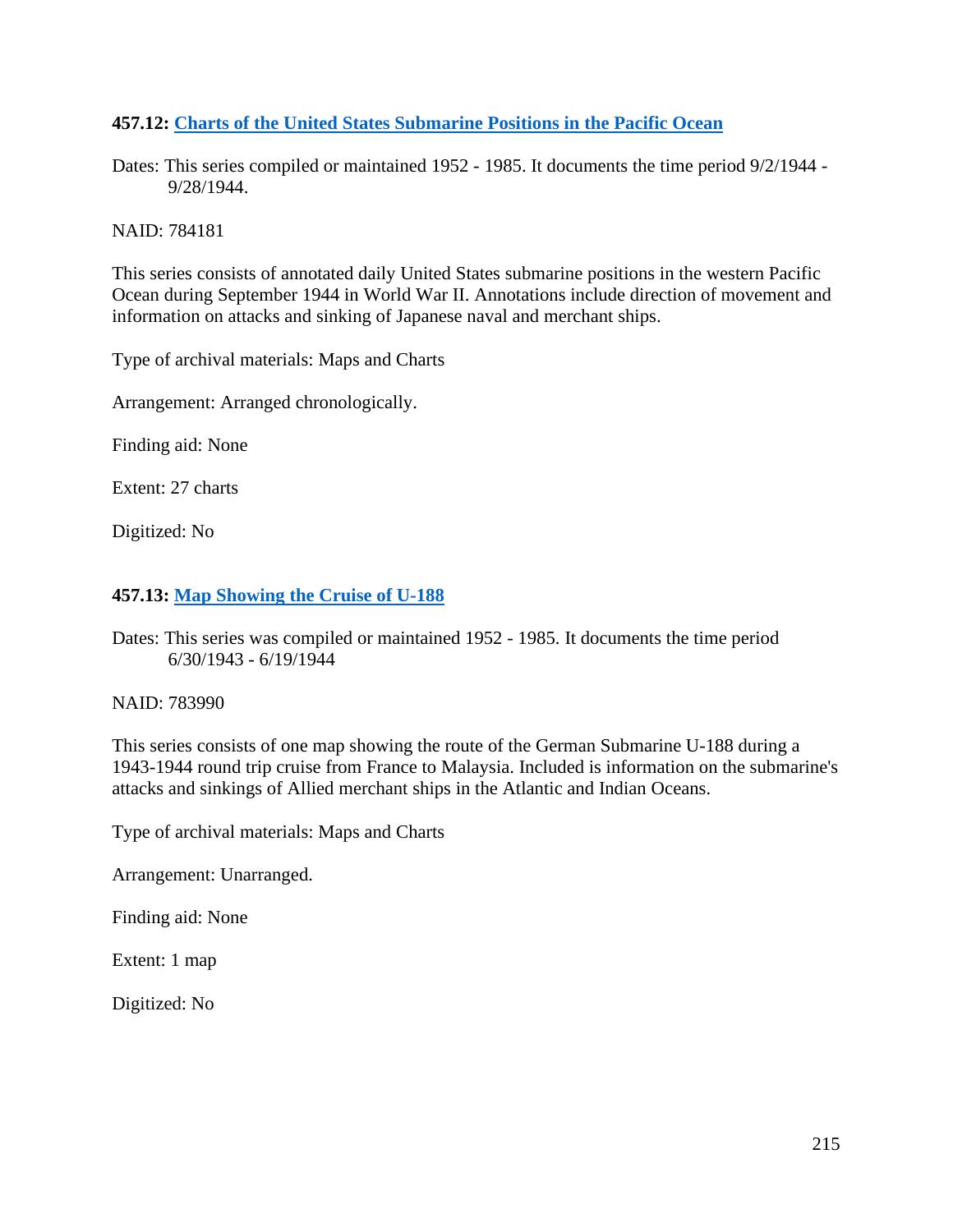## RG 492: Records of Mediterranean Theater of Operations, United States Army, 1942 - 1947

- **492.1: [Mediterranean Theater of Operations United States Army \(MTOUSA\) Organization](https://catalog.archives.gov/id/40032359)  [Chart](https://catalog.archives.gov/id/40032359)**
- Dates: This series was compiled or maintained 1944 1947. It documents the time period 1942 1947.

NAID: 40032359

This series consists a MTOUSA Organizational Chart created by MTOUSA historians and forwarded to Eastern Defense Command.

Type of archival materials: Maps and charts

Arrangement: Arranged chronologically.

Finding aid: Folder List

Extent: 1 chart

Digitized: No

## RG 493: Records of U.S. Army Forces in the China-Burma-India Theaters of Operations, 1942 - 1947

**493.1: [China-Burma-India \(CBI\) Operational Maps](https://catalog.archives.gov/id/40022209)**

Dates: 1943 - 1944

NAID: 40022209

This series consists of operational maps of countries and areas in the CBI Theater of Operation during World War II. The maps typically show topography, military defenses, and operational information. Included are highway construction, troop location, defenses, studies, reconnaissance, and terrain survey. Area and countries covered include, Burma, China, India, French Indo-China, Korea, Malaya, Sumatra, Thailand, and USSR. Included are three CBI Organizational Charts.

Type of archival materials: Maps and Charts

Arrangement: Arranged alphabetically by geographic area and thereunder chronologically by date.

Finding aid: Folder List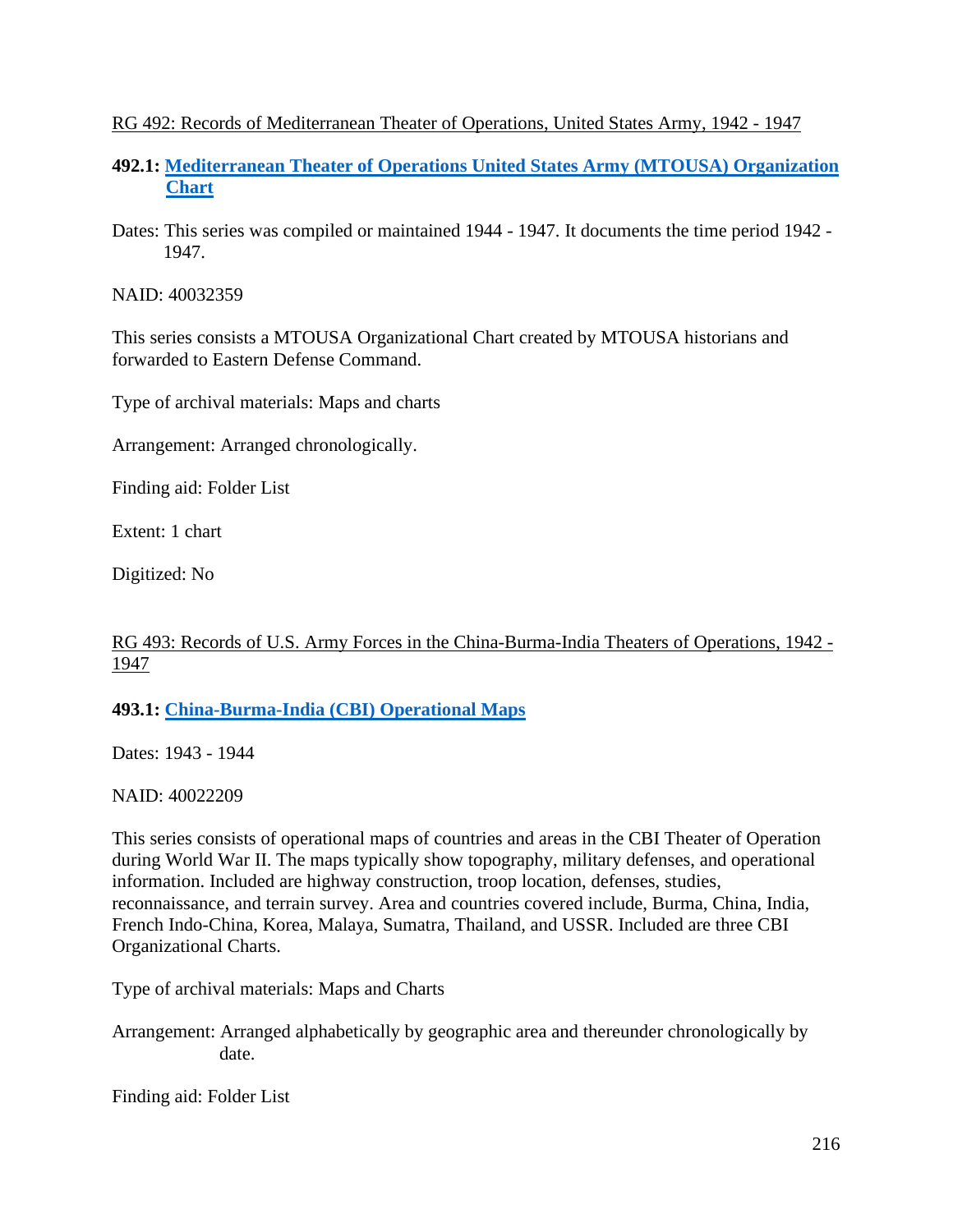Extent: 60 maps

Digitized: No

RG 496: Records of General Headquarters, Southwest Pacific Area and United States Army Forces, Pacific (World War II), 1941 - 1947

**496.1: Armed Forces [\(AFPAC\) Captured Japanese Maps](https://catalog.archives.gov/id/38995561)**

Dates: This series was compiled or maintained 1942 - 1945. This series documents the time period 1933 - 1945.

NAID: 38995561

This series consists of topographical maps of Japan and a city map of Central Tokyo. The documents were captured by General McArthur's first occupation forces in Japan. The documents are annotated in English and Japanese. The provenance associated with each record is unknown.

Type of archival materials: Maps and Charts

Arrangement: Arranged alphabetically by subject and thereunder chronologically by year.

Finding aid: Folder List

Extent: 5 maps

Digitized: Partially

## **496.2: General [MacArthur Report Maps](https://catalog.archives.gov/id/39627002)**

Dates: 1940 - 1947

NAID: 39627002

This series consists of maps and charts from General Douglas MacArthur's published reports on his campaigns in the Pacific during World War II. The maps depict various strategic plans for Allied operations at different stages in the war. Each included plate corresponds to a map in the published reports. The plates include the published maps, illustrations and other compilation materials.

Type of archival materials: Maps and Charts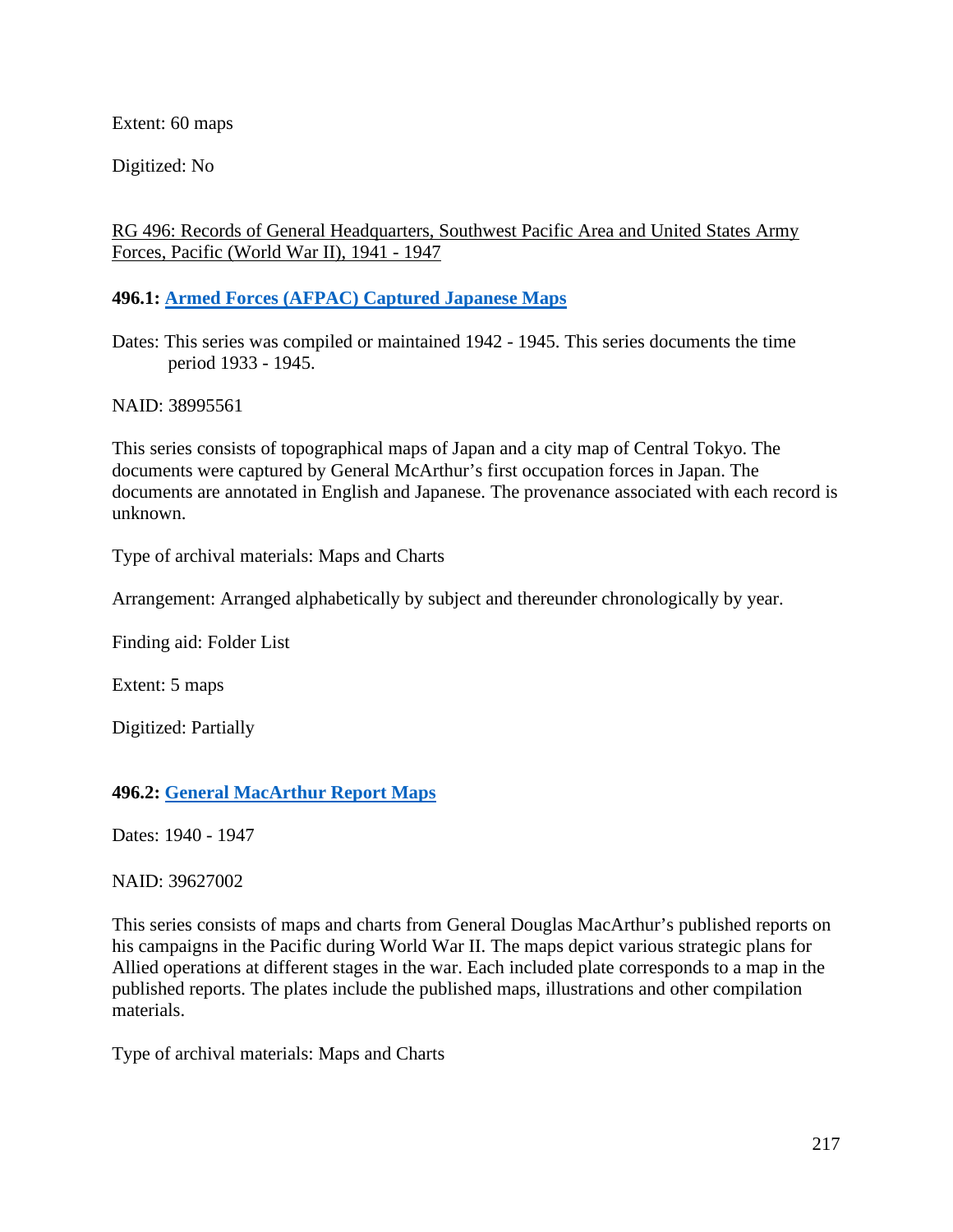Arrangement: This series is arranged by volume of the published reports and thereunder by numerically by plate number. Miscellaneous maps are filed at the end of the series.

Finding aid: Folder List

Extent: Approximately 2,400 items

Digitized: Partially

## **496.3: [South West Pacific Area \(SWPA\) Allied Air Force Intelligence Summaries](https://catalog.archives.gov/id/40020826)**

Dates: 1942 - 1945

NAID: 40020826

This series consists of intelligence summaries illustrating Allied and Axis airfields and airdrome during World War II. The maps typically show topography, military defenses, and operational information. Included are area and situation sketch maps, airfields, airdrome, oil fields, & troop disposition. Island groups and countries covered include, Alexishafen, Amahai, Bali Kpapen, Boela, Caldere Bay, Davao River, Formosa, Japan, Galela, Wake Island, and the Philippines.

Type of archival materials: Maps and Charts

Arrangement: Arranged alphabetically by geographic area and thereunder chronologically by date.

Finding aid: Folder List

Extent: 45 maps

Digitized: No

## **496.4: [South West Pacific Area \(SWPA\) Newsmaps](https://catalog.archives.gov/id/39627703)**

Dates: This series was compiled or maintained 1942 - 1945. It documents the time period 1944 - 1945.

NAID: 39627703

This series consists of weekly published newsmaps illustrating Allied and Axis military situations and civilian activities during World War II. Each newsmap contains a world map showing areas controlled by Axis forces, Allied forces, and neutral countries. Included with each world map is a summary of the weekly war related events divided by geographic area, such as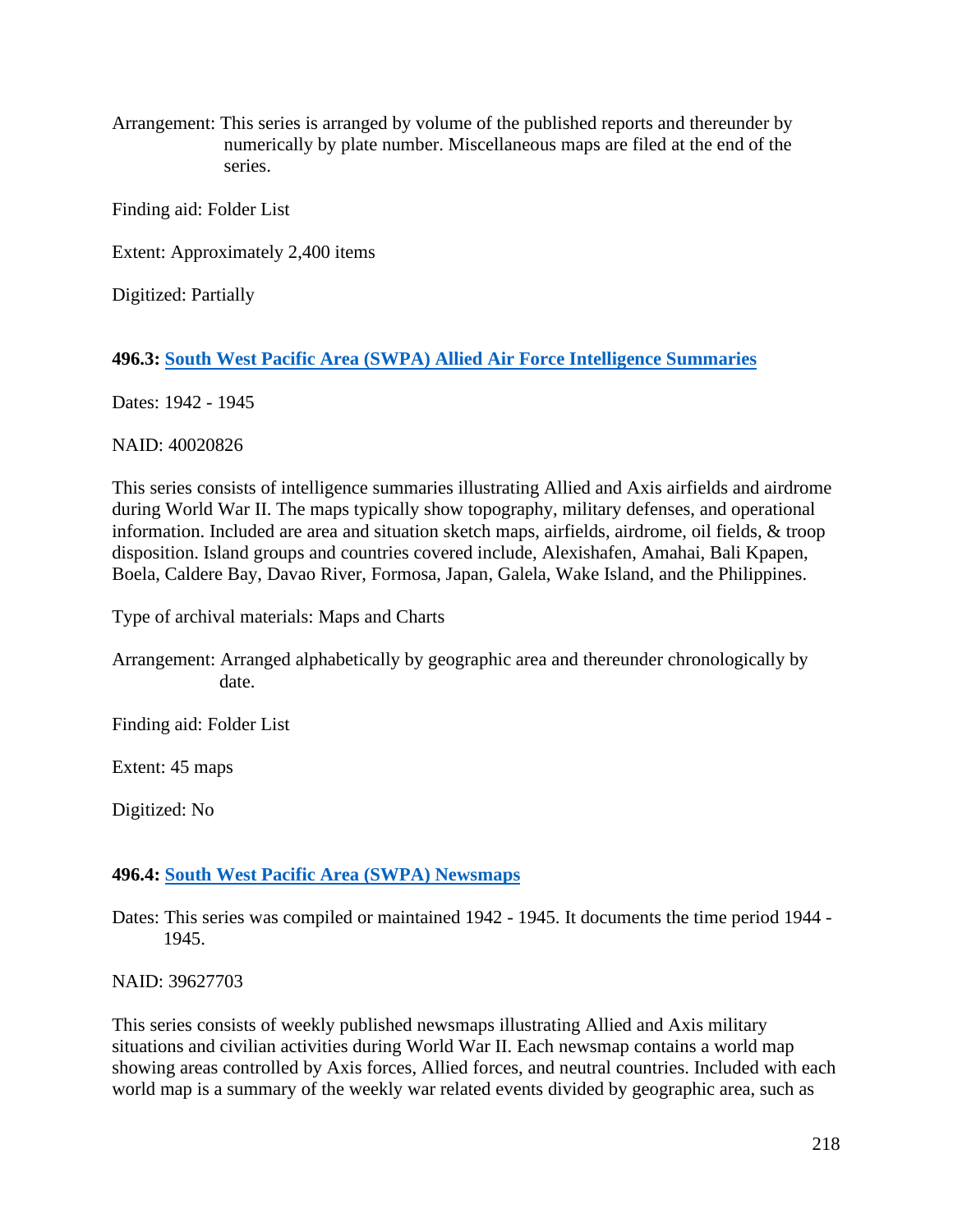Europe, Russia, and the South Pacific. Additional map inserts show details of individual war fronts. The news maps also contain different types of information on the back, such as Axis and Allied weapons, insignia, and additional maps showing theaters of operation. This series contains three bound volumes and loose sheets (duplicates of bound volumes). Weekly and monthly gaps in coverage exist within the series.

Type of archival materials: Maps and Charts

Arrangement: Arranged numerically by volume number and thereunder chronologically by date.

Finding aid: Folder List

Extent: 3 volumes and 250 loose newsmaps

Digitized: No

### **496.5: [South West Pacific Area \(SWPA\) Operational Maps](https://catalog.archives.gov/id/38983279)**

Dates: This series was compiled or maintained 1942 - 1945. It documents the time period 1933 - 1945

NAID: 38983279

This series consists of operational maps of island groups and countries in the South West Pacific Area (SWPA) of War during World War II. The maps typically show topography, military defenses, and operational information. Included are area and situation sketch maps, showing airfields, anchorages, troop movement and location, reconnaissance, terrain survey, and oilfields. This series is especially strong on Dutch New Guinea, New Guinea and the Philippines. Other islands groups and countries covered include, Admiralty Islands, Australia, Bismarck Island, Solomon Islands, Treasury Islands, Borneo, Brunei, and Sarawak.

Type of archival materials: Maps and Charts

Arrangement: Arranged alphabetically by geographic area and thereunder chronologically by date.

Finding aid: Folder List

Extent: 350 maps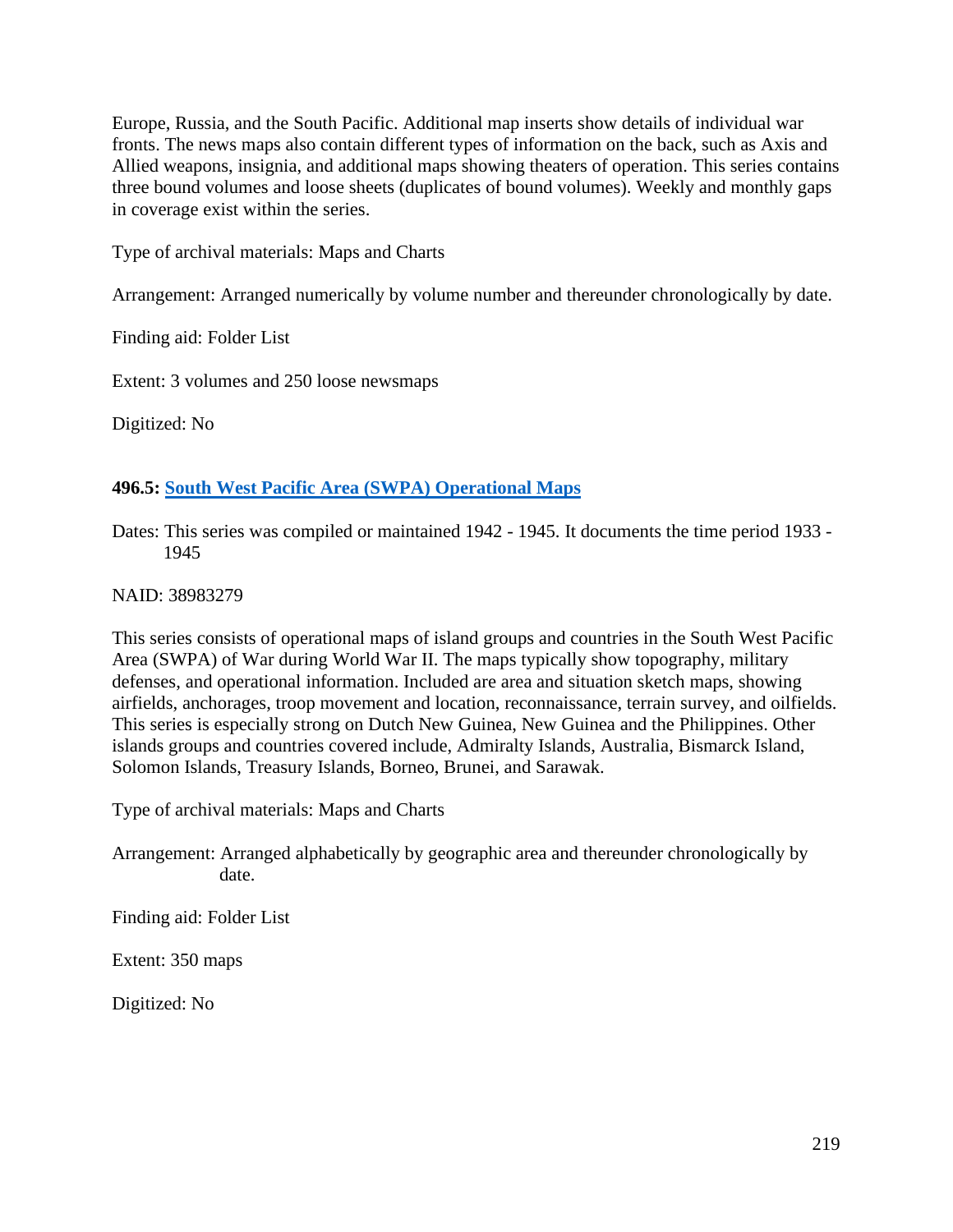# RG 497: Records of the Africa-Middle East Theater of Operations (World War II Army), 1942 - 1947

# **497.1: United States [Army Forces in Middle East \(USAFIME\) Operational Maps](https://catalog.archives.gov/id/38995562)**

Dates: This series was compiled or maintained 1945 - 1946. It documents the time period 1941 - 1946.

NAID: 38995562

This series consists of operational maps of countries and areas in the USAFIME Theater of Operation during World War II. The maps typically show topography, military defenses, and operational information. Included are highway construction, troop location, reconnaissance, and terrain survey. Area and countries covered include, the Persian Gulf, Dizful, Andimshk, Kazuin, Malayir, Khorramshahr, Persia and Afghanistan. Included is an USAFIME Organizational Chart and Service Command Changes.

Type of archival materials: Maps and Charts

Arrangement: Arranged alphabetically by title and thereunder chronologically by date.

Finding aid: Folder List

Extent: 7 maps

Digitized: No

## RG 498: Records of Headquarters, European Theater of Operations, United States Army (World War II), 1942 - 1947

**498.1: [Communication Maps](https://catalog.archives.gov/id/41009056)**

Dates: 1944 - 1945

NAID: 41009056

This series consist of operational maps of areas and countries in the European Theater of Operations United States Army (ETOUSA). The maps, charts, and drawings generally consist of operations of the Advance Section, and Communication Zone. The maps generally consist of cable network, signal cable, and signal section. This series is especially strong on Europe.

Type of archival materials: Maps and Charts

Arrangement: Unarranged.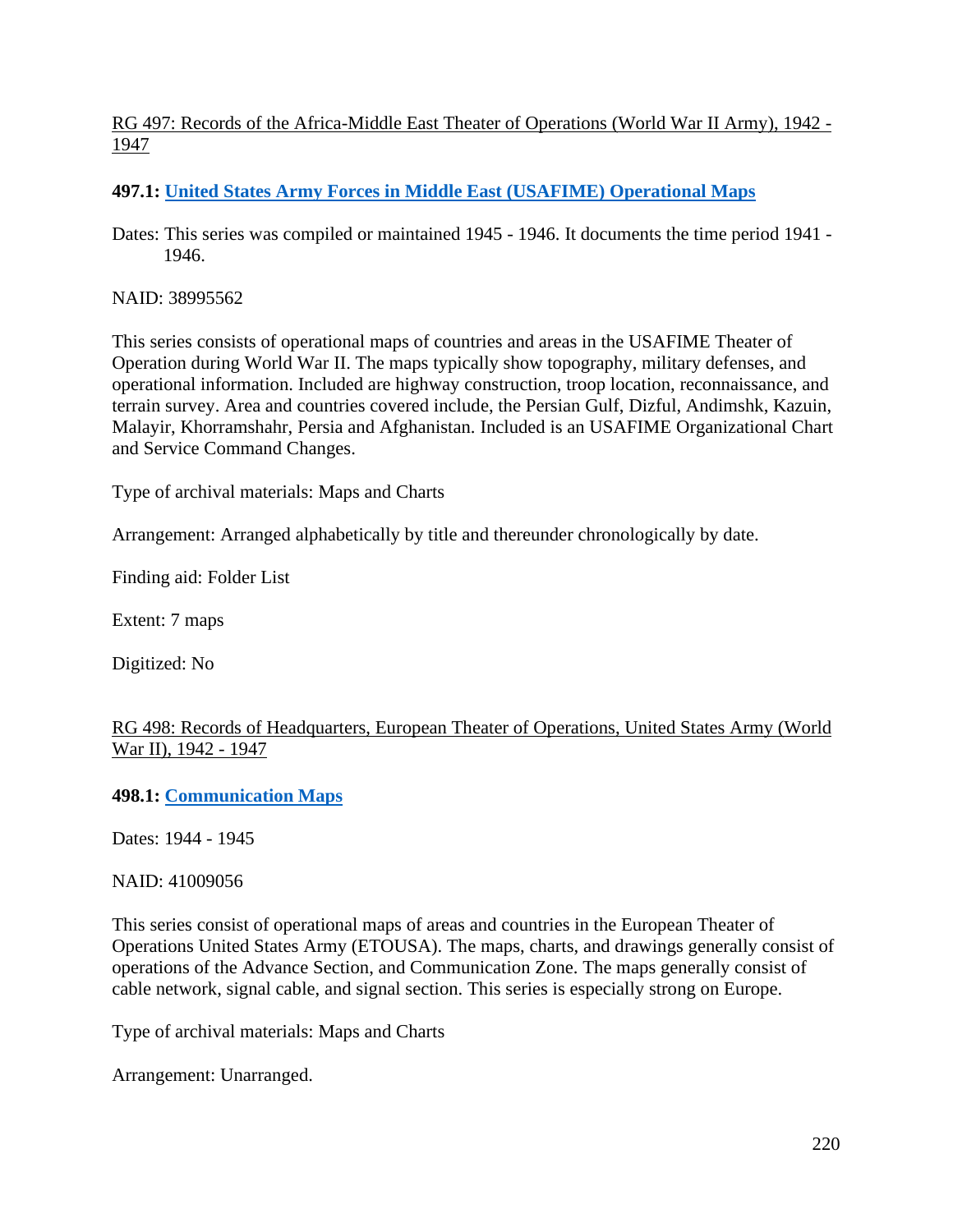Finding aid: Folder List

Extent: 250 maps

Digitized: No

# **498.2: [European Theater of Operations United States Army \(ETOUSA\) Operational Maps](https://catalog.archives.gov/id/39055196)**

Dates: This series was compiled or maintained 1942 - 1945. It documents the time period 1940 - 1945.

NAID: 39055196

This series consists of operational maps of areas and countries in the European Theater of Operations United States Army (ETOUSA) of War during World War II. The maps generally consist of military defenses and movement reconnaissance. The maps typically show topography, beach defenses and exit profiles, tidal curves, underwater obstacles, road capacity, railways and stations, bridge studies, rivers, and fortifications. This series is especially strong on France and Germany. Other countries and areas include Belgium, Holland, Czechoslovakia, Great Britain, and Western Europe.

Type of archival materials: Maps and Charts

Arrangement: Arranged alphabetically by geographic area and thereunder chronologically by date.

Finding aid: Folder List

Extent: 350 maps

Digitized: No

## RG 537: Records of the National Geospatial-Intelligence Agency, 1996 - 2009

## **537.1: [Aerial Photographs](https://catalog.archives.gov/id/78089032)**

Dates: This series was compiled or maintained 1947 - 1980. It documents the time period 1940 - 1946.

NAID: 78089032

This series consist of aerial photographs from different parts of the world.

Type of archival materials: Photographs and other Graphic Materials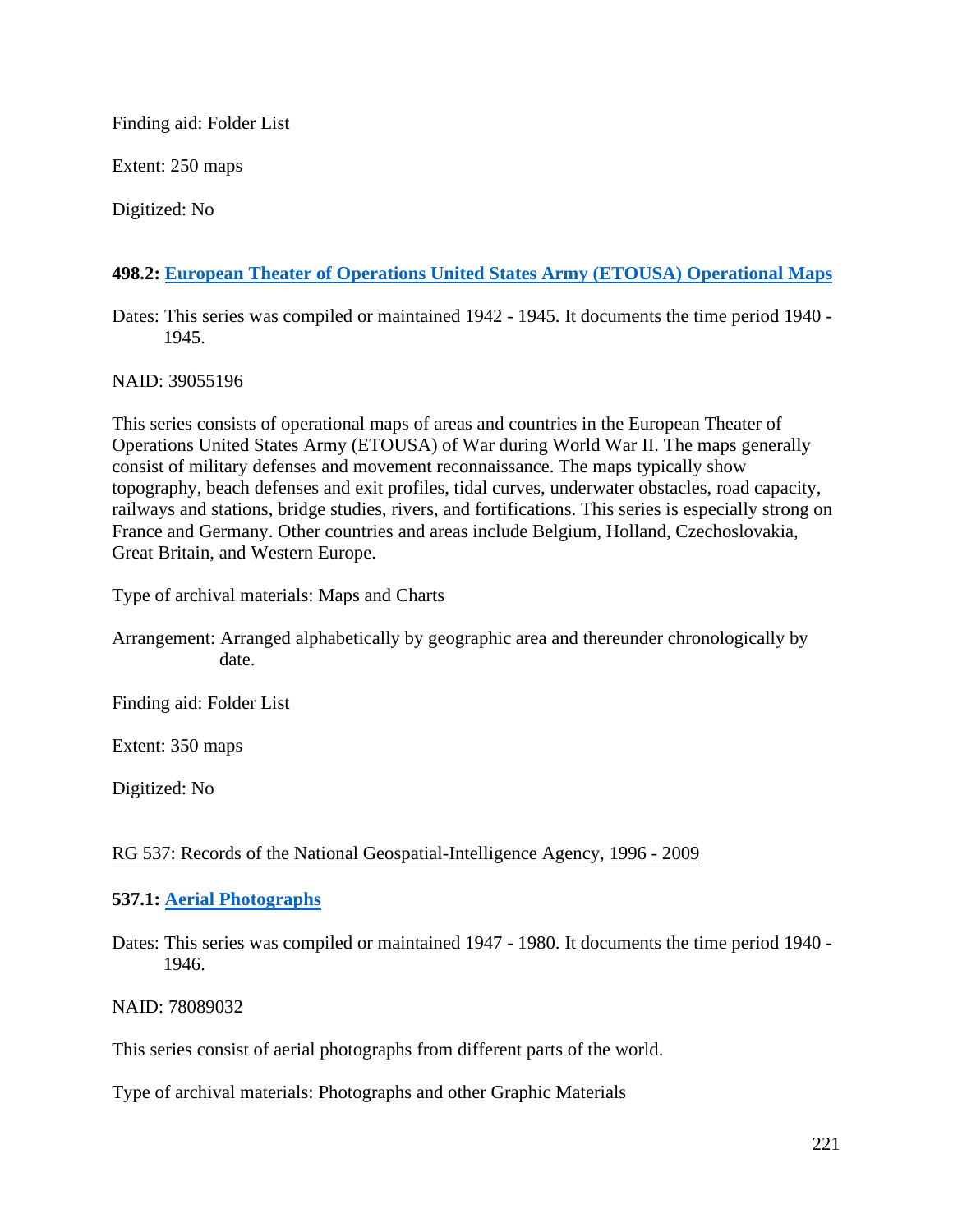Arrangement: Arranged by geographic location and thereunder by coverage area.

Access Restrictions: Restricted - Partly Specific Access Restriction: FOIA (b)(1) National Security, Secret Note: This series has been declassified in Part, some records remain classified.

Finding aid: None

Extent: Approximately 600,638 aerial photographs

Digitized: No

## **537.2: [Captured Military Maps](https://catalog.archives.gov/id/35688018)**

Dates: This series was compiled or maintained 1/1/2003 - 1/1/2014. It documents the time period 1913 - 2/1/1991

NAID: 35688018

This series consists of maps, city plans, briefings, and ground estimation maps. The documents were created by National Geospatial Intelligence Agency and foreign authorities, ranging from 1913 to 1991. Illustrated countries include Belarus, Georgia, Iraq, Latvia, Lithuania, Poland, Namibia, Russia, Ukraine, and Turkey. Topics covered include World War I & II, The Cold War, and Operation Desert Storm. The documents are annotated in the following languages, Arabic, English, German, Japanese, Latvian, Lithuanian, and Russian. The provenance associated with each record is unknown. Type of archival materials: Maps and Charts

Arrangement: Arranged by name of producer, thereunder by country, and thereunder chronologically by coverage date of document.

Finding aid: Folder List

Extent: 95 maps

Digitized: Partially

RG 549: Records of United States Army, Europe, 1942 - 1991

**549.1: [Maps of the German Invasion of France and the Low Countries](https://catalog.archives.gov/id/1253394)**

Dates: This series was compiled or maintained 1949 - ca. 1952. It documents the time period 9/9/1939 - 6/25/1940.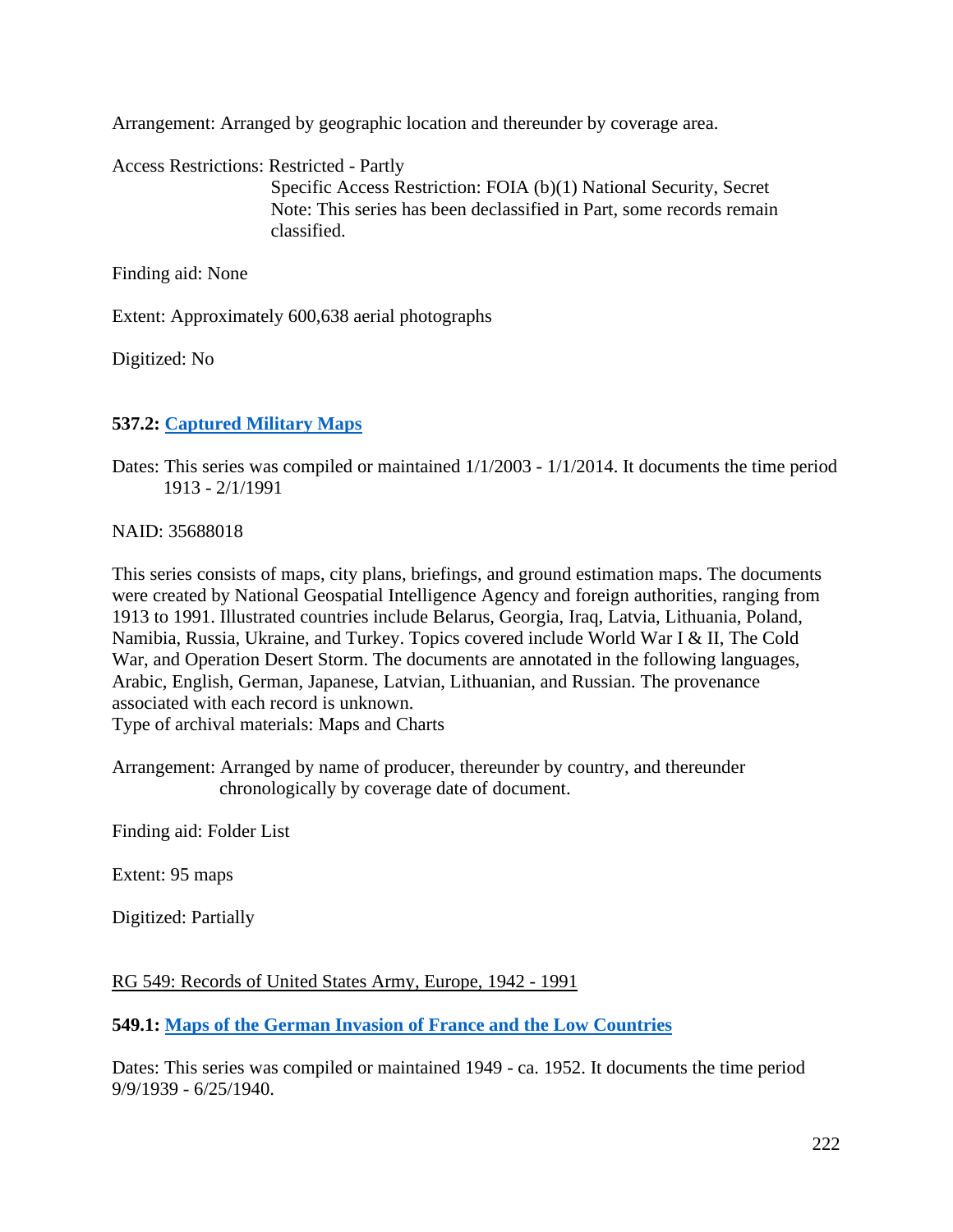### NAID: 1253394

This series consists of reproduced maps from a German atlas, entitled "Der Feldzug in Frankreich," showing troop movements during the German invasion of France and the Low Countries during World War II. Each map includes the position of Allied and German military units involved in the operation, their general direction of movement, lines of defense and offense, and pockets of resistance. Map coverage exists for September 9th, October 16th and 25th, November 12th, and December 4, 1939; January 17th, 1940; and daily from May 10, 1940 to June 25, 1940. Also included are two maps showing the planned first and second phases of the operation.

Type of archival materials: Maps and Charts

Arrangement: Arranged chronologically.

Finding aid: None

Extent: 58 maps

Digitized: No

#### **549.2: [United States Army Europe \(USAEUR\) Road Maps](https://catalog.archives.gov/id/40039158)**

Dates: This series was compiled or maintained 1952 - 1966. It documents the time period 1942 - 1966.

NAID: 40039158

This series consists of operational maps of USAEUR. The maps typically show topography, military installations, highways, and soundings. Areas covered includes Hawaii and Alaska.

Type of archival materials: Maps and Charts

Arrangement: Arranged alphabetically by title and thereunder chronologically by date.

Finding aid: Folder List

Extent: 4 maps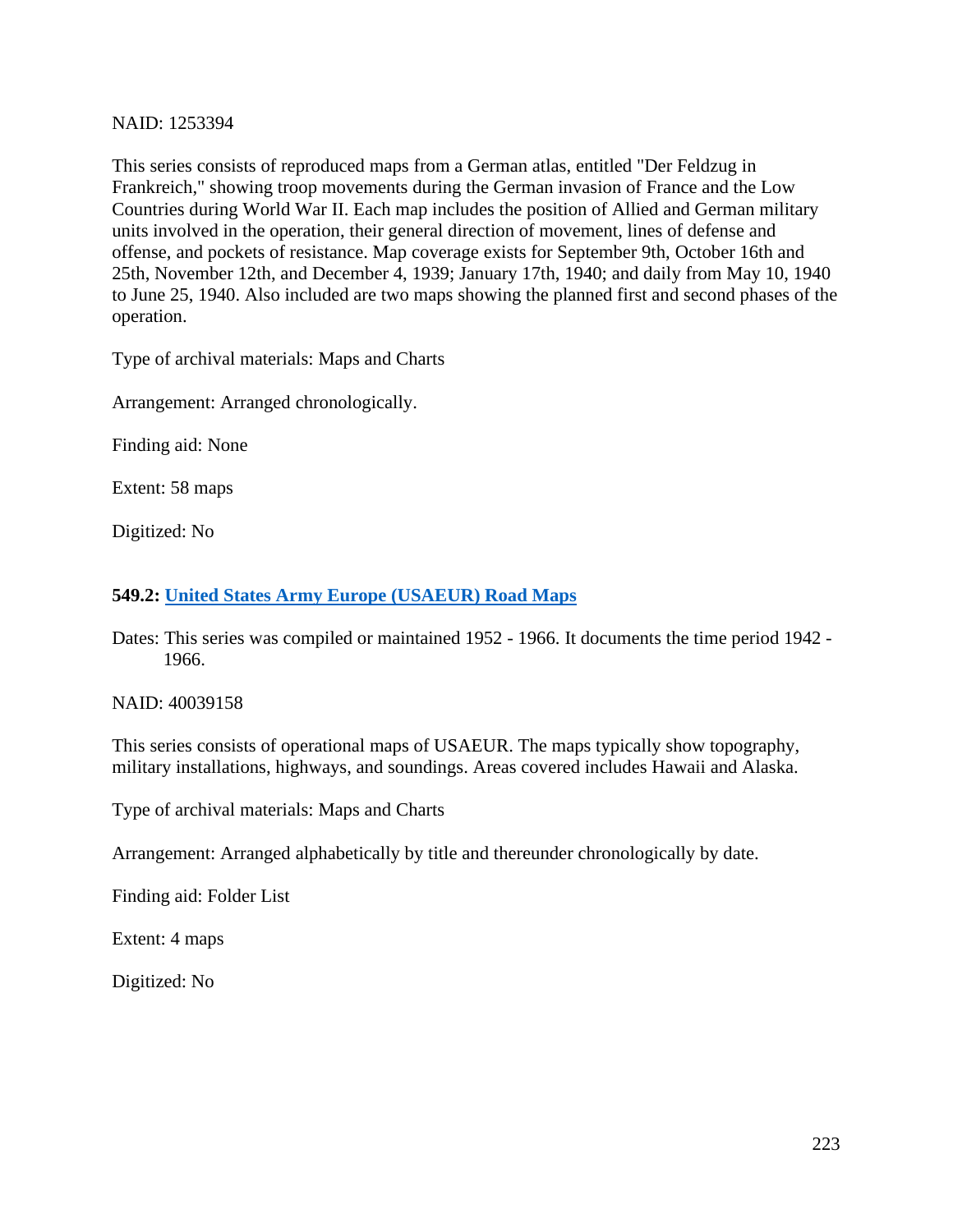## **549.3: United States European [Command \(EUCOM\) Road and Boundary Maps](https://catalog.archives.gov/id/40039189)**

Dates: This series was compiled or maintained 1952 - 1975. It documents the time period 1947 - 1975.

### NAID: 40039189

This series consists of operational maps of EUCOM. The maps typically show topography, boundaries, and road maps of Germany.

Type of archival materials: Maps and Charts

Arrangement: Arranged alphabetically by title and thereunder chronologically by date.

Finding aid: Folder List

Extent: 3 maps

Digitized: No

Donated Materials (Formerly RG 200)

## **DM.1: [Colonel Kelvin Hunter, Sr. World War](https://catalog.archives.gov/id/40865136) II Maps**

Dates: This series was compiled or maintained 1905 - 1992. It documents the time period 1896 - 1945.

NAID: 40865136

This series consists of World War II maps donated by Colonel Kelvin Hunter, Senior. Many of the maps are related to Germany, especially during World War II. Additional maps cover other areas of Europe, military reservations and training areas in the United States, including Fort Sill, Fort Lewis, and Fort Douglas, and areas of Asia including South Korea and Japan. The collection contains many items related to the 95th Infantry Division, of the U.S. 3rd Army, including maps showing troop movements and locations from October 1944 until May 1945, commemorative items, newspapers, and illustrated booklets. Some maps are annotated to show training exercises and maneuvers. Other items include four editions of the 95th Division Newspaper, titled "The Journal," various editions of "Stars and Stripes" concerning German surrenders, and a "New York Times" issue about the Japanese surrender.

Type of archival materials: Maps and Charts

Arrangement: Unarranged.

Finding aid: Item List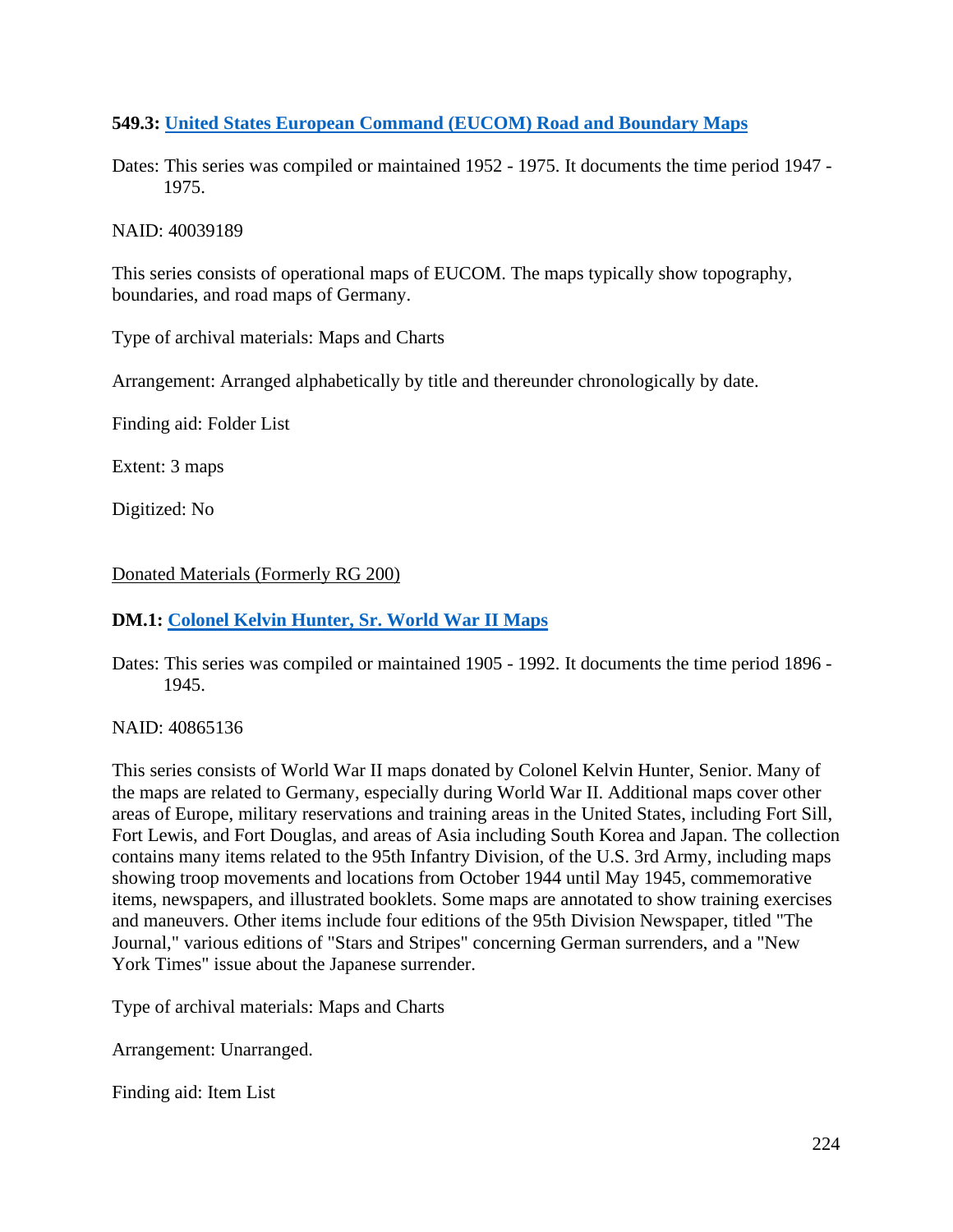Extent: 133 items

Digitized: No

# **DM.2: Map [of Advance of the 20th Armored Division Operations During World War II](https://catalog.archives.gov/id/43292878)**

Dates: 1945

NAID: 43292878

This series consists of a World War II post-operation map for the advance of the 20th Armored Division, February-May 1945.

Type of archival materials: Maps and Charts

Arrangement: Unarranged.

Finding aid: None

Extent: 1 map

Digitized: No

# **DM.3: World [War II French Resistance Maps](https://catalog.archives.gov/id/41025305)**

Dates: 1940 - 1944

NAID: 41025305

This collection consists of French Resistance Maps from World War II.

Type of archival materials: Maps and Charts

Arrangement: Unarranged.

Finding aid: Item List

Extent: 6 maps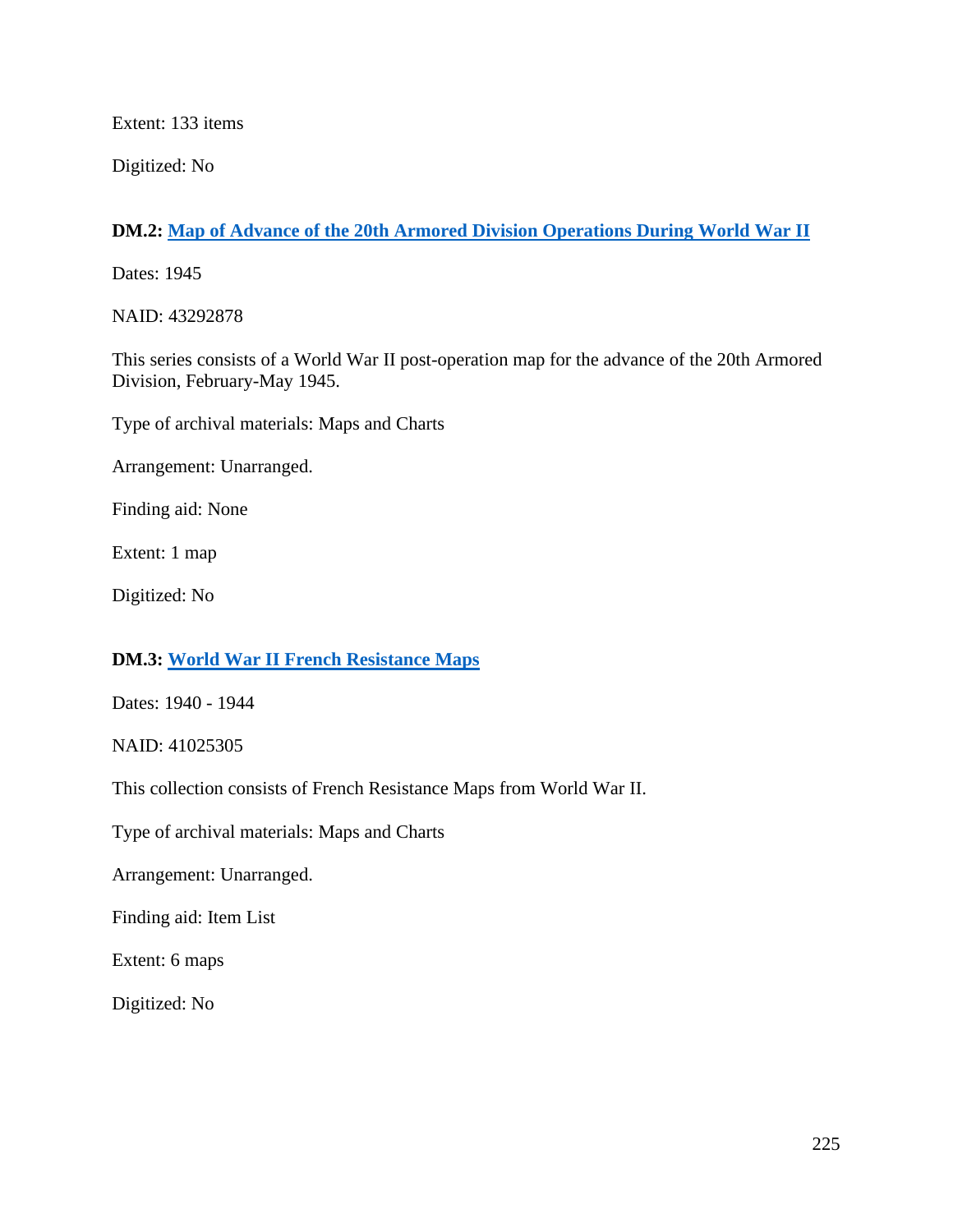# **DM.4: World [War II Maps](https://catalog.archives.gov/id/4418337)**

Dates: 1926 - 1945

NAID: 44181337

This series consists of World War II maps, overlays and photomaps donated by Colonel Alan P. Sullivan. These maps focus on the advance of Allied Forces in Europe, particularly the XII Corps of the U.S. 3rd Army, from Normandy to the Rhine River in 1944-45. Records include maps showing topography and roads in France, Germany, Belgium, and other European areas. Some also show defenses or are annotated to show troop positions and movements. Type of archival materials: Maps and Charts

Arrangement: Arranged geographically.

Finding aid: Item List

Extent: Approximately 162 maps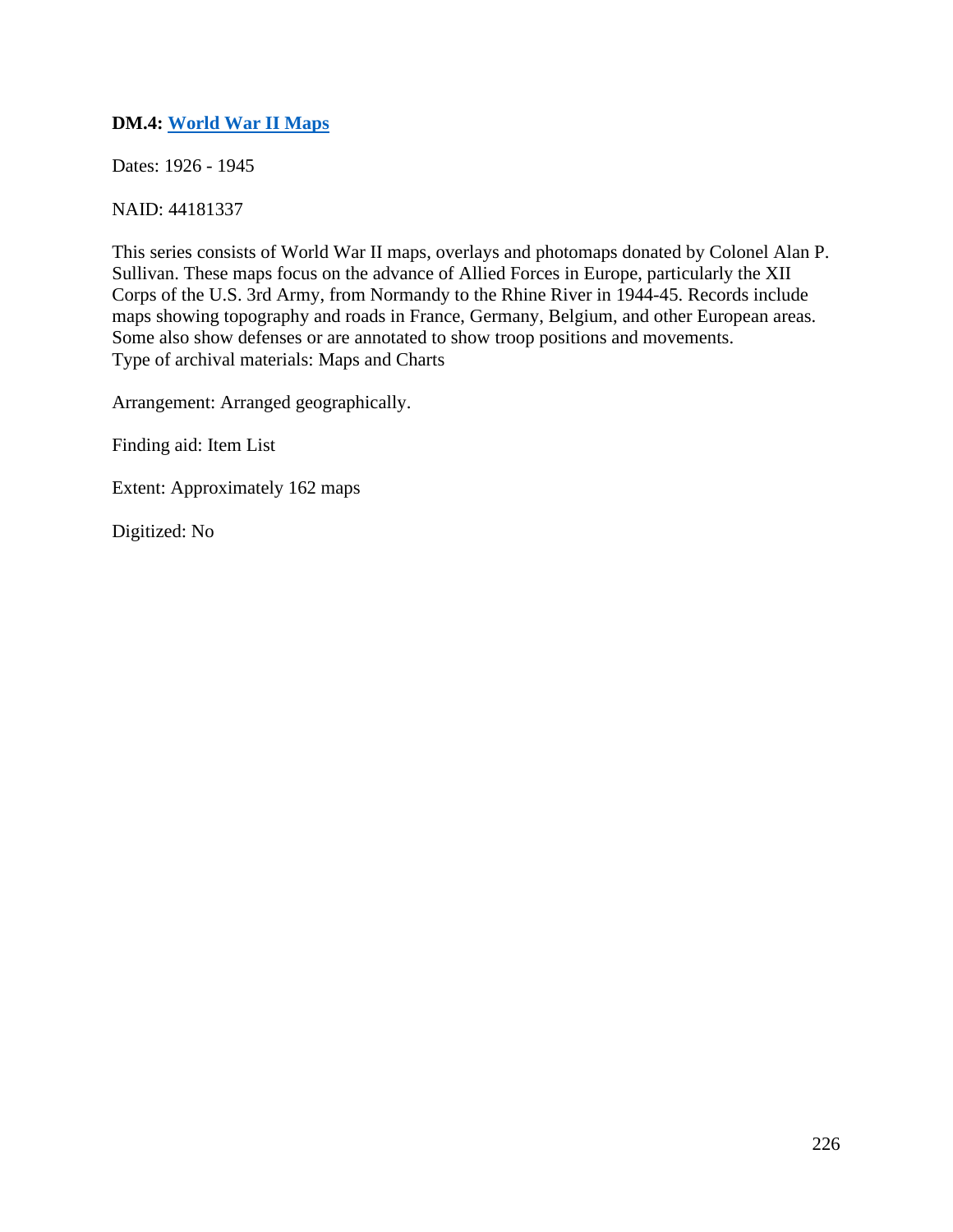Index

- 1<sup>st</sup> Armored Division: 407.7
- 1<sup>st</sup> Army: 407.5, 407.7
- 1<sup>st</sup> Infantry Division: 407.7
- 2<sup>nd</sup> Army: 407.7
- 2nd (II) Corps: 407.7
- 3rd Army: 407.7, DM.1, DM.4
- 3rd (III) Corps: 407.7
- 3rd Infantry Division: 407.7
- 4th (IV) Corps: 407.7
- 5th Armored Division: 407.7
- 5th Army: 407.7
- 5<sup>th</sup> (V) Corps: 407.7
- 6th Army: 407.7
- 6th Army Group: 331.16, 331.51
- 6th (VI) Corps: 407.7
- 7th Army: 331.35, 331.46, 407.7
- 7th Bomber Command: 18.23
- 7th (VII) Corps: 407.7
- 7th Division: 407.7
- 8<sup>th</sup> Air Force: 18.1, 331.22
- 8th Army: 407.7
- 8th (VIII) Corps: 407.7
- 9th Army: 407.7
- 10<sup>th</sup> Army: 407.7
- $10^{th}$  (X) Corps: 407.7
- 11th Armored Division: 407.7
- 12th Army Group: 407.6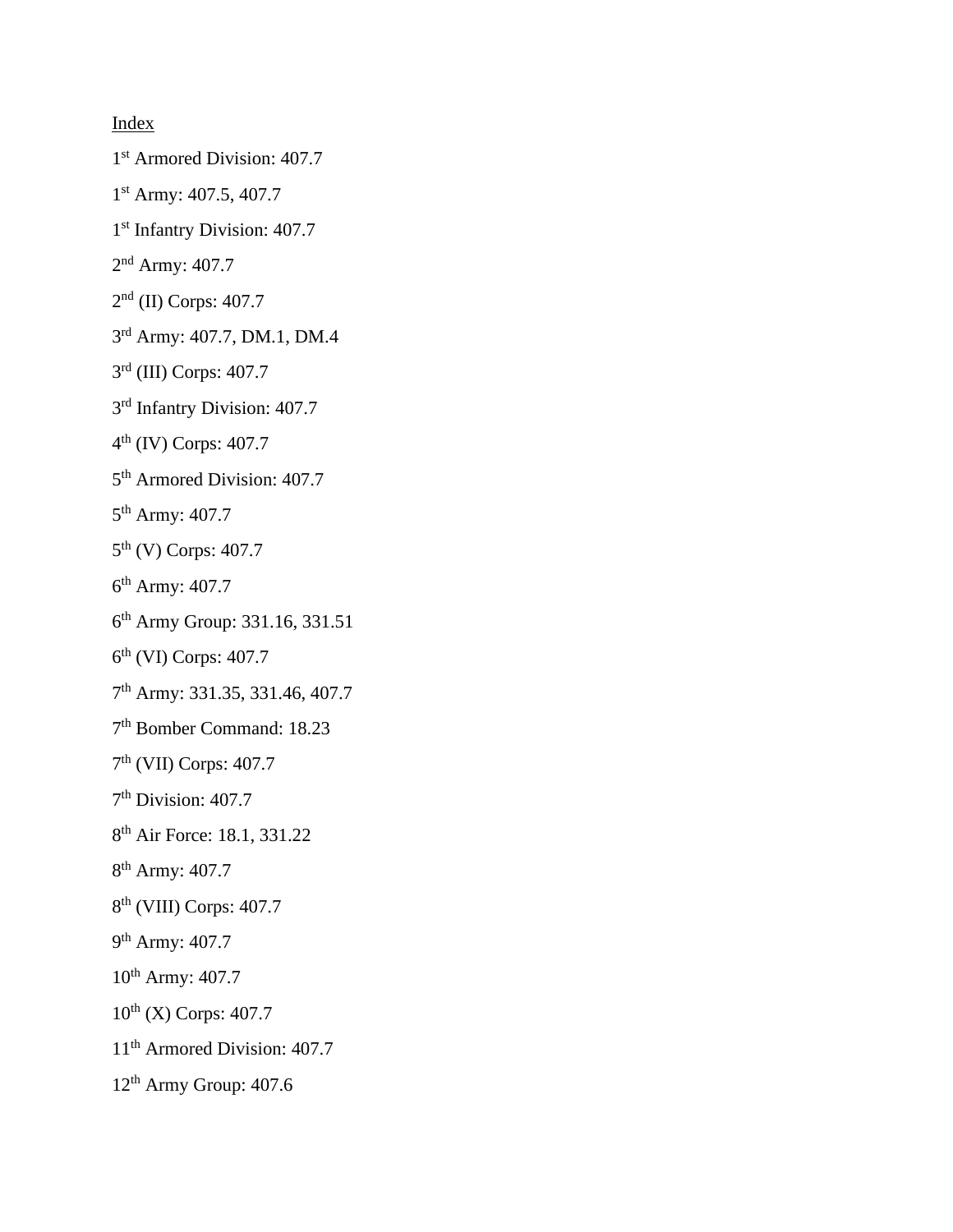12th (XII) Corps: 407.7, DM.4

- 13<sup>th</sup> Air Force: 18.23
- 13th (XIII) Corps: 407.7
- 14th Air Force: 18.20, 18.23
- 14th (XIV) Corps: 407.7
- 15th Army: 407.7
- 15th (XV) Corps: 407.7
- 16th (XVI) Corps: 407.7
- 18th (XVIII) Corps: 407.7
- 19th (XIX) Corps: 407.7
- 20<sup>th</sup> Armored Division: DM.2
- 20th (XX) Corps: 407.7
- 21st Army Group: 331.27
- 21st Bomber Command: 18.23, 243.1
- 23rd (XXIII) Corps: 407.7
- 23rd Headquarters: 407.5
- 24th (XXIV) Corps: 407.7
- $27<sup>th</sup>$  Division: 407.7
- 28<sup>th</sup> Division: 407.7
- 29<sup>th</sup> Infantry Division: 407.7
- 30<sup>th</sup> (XXX) Corps: 407.7
- 30<sup>th</sup> Division: 407.7
- 30th Infantry Division: 331.10
- 35th Infantry Division: 407.7
- 36th Infantry Division: 407.7
- 43rd Infantry Division: 407.7
- 45th Infantry Division: 407.7
- 71st Infantry Division: 407.7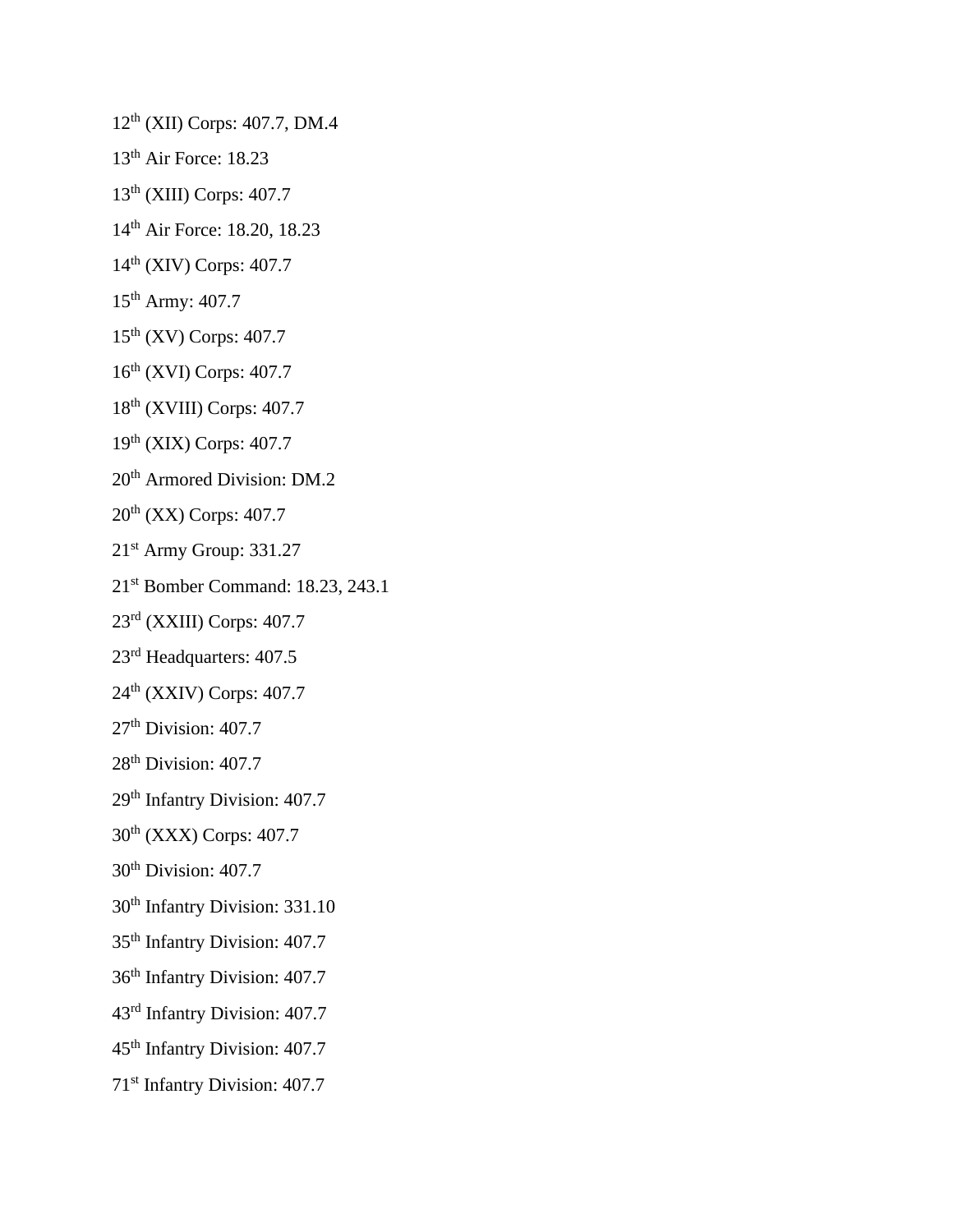76th Infantry Division: 407.7

79th Infantry Division: 331.10

81st Infantry Division: 407.7

85th Infantry Division: 407.7

90<sup>th</sup> Infantry Division: 407.7

91<sup>st</sup> Division: 407.7

95th Infantry Division: DM.1

101st Airborne Division: 331.9, 407.7

102nd Division: 407.7

104<sup>th</sup> Division: 407.7

133rd Engineer Battalion: 407.7

660th Engineer Battalion: 407.7

664th Engineer Corps: 407.7

667th Engineer Corps: 407.7

680th Engineer Corps: 407.7

942nd Engineer Battalion: 407.7

1148th Engineer Group: 331.10

1153rd Engineer Group: 331.10

Admiralty Islands: 18.18, 165.5, 496.5

Aerial photographs: 18.1, 18.3, 18.6, 18.7, 18.20, 18.23, 37.25, 38.4, 77.15, 80.1, 169.1, 169.2, 171.1, 226.3, 239.1, 242.1, 242.2, 242.3, 242.4, 242.5, 242.6, 242.13, 242.20, 242.30, 242.32, 242.40, 242.41, 242.42, 242.43, 242.44, 242.45, 242.46, 242.47, 242.48, 242.49, 242.51, 243.1, 289.1, 289.4, 289.5, 313.1, 313.4, 319.2, 331.1, 331.2, 331.3, 331.8, 331.19, 331.42, 342.6, 373.1, 373.2, 373.3, 373.4, 373.5, 373.6, 407.1, 407.7, 537.1

Aeronautical charts: 18.2, 18.3, 18.5, 18.10, 18.11, 18.15, 18.21, 18.22, 18.27, 23.1, 23.2, 23.3, 37.2, 37.3, 37.10, 37.11, 37.12, 37.19, 37.21, 37.22, 37.25, 38.4, 77.8, 319.2, 342.1, 342.3, 342.4, 342.5, 342.8, 342.9, 342.10, 342.11, 342.13, 342.14, 456.1

Africa (General): 18.11, 57.1, 92.2, 92.3, 165.8, 226.10, 242.42, 242.50, 263.2, 319.1, 319.2, 373.3, 373.5

Africa, North: 18.3, 18.4, 37.8, 38.4, 77.15, 165.12, 242.9, 242.14, 242.31, 242.32, 242.36, 242.37, 242.47, 242.51, 331.21, 342.5, 338.2, 373.3, 407.7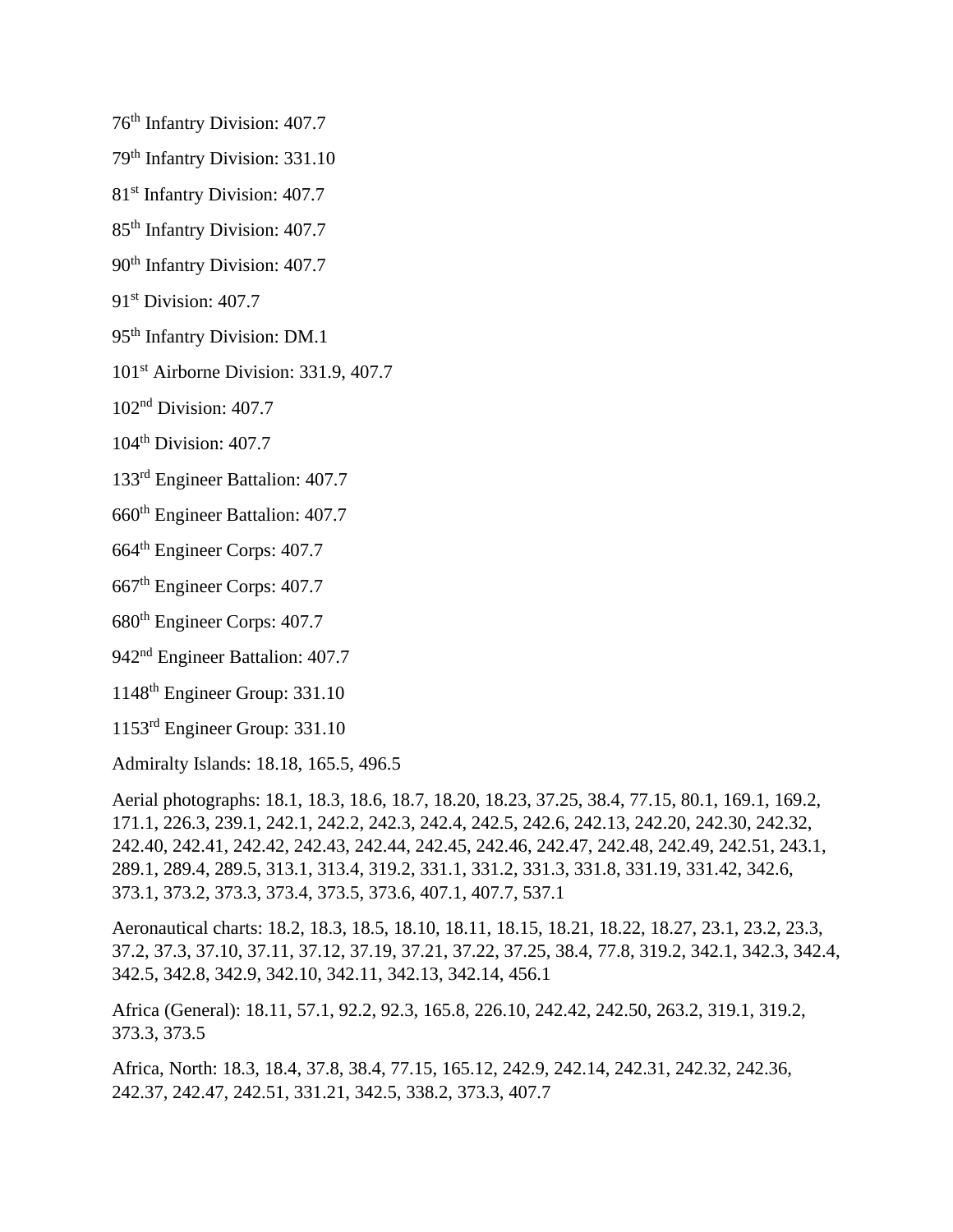Agriculture and farming: 83.1, 151.1, 165.3, 169.4, 224.1, 226.2, 226.10, 242.21, 287.1

Air facilities (includes airports and airfields): 18.3, 18.7, 18.8, 18.15, 18.20, 18.27, 18.28, 23.1, 23.2, 23.3, 37.21, 37.22, 37.25, 77.7, 77.10, 77.15, 77.17, 80.1, 112.2, 121.1, 165.1, 165.4, 165.12, 171.2, 181.2, 187.1, 234.1, 234.4, 237.1, 242.12, 242.32, 242.51, 243.1, 287.1, 313.6, 319.2, 331.27, 331.33, 331.36, 331.38, 331.45, 331.51, 342.2, 342.3, 342.4, 342.5, 342.7, 342.9, 342.11, 342.14, 342.15, 373.1, 407.7, 496.3, 496.5

Air operations: 18.1, 38.4, 165.11, 331.22, 331.23, 331.47, 407.2

Aircraft: 37.2, 37.13, 38.3, 72.1, 72.2, 72.3, 72.4, 72.5, 72.6, 72.7, 72.8, 165.11, 237.2, 313.10, 331.9, 331.47, 342.3

Aleutian Islands: 37.19, 38.4

Antarctica: 18.12, 37.18, 289.1, 319.2, 385.1, 285.3

Ardennes, Battle of: 331.25

Argentina: 37.18, 373.5

Arsenals: 156.1, 156.2, 175.1

Asia (general): 18.11, 18.23, 92.2, 37.4, 37.7, 37.16, 37.25, 57.1, 59.2, 77.3, 92.3, 226.2, 226.5, 239.2, 263.2, 289.5, 319.2

Atlantic Ocean: 37.3, 37.6, 37.12, 37.15, 37.20, 37.21, 38.1, 226.10, 313.4, 385.1, 385.3, 457.2, 457.5, 457.6, 457.7, 457.8, 457.9, 457.11, 457.13

Australia: 18.12, 37.18, 226.10, 263.2, 319.2, 331.15, 496.5

Austria: 43.1, 57.1, 59.6, 226.10, 242.15, 242.26, 319.2, 331.5, 331.15, 331.21, 331.23, 331.36, 331.42, 331.44, 331.48, 373.2, 373.3, 407.7

Bahamas: 77.15

Balkans: 242.1, 242.49

Bataan Death March: 331.2

Beaches: 18.18, 37.6, 38.4, 77.7, 77.18, 165.12, 169.1, 169.2, 169.4, 226.10, 331.4, 331.7, 331.8, 331.11, 331.15, 331.19, 331.22, 331.42, 331.52, 407.7, 498.2

Belgium: 43.1, 57.1, 77.1, 77.12, 165.8, 165.10, 169.2, 226.9, 242.17, 242.29, 242.31, 242.36, 319.2, 331.4, 331.5, 331.18, 331.19, 331.22, 331.36, 331.37, 331.38, 331.39, 331.41, 331.42, 331.48, 373.2, 373.3, 498.2, DM.4

Bolivia: 38.2, 77.15, 226.10, 234.1, 373.5

Bombing: 18.6, 18.23, 18.25, 18.26, 165.11, 187.2, 187.6, 239.1, 242.49, 243.1, 331.22, 331.36, 331.47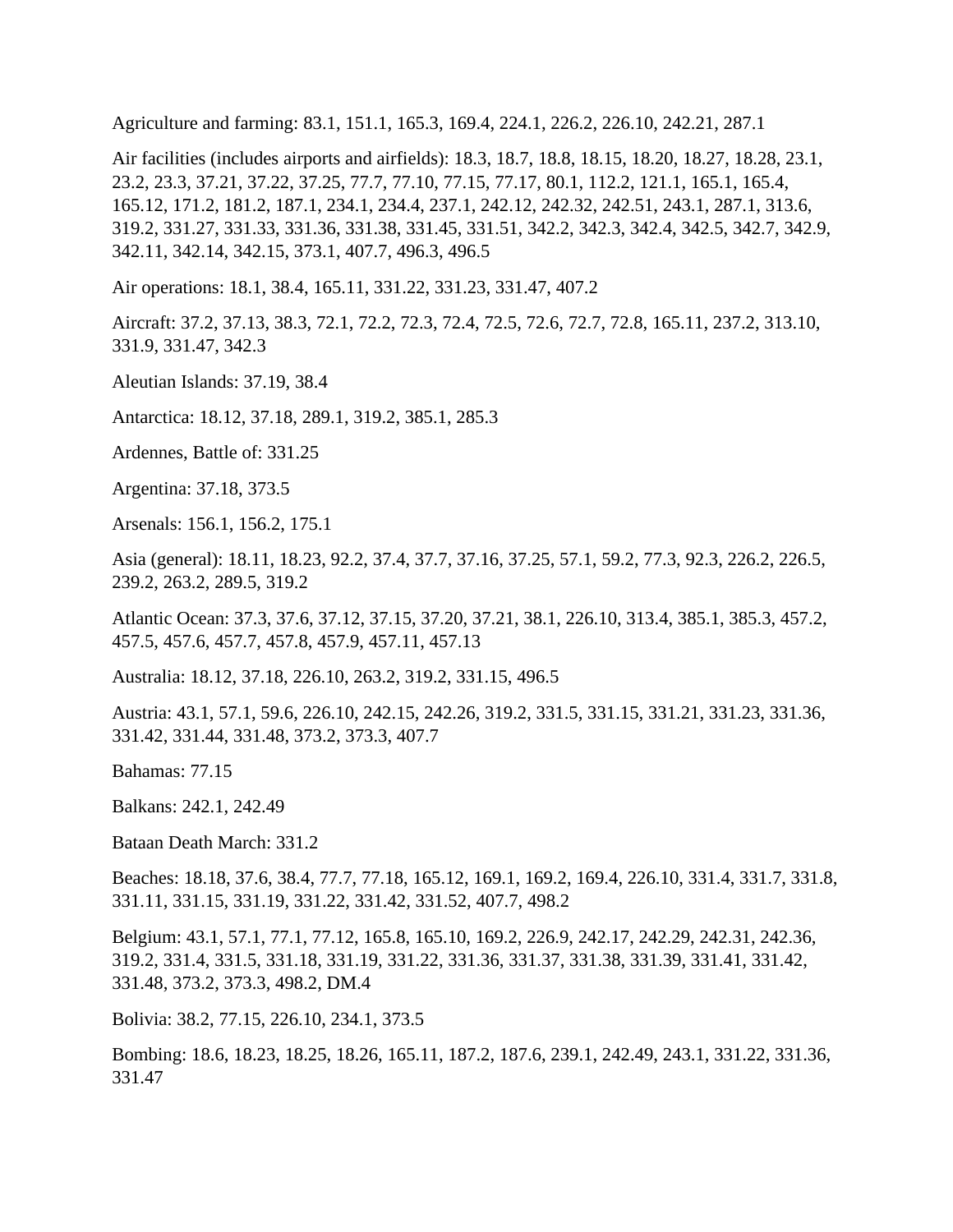Borneo: 18.6, 165.5, 496.5

Boundaries: 18.19, 18.22, 43.1, 59.2, 59.6, 59.7, 83.1, 165.5, 242.31, 242.38, 263.2, 287.1, 319.2, 331.4, 331.5, 331.21, 331.22, 331.40, 331.49, 337.1, 342.10, 407.7, 549.3

Bulge, Battle of: 331.25, 407.7

Brazil: 77.15, 226.10, 234.1, 234.4, 373.5

Bridges: 77.16, 169.1, 331.7, 331.9, 331.15, 331.16, 331.18, 331.23, 331.24, 331.27, 331.31, 331.33, 331.51, 385.1, 385.3, 407.7, 498.2

Britain: 37.18, 57.1, 226.9, 226.10, 242.7, 242.10, 242.12, 242.23, 242.34, 242.35, 242.39, 242.40, 319.2, 373.3, 373.5, 407.7, 457.4, 498.2

Bulgaria: 18.26, 43.1, 226.5, 226.10, 242.31, 373.3

Burma: 18.6, 18.26, 77.15, 80.1, 165.5, 169.1, 226.3, 226.10, 239.1, 319.2, 331.42, 493.1

Cambodia: 169.2

Canada: 37.18, 77.10, 226.10, 242.34, 319.2, 342.5, 373.5

Captured records (German): 19.4, 19.5, 57.1, 77.4, 77.5, 242.1, 242.2, 242.3, 242.4, 242.5, 242.6, 242.7, 242.8, 242.9, 242.10, 242.11, 242.12, 242.13, 242.14, 242.15, 242.16, 242.17, 242.18, 242.19, 242.20, 242.21, 242.22, 242.23, 242.24, 242.25, 242.26, 242.29 - 242.51, 342.3, 373.3, 407.4, 549.1

Captured records (Italian): 242.27, 242.37

Captured records (Japanese): 19.2, 226.4, 242.28, 496.1

Caribbean Sea: 37.25, 77.15, 92.3, 457.7

Caroline Islands: 37.25, 77.7, 313.6, 319.2, 373.4

Cartography: 37.13, 77.3, 77.11

Cemeteries: 92.2, 92.3, 117.3

Chemical warfare: 165.4, 175.1

Chile: 226.10, 373.5, 456.11

China: 18.6, 18.8, 18.16, 18.23, 18.26, 18.28, 24.1, 37.5, 37.9, 37.18, 37.19, 37.25, 77.7, 77.15, 80.1, 165.4, 165.8, 226.5, 226.10, 242.27, 242.28, 263.2, 313.6, 319.2, 331.42, 373.4, 373.5, 456.1, 493.1

Civilian defense: 171.1, 171.2, 171.3

Climate: 16.1, 18.9, 77.7, 92.1, 165.12, 226.2

Columbia: 226.10, 234.1, 373.5, 456.11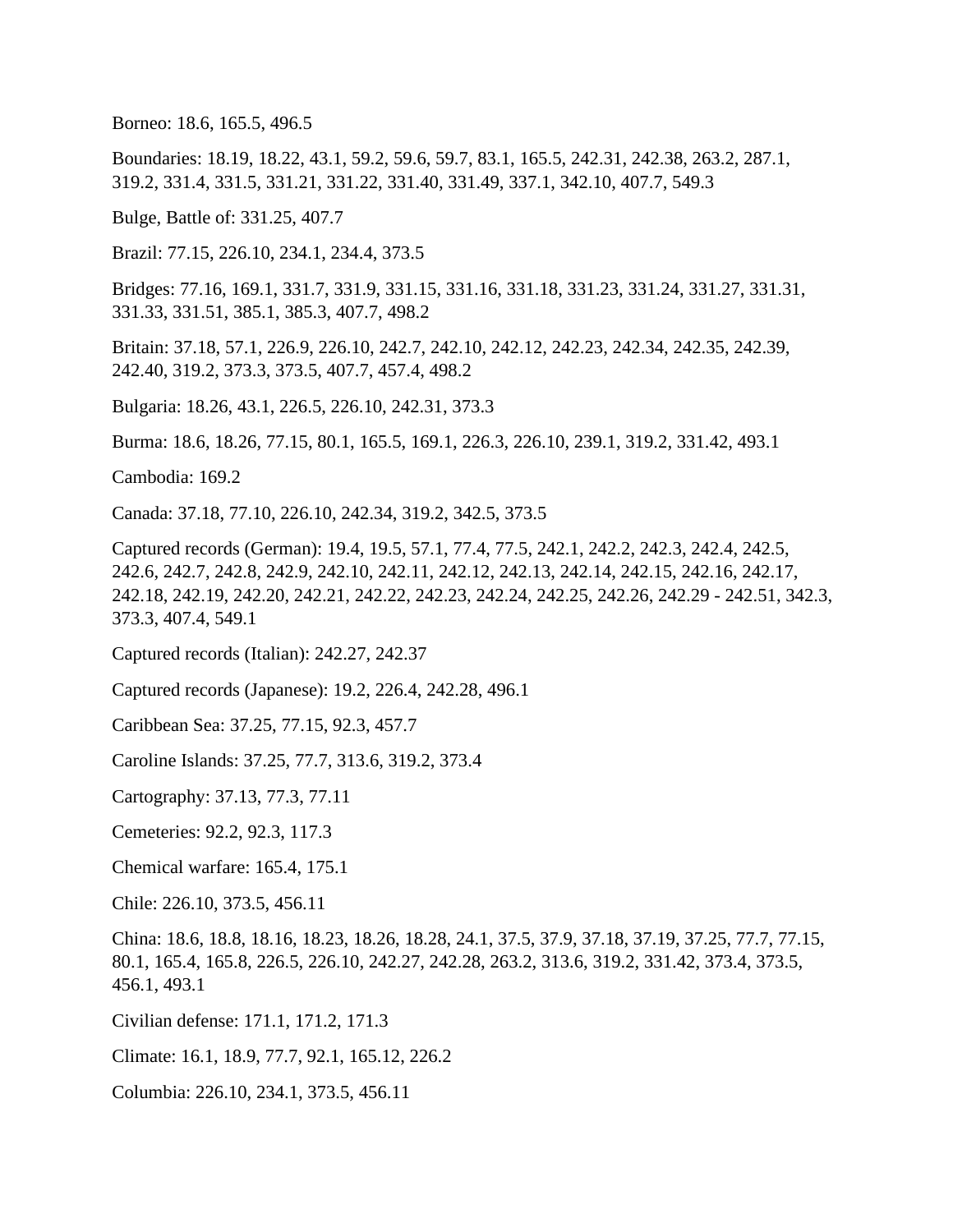Communication: 19.9, 38.2, 111.1, 111.2, 169.1, 173.1, 226.10, 331.14, 331.32, 331.50, 385.1, 385.3, 498.1

Concentration camps: 263.1, 331.20

Cuba: 37.14, 77.15, 165.9, 263.2, 319.2, 373.4, 373.5

Cyprus: 242.2, 242.49

Czechoslovakia: 43.1, 57.1, 77.1, 242.15, 242.26, 242.36, 331.23, 331.33, 331.48, 373.3, 498.2

D-Day (see Normandy Invasion)

Defenses: 18.28, 165.3, 169.1, 242.18, 242.22, 252.25, 242.27, 242.34, 313.6, 313.8, 331.4, 331.7, 331.8, 331.11, 331.15, 331.16, 331.18, 331.21, 331.30, 331.36, 331.45, 407.4, 407.7, 493.1, 496.3, 496.5, 497.1, 498.2, 549.1, DM.4

Denmark: 37.18, 57.1, 77.12, 331.18, 331.22, 331.33, 331.36, 331.37, 331.45, 373.3, 373.4

Depots: 77.17, 165.4, 234.1, 331.34, 331.37

Economic activity: 57.1, 59.3, 59.5, 151.1, 160.3, 169.2, 226.10, 263.2, 319.2

Egypt: 57.1, 242.9, 242.14, 242.31, 242.41, 331.21, 373.3, 373.5

England (See Britain)

Europe (general): 18.11, 59.1, 59.2, 77.3, 77.4, 77.5, 77.12, 77.20, 92.2, 92.3, 160.2, 160.4, 165.5, 165.9, 165.11, 165.12, 169.4, 226.2, 226.5, 226.8, 226.10, 239.2, 242.15, 242.26, 242.31, 242.33, 242.36, 242.39, 242.50, 263.2, 289.5, 319.1, 319.2, 331.5, 331.7, 331.25, 331.28, 331.32, 331.43, 331.47, 331.50, 338.2, 342.5, 342.6, 373.3, 407.7, 496.4, 498.1, 498.2, DM.1, DM.4

Finland: 18.26, 43.1, 57.1, 226.10, 319.2, 373.3

Fortifications: 77.16, 77.20, 165.12, 242.17, 242.25, 242.34, 319.2, 407.7, 498.2

France: 18.1, 18.26, 37.5, 37.8**,** 37.18, 38.5, 57.1, 77.1, 77.12, 80.1, 111.2, 117.3, 165.8, 165.10, 165.11, 169.1, 169.2, 226.9, 226.10, 242.3, 242.4, 242.8, 242.11, 242.12, 242.13, 242.16, 242.18, 242.29, 242.31, 242.34, 242.35, 242.36, 313.8, 319.1, 319.2, 331.3, 331.4, 331.5, 331.6, 331.7, 331.11, 331.12, 331.13, 331.14, 331.15, 331.16, 331.17, 331.18, 331.19, 331.21, 331.23, 331.25, 331.26, 331.27, 331.29, 331.34, 331.35, 331.36, 331.37, 331.38, 331.39, 331.42, 331.46, 331.48, 373.2, 373.3, 373.4, 373.5, 407.7, 456.5, 457.13, 498.2, 549.1, DM.4

French Indochina: 18.28, 493.1

Germany: 19.4, 19.5, 19.14, 38.6, 57.1, 59.6, 77.1, 77.2, 77.5, 77.11, 77.12, 77.20, 106.1, 169.2, 173.1, 226.1, 226.10, 242.13, 242.16, 242.19, 242.26, 242.29, 242.31, 242.36, 260.1, 289.2, 289.3, 319.1, 319.2, 331.1, 331.4, 331.5, 331.7, 331.15, 331.16, 331.18, 331.20, 331.22, 331.26, 331.27, 331.28, 331.31, 331.32, 331.33, 331.35, 331.36, 331.37, 331.38, 331.39, 331.40, 331.42, 331.43, 331.44, 331.45, 331.46, 331.48, 331.50, 331.51, 373.2, 373.3, 373.4, 373.5, 373.6, 407.4, 407.7, 456.5, 457.2, 457.5, 457.7, 457.8, 457.10, 498.2, 549.1, 549.3, DM.1, DM.4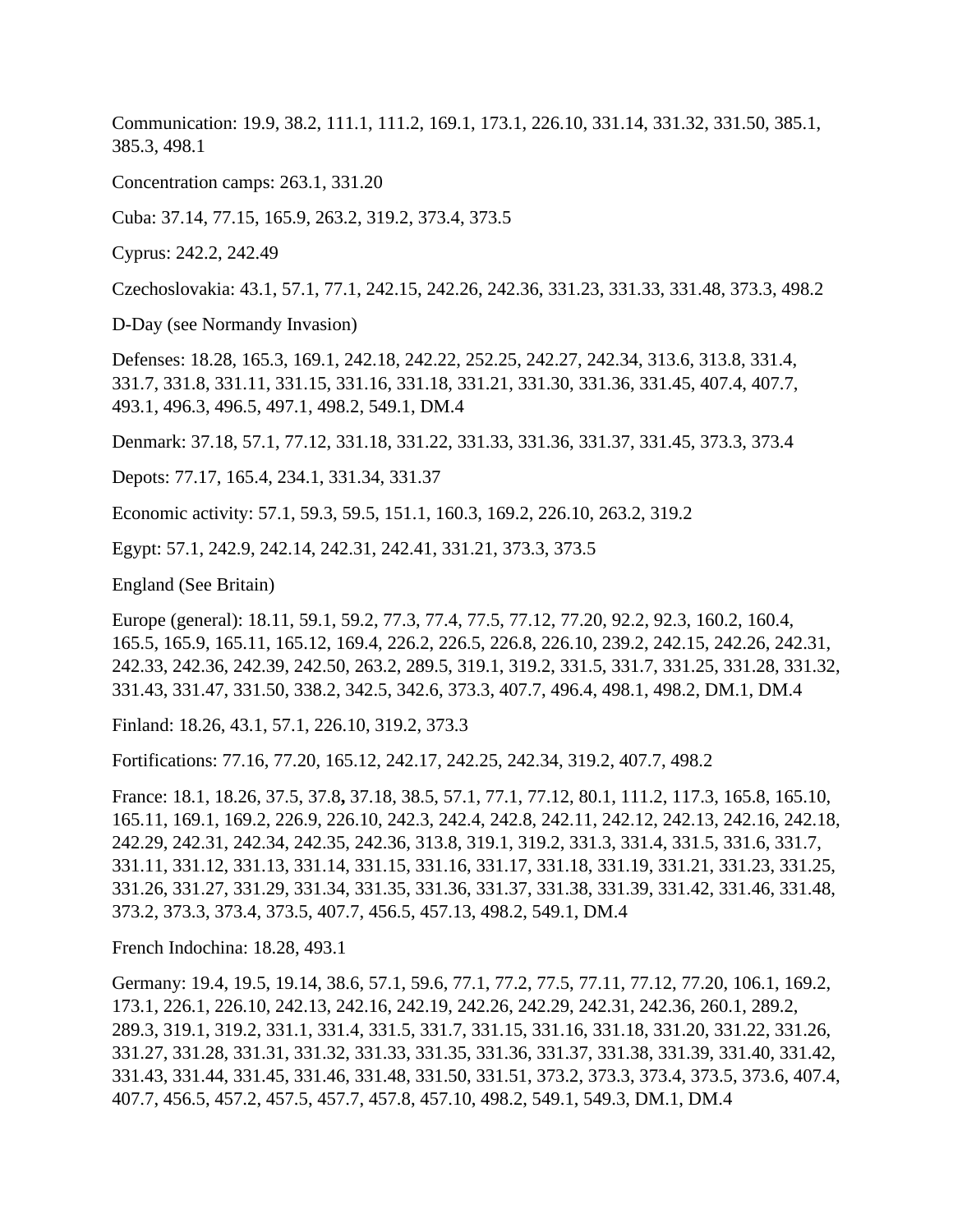Great Britain (See Britain)

Greece: 37.18, 43.1, 57.1, 165.10, 226.10, 242.16, 242.31, 242.34, 242.36, 242.49, 319.2, 331.21, 373.3, 373.4, 373.5

Guam: 37.6, 37.22, 38.4, 80.1, 313.6, 319.2, 373.4

Guyana: 373.5

Helicopters: 72.3, 72.4

Holland (See Netherlands)

Hospitals: 15.1, 71.1, 90.1, 112.1, 112.2, 121.1, 162.1, 181.1, 181.2, 331.20, 385.1, 385.3

Housing: 26.3, 171.2, 181.2, 187.3, 187.6, 187.9, 196.1, 196.2, 196.3, 196.4, 234.1, 385.1, 385.3

Hungary: 43.1, 57.1, 242.15, 373.3

India: 37.5, 37.18, 57.1, 77.15, 226.10, 319.2, 493.1

Indian Ocean: 37.20, 38.1, 457.6, 457.7, 457.8, 457.9, 457.13

Indochina: 18.26, 169.2

Indonesia: 18.6, 37.18, 37.19, 77.7, 80.1, 165.5, 169.1, 226.10, 319.2, 373.2, 373.5

Industry and production: 40.1, 43.1, 54.1, 57.1, 59.1, 59.2, 59.5, 59.7, 77.10, 151.1, 165.12, 169.4, 171.1, 171.2, 171.3, 187.1, 187.2, 187.4, 187.5, 187.7, 187.8, 187.9, 196.1, 196.2, 196.3, 226.2, 226.6, 226.10, 234.1, 234.2, 234.3, 242.12, 242.29, 243.1, 343.1

Installations: 26.3, 77.15, 77.17, 80.1, 171.3, 187.2, 187.3, 187.4, 187.5, 187.7, 242.32, 242.51, 319.2, 331.15, 338.1 373.4, 549.2

Internment: 210.1

Ireland: 37.18, 57.1, 181.1, 226.10, 242.16, 242.45, 319.2, 373.3, 373.5

Italy: 18.26, 37.18, 38.4, 43.1, 57.1, 77.1, 77.7, 77.18, 80.1, 106.1, 160.1, 165.5, 165.6, 165.11, 169.2, 226.10, 239.1, 242.5, 242.12, 242.16, 242.17, 242.20, 242.27, 242.30, 242.31, 242.36, 319.2, 331.8, 331.21, 331.42, 331.49, 331.52, 373.3, 407.7, 456.5, 457.6

Iwo Jima: 38.4, 165.5, 313.6

Japan: 18.4, 18.5, 18.6, 18.16, 18.23, 18.25, 18.26, 18.28, 19.2, 24.1, 37.5, 37.8, 37.9, 37.19, 37.25, 59.4, 59.6, 77.7, 77.9, 77.12, 77.20, 80.1, 106.1, 165.5, 169.3, 173.1, 226.4, 226.10, 242.27, 242.29, 242.34, 243.1, 289.1, 313.1, 313.2, 313.5, 313.6, 313.10, 319.2, 331.30, 373.4, 373.5, 373.6, 407.7, 457.1, 457.2, 457.3, 457.10, 457.12, 496.1, 496.2, 496.3, DM.1

Korea: 18.23, 18.25, 18.26, 18.28, 37.5, 37.9, 59.6, 80.1, 165.3, 226.10, 243.1, 289.1, 319.2, 313.6, 319.2, 373.4, 456.4, 493.1, DM.1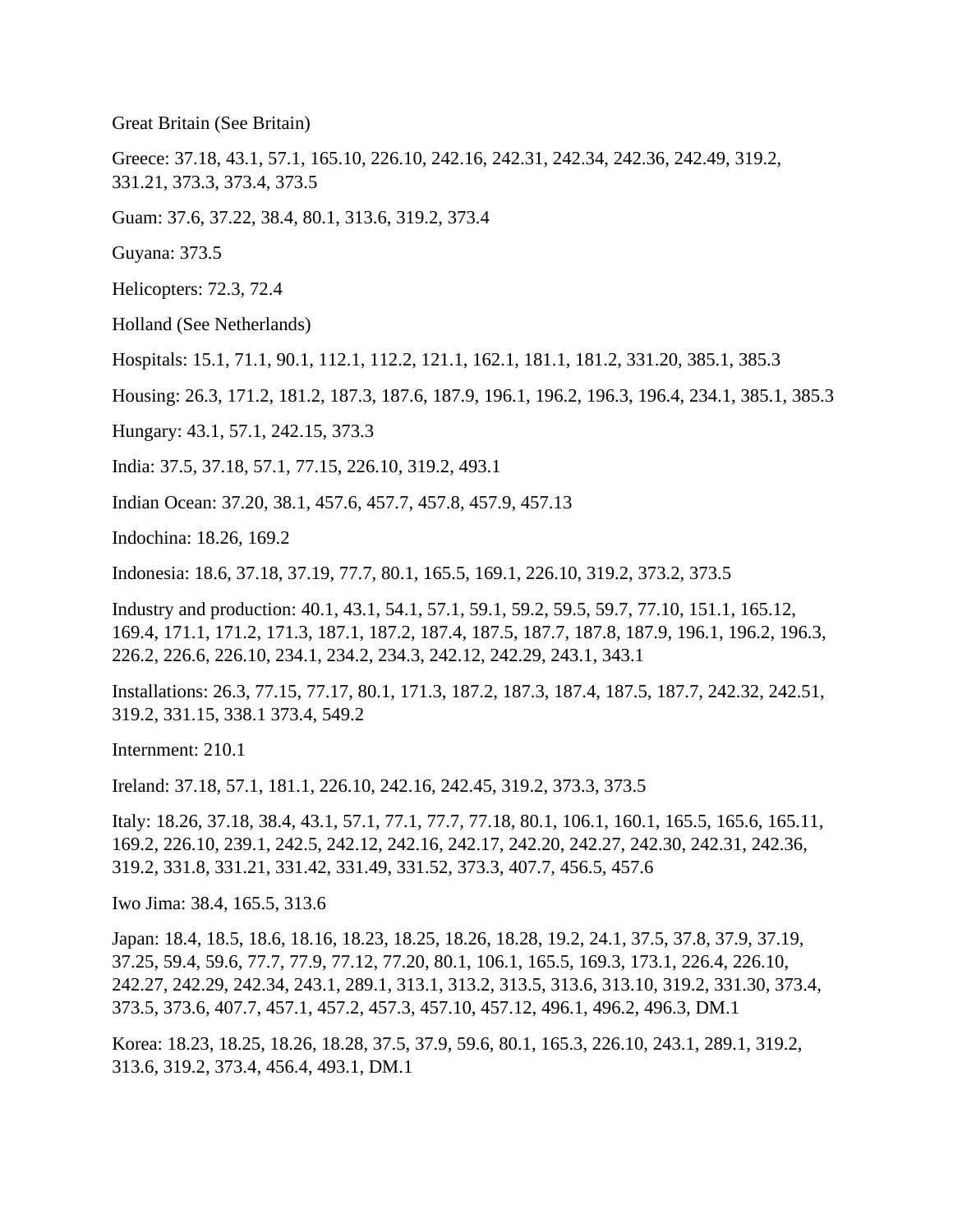Landing beaches (See Beaches)

Laos: 169.2

Luxembourg: 43.1, 57.1, 77.1, 165.8, 169.2, 242.29, 242.31, 319.2, 331.4, 331.5, 331.38, 331.39, 331.42, 331.48

Manchuria: 18.4, 18.16, 18.25, 18.28, 59.6, 169.3, 226.10, 242.21

Mariana Islands: 37.14, 37.25, 127.1, 226.10, 313.6, 319.2, 407.7

Marshall Islands: 37.25, 80.1, 313.6, 319.2

Mediterranean: 18.4, 37.6, 38.4, 165.5, 165.11, 242.2, 242.32, 242.49, 242.51, 289.4, 289.5, 331.11, 331.21, 331.29, 407.7, 492.1

Monuments and memorials : 117.1, 117.2, 117.3

Mexico: 77.15, 165.9, 226.10, 319.2, 373.5

Middle East (general): 18.11, 57.1, 59.2, 226.10, 242.44, 242.46, 242.49, 319.2, 342.5, 373.3, 373.5, 497.1

Midway, Battle of: 38.4, 313.9

Military reservations: 77.14, 77.20, 165.4, 215.1, DM.1

Mining (industry): 59.3, 59.5, 226.6, 242.21, 242.29, 331.33

Monte Cassino, Battle of: 331.21, 407.7

Morocco: 37.5, 37.8, 57.1, 169.1, 226.10, 242.9, 373.2, 373.3, 373.5

Natural resources: 59.3, 59.5, 187.8, 242.10, 242.11, 331.33

Naval facilities: 37.22, 38.2, 38.3, 71.1, 72.6, 80.1, 80.3, 121.1, 165.12, 181.1, 181.2, 385.1, 385.2, 385.3

Navigation: 18.3, 18.5, 18.8, 18.10, 18.22, 18.27, 23.1, 23.2, 23.3, 37.1, 37.3, 37.6, 37.10, 37.11, 37.12, 37.13, 37.15, 37.17, 37.21, 37.23, 313.8, 313.11, 342.3, 342.4, 342.5, 342.9, 342.10, 342.11, 342.14, 456.6, 456.7

Nautical charts: 37.5, 37.6, 37.7, 37.8, 37.16, 37.17, 37.19, 38.4, 37.9, 37.14, 37.18, 37.22, 127.1, 169.1, 319.2

Netherlands: 18.26, 43.1, 57.1, 77.1, 77.12, 165.8, 169.2, 226.10, 242.16, 242.17, 242.31, 242.34, 319.2, 331.5, 331.7, 331.9, 331.15, 331.18, 331.19, 331.22, 331.23, 331.36, 331.37, 331.38, 331.42, 331.48, 373.3, 456.11, 498.2

New Guinea: 80.1, 165.2, 165.5, 165.8, 319.2, 373.4, 496.5

Nijmegen, Battle of: 331.9, 331.15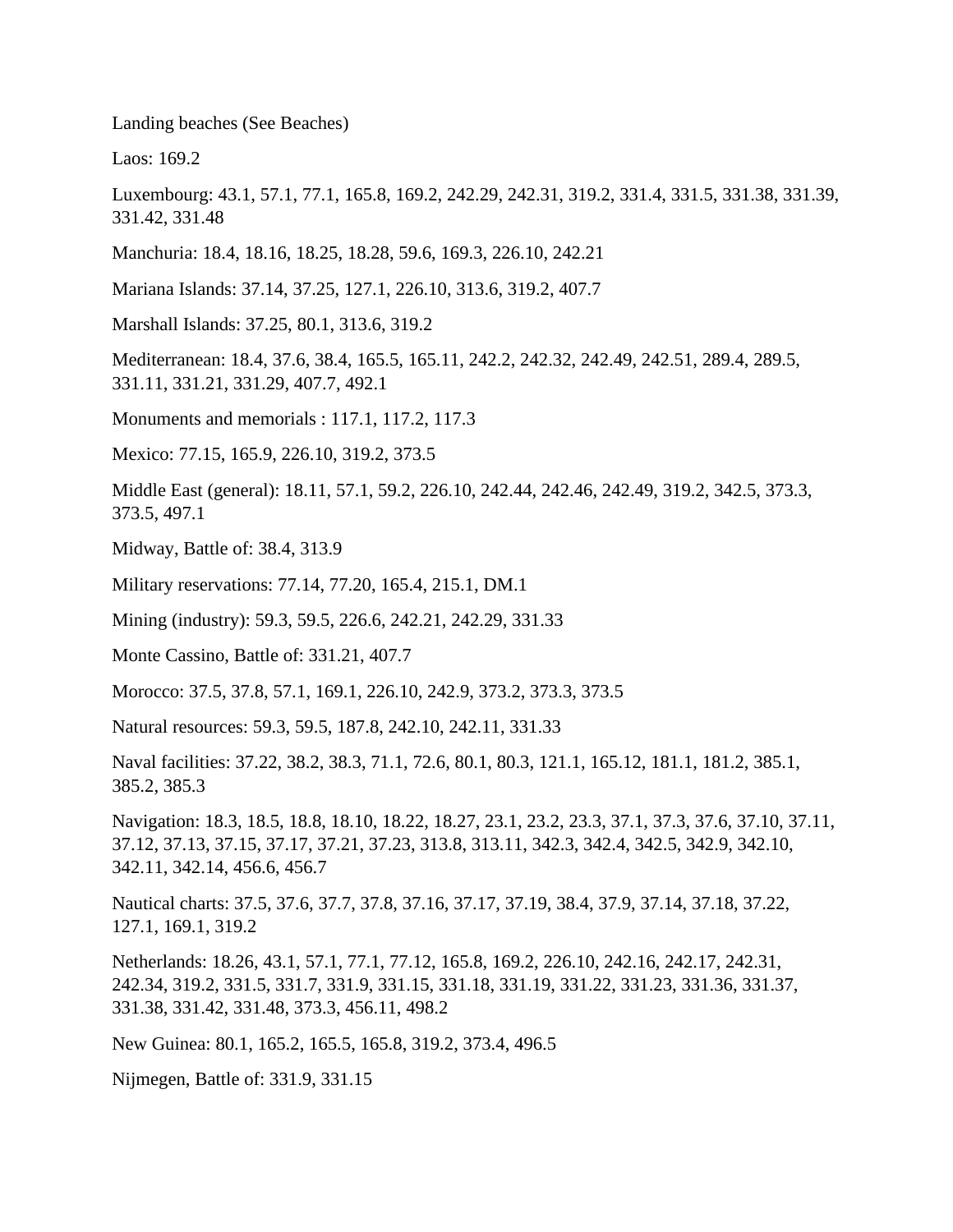Normandy Invasion: 18.1, 38.4, 331.3, 331.4, 331.7, 331.15, 331.19, 331.22, 331.25, 331.28, 331.42, 331.44, 407.6, 407.7

Norway: 37.18, 57.1, 319.2, 331.18, 331.25, 331.45, 373.3, 373.4, 407.7

Oil: 77.10, 187.9, 226.10, 242.34, 331.34, 331.37, 496.3, 496.5

Okinawa: 38.4, 165.5, 313.1, 313.2, 313.6, 407.7

Operation Anvil (See Operation Dragoon)

Operation Avalanche: 331.21

Operation Bigot: 331.11, 331.29

Operation Blackcock: 331.15

Operation Buckland: 331.21

Operation Crossbow: 331.41

Operation Dragoon: 331.11, 331.21, 331.29, 331.42, 407.7

Operation Eclipse: 331.22, 331.40, 331.50

Operation Grapeshot: 331.21

Operation Grenade: 331.15

Operation Husky: 77.7, 77.18

Operation Iceberg: 313.2

Operation Market Garden: 331.9, 331.15, 331.44

Operation Neptune: 331.15, 331.25

Operation Overlord: 331.15, 331.50

Operation Plunder: 331.9, 331.15, 331.22

Operation Shingle: 331.52, 407.7

Operation Torch: 331.21

Operation Varsity: 331.9, 331.15, 331.22

Operation Veritable: 331.15

Order of Battle Maps: 165.5, 165.6, 165.9, 331.25, 331.29, 331.42, 407.7

Ordnance: 72.6, 72.7, 72.8, 74.1, 74.2, 74.3, 74.4, 74.5, 74.6, 74.7, 156.1, 156.2, 156.3, 165.4, 179.2, 187.1, 187.2, 187.3, 187.6, 227.1, 331.34, 331.37, 343.1, 385.1, 385.3, 407.7

Pacific Islands (general): 37.7, 37.8, 37.19, 38.4, 77.9, 127.1, 226.5, 342.4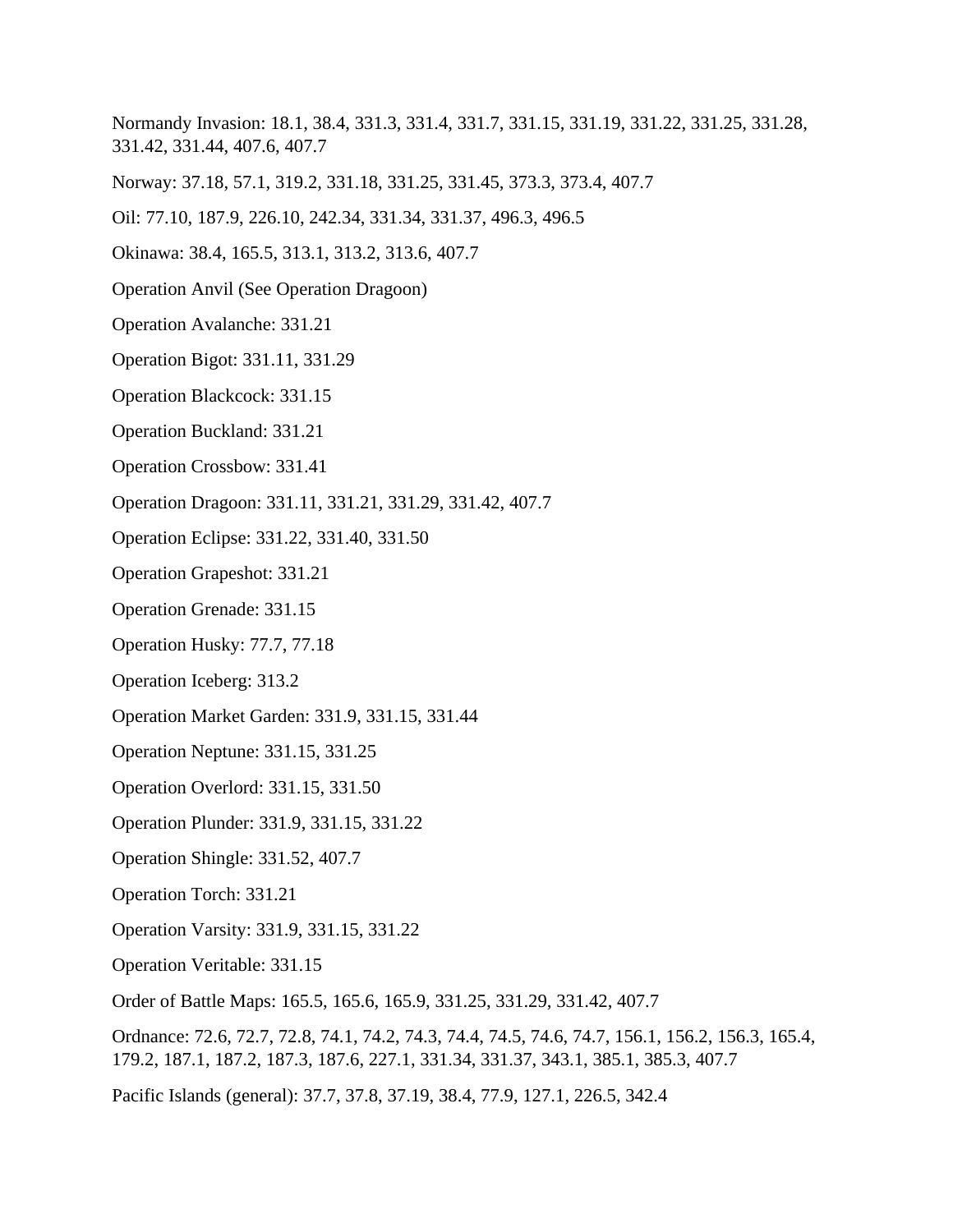Pacific Ocean: 37.3, 37.11, 37.15, 37.16, 37.20, 37.21, 37.22, 37.24, 38.1, 38.4, 160.2, 165.5, 226.4, 226.7, 242.29, 263.2, 313.4, 313.5, 313.6, 313.7, 313.9, 313.10, 313.11, 313.12, 319.2, 342.3, 457.3, 457.7, 457.12

Pacific theater (general): 18.8, 18.11, 37.7, 80.1, 92.2, 92.3, 160.2, 160.4 331.30, 407.7, 496.2, 496.3, 496.4, 496.5

Palau Islands: 80.1, 313.3, 407.7

Panama: 37.5, 37.25, 165.4, 313.10, 319.2, 373.4, 373.5, 456.11

Papua New Guinea: 18.18, 18.6, 37.25, 80.1, 127.1, 165.8, 319.2, 373.4, 373.5

Pearl Harbor: 80.1, 80.3, 313.9, 313.10

Peleliu: 165.5, 313.3

Philippines: 18.6, 18.23, 18.26, 23.1, 37.14, 37.19, 37.25, 38.4, 77.8, 80.1, 160.1, 165.1, 165.4, 165.11, 226.6, 226.10, 313.1, 313.6, 319.2, 331.1, 331.2, 373.4, 373.5, 407.1, 407.7, 496.2, 496.3, 496.5

Photographs: 18.18, 38.1, 38.3, 57.1, 77.11, 77.12, 77.16, 77.20, 80.1, 165.5, 226.9, 242.32, 242.35, 242.51, 331.31, 331.42, 331.51, 343.1

Poland: 57.1, 77.1, 242.15, 242.16, 242.26, 242.34, 242.36, 242.38, 331.21, 373.3, 373.4, 373.5, 373.6, 407.4, 537.2

Population: 16.1, 38.2, 40.1, 43.1, 59.2, 59.4, 59.6, 59.7, 151.1, 171.3, 187.2, 187.7, 187.9, 226.2, 226.10, 242.25

Portugal: 18.26, 37.5, 57.1, 242.13, 373.3, 373.5

Post-WWII: 16.1, 59.3, 59.6, 59.7, 72.1, 117.1, 117.2, 117.3, 331.5, 331.40, 549.3, DM.2

Prisoner-of-war camps: 331.20

Puerto Rico: 37.14, 80.1, 90.1, 112.1, 165.4, 165.9, 171.2, 176.1, 176.2, 196.1, 196.2, 237.1, 373.5

Radar: 18.8, 19.9, 72.1, 72.2, 72.4, 80.2, 227.1, 313.8, 331.18, 385.1, 385.3

Radio: 18.3, 18.7, 18.8, 18.21, 18.25, 18.26, 18.27, 19.9, 23.1, 23.2, 37.1, 37.3, 37.19, 72.1, 72.2, 72.4, 72.6, 72.8, 80.1, 234.1, 331.13, 331.36, 342.14, 385.1, 385.3

Railroads: 18.6, 18.22, 18.23, 18.25, 18.26, 18.27, 18.28, 23.1, 57.1, 77.3, 77.13, 165.3, 165.11, 165.12, 169.1, 169.2, 169.3, 169.4, 187.1, 226.5, 242.13, 242.14, 242.15, 242.16, 242.18, 242.19, 242.20, 242.21, 242.22, 242.29, 242.37, 260.1, 319.2, 331.17, 331.23, 331.24, 331.27, 331.31, 331.39, 331.45, 331.46, 331.47, 331.48, 331.51, 342.5, 342.10, 342.11, 385.1, 385.3, 407.7, 456.10, 498.2

Resistance: 331.13, 407.4, DM.3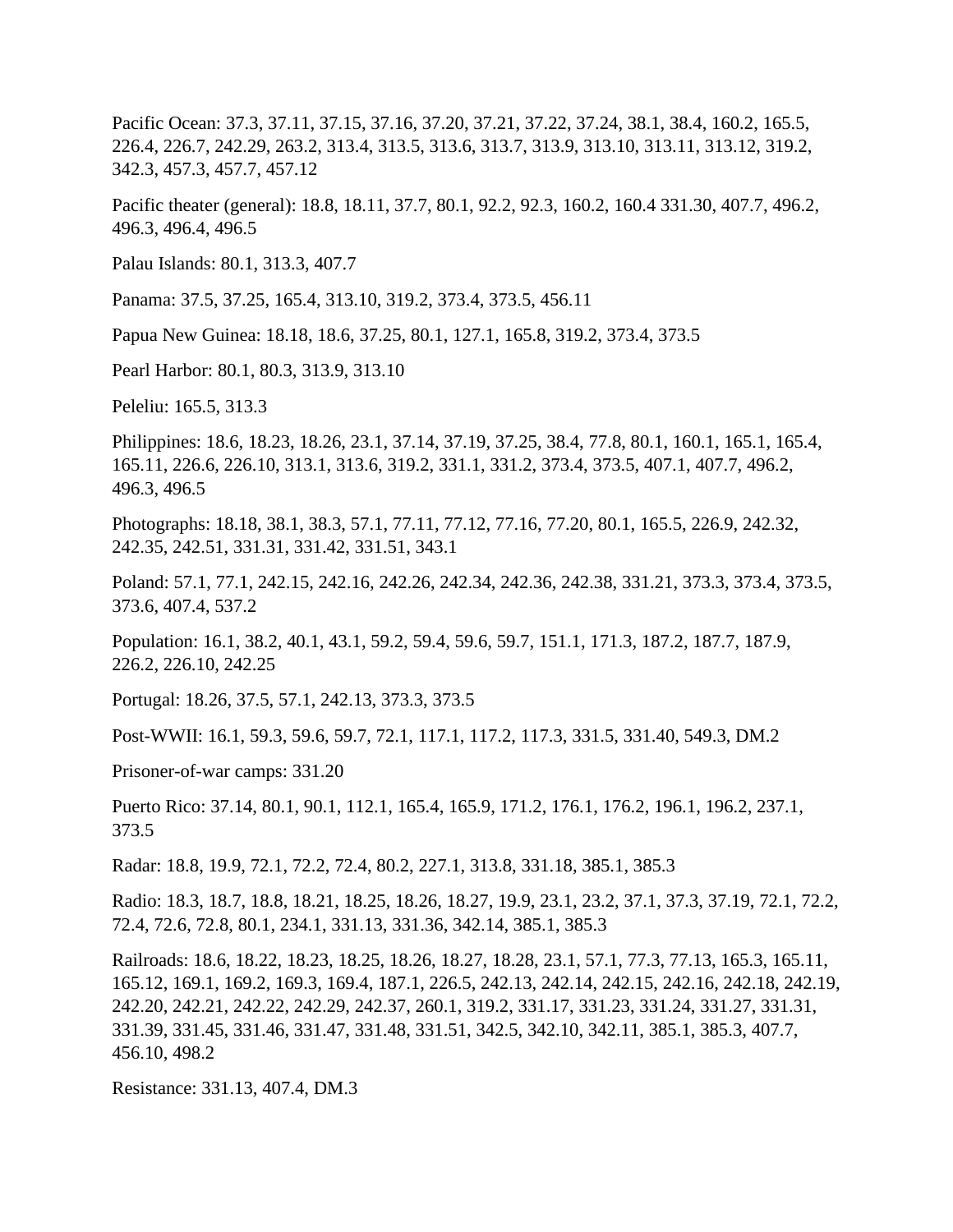Rhine River: 331.7, 331.15, 331.16, 331.24, 331.26, 331.31, 331.32, 331.44, 407.7, 407.7, DM.4

Roads and highways: 18.13, 18.25, 18.26, 18.27, 23.1, 57.1, 77.13, 165.3, 165.11, 165.12, 169.1, 171.2, 171.3, 187.2, 187.7, 242.13, 242.14, 242.15, 242.16, 242.18, 242.19, 242.20, 242.21, 242.22, 242.29, 260.1, 319.2, 331.8, 331.11, 331.15, 331.17, 331.21, 331.23, 331.27, 331.31, 331.33, 331.39, 331.45, 331.46, 331.47, 331.48, 331.51, 342.5, 342.11, 385.1, 385.3, 407.7, 456.10, 549.2, 549.3, DM.4

Romania: 18.26, 43.1, 57.1, 242.15, 242.16, 242.17, 319.2, 331.21, 373.3, 373.4

Rubber: 54.1, 234.1, 234.3

Russia (see Soviet Union)

Ships: 19.1, 19.2, 19.4, 19.5, 19.6, 19.7, 19.8, 19.11, 19.12, 19.13, 19.14, 19.15, 23.5, 23.6, 26.1, 26.2, 26.4, 37.4, 38.3, 38.5, 38.6, 74.1, 74.2, 74.4, 80.1, 80.2, 106.1, 112.1, 173.1, 242.25, 242.32, 242.34, 289.3, 313.9, 313.10, 313.11, 313.12, 336.1, 357.1, 370.1, 457.3, 457.6, 457.10, 457.12

Sicily (Italy): 77.7, 77.18, 160.1, 165.5, 165.6, 165.11, 169.1, 169.2, 226.10, 239.1, 242.27, 242.31, 331.8, 331.21

Sicily Invasion: 77.7, 77.18, 331.8

Situation maps: 160.2, 160.4, 165.10, 226.8, 242.37, 242.38, 319.2, 331.25, 331.42, 331.46, 331.47, 331.48, 342.8, 407.6, 496.3, 496.4, 496.5, DM.1

Solomon Islands: 37.6, 37.25, 80.1, 127.1, 165.5, 226.10, 313.6, 319.2, 373.4, 373.5, 496.5

Soundings: 37.20, 37.23, 242.25, 242.34, 549.2

South America (General): 37.22, 37.25, 38.2, 77.15, 226.10, 234.1, 342.5, 342.9

Soviet Union: 37.18, 43.1, 57.1, 160.2, 160.4, 165.8, 226.2, 226.5, 226.10, 242.6, 242.13, 242.16, 242.17, 242.22, 242.24, 242.26, 242.34, 242.35, 242.36, 242.37, 242.38, 242.39, 319.2, 331.5, 331.25, 342.3, 342.4, 373.4, 373.5, 373.6, 493.1, 496.4, 537.2

Spain: 18.26, 37.5, 37.18, 57.1, 226.10, 239.1, 242.13, 242.16, 242.34, 373.3, 373.5

*Stars and Stripes*: DM.1

Submarines: 38.3, 38.6, 242.25, 313.10, 313.12, 457.2, 457.3, 457.4, 457.5, 457.6, 457.7, 457.8, 457.10, 457.12, 457.13

Sweden: 18.26, 37.18, 242.16, 242.34, 331.45, 373.3

Taiwan: 18.4, 18.6, 18.20, 37.19, 80.1, 319.2

Tanks: 156.3, 181.1, 338.2

Target Charts: 18.6, 18.25, 18.26, 18.28, 37.25, 77.8, 242.39, 242.40, 242.41, 242.42, 242.43, 242.44, 242.45, 242.46, 242.47, 242.48, 319.2